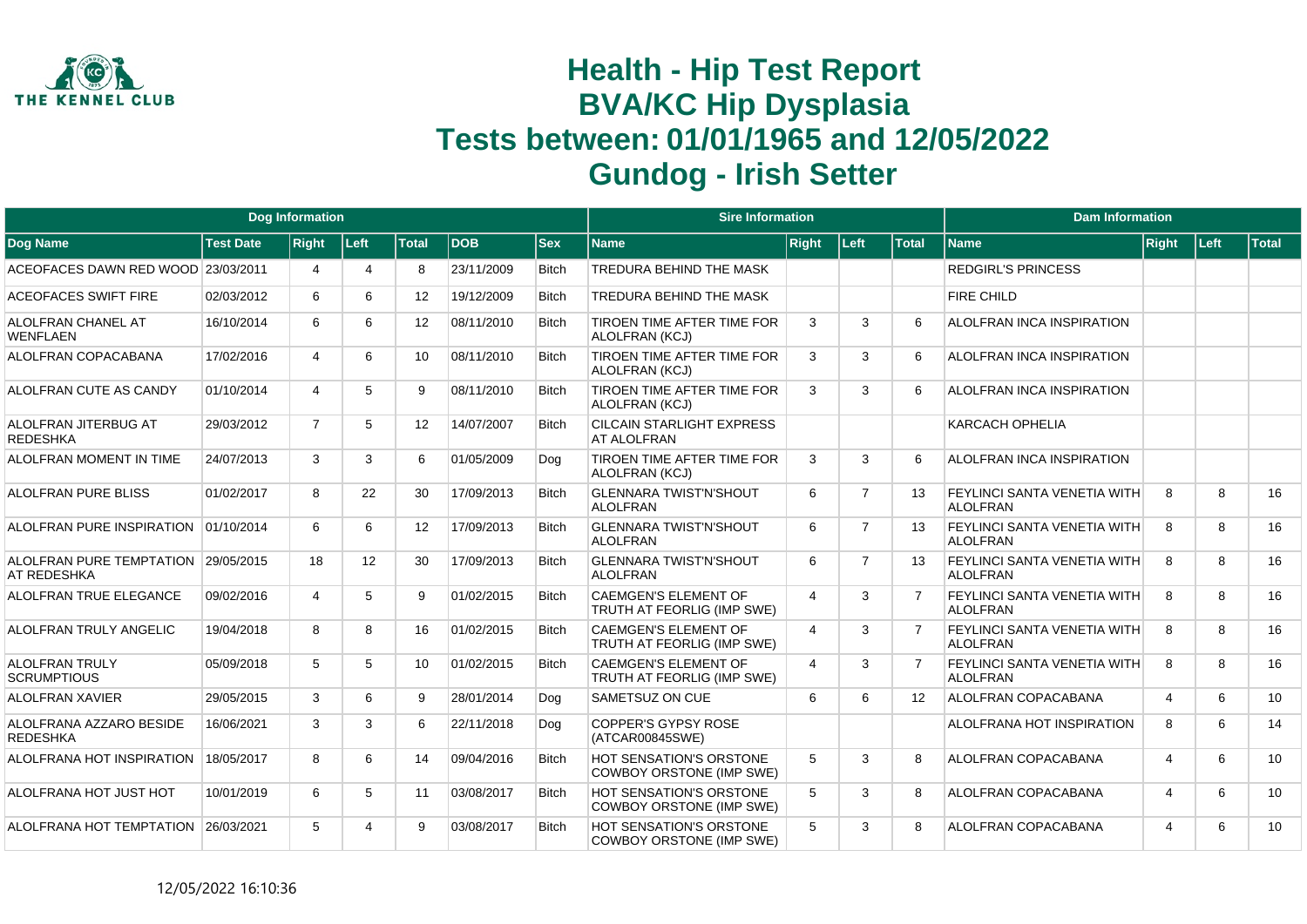

|                                                  |                  | <b>Dog Information</b> |                |                |            |              | <b>Sire Information</b>                                     |                |          |              | <b>Dam Information</b>                         |                |      |                 |
|--------------------------------------------------|------------------|------------------------|----------------|----------------|------------|--------------|-------------------------------------------------------------|----------------|----------|--------------|------------------------------------------------|----------------|------|-----------------|
| <b>Dog Name</b>                                  | <b>Test Date</b> | <b>Right</b>           | Left           | <b>Total</b>   | <b>DOB</b> | <b>Sex</b>   | Name                                                        | <b>Right</b>   | Left     | <b>Total</b> | <b>Name</b>                                    | Right          | Left | <b>Total</b>    |
| ALOLFRANA HOT WHISPERS                           | 12/11/2021       | 5                      | $\overline{7}$ | 12             | 03/08/2017 | <b>Bitch</b> | <b>HOT SENSATION'S ORSTONE</b><br>COWBOY ORSTONE (IMP SWE)  | 5              | 3        | 8            | ALOLFRAN COPACABANA                            | 4              | 6    | 10              |
| ALOLFRANA HOTTER THAN<br><b>U'KNOW</b>           | 18/05/2017       | 5                      | 6              | 11             | 09/04/2016 | Dog          | <b>HOT SENSATION'S ORSTONE</b><br>COWBOY ORSTONE (IMP SWE)  | 5              | 3        | 8            | ALOLFRAN COPACABANA                            | $\overline{4}$ | 6    | 10              |
| ALOLFRANA IN A HOT STORM<br><b>OVER WENELAEN</b> | 18/07/2018       | $\overline{4}$         | $\overline{7}$ | 11             | 09/04/2016 | <b>Bitch</b> | HOT SENSATION'S ORSTONE<br>COWBOY ORSTONE (IMP SWE)         | 5              | 3        | 8            | ALOLFRAN COPACABANA                            | $\overline{4}$ | 6    | 10 <sup>°</sup> |
| ALOLFRANA LADY MILLION AT<br>RIONORE (A.I.)      | 22/01/2020       | 3                      | 3              | 6              | 22/11/2018 | <b>Bitch</b> | <b>COPPER'S GYPSY ROSE</b><br>(ATCAR00845SWE)               |                |          |              | ALOLFRANA HOT INSPIRATION                      | 8              | 6    | 14              |
| ALOLFRANA MISS DAISY AT<br>HENALEAS (A.I.)       | 22/01/2020       | 6                      | 5              | 11             | 22/11/2018 | <b>Bitch</b> | COPPER'S GYPSY ROSE<br>(ATCAR00845SWE)                      |                |          |              | ALOLFRANA HOT INSPIRATION                      | 8              | 6    | 14              |
| ALOLFRANA U'ARE A DIAMOND                        | 18/07/2018       | 5                      | 6              | 11             | 27/04/2017 | Bitch        | <b>ALOLFRANA HOTTER THAN</b><br><b>U'KNOW</b>               | 5              | 6        | 11           | <b>ALOLFRAN TRUE ELEGANCE</b>                  | $\overline{4}$ | 5    | 9               |
| AMBER ABUNDANCE                                  | 28/04/2005       | 6                      | 4              | 10             | 11/10/2002 | <b>Bitch</b> | <b>THENDARA SPIN DOCTOR</b>                                 |                |          |              | <b>GALWAY BAY</b>                              |                |      |                 |
| AMBERWAVE BOBBYSOX                               | 29/05/2008       | 3                      | 6              | 9              | 26/08/2005 | <b>Bitch</b> | <b>BALINTYNE'S WILD ABOUT</b><br><b>HARRY</b>               |                |          |              | AMBERWAVE DAZZLE                               |                |      |                 |
| AMBERWAVE MOONLIGHT<br><b>SHADOW</b>             | 15/12/1984       | 5                      | $\overline{2}$ | $\overline{7}$ | 13/11/1983 | <b>Bitch</b> | <b>KERRYFAIR NIGHT FEVER</b>                                |                |          |              | <b>AMBERWAVE HERA</b>                          |                |      |                 |
| AMBERWAVE WHISPERING<br><b>WIND</b>              | 20/09/1983       | $\Omega$               | 0              | 0              | 19/08/1982 | <b>Bitch</b> | <b>BRINARA INULA</b>                                        | 3              | 3        | 6            | KATHERINE OF AUDNAM                            |                |      |                 |
| AMBLIN ACQUIESCENCE                              | 20/10/2009       | 4                      | 6              | 10             | 30/08/2005 | <b>Bitch</b> | THENDARA DON CORLEONE                                       | 11             | 9        | 20           | AMBLIN IT WASN'T ME                            |                |      |                 |
| AMBLIN'S SWEET WILLIAM                           | 17/09/2014       | 4                      | Δ              | 8              | 14/08/2012 | Dog          | <b>COPPER'S CHAMPAGNE ON ICE</b><br>AT AOIBHEANNE (IMP SWE) | 3              | 6        | 9            | AMBLIN ACQUIESCENCE                            | $\overline{4}$ | 6    | 10              |
| <b>ANACARDIUM ELIXIR</b>                         | 28/02/2007       | $\Omega$               | 0              | 0              | 24/09/2005 | Dog          | <b>BRACKENFIELD FORRESTER</b>                               |                |          |              | <b>BRACKENFIELD FORSYTHIA</b>                  | 3              | 6    | 9               |
| ANACARDIUM EXUBERANCE                            | 28/02/2007       | $\overline{2}$         | $\overline{2}$ | 4              | 24/09/2005 | <b>Bitch</b> | <b>BRACKENFIELD FORRESTER</b>                               |                |          |              | <b>BRACKENFIELD FORSYTHIA</b>                  | 3              | 6    | 9               |
| <b>ANACARDIUM FAROU</b>                          | 22/04/2015       | $\overline{2}$         | $\overline{2}$ | 4              | 22/02/2014 | Dog          | <b>ANACARDIUM ELIXIR</b>                                    | $\Omega$       | $\Omega$ | $\Omega$     | <b>AUTUMNGLOW VENUS</b>                        | 6              | 6    | 12              |
| <b>ANACARDIUM FOEHN</b>                          | 01/04/2015       | 5                      | 3              | 8              | 22/02/2014 | <b>Bitch</b> | <b>ANACARDIUM ELIXIR</b>                                    | $\mathbf 0$    | $\Omega$ | $\Omega$     | <b>AUTUMNGLOW VENUS</b>                        | 6              | 6    | 12              |
| ANDLEY JAMESTONE<br><b>ADORATION</b>             | 25/03/1990       | $\overline{1}$         | 3              | 4              | 23/01/1989 | <b>Bitch</b> | <b>ANDLEY ASPIRE</b>                                        |                |          |              | ANDLEY ENCORE AT<br><b>JAMESTONE</b>           |                |      |                 |
| <b>ANLORY AIDAN</b>                              | 09/11/2016       | 3                      | 3              | 6              | 30/09/2015 | Dog          | ROMARNE CLARK GABLE<br><b>ANLORY</b>                        | $\overline{4}$ | 6        | 10           | <b>BERFIELD KAITLYN JOINS</b><br><b>ANLORY</b> | $\overline{4}$ | 6    | 10              |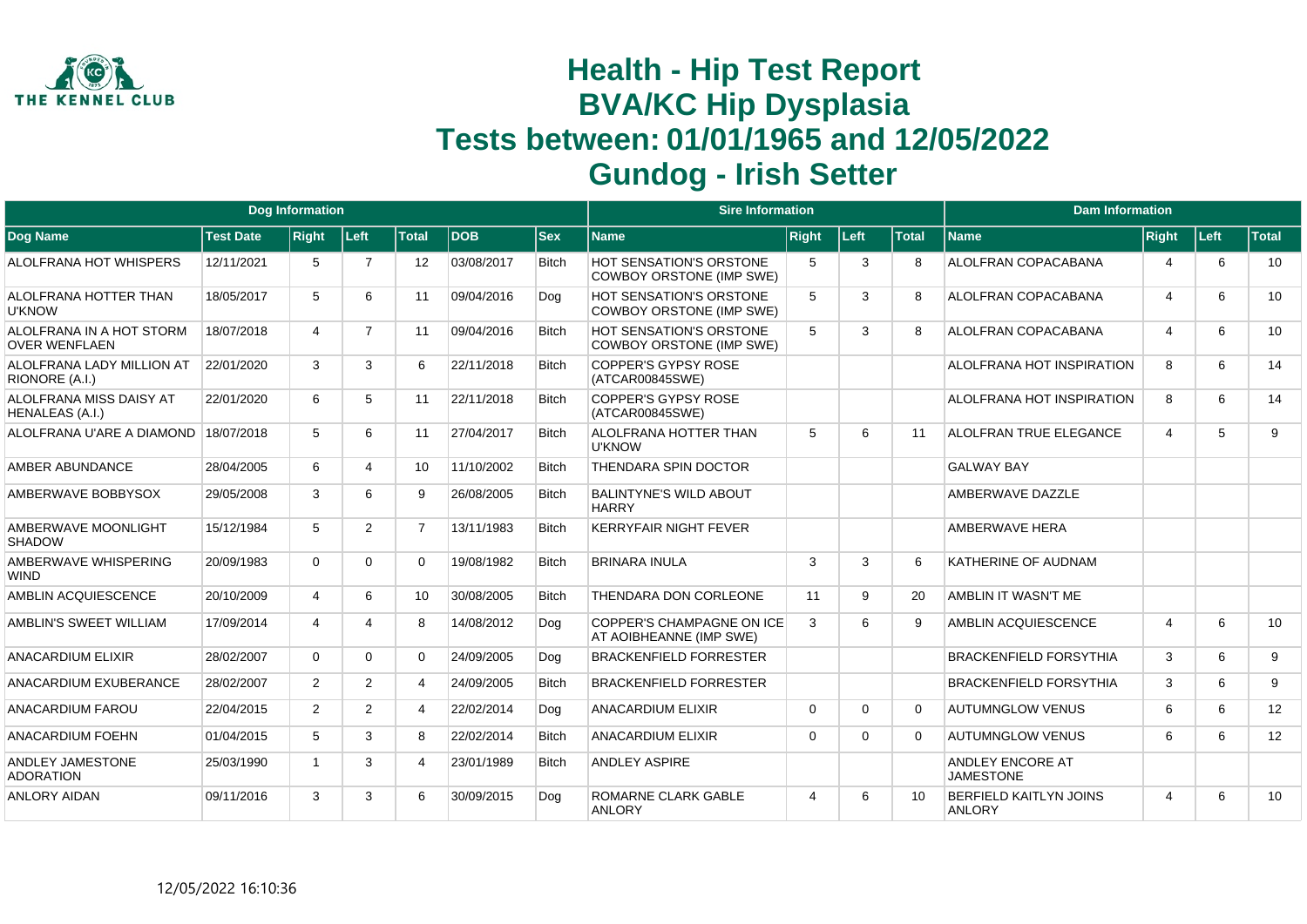

|                                            |                  | <b>Dog Information</b> |                |                 |            |              | <b>Sire Information</b>                                  |                |                       |                   | <b>Dam Information</b>                                |                |                |              |
|--------------------------------------------|------------------|------------------------|----------------|-----------------|------------|--------------|----------------------------------------------------------|----------------|-----------------------|-------------------|-------------------------------------------------------|----------------|----------------|--------------|
| <b>Dog Name</b>                            | <b>Test Date</b> | <b>Right</b>           | Left           | <b>Total</b>    | <b>DOB</b> | <b>Sex</b>   | <b>Name</b>                                              | <b>Right</b>   | Left                  | <b>Total</b>      | <b>Name</b>                                           | <b>Right</b>   | Left           | <b>Total</b> |
| <b>ANLORY AMELIA</b>                       | 22/11/2018       | 6                      | 3              | 9               | 30/09/2015 | <b>Bitch</b> | <b>ROMARNE CLARK GABLE</b><br><b>ANLORY</b>              | $\overline{4}$ | 6                     | 10                | <b>BERFIELD KAITLYN JOINS</b><br><b>ANLORY</b>        | 4              | 6              | 10           |
| ANLORY ANTOINETTE                          | 21/02/2018       | $\overline{4}$         | $\overline{7}$ | 11              | 30/09/2015 | <b>Bitch</b> | ROMARNE CLARK GABLE<br><b>ANLORY</b>                     | $\overline{4}$ | 6                     | 10                | BERFIELD KAITLYN JOINS<br><b>ANLORY</b>               | 4              | 6              | 10           |
| ANLORY BMIBABY BARDONHILL 09/06/2006       |                  | $\overline{7}$         | $\overline{7}$ | 14              | 23/10/2002 | <b>Bitch</b> | <b>BARDONHILL ABTA</b>                                   | $\overline{7}$ | 8                     | 15                | <b>ANLORY MINERVOIS</b>                               | 4              | 6              | 10           |
| <b>ANLORY BONARDA</b>                      | 04/02/2009       | $\overline{4}$         | 6              | 10              | 02/06/2007 | Dog          | <b>BARDONHILL BARDOLINO BY</b><br><b>ANLORY</b>          | $\overline{4}$ | 5                     | 9                 | <b>ANLORY MINERVOIS</b>                               | 4              | 6              | 10           |
| <b>ANLORY CARIGNAN</b>                     | 22/11/2018       | 14                     | 20             | 34              | 05/01/2016 | <b>Bitch</b> | <b>EMBER RED HOT CHILIPEPPER</b><br>OF QUENSHA (IMP SWE) | 5              | 5                     | 10                | <b>ANLORY CARINENA</b>                                | 5              | 5              | 10           |
| <b>ANLORY CARINENA</b>                     | 08/06/2011       | 5                      | 5              | 10 <sup>1</sup> | 15/04/2010 | <b>Bitch</b> | <b>BARDONHILL GRINNING BEAR</b>                          | 3              | 6                     | 9                 | <b>ANLORY CEREZA</b>                                  | $\overline{7}$ | $\overline{4}$ | 11           |
| ANLORY CARMENERE                           | 08/06/2011       | $\overline{4}$         | 3              | $\overline{7}$  | 12/04/2008 | <b>Bitch</b> | <b>BARDONHILL STORM MOON</b>                             | 2              | $\boldsymbol{\Delta}$ | 6                 | <b>ANLORY CEREZA</b>                                  | $\overline{7}$ | $\overline{4}$ | 11           |
| <b>ANLORY CARMINA</b>                      | 22/11/2018       | 6                      | $\overline{7}$ | 13              | 05/01/2016 | <b>Bitch</b> | EMBER RED HOT CHILIPEPPER<br>OF QUENSHA (IMP SWE)        | 5              | 5                     | 10                | <b>ANLORY CARINENA</b>                                | 5              | 5              | 10           |
| ANLORY CEREZA                              | 22/02/2007       | $\overline{7}$         | $\overline{4}$ | 11              | 06/08/2004 | <b>Bitch</b> | ANLORY MUSCAVADO                                         | 3              | 4                     | $\overline{7}$    | ANLORY RED BEAUJOLAIS                                 |                |                |              |
| ANLORY CHIANTI DEL<br><b>BARDONHILL</b>    | 23/06/2003       | $\overline{7}$         | $\overline{7}$ | 14              | 25/01/2002 | <b>Bitch</b> | SHENANAGIN SOME MIGHT<br><b>SAY IT'S BARDONHILL</b>      | $\overline{7}$ | 5                     | $12 \overline{ }$ | ANLORY RED BEAUJOLAIS                                 |                |                |              |
| <b>ANLORY CORBIERES</b>                    | 03/09/2015       | $\overline{7}$         | 5              | 12              | 18/04/2014 | <b>Bitch</b> | <b>EMBER RED HOT CHILIPEPPER</b><br>OF QUENSHA (IMP SWE) | 5              | 5                     | 10                | <b>ANLORY CARINENA</b>                                | 5              | 5              | 10           |
| <b>ANLORY CRIANZA</b>                      | 16/04/2009       | 9                      | $\overline{7}$ | 16              | 02/06/2007 | <b>Bitch</b> | <b>BARDONHILL BARDOLINO BY</b><br><b>ANLORY</b>          | $\overline{4}$ | 5                     | 9                 | ANLORY MINERVOIS                                      | 4              | 6              | 10           |
| <b>ANLORY DAPHNE</b>                       | 31/03/2021       | 6                      | 5              | 11              | 08/03/2017 | <b>Bitch</b> | <b>ROMARNE TAITTINGER</b>                                | 5              | 6                     | 11                | <b>ANLORY CARINENA</b>                                | 5              | 5              | 10           |
| <b>ANLORY DORIS</b>                        | 22/11/2018       | 5                      | $\overline{4}$ | 9               | 08/03/2017 | <b>Bitch</b> | <b>ROMARNE TAITTINGER</b>                                | -5             | 6                     | 11                | <b>ANLORY CARINENA</b>                                | 5              | 5              | 10           |
| <b>ANLORY DREAMS</b>                       | 19/05/2009       | $\overline{7}$         | 6              | 13              | 20/09/2006 | <b>Bitch</b> | <b>SCOTSELAW JACKSON AT</b><br><b>LYNWOOD</b>            | $\overline{7}$ | 6                     | 13                | <b>ANLORY SMARTY</b>                                  | 6              | 9              | 15           |
| ANLORY DUNCAN                              | 22/11/2018       | 6                      | 6              | 12 <sup>°</sup> | 08/03/2017 | Dog          | <b>ROMARNE TAITTINGER</b>                                | 5              | 6                     | 11                | <b>ANLORY CARINENA</b>                                | 5              | 5              | 10           |
| <b>ANLORY DURIZE</b>                       | 09/07/2008       | 3                      | 5              | 8               | 01/03/2006 | <b>Bitch</b> | SHENANAGIN SOME MIGHT<br><b>SAY IT'S BARDONHILL</b>      | $\overline{7}$ | 5                     | $12 \overline{ }$ | <b>ANLORY MINERVOIS</b>                               | 4              | 6              | 10           |
| ANLORY GET SMART WITH<br><b>BARDONHILL</b> | 21/01/2009       | 3                      | $\overline{7}$ | 10              | 20/12/2007 | Dog          | SUMARIC SHADOW OF MR<br><b>JINGLES</b>                   | 5              | 6                     | 11                | <b>ANLORY SMARTY</b>                                  | 6              | 9              | 15           |
| ANLORY KELTIC BLUE SKY                     | 08/01/2014       | 5                      | 5              | 10              | 15/04/2012 | Dog          | <b>ANLORY BONARDA</b>                                    | $\overline{4}$ | 6                     | 10                | <b>BARDONHILL SINGING SKIES</b><br><b>OVER ANLORY</b> | $\overline{7}$ | 3              | 10           |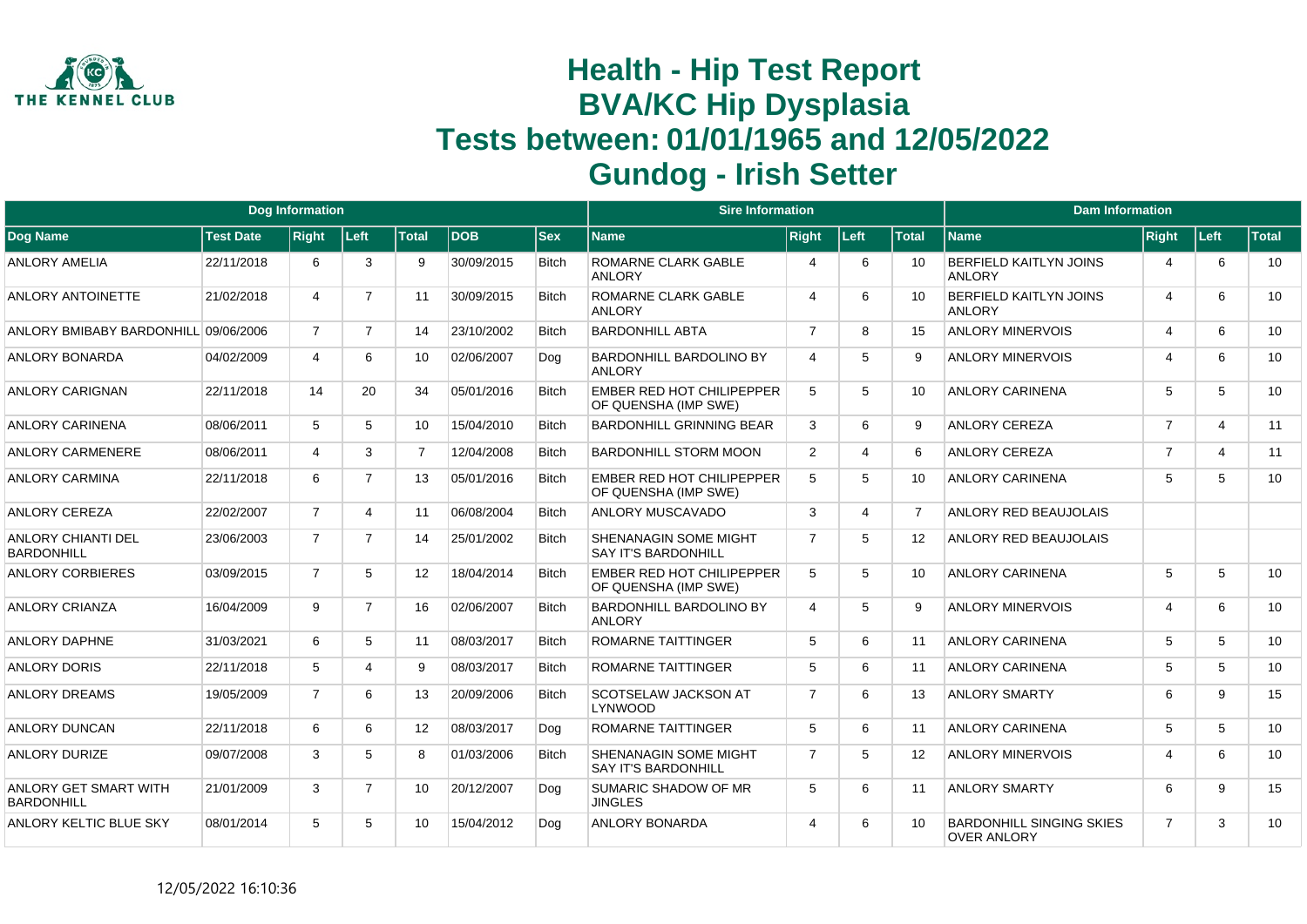

|                                                         |                  | <b>Dog Information</b> |                |                |              |              | <b>Sire Information</b>                                    |                 |                |                 | <b>Dam Information</b>                                                |                |   |                |
|---------------------------------------------------------|------------------|------------------------|----------------|----------------|--------------|--------------|------------------------------------------------------------|-----------------|----------------|-----------------|-----------------------------------------------------------------------|----------------|---|----------------|
| Dog Name                                                | <b>Test Date</b> | <b>DOB</b>             | <b>Sex</b>     | <b>Name</b>    | <b>Right</b> | Left         | <b>Total</b>                                               | <b>Name</b>     | <b>Right</b>   | Left            | <b>Total</b>                                                          |                |   |                |
| <b>ANLORY KELTIC SKIES</b>                              | 22/04/2015       | 6                      | 4              | 10             | 15/04/2012   | <b>Bitch</b> | <b>ANLORY BONARDA</b>                                      | 4               | 6              | 10 <sup>1</sup> | <b>BARDONHILL SINGING SKIES</b><br><b>OVER ANLORY</b>                 | $\overline{7}$ | 3 | 10             |
| <b>ANLORY LIVING WATER</b>                              | 20/09/2012       | 12                     | 18             | 30             | 20/02/2011   | <b>Bitch</b> | <b>ANLORY THE LIVING</b><br><b>DAYLIGHTS OVER JULESET</b>  | 10 <sup>°</sup> | 23             | 33              | <b>BARDONHILL LEAPING WATER</b><br><b>OVER ANLORY</b>                 | 6              | 6 | 12             |
| <b>ANLORY MINERVOIS</b>                                 | 12/01/2004       | 4                      | 6              | 10             | 01/01/2000   | <b>Bitch</b> | <b>BARDONHILL SAY IT QUICK</b><br><b>ANLORY</b>            |                 |                |                 | <b>BARDONHILL CO-STARRING</b><br><b>ANLORY</b>                        |                |   |                |
| <b>ANLORY MUSCAVADO</b>                                 | 12/09/2005       | 3                      | 4              | $\overline{7}$ | 01/01/2000   | Dog          | <b>BARDONHILL SAY IT QUICK</b><br><b>ANLORY</b>            |                 |                |                 | <b>BARDONHILL CO-STARRING</b><br><b>ANLORY</b>                        |                |   |                |
| ANLORY RED HOT AND SASSY<br><b>WITH QUENSHA</b>         | 29/07/2016       | $\overline{7}$         | $\overline{7}$ | 14             | 14/03/2015   | <b>Bitch</b> | <b>EMBER RED HOT CHILIPEPPER</b><br>OF QUENSHA (IMP SWE)   | 5               | 5              | 10              | <b>BARDONHILL LEAPING WATER</b><br><b>OVER ANLORY</b>                 | 6              | 6 | 12             |
| <b>ANLORY SMARTY</b>                                    | 10/01/2005       | 6                      | 9              | 15             | 06/04/2001   | <b>Bitch</b> | <b>ANLORY MUSCAVADO</b>                                    | 3               |                |                 | DANAWAY ROSALIND OF<br><b>ANLORY</b>                                  |                |   |                |
| <b>ANLORY TAMHIL</b>                                    | 16/10/2019       | 3                      | 3              | 6              | 29/08/2013   | Dog          | MILLCROFT POACHERS MOON<br><b>OF VICTORIAVIEW</b>          | 6               | $\overline{7}$ | 13              | <b>ANLORY COURBU</b>                                                  |                |   |                |
| <b>ANLORY THE LIVING</b><br>DAYLIGHTS OVER JULESET      | 29/03/2011       | 10 <sup>°</sup>        | 23             | 33             | 01/02/2009   | Dog          | <b>ANLORY BONARDA</b>                                      | 4               | 6              | 10              | <b>ANLORY SMARTY</b>                                                  | 6              | 9 | 15             |
| <b>ANLORY VALPOLICELLA</b>                              | 19/01/2006       | $\overline{7}$         | $\overline{7}$ | 14             | 25/01/2002   | <b>Bitch</b> | <b>SHENANAGIN SOME MIGHT</b><br><b>SAY IT'S BARDONHILL</b> | $\overline{7}$  | 5              | 12              | <b>ANLORY RED BEAUJOLAIS</b>                                          |                |   |                |
| ANLORY WATER NYMPH AT<br><b>BERFIELD</b>                | 16/01/2013       | $\overline{4}$         | 5              | 9              | 20/02/2011   | <b>Bitch</b> | <b>ANLORY THE LIVING</b><br><b>DAYLIGHTS OVER JULESET</b>  | 10              | 23             | 33              | <b>BARDONHILL LEAPING WATER</b><br><b>OVER ANLORY</b>                 | 6              | 6 | 12             |
| <b>ANLORY ZAFIRA AT</b><br><b>KIRWILLDALE</b>           | 05/05/2010       | 6                      | 5              | 11             | 04/04/2009   | <b>Bitch</b> | <b>BARDONHILL BARDOLINO BY</b><br><b>ANLORY</b>            | 4               | 5              | 9               | <b>ANLORY DURIZE</b>                                                  | 3              | 5 | 8              |
| <b>ANTWON JADE AT RUA</b>                               | 15/02/2000       | $\overline{2}$         | $\overline{4}$ | 6              | 02/09/1995   | <b>Bitch</b> | <b>DELSANTO LUKE</b>                                       |                 |                |                 | <b>RUA SHADY LADY</b>                                                 |                |   |                |
| ANTWON JUNIPER AT RUA                                   | 15/02/2000       | 4                      | $\overline{2}$ | 6              | 02/09/1995   | Dog          | <b>DELSANTO LUKE</b>                                       |                 |                |                 | <b>RUA SHADY LADY</b>                                                 |                |   |                |
| <b>AOIBHEANNE ROUGH</b><br><b>DIAMOND WITH SHUSHANA</b> | 04/11/2014       | 3                      | 3              | 6              | 22/05/2013   | Dog          | <b>CAISPERN LORENZO WITH</b><br><b>SHUSHANA</b>            | 4               | Δ              | 8               | <b>COPPER'S CHAMPAGNE</b><br><b>BUBBLE AT AOIBHEANNE (IMP</b><br>SWE) | $\overline{2}$ | 5 | $\overline{7}$ |
| AOIBHEANNE SAY NO MORE                                  | 10/08/2016       | 5                      | 3              | 8              | 21/02/2015   | <b>Bitch</b> | <b>GWENDARIFF</b><br><b>WHIPPERSNAPPER</b>                 | 5               | 3              | 8               | <b>COPPER'S CHAMPAGNE</b><br><b>BUBBLE AT AOIBHEANNE (IMP</b><br>SWE) | $\overline{2}$ | 5 | $\overline{7}$ |
| <b>AOIBHEANNE'S ROUGH</b><br><b>N'TUMBLE</b>            | 02/07/2015       | 3                      | 4              | $\overline{7}$ | 22/05/2013   | <b>Bitch</b> | <b>CAISPERN LORENZO WITH</b><br><b>SHUSHANA</b>            | 4               | 4              | 8               | <b>COPPER'S CHAMPAGNE</b><br><b>BUBBLE AT AOIBHEANNE (IMP</b><br>SWE) | $\overline{2}$ | 5 | $\overline{7}$ |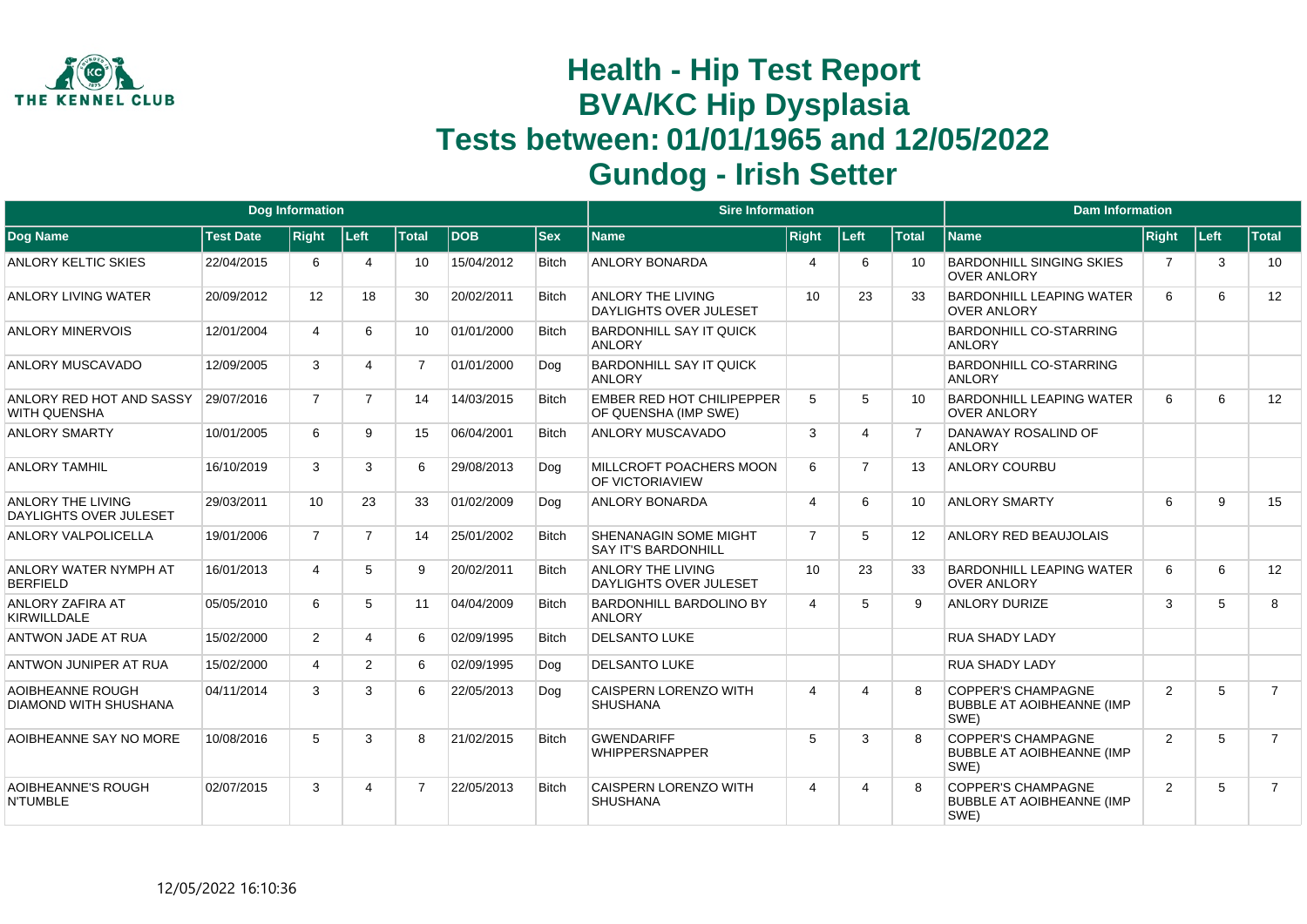

|                                                            |                  | <b>Dog Information</b> |                |                 |            |              | <b>Sire Information</b>                             |                 |                       |                 | <b>Dam Information</b>                                                |                |                |                |
|------------------------------------------------------------|------------------|------------------------|----------------|-----------------|------------|--------------|-----------------------------------------------------|-----------------|-----------------------|-----------------|-----------------------------------------------------------------------|----------------|----------------|----------------|
| Dog Name                                                   | <b>Test Date</b> | <b>Right</b>           | Left           | <b>Total</b>    | <b>DOB</b> | <b>Sex</b>   | <b>Name</b>                                         | <b>Right</b>    | Left                  | <b>Total</b>    | <b>Name</b>                                                           | <b>Right</b>   | │Left⊹         | Total          |
| AOIBHEANNE'S SMART MOVE<br><b>GWENDARIFF</b>               | 17/08/2016       | 3                      | 4              | 7               | 21/02/2015 | <b>Bitch</b> | <b>GWENDARIFF</b><br><b>WHIPPERSNAPPER</b>          | 5               | 3                     | 8               | <b>COPPER'S CHAMPAGNE</b><br><b>BUBBLE AT AOIBHEANNE (IMP</b><br>SWE) | $\overline{2}$ | 5              | $\overline{7}$ |
| AOIBHEANNE'S SPOILT<br><b>F'CHOICE</b>                     | 10/08/2016       | 4                      | 5              | 9               | 21/02/2015 | Dog          | <b>GWENDARIFF</b><br><b>WHIPPERSNAPPER</b>          | 5               | 3                     | 8               | <b>COPPER'S CHAMPAGNE</b><br><b>BUBBLE AT AOIBHEANNE (IMP</b><br>SWE) | 2              | 5              | $\overline{7}$ |
| AOIBHEANNE'S STAY WITH ME                                  | 19/10/2016       | 3                      | 5              | 8               | 21/02/2015 | <b>Bitch</b> | <b>GWENDARIFF</b><br><b>WHIPPERSNAPPER</b>          | $5\overline{5}$ | 3                     | 8               | <b>COPPER'S CHAMPAGNE</b><br><b>BUBBLE AT AOIBHEANNE (IMP</b><br>SWE) | $\overline{2}$ | 5              | $\overline{7}$ |
| <b>APPLE ROSE</b>                                          | 20/12/2007       | $\overline{4}$         | $\overline{7}$ | 11              | 02/01/2005 | <b>Bitch</b> | THENDARA SPIN DOCTOR                                |                 |                       |                 | <b>GALWAY BAY</b>                                                     |                |                |                |
| APPLEGROVE STELLA BY<br>STARLIGHT AT CATALUNA (IMP<br>SWE) | 14/09/2007       | 9                      | 8              | 17              | 12/06/2006 | <b>Bitch</b> | <b>CLONAGEERA STARSTRIDER</b><br><b>BY CATALUNA</b> |                 |                       |                 | <b>FAIRHAVEN BROWN EYED GIRL</b><br>(IMP SWE)                         |                |                |                |
| APPLEGROVE WALLANDER<br>WITH CATALUNA (IMP SWE)            | 03/07/2013       | 5                      | 2              | $\overline{7}$  | 20/03/2012 | Dog          | <b>APPLEGROVE KARMA</b><br><b>CHAMELEON</b>         |                 |                       |                 | VINCA THORE HELENYA FOR<br>APPLEGROVE                                 |                |                |                |
| ARAKI COZ I'M HAPPY                                        | 19/01/2017       | 5                      | 5              | 10 <sup>1</sup> | 05/03/2014 | <b>Bitch</b> | <b>GWENDARIFF THE SPECIALIST</b>                    | $\overline{7}$  | $\Delta$              | 11              | <b>GWENDARIFF THE REAL THING</b>                                      | 6              | 5              | 11             |
| ARDBRACCAN LADY IN RED<br>(IKC)                            | 21/03/2006       | 5                      | 3              | 8               | 22/09/2003 | <b>Bitch</b> | <b>DUNNYGASK JUNIPER</b>                            | 5               | 6                     | 11              | ARDBRACCAN GAELIC CHARM<br>(IKC)                                      |                |                |                |
| ARDBRACCAN NOBLESSE<br><b>OBLIGE (IKC)</b>                 | 16/12/2008       | 20                     | 13             | 33              | 03/07/2007 | <b>Bitch</b> | <b>STRATHMEAD HAWKES BAY</b>                        | 5               | 5                     | 10 <sup>1</sup> | ARDBRACCAN LADY IN RED<br>(IKC)                                       | 5              | 3              | 8              |
| ARDBRACCAN OBSESSION<br>(IKC)                              | 18/11/2009       | 3                      |                | $\overline{7}$  | 30/07/2008 | <b>Bitch</b> | <b>HERO'S HEART DIERVILLA</b>                       |                 |                       |                 | ARDBRACCAN LADY IN RED<br>(IKC)                                       | 5              | 3              | 8              |
| ARISTOCRAT OF THE HOLLOW<br><b>VIA HEATHCLARE</b>          | 29/10/2002       | 3                      | $\overline{2}$ | 5               | 24/07/2001 | Dog          | <b>CATALUNA TEXAS WILD</b>                          | 2               | 3                     | 5               | <b>HEATHCLARE DALLAS</b>                                              |                |                |                |
| ARON LORDDOG (IMP SVK)                                     | 04/10/2017       | 5                      | 6              | 11              | 02/08/2016 | Dog          | <b>SANGARAH POSER</b>                               |                 |                       |                 | <b>MARIA SHARAPOVA Z</b><br>ARISLANDU                                 |                |                |                |
| <b>ARTHURA PEDRO</b>                                       | 20/06/2012       | 8                      | 8              | 16              | 15/03/2010 | Dog          | <b>ESBROWN SIMPLEY RED</b>                          | 6               | 3                     | 9               | <b>ENCHANTING ALICE</b>                                               | 14             | 14             | 28             |
| <b>ASTLEYVIEW CAUSING A</b><br><b>STORM</b>                | 15/12/2020       | $\overline{7}$         | 5              | 12              | 04/04/2014 | <b>Bitch</b> | NORTHAMBER JUST CAUSE<br><b>FOR GLENAVNA</b>        | $\overline{4}$  | 5                     | 9               | <b>ASTLEYVIEW SUMMER FOX</b>                                          | $\overline{7}$ | $\overline{7}$ | 14             |
| <b>ASTLEYVIEW CRIMSON</b><br><b>DAZZLER</b>                | 27/09/2012       | 3                      | 6              | 9               | 04/03/2010 | <b>Bitch</b> | <b>TAGAMAGO'S SURVIVOR</b>                          | 5               | $\boldsymbol{\Delta}$ | 9               | CATALUNA MAMA MIA                                                     | 5              | 5              | 10             |
| <b>ASTLEYVIEW ELEGANT I AM</b><br><b>OVER GROUSEHILL</b>   | 23/05/2018       | $\overline{7}$         |                | 11              | 23/10/2015 | <b>Bitch</b> | <b>WYNJILL WELL I AM</b>                            | 6               | 3                     | $\mathbf{Q}$    | <b>ASTLEYVIEW SUMMER FOX</b>                                          | $\overline{7}$ | $\overline{7}$ | 14             |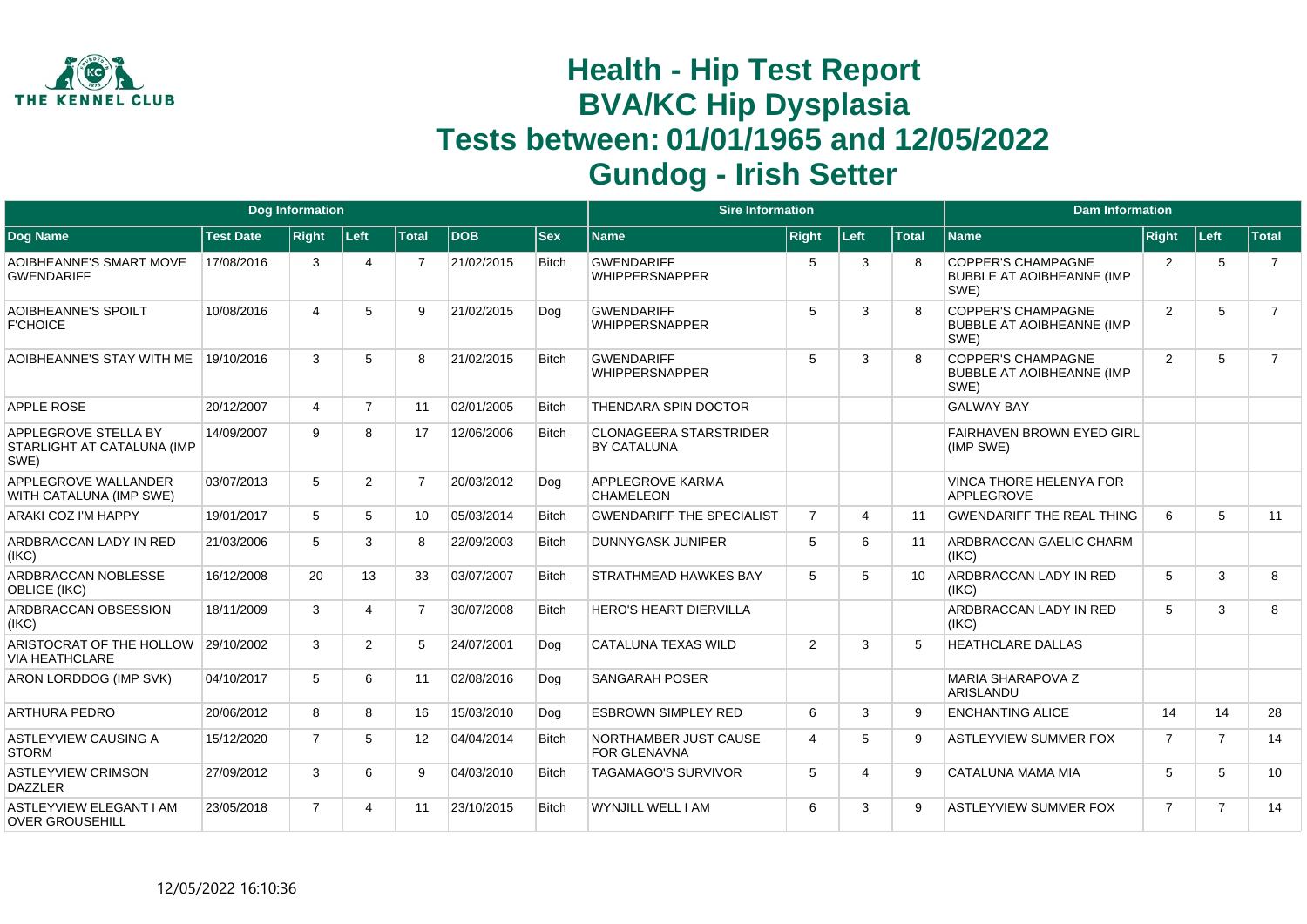

|                                             |                  | <b>Dog Information</b> |                |                   |            |              | <b>Sire Information</b>                            |                             |                             |              | <b>Dam Information</b>                        |                |                |                |
|---------------------------------------------|------------------|------------------------|----------------|-------------------|------------|--------------|----------------------------------------------------|-----------------------------|-----------------------------|--------------|-----------------------------------------------|----------------|----------------|----------------|
| Dog Name                                    | <b>Test Date</b> | <b>Right</b>           | Left           | <b>Total</b>      | <b>DOB</b> | <b>Sex</b>   | <b>Name</b>                                        | <b>Right</b>                | Left                        | <b>Total</b> | <b>Name</b>                                   | Right          | ∣Left∶         | Total          |
| <b>ASTLEYVIEW EVANGELINA</b>                | 17/03/2021       | 5                      | 18             | 23                | 21/08/2019 | <b>Bitch</b> | <b>GWENDARIFF I'M COMIN OUT</b>                    | 5                           | 6                           | -11          | ROMARNE GALWAY GIRL AT<br><b>ASTLEYVIEW</b>   | 5              | 4              | 9              |
| <b>ASTLEYVIEW PERFECTION</b>                | 09/03/2010       | 3                      | 6              | 9                 | 14/09/2008 | <b>Bitch</b> | <b>TAGAMAGO'S SURVIVOR</b>                         | 5                           | $\boldsymbol{\varDelta}$    | 9            | CATALUNA MAMA MIA                             | 5              | 5              | 10             |
| <b>ASTLEYVIEW PRIM AND</b><br><b>PROPER</b> | 26/06/2014       | 5                      | 3              | 8                 | 04/07/2012 | <b>Bitch</b> | <b>CASKEYS PERSUADER FROM</b><br><b>AMBERLIGHT</b> | 8                           | 6                           | 14           | <b>ASTLEYVIEW PERFECTION</b>                  | 3              | 6              | 9              |
| <b>ASTLEYVIEW ROMANCE</b>                   | 08/12/2011       | 6                      | 6              | $12 \overline{ }$ | 04/06/2009 | <b>Bitch</b> | <b>TAGAMAGO'S SURVIVOR</b>                         | 5                           | $\boldsymbol{\vartriangle}$ | 9            | <b>AMBER ABUNDANCE</b>                        | 6              | $\overline{4}$ | 10             |
| <b>ASTLEYVIEW SCRUMPTIOUS I</b><br>AM       | 19/04/2018       | 5                      | 8              | 13                | 11/01/2015 | <b>Bitch</b> | WYNJILL WELL I AM                                  | 6                           | 3                           | 9            | <b>ASTLEYVIEW PRIM AND</b><br><b>PROPER</b>   | 5              | 3              | 8              |
| <b>ASTLEYVIEW SUMMER FOX</b>                | 17/10/2012       | $\overline{7}$         | $\overline{7}$ | 14                | 02/06/2010 | <b>Bitch</b> | <b>KERRYFAIR SNOW FOX</b>                          | 3                           | 3                           | 6            | <b>EQUISITE RED DELIGHT</b>                   | $\overline{7}$ | $\overline{7}$ | 14             |
| <b>ASTRAZONE SPECIAL BREW</b>               | 03/11/2005       |                        | $\overline{7}$ | 8                 | 24/01/2002 | Dog          | <b>RIVERMAN JOSHUA</b>                             | $\overline{7}$              | 8                           | 15           | <b>ASTRAZONE PLAYMAYT</b>                     |                |                |                |
| <b>ATRON LIMITED EDITION</b>                | 08/09/2005       | 9                      | 6              | 15                | 20/06/2003 | Dog          | KONAKAKELA ZAGAR BY<br><b>ROMARNE</b>              |                             |                             |              | <b>ATRON JITTERBUG</b>                        |                |                |                |
| <b>ATRON ROXANNE</b>                        | 23/10/2009       | 6                      | 4              | 10                | 08/06/2006 | <b>Bitch</b> | <b>CASKEYS PERSUADER FROM</b><br><b>AMBERLIGHT</b> | 8                           | 6                           | 14           | <b>ATRON JITTERBUG</b>                        |                |                |                |
| <b>ATRON RUPERT</b>                         | 03/12/2008       | 2                      | 4              | 6                 | 08/06/2006 | Dog          | <b>CASKEYS PERSUADER FROM</b><br>AMBERLIGHT        | 8                           | 6                           | 14           | <b>ATRON JITTERBUG</b>                        |                |                |                |
| ATRON TIFFANIE AT REDHARA                   | 25/01/2007       | 5                      | 6              | 11                | 24/04/2005 | <b>Bitch</b> | <b>GRAYRIGGE EWAN BY</b><br><b>ROMARNE</b>         | $\boldsymbol{\varDelta}$    | 5                           | 9            | <b>ATRON JITTERBUG</b>                        |                |                |                |
| <b>AUBANJON CELTIC LADY</b>                 | 17/02/2006       | $\boldsymbol{\Delta}$  | 3              | $\overline{7}$    | 01/09/2003 | <b>Bitch</b> | <b>AUTUMNGLOW EMPEROR</b>                          | $\boldsymbol{\vartriangle}$ | 5                           | 9            | <b>BRACKENFIELD DELPHINIUM</b><br>OF AUBANJON |                |                |                |
| AUBANJON EVENING MIST                       | 07/10/2009       | 4                      | 6              | 10 <sup>1</sup>   | 20/07/2006 | <b>Bitch</b> | <b>CATALUNA GEE WHIZ</b>                           | $\overline{4}$              | 6                           | 10           | <b>AUBANJON CELTIC LADY</b>                   | $\overline{4}$ | 3              | $\overline{7}$ |
| <b>AUBANJON EVENING</b><br><b>PRIMROSE</b>  | 07/10/2009       | $\overline{7}$         | 4              | 11                | 20/07/2006 | <b>Bitch</b> | <b>CATALUNA GEE WHIZ</b>                           | $\boldsymbol{\varDelta}$    | 6                           | 10           | <b>AUBANJON CELTIC LADY</b>                   | 4              | 3              | $\overline{7}$ |
| <b>AUBANJON ROYAL ENGINEER</b>              | 13/03/2014       | $\Omega$               | $\Omega$       | 0                 | 04/06/2012 | Dog          | <b>SEOWNS ARCHER</b>                               | $\overline{2}$              | $\Omega$                    | 2            | <b>AUBANJON EVENING MIST</b>                  | 4              | 6              | 10             |
| <b>AUBANJON ROYAL SYMPHONY</b>              | 13/03/2014       | 3                      | $\overline{7}$ | 10                | 04/06/2012 | <b>Bitch</b> | <b>SEOWNS ARCHER</b>                               | $\overline{2}$              | $\Omega$                    | 2            | <b>AUBANJON EVENING MIST</b>                  | 4              | 6              | 10             |
| <b>AUTUMNGLOW CHAINEBRIDGE</b>              | 04/07/1991       | 3                      | 3              | 6                 | 06/10/1985 | Dog          | <b>AUTUMNGLOW HARMONY</b>                          | $\overline{4}$              | $\boldsymbol{\Delta}$       | 8            | <b>AUTUMNGLOW DESTINY</b>                     |                |                |                |
| <b>AUTUMNGLOW EMPEROR</b>                   | 12/12/2001       | 4                      | 5              | 9                 | 16/05/1997 | Dog          | <b>SHENANAGIN STATESMAN</b>                        |                             |                             |              | <b>AUTUMNGLOW MELODY</b>                      |                |                |                |
| <b>AUTUMNGLOW HARMONY</b>                   | 14/10/1977       | Δ                      | Δ              | 8                 | 14/09/1976 | Dog          | <b>SHANNONLEE HIBERNICA</b>                        |                             |                             |              | <b>AUTUMNGLOW CALYPSO</b>                     |                |                |                |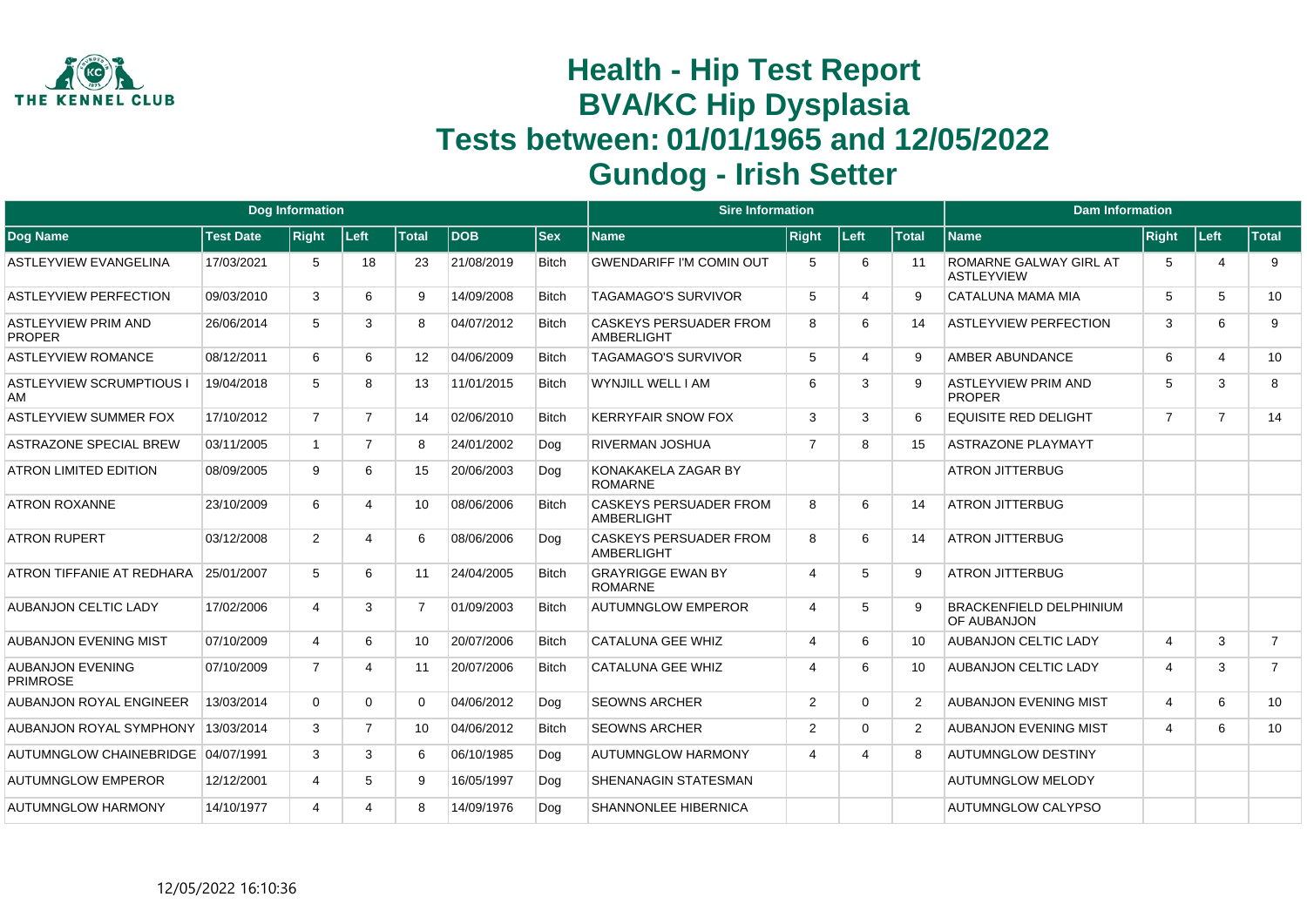

|                                                               |                  | Dog Information |                |                |            |              | <b>Sire Information</b>                              |                             |                |              | <b>Dam Information</b>                              |                |                |                |
|---------------------------------------------------------------|------------------|-----------------|----------------|----------------|------------|--------------|------------------------------------------------------|-----------------------------|----------------|--------------|-----------------------------------------------------|----------------|----------------|----------------|
| <b>Dog Name</b>                                               | <b>Test Date</b> | <b>Right</b>    | Left           | <b>Total</b>   | <b>DOB</b> | $ $ Sex      | <b>Name</b>                                          | <b>Right</b>                | Left           | <b>Total</b> | <b>Name</b>                                         | Right          | Left           | Total          |
| AUTUMNGLOW JAZZMAN                                            | 08/06/2004       | 4               | 3              | $\overline{7}$ | 28/01/2000 | Dog          | <b>STARCHELLE CHICAGO BEAR</b>                       |                             |                |              | KYLENOE CRYSTAL STAR OF<br><b>AUTUMNGLOW</b>        |                |                |                |
| AUTUMNGLOW JOY BELLS                                          | 28/01/2004       | 3               | 3              | 6              | 28/01/2000 | <b>Bitch</b> | <b>STARCHELLE CHICAGO BEAR</b>                       |                             |                |              | <b>KYLENOE CRYSTAL STAR OF</b><br><b>AUTUMNGLOW</b> |                |                |                |
| AUTUMNGLOW LEGEND                                             | 15/03/2005       | 5               | 3              | 8              | 09/06/2002 | Dog          | <b>AUTUMNGLOW EMPEROR</b>                            | $\overline{4}$              | 5              | 9            | <b>AUTUMNGLOW ROMANCE</b>                           | $\overline{4}$ | $\overline{7}$ | 11             |
| AUTUMNGLOW OLIVINA                                            | 20/10/2009       | $\overline{7}$  | $\overline{2}$ | 9              | 14/10/2007 | Bitch        | <b>BRABROOK TRUE BLADE</b>                           | 6                           | 5              | 11           | <b>TOPAZ LITTLE GEM BY</b><br><b>AUTUMNGLOW</b>     | 3              | $\overline{7}$ | 10             |
| <b>AUTUMNGLOW ROMANCE</b>                                     | 09/06/2006       | $\overline{4}$  | $\overline{7}$ | 11             | 11/01/1995 | <b>Bitch</b> | <b>AUTUMNGLOW SONATA</b>                             | 3                           | 2              | 5            | <b>AUTUMNGLOW CHIMING BELLS</b>                     |                |                |                |
| AUTUMNGLOW SONATA                                             | 28/06/1996       | 3               | $\overline{2}$ | 5              | 01/08/1990 | Dog          | <b>CARNBARGUS STAR</b><br><b>ENTERPRISE</b>          |                             |                |              | <b>AUTUMNGLOW COPPER</b><br><b>BEAUTY</b>           |                |                |                |
| AUTUMNGLOW VENUS                                              | 08/02/2012       | 6               | 6              | 12             | 11/09/2010 | <b>Bitch</b> | <b>BRACKENFIELD RIGH AT</b><br>AUTUMNGLOW            | $\boldsymbol{\vartriangle}$ | 6              | 10           | <b>AUTUMNGLOW FLAME</b>                             |                |                |                |
| <b>AUTUMNMIST BOSSY MISS</b>                                  | 12/11/1998       | 32              | 10             | 42             | 02/11/1997 | <b>Bitch</b> | <b>BRONRIANS FIREFLASH</b>                           |                             |                |              | <b>BRIARYBANK RED VELVET</b>                        | 14             | 13             | 27             |
| <b>AVACET SNOWDRIFT</b>                                       | 04/07/2012       | 3               | 3              | 6              | 27/01/2009 | Dog          | <b>CASKEYS CONCEPT AT</b><br><b>AOIBHEANNE</b>       | 3                           | 5              | 8            | <b>AVACET CHRISTMAS WISH</b>                        |                |                |                |
| AVON FARM BALINTYNE ON<br><b>BROADWAY (IMP USA)</b>           | 04/11/2010       | 9               | $\overline{7}$ | 16             | 24/02/2009 | <b>Bitch</b> | <b>AVON FARM OH! CALCUTTA</b>                        |                             |                |              | <b>AVON FARM GEORGIE GIRL</b>                       |                |                |                |
| AVON FARM THOUGHTS OF<br>CALCUTTA WITH BALINTYNE<br>(IMP USA) | 29/11/2013       | 4               | 3              | $\overline{7}$ | 25/07/2012 | Dog          | <b>AVON FARM OH! CALCUTTA</b>                        |                             |                |              | AVON FARM PENNY FOR YOUR<br><b>THOUGHTS</b>         |                |                |                |
| <b>AZURE AKISAKURA</b>                                        | 12/11/2020       | 19              | 23             | 42             | 28/03/2014 | <b>Bitch</b> | <b>MILLCROFT MOONSPIRIT OVER</b><br><b>COLOURBOX</b> | $\overline{4}$              | $\overline{7}$ | 11           | KIRWILLDALE SATINKA                                 | 9              | 6              | 15             |
| <b>BALBRIGGAN ROYAL REBEL</b>                                 | 28/07/2010       | 3               | 5              | 8              | 31/07/2005 | Dog          | <b>SUTERESETT BILLIONAIR BEAR</b>                    |                             |                |              | <b>REDDINS OPAL AT</b><br><b>BALBRIGGAN</b>         |                |                |                |
| BALINTYNE A KISS FOR LUCK                                     | 30/06/2009       | $\overline{7}$  | 8              | 15             | 16/03/2008 | <b>Bitch</b> | <b>BALINTYNE CHANCES ARE</b>                         | 3                           | 4              |              | <b>BALINTYNE HOMEWARD</b><br><b>BOUND</b>           | $\overline{2}$ | 2              | $\overline{4}$ |
| <b>BALINTYNE BAKER STREET</b>                                 | 22/08/2006       | 3               | 4              | $\overline{7}$ | 29/06/2002 | Doa          | <b>FEARNLEY FIRE SCORCHER</b>                        |                             |                |              | BALINTYNE ME AND MY GIRL                            |                |                |                |
| <b>BALINTYNE BEAU</b>                                         | 25/08/1995       | $\overline{7}$  | 3              | 10             | 20/01/1994 | Dog          | <b>ROWANETTA'S TAKEN BY A</b><br><b>STORM</b>        |                             |                |              | <b>BALINTYNE CALL ME MADAM</b>                      |                |                |                |
| <b>BALINTYNE BLISS</b>                                        | 18/07/1997       | 3               | 4              | $\overline{7}$ | 20/01/1994 | <b>Bitch</b> | <b>ROWANETTA'S TAKEN BY A</b><br><b>STORM</b>        |                             |                |              | <b>BALINTYNE CALL ME MADAM</b>                      |                |                |                |
| <b>BALINTYNE CHANCES ARE</b>                                  | 18/10/2006       | 3               | Δ              | $\overline{7}$ | 20/07/2005 | Doa          | <b>BALINTYNE'S WILD ABOUT</b><br><b>HARRY</b>        |                             |                |              | <b>BALINTYNE BEGOOD</b>                             |                |                |                |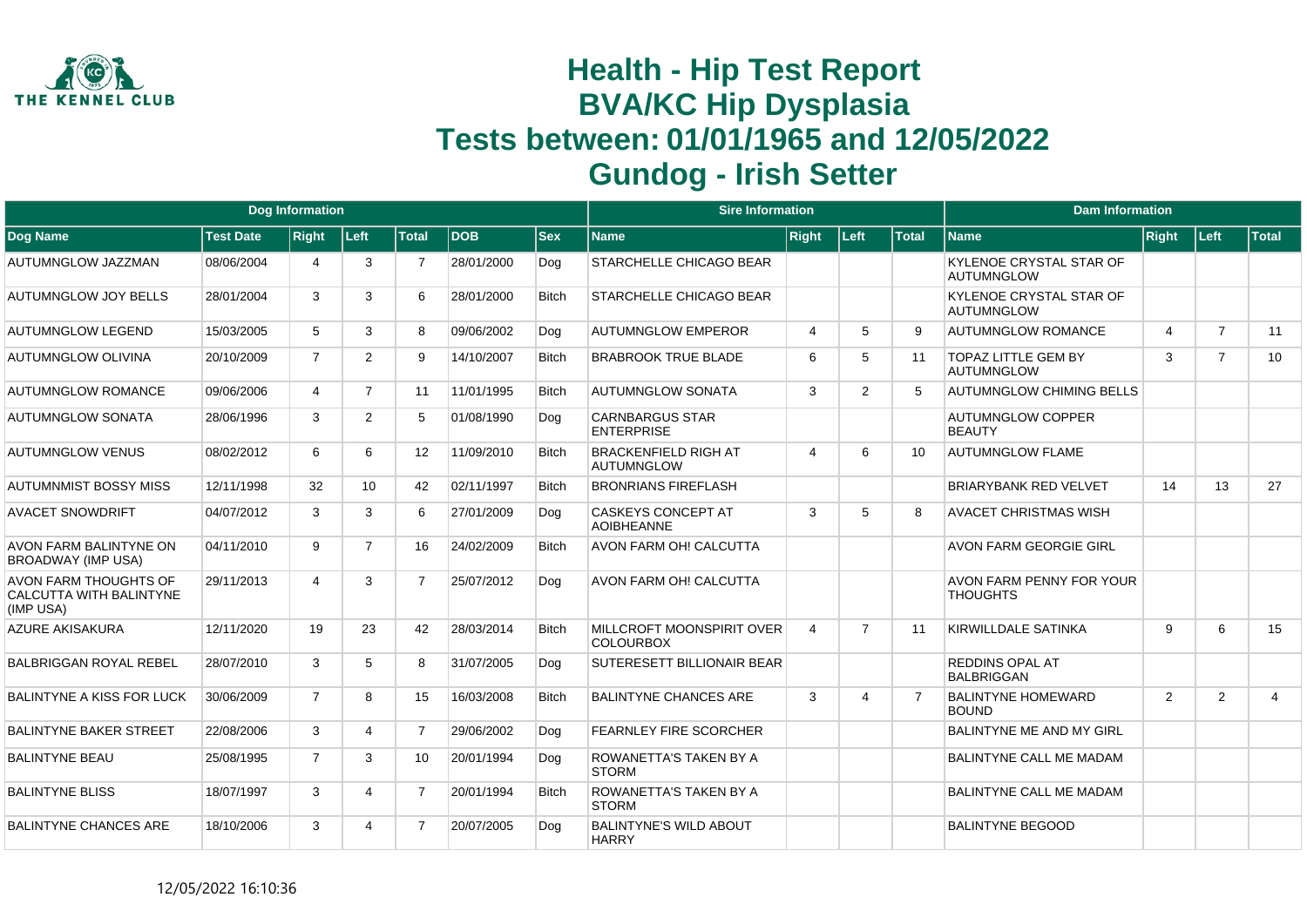

|                                                         |                  | <b>Dog Information</b> |                |                   |            |              | <b>Sire Information</b>                       |              |                |              | <b>Dam Information</b>                            |                |                |                 |
|---------------------------------------------------------|------------------|------------------------|----------------|-------------------|------------|--------------|-----------------------------------------------|--------------|----------------|--------------|---------------------------------------------------|----------------|----------------|-----------------|
| Dog Name                                                | <b>Test Date</b> | <b>Right</b>           | Left           | <b>Total</b>      | <b>DOB</b> | <b>Sex</b>   | Name                                          | <b>Right</b> | Left           | <b>Total</b> | <b>Name</b>                                       | Right          | Left           | <b>Total</b>    |
| BALINTYNE FOOLISH BUT FUN                               | 29/05/2008       | 4                      | 6              | 10                | 19/03/2006 | <b>Bitch</b> | <b>BALINTYNE'S WILD ABOUT</b><br><b>HARRY</b> |              |                |              | <b>BALINTYNE BEGOOD</b>                           |                |                |                 |
| <b>BALINTYNE FOREIGN AFFAIR</b>                         | 04/11/2010       | $\overline{7}$         | 6              | 13                | 15/09/2009 | <b>Bitch</b> | <b>LORDLY BRONAN</b>                          |              |                |              | <b>BALINTYNE LITTLE TOWN FLIRT</b>                | 3              | 8              | 11              |
| BALINTYNE FOREIGN INTRIGUE 13/10/2011<br>AT DELSANTO    |                  | 11                     | 11             | 22                | 15/09/2009 | Dog          | <b>LORDLY BRONAN</b>                          |              |                |              | <b>BALINTYNE LITTLE TOWN FLIRT</b>                | 3              | 8              | 11              |
| <b>BALINTYNE FREDA PAYNE</b>                            | 31/10/2018       | $\overline{4}$         | $\overline{7}$ | 11                | 27/04/2016 | <b>Bitch</b> | THENDARA POT NOODLE                           | 10           | 12             | 22           | <b>BALINTYNE LUCK BE A LADY</b>                   | 3              | 6              | 9               |
| <b>BALINTYNE HOMEWARD</b><br><b>BOUND</b>               | 18/10/2006       | 2                      | $\overline{2}$ | 4                 | 13/02/2003 | <b>Bitch</b> | <b>CASKEYS VAGUELY SCOTTISH</b>               | 6            | $\overline{2}$ | 8            | ANIARA (IMP SWE)                                  |                |                |                 |
| BALINTYNE JUST FOR YOU                                  | 23/02/2016       | 4                      | 5              | 9                 | 26/08/2014 | Dog          | PARIS MATCH THENDARA                          | 5            | 6              | 11           | <b>BALINTYNE LUCK BE A LADY</b>                   | 3              | 6              | 9               |
| BALINTYNE LET IT BE ME                                  | 22/01/2021       | 6                      | 6              | $12 \overline{ }$ | 14/12/2018 | Bitch        | <b>STARATLANTA OUT A TIME</b>                 | 6            | 5              | 11           | BALINTYNE SAY YOU SAY ME                          | 6              | $\overline{4}$ | 10 <sup>°</sup> |
| BALINTYNE LITTLE TOWN FLIRT 29/05/2008                  |                  | 3                      | 8              | 11                | 19/03/2006 | <b>Bitch</b> | <b>BALINTYNE'S WILD ABOUT</b><br><b>HARRY</b> |              |                |              | <b>BALINTYNE BEGOOD</b>                           |                |                |                 |
| BALINTYNE LUCK BE A LADY                                | 13/05/2009       | 3                      | 6              | 9                 | 16/03/2008 | <b>Bitch</b> | <b>BALINTYNE CHANCES ARE</b>                  | 3            | 4              |              | <b>BALINTYNE HOMEWARD</b><br><b>BOUND</b>         | $\overline{2}$ | $\overline{2}$ | $\overline{4}$  |
| BALINTYNE LUCK OF THE<br><b>DRAW</b>                    | 13/05/2009       | 3                      | 6              | 9                 | 16/03/2008 | Dog          | <b>BALINTYNE CHANCES ARE</b>                  | 3            | 4              |              | <b>BALINTYNE HOMEWARD</b><br><b>BOUND</b>         | $\overline{2}$ | 2              | $\overline{4}$  |
| <b>BALINTYNE LUCKY CHARM</b><br><b>FOR GRACEWOOD</b>    | 05/01/2010       | 6                      | 4              | 10                | 16/03/2008 | <b>Bitch</b> | <b>BALINTYNE CHANCES ARE</b>                  | 3            | Δ              |              | <b>BALINTYNE HOMEWARD</b><br><b>BOUND</b>         | 2              | 2              | $\overline{4}$  |
| BALINTYNE MAN ABOUT TOWN 05/07/2000                     |                  | 5                      | 4              | 9                 | 24/08/1996 | Dog          | <b>SHENANAGIN STOCKBROKER</b>                 |              |                |              | <b>BALINTYNE CALL ME MADAM</b>                    |                |                |                 |
| <b>BALINTYNE NORA JONES</b>                             | 31/10/2018       | 4                      | 9              | 13                | 27/04/2016 | <b>Bitch</b> | THENDARA POT NOODLE                           | 10           | 12             | 22           | BALINTYNE LUCK BE A LADY                          | 3              | 6              | 9               |
| BALINTYNE SAY YOU SAY ME                                | 23/02/2016       | 6                      | 4              | 10 <sup>°</sup>   | 26/08/2014 | <b>Bitch</b> | PARIS MATCH THENDARA                          | -5           | 6              | 11           | <b>BALINTYNE LUCK BE A LADY</b>                   | 3              | 6              | 9               |
| <b>BALINTYNE TAKE A CHANCE</b><br>ON ME                 | 22/08/2006       | $\Omega$               | 3              | 3                 | 20/07/2005 | Dog          | <b>BALINTYNE'S WILD ABOUT</b><br><b>HARRY</b> |              |                |              | <b>BALINTYNE BEGOOD</b>                           |                |                |                 |
| <b>BALINTYNE THE CONTINENTAL</b>                        | 04/11/2010       | 27                     | 6              | 33                | 15/09/2009 | Dog          | <b>LORDLY BRONAN</b>                          |              |                |              | <b>BALINTYNE LITTLE TOWN FLIRT</b>                | 3              | 8              | 11              |
| <b>BALINTYNE WISH ME LUCK</b>                           | 13/05/2009       | 3                      | 4              | $\overline{7}$    | 16/03/2008 | Dog          | <b>BALINTYNE CHANCES ARE</b>                  | 3            | 4              |              | <b>BALINTYNE HOMEWARD</b><br><b>BOUND</b>         | $\overline{2}$ | 2              | $\overline{4}$  |
| <b>BALLYDAVID OENGUS AT</b><br><b>AURICHALCUM (IKC)</b> | 26/02/2021       | 3                      | 3              | 6                 | 10/03/2018 | Dog          | SHEANTULLAGH DJOUSE (IKC)                     |              |                |              | <b>BALLYDAVID STARJET OF THE</b><br>KINGDOM (IKC) |                |                |                 |
| <b>BALLYDAVID SPITFIRE (IKC)</b>                        | 31/08/2017       | 3                      | 3              | 6                 | 06/02/2012 | Dog          | <b>BALLYDAVID AIRFORCE (IKC)</b>              |              |                |              | CREG RENA (IKC)                                   |                |                |                 |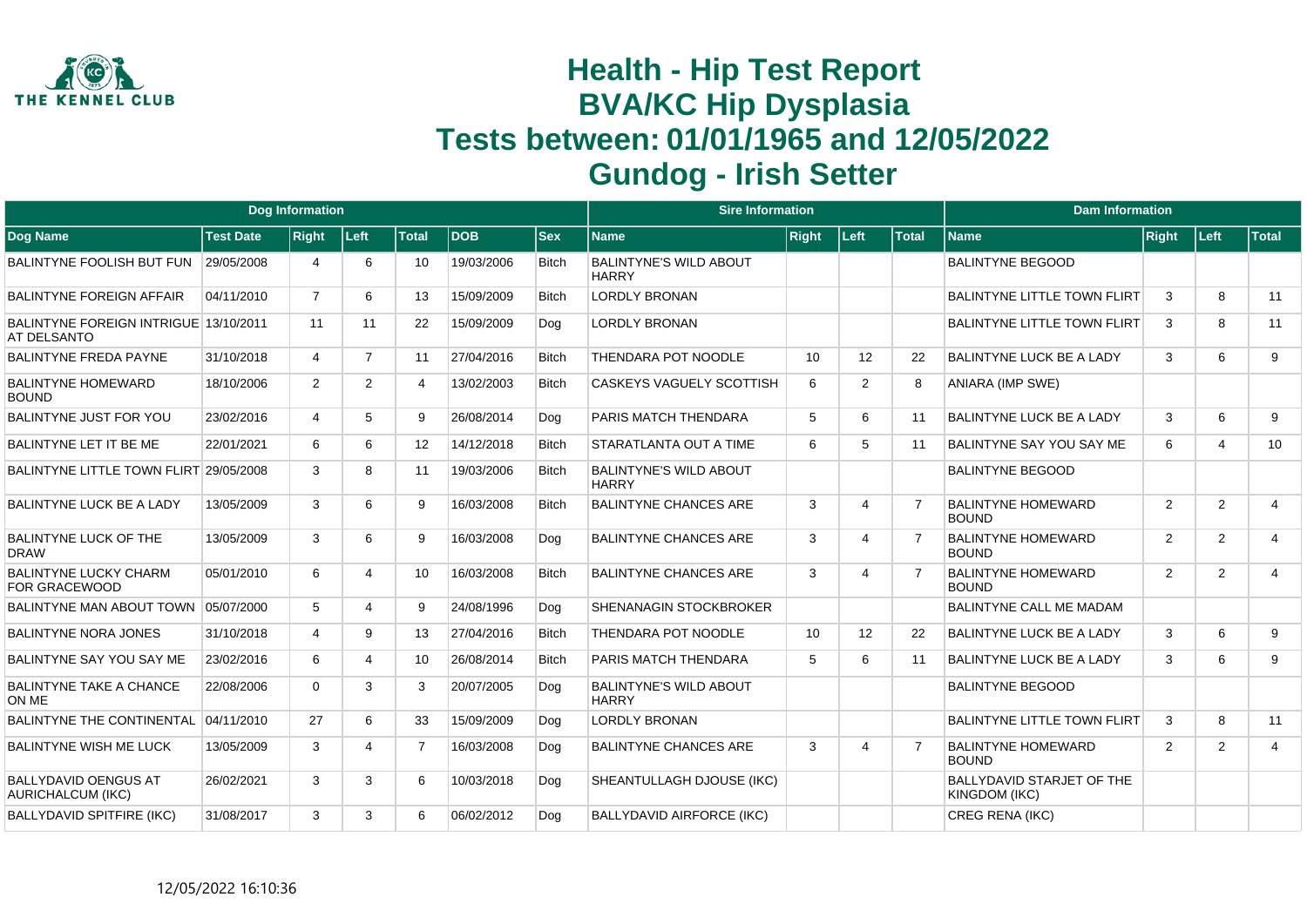

|                                                           |                  | <b>Dog Information</b> |                |              |            |              | <b>Sire Information</b>                                    |                |          |              | <b>Dam Information</b>                               |                |                |              |
|-----------------------------------------------------------|------------------|------------------------|----------------|--------------|------------|--------------|------------------------------------------------------------|----------------|----------|--------------|------------------------------------------------------|----------------|----------------|--------------|
| <b>Dog Name</b>                                           | <b>Test Date</b> | <b>Right</b>           | Left           | <b>Total</b> | <b>DOB</b> | <b>Sex</b>   | <b>Name</b>                                                | <b>Right</b>   | Left     | <b>Total</b> | <b>Name</b>                                          | <b>Right</b>   | Left           | <b>Total</b> |
| <b>BALLYWESTOW GLADNESS</b>                               | 03/07/1992       | 5                      | 6              | 11           | 09/03/1991 | <b>Bitch</b> | THENDARA OKAY YAA                                          |                |          |              | <b>BALLYWESTOW ABSURDITY</b>                         |                |                |              |
| <b>BALLYWESTOW IN THE</b><br><b>GROOVE</b>                | 09/06/1994       | 9                      | 5              | 14           | 20/04/1993 | <b>Bitch</b> | <b>BALLYWESTOW BOREALIS</b>                                |                |          |              | <b>BALLYWESTOW GLADNESS</b>                          | 5              | 6              | 11           |
| <b>BAMBARELLA FREEDOM</b>                                 | 09/01/2006       | 3                      | 5              | 8            | 21/03/2004 | <b>Bitch</b> | KIRKAVAGH KALAGLOW                                         |                |          |              | <b>STRATHMEAD STORMWIND</b><br><b>OVER FENRUA</b>    |                |                |              |
| BANKSETT DOLCETTO                                         | 08/11/2011       | 3                      | 5              | 8            | 08/07/2009 | <b>Bitch</b> | MANTAFIELD DENIS THE<br><b>MENACE</b>                      | $\overline{7}$ | 8        | 15           | <b>POLLYANNA FLOWER AMELIE</b><br><b>AT BANKSETT</b> | 4              | 4              | 8            |
| <b>BANKSETT FORGET ME NOT</b>                             | 20/09/2012       | $12 \overline{ }$      | 5              | 17           | 10/09/2010 | <b>Bitch</b> | <b>BIRINCI JASPER</b>                                      | 8              | 11       | 19           | POLLYANNA FLOWER AMELIE<br><b>AT BANKSETT</b>        | 4              | 4              | 8            |
| <b>BANTASKINE JUST WILLIAM</b>                            | 15/08/1997       | 8                      | 9              | 17           | 20/08/1995 | Dog          | RHINNS TOUCH OF BLARNEY                                    |                |          |              | <b>BANTASKINE DOMINO</b>                             |                |                |              |
| <b>BARDONHILL ABTA</b>                                    | 28/08/2001       | $\overline{7}$         | 8              | 15           | 01/07/2000 | Dog          | THENDARA THE TOURIST                                       |                |          |              | <b>BARDONHILL SNOW JOKE</b>                          | $\overline{7}$ | 5              | 12           |
| <b>BARDONHILL AFTERNOON</b><br><b>D'LITE AT FERNSTART</b> | 22/01/2015       | 6                      |                | 10           | 28/10/2013 | <b>Bitch</b> | LYNWOOD LARK IN THE DARK                                   | 8              | 9        | 17           | <b>BARDONHILL DAYS ARE</b><br><b>DIAMOND</b>         | $\overline{7}$ | 8              | 15           |
| <b>BARDONHILL BARDOLINO BY</b><br><b>ANLORY</b>           | 03/07/2007       | $\overline{4}$         | 5              | 9            | 27/02/2006 | Dog          | <b>CASKEYS CONCEPT AT</b><br><b>AOIBHEANNE</b>             | 3              | 5        |              | <b>ANLORY CHIANTI DEL</b><br><b>BARDONHILL</b>       | $\overline{7}$ | $\overline{7}$ | 14           |
| <b>BARDONHILL BLONDE</b><br><b>MOMENT</b>                 | 30/01/2008       | 4                      | $\overline{7}$ | 11           | 27/02/2006 | <b>Bitch</b> | <b>CASKEYS CONCEPT AT</b><br><b>AOIBHEANNE</b>             | 3              | 5        | 8            | <b>ANLORY CHIANTI DEL</b><br><b>BARDONHILL</b>       | $\overline{7}$ | $\overline{7}$ | 14           |
| BARDONHILL COME ON EILEEN 19/01/2017                      |                  | 5                      | 6              | 11           | 07/03/2015 | <b>Bitch</b> | <b>KERRYFAIR SNOW FOX</b>                                  | 3              | 3        |              | <b>BARDONHILL DAYS ARE</b><br><b>DIAMOND</b>         | $\overline{7}$ | 8              | 15           |
| <b>BARDONHILL CUTIE</b>                                   | 03/04/2007       | 5                      |                | 12           | 27/02/2005 | <b>Bitch</b> | <b>CASKEYS PERSUADER FROM</b><br><b>AMBERLIGHT</b>         | 8              | 6        | 14           | <b>BARDONHILL FLAMING JUNE</b>                       | $\overline{7}$ | 4              | 11           |
| <b>BARDONHILL DADDY COOL</b>                              | 21/01/2009       | 19                     | 16             | 35           | 08/01/2004 | Dog          | KONAKAKELA ZAGAR BY<br><b>ROMARNE</b>                      |                |          |              | <b>BARDONHILL FLAMING JUNE</b>                       | $\overline{7}$ | 4              | 11           |
| <b>BARDONHILL DAYS ARE</b><br><b>DIAMOND</b>              | 21/01/2009       | $\overline{7}$         | 8              | 15           | 29/08/2006 | <b>Bitch</b> | <b>BARDONHILL STORM MOON</b>                               | 2              | $\Delta$ | 6            | <b>ANLORY BMIBABY BARDONHILL</b>                     | $\overline{7}$ | $\overline{7}$ | 14           |
| <b>BARDONHILL ENDLESS LOVE</b><br><b>TO KERRYFAIR</b>     | 26/10/2017       | 4                      | 8              | 12           | 07/03/2015 | <b>Bitch</b> | <b>KERRYFAIR SNOW FOX</b>                                  | 3              | 3        | 6            | <b>BARDONHILL DAYS ARE</b><br><b>DIAMOND</b>         | $\overline{7}$ | 8              | 15           |
| BARDONHILL ETERNAL FLAME<br>AMONG AMBERLIGHT              | 02/09/2016       | 4                      | 5              | 9            | 07/03/2015 | Dog          | <b>KERRYFAIR SNOW FOX</b>                                  | 3              | 3        | 6            | <b>BARDONHILL DAYS ARE</b><br><b>DIAMOND</b>         | $\overline{7}$ | 8              | 15           |
| <b>BARDONHILL FIFI LAFOLLE</b>                            | 22/01/2015       | 6                      | 6              | 12           | 04/09/2011 | <b>Bitch</b> | <b>BARDONHILL GINGER</b><br><b>WHINGER</b>                 | 5              | 7        | 12           | <b>BARDONHILL STARLIGHT</b>                          | $\overline{7}$ | $\overline{7}$ | 14           |
| <b>BARDONHILL FLAMING JUNE</b>                            | 26/11/1998       | $\overline{7}$         | 4              | 11           | 23/06/1997 | <b>Bitch</b> | <b>SHENANAGIN SOME MIGHT</b><br><b>SAY IT'S BARDONHILL</b> | $\overline{7}$ | 5        | 12           | <b>BARDONHILL KISS-ME-QUICK</b>                      |                |                |              |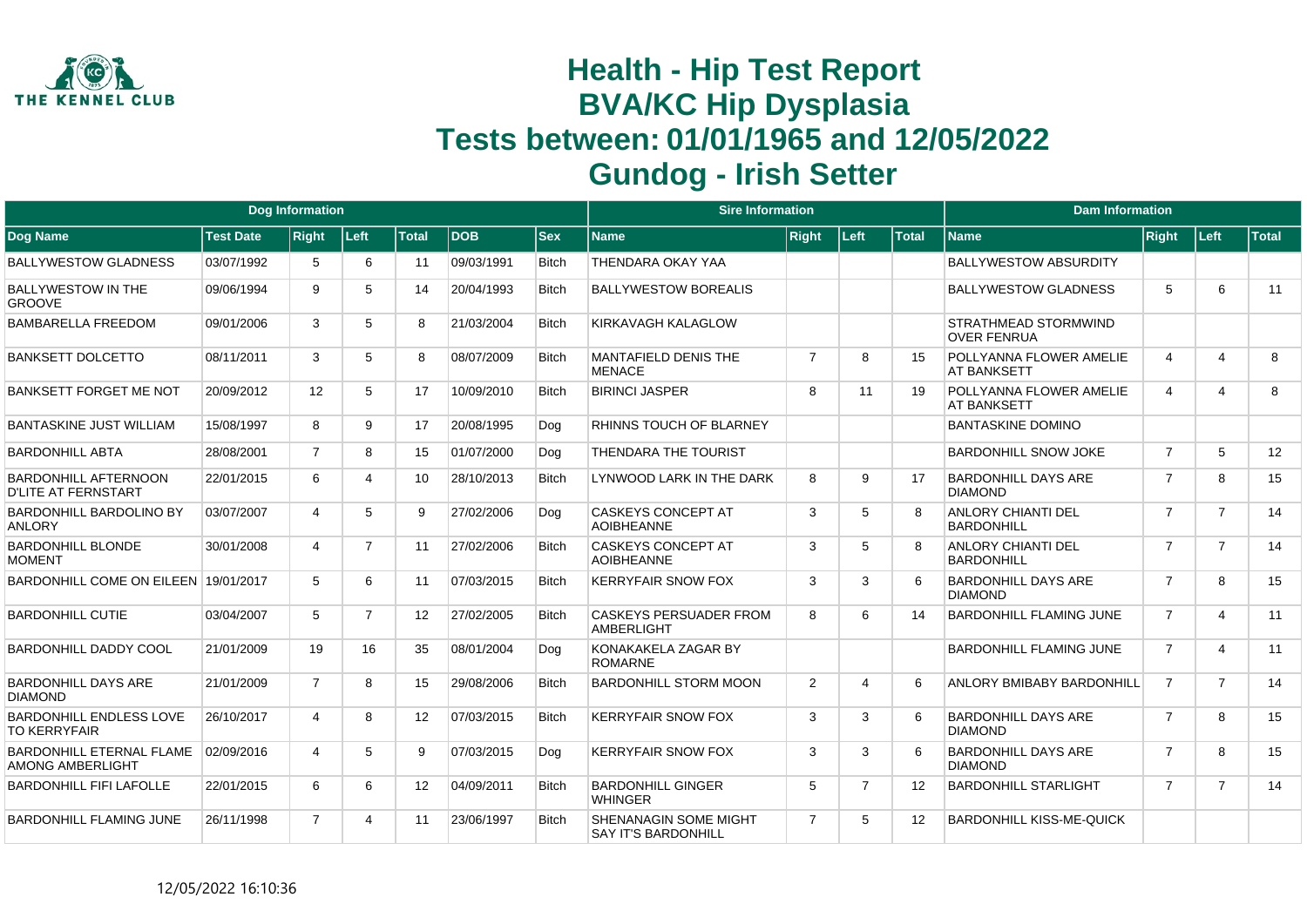

|                                                              |                  | <b>Dog Information</b> |                |                 |            |              | <b>Sire Information</b>                                  |              |                |                   | <b>Dam Information</b>                                 |                |                |              |
|--------------------------------------------------------------|------------------|------------------------|----------------|-----------------|------------|--------------|----------------------------------------------------------|--------------|----------------|-------------------|--------------------------------------------------------|----------------|----------------|--------------|
| <b>Dog Name</b>                                              | <b>Test Date</b> | <b>Right</b>           | Left           | <b>Total</b>    | <b>DOB</b> | <b>Sex</b>   | <b>Name</b>                                              | <b>Right</b> | Left           | <b>Total</b>      | <b>Name</b>                                            | Right          | Left           | <b>Total</b> |
| BARDONHILL FLOATING MOON 16/06/2011<br><b>INTO GLENLAINE</b> |                  | 5                      | 5              | 10              | 30/06/2009 | Dog          | <b>KERRYFAIR SNOW FOX</b>                                | 3            | 3              | 6                 | ANLORY BMIBABY BARDONHILL                              | 7              | $\overline{7}$ | 14           |
| <b>BARDONHILL GAMBLIN WILLIE</b>                             | 19/05/2011       | $\overline{7}$         | 5              | 12 <sup>2</sup> | 02/01/2010 | Dog          | THENDARA KRAMER                                          |              |                |                   | <b>BARDONHILL CUTIE</b>                                | 5              | $\overline{7}$ | 12           |
| <b>BARDONHILL GINGER LILY</b>                                | 29/07/2020       | 6                      | Δ              | 10              | 30/03/2016 | <b>Bitch</b> | <b>BARDONHILL GINGER</b><br><b>WHINGER</b>               | 5            | $\overline{7}$ | $12 \overline{ }$ | <b>GLENLAINE PINK CADILLAC AT</b><br><b>BARDONHILL</b> | 5              | $\overline{7}$ | 12           |
| <b>BARDONHILL GINGER</b><br><b>WHINGER</b>                   | 03/04/2007       | 5                      | $\overline{7}$ | 12              | 27/02/2006 | Dog          | <b>CASKEYS CONCEPT AT</b><br><b>AOIBHEANNE</b>           | 3            | 5              |                   | <b>ANLORY CHIANTI DEL</b><br><b>BARDONHILL</b>         | $\overline{7}$ | $\overline{7}$ | 14           |
| <b>BARDONHILL GRANNY MAE</b>                                 | 19/05/2011       | 9                      | 6              | 15              | 02/01/2010 | <b>Bitch</b> | <b>THENDARA KRAMER</b>                                   |              |                |                   | <b>BARDONHILL CUTIE</b>                                | 5              | $\overline{7}$ | 12           |
| BARDONHILL GRINNING BEAR                                     | 26/02/2009       | 3                      | 6              | 9               | 05/09/2007 | Dog          | <b>CASKEYS CONCEPT AT</b><br><b>AOIBHEANNE</b>           | 3            | 5              |                   | ANLORY BMIBABY BARDONHILL                              | $\overline{7}$ | $\overline{7}$ | 14           |
| <b>BARDONHILL GUILTY</b><br><b>PLEASURE</b>                  | 22/01/2015       | $\overline{7}$         | 6              | 13              | 17/09/2012 | <b>Bitch</b> | <b>SERRULA PLAYAROUND AT</b><br><b>ORSTONE</b>           |              |                |                   | <b>BARDONHILL MIMI SEEKU</b>                           | $\overline{7}$ | 3              | 10           |
| BARDONHILL HEARTSDELIGHT                                     | 23/06/2003       | 6                      | $\overline{7}$ | 13              | 15/04/2002 | <b>Bitch</b> | KONAKAKELA ZAGAR BY<br><b>ROMARNE</b>                    |              |                |                   | <b>BARDONHILL FLAMING JUNE</b>                         | $\overline{7}$ | 4              | 11           |
| BARDONHILL HEEBIE JEEBIE AT 05/02/1992<br><b>JETTECCA</b>    |                  | 6                      | 6              | 12 <sup>2</sup> | 15/10/1988 | <b>Bitch</b> | <b>SHANDWICK STARCARRIER</b>                             |              |                |                   | <b>BARDONHILL INSTANT REPLAY</b>                       |                |                |              |
| <b>BARDONHILL HETTY BAYLISS</b><br>AMONG MARGRETWOODS        | 29/01/2014       | 6                      | 6              | 12 <sup>2</sup> | 04/09/2011 | <b>Bitch</b> | <b>BARDONHILL GINGER</b><br><b>WHINGFR</b>               | 5            | $\overline{7}$ | $12 \overline{ }$ | <b>BARDONHILL STARLIGHT</b>                            | $\overline{7}$ | $\overline{7}$ | 14           |
| <b>BARDONHILL ICE DIAMOND</b><br>WITH GLENLAINE              | 19/01/2017       | 5                      | 8              | 13              | 04/02/2015 | <b>Bitch</b> | <b>KERRYFAIR SNOW FOX</b>                                | 3            | 3              | 6                 | <b>BARDONHILL LAVENDER</b><br><b>BROWN</b>             | 5              | 4              | 9            |
| <b>BARDONHILL ICE ICE ICICLE</b>                             | 16/06/2016       | $\overline{7}$         | $\overline{7}$ | 14              | 04/02/2015 | <b>Bitch</b> | <b>KERRYFAIR SNOW FOX</b>                                | 3            | 3              |                   | <b>BARDONHILL LAVENDER</b><br><b>BROWN</b>             | 5              | 4              | 9            |
| BARDONHILL IT'S OH SO QUIET                                  | 23/09/2020       | 5                      | 5              | 10              | 16/02/2019 | Dog          | <b>GWENDARIFF I'M COMIN OUT</b>                          | 5            | 6              | 11                | <b>BARDONHILL COME ON EILEEN</b>                       | 5              | 6              | 11           |
| <b>BARDONHILL LAVENDER</b><br><b>BROWN</b>                   | 22/10/2014       | 5                      | 4              | 9               | 04/09/2011 | <b>Bitch</b> | <b>BARDONHILL GINGER</b><br><b>WHINGER</b>               | 5            | $\overline{7}$ | $12 \overline{ }$ | <b>BARDONHILL STARLIGHT</b>                            | 7              | $\overline{7}$ | 14           |
| <b>BARDONHILL LEAPING WATER</b><br><b>OVER ANLORY</b>        | 10/11/2010       | 6                      | 6              | 12              | 05/09/2007 | <b>Bitch</b> | <b>CASKEYS CONCEPT AT</b><br><b>AOIBHEANNE</b>           | 3            | 5              | 8                 | <b>ANLORY BMIBABY BARDONHILL</b>                       | $\overline{7}$ | $\overline{7}$ | 14           |
| <b>BARDONHILL MIMI SEEKU</b>                                 | 19/08/2010       | $\overline{7}$         | 3              | 10              | 05/09/2007 | <b>Bitch</b> | <b>CASKEYS CONCEPT AT</b><br><b>AOIBHEANNE</b>           | 3            | 5              | 8                 | <b>ANLORY BMIBABY BARDONHILL</b>                       | $\overline{7}$ | $\overline{7}$ | 14           |
| <b>BARDONHILL MOON RIVER</b><br>FLOWS INTO GLENLAINE         | 22/01/2015       | 5                      | $\Delta$       | 9               | 09/11/2011 | Doa          | LYNWOOD KISS CHASE AT<br><b>CAERVISTA</b>                | 3            | 3              |                   | <b>BARDONHILL DAYS ARE</b><br><b>DIAMOND</b>           | $\overline{7}$ | 8              | 15           |
| <b>BARDONHILL PEARLY</b><br><b>SPENCER</b>                   | 07/06/2019       | 5                      | Δ              | 9               | 06/04/2017 | Doa          | <b>EMBER RED HOT CHILIPEPPER</b><br>OF QUENSHA (IMP SWE) | 5            | 5              | 10                | <b>BARDONHILL TRUE LOVE WAYS</b>                       | 6              | $\overline{7}$ | 13           |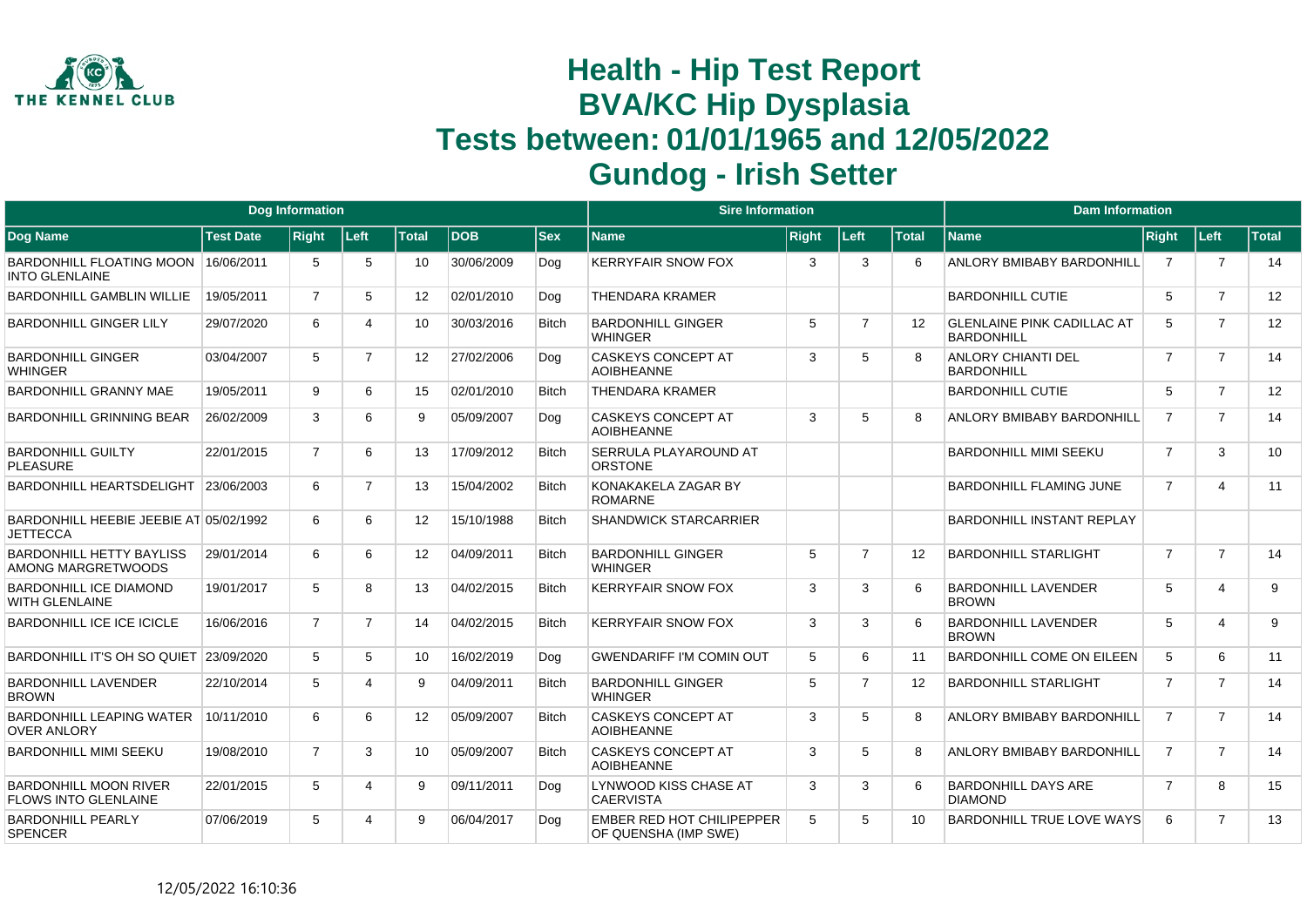

|                                                             |                  | <b>Dog Information</b> |                       |                |            |              | <b>Sire Information</b>                                  |              |                |              | <b>Dam Information</b>                                 |                |                         |              |
|-------------------------------------------------------------|------------------|------------------------|-----------------------|----------------|------------|--------------|----------------------------------------------------------|--------------|----------------|--------------|--------------------------------------------------------|----------------|-------------------------|--------------|
| <b>Dog Name</b>                                             | <b>Test Date</b> | <b>Right</b>           | Left                  | <b>Total</b>   | <b>DOB</b> | <b>Sex</b>   | Name                                                     | <b>Right</b> | Left           | <b>Total</b> | <b>Name</b>                                            | <b>Right</b>   | Left                    | <b>Total</b> |
| <b>BARDONHILL PLEASE DONT</b><br><b>TEASE QUENSHA</b>       | 30/08/2013       | 4                      | $\boldsymbol{\Delta}$ | 8              | 09/11/2011 | <b>Bitch</b> | LYNWOOD KISS CHASE AT<br><b>CAERVISTA</b>                | 3            | 3              | 6            | <b>BARDONHILL DAYS ARE</b><br><b>DIAMOND</b>           | 7              | 8                       | 15           |
| BARDONHILL RITA SKEETER AT 17/04/2013<br><b>COPPERSHEEN</b> |                  | 8                      | $\overline{7}$        | 15             | 04/09/2011 | <b>Bitch</b> | <b>BARDONHILL GINGER</b><br><b>WHINGER</b>               | 5            | 7              | 12           | <b>BARDONHILL STARLIGHT</b>                            | $\overline{7}$ | $\overline{7}$          | 14           |
| <b>BARDONHILL SINGING SKIES</b><br><b>OVER ANLORY</b>       | 08/11/2007       | $\overline{7}$         | 3                     | 10             | 29/08/2006 | <b>Bitch</b> | <b>BARDONHILL STORM MOON</b>                             | 2            | Δ              | 6            | ANLORY BMIBABY BARDONHILL                              | $\overline{7}$ | $\overline{7}$          | 14           |
| <b>BARDONHILL SNOW JOKE</b>                                 | 25/09/1997       | $\overline{7}$         | 5                     | 12             | 25/12/1995 | <b>Bitch</b> | <b>SHENANAGIN STOCKBROKER</b>                            |              |                |              | <b>BARDONHILL KISS-ME-QUICK</b>                        |                |                         |              |
| <b>BARDONHILL SNOW WOLF</b><br><b>WITH GLENLAINE</b>        | 06/07/2017       | 6                      | 5                     | 11             | 04/02/2015 | Dog          | <b>KERRYFAIR SNOW FOX</b>                                | 3            | 3              |              | <b>BARDONHILL LAVENDER</b><br><b>BROWN</b>             | 5              | $\overline{4}$          | 9            |
| <b>BARDONHILL STARLIGHT</b>                                 | 13/03/2007       | $\overline{7}$         | $\overline{7}$        | 14             | 08/01/2004 | <b>Bitch</b> | KONAKAKELA ZAGAR BY<br><b>ROMARNE</b>                    |              |                |              | <b>BARDONHILL FLAMING JUNE</b>                         | $\overline{7}$ | 4                       | 11           |
| <b>BARDONHILL STORM MOON</b>                                | 29/11/2006       | $\overline{2}$         | 4                     | 6              | 27/02/2005 | Dog          | <b>CASKEYS PERSUADER FROM</b><br><b>AMBERLIGHT</b>       | 8            | 6              | 14           | <b>BARDONHILL FLAMING JUNE</b>                         | $\overline{7}$ | $\overline{\mathbf{4}}$ | 11           |
| <b>BARDONHILL SWIFT EAGLE</b>                               | 30/11/2010       | $5^{\circ}$            | 3                     | 8              | 30/06/2009 | Dog          | <b>KERRYFAIR SNOW FOX</b>                                | 3            | 3              | 6            | ANLORY BMIBABY BARDONHILL                              | $\overline{7}$ | $\overline{7}$          | 14           |
| <b>BARDONHILL TOM FOOLERY</b>                               | 19/08/2010       | 14                     | $\overline{7}$        | 21             | 30/06/2009 | Dog          | <b>KERRYFAIR SNOW FOX</b>                                | 3            | 3              | 6            | ANLORY BMIBABY BARDONHILL                              | $\overline{7}$ | $\overline{7}$          | 14           |
| BARDONHILL TRUE LOVE WAYS 22/01/2015                        |                  | 6                      | $\overline{7}$        | 13             | 09/11/2011 | <b>Bitch</b> | LYNWOOD KISS CHASE AT<br><b>CAERVISTA</b>                | 3            | 3              |              | <b>BARDONHILL DAYS ARE</b><br><b>DIAMOND</b>           | $\overline{7}$ | 8                       | 15           |
| <b>BARDONHILL WINDS OF</b><br><b>FUTURE</b>                 | 14/07/1995       | $\overline{7}$         | 6                     | 13             | 16/06/1994 | Dog          | <b>MARKSWAY MARQUIS</b>                                  |              |                |              | <b>BARDONHILL KISS-ME-QUICK</b>                        |                |                         |              |
| BARDONHILL WORDS OF LOVE 07/08/2019                         |                  | 5                      | $\overline{7}$        | 12             | 06/04/2017 | <b>Bitch</b> | <b>EMBER RED HOT CHILIPEPPER</b><br>OF QUENSHA (IMP SWE) | 5            | 5              | 10           | <b>BARDONHILL TRUE LOVE WAYS</b>                       | 6              | $\overline{7}$          | 13           |
| <b>BARDONHILL'S THE NEW</b><br><b>GINGER AT TIROEN</b>      | 06/07/2017       | 4                      | 4                     | 8              | 30/03/2016 | <b>Bitch</b> | <b>BARDONHILL GINGER</b><br><b>WHINGER</b>               | 5            | $\overline{7}$ | 12           | <b>GLENLAINE PINK CADILLAC AT</b><br><b>BARDONHILL</b> | 5              | $\overline{7}$          | 12           |
| <b>BARLEYDALE CONCERTO</b>                                  | 03/10/1997       | 5                      | 6                     | 11             | 10/08/1996 | <b>Bitch</b> | KONAKAKELA ZAGAR BY<br><b>ROMARNE</b>                    |              |                |              | <b>BARLEYDALE HERMIONE</b>                             |                |                         |              |
| <b>BARLEYDALE HIAWATHA</b>                                  | 17/02/2009       | 6                      | 3                     | 9              | 26/02/2004 | Dog          | <b>BARLEYDALE RONDO</b>                                  | 9            | 9              | 18           | <b>BARLEYDALE LISELLE</b>                              |                |                         |              |
| <b>BARLEYDALE ISOBEL</b>                                    | 30/03/2001       | 3                      | 4                     | $\overline{7}$ | 22/10/1999 | <b>Bitch</b> | <b>CASPIANS INTREPID</b>                                 |              |                |              | <b>BARLEYDALE CONCERTO</b>                             | 5              | 6                       | 11           |
| <b>BARLEYDALE RONDO</b>                                     | 21/11/1997       | 9                      | 9                     | 18             | 10/08/1996 | Dog          | KONAKAKELA ZAGAR BY<br><b>ROMARNE</b>                    |              |                |              | <b>BARLEYDALE HERMIONE</b>                             |                |                         |              |
| <b>BAYSTRIDER BLUE JUICE</b>                                | 02/07/2015       | 4                      | 4                     | 8              | 24/05/2013 | Dog          | THENDARA POT NOODLE                                      | 10           | 12             | 22           | <b>HARVANCOURT CONFETTI</b>                            | $\overline{4}$ | 5                       | 9            |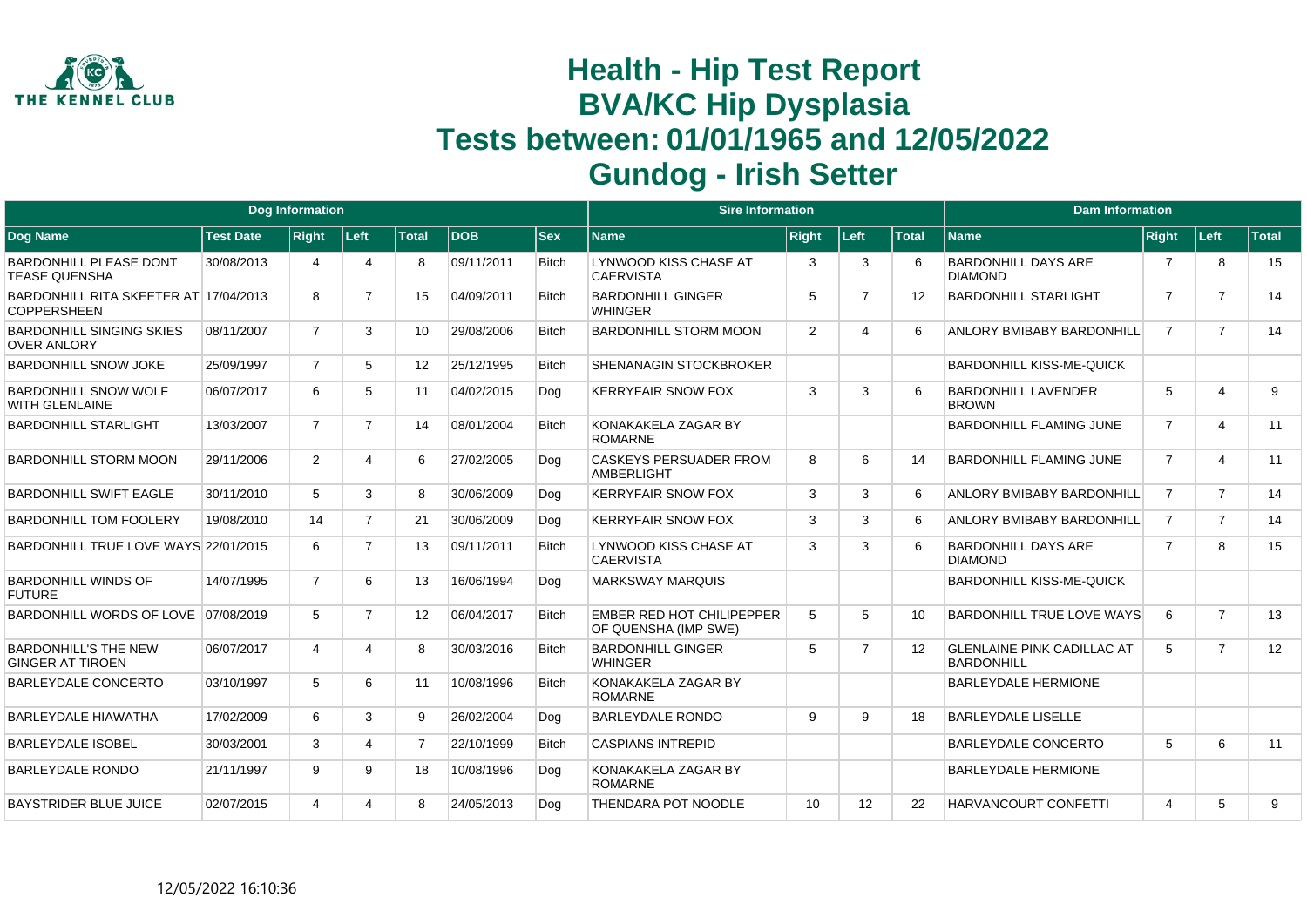

|                                                  |                  | <b>Dog Information</b> |                 |                 |            |              | <b>Sire Information</b>                               |                |                |              | <b>Dam Information</b>                          |                       |                |                |
|--------------------------------------------------|------------------|------------------------|-----------------|-----------------|------------|--------------|-------------------------------------------------------|----------------|----------------|--------------|-------------------------------------------------|-----------------------|----------------|----------------|
| <b>Dog Name</b>                                  | <b>Test Date</b> | <b>Right</b>           | ∣Left∶          | <b>Total</b>    | <b>DOB</b> | <b>Sex</b>   | <b>Name</b>                                           | <b>Right</b>   | Left           | <b>Total</b> | <b>Name</b>                                     | Right                 | Left           | <b>Total</b>   |
| <b>BAYSTRIDER BLUEBELL</b>                       | 04/08/2016       | 3                      | $\overline{7}$  | 10              | 21/08/2014 | <b>Bitch</b> | <b>RIVERWOOD KAZATCHOK WITH</b><br>PORSCHET (IMP BEL) | 9              | $\overline{7}$ | 16           | <b>HARVANCOURT HEAVENLY</b>                     | 6                     | $\overline{4}$ | 10             |
| <b>BAYSTRIDER CANDY FLOSS</b>                    | 13/04/2016       | 5                      | 6               | 11              | 24/05/2013 | <b>Bitch</b> | <b>THENDARA POT NOODLE</b>                            | 10             | 12             | 22           | <b>HARVANCOURT CONFETTI</b>                     | $\overline{A}$        | 5              | 9              |
| <b>BEAU JOLLAY</b>                               | 13/10/2006       | 6                      | 8               | 14              | 18/05/2004 | <b>Bitch</b> | <b>CASKEYS VAGUELY SCOTTISH</b>                       | 6              | 2              | 8            | MARGRETWOODS ROAD<br><b>RUNNER</b>              |                       |                |                |
| BEAUTY IN ABUNDANCE OF<br><b>PERFIDELIS</b>      | 23/11/2006       | 6                      | 7               | 13              | 04/07/2005 | <b>Bitch</b> | <b>TAGAMAGO'S SURVIVOR</b>                            | 5              | 4              | 9            | AMBER ABUNDANCE                                 | 6                     | $\overline{4}$ | 10             |
| BENCORRAGH AMBER ROYALE 27/04/1990               |                  | $\Omega$               | 0               | 0               | 11/05/1986 | <b>Bitch</b> | <b>BENCORRAGH CELTIC KNIGHT</b>                       |                |                |              | MOYNA BALLERINA AT<br>BENCORRAGH                |                       |                |                |
| <b>BENCORRAGH RED DEVIL</b>                      | 29/05/1986       | $\Omega$               | 0               | 0               | 28/04/1985 | Dog          | <b>ALLSQUARE MICKY FINN</b>                           |                |                |              | <b>BENCORRAGH DADDIES GIRL</b>                  |                       |                |                |
| <b>BERFIELD EZAH</b>                             | 15/12/1983       | $\overline{2}$         | 6               | 8               | 10/12/1982 | <b>Bitch</b> | <b>TWOACRES GUNNER</b>                                |                |                |              | <b>BURFIELD BLUE-BIJOU</b>                      |                       |                |                |
| <b>BERFIELD KAESHA</b>                           | 11/09/2014       | 10                     | 10 <sup>1</sup> | 20              | 03/08/2013 | <b>Bitch</b> | <b>MILLCROFT MOONSPIRIT OVER</b><br><b>COLOURBOX</b>  | $\overline{4}$ | $\overline{7}$ | 11           | ANLORY WATER NYMPH AT<br><b>BERFIELD</b>        | $\overline{4}$        | 5              | 9              |
| <b>BERFIELD KAITLYN JOINS</b><br><b>ANLORY</b>   | 19/08/2015       | 4                      | 6               | 10 <sup>1</sup> | 03/08/2013 | <b>Bitch</b> | MILLCROFT MOONSPIRIT OVER<br><b>COLOURBOX</b>         | $\overline{4}$ | $\overline{7}$ | 11           | <b>ANLORY WATER NYMPH AT</b><br><b>BERFIELD</b> | $\overline{4}$        | 5              | 9              |
| <b>BIRCHVALLEY FORTUNA</b>                       | 16/10/2007       | 3                      | 3               | 6               | 09/02/2006 | <b>Bitch</b> | <b>KESPAS INSTINCTIVE</b>                             |                |                |              | <b>KENSINGTON STAR</b>                          |                       |                |                |
| <b>BIRCHVALLEY TULLA</b>                         | 28/05/2014       | 5                      | 6               | 11              | 22/04/2012 | <b>Bitch</b> | <b>BIRINCI JASPER</b>                                 | 8              | 11             | 19           | <b>ANGEL OF ACHILL</b>                          |                       |                |                |
| <b>BIRINCI JASPER</b>                            | 19/06/2008       | 8                      | 11              | 19              | 12/05/2006 | Dog          | <b>TRELALES BLUE DANCER</b>                           |                |                |              | <b>BRABROOK WAIKIKI DANCER</b>                  |                       |                |                |
| <b>BIRINCI MOURAGE</b>                           | 30/07/2007       | 6                      | 3               | 9               | 12/05/2006 | <b>Bitch</b> | <b>TRELALES BLUE DANCER</b>                           |                |                |              | <b>BRABROOK WAIKIKI DANCER</b>                  |                       |                |                |
| <b>BIRINCI RED GINA</b>                          | 17/09/2014       | 4                      | 3               | $\overline{7}$  | 29/07/2010 | <b>Bitch</b> | <b>RIVERBRUE DIONYSUS</b>                             | 8              | 8              | 16           | <b>BIRINCI MOURAGE</b>                          | 6                     | 3              | 9              |
| <b>BLAITHIN STRAWBERRY</b><br><b>CREAM</b>       | 02/09/2016       | 3                      | 3               | 6               | 08/05/2015 | <b>Bitch</b> | <b>REDDINS LOUIS</b>                                  |                |                |              | REDDINS GEMMA OF BLAITHIN                       | 4                     | 3              | $\overline{7}$ |
| BLAITHIN STRAWBERRY MOON 02/09/2020              |                  | 8                      | 5               | 13              | 20/06/2017 | <b>Bitch</b> | MILLCROFT CHASE THE MOON<br><b>TO SHANOAH</b>         | 5              | 6              | 11           | <b>BLAITHIN STRAWBERRY</b><br>CREAM             | 3                     | 3              | 6              |
| <b>BLAITHIN VANILLA BONBON</b>                   | 24/01/2018       | 3                      | 4               | $\overline{7}$  | 08/05/2015 | <b>Bitch</b> | <b>REDDINS LOUIS</b>                                  |                |                |              | REDDINS GEMMA OF BLAITHIN                       | $\overline{4}$        | 3              | $\overline{7}$ |
| <b>BLAYSDELL KILKENNY OF</b><br><b>REDABROOK</b> | 13/03/2012       | 24                     | 24              | 48              | 17/03/2010 | Dog          | <b>CASKEYS CONCEPT AT</b><br><b>AOIBHEANNE</b>        | 3              | 5              | R            | <b>REDDINS ESTHER OF</b><br><b>BLAYSDELL</b>    | $\boldsymbol{\Delta}$ | 6              | 10             |
| BLAYSDELL KILLARNEY AT<br><b>TEIGNESTUARY</b>    | 31/08/2011       | 6                      | 3               | 9               | 17/03/2010 | Dog          | <b>CASKEYS CONCEPT AT</b><br><b>AOIBHEANNE</b>        | 3              | 5              | 8            | <b>REDDINS ESTHER OF</b><br><b>BLAYSDELL</b>    | $\boldsymbol{\Delta}$ | 6              | 10             |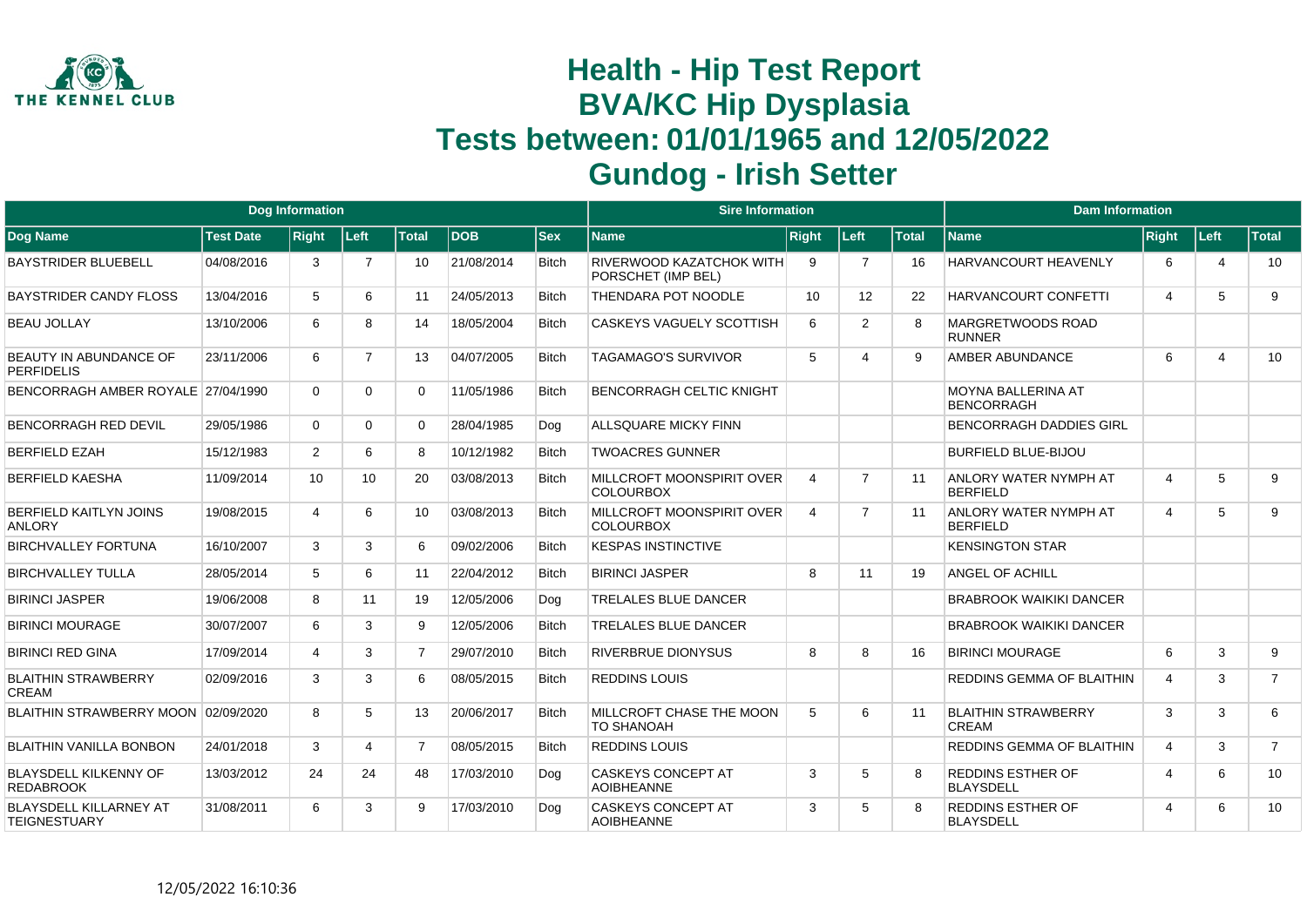

|                                                                            |                  | <b>Dog Information</b> |                       |                 |            |              | <b>Sire Information</b>                            |                       |                |              | <b>Dam Information</b>                             |                |      |              |
|----------------------------------------------------------------------------|------------------|------------------------|-----------------------|-----------------|------------|--------------|----------------------------------------------------|-----------------------|----------------|--------------|----------------------------------------------------|----------------|------|--------------|
| Dog Name                                                                   | <b>Test Date</b> | <b>Right</b>           | Left                  | <b>Total</b>    | <b>DOB</b> | $ $ Sex      | <b>Name</b>                                        | <b>Right</b>          | Left           | <b>Total</b> | <b>Name</b>                                        | Right          | Left | <b>Total</b> |
| <b>BLAYSDELL MISS NUALA</b>                                                | 13/03/2012       | 5                      | $\boldsymbol{\Delta}$ | 9               | 17/03/2010 | <b>Bitch</b> | <b>CASKEYS CONCEPT AT</b><br><b>AOIBHEANNE</b>     | 3                     | 5              |              | <b>REDDINS ESTHER OF</b><br><b>BLAYSDELL</b>       | 4              | 6    | 10           |
| <b>BLAYSDELL NINIANE</b>                                                   | 19/06/1998       | 25                     | 30                    | 55              | 17/09/1995 | <b>Bitch</b> | JANTER JEDADIAH                                    | 14                    | 18             | 32           | <b>BLAYSDELL PIPPA</b>                             |                |      |              |
| <b>BLAZING BRONZE EDGE OF</b><br><b>REASON AMONG ROHANMOR</b><br>(IMP NLD) | 07/12/2017       | 18                     | 13                    | 31              | 07/07/2016 | Dog          | <b>DISCOVERY'S NEW YEAR'S</b><br><b>ROCKET</b>     |                       |                |              | <b>BLAZING BRONZE BRACE</b><br><b>YOURSELVES</b>   |                |      |              |
| <b>BLAZING BRONZE EYE CANDY</b><br>(IMP NLD)                               | 26/10/2017       | $\overline{7}$         | 4                     | 11              | 07/07/2016 | <b>Bitch</b> | <b>DISCOVERY'S NEW YEAR'S</b><br><b>ROCKET</b>     |                       |                |              | <b>BLAZING BRONZE BRACE</b><br><b>YOURSELVES</b>   |                |      |              |
| <b>BLAZING BRONZE HAPPY</b><br><b>CLAPPY SINGS KONAKAKELA</b><br>(IMP NLD) | 19/06/2019       | 6                      | 6                     | 12 <sup>2</sup> | 08/04/2018 | Dog          | APPLEGROVE I AM THE<br><b>DRAGON'S AID</b>         |                       |                |              | <b>BLAZING BRONZE AMMERSON</b><br><b>MIRAIN</b>    |                |      |              |
| <b>BLAZING BRONZE JITTERBUG</b><br>WITH DAZYCUTTER (IMP NLD)               | 19/01/2022       | 5                      | $\overline{7}$        | 12              | 30/03/2020 | <b>Bitch</b> | <b>CHASE CINAMMON'S</b><br>(ATCAR00923NLD)         |                       |                |              | <b>BLAZING BRONZE ELLA</b><br><b>ENCHANTED</b>     |                |      |              |
| BLUEBYEYOU BABY LOVE BY<br><b>COVARNEY</b>                                 | 19/11/2021       | 5                      | $\boldsymbol{\Delta}$ | 9               | 19/08/2020 | <b>Bitch</b> | <b>COVARNEY FLAPJACK</b>                           | $\overline{4}$        | 5              | <b>q</b>     | <b>COVARNEY EVERLASTING</b><br>LOVE AT BLUEBYEYOU  | $\overline{7}$ | 6    | 13           |
| BLUEBYEYOU LOVE AFFAIR AT 27/10/2021<br><b>DERRYDORE</b>                   |                  | 6                      | $\overline{7}$        | 13              | 19/08/2020 | Dog          | <b>COVARNEY FLAPJACK</b>                           | $\overline{4}$        | 5              | 9            | <b>COVARNEY EVERLASTING</b><br>LOVE AT BLUEBYEYOU  | $\overline{7}$ | 6    | 13           |
| BLUEBYEYOU LOVE IN A MIST                                                  | 27/10/2021       | 6                      | $\overline{7}$        | 13              | 19/08/2020 | <b>Bitch</b> | <b>COVARNEY FLAPJACK</b>                           | $\boldsymbol{\Delta}$ | 5              |              | <b>COVARNEY EVERLASTING</b><br>LOVE AT BLUEBYEYOU  | $\overline{7}$ | 6    | 13           |
| <b>BLUESPRINGS ATLANTIS</b>                                                | 10/02/2010       | 6                      | 6                     | 12 <sup>2</sup> | 20/11/2007 | <b>Bitch</b> | <b>BLUESPRINGS OSPREY</b>                          |                       |                |              | <b>CASKEYS VERMILION AT</b><br><b>BLUESPRINGS</b>  | $\overline{7}$ | 3    | 10           |
| <b>BLUESPRINGS NOW I'M HERE</b><br><b>AT FORESTFIRE</b>                    | 01/10/2021       | 3                      | $\overline{4}$        | $\overline{7}$  | 02/12/2019 | Dog          | <b>RIVERBRUE ALTISSIMO AT</b><br><b>AOIBHEANNE</b> | 3                     | 5              | 8            | <b>CASKEYS SHOWTIME WITH</b><br><b>BLUESPRINGS</b> | $\overline{4}$ | 4    | 8            |
| <b>BLUESPRINGS PICTURE THIS</b>                                            | 15/01/2020       | 4                      | 4                     | 8               | 01/07/2018 | Dog          | <b>RIVERBRUE ALTISSIMO AT</b><br><b>AOIBHEANNE</b> | 3                     | 5              | 8            | <b>CASKEYS SHOWTIME WITH</b><br><b>BLUESPRINGS</b> | 4              | 4    | 8            |
| <b>BLUESPRINGS SKYLARK</b>                                                 | 19/06/2006       | $\overline{4}$         | 5                     | 9               | 19/02/2003 | <b>Bitch</b> | <b>CASKEYS VAGUELY SCOTTISH</b>                    | 6                     | $\overline{2}$ | 8            | <b>REDDINS LUPIN</b>                               |                |      |              |
| <b>BLUESPRINGS SUNDAY GIRL</b>                                             | 15/01/2020       | 6                      | 6                     | 12 <sup>2</sup> | 01/07/2018 | <b>Bitch</b> | <b>RIVERBRUE ALTISSIMO AT</b><br><b>AOIBHEANNE</b> | 3                     | 5              | 8            | <b>CASKEYS SHOWTIME WITH</b><br><b>BLUESPRINGS</b> | $\overline{4}$ | 4    | 8            |
| BLUESPRINGS ZIG ZAG                                                        | 10/10/2006       | 6                      | 6                     | 12 <sup>2</sup> | 24/05/2004 | <b>Bitch</b> | <b>BLUESPRINGS OSPREY</b>                          |                       |                |              | <b>CASPIANS YSATIS</b>                             |                |      |              |
| <b>BLUSHPEARL WINE FROM</b><br><b>STRATHMEAD</b>                           | 16/10/2007       | 3                      | 4                     | $\overline{7}$  | 17/02/2004 | <b>Bitch</b> | DANAWAY DESTINY                                    | 13                    | 12             | 25           | <b>DANAWAY MILYDIA</b>                             | 5              | 4    | 9            |
| BOOTYLOO BETTY BOO OF<br><b>BROOMKERRY</b>                                 | 31/03/2006       | 3                      | $\Delta$              | $\overline{7}$  | 28/03/2002 | <b>Bitch</b> | <b>TAGAMAGO'S BARRELAIA</b>                        |                       |                |              | CLONAGEERA OCTAVIA OF<br><b>BOOTYLOO</b>           |                |      |              |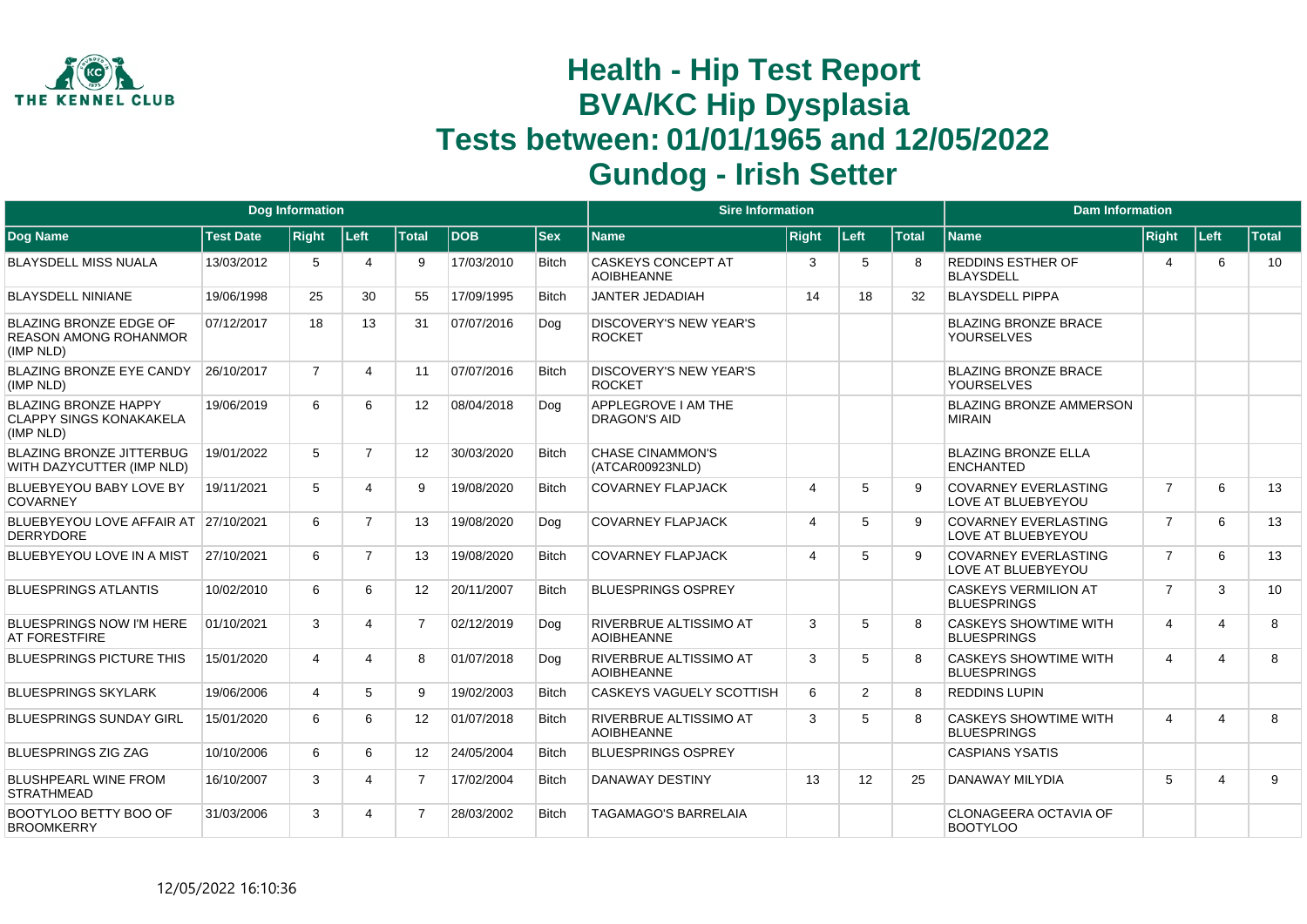

|                                                             |                  | <b>Dog Information</b> |                |                |            |              | <b>Sire Information</b>                         |                |                          |                | <b>Dam Information</b>                      |              |      |       |
|-------------------------------------------------------------|------------------|------------------------|----------------|----------------|------------|--------------|-------------------------------------------------|----------------|--------------------------|----------------|---------------------------------------------|--------------|------|-------|
| Dog Name                                                    | <b>Test Date</b> | <b>Right</b>           | Left           | <b>Total</b>   | <b>DOB</b> | <b>Sex</b>   | <b>Name</b>                                     | <b>Right</b>   | Left                     | <b>Total</b>   | <b>Name</b>                                 | <b>Right</b> | Left | Total |
| BOWNARD CARRABULLAWN OF 23/11/2012<br><b>WISCOMBE (IKC)</b> |                  | 2                      | 7              | 9              | 26/03/2011 | Dog          | <b>GARDENFIELD LADON (IKC)</b>                  |                |                          |                | LUSCA GIN (IKC)                             |              |      |       |
| BRABROOK BABBLING BROOK                                     | 03/11/2009       | 5                      | 6              | 11             | 19/11/2007 | Dog          | <b>BRABROOK TRUE BLADE</b>                      | 6              | 5                        | 11             | <b>BRABROOK BABOUSHKA</b>                   |              |      |       |
| <b>BRABROOK BLUSHING RED</b><br>WITH REDHYDE                | 25/01/2021       | 4                      | 9              | 13             | 20/10/2017 | <b>Bitch</b> | <b>BRABROOK WHISPERED</b>                       | 2              | $\overline{2}$           | $\overline{4}$ | <b>BRABROOK BIPPITY BOPPITY</b>             |              |      |       |
| <b>BRABROOK DAZINSKI FROM</b><br><b>SHELINDAIR</b>          | 26/07/2011       | 3                      | 4              | $\overline{7}$ | 05/10/2009 | Dog          | <b>RIVERBRUE DIONYSUS</b>                       | 8              | 8                        | 16             | <b>BRABROOK BABOUSHKA</b>                   |              |      |       |
| <b>BRABROOK FANTASY</b><br>BELIEVER WITH RIVERBRUE          | 21/07/2006       | 5                      | Δ              | 9              | 18/06/2004 | <b>Bitch</b> | <b>TAGAMAGO'S SURVIVOR</b>                      | 5              | $\overline{4}$           | -9             | <b>BRABROOK WAIKIKI</b><br><b>ROAMANCER</b> |              |      |       |
| BRABROOK FLASH HARRY AT<br><b>MONTGREENAN</b>               | 20/11/2012       | 6                      | 3              | 9              | 29/09/2010 | Dog          | <b>RIVERBRUE DIONYSUS</b>                       | 8              | 8                        | 16             | <b>BRABROOK RED ROSE</b>                    |              |      |       |
| <b>BRABROOK MARBELA</b>                                     | 08/11/2007       | 3                      |                | $\overline{7}$ | 18/06/2004 | <b>Bitch</b> | <b>TAGAMAGO'S SURVIVOR</b>                      | 5              | $\boldsymbol{\varDelta}$ | <b>q</b>       | <b>BRABROOK WAIKIKI</b><br><b>ROAMANCER</b> |              |      |       |
| <b>BRABROOK</b><br>MASTERCRAFTSMAN WITH<br><b>SHUSHANA</b>  | 08/06/2011       | 3                      | 3              | 6              | 17/06/2009 | Dog          | <b>CAISPERN VILETTE WITH</b><br><b>SHUSHANA</b> | 2              | $\overline{7}$           | $\mathbf{Q}$   | <b>BRABROOK RED ROSE</b>                    |              |      |       |
| <b>BRABROOK MISS GLORYBE</b>                                | 16/04/2010       | $\Omega$               | 4              | Δ              | 18/02/2005 | <b>Bitch</b> | <b>GWENDARIFF MOET ET</b><br><b>CHANDON</b>     | 6              | 3                        | 9              | <b>BRABROOK YANKEE DOLLY</b>                |              |      |       |
| <b>BRABROOK PERFECT CHOICE</b>                              | 04/09/2009       | 6                      | 4              | 10             | 18/06/2004 | <b>Bitch</b> | <b>TAGAMAGO'S SURVIVOR</b>                      | 5              | $\boldsymbol{\Lambda}$   | 9              | <b>BRABROOK WAIKIKI</b><br><b>ROAMANCER</b> |              |      |       |
| <b>BRABROOK RAMBLING ROSE</b><br><b>FOR KEDALITA</b>        | 01/06/2011       | 3                      | 3              | 6              | 17/06/2009 | <b>Bitch</b> | <b>CAISPERN VILETTE WITH</b><br><b>SHUSHANA</b> | 2              | $\overline{7}$           | -9             | <b>BRABROOK RED ROSE</b>                    |              |      |       |
| <b>BRABROOK RED FLAIR WITH</b><br><b>RIVERBRUE</b>          | 07/11/2005       | $\boldsymbol{\Delta}$  | 6              | 10             | 29/01/2003 | <b>Bitch</b> | PURE GENIUSE BY<br>CLONAGEERA (RE-IMPORT)       | $\overline{4}$ | 3                        | $\overline{7}$ | <b>CATALUNA TEXAS ROSE</b>                  |              |      |       |
| <b>BRABROOK SHANAVAZ</b>                                    | 13/10/2011       | 5                      | 5              | 10             | 05/10/2009 | Dog          | <b>RIVERBRUE DIONYSUS</b>                       | 8              | 8                        | 16             | <b>BRABROOK BABOUSHKA</b>                   |              |      |       |
| <b>BRABROOK SHAZALAZAZOO</b>                                | 14/04/2015       | 8                      | 5              | 13             | 12/07/2013 | Dog          | CATALUNA RED BARON                              | 8              | 6                        | 14             | <b>BRABROOK SHARADIYN</b>                   |              |      |       |
| <b>BRABROOK SHOCHALOZA</b>                                  | 10/02/2010       | $\boldsymbol{\Delta}$  | 5              | 9              | 26/08/2006 | Dog          | <b>SCOTSELAW DETROIT</b><br>SPINNER BY THENDARA |                |                          |                | <b>BRABROOK WAIKIKI</b><br><b>ROAMANCER</b> |              |      |       |
| <b>BRABROOK TITANIAS DREAM</b><br>AT NEATHAMILL             | 08/11/2007       | $\boldsymbol{\Delta}$  | 3              | $\overline{7}$ | 26/08/2006 | <b>Bitch</b> | <b>SCOTSELAW DETROIT</b><br>SPINNER BY THENDARA |                |                          |                | <b>BRABROOK WAIKIKI</b><br><b>ROAMANCER</b> |              |      |       |
| <b>BRABROOK TRUE BLADE</b>                                  | 04/11/2003       | 6                      | 5              | 11             | 26/05/2001 | Dog          | <b>CLONAGEERA KIEREN</b>                        |                |                          |                | <b>CATALUNA TEXAS ROSE</b>                  |              |      |       |
| BRABROOK TRUE VIOLET FOR<br><b>MONTGREENAN</b>              | 02/09/2019       | $\boldsymbol{\Delta}$  | $\overline{7}$ | 11             | 04/09/2017 | <b>Bitch</b> | <b>THENDARA COMMITMENT</b>                      | 6              | .5                       | 11             | <b>BRABROOK BOOM SHAKALAKA</b>              |              |      |       |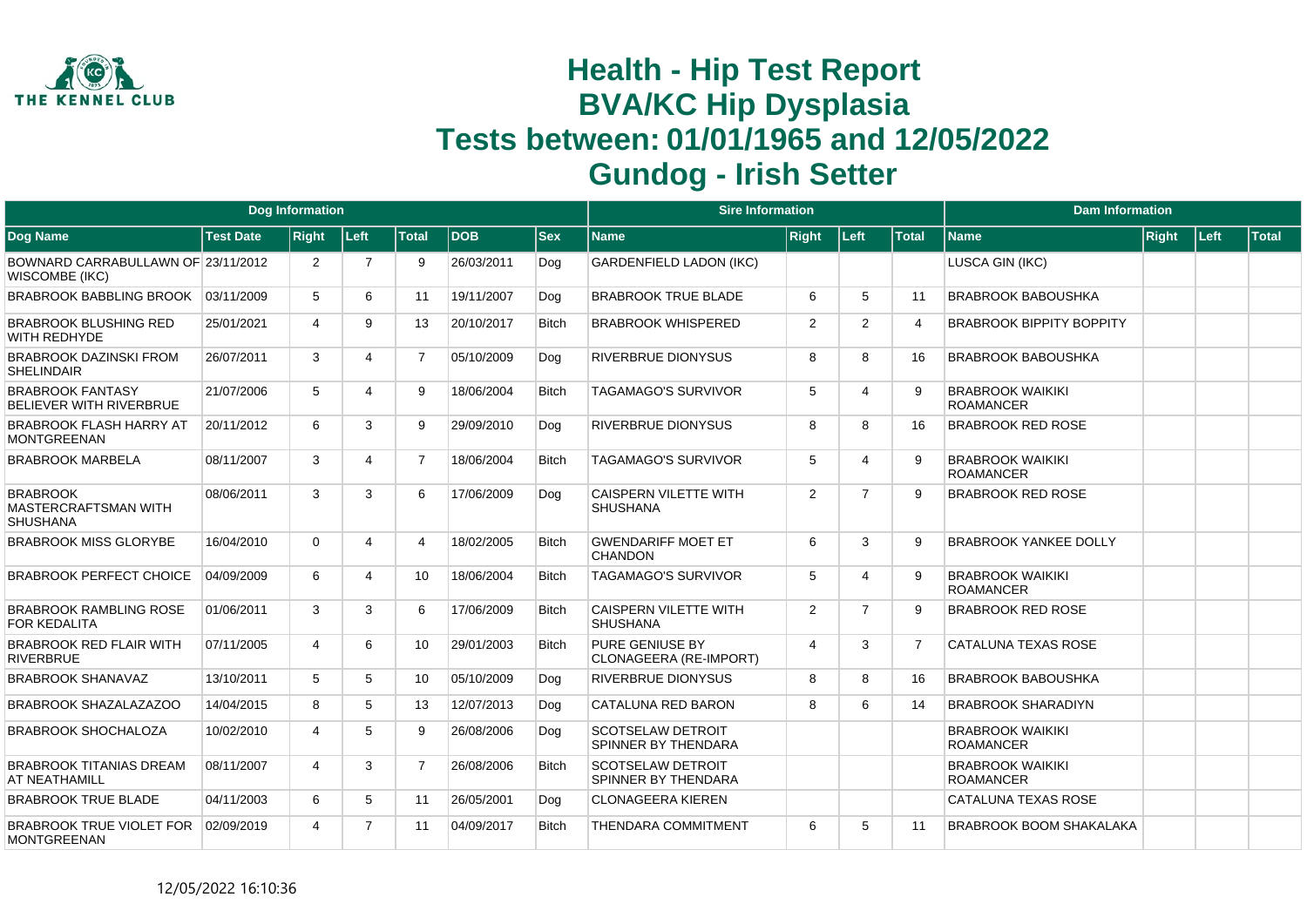

|                                                        |                  | <b>Dog Information</b> |                |                 |             |              | <b>Sire Information</b>                              |                |      |              | <b>Dam Information</b>                                                          |                |                |                |
|--------------------------------------------------------|------------------|------------------------|----------------|-----------------|-------------|--------------|------------------------------------------------------|----------------|------|--------------|---------------------------------------------------------------------------------|----------------|----------------|----------------|
| Dog Name                                               | <b>Test Date</b> | <b>Right</b>           | Left           | <b>Total</b>    | <b>IDOB</b> | <b>Sex</b>   | Name                                                 | <b>Right</b>   | Left | <b>Total</b> | <b>Name</b>                                                                     | Right          | Left           | <b>Total</b>   |
| <b>BRABROOK WHISPERED</b>                              | 19/10/2017       | $\overline{2}$         | $\overline{2}$ | 4               | 01/07/2016  | Dog          | <b>THENDARA COMMITMENT</b>                           | 6              | 5    | 11           | <b>BRABROOK SHES ALL STYLE</b>                                                  |                |                |                |
| <b>BRACKENFIELD FLANAGAN</b>                           | 23/11/2000       | 3                      | 3              | 6               | 07/09/1998  | Dog          | <b>STARCHELLE CHICAGO BEAR</b>                       |                |      |              | <b>BRACKENFIELD CALENDULA</b>                                                   |                |                |                |
| <b>BRACKENFIELD FORSYTHIA</b>                          | 17/07/2001       | 3                      | 6              | 9               | 12/02/2000  | <b>Bitch</b> | <b>BRACKENFIELD CELT</b>                             |                |      |              | <b>BRACKENFIELD MISTLETOE</b>                                                   |                |                |                |
| <b>BRACKENFIELD RIGH AT</b><br><b>AUTUMNGLOW</b>       | 27/05/2005       | 4                      | 6              | 10              | 30/08/2002  | Dog          | <b>AUTUMNGLOW EMPEROR</b>                            | $\overline{4}$ | 5    | g            | <b>BRACKENFIELD MINNY</b>                                                       |                |                |                |
| BRACKENGLOW THE WISE ONE 13/06/2008                    |                  | $\overline{7}$         | 6              | 13              | 05/12/2004  | Dog          | THENDARA DONIZETTI FOR<br><b>SUMMERGATE</b>          |                |      |              | SUMMERGATE STARRY EYED<br>FOR BRACKENGLOW                                       |                |                |                |
| <b>BRAIDMOUNT DREAMED A</b><br>DREAM FOR GLENCARRON    | 28/10/2020       | $\overline{7}$         | 4              | 11              | 08/10/2017  | <b>Bitch</b> | <b>BARDONHILL BERTIE BOTT BY</b><br><b>BRIDGELLA</b> |                |      |              | <b>FAIRHAVEN LOUISE</b><br><b>MOUNTBATTEN AT</b><br><b>BRAIDMOUNT (IMP SWE)</b> |                |                |                |
| <b>BRAMBLESETT QUEEN OF</b><br><b>HEARTS</b>           | 14/06/2018       | 5                      | Δ              | 9               | 29/03/2015  | <b>Bitch</b> | <b>THENDARA COMMITMENT</b>                           | 6              | 5    | 11           | <b>CORDARRAGH VANITY FAIR AT</b><br><b>BRAMBLESETT</b>                          | 8              | 9              | 17             |
| <b>BRANDYWEIR ISHI</b>                                 | 27/04/1993       | 8                      | 6              | 14              | 04/03/1991  | Dog          | <b>ERINADE LEWIS</b>                                 |                |      |              | <b>BRANDYWEIR SHAWNEE</b>                                                       |                |                |                |
| <b>BRANDYWEIR PLAINS</b><br><b>WARRIOR</b>             | 19/09/1997       | 6                      | 4              | 10              | 27/10/1993  | Dog          | TATTERSLEE SPECIAL EFFECT                            | $\overline{4}$ | 8    | 12           | <b>BRANDYWEIR SHAWNEE</b>                                                       |                |                |                |
| <b>BRAYVILLE DEMURE</b><br><b>DEBUTANTE</b>            | 31/03/1992       | $\overline{7}$         | 9              | 16              | 12/03/1986  | <b>Bitch</b> | <b>KERRYFAIR NIGHT FEVER</b>                         |                |      |              | <b>BRAYVILLE REGAL GLORY</b>                                                    |                |                |                |
| <b>BRENRUE ALICIA</b>                                  | 21/05/2004       | 5                      | 6              | 11              | 16/09/1999  | <b>Bitch</b> | <b>CLONAGEERA KIEREN</b>                             |                |      |              | THENDARA FLASH ALICE AT<br><b>BRENRUE</b>                                       | 3              | 2              | 5              |
| <b>BRENRUE CANDICE</b>                                 | 22/05/2006       | 3                      | 4              | 7               | 11/11/2003  | <b>Bitch</b> | <b>COVARNEY CHOCOLATE</b><br><b>MOUSSE</b>           |                |      |              | THENDARA FLASH ALICE AT<br><b>BRENRUE</b>                                       | 3              | 2              | 5              |
| BRENRUE DALLAS COWBOY                                  | 24/07/1998       | 6                      | 4              | 10 <sup>1</sup> | 02/06/1997  | Dog          | <b>STARCHELLE CHICAGO BEAR</b>                       |                |      |              | BRENRUE SPECIAL SECRET                                                          | 6              | 6              | 12             |
| <b>BRENRUE DEEP SECRET</b>                             | 27/09/1983       | $\overline{1}$         |                | $\overline{2}$  | 26/08/1982  | <b>Bitch</b> | <b>SHANNONLEE HIBERNICA</b>                          |                |      |              | <b>BRENRUE BITTER SWEET</b>                                                     |                |                |                |
| <b>BRENRUE KRACKER JACK</b>                            | 19/04/2001       | 5                      | 3              | 8               | 16/09/1999  | Dog          | <b>CLONAGEERA KIEREN</b>                             |                |      |              | THENDARA FLASH ALICE AT<br><b>BRENRUE</b>                                       | 3              | 2              | 5              |
| <b>BRENRUE OUTLANDER</b>                               | 10/05/2006       | 4                      | 3              | $\overline{7}$  | 18/08/2004  | Dog          | <b>CLONAGEERA INDEPENDENCE</b><br>OF LINDENJO        |                |      |              | <b>BRENRUE ALICIA</b>                                                           | 5              | 6              | 11             |
| BRENRUE SECRET AFFECT OF 06/04/1995<br><b>WILDAIRE</b> |                  | $\boldsymbol{\Delta}$  | 8              | 12              | 15/09/1993  | <b>Bitch</b> | <b>TATTERSLEE SPECIAL EFFECT</b>                     | $\overline{4}$ | 8    | 12           | <b>BRENRUE SECRETS OUT</b>                                                      | 2              | 2              | $\overline{4}$ |
| <b>BRENRUE SECRET AGENT</b>                            | 08/06/1990       | 5                      | 3              | 8               | 16/05/1988  | Dog          | <b>REDTAMARISK CHAMOMILE</b>                         |                |      |              | <b>BRENRUE DEEP SECRET</b>                                                      | $\overline{1}$ | $\overline{1}$ | 2              |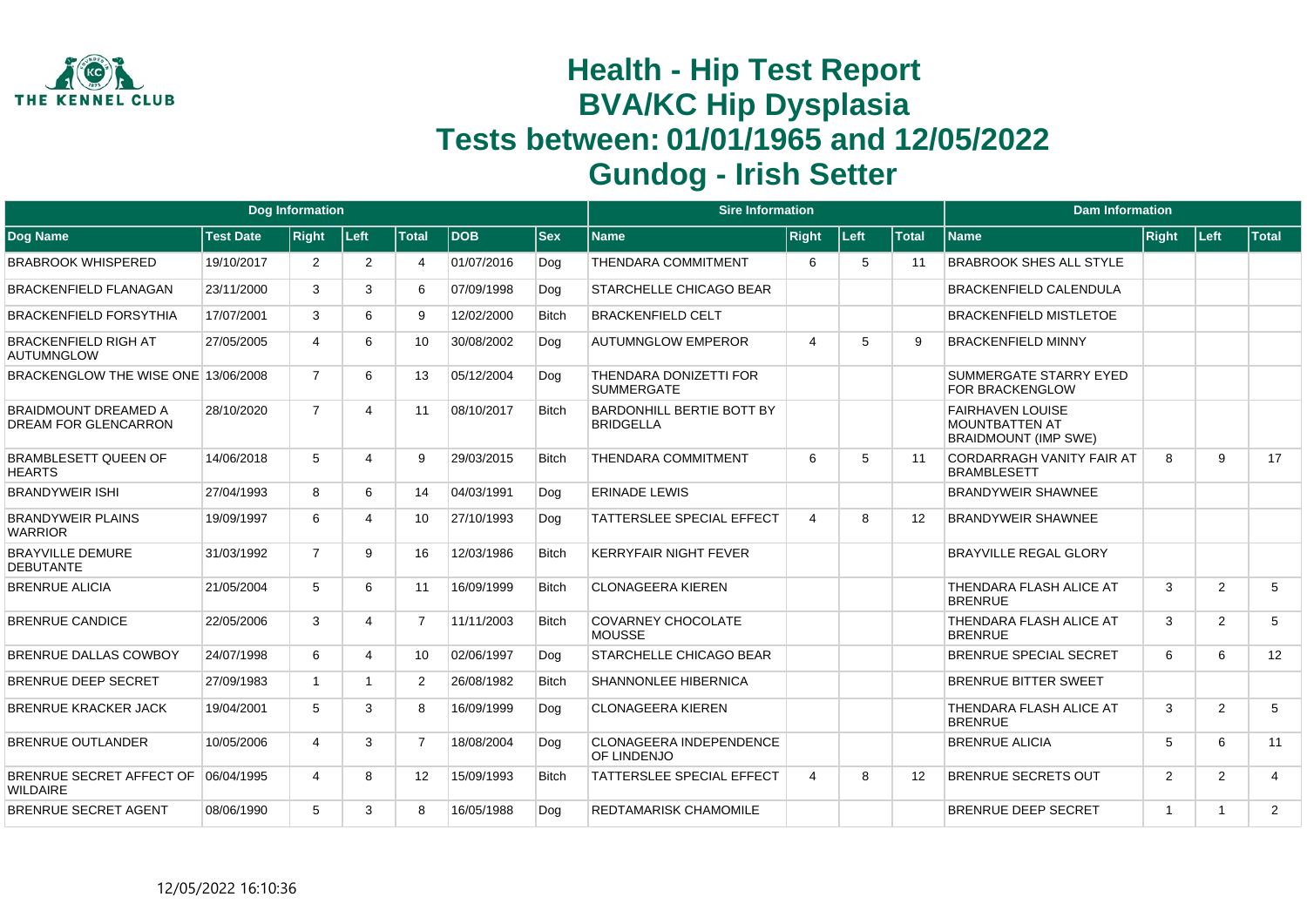

|                                                 |                  | <b>Dog Information</b> |                |              |            |              | <b>Sire Information</b>                                    |                |                |                   | <b>Dam Information</b>                       |                |                         |       |
|-------------------------------------------------|------------------|------------------------|----------------|--------------|------------|--------------|------------------------------------------------------------|----------------|----------------|-------------------|----------------------------------------------|----------------|-------------------------|-------|
| <b>Dog Name</b>                                 | <b>Test Date</b> | <b>Right</b>           | ∣Left∶         | <b>Total</b> | <b>DOB</b> | <b>Sex</b>   | <b>Name</b>                                                | <b>Right</b>   | Left           | <b>Total</b>      | <b>Name</b>                                  | <b>Right</b>   | Left                    | Total |
| BRENRUE SECRET LOVE OF<br><b>SHAWKIN</b>        | 18/06/1989       | 3                      | 5              | 8            | 16/05/1988 | <b>Bitch</b> | <b>REDTAMARISK CHAMOMILE</b>                               |                |                |                   | <b>BRENRUE DEEP SECRET</b>                   | -1             | $\overline{1}$          | 2     |
| BRENRUE SECRET MESSAGE                          | 22/07/1993       | 3                      | 6              | 9            | 30/06/1991 | Dog          | <b>CLONAGEERA GENESIS</b>                                  |                |                |                   | <b>BRENRUE SECRETS OUT</b>                   | 2              | 2                       | 4     |
| <b>BRENRUE SECRETS OUT</b>                      | 18/06/1989       | $\overline{2}$         | $\overline{2}$ | 4            | 16/05/1988 | <b>Bitch</b> | <b>REDTAMARISK CHAMOMILE</b>                               |                |                |                   | <b>BRENRUE DEEP SECRET</b>                   | $\mathbf{1}$   | $\overline{1}$          | 2     |
| <b>BRENRUE SPECIAL JOY OF</b><br><b>HENGIST</b> | 06/11/1997       | $\overline{7}$         | $\overline{7}$ | 14           | 01/03/1996 | <b>Bitch</b> | <b>THENDARA KENNEDY</b>                                    |                |                |                   | <b>BRENRUE SPECIAL SECRET</b>                | 6              | 6                       | 12    |
| <b>BRENRUE SPECIAL ROMANCE</b>                  | 27/01/1999       | 4                      | $\overline{2}$ | 6            | 01/03/1996 | <b>Bitch</b> | <b>THENDARA KENNEDY</b>                                    |                |                |                   | <b>BRENRUE SPECIAL SECRET</b>                | 6              | 6                       | 12    |
| BRENRUE SPECIAL SECRET                          | 06/04/1995       | 6                      | 6              | 12           | 15/09/1993 | <b>Bitch</b> | <b>TATTERSLEE SPECIAL EFFECT</b>                           | $\overline{4}$ | 8              | $12 \overline{ }$ | <b>BRENRUE SECRETS OUT</b>                   | $\overline{2}$ | 2                       | 4     |
| <b>BRENRUE TOP SECRET</b>                       | 29/06/1987       | 3                      | 3              | 6            | 27/05/1986 | Dog          | <b>CHUGERRA CHRISTMAS</b><br><b>CRACKER OF BRADKING</b>    |                |                |                   | <b>BRENRUE DEEP SECRET</b>                   | $\overline{1}$ | $\overline{\mathbf{1}}$ | 2     |
| <b>BRIARYBANK RED VELVET</b>                    | 19/03/1992       | 14                     | 13             | 27           | 29/12/1990 | <b>Bitch</b> | <b>BARDONHILL RUMPY PUMPY</b>                              |                |                |                   | <b>BRIARYBANK BITTERSWEET</b>                |                |                         |       |
| <b>BRIDGELLA'S DON'T PUSH IT</b>                | 03/02/2021       | $\Delta$               | 5              | 9            | 22/03/2019 | <b>Bitch</b> | <b>AVACET SNOWDRIFT</b>                                    | 3              | 3              | 6                 | <b>BLAZING BRONZE EYE CANDY</b><br>(IMP NLD) | $\overline{7}$ | $\boldsymbol{\Delta}$   | 11    |
| <b>BRIDGELLA'S FOREIGN AFFAIR</b>               | 12/06/2009       | 5                      | $\overline{7}$ | 12           | 04/07/2006 | <b>Bitch</b> | <b>EMBER GENE SIMMONS SINGS</b><br>QUENSHA (IMP SWE)       |                |                |                   | <b>BARDONHILL LOVEHEART</b>                  |                |                         |       |
| BRINARA ANDROMEDA                               | 14/07/2004       | 5                      | 6              | 11           | 11/06/2002 | <b>Bitch</b> | <b>CASPIANS INTREPID</b>                                   |                |                |                   | <b>BRINARA MOONSPINNER</b>                   | 6              | $5\overline{)}$         | 11    |
| <b>BRINARA BACK IN THE</b><br><b>RUNNING</b>    | 28/01/2011       | $\overline{7}$         | 6              | 13           | 08/12/2008 | Dog          | <b>BARDONHILL GINGER</b><br><b>WHINGER</b>                 | 5              | $\overline{7}$ | 12                | <b>BRINARA BACK SEAT DRIVER</b>              | 21             | $\overline{7}$          | 28    |
| <b>BRINARA BACK SEAT DRIVER</b>                 | 07/12/2004       | 21                     | $\overline{7}$ | 28           | 14/08/2001 | <b>Bitch</b> | <b>SHENANAGIN SOME MIGHT</b><br><b>SAY IT'S BARDONHILL</b> | $\overline{7}$ | 5              | $12 \overline{ }$ | <b>BRINARA SCOTTISH AFFAIR</b>               | 8              | 5                       | 13    |
| BRINARA BIANCA OF DAWNGLO 01/01/1986            |                  | 4                      | Δ              | 8            |            | <b>Bitch</b> | <b>BRINARA INULA</b>                                       | 3              | 3              | 6                 | <b>BRINARA AMOOREENA</b>                     |                |                         |       |
| <b>BRINARA CASCIA</b>                           | 03/10/2003       | 9                      | 6              | 15           | 29/07/2000 | <b>Bitch</b> | <b>REDDINS CASEY</b>                                       | 3              | 3              | 6                 | <b>BRINARA SCOTTISH AFFAIR</b>               | 8              | 5                       | 13    |
| <b>BRINARA FLEURIE</b>                          | 21/05/1998       | 5                      | 5              | 10           | 15/07/1996 | <b>Bitch</b> | <b>SHENANAGIN STATESMAN</b>                                |                |                |                   | <b>BON VIVEUR AT BRINARA</b>                 |                |                         |       |
| <b>BRINARA INULA</b>                            | 06/08/1977       | 3                      | 3              | 6            | 06/08/1976 | Dog          | <b>CORNEVON STAR SPANGLE</b>                               |                |                |                   | BRENRUE MOSELLE OF<br><b>BRINARA</b>         |                |                         |       |
| <b>BRINARA MERCEDES</b>                         | 10/10/2007       | 5                      | 5              | 10           | 20/04/2005 | <b>Bitch</b> | <b>THENDARA THE TOURIST</b>                                |                |                |                   | <b>BRINARA BACK SEAT DRIVER</b>              | 21             | $\overline{7}$          | 28    |
| <b>BRINARA MOONRAKER</b>                        | 25/03/1986       |                        | 5              | 6            | 21/02/1985 | Dog          | <b>IRELEITH PALINE</b>                                     |                |                |                   | TAGAMAGO TOP O THE MORN<br>OF BRINARA        |                |                         |       |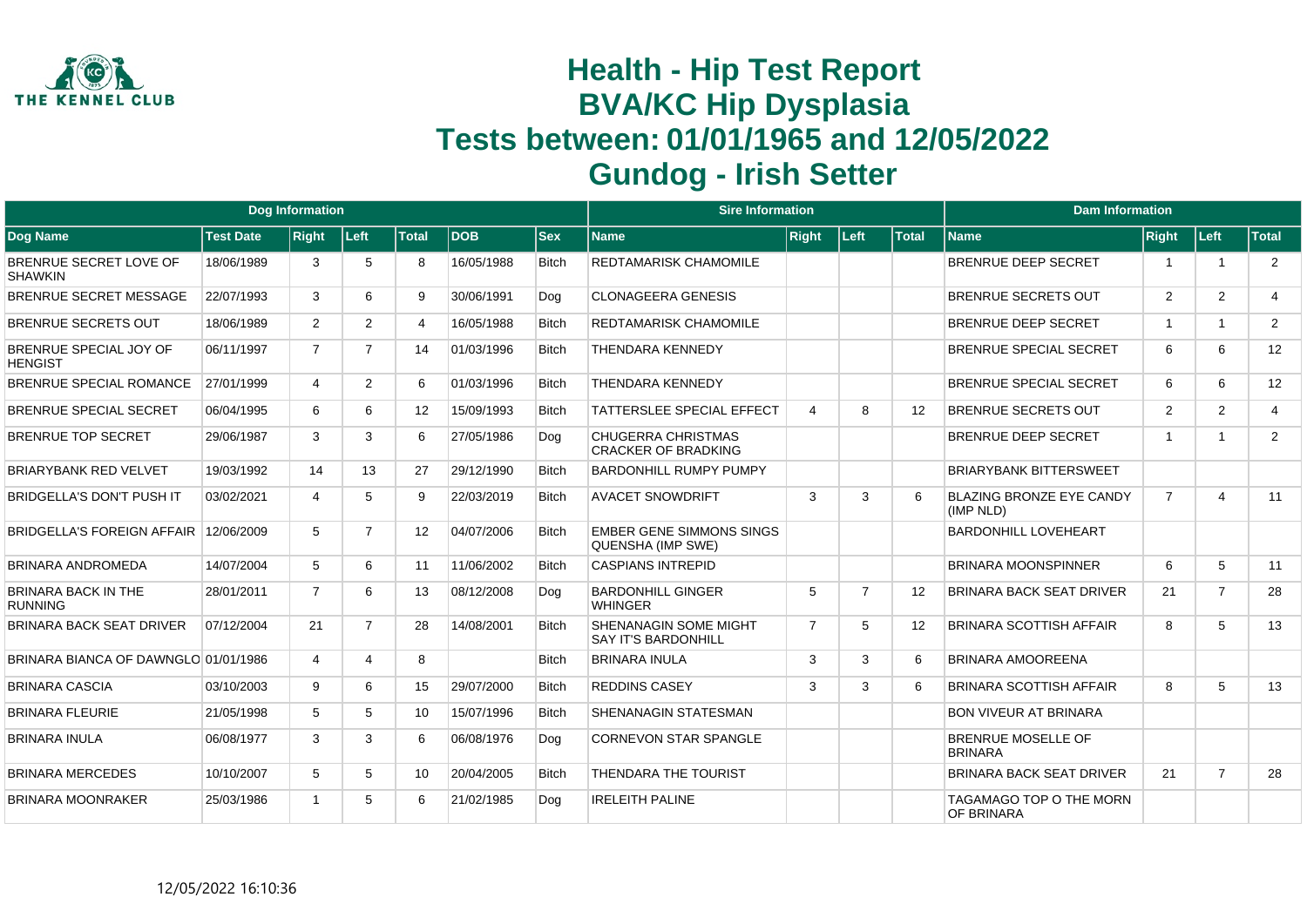

|                                                           |                  | <b>Dog Information</b> |                |                   |             |              | <b>Sire Information</b>                      |                |      |              | <b>Dam Information</b>                                     |                |                       |                |
|-----------------------------------------------------------|------------------|------------------------|----------------|-------------------|-------------|--------------|----------------------------------------------|----------------|------|--------------|------------------------------------------------------------|----------------|-----------------------|----------------|
| Dog Name                                                  | <b>Test Date</b> | <b>Right</b>           | Left           | <b>Total</b>      | <b>IDOB</b> | <b>Sex</b>   | <b>Name</b>                                  | <b>Right</b>   | Left | <b>Total</b> | <b>Name</b>                                                | <b>Right</b>   | Left                  | <b>Total</b>   |
| <b>BRINARA MOONSPINNER</b>                                | 07/02/2001       | 6                      | 5              | 11                | 18/02/1999  | <b>Bitch</b> | STRATHMEAD BLUE MOON AT<br><b>CLACHNAHAR</b> |                |      |              | <b>BRINARA FLEURIE</b>                                     | 5              | 5                     | 10             |
| BRINARA MOONSTONE OF<br><b>NESTAPY</b>                    | 22/03/1986       | 3                      | 3              | 6                 | 21/02/1985  | <b>Bitch</b> | <b>IRELEITH PALINE</b>                       |                |      |              | <b>TAGAMAGO TOP O THE MORN</b><br>OF BRINARA               |                |                       |                |
| <b>BRINARA PRIVATE EYE</b>                                | 04/11/2014       | 5                      | $\overline{7}$ | $12 \overline{ }$ | 18/07/2012  | Dog          | SUMARIC SHADOW OF MR<br><b>JINGLES</b>       | 5              | 6    | 11           | <b>BRINARA MERCEDES</b>                                    | 5              | 5                     | 10             |
| <b>BRINARA SCOTTISH AFFAIR</b>                            | 14/03/2002       | 8                      | 5              | 13                | 03/02/1998  | <b>Bitch</b> | STRATHMEAD BLUE MOON AT<br><b>CLACHNAHAR</b> |                |      |              | MINSTERLANDS ELEUTHERA                                     | $\overline{7}$ | 13                    | 20             |
| <b>BRINARA VANITY FAIR</b>                                | 30/04/2015       | $\overline{7}$         | 8              | 15                | 18/07/2012  | <b>Bitch</b> | SUMARIC SHADOW OF MR<br><b>JINGLES</b>       | 5              | 6    | 11           | <b>BRINARA MERCEDES</b>                                    | 5              | 5                     | 10             |
| BRINARA WINTERCHERRY                                      | 17/09/2014       | 6                      | $\overline{7}$ | 13                | 08/12/2006  | <b>Bitch</b> | <b>DELSANTO ISAAC</b>                        | $\overline{4}$ | 5    | 9            | <b>BRINARA CASCIA</b>                                      | 9              | 6                     | 15             |
| <b>BROOMKERRY PAVANNE OF</b><br><b>INNAGE</b>             | 08/06/2010       | 4                      | 3              | $\overline{7}$    | 04/05/2006  | <b>Bitch</b> | <b>TAGAMAGO'S SURVIVOR</b>                   | -5             | Δ    | 9            | BOOTYLOO BETTY BOO OF<br><b>BROOMKERRY</b>                 | 3              | $\boldsymbol{\Delta}$ | $\overline{7}$ |
| <b>CAEMGEN'S ELEMENT OF</b><br>TRUTH AT FEORLIG (IMP SWE) | 07/10/2014       | 4                      | 3              | $\overline{7}$    | 25/08/2012  | Dog          | PENDORIC FOGGY<br>PERFECTION (ATCAL00878AUS) |                |      |              | CAEMGEN'S CROSS ANY RIVER                                  |                |                       |                |
| CAIRACAILIE CARIBOU LOU                                   | 04/07/2012       | 3                      | 3              | 6                 | 18/08/2010  | <b>Bitch</b> | <b>ERINADE STARWARS</b>                      | 6              | 8    | 14           | <b>COVARNEY MISS MOLLY</b><br><b>MALONE OF CAIRACAILIE</b> | 3              | 2                     | 5              |
| CAIRACAILIE COTTON THISTLE                                | 24/07/2008       | 5                      | $\overline{7}$ | 12 <sup>°</sup>   | 13/01/2007  | <b>Bitch</b> | <b>CAIRACAILIE ROCO</b>                      |                |      |              | <b>COVARNEY MISS MOLLY</b><br><b>MALONE OF CAIRACAILIE</b> | 3              | 2                     | 5              |
| CAISPERN LORENZO WITH<br><b>SHUSHANA</b>                  | 17/10/2012       | 4                      | 4              | 8                 | 16/03/2011  | Dog          | <b>KERRYFAIR SNOW FOX</b>                    | 3              | 3    | 6            | <b>CAISPERN MISS EYRE</b>                                  | 6              | 5                     | 11             |
| <b>CAISPERN MISS BENNETT</b>                              | 17/10/2002       | 9                      | 3              | 12 <sup>°</sup>   | 26/05/1997  | <b>Bitch</b> | KONAKAKELA ZORRO                             |                |      |              | <b>CLONAGEERA FERN AT</b><br><b>CAISPERN</b>               |                |                       |                |
| <b>CAISPERN MISS EYRE</b>                                 | 12/06/2009       | 6                      | 5              | 11                | 08/12/2005  | <b>Bitch</b> | <b>ATRON LIMITED EDITION</b>                 | 9              | 6    | 15           | <b>CAISPERN MISS AUSTEN</b>                                |                |                       |                |
| <b>CAISPERN POLONIUS</b>                                  | 02/07/2015       | $\overline{7}$         | 3              | 10 <sup>°</sup>   | 16/03/2011  | Dog          | <b>KERRYFAIR SNOW FOX</b>                    | 3              | 3    | 6            | <b>CAISPERN MISS EYRE</b>                                  | 6              | 5                     | 11             |
| <b>CAISPERN VILETTE WITH</b><br><b>SHUSHANA</b>           | 13/03/2007       | $\overline{2}$         | 7              | 9                 | 08/12/2005  | Dog          | <b>ATRON LIMITED EDITION</b>                 | 9              | 6    | 15           | <b>CAISPERN MISS AUSTEN</b>                                |                |                       |                |
| CALL ME CHIP V H<br>ADELAARSVAREN (IMP)                   | 18/02/1999       | 6                      | 9              | 15                | 09/09/1995  | <b>Bitch</b> | MONTEFIGUREIRAS SANTIAGO                     |                |      |              | <b>WICKENBERRY KIMONO</b>                                  |                |                       |                |
| CALLISTA CORCCAN                                          | 18/06/2009       | 3                      | 8              | 11                | 13/11/2007  | <b>Bitch</b> | <b>FROCESTER WANDERER</b>                    |                |      |              | <b>KENMILLTRI DOROTHEA</b>                                 |                |                       |                |
| CALSU MORGANS CHOICE AT<br><b>FIRETOP</b>                 | 16/11/1990       | $\overline{2}$         | 3              | 5                 | 07/03/1987  | Dog          | <b>REDDINS MORGAN</b>                        |                |      |              | CALSU STORMY LOVE AFFAIR                                   |                |                       |                |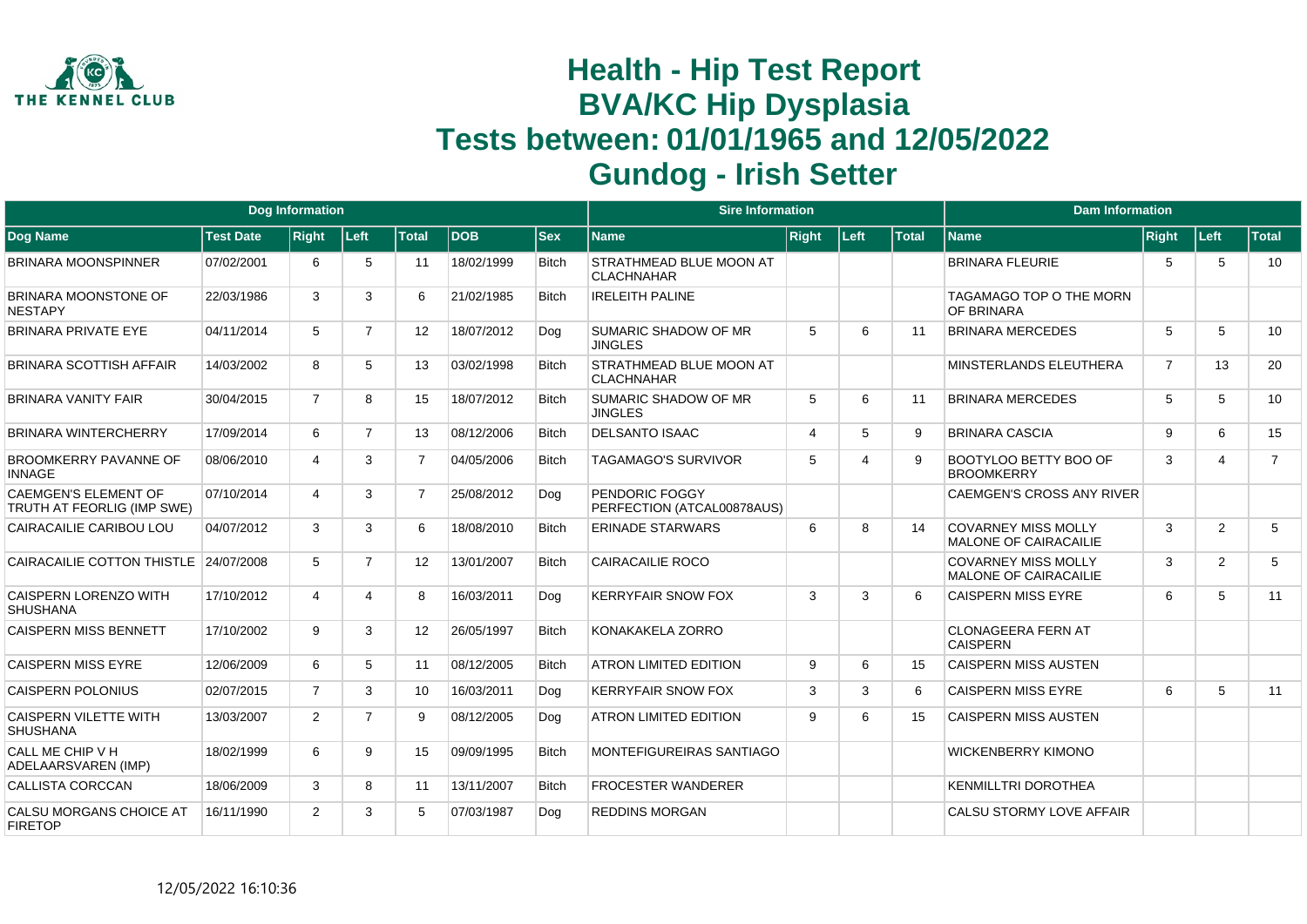

|                                                  |                  | <b>Dog Information</b> |                |                   |             |              | <b>Sire Information</b>                                    |                |      |                   | <b>Dam Information</b>                            |                |                       |              |
|--------------------------------------------------|------------------|------------------------|----------------|-------------------|-------------|--------------|------------------------------------------------------------|----------------|------|-------------------|---------------------------------------------------|----------------|-----------------------|--------------|
| Dog Name                                         | <b>Test Date</b> | <b>Right</b>           | Left           | <b>Total</b>      | <b>IDOB</b> | <b>Sex</b>   | <b>Name</b>                                                | <b>Right</b>   | Left | <b>Total</b>      | <b>Name</b>                                       | Right          | Left                  | <b>Total</b> |
| <b>CANTERA ODYSSEY AT</b><br><b>DOTCOMSETTER</b> | 08/03/2002       | 6                      | 6              | 12                | 07/05/2000  | <b>Bitch</b> | SHENANAGIN SOME MIGHT<br><b>SAY IT'S BARDONHILL</b>        | 7              | 5    | $12 \overline{ }$ | <b>CANTERA WALTZ</b>                              | 6              | 10                    | 16           |
| <b>CANTERA PHOENIX</b>                           | 17/06/2003       | 3                      | 6              | 9                 | 07/05/2000  | <b>Bitch</b> | <b>SHENANAGIN SOME MIGHT</b><br><b>SAY IT'S BARDONHILL</b> | $\overline{7}$ | 5    | $12 \overline{ }$ | <b>CANTERA WALTZ</b>                              | 6              | 10                    | 16           |
| CANTERA WALTZ                                    | 19/06/1998       | 6                      | 10             | 16                | 02/03/1997  | <b>Bitch</b> | <b>GIMAROCH POWER OF LOVE</b>                              |                |      |                   | <b>KEGIL DANCING REFRAIN AT</b><br><b>CANTERA</b> | $\overline{4}$ | 10                    | 14           |
| <b>CAPLER CAMILLA</b>                            | 12/07/2005       | 5                      | 3              | 8                 | 08/02/2001  | <b>Bitch</b> | <b>GRAYRIGGE GLENAMOY</b>                                  |                |      |                   | <b>DUNNYGASK VICTORIA</b>                         |                |                       |              |
| <b>CAREK FOREVER AMBER AT</b><br><b>TWOACRES</b> | 18/02/1993       | 6                      | 6              | $12 \overline{ }$ | 01/07/1991  | <b>Bitch</b> | <b>CRIMBLEDALE GOLDEN</b><br>CHOICE                        |                |      |                   | CRIMBLEDALE CORN DOLLY                            | 17             | 8                     | 25           |
| <b>CAREK MIDNIGHT FLYER</b>                      | 22/11/1996       | $\overline{4}$         | 6              | 10                | 30/08/1995  | Dog          | <b>SUNDAY TIMES AT CAREK</b>                               |                |      |                   | <b>CAREK BUSY LIZZIE</b>                          |                |                       |              |
| <b>CARIADOL CORON GEMAM</b>                      | 22/05/2008       | 6                      | 6              | $12 \overline{ }$ | 12/05/2004  | <b>Bitch</b> | <b>VANDERS VENTURA</b>                                     |                |      |                   | <b>TREDURA SPARKLING</b><br><b>DIAMOND</b>        |                |                       |              |
| CARLEQUIN CANDY MAN                              | 17/04/1990       | $\overline{4}$         |                | 8                 | 11/02/1989  | Dog          | <b>BARDONHILL SUPERGRASS</b>                               |                |      |                   | RYSEFORD LADY LHEANNA OF<br><b>CARLEQUIN</b>      | $\overline{4}$ | $\overline{A}$        | 8            |
| CARLOTTIES CLEVER COOKIE                         | 01/10/2014       | $\overline{7}$         | 8              | 15                | 28/04/2013  | Dog          | <b>RIQITTA AUTHENTIC</b>                                   | 9              | 11   | 20                | <b>CORDARRAGH RAGS TO</b><br><b>RICHES</b>        |                |                       |              |
| CARNALEA BALALAIKA                               | 29/10/1984       | 4                      | 3              | $\overline{7}$    | 26/09/1983  | <b>Bitch</b> | <b>JOANMA'S SOLO</b>                                       |                |      |                   | <b>JOANMA'S OSIER</b>                             |                |                       |              |
| <b>CARNBARGUS CHARISMA</b>                       | 04/07/1990       | 3                      | 5              | 8                 | 05/02/1988  | <b>Bitch</b> | <b>KERRYFAIR NIGHT FEVER</b>                               |                |      |                   | <b>CARNBARGUS CASHMERE</b>                        |                |                       |              |
| <b>CARNBARGUS CHARISMATIC</b>                    | 18/04/1996       | 6                      | Δ              | 10                | 22/04/1994  | <b>Bitch</b> | <b>SHENANAGIN STOCKBROKER</b>                              |                |      |                   | <b>CARNBARGUS CHARISMA</b>                        | 3              | 5                     | 8            |
| <b>CARNBARGUS COMEBACK</b>                       | 29/02/1996       | 9                      | $\overline{7}$ | 16                | 22/04/1994  | Dog          | SHENANAGIN STOCKBROKER                                     |                |      |                   | CARNBARGUS CHARISMA                               | 3              | 5                     | 8            |
| <b>CARNBARGUS CON AMORE</b>                      | 21/09/2010       | 12                     | 13             | 25                | 14/06/2009  | Dog          | <b>JACWILINS WILLOGHBY</b>                                 | 3              | 3    | 6                 | <b>CARNBARGUS</b><br><b>CONTEMPLATION</b>         | 3              | 3                     | 6            |
| CARNBARGUS CONFESSION                            | 02/03/2012       | 3                      | 6              | 9                 | 14/06/2009  | <b>Bitch</b> | <b>JACWILINS WILLOGHBY</b>                                 | 3              | 3    | 6                 | <b>CARNBARGUS</b><br><b>CONTEMPLATION</b>         | 3              | 3                     | 6            |
| <b>CARNBARGUS CONFETTI</b>                       | 21/09/2010       | $\overline{4}$         | 5              | 9                 | 14/06/2009  | <b>Bitch</b> | <b>JACWILINS WILLOGHBY</b>                                 | 3              | 3    | 6                 | <b>CARNBARGUS</b><br><b>CONTEMPLATION</b>         | 3              | 3                     | 6            |
| <b>CARNBARGUS</b><br><b>CONGRATULATION</b>       | 30/10/2003       | $\overline{4}$         | 3              | $\overline{7}$    | 18/07/1999  | <b>Bitch</b> | <b>CASPIANS INTREPID</b>                                   |                |      |                   | <b>CARNBARGUS CONTINUITY</b>                      | 6              | $\boldsymbol{\Delta}$ | 10           |
| <b>CARNBARGUS CONNOISSEUR</b>                    | 10/05/2001       | 3                      | 3              | 6                 | 18/07/1999  | Dog          | <b>CASPIANS INTREPID</b>                                   |                |      |                   | <b>CARNBARGUS CONTINUITY</b>                      | 6              | $\overline{a}$        | 10           |
| <b>CARNBARGUS CONSCIENCE</b>                     | 07/10/2014       | 3                      | $\overline{2}$ | 5                 | 14/06/2009  | <b>Bitch</b> | <b>JACWILINS WILLOGHBY</b>                                 | 3              | 3    | 6                 | <b>CARNBARGUS</b><br>CONTEMPLATION                | 3              | 3                     | 6            |
|                                                  |                  |                        |                |                   |             |              |                                                            |                |      |                   |                                                   |                |                       |              |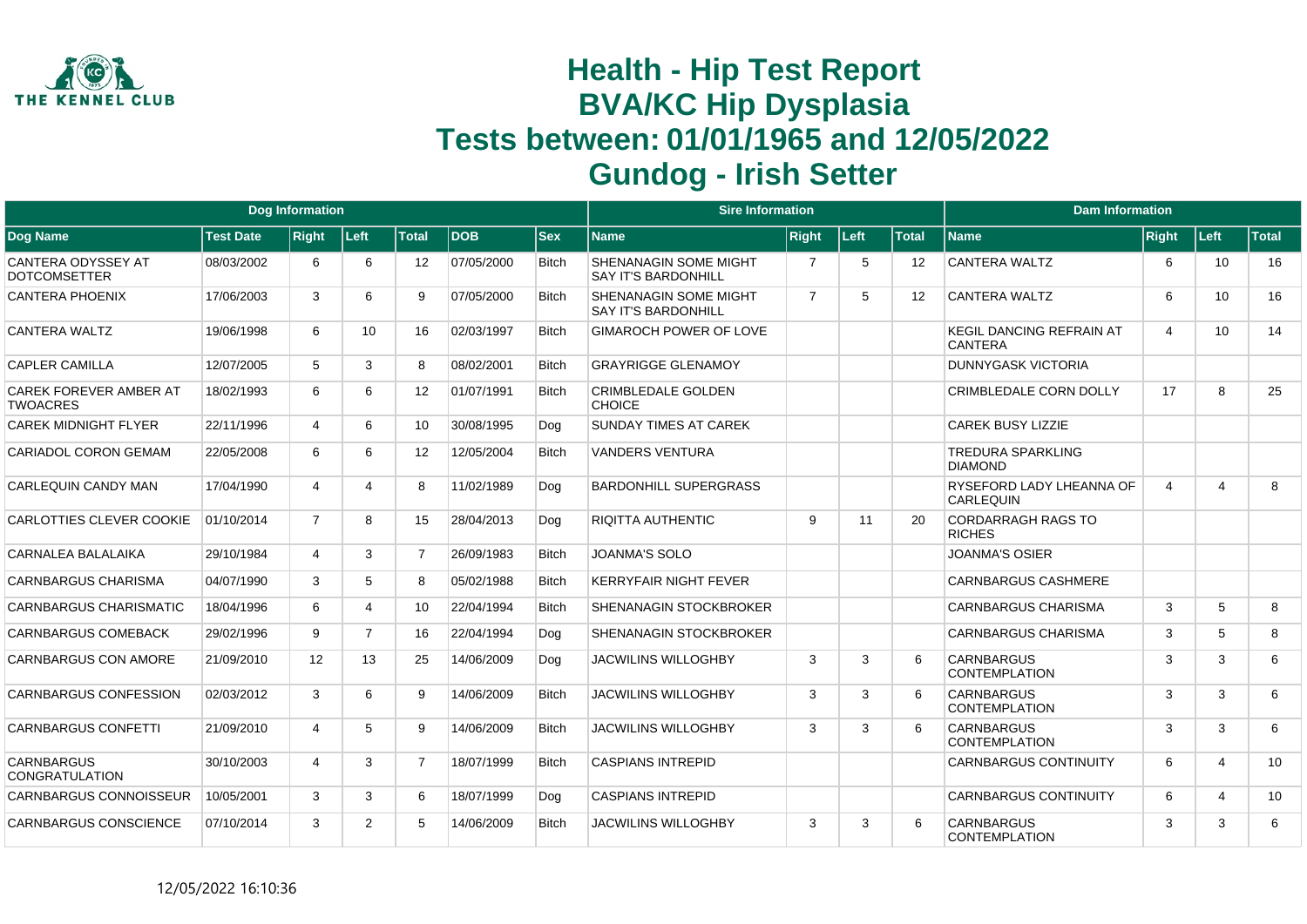

|                                                    |                  | <b>Dog Information</b> |      |                 |            |              | <b>Sire Information</b>                            |                |      |                   | <b>Dam Information</b>                            |                         |                |                |
|----------------------------------------------------|------------------|------------------------|------|-----------------|------------|--------------|----------------------------------------------------|----------------|------|-------------------|---------------------------------------------------|-------------------------|----------------|----------------|
| <b>Dog Name</b>                                    | <b>Test Date</b> | <b>Right</b>           | Left | <b>Total</b>    | <b>DOB</b> | <b>Sex</b>   | <b>Name</b>                                        | <b>Right</b>   | Left | <b>Total</b>      | <b>Name</b>                                       | <b>Right</b>            | Left           | <b>Total</b>   |
| CARNBARGUS CONSEQUENCE                             | 30/10/2003       | 4                      | 3    | $\overline{7}$  | 18/07/1999 | <b>Bitch</b> | <b>CASPIANS INTREPID</b>                           |                |      |                   | CARNBARGUS CONTINUITY                             | 6                       | 4              | 10             |
| <b>CARNBARGUS CONSPIRACY</b>                       | 26/11/2003       | 3                      | 5    | 8               | 16/08/2001 | Dog          | <b>CASPIANS FINIANS RAINBOW</b>                    |                |      |                   | <b>CARNBARGUS CONSEQUENCE</b>                     | $\overline{\mathbf{4}}$ | 3              | $\overline{7}$ |
| <b>CARNBARGUS</b><br><b>CONTEMPLATION</b>          | 16/10/2007       | 3                      | 3    | 6               | 12/09/2006 | <b>Bitch</b> | <b>GWENDARIFF MOET ET</b><br><b>CHANDON</b>        | 6              | 3    | q                 | <b>CARNBARGUS CONTENTMENT</b><br>(RE-IMPORT)      |                         |                |                |
| <b>CARNBARGUS CONTINUITY</b>                       | 30/09/1997       | 6                      | 4    | 10 <sup>°</sup> | 22/04/1994 | <b>Bitch</b> | <b>SHENANAGIN STOCKBROKER</b>                      |                |      |                   | <b>CARNBARGUS CHARISMA</b>                        | 3                       | 5              | 8              |
| CARNBARGUS DONE AND<br><b>DUSTED</b>               | 16/08/2017       | $\overline{2}$         | 6    | 8               | 15/04/2014 | <b>Bitch</b> | <b>MAYFRED MR MOONDANCE</b>                        | $\overline{4}$ | 5    | 9                 | <b>CARNBARGUS CONFETTI</b>                        | $\overline{\mathbf{4}}$ | 5              | 9              |
| CARRUE SHOWER OF RAIN AT<br>CATALUNA (IKC)         | 20/02/2014       | 5                      | 5    | 10              | 28/10/2012 | <b>Bitch</b> | NORTHAMBER JUST CAUSE<br><b>FOR GLENAVNA</b>       | $\overline{4}$ | 5    | 9                 | CATALUNA SILKY OAK                                | $\overline{\mathbf{4}}$ | $\overline{7}$ | 11             |
| CASKEYS CACAO OF<br><b>REDSLEEVES</b>              | 05/12/1987       | 4                      | 4    | 8               | 03/11/1986 | <b>Bitch</b> | <b>WENDOVER MASTERMAN</b>                          |                |      |                   | <b>CASKEYS JESSICA</b>                            |                         |                |                |
| <b>CASKEYS CHECKMATE</b>                           | 27/04/2007       | 23                     | 26   | 49              | 26/05/2004 | Dog          | <b>CASKEYS PERSUADER FROM</b><br><b>AMBERLIGHT</b> | 8              | 6    | 14                | DUNNYGASK GINGER SPICE AT<br><b>CASKEYS</b>       |                         |                |                |
| CASKEYS CONCEPT AT<br><b>AOIBHEANNE</b>            | 14/08/2006       | 3                      | 5    | 8               | 26/05/2004 | Dog          | <b>CASKEYS PERSUADER FROM</b><br><b>AMBERLIGHT</b> | 8              | 6    | 14                | DUNNYGASK GINGER SPICE AT<br><b>CASKEYS</b>       |                         |                |                |
| <b>CASKEYS DIVINE WITH</b><br><b>WYLDFIRE</b>      | 03/06/2014       | 4                      | 4    | 8               | 24/09/2010 | <b>Bitch</b> | <b>KERRYFAIR SNOW FOX</b>                          | 3              | 3    | 6                 | <b>CASKEYS HAPPY HOUR</b>                         | $\overline{7}$          | 3              | 10             |
| <b>CASKEYS FABULOUS FEEBEE</b>                     | 06/01/2012       | 8                      | 5    | 13              | 20/04/2009 | <b>Bitch</b> | LYNWOOD FIELD OF DREAMS                            | 6              | 6    | $12 \overline{ }$ | <b>CASKEYS VERMILION AT</b><br><b>BLUESPRINGS</b> | $\overline{7}$          | 3              | 10             |
| <b>CASKEYS HAPPY HOUR</b>                          | 10/02/2010       | $\overline{7}$         | 3    | 10              | 01/01/2006 | <b>Bitch</b> | <b>CASKEYS PERSUADER FROM</b><br><b>AMBERLIGHT</b> | 8              | 6    | 14                | <b>CASKEYS VIVACIOUS</b>                          |                         |                |                |
| <b>CASKEYS HAVANA</b>                              | 27/11/2007       | 5                      | 5    | 10              | 01/01/2006 | <b>Bitch</b> | <b>CASKEYS PERSUADER FROM</b><br><b>AMBERLIGHT</b> | 8              | 6    | 14                | <b>CASKEYS VIVACIOUS</b>                          |                         |                |                |
| <b>CASKEYS MISCHIEF</b><br><b>STYLERSETTS</b>      | 17/09/2015       | 5                      | 4    | 9               | 14/06/2013 | Dog          | <b>REDDINS GETHIN</b>                              | 3              | 3    | 6                 | <b>CASKEYS HAPPY HOUR</b>                         | $\overline{7}$          | 3              | 10             |
| CASKEYS MOVIE STAR AT<br><b>SIXOAKS</b>            | 05/05/2017       | 3                      | 4    | $\overline{7}$  | 14/06/2013 | <b>Bitch</b> | <b>REDDINS GETHIN</b>                              | 3              | 3    | 6                 | <b>CASKEYS HAPPY HOUR</b>                         | $\overline{7}$          | 3              | 10             |
| <b>CASKEYS PERSUADER FROM</b><br><b>AMBERLIGHT</b> | 04/09/2007       | 8                      | 6    | 14              | 22/04/2001 | Dog          | AMBERLIGHT FIRECRACKER                             |                |      |                   | <b>CASKEYS SANDPIPER</b>                          |                         |                |                |
| <b>CASKEYS SHOWTIME WITH</b><br><b>BLUESPRINGS</b> | 19/01/2017       | 4                      | 4    | 8               | 06/03/2015 | <b>Bitch</b> | <b>CASKEYS MAESTRO</b>                             |                |      |                   | <b>CASKEYS FABULOUS FEEBEE</b>                    | 8                       | 5              | 13             |
| CASKEYS SOLAR ECLIPSE AT<br><b>BLUESPRINGS</b>     | 19/01/2017       | 3                      | 3    | 6               | 06/03/2015 | Dog          | <b>CASKEYS MAESTRO</b>                             |                |      |                   | CASKEYS FABULOUS FEEBEE                           | 8                       | 5              | 13             |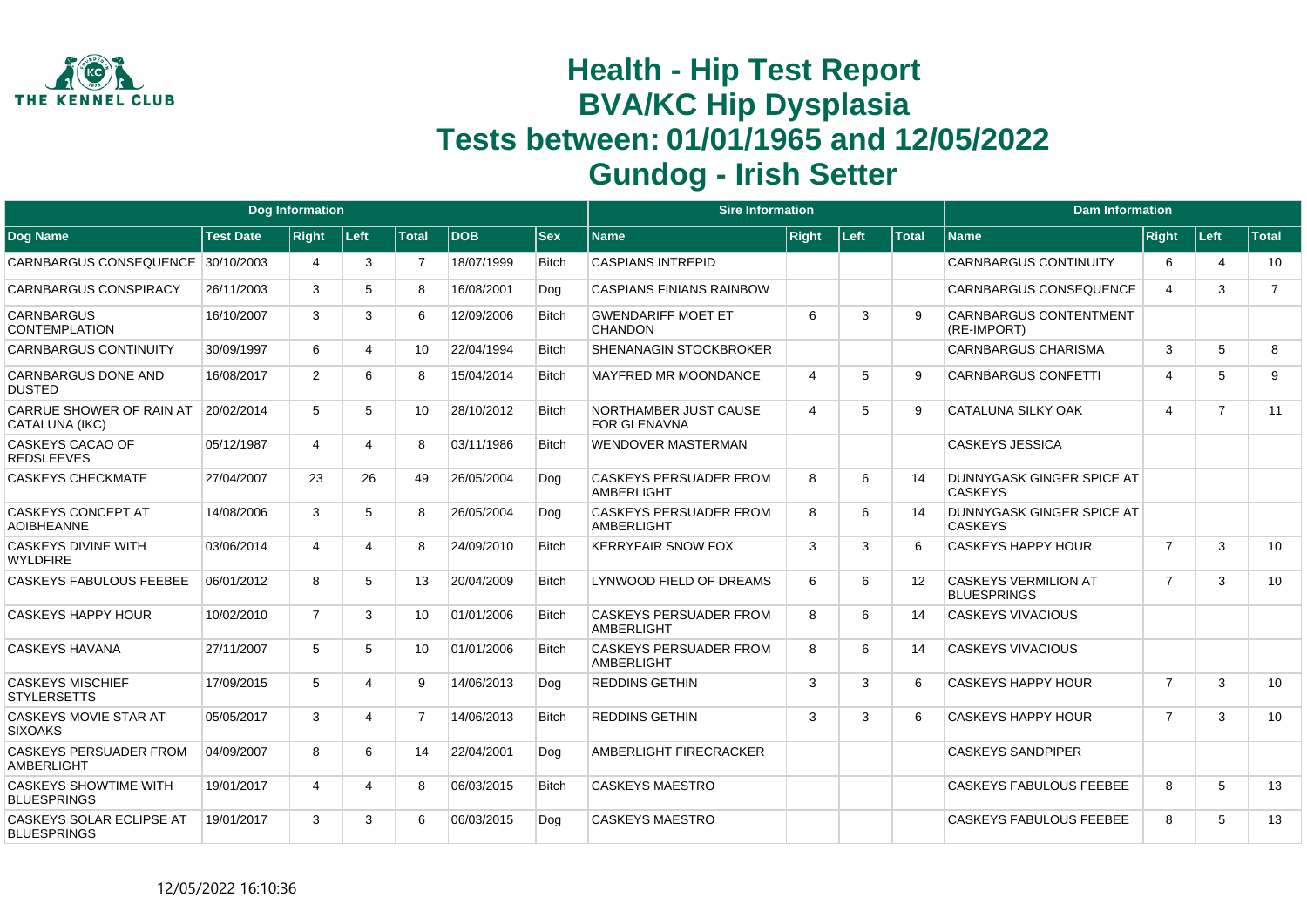

|                                                          | <b>Dog Information</b><br><b>Test Date</b><br><b>Right</b><br>Left<br><b>Total</b><br>DOB<br>04/07/2018<br>8<br>14<br>6 |                |                |    | <b>Sire Information</b> |              |                                                        |                | <b>Dam Information</b> |                 |                                                                   |                         |                |              |
|----------------------------------------------------------|-------------------------------------------------------------------------------------------------------------------------|----------------|----------------|----|-------------------------|--------------|--------------------------------------------------------|----------------|------------------------|-----------------|-------------------------------------------------------------------|-------------------------|----------------|--------------|
| Dog Name                                                 |                                                                                                                         |                |                |    |                         | <b>Sex</b>   | Name                                                   | <b>Right</b>   | Left                   | <b>Total</b>    | <b>Name</b>                                                       | Right                   | Left           | <b>Total</b> |
| CASKEYS SUGAR BABE AT<br>CHANTRYHILL                     |                                                                                                                         |                |                |    | 06/03/2015              | <b>Bitch</b> | <b>CASKEYS MAESTRO</b>                                 |                |                        |                 | <b>CASKEYS FABULOUS FEEBEE</b>                                    | 8                       | 5              | 13           |
| CASKEYS VAGUELY SCOTTISH 14/07/2004                      |                                                                                                                         | 6              | $\overline{2}$ | 8  | 11/01/2002              | Dog          | KIRKAVAGH KALAGLOW                                     |                |                        |                 | DUNNYGASK GINGER SPICE AT<br><b>CASKEYS</b>                       |                         |                |              |
| <b>CASKEYS VERMILION AT</b><br><b>BLUESPRINGS</b>        | 19/06/2006                                                                                                              | $\overline{7}$ | 3              | 10 | 11/01/2002              | <b>Bitch</b> | <b>KIRKAVAGH KALAGLOW</b>                              |                |                        |                 | DUNNYGASK GINGER SPICE AT<br><b>CASKEYS</b>                       |                         |                |              |
| <b>CASPIANS NIGHT MUSIC</b>                              | 23/02/1996                                                                                                              | 5              | Δ              | 9  | 22/12/1988              | <b>Bitch</b> | <b>KERRYFAIR NIGHT FEVER</b>                           |                |                        |                 | <b>WENDOVER CASSIDY</b>                                           |                         |                |              |
| <b>CASPIANS ZHIVAGO</b>                                  | 13/11/2003                                                                                                              | 6              | 6              | 12 | 24/09/2002              | Dog          | KONAKAKELA ZAGAR BY<br><b>ROMARNE</b>                  |                |                        |                 | <b>CASPIANS GEORGIA</b>                                           |                         |                |              |
| <b>CASSARLA COREOPSIS</b>                                | 18/09/2019                                                                                                              | $\overline{7}$ | 6              | 13 | 15/07/2016              | <b>Bitch</b> | <b>APPLEGROVE WALLANDER</b><br>WITH CATALUNA (IMP SWE) | 5              | 2                      | 7               | CATALUNA ME AND MY GIRL                                           | 9                       | $\overline{7}$ | 16           |
| CASSARLA PENNY FOR THE<br><b>GUY</b>                     | 12/04/2017                                                                                                              | 5              | 5              | 10 | 04/01/2015              | Dog          | APPLEGROVE WALLANDER<br>WITH CATALUNA (IMP SWE)        | 5              | 2                      |                 | CATALUNA ME AND MY GIRL                                           | 9                       | $\overline{7}$ | 16           |
| CASSARLA PYROTECHNICA                                    | 06/07/2017                                                                                                              | 5              | $\overline{7}$ | 12 | 04/01/2015              | <b>Bitch</b> | APPLEGROVE WALLANDER<br>WITH CATALUNA (IMP SWE)        | 5              | $\overline{2}$         |                 | CATALUNA ME AND MY GIRL                                           | 9                       | $\overline{7}$ | 16           |
| CATALUNA ALL THE WAY                                     | 13/06/2013                                                                                                              | 3              | 6              | 9  | 18/08/2009              | Dog          | CATALUNA CAPTIVATIONE TO<br><b>ZAKHAN</b>              | 3              | $\overline{7}$         | 10 <sup>1</sup> | APPLEGROVE STELLA BY<br>STARLIGHT AT CATALUNA (IMP<br>SWE)        | 9                       | 8              | 17           |
| CATALUNA BED OF ROSES                                    | 04/04/2013                                                                                                              | 5              | 11             | 16 | 18/08/2009              | <b>Bitch</b> | CATALUNA CAPTIVATIONE TO<br><b>ZAKHAN</b>              | 3              | $\overline{7}$         | 10              | APPLEGROVE STELLA BY<br>STARLIGHT AT CATALUNA (IMP<br>SWE)        | 9                       | 8              | 17           |
| CATALUNA BETCHA BY GOLLY<br><b>WOW</b>                   | 03/07/2013                                                                                                              | $\overline{7}$ | 4              | 11 | 18/02/2012              | <b>Bitch</b> | <b>CATALUNA REGENCY RAKE</b>                           | 6              | 4                      | 10              | <b>APPLEGROVE STELLA BY</b><br>STARLIGHT AT CATALUNA (IMP<br>SWE) | 9                       | 8              | 17           |
| CATALUNA CALIFORNIA NIGHTS 06/01/2004                    |                                                                                                                         | 5              | 3              | 8  | 19/03/2001              | Dog          | <b>CLONAGEERA KIEREN</b>                               |                |                        |                 | CATALUNA GEORGIA ON MY<br><b>MIND</b>                             | 4                       | 6              | 10           |
| CATALUNA CALIFORNIA SUNNY 07/06/2002<br><b>AT ZAKHAN</b> |                                                                                                                         | 4              | 4              | 8  | 19/03/2001              | Dog          | <b>CLONAGEERA KIEREN</b>                               |                |                        |                 | CATALUNA GEORGIA ON MY<br><b>MIND</b>                             | $\boldsymbol{\Delta}$   | 6              | 10           |
| CATALUNA CAPTIVATIONE TO<br><b>ZAKHAN</b>                | 15/09/2006                                                                                                              | 3              | $\overline{7}$ | 10 | 05/06/2005              | Dog          | <b>CAISPERN HUMPHREY O'GARA</b>                        |                |                        |                 | <b>CATALUNA TIGERELLA</b>                                         | $\overline{4}$          | 6              | 10           |
| CATALUNA CLEVER CLOGS                                    | 22/12/2003                                                                                                              | 5              | 5              | 10 | 30/09/2002              | Dog          | <b>PURE GENIUSE BY</b><br>CLONAGEERA (RE-IMPORT)       | $\overline{4}$ | 3                      | $\overline{7}$  | <b>CATALUNA TIGERELLA</b>                                         | $\overline{\mathbf{4}}$ | 6              | 10           |
| CATALUNA COME AWAY WITH<br><b>ME TO SHAUNAVON</b>        | 26/07/2004                                                                                                              | 5              | 3              | 8  | 13/03/2003              | Dog          | <b>RIVERMAN JOSHUA</b>                                 | $\overline{7}$ | 8                      | 15              | CATALUNA GEORGIA ON MY<br><b>MIND</b>                             | $\overline{\mathbf{4}}$ | 6              | 10           |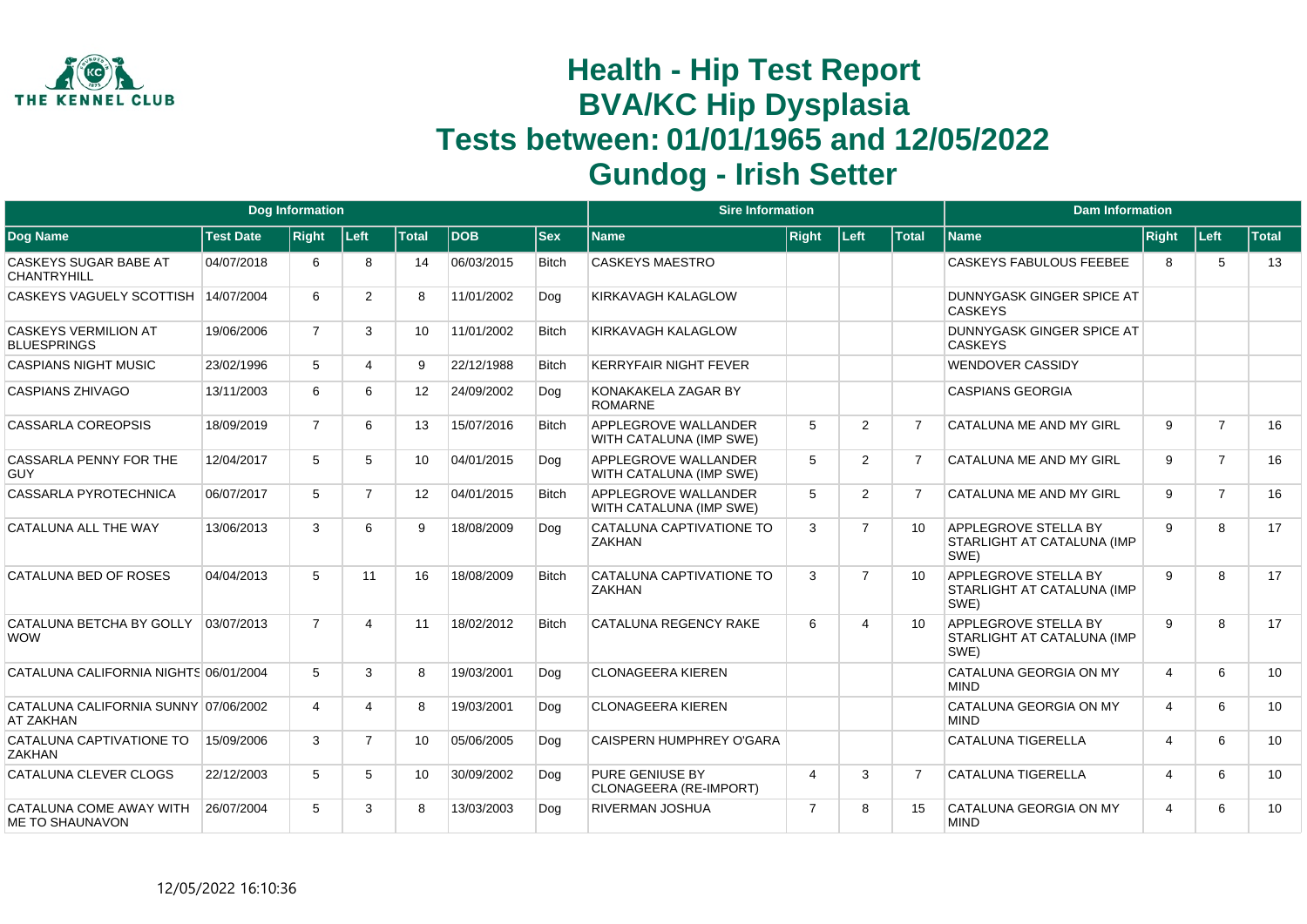

|                                                |                  | <b>Dog Information</b> |                 |                   |            |              | <b>Sire Information</b>                     |                |                |              | <b>Dam Information</b>                                            |                |                |       |
|------------------------------------------------|------------------|------------------------|-----------------|-------------------|------------|--------------|---------------------------------------------|----------------|----------------|--------------|-------------------------------------------------------------------|----------------|----------------|-------|
| <b>Dog Name</b>                                | <b>Test Date</b> | <b>Right</b>           | Left            | <b>Total</b>      | <b>DOB</b> | <b>Sex</b>   | <b>Name</b>                                 | <b>Right</b>   | Left           | <b>Total</b> | <b>Name</b>                                                       | <b>Right</b>   | Left           | Total |
| CATALUNA COME WHAT MAY<br><b>TO SHELINDAIR</b> | 10/08/2016       | 3                      | $\overline{7}$  | 10                | 01/05/2015 | Dog          | <b>CATALUNA RED BARON</b>                   | 8              | 6              | 14           | <b>CARRUE SHOWER OF RAIN AT</b><br>CATALUNA (IKC)                 | 5              | 5              | 10    |
| CATALUNA CREME DE LA<br><b>CREME</b>           | 14/06/2018       | $\overline{7}$         | 4               | 11                | 20/03/2014 | <b>Bitch</b> | <b>CATALUNA IT'S NO SECRET</b>              | 3              | 5              | 8            | <b>CATALUNA SUMMER ROSE</b>                                       | 5              | $\overline{7}$ | 12    |
| CATALUNA DALLAS STAR                           | 10/01/2005       | $\overline{4}$         | 6               | 10 <sup>1</sup>   | 21/03/2000 | <b>Bitch</b> | <b>STARCHELLE CHICAGO BEAR</b>              |                |                |              | CATALUNA AU CONTRAIRE                                             |                |                |       |
| CATALUNA DONT STOP<br><b>BELIEVIN</b>          | 24/06/2015       | 6                      | 4               | 10                | 18/02/2012 | Dog          | <b>CATALUNA REGENCY RAKE</b>                | 6              | 4              | 10           | <b>APPLEGROVE STELLA BY</b><br>STARLIGHT AT CATALUNA (IMP<br>SWE) | 9              | 8              | 17    |
| <b>CATALUNA GEE WHIZ</b>                       | 21/11/1997       | $\overline{4}$         | 6               | 10 <sup>1</sup>   | 02/07/1996 | Dog          | <b>STARCHELLE CHICAGO BEAR</b>              |                |                |              | CATALUNA AU CONTRAIRE                                             |                |                |       |
| CATALUNA GEORGIA ON MY<br><b>MIND</b>          | 21/11/1997       | 4                      | 6               | 10                | 02/07/1996 | <b>Bitch</b> | <b>STARCHELLE CHICAGO BEAR</b>              |                |                |              | CATALUNA AU CONTRAIRE                                             |                |                |       |
| <b>CATALUNA GEORGIA</b><br><b>SONGBIRD</b>     | 15/01/2003       | $\overline{7}$         | 4               | 11                | 19/03/2001 | <b>Bitch</b> | <b>CLONAGEERA KIEREN</b>                    |                |                |              | CATALUNA GEORGIA ON MY<br><b>MIND</b>                             | $\overline{4}$ | 6              | 10    |
| CATALUNA HAVE A NICE DAY                       | 23/08/2001       | $\overline{4}$         | 4               | 8                 | 27/02/2000 | <b>Bitch</b> | <b>CATALUNA GEE WHIZ</b>                    | 4              | 6              | 10           | CATALUNA SANTA CLOTILDE                                           |                |                |       |
| <b>CATALUNA HEAVEN SENT</b>                    | 13/03/2013       | $\overline{7}$         | 4               | 11                | 18/08/2009 | <b>Bitch</b> | CATALUNA CAPTIVATIONE TO<br><b>ZAKHAN</b>   | 3              | $\overline{7}$ | 10           | <b>APPLEGROVE STELLA BY</b><br>STARLIGHT AT CATALUNA (IMP<br>SWE) | 9              | 8              | 17    |
| <b>CATALUNA HICKORY AT</b><br><b>BYZTSAR</b>   | 13/01/2011       | 6                      | 6               | $12 \overline{ }$ | 04/08/2009 | Dog          | <b>CATALUNA REGENCY RAKE</b>                | 6              | 4              | 10           | <b>CLONAGEERA STARDOM</b><br><b>COMES TO CATALUNA</b>             | 5              | 6              | 11    |
| CATALUNA IT HAD TO BE YOU                      | 21/12/2005       | $\overline{7}$         | 5               | 12                | 13/03/2003 | Bitch        | <b>RIVERMAN JOSHUA</b>                      | $\overline{7}$ | 8              | 15           | CATALUNA GEORGIA ON MY<br><b>MIND</b>                             | $\overline{4}$ | 6              | 10    |
| CATALUNA IT'S NO SECRET                        | 24/07/2013       | 3                      | 5               | 8                 | 18/08/2009 | Dog          | CATALUNA CAPTIVATIONE TO<br><b>ZAKHAN</b>   | 3              | $\overline{7}$ | 10           | APPLEGROVE STELLA BY<br>STARLIGHT AT CATALUNA (IMP<br>SWE)        | 9              | 8              | 17    |
| CATALUNA MAMA MIA                              | 07/05/2008       | 5                      | 5               | 10                | 12/02/2005 | <b>Bitch</b> | YRAR CANNY VOYAGER TO<br>CATALUNA (IMP SWE) | 3              | 4              |              | <b>CATALUNA GEORGIA</b><br><b>SONGBIRD</b>                        | $\overline{7}$ | 4              | 11    |
| CATALUNA MASTER MIND                           | 24/02/2004       | $\overline{7}$         | 4               | 11                | 30/09/2002 | Dog          | PURE GENIUSE BY<br>CLONAGEERA (RE-IMPORT)   | $\overline{4}$ | 3              |              | <b>CATALUNA TIGERELLA</b>                                         | $\overline{4}$ | 6              | 10    |
| CATALUNA MAY BLOSSOM                           | 10/08/2016       | 4                      | 5               | 9                 | 01/05/2015 | <b>Bitch</b> | <b>CATALUNA RED BARON</b>                   | 8              | 6              | 14           | CARRUE SHOWER OF RAIN AT<br>CATALUNA (IKC)                        | 5              | 5              | 10    |
| CATALUNA MAY QUEEN AT<br><b>ZAKHAN</b>         | 05/05/2017       | 9                      | 10 <sup>1</sup> | 19                | 01/05/2015 | <b>Bitch</b> | CATALUNA RED BARON                          | 8              | 6              | 14           | <b>CARRUE SHOWER OF RAIN AT</b><br>CATALUNA (IKC)                 | 5              | 5              | 10    |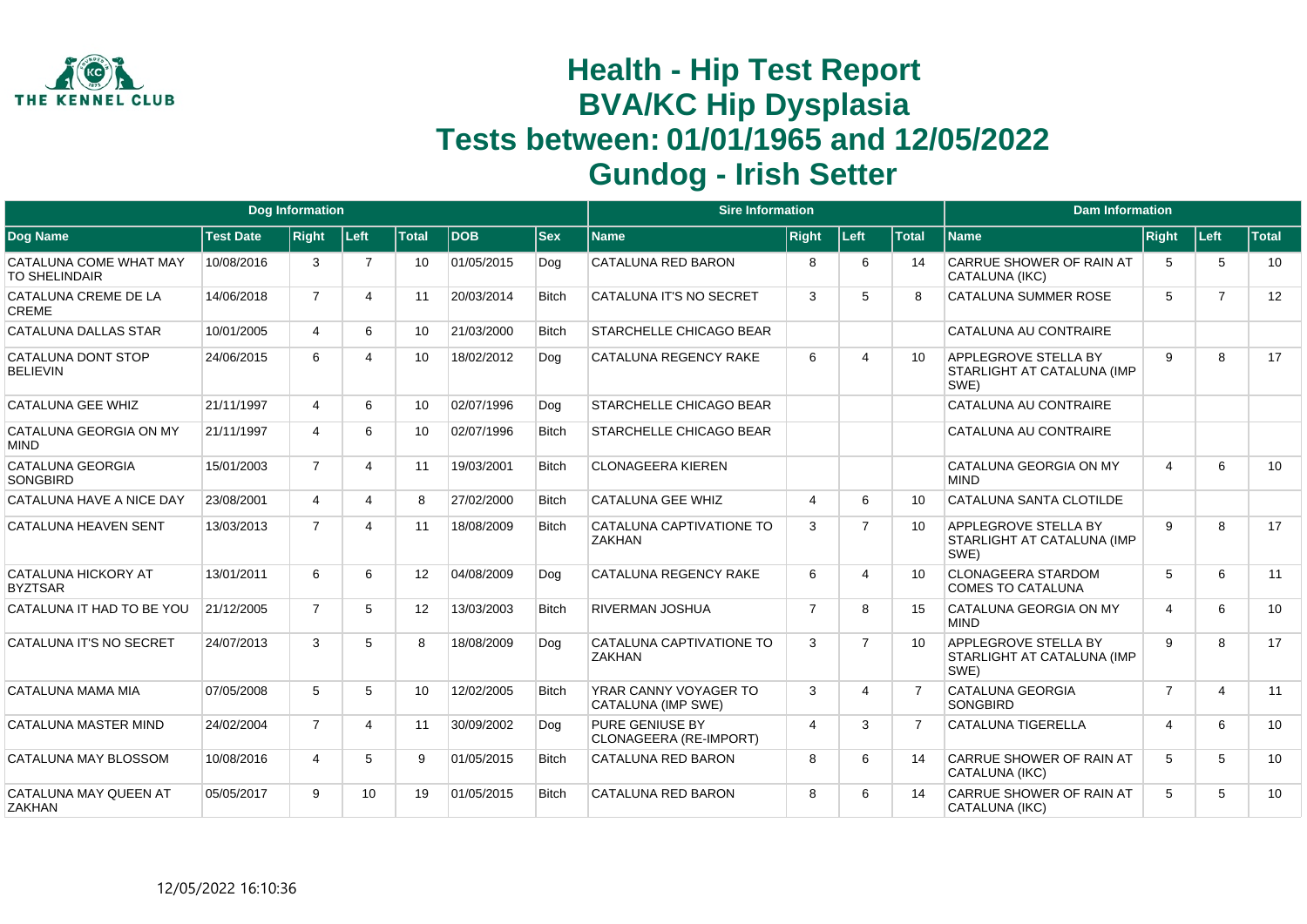

|                                                              |                  | <b>Dog Information</b> |                |                |            |              | <b>Sire Information</b>                          |              |                        |                 | <b>Dam Information</b>                                |                |                         |              |
|--------------------------------------------------------------|------------------|------------------------|----------------|----------------|------------|--------------|--------------------------------------------------|--------------|------------------------|-----------------|-------------------------------------------------------|----------------|-------------------------|--------------|
| <b>Dog Name</b>                                              | <b>Test Date</b> | <b>Right</b>           | Left           | <b>Total</b>   | <b>DOB</b> | <b>Sex</b>   | <b>Name</b>                                      | <b>Right</b> | Left                   | <b>Total</b>    | <b>Name</b>                                           | <b>Right</b>   | <b>Left</b>             | <b>Total</b> |
| CATALUNA MAYBE BABY                                          | 10/08/2016       | 6                      | 8              | 14             | 01/05/2015 | Dog          | CATALUNA RED BARON                               | 8            | 6                      | 14              | <b>CARRUE SHOWER OF RAIN AT</b><br>CATALUNA (IKC)     | 5              | 5                       | 10           |
| CATALUNA ME AND MY GIRL                                      | 16/10/2014       | 9                      | $\overline{7}$ | 16             | 11/10/2012 | <b>Bitch</b> | CATALUNA WAYWARD WIND                            | 3            | 3                      | 6               | <b>CATALUNA PRECIOUS P</b>                            | 5              | 5                       | 10           |
| CATALUNA MY LADY ARABELLA 12/12/2008                         |                  | 6                      | $\overline{7}$ | 13             | 14/07/2006 | <b>Bitch</b> | THENDARA DON CORLEONE                            | 11           | 9                      | 20              | CATALUNA IT HAD TO BE YOU                             | $\overline{7}$ | 5                       | 12           |
| <b>CATALUNA MY LADY</b><br><b>GEORGIANA</b>                  | 04/09/2007       | 10                     | $\overline{7}$ | 17             | 14/07/2006 | Bitch        | THENDARA DON CORLEONE                            | 11           | 9                      | 20              | CATALUNA IT HAD TO BE YOU                             | $\overline{7}$ | 5                       | 12           |
| CATALUNA NICKLE 'N' DIME                                     | 23/08/2001       | 4                      | 3              | $\overline{7}$ | 27/02/2000 | Dog          | <b>CATALUNA GEE WHIZ</b>                         | 4            | 6                      | 10              | CATALUNA SANTA CLOTILDE                               |                |                         |              |
| CATALUNA NICOLA                                              | 26/10/2005       | 6                      | 4              | 10             | 25/04/2004 | Bitch        | <b>TAGAMAGO'S SURVIVOR</b>                       | 5            | $\boldsymbol{\Lambda}$ | 9               | CATALUNA HAVE A NICE DAY                              | 4              | $\boldsymbol{\Delta}$   | 8            |
| CATALUNA PETER PAN AT<br><b>KILNACOURT</b>                   | 01/09/2010       | 4                      | 6              | 10             | 24/09/2008 | Dog          | <b>CATALUNA REGENCY RAKE</b>                     | 6            |                        | 10              | <b>FAIRHAVEN BROWN EYED GIRL</b><br>(IMP SWE)         |                |                         |              |
| CATALUNA POLE POSITION                                       | 05/01/2010       | 5                      | 3              | 8              | 24/09/2008 | Dog          | <b>CATALUNA REGENCY RAKE</b>                     | 6            | 4                      | 10              | <b>FAIRHAVEN BROWN EYED GIRL</b><br>(IMP SWE)         |                |                         |              |
| <b>CATALUNA PRECIOUS</b><br><b>GEORGIA</b>                   | 01/10/2014       | 6                      | 6              | 12             | 16/06/2013 | <b>Bitch</b> | <b>CATALUNA RUBINGA</b>                          | 37           | 40                     | 77              | <b>CATALUNA PRECIOUS P</b>                            | 5              | 5                       | 10           |
| <b>CATALUNA PRECIOUS P</b>                                   | 29/01/2010       | 5                      | 5              | 10             | 24/09/2008 | <b>Bitch</b> | <b>CATALUNA REGENCY RAKE</b>                     | 6            | 4                      | 10              | <b>FAIRHAVEN BROWN EYED GIRL</b><br>(IMP SWE)         |                |                         |              |
| CATALUNA RED BARON                                           | 17/08/2012       | 8                      | 6              | 14             | 09/05/2011 | Dog          | SUMARIC SHADOW OF MR<br><b>JINGLES</b>           | 5            | 6                      | 11              | <b>CATALUNA PRECIOUS P</b>                            | 5              | 5                       | 10           |
| CATALUNA REGENCY RAKE                                        | 23/08/2007       | 6                      | 4              | 10             | 14/07/2006 | Dog          | THENDARA DON CORLEONE                            | 11           | 9                      | 20              | CATALUNA IT HAD TO BE YOU                             | $\overline{7}$ | 5                       | 12           |
| <b>CATALUNA RUBINGA</b>                                      | 02/03/2011       | 37                     | 40             | 77             | 04/08/2009 | Dog          | CATALUNA REGENCY RAKE                            | 6            | Δ                      | 10              | <b>CLONAGEERA STARDOM</b><br><b>COMES TO CATALUNA</b> | 5              | 6                       | 11           |
| CATALUNA SCARLETT PIPPEN                                     | 13/06/2013       | 6                      | 5              | 11             | 09/05/2011 | <b>Bitch</b> | <b>SUMARIC SHADOW OF MR</b><br><b>JINGLES</b>    | 5            | 6                      | 11              | <b>CATALUNA PRECIOUS P</b>                            | 5              | 5                       | 10           |
| CATALUNA SECRET LIAISON AT 04/11/2004<br><b>REDMUNDSWOOD</b> |                  | 6                      | 5              | 11             | 13/01/2003 | Dog          | CATALUNA WHIZZ KID                               | 3            | 4                      |                 | CATALUNA HAVE A NICE DAY                              | $\overline{4}$ | $\overline{\mathbf{4}}$ | 8            |
| CATALUNA SILKY OAK                                           | 14/08/2012       | 4                      | $\overline{7}$ | 11             | 04/08/2009 | <b>Bitch</b> | <b>CATALUNA REGENCY RAKE</b>                     | 6            | 4                      | 10 <sup>1</sup> | <b>CLONAGEERA STARDOM</b><br><b>COMES TO CATALUNA</b> | 5              | 6                       | 11           |
| <b>CATALUNA SIOUX</b>                                        | 15/06/2000       | 4                      | 3              | $\overline{7}$ | 05/10/1998 | Dog          | <b>STARCHELLE CHICAGO BEAR</b>                   |              |                        |                 | CATALUNA AU CONTRAIRE                                 |                |                         |              |
| <b>CATALUNA SMARTIE PANTS</b>                                | 16/02/2004       | $\overline{2}$         | 3              | 5              | 30/09/2002 | <b>Bitch</b> | <b>PURE GENIUSE BY</b><br>CLONAGEERA (RE-IMPORT) | 4            | 3                      |                 | <b>CATALUNA TIGERELLA</b>                             | 4              | 6                       | 10           |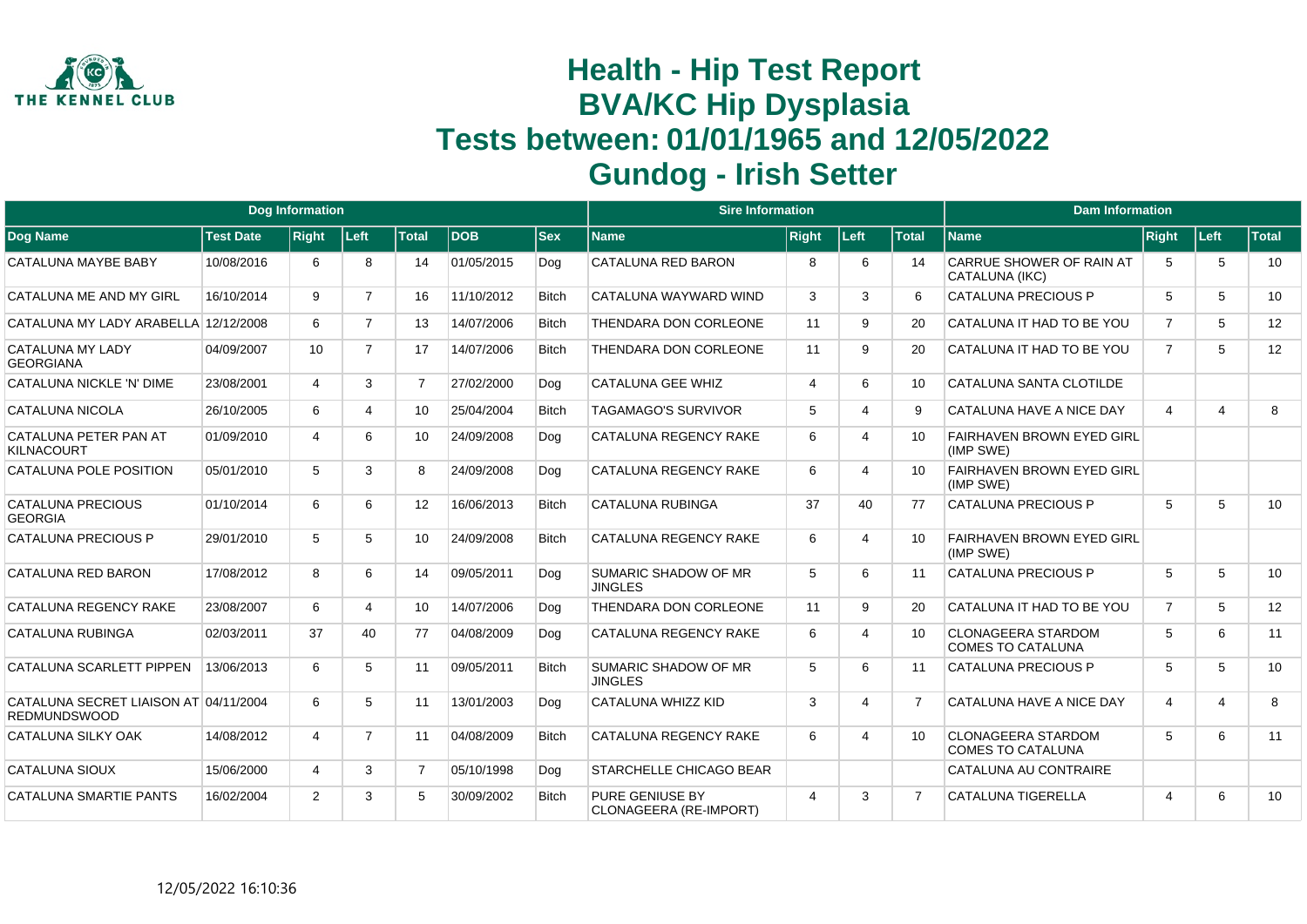

|                                                    |                  | <b>Dog Information</b> |                |                   |            |              | <b>Sire Information</b>                        |                |                |              | <b>Dam Information</b>                         |                |                |              |
|----------------------------------------------------|------------------|------------------------|----------------|-------------------|------------|--------------|------------------------------------------------|----------------|----------------|--------------|------------------------------------------------|----------------|----------------|--------------|
| Dog Name                                           | <b>Test Date</b> | <b>Right</b>           | ∣Left∶         | <b>Total</b>      | <b>DOB</b> | <b>Sex</b>   | <b>Name</b>                                    | <b>Right</b>   | Left           | <b>Total</b> | <b>Name</b>                                    | <b>Right</b>   | Left           | <b>Total</b> |
| CATALUNA SUMMER ROSE                               | 16/01/2013       | 5                      | 7              | $12 \overline{ }$ | 09/05/2011 | <b>Bitch</b> | SUMARIC SHADOW OF MR<br><b>JINGLES</b>         | 5              | 6              | 11           | <b>CATALUNA PRECIOUS P</b>                     | 5              | 5              | 10           |
| CATALUNA SWEDISH<br>RHAPSODY AT DENETOP            | 22/02/2011       | 4                      | 4              | 8                 | 12/02/2005 | Dog          | YRAR CANNY VOYAGER TO<br>CATALUNA (IMP SWE)    | 3              | 4              |              | CATALUNA GEORGIA<br><b>SONGBIRD</b>            | $\overline{7}$ | 4              | 11           |
| CATALUNA TEXAS WILD                                | 11/12/2000       | $\overline{2}$         | 3              | 5                 | 05/10/1998 | Dog          | <b>STARCHELLE CHICAGO BEAR</b>                 |                |                |              | CATALUNA AU CONTRAIRE                          |                |                |              |
| CATALUNA THE COUNTRYMAN<br><b>WITH SHELINDAIR</b>  | 14/04/2015       | 8                      | 13             | 21                | 20/03/2014 | Dog          | CATALUNA IT'S NO SECRET                        | 3              | 5              | R            | <b>CATALUNA SUMMER ROSE</b>                    | 5              | $\overline{7}$ | 12           |
| CATALUNA TIGERELLA                                 | 06/01/2000       | 4                      | 6              | 10                | 05/10/1998 | <b>Bitch</b> | <b>STARCHELLE CHICAGO BEAR</b>                 |                |                |              | CATALUNA AU CONTRAIRE                          |                |                |              |
| CATALUNA TILL THERE WAS<br>YOU AT DENETOP          | 07/10/2009       | 4                      | 5              | 9                 | 11/03/2008 | Dog          | <b>CATALUNA REGENCY RAKE</b>                   | 6              | $\Delta$       | 10           | CATALUNA GEORGIA<br><b>SONGBIRD</b>            | $\overline{7}$ | 4              | 11           |
| CATALUNA TITANIA AT<br><b>VANDERS</b>              | 11/04/1997       | 10                     | 6              | 16                | 31/12/1994 | <b>Bitch</b> | REDFIELD JAZZ AT CATALUNA                      | 6              | 8              | 14           | CATALUNA QUEEN OF THE<br><b>MEADOW</b>         |                |                |              |
| CATALUNA VALENTINE                                 | 21/02/2018       | 8                      | 3              | 11                | 07/02/2017 | Dog          | CATALUNA WAYWARD WIND                          | 3              | 3              | 6            | <b>CATALUNA SUMMER ROSE</b>                    | 5              | $\overline{7}$ | 12           |
| CATALUNA WAYWARD WIND                              | 09/07/2008       | 3                      | 3              | 6                 | 20/03/2007 | Dog          | CATALUNA GEE WHIZ                              | 4              | 6              | 10           | CATALUNA SMARTIE PANTS                         | $\overline{2}$ | 3              | 5            |
| CATALUNA WHIZZ KID                                 | 28/07/2000       | 3                      | 4              | $\overline{7}$    | 20/01/1999 | Dog          | <b>CATALUNA GEE WHIZ</b>                       | 4              | 6              | 10           | <b>CATALUNA TRULY</b><br><b>SCRUMPTIOUS</b>    |                |                |              |
| <b>CATALUNA WINTER</b><br><b>WONDERLAND</b>        | 29/07/2020       | 3                      | 4              | $\overline{7}$    | 02/01/2019 | <b>Bitch</b> | <b>EUSANIT MY TENT OR YOURS</b>                | 4              | 6              | 10           | CATALUNA CREME DE LA<br><b>CREME</b>           | $\overline{7}$ | 4              | 11           |
| CHIANTI TREASURE                                   | 20/12/2017       | $\overline{7}$         | 12             | 19                | 01/01/2014 | <b>Bitch</b> | <b>CORDARRAGH LOVER BOY</b>                    |                |                |              | <b>CORDARRAGH SILHOUETTE</b>                   |                |                |              |
| <b>CHIRGWIN CASANOVA</b>                           | 22/08/2000       | 6                      | 4              | 10 <sup>°</sup>   | 30/03/1999 | Dog          | RHUWIND CHARLIE'S CHANCE<br><b>AT CHIRGWIN</b> | $\overline{7}$ | $\overline{7}$ | 14           | <b>CHIRGWIN ISADORA'S</b><br><b>DAUGHTER</b>   | $\overline{1}$ | $\overline{2}$ | 3            |
| <b>CHIRGWIN CHASING A DREAM</b>                    | 12/09/2006       | 5                      | 3              | 8                 | 11/05/2005 | <b>Bitch</b> | <b>SEATAMARISK SPELLBINDER</b>                 | 3              | Δ              |              | CHIRGWIN FLAME IN THE WIND                     | 3              | $\overline{2}$ | 5            |
| <b>CHIRGWIN CORNISH</b><br><b>RHAPSODY</b>         | 02/04/1991       | 3                      | 3              | 6                 | 25/05/1989 | <b>Bitch</b> | RHUWIND TAREN'S LAD                            |                |                |              | <b>TATTERSLEE TESSIE OF</b><br><b>CHIRGWIN</b> |                |                |              |
| CHIRGWIN DANCE THE NITE<br><b>AWAY AT EMBERIKI</b> | 18/09/1997       | 5                      | 5              | 10 <sup>1</sup>   | 09/11/1994 | <b>Bitch</b> | <b>BRANDYWEIR ISHI</b>                         | 8              | 6              | 14           | CHIRGWIN LUCK BE A LADY                        | $\overline{2}$ | 4              | 6            |
| CHIRGWIN DOLLY DAYDREAM                            | 14/08/2007       | 6                      | 3              | 9                 | 11/05/2005 | <b>Bitch</b> | <b>SEATAMARISK SPELLBINDER</b>                 | 3              | 4              | 7            | CHIRGWIN FLAME IN THE WIND                     | 3              | $\overline{2}$ | 5            |
| CHIRGWIN FLAME IN THE WIND                         | 26/08/2003       | 3                      | $\overline{2}$ | 5                 | 09/03/2002 | <b>Bitch</b> | <b>CATALUNA TEXAS WILD</b>                     | $\overline{2}$ | 3              |              | <b>CHIRGWIN ISADORA'S</b><br><b>DAUGHTER</b>   | $\overline{1}$ | $\overline{2}$ | 3            |
| <b>CHIRGWIN ISADORA'S</b><br><b>DAUGHTER</b>       | 09/08/1996       |                        | 2              | 3                 | 09/11/1994 | <b>Bitch</b> | <b>BRANDYWEIR ISHI</b>                         | 8              | 6              | 14           | <b>CHIRGWIN LUCK BE A LADY</b>                 | 2              | 4              | 6            |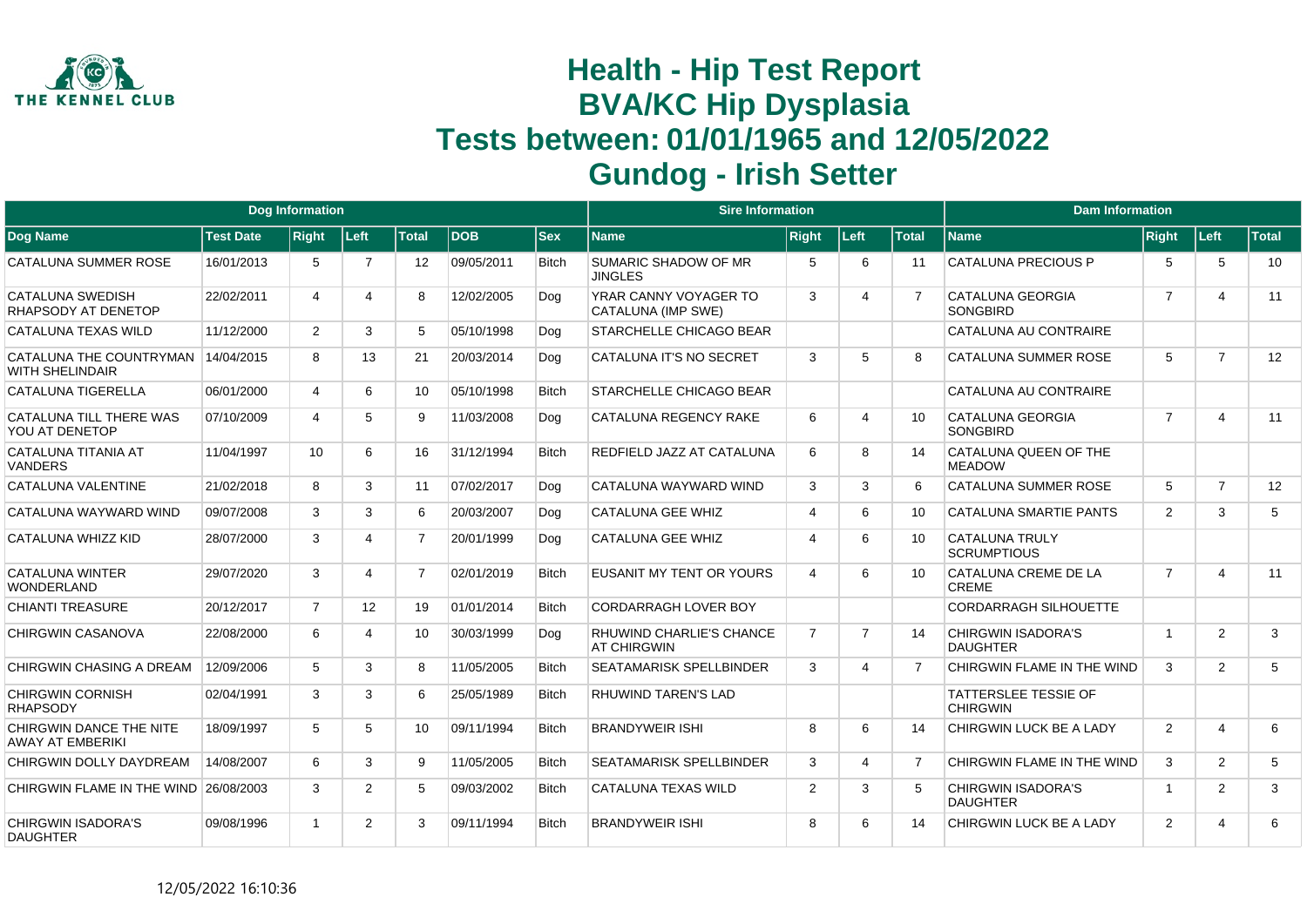

|                                               |                  | <b>Dog Information</b> |          |                 |            |              | <b>Sire Information</b>                       |                         |                |                | <b>Dam Information</b>                         |                |                |       |
|-----------------------------------------------|------------------|------------------------|----------|-----------------|------------|--------------|-----------------------------------------------|-------------------------|----------------|----------------|------------------------------------------------|----------------|----------------|-------|
| <b>Dog Name</b>                               | <b>Test Date</b> | <b>Right</b>           | Left     | <b>Total</b>    | <b>DOB</b> | <b>Sex</b>   | <b>Name</b>                                   | <b>Right</b>            | Left           | <b>Total</b>   | <b>Name</b>                                    | Right          | ∣Left∶         | Total |
| CHIRGWIN LUCK BE A LADY                       | 24/06/1993       | 2                      | 4        | 6               | 25/03/1992 | <b>Bitch</b> | RHUWIND SPECIAL EDITION                       | 2                       | - 1            | 3              | <b>TATTERSLEE TESSIE OF</b><br><b>CHIRGWIN</b> |                |                |       |
| CHIRGWIN WEAVER OF<br><b>DREAMS</b>           | 21/07/2006       | 14                     | 14       | 28              | 11/05/2005 | <b>Bitch</b> | <b>SEATAMARISK SPELLBINDER</b>                | 3                       | Δ              | 7              | CHIRGWIN FLAME IN THE WIND                     | 3              | 2              | 5     |
| CHIRGWIN WILD ABOUT THE<br><b>BOY</b>         | 26/08/2003       | $\Omega$               | $\Omega$ | 0               | 09/03/2002 | Dog          | CATALUNA TEXAS WILD                           | $\overline{2}$          | 3              | 5              | <b>CHIRGWIN ISADORA'S</b><br><b>DAUGHTER</b>   | $\overline{1}$ | 2              | 3     |
| CILCAIN ANYTHING GOES TO<br><b>HAZELBECK</b>  | 08/08/2008       | 18                     | 13       | 31              | 09/03/2006 | Dog          | <b>COVARNEY CHESNEY</b>                       | 14                      | 5              | 19             | <b>HAZELBECK GOLDEN</b><br><b>SUNSHINE</b>     |                |                |       |
| <b>CILCAIN SINEAD</b>                         | 20/02/2014       | 5                      | 6        | 11              | 08/05/2009 | <b>Bitch</b> | <b>DELSANTO ISAAC</b>                         | $\overline{\mathbf{4}}$ | 5              | 9              | CILCAIN ALL THAT JAZZ                          |                |                |       |
| <b>CLACHNAHAR AMI PIERROT</b>                 | 20/12/2006       | 5                      | 3        | 8               | 11/04/2005 | Dog          | LOCHFRAE RALPH LAUREN                         | $\overline{4}$          | 5              | 9              | <b>CLACHNAHAR KIZAE</b>                        |                |                |       |
| <b>CLANNAD FLY LIKE THE WIND</b>              | 16/07/1993       | 17                     | 21       | 38              | 21/09/1991 | Dog          | <b>BARNABY OF WESBERE</b><br><b>CRESSWAY</b>  |                         |                |                | <b>SAORSA SERENDIPITY</b>                      | 8              | 5              | 13    |
| <b>CLANNAD HEAT ON THE</b><br><b>STREET</b>   | 13/05/1993       | 12                     | 19       | 31              | 21/09/1991 | Dog          | <b>BARNABY OF WESBERE</b><br><b>CRESSWAY</b>  |                         |                |                | <b>SAORSA SERENDIPITY</b>                      | 8              | 5              | 13    |
| <b>CLANNRUA AILLE (IKC)</b>                   | 21/09/2006       | 3                      | 5        | 8               | 20/08/2004 | <b>Bitch</b> | <b>CASKEYS VAGUELY SCOTTISH</b>               | 6                       | $\overline{2}$ | 8              | <b>GLENRUA REALTOG (IKC)</b>                   | 3              | 8              | 11    |
| CLANNRUA CHESTNUT (IKC)                       | 15/05/2019       | 5                      | 5        | 10              | 07/06/2015 | Dog          | CATALUNA PETER PAN AT<br><b>KILNACOURT</b>    | $\overline{4}$          | 6              | 10             | <b>CORRADEELISH FIA AT</b><br><b>CLANNRUA</b>  |                |                |       |
| CLANNRUA COMERAGH (IKC)                       | 09/09/2009       | $\overline{7}$         | 5        | 12 <sup>°</sup> | 03/01/2007 | <b>Bitch</b> | <b>BRABROOK TRUE BLADE</b>                    | 6                       | 5              | 11             | <b>GLENRUA REALTOG (IKC)</b>                   | 3              | 8              | 11    |
| <b>CLANNRUA DONARD AT</b><br>CLOONMINDA (IKC) | 23/09/2009       | 9                      | 4        | 13              | 03/01/2007 | Dog          | <b>BRABROOK TRUE BLADE</b>                    | 6                       | 5              | 11             | <b>GLENRUA REALTOG (IKC)</b>                   | 3              | 8              | 11    |
| CLANNRUA DONEGAL (IKC)                        | 30/10/2019       | $\overline{4}$         | 3        | $\overline{7}$  | 01/10/2016 | Dog          | CATALUNA RED BARON                            | 8                       | 6              | 14             | <b>CLANNRUA TEELIN (IKC)</b>                   | 4              | 5              | 9     |
| <b>CLANNRUA KERRY (IKC)</b>                   | 28/10/2020       | $\Omega$               | $\Omega$ | $\Omega$        | 01/10/2016 | <b>Bitch</b> | <b>CATALUNA RED BARON</b>                     | 8                       | 6              | 14             | <b>CLANNRUA TEELIN (IKC)</b>                   | 4              | 5              | 9     |
| <b>CLANNRUA LOUGHOWEL (IKC)</b>               | 05/03/2010       | 6                      | 5        | 11              | 27/06/2008 | <b>Bitch</b> | <b>BRABROOK TRUE BLADE</b>                    | 6                       | 5              | 11             | <b>GLENRUA REALTOG (IKC)</b>                   | 3              | 8              | 11    |
| <b>CLANNRUA TEELIN (IKC)</b>                  | 10/06/2016       | Δ                      | 5        | 9               | 28/08/2013 | <b>Bitch</b> | CATALUNA PETER PAN AT<br><b>KILNACOURT</b>    | $\overline{4}$          | 6              | 10             | CLANNRUA LOUGHOWEL (IKC)                       | 6              | 5              | 11    |
| <b>CLARIX APRODITE</b>                        | 13/02/2007       | 40                     | 25       | 65              | 14/12/2004 | <b>Bitch</b> | NORTHAMBER RUSHES BACK<br><b>TO KERRYFAIR</b> | 6                       | 10             | 16             | BOOTYLOO PEEKABOO OF<br><b>CLARIX</b>          |                |                |       |
| <b>CLIFFERNA AIBHLINN</b>                     | 14/03/2017       | 5                      | 4        | 9               | 07/12/2013 | <b>Bitch</b> | MAYFRED MR MOONDANCE                          | $\overline{4}$          | 5              | 9              | <b>CILCAIN SINEAD</b>                          | 5              | 6              | 11    |
| <b>CLONAGEERA BORN TO RUN</b>                 | 18/11/2015       | 3                      | 5        | 8               | 08/03/2014 | <b>Bitch</b> | PURE GENIUSE BY<br>CLONAGEERA (RE-IMPORT)     | $\boldsymbol{\Delta}$   | 3              | $\overline{7}$ | NEATHAMILL ISABELLA AT<br><b>CLONAGEERA</b>    | 12             | $\overline{7}$ | 19    |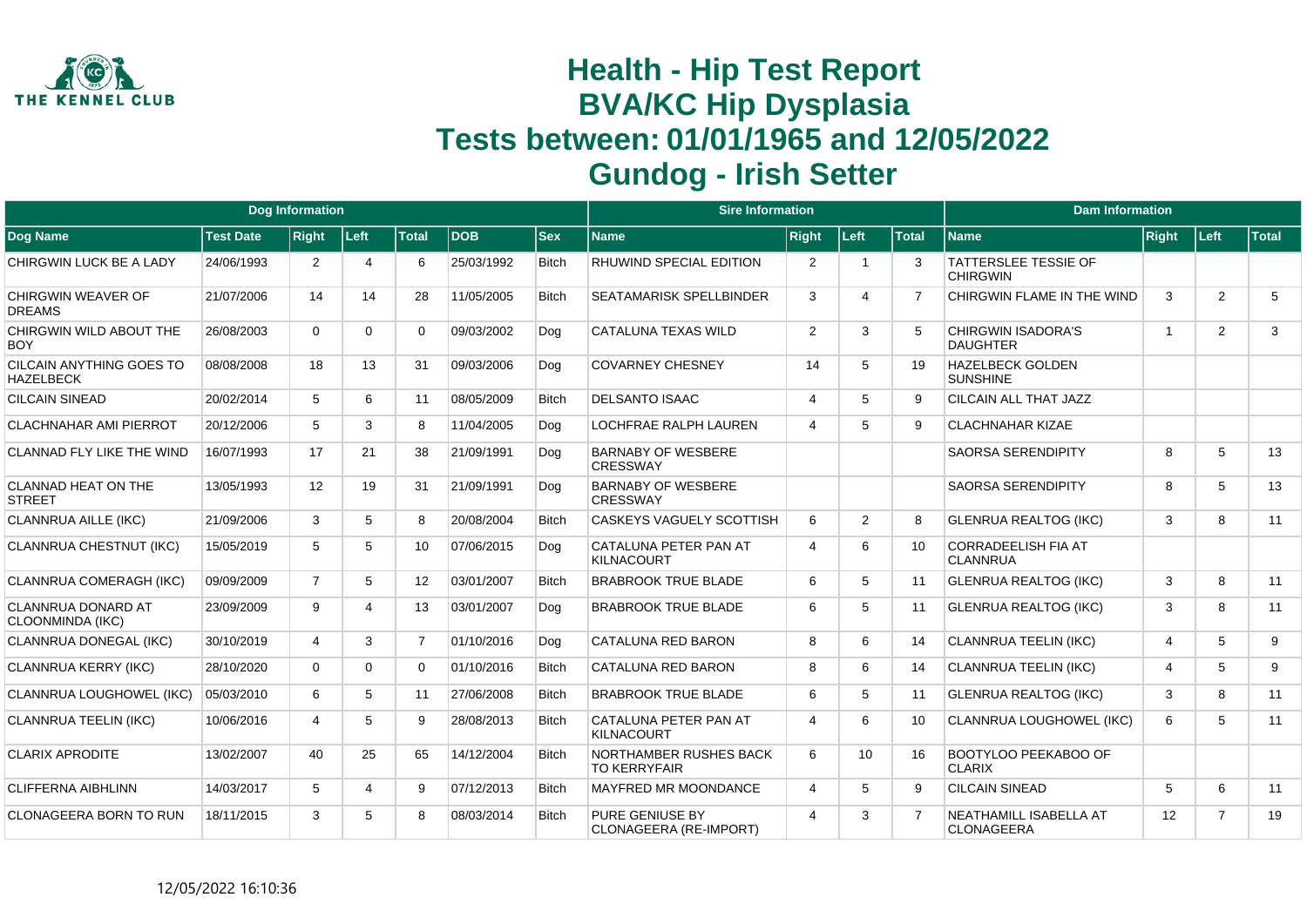

|                                                           |                  | <b>Dog Information</b> |                 |                   |            |              | <b>Sire Information</b>                                           |                |      |                | <b>Dam Information</b>                      |                   |                |              |
|-----------------------------------------------------------|------------------|------------------------|-----------------|-------------------|------------|--------------|-------------------------------------------------------------------|----------------|------|----------------|---------------------------------------------|-------------------|----------------|--------------|
| Dog Name                                                  | <b>Test Date</b> | <b>Right</b>           | Left            | <b>Total</b>      | DOB        | <b>Sex</b>   | <b>Name</b>                                                       | <b>Right</b>   | Left | <b>Total</b>   | <b>Name</b>                                 | <b>Right</b>      | Left           | <b>Total</b> |
| <b>CLONAGEERA DREAMS</b><br><b>N'VISIONS</b>              | 18/11/2015       | 4                      | 6               | 10                | 08/03/2014 | <b>Bitch</b> | PURE GENIUSE BY<br>CLONAGEERA (RE-IMPORT)                         | $\overline{4}$ | 3    |                | NEATHAMILL ISABELLA AT<br><b>CLONAGEERA</b> | $12 \overline{ }$ | $\overline{7}$ | 19           |
| <b>CLONAGEERA EVENING STAR</b><br>BY CATALUNA             | 20/12/2006       | 4                      | $\overline{7}$  | 11                | 03/10/2004 | <b>Bitch</b> | <b>CATALUNA GEE WHIZ</b>                                          | $\overline{4}$ | 6    | 10             | <b>GEMSTONE I AM CLONAGEERA</b>             | $\overline{7}$    | 6              | 13           |
| <b>CLONAGEERA KINROSS LOVE</b><br><b>BAROLO (IMP USA)</b> | 16/10/2013       | $\overline{2}$         | 10 <sup>1</sup> | $12 \overline{ }$ | 10/04/2012 | Dog          | <b>KENERIN ROCKMYWORLD</b><br><b>CLONAGEERA</b>                   |                |      |                | KINROSS FABERGE OF<br><b>CLONAGEERA</b>     |                   |                |              |
| <b>CLONAGEERA KLASSIQUE</b><br><b>GWENDARIFF</b>          | 13/11/2003       | 6                      | 3               | 9                 | 09/02/1998 | <b>Bitch</b> | <b>STARCHELLE CHICAGO BEAR</b>                                    |                |      |                | <b>CLONAGEERA STELLA</b>                    |                   |                |              |
| <b>CLONAGEERA LOVE IS REAL</b>                            | 03/12/2015       | 3                      | 5               | 8                 | 08/03/2014 | <b>Bitch</b> | PURE GENIUSE BY<br>CLONAGEERA (RE-IMPORT)                         | $\overline{4}$ | 3    | $\overline{7}$ | NEATHAMILL ISABELLA AT<br><b>CLONAGEERA</b> | 12                | $\overline{7}$ | 19           |
| CLONAGEERA RHAPSODY                                       | 12/05/2005       | 5                      | 3               | 8                 | 12/06/2003 | <b>Bitch</b> | <b>CATALUNA GEE WHIZ</b>                                          | $\overline{4}$ | 6    | 10             | <b>GEMSTONE I AM CLONAGEERA</b>             | $\overline{7}$    | 6              | 13           |
| <b>CLONAGEERA SAGE</b>                                    | 21/08/2019       | 6                      | 5               | 11                | 26/04/2017 | Dog          | THENDARA POT NOODLE                                               | 10             | 12   | 22             | <b>CLONAGEERA BORN TO RUN</b>               | 3                 | 5              | 8            |
| CLONAGEERA SOME DAY GIRL                                  | 10/06/2015       | 6                      |                 | 10 <sup>°</sup>   | 08/03/2014 | <b>Bitch</b> | <b>PURE GENIUSE BY</b><br>CLONAGEERA (RE-IMPORT)                  | $\overline{4}$ | 3    |                | NEATHAMILL ISABELLA AT<br><b>CLONAGEERA</b> | 12                | $\overline{7}$ | 19           |
| <b>CLONAGEERA STARDOM</b><br><b>COMES TO CATALUNA</b>     | 31/03/2006       | 5                      | 6               | 11                | 03/10/2004 | <b>Bitch</b> | <b>CATALUNA GEE WHIZ</b>                                          | $\overline{4}$ | 6    | 10             | <b>GEMSTONE I AM CLONAGEERA</b>             | $\overline{7}$    | 6              | 13           |
| <b>CLONAGEERA WALK IN THE</b><br><b>SUN</b>               | 18/11/2015       | 5                      | 5               | 10                | 08/03/2014 | <b>Bitch</b> | <b>PURE GENIUSE BY</b><br>CLONAGEERA (RE-IMPORT)                  | $\overline{4}$ | 3    | $\overline{7}$ | NEATHAMILL ISABELLA AT<br><b>CLONAGEERA</b> | 12                | $\overline{7}$ | 19           |
| CLONAGEERA WALK WITH ME<br><b>TO SUMMERGATE</b>           | 22/04/2015       | 6                      | 3               | 9                 | 08/03/2014 | <b>Bitch</b> | PURE GENIUSE BY<br>CLONAGEERA (RE-IMPORT)                         | $\overline{4}$ | 3    | $\overline{7}$ | NEATHAMILL ISABELLA AT<br><b>CLONAGEERA</b> | 12                | $\overline{7}$ | 19           |
| <b>CLOONMANNA APHRODITE</b>                               | 20/07/2017       | 3                      | 3               | 6                 | 26/08/2015 | <b>Bitch</b> | MILLCROFT CHASE THE MOON<br><b>TO SHANOAH</b>                     | 5              | 6    | 11             | <b>MILLCROFT MAISY</b>                      | 5                 | 3              | 8            |
| <b>CLOONMANNA BREEZE</b>                                  | 26/06/2019       | $\overline{4}$         | 5               | 9                 | 12/07/2017 | <b>Bitch</b> | THENDARA COMMITMENT                                               | 6              | 5    | 11             | <b>MILLCROFT MAISY</b>                      | 5                 | 3              | 8            |
| <b>CLOONMANNA CLOVER</b>                                  | 26/06/2019       | 3                      | 3               | 6                 | 10/11/2017 | <b>Bitch</b> | <b>HOT SENSATION'S ORSTONE</b><br><b>COWBOY ORSTONE (IMP SWE)</b> | 5              | 3    | 8              | <b>CLOONMANNA APHRODITE</b>                 | 3                 | 3              | 6            |
| <b>CLOONMANNA HERA</b>                                    | 31/10/2018       | 6                      | 5               | 11                | 26/08/2015 | <b>Bitch</b> | MILLCROFT CHASE THE MOON<br><b>TO SHANOAH</b>                     | 5              | 6    | 11             | <b>MILLCROFT MAISY</b>                      | 5                 | 3              | 8            |
| <b>CLOONMANNA MAXIMUS</b>                                 | 06/01/2017       | 6                      | 8               | 14                | 26/08/2015 | Dog          | MILLCROFT CHASE THE MOON<br><b>TO SHANOAH</b>                     | 5              | 6    | 11             | <b>MILLCROFT MAISY</b>                      | 5                 | 3              | 8            |
| <b>COLANME CONFECTION</b>                                 | 16/04/2009       | 13                     | 9               | 22                | 11/07/2007 | <b>Bitch</b> | <b>MAESFFYNNON MORRIGAN</b>                                       | $\overline{7}$ | 18   | 25             | <b>COLANME PHOENIX</b>                      |                   |                |              |
| <b>COLANME CONFETTI FOR</b><br><b>ISEBROOK</b>            | 13/05/2009       | 6                      | $\overline{7}$  | 13                | 11/07/2007 | <b>Bitch</b> | MAESFFYNNON MORRIGAN                                              | $\overline{7}$ | 18   | 25             | <b>COLANME PHOENIX</b>                      |                   |                |              |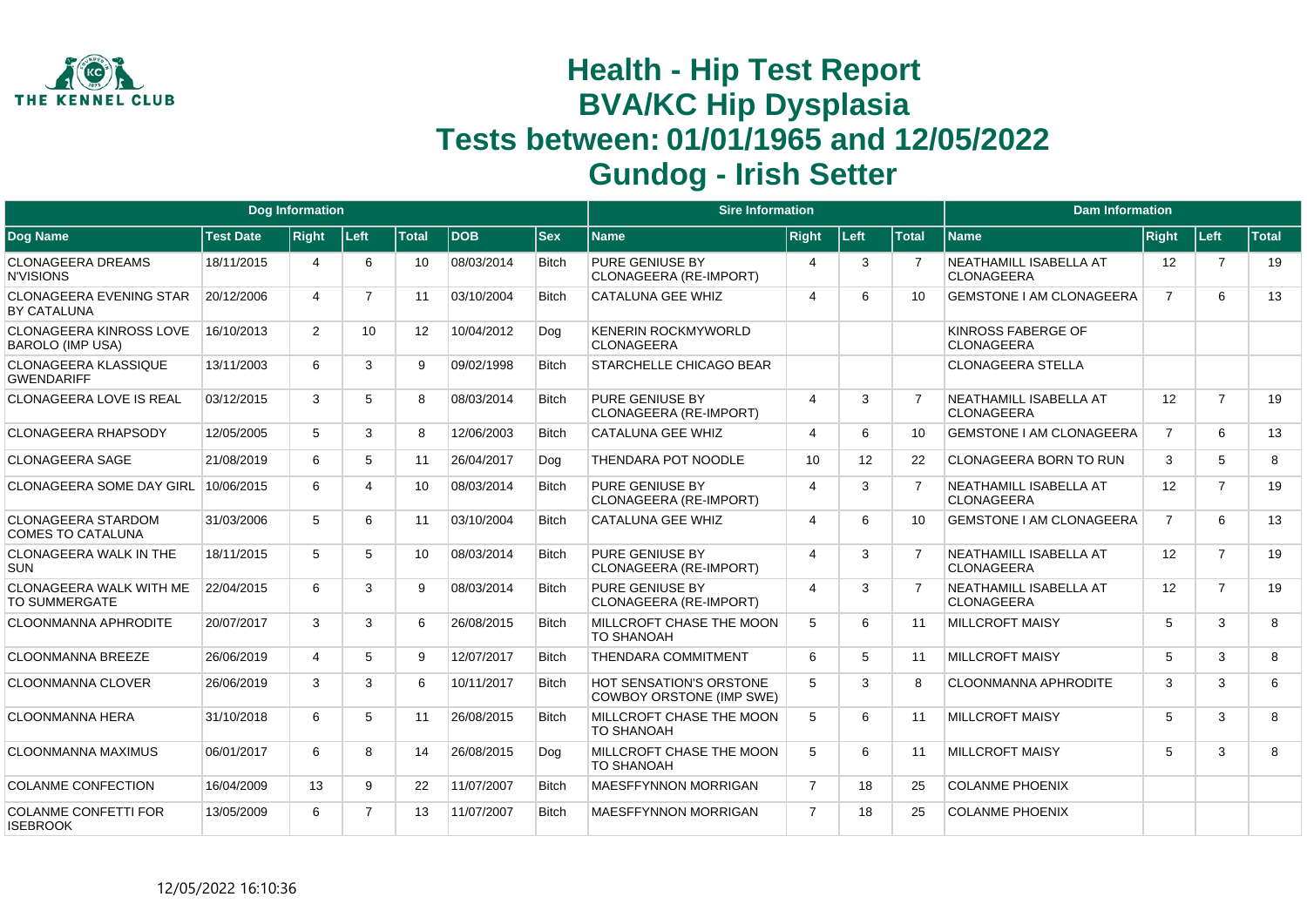

|                                                                       |                  | Dog Information |                |                |            |              | <b>Sire Information</b>                        |                |      |              | <b>Dam Information</b>                                   |                |      |                |
|-----------------------------------------------------------------------|------------------|-----------------|----------------|----------------|------------|--------------|------------------------------------------------|----------------|------|--------------|----------------------------------------------------------|----------------|------|----------------|
| Dog Name                                                              | <b>Test Date</b> | <b>Right</b>    | Left           | <b>Total</b>   | <b>DOB</b> | $ $ Sex      | <b>Name</b>                                    | <b>Right</b>   | Left | <b>Total</b> | <b>Name</b>                                              | <b>Right</b>   | Left | <b>Total</b>   |
| <b>COLANME FIRE'N'ICE AT</b><br><b>EMBERIKI</b>                       | 08/10/2015       | 5               | 4              | 9              | 12/04/2013 | <b>Bitch</b> | <b>RIVERBRUE DIONYSUS</b>                      | 8              | 8    | 16           | <b>COLANME MORGANA</b>                                   | 8              | 8    | 16             |
| <b>COLANME MORGANA</b>                                                | 23/06/2010       | 8               | 8              | 16             | 24/10/2008 | <b>Bitch</b> | <b>MAESFFYNNON MORRIGAN</b>                    | $\overline{7}$ | 18   | 25           | MUIRTHEMNE MEDB OF<br>CONNACHT BY COLANME                |                |      |                |
| <b>COLANME PLOVER</b>                                                 | 05/02/2008       | $\overline{7}$  | 3              | 10             | 09/11/2004 | <b>Bitch</b> | <b>HEATHCLARE MAGICAL SPELL</b>                | 5              | 6    | 11           | <b>COLANME SIOBAHN</b>                                   |                |      |                |
| <b>COLANME TON TONGUE</b><br><b>TOFFEE AT ISEBROOK</b>                | 01/12/2005       | $\overline{7}$  | 6              | 13             | 31/10/2003 | Dog          | DANAWAY FORTUNE TELLER                         | $\overline{4}$ | Δ    |              | <b>HEATHCLARE ABBEY'S KELLY</b><br>AT COLANME            |                |      |                |
| COLANME WIZARD OF OZ                                                  | 07/06/2005       | 8               | 3              | 11             | 31/10/2003 | Dog          | DANAWAY FORTUNE TELLER                         | $\overline{4}$ | 4    |              | <b>HEATHCLARE ABBEY'S KELLY</b><br>AT COLANME            |                |      |                |
| <b>COLOURBOX BIGGLES</b>                                              | 15/02/1996       | 9               | 10             | 19             | 01/11/1991 | Dog          | <b>BARDONHILL OVERBOARD</b>                    |                |      |              | <b>COLOURBOX CRIMSON LAKE</b>                            |                |      |                |
| <b>COLOURBOX BILLET DOUX</b>                                          | 22/02/1996       | 13              | 10             | 23             | 25/03/1994 | Dog          | <b>COLOURBOX BIGGLES</b>                       | 9              | 10   | 19           | <b>COLOURBOX VERMILION</b>                               |                |      |                |
| <b>COLOURBOX DR SEUSS</b>                                             | 04/01/2018       | 10              | 11             | 21             | 15/10/2016 | Dog          | <b>REDDINS ORACLE OF</b><br><b>COLOURBOX</b>   |                |      |              | <b>SCOTSELAW MANHATTAN</b><br><b>MOON OVER COLOURBOX</b> |                |      |                |
| <b>COLOURBOX MILLY MOLLY</b><br><b>MANDY</b>                          | 04/02/1994       | 6               | 5              | 11             | 01/11/1991 | <b>Bitch</b> | <b>BARDONHILL OVERBOARD</b>                    |                |      |              | <b>COLOURBOX CRIMSON LAKE</b>                            |                |      |                |
| <b>COLOURBOX NAVARRO</b>                                              | 20/03/1998       | 8               | 10             | 18             | 21/01/1996 | Dog          | <b>COLOURBOX BILLET DOUX</b>                   | 13             | 10   | 23           | <b>COLOURBOX WISH</b>                                    | 3              | 3    | 6              |
| <b>COLOURBOX NIGHT NURSE</b>                                          | 05/09/2018       | 8               | $\overline{7}$ | 15             | 15/10/2016 | <b>Bitch</b> | <b>REDDINS ORACLE OF</b><br><b>COLOURBOX</b>   |                |      |              | SCOTSELAW MANHATTAN<br><b>MOON OVER COLOURBOX</b>        |                |      |                |
| <b>COLOURBOX NIGHTINGALE</b><br><b>UNDER DUNNETRED</b>                | 23/11/2017       | $\overline{7}$  | 14             | 21             | 15/10/2016 | <b>Bitch</b> | <b>REDDINS ORACLE OF</b><br><b>COLOURBOX</b>   |                |      |              | <b>SCOTSELAW MANHATTAN</b><br><b>MOON OVER COLOURBOX</b> |                |      |                |
| <b>COLOURBOX WISH</b>                                                 | 10/07/1992       | 3               | 3              | 6              | 06/06/1989 | <b>Bitch</b> | <b>WENDOVER REDLAW</b>                         |                |      |              | <b>COLOURBOX CRIMSON LAKE</b>                            |                |      |                |
| <b>COPPER CANTATA</b>                                                 | 29/04/2008       | 9               | 5              | 14             | 20/07/2004 | <b>Bitch</b> | <b>TAGAMAGO'S SURVIVOR</b>                     | 5              | 4    | g            | <b>TAGAMAGO PERLE D'AZUR</b>                             | $\overline{4}$ | 3    | $\overline{7}$ |
| <b>COPPERCELT MOONDAISY</b>                                           | 19/05/1993       | $\overline{2}$  | 5              | $\overline{7}$ | 08/09/1989 | <b>Bitch</b> | <b>JENNISON PHANTOM</b>                        |                |      |              | <b>TANITH OF CORNEVON</b><br><b>COPPERCELT</b>           |                |      |                |
| <b>COPPERKERRY JEWEL IN</b><br><b>TATSBRO</b>                         | 22/05/1997       | 5               | 4              | 9              | 20/04/1993 | <b>Bitch</b> | KONAKAKELA ZAGAR BY<br><b>ROMARNE</b>          |                |      |              | COPPERKERRY CINZANO                                      |                |      |                |
| <b>COPPER'S ACROSS THE</b><br><b>WATER</b>                            | 07/04/2021       | $\overline{7}$  | $\overline{7}$ | 14             | 11/08/2019 | Dog          | <b>DUBLINER WATERPROOF</b>                     |                |      |              | FRINAN EVERGREEN COPPER                                  |                |      |                |
| <b>COPPER'S CHAMPAGNE</b><br><b>BUBBLE AT AOIBHEANNE (IMP</b><br>SWE) | 30/10/2009       | $\overline{2}$  | 5              | $\overline{7}$ | 24/03/2007 | <b>Bitch</b> | <b>CASKEYS CONCEPT AT</b><br><b>AOIBHEANNE</b> | 3              | 5    | 8            | <b>BALINTYNE COPPERS HOME N</b><br><b>DRY</b>            |                |      |                |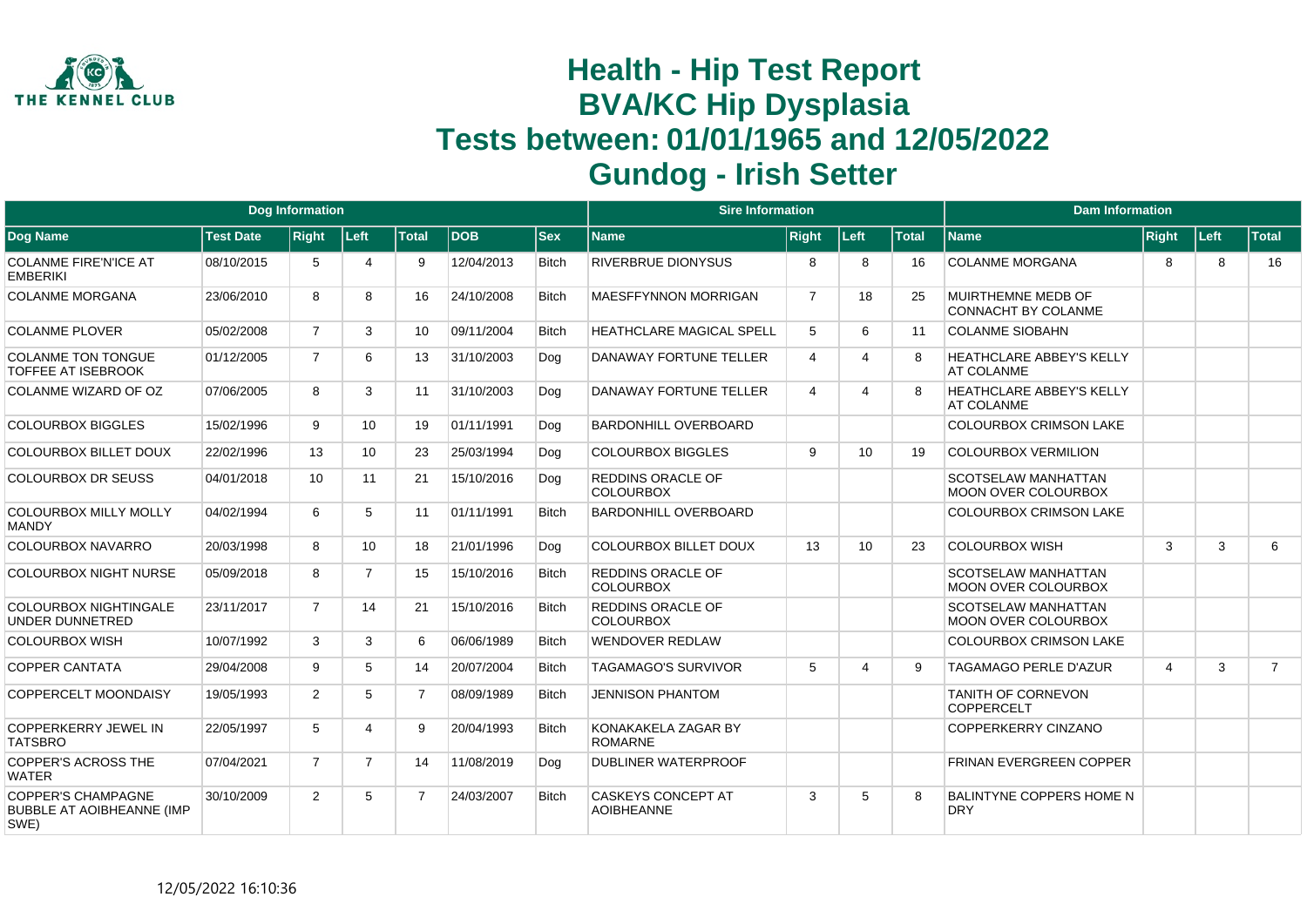

|                                                                 |                  | <b>Dog Information</b> |                |                |            |              | <b>Sire Information</b>                             |                |                       |                   | <b>Dam Information</b>                           |       |      |       |
|-----------------------------------------------------------------|------------------|------------------------|----------------|----------------|------------|--------------|-----------------------------------------------------|----------------|-----------------------|-------------------|--------------------------------------------------|-------|------|-------|
| <b>Dog Name</b>                                                 | <b>Test Date</b> | <b>Right</b>           | Left           | <b>Total</b>   | <b>DOB</b> | <b>Sex</b>   | <b>Name</b>                                         | <b>Right</b>   | Left                  | <b>Total</b>      | <b>Name</b>                                      | Right | Left | Total |
| COPPER'S CHAMPAGNE ON ICE 13/08/2010<br>AT AOIBHEANNE (IMP SWE) |                  | 3                      | 6              | 9              | 24/03/2009 | Dog          | <b>CASKEYS CONCEPT AT</b><br><b>AOIBHEANNE</b>      | 3              | 5                     | 8                 | <b>BALINTYNE COPPERS HOME N</b><br><b>DRY</b>    |       |      |       |
| <b>COPPER'S COMIN UP ROSES</b><br>FOR GWENDARIFF (IMP SWE)      | 21/05/2014       | 4                      | 5              | 9              | 25/03/2013 | <b>Bitch</b> | <b>COPPER'S MAGISKA UNDER</b><br>(ATCAL00247SWE)    |                |                       |                   | COPPER'S WINE'N ROSES (IMP<br>SWE)               |       |      |       |
| COPPER'S SNOWQUEEN (IMP<br>SWE)                                 | 02/06/2017       | 3                      | 3              | 6              | 03/12/2013 | <b>Bitch</b> | <b>AVACET SNOWDRIFT</b>                             | 3              | 3                     | 6                 | <b>COPPER'S SOCKERKRINGLA</b><br>(ATCAM00984SWE) |       |      |       |
| <b>COPPERS TWIST AND SHOUT</b><br>(IMP SWE)                     | 25/09/2013       | 5                      | 4              | 9              | 17/05/2012 | Dog          | <b>ITALSWE MACHO BECKHAM</b>                        |                |                       |                   | <b>COPPER'S MAGICAL TWIST</b>                    |       |      |       |
| COPPER'S UNDERCOVER AT<br>LYNWOOD (IMP SWE)                     | 18/09/2009       | 4                      | 6              | 10             | 25/05/2008 | Dog          | <b>COPPER'S BUBBLANDE GLAD</b><br>(ATCAH00573SWE)   |                |                       |                   | <b>COPPER'S PRINSESSAN PA</b><br><b>ARTEN</b>    |       |      |       |
| <b>COPPER'S WAR OF ROSES</b><br>(IMP SWE)                       | 13/08/2014       | 25                     | 25             | 50             | 25/03/2013 | Dog          | <b>COPPER'S MAGISKA UNDER</b><br>(ATCAL00247SWE)    |                |                       |                   | COPPER'S WINE'N ROSES (IMP<br>SWE)               |       |      |       |
| <b>COPPERSHEEN CHACONNE</b>                                     | 07/12/2005       | 6                      | 6              | 12             | 12/02/2001 | Dog          | SHENANAGIN SOME MIGHT<br><b>SAY IT'S BARDONHILL</b> | $\overline{7}$ | 5                     | 12                | MARKSWAY MAGIC FLUTE AT<br><b>COPPERSHEEN</b>    |       |      |       |
| COPPERSHELL COMIC STORY                                         | 13/12/2005       | 23                     | 20             | 43             | 14/03/2003 | Dog          | SAMETSUZ MAK'N GOOD                                 | $\overline{7}$ | 5                     | $12 \overline{ }$ | <b>COPPERSHELL BUFFY</b>                         |       |      |       |
| <b>COPPERSHELL CRYSTAL</b>                                      | 18/04/1996       | 8                      | 6              | 14             | 13/02/1993 | <b>Bitch</b> | <b>BARDONHILL TEAM SPIRIT AT</b><br><b>WYNJILL</b>  |                |                       |                   | <b>CARNBARGUS CHARISMA</b>                       | 3     | 5    | 8     |
| <b>COPPERSHELL RED BEAUTY</b>                                   | 21/08/1998       | 6                      | 6              | 12             | 24/10/1996 | <b>Bitch</b> | <b>CASPIANS FINIANS RAINBOW</b>                     |                |                       |                   | COPPERSHELL CRYSTAL                              | 8     | 6    | 14    |
| COPPERSHELL RED LADY                                            | 19/01/2006       | 21                     | 23             | 44             | 14/03/2003 | <b>Bitch</b> | <b>SAMETSUZ MAK'N GOOD</b>                          | $\overline{7}$ | 5                     | 12                | <b>COPPERSHELL BUFFY</b>                         |       |      |       |
| COPPERSHELL SOLO                                                | 14/01/2005       | 3                      | $\overline{4}$ | $\overline{7}$ | 08/04/2003 | Dog          | DANAWAY FORTUNE TELLER                              | $\overline{4}$ | $\boldsymbol{\Delta}$ | 8                 | <b>COPPERSHELL RED BEAUTY</b>                    | 6     | 6    | 12    |
| COPPERSWOOD CALYPSO<br><b>KATY</b>                              | 29/10/2004       | 34                     | 18             | 52             | 10/12/2001 | <b>Bitch</b> | CHEVENEY SARGENT PEPPER<br><b>AMONG VALASARCH</b>   |                |                       |                   | CEDRUS SURPRISE ME IN<br><b>COPPERSWOOD</b>      |       |      |       |
| CORALMIST ANNA OF ELWOOD 28/09/1990                             |                  | 3                      | 4              | $\overline{7}$ | 24/06/1986 | <b>Bitch</b> | <b>CORALMIST CLANSMAN</b>                           |                |                       |                   | ELWOOD CORDELIA OF<br><b>CORALMIST</b>           |       |      |       |
| <b>CORALMIST CAROLINA</b>                                       | 03/11/1995       | 8                      | 9              | 17             | 12/09/1994 | <b>Bitch</b> | <b>THENDARA KENNEDY</b>                             |                |                       |                   | <b>CHRISTMAS STAR OF</b><br><b>CORALMIST</b>     |       |      |       |
| <b>CORALMIST CHIANTI WITH</b><br><b>COMYN</b>                   | 18/01/2000       | $\overline{7}$         | 13             | 20             | 11/12/1998 | Dog          | THENDARA SONOFA FOX                                 |                |                       |                   | <b>CHRISTMAS STAR OF</b><br><b>CORALMIST</b>     |       |      |       |
| CORDARRAGH ORANGE<br><b>BLOSSOM</b>                             | 13/04/2012       | 4                      | 5              | 9              | 06/09/2008 | <b>Bitch</b> | <b>CORDARRAGH HUGGIE BEAR</b>                       |                |                       |                   | <b>CORDARRAGH KENTISH MAID</b>                   |       |      |       |
| <b>CORDARRAGH REMBRANDT</b>                                     | 10/07/2014       | $\overline{7}$         | $\overline{7}$ | 14             | 28/01/2010 | Dog          | SUMARIC SHADOW OF MR<br><b>JINGLES</b>              | 5              | 6                     | 11                | <b>CORDARRAGH JIVE BUNNY</b>                     |       |      |       |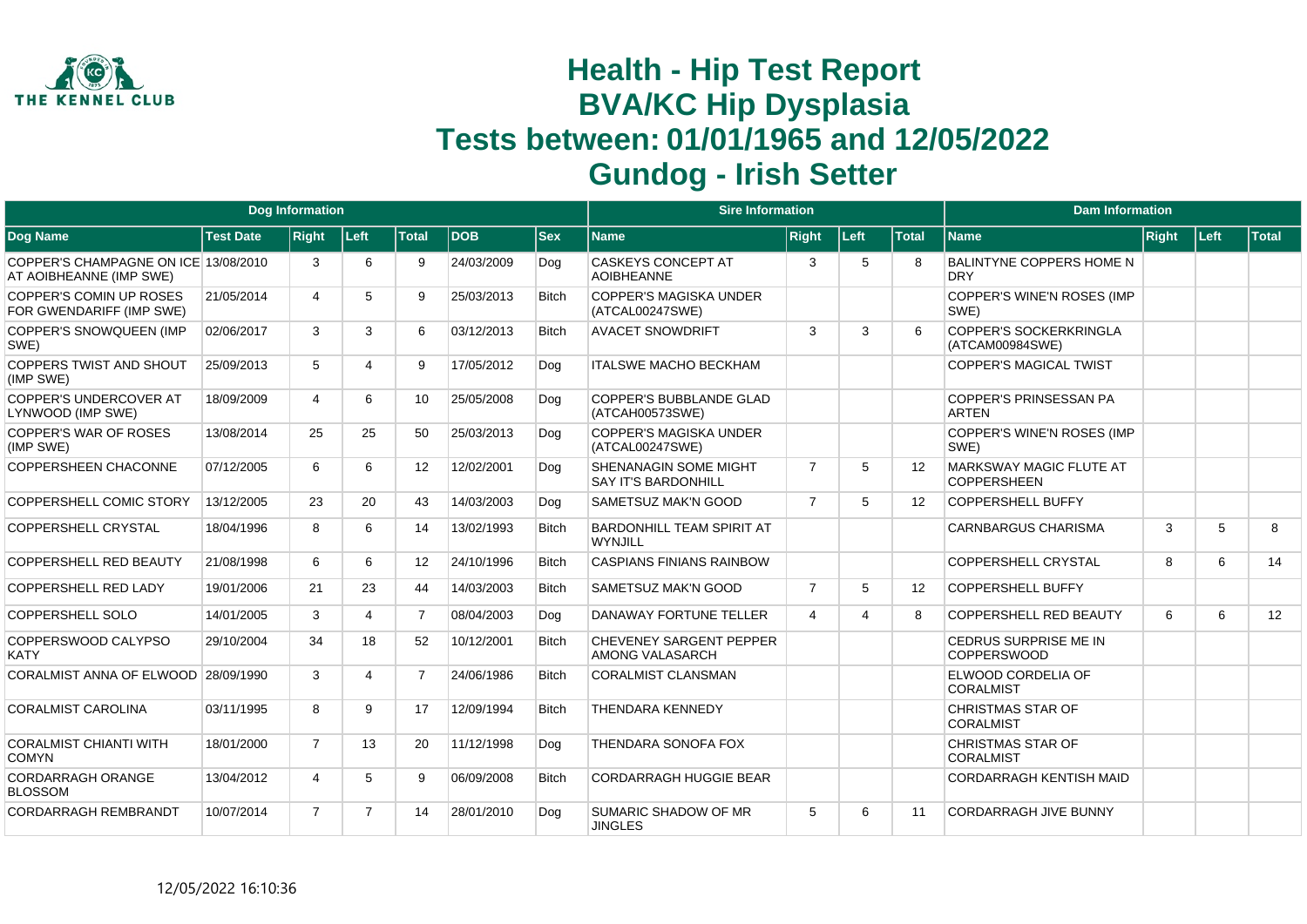

|                                                            |                  | <b>Dog Information</b> |                |                 |            |              | <b>Sire Information</b>                                    |                |                |                   | <b>Dam Information</b>                            |              |                         |       |
|------------------------------------------------------------|------------------|------------------------|----------------|-----------------|------------|--------------|------------------------------------------------------------|----------------|----------------|-------------------|---------------------------------------------------|--------------|-------------------------|-------|
| <b>Dog Name</b>                                            | <b>Test Date</b> | <b>Right</b>           | Left           | <b>Total</b>    | <b>DOB</b> | <b>Sex</b>   | Name                                                       | <b>Right</b>   | Left           | <b>Total</b>      | <b>Name</b>                                       | <b>Right</b> | ∣Left∶                  | Total |
| CORDARRAGH SCOUNDREL OF 13/04/2012<br><b>SUMMERGATE</b>    |                  | 3                      | 3              | 6               | 05/02/2011 | Dog          | JONOLA DR DOOLITTLE                                        | $\overline{7}$ | 3              | 10                | CORDARRAGH LADY IN RED                            |              |                         |       |
| <b>CORDARRAGH VAN GOGH</b>                                 | 04/07/2014       | 6                      | 6              | 12 <sup>°</sup> | 23/03/2012 | Dog          | <b>CORDARRAGH REMBRANDT</b>                                | $\overline{7}$ | $\overline{7}$ | 14                | <b>CORDARRAGH OCEANIA</b>                         |              |                         |       |
| CORDARRAGH VANITY FAIR AT 09/12/2014<br><b>BRAMBLESETT</b> |                  | 8                      | 9              | 17              | 23/03/2012 | <b>Bitch</b> | <b>CORDARRAGH REMBRANDT</b>                                | $\overline{7}$ | $\overline{7}$ | 14                | CORDARRAGH OCEANIA                                |              |                         |       |
| <b>CORRANROO CRYSTAL FALLS</b><br><b>BETWEEN RIONORE</b>   | 03/12/2014       | 6                      | 4              | 10              | 05/10/2013 | <b>Bitch</b> | <b>BARDONHILL GINGER</b><br><b>WHINGER</b>                 | 5              | $\overline{7}$ | 12                | <b>CORRANROO MYSTIC RIVER</b>                     | 6            | $\overline{4}$          | 10    |
| <b>CORRANROO JUST ONE KISS</b><br><b>WITH RIVERSETT</b>    | 12/04/2019       | 5                      | 4              | 9               | 07/03/2017 | <b>Bitch</b> | <b>CAEMGEN'S ELEMENT OF</b><br>TRUTH AT FEORLIG (IMP SWE)  | $\overline{4}$ | 3              | 7                 | <b>CORRANROO RAINBOW</b><br><b>KISSES</b>         | 2            | 3                       | 5     |
| <b>CORRANROO MYSTIC RIVER</b>                              | 04/02/2010       | 6                      | 4              | 10              | 23/10/2006 | <b>Bitch</b> | <b>SHENANAGIN SOME MIGHT</b><br><b>SAY IT'S BARDONHILL</b> | $\overline{7}$ | 5              | 12                | <b>CORRANROO GYPSEY DANCER</b>                    |              |                         |       |
| <b>CORRANROO NORDIC KISS AT</b><br><b>PENWYN</b>           | 03/02/2021       | 8                      | 8              | 16              | 07/05/2018 | Dog          | AMBLIN'S SWEET WILLIAM                                     | 4              | Δ              | 8                 | IRISH MELODY KISS HER TO<br><b>BITS (IMP EST)</b> | 4            | 4                       | 8     |
| <b>CORRANROO ONE MORE KISS</b>                             | 08/02/2021       | 11                     | 3              | 14              | 07/03/2017 | <b>Bitch</b> | <b>CAEMGEN'S ELEMENT OF</b><br>TRUTH AT FEORLIG (IMP SWE)  | $\overline{4}$ | 3              | $\overline{7}$    | <b>CORRANROO RAINBOW</b><br><b>KISSES</b>         | 2            | 3                       | 5     |
| <b>CORRANROO RAINBOW</b><br><b>EXPRESS TO LEESETT</b>      | 26/08/2016       | $\overline{7}$         | $\overline{7}$ | 14              | 10/07/2012 | <b>Bitch</b> | <b>BARDONHILL GINGER</b><br><b>WHINGER</b>                 | 5              | $\overline{7}$ | 12                | <b>CORRANROO MYSTIC RIVER</b>                     | 6            | $\overline{4}$          | 10    |
| <b>CORRANROO RAINBOW</b><br><b>KISSES</b>                  | 21/09/2016       | $\overline{2}$         | 3              | 5               | 10/07/2012 | <b>Bitch</b> | <b>BARDONHILL GINGER</b><br><b>WHINGER</b>                 | 5              | $\overline{7}$ | 12                | <b>CORRANROO MYSTIC RIVER</b>                     | 6            | $\overline{\mathbf{4}}$ | 10    |
| <b>CORRANROO THE SORCERER</b><br>OF TOGIPOTO               | 13/01/2010       | $\overline{7}$         | 3              | 10              | 23/10/2006 | Dog          | SHENANAGIN SOME MIGHT<br><b>SAY IT'S BARDONHILL</b>        | $\overline{7}$ | 5              | $12 \overline{ }$ | CORRANROO GYPSEY DANCER                           |              |                         |       |
| <b>CORRIEBRAN PURE GEM</b>                                 | 19/03/2010       | 14                     | 18             | 32              | 26/11/2005 | <b>Bitch</b> | <b>CASKEYS PERSUADER FROM</b><br><b>AMBERLIGHT</b>         | 8              | 6              | 14                | <b>CORRIEBRAN ILLUSION</b>                        |              |                         |       |
| <b>CORRIEBRAN PURE JOY</b>                                 | 12/07/2007       | 8                      | $\overline{7}$ | 15              | 26/11/2005 | <b>Bitch</b> | <b>CASKEYS PERSUADER FROM</b><br><b>AMBERLIGHT</b>         | 8              | 6              | 14                | <b>CORRIEBRAN ILLUSION</b>                        |              |                         |       |
| <b>CORRIECAS AMBROSE WITH</b><br><b>FERNGATE</b>           | 19/09/1985       | 2                      | 6              | 8               | 18/08/1984 | Dog          | <b>CORRIECAS FAGAN</b>                                     |                |                |                   | <b>CORRIECAS BARONESS</b>                         |              |                         |       |
| <b>CORRIECAS CORINTH AT</b><br><b>KIRWILLDALE</b>          | 14/01/2005       | 19                     | 11             | 30              | 15/02/2002 | <b>Bitch</b> | <b>CORRIECAS BELLINI</b>                                   |                |                |                   | <b>CORRIECAS CHANCE</b>                           |              |                         |       |
| <b>CORRIECAS OSCAR WITH</b><br><b>KIRWILLDALE</b>          | 07/02/2005       | 8                      | 3              | 11              | 25/09/2002 | Dog          | <b>CORRIECAS BELLINI</b>                                   |                |                |                   | <b>CORRIECAS CHANCE</b>                           |              |                         |       |
| <b>CORRIECAS VERONESE</b>                                  | 13/12/2004       | 19                     | 17             | 36              | 08/04/2001 | <b>Bitch</b> | SHANDWICK DIAMOND AT<br><b>ORSTONE</b>                     | 5              | 11             | 16                | <b>CORRIECAS DONATELLA</b>                        |              |                         |       |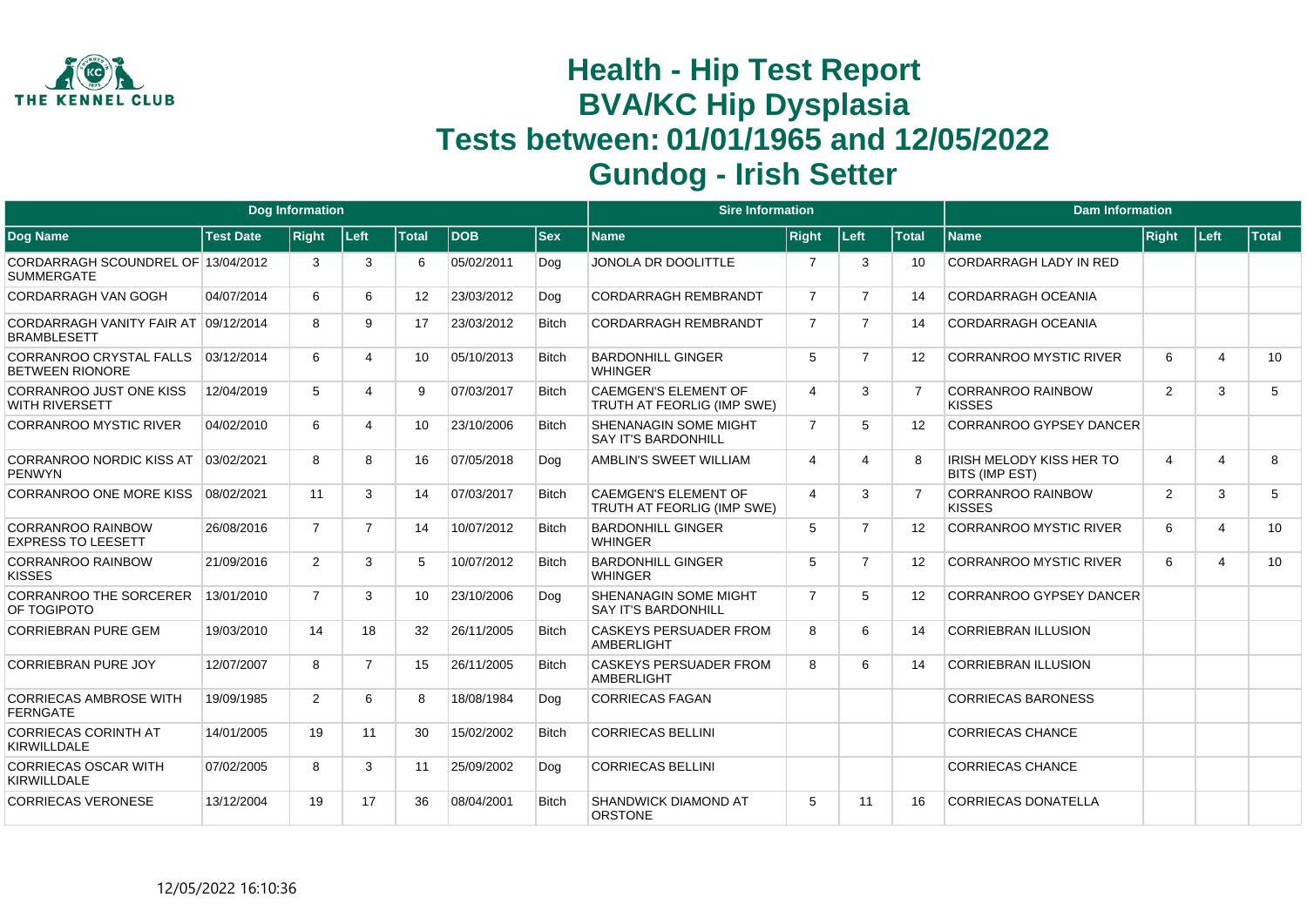

|                                                        |                  | <b>Dog Information</b> |                |                   |            |              | <b>Sire Information</b>                                    |                |                |                   | <b>Dam Information</b>                               |       |                             |                |
|--------------------------------------------------------|------------------|------------------------|----------------|-------------------|------------|--------------|------------------------------------------------------------|----------------|----------------|-------------------|------------------------------------------------------|-------|-----------------------------|----------------|
| Dog Name                                               | <b>Test Date</b> | Right                  | Left           | <b>Total</b>      | <b>DOB</b> | <b>Sex</b>   | <b>Name</b>                                                | <b>Right</b>   | Left           | <b>Total</b>      | <b>Name</b>                                          | Right | Left                        | <b>Total</b>   |
| <b>COUNTRY BELLE OF</b><br>WENDOVER                    | 17/09/2003       | 3                      | $\overline{2}$ | 5                 | 14/03/1998 | <b>Bitch</b> | <b>CASPIANS INTREPID</b>                                   |                |                |                   | WENDOVER LORNA                                       | 5     | $\boldsymbol{\vartriangle}$ | 9              |
| <b>COVARNEY ANAIS ANAIS WITH</b><br><b>DELMHIES</b>    | 13/11/2019       | 6                      | 6              | $12 \overline{ }$ | 05/05/2018 | <b>Bitch</b> | THENDARA MAX FACTOR                                        |                |                |                   | <b>COVARNEY ECHO</b>                                 | 6     | $\overline{7}$              | 13             |
| COVARNEY ANNABELLE WITH<br><b>HOPSTONE</b>             | 04/08/2011       | 5                      | 6              | 11                | 27/09/2009 | <b>Bitch</b> | <b>COVARNEY MOCHA MEETS</b><br><b>STOURFORD</b>            |                |                |                   | <b>SCOTSELAW MEMPHIS BELLE</b><br><b>AT COVARNEY</b> |       |                             |                |
| <b>COVARNEY BALLAI LUIMNI</b>                          | 22/05/2006       | 13                     | 11             | 24                | 18/03/2003 | <b>Bitch</b> | <b>COVARNEY CHESNEY</b>                                    | 14             | 5              | 19                | <b>COVARNEY 'B' POPLAR</b>                           |       |                             |                |
| <b>COVARNEY BEWITCHED</b><br><b>BETWEEN RIONORE</b>    | 12/09/2006       | 6                      | 6              | $12 \overline{ }$ | 27/01/2004 | <b>Bitch</b> | SHENANAGIN SOME MIGHT<br><b>SAY IT'S BARDONHILL</b>        | $\overline{7}$ | 5              | 12                | <b>COVARNEY CATANNA</b>                              | 6     | 6                           | 12             |
| <b>COVARNEY BLISS</b>                                  | 22/05/2006       | 6                      | 6              | $12 \overline{ }$ | 27/01/2004 | <b>Bitch</b> | <b>SHENANAGIN SOME MIGHT</b><br><b>SAY IT'S BARDONHILL</b> | $\overline{7}$ | 5              | $12 \overline{ }$ | <b>COVARNEY CATANNA</b>                              | 6     | 6                           | 12             |
| <b>COVARNEY CATANNA</b>                                | 16/04/2002       | 6                      | 6              | 12                | 17/11/2000 | <b>Bitch</b> | THENDARA JUST LOOKIN' AT<br><b>STOURFORD</b>               |                |                |                   | <b>COVARNEY CALIFORNIA</b><br><b>DREAM</b>           |       |                             |                |
| <b>COVARNEY CHESNEY</b>                                | 22/05/2006       | 14                     | 5              | 19                | 28/06/2001 | Dog          | <b>TERAMOUR MR BOJANGLES</b>                               |                |                |                   | <b>COVARNEY COSY CAPERS</b>                          |       |                             |                |
| COVARNEY CONQUISTADOR AT 21/07/2006<br><b>TERAMOUR</b> |                  | $\overline{7}$         | $\overline{ }$ | 14                | 10/04/2004 | Dog          | <b>COVARNEY CHARLESTON</b>                                 |                |                |                   | <b>COVARNEY POLLYANNA</b>                            |       |                             |                |
| <b>COVARNEY CONTESSA</b>                               | 27/07/2006       | 8                      | 5              | 13                | 22/04/2002 | <b>Bitch</b> | <b>COVARNEY MONELLO</b>                                    | $\overline{7}$ | $\overline{7}$ | 14                | <b>REDSILK SECOND TIME</b><br>AROUND FOR COVARNEY    |       |                             |                |
| <b>COVARNEY CUPCAKE</b>                                | 20/05/2015       | 6                      | 5              | 11                | 25/09/2013 | <b>Bitch</b> | <b>HARVANCOURT HARLEM AT</b><br><b>JACINGAIL</b>           | 10             | 10             | 20                | COVARNEY COCO                                        |       |                             |                |
| <b>COVARNEY ECHO</b>                                   | 20/05/2015       | 6                      | $\overline{7}$ | 13                | 15/09/2010 | <b>Bitch</b> | <b>COVARNEY MASTERCLASS</b>                                | 8              | 8              | 16                | <b>COVARNEY COCO</b>                                 |       |                             |                |
| <b>COVARNEY ENZO OF</b><br><b>RUBYMOON</b>             | 26/02/2002       | 29                     | 34             | 63                | 17/11/2000 | Dog          | THENDARA JUST LOOKIN' AT<br><b>STOURFORD</b>               |                |                |                   | <b>COVARNEY CALIFORNIA</b><br><b>DREAM</b>           |       |                             |                |
| <b>COVARNEY ESTEE AVEC</b><br><b>MARZANNE</b>          | 07/08/2019       | 6                      | 6              | 12                | 05/05/2018 | <b>Bitch</b> | <b>THENDARA MAX FACTOR</b>                                 |                |                |                   | <b>COVARNEY ECHO</b>                                 | 6     | $\overline{7}$              | 13             |
| <b>COVARNEY EVERLASTING</b><br>LOVE AT BLUEBYEYOU      | 26/10/2017       | $\overline{7}$         | 6              | 13                | 01/05/2016 | <b>Bitch</b> | <b>THENDARA COMMITMENT</b>                                 | 6              | 5              | 11                | <b>COVARNEY ECHO</b>                                 | 6     | $\overline{7}$              | 13             |
| COVARNEY EVERYONE KNOWS 24/09/2018                     |                  | 6                      | 6              | $12 \overline{ }$ | 01/05/2016 | Dog          | <b>THENDARA COMMITMENT</b>                                 | 6              | 5              | 11                | <b>COVARNEY ECHO</b>                                 | 6     | $\overline{7}$              | 13             |
| <b>COVARNEY FLAPJACK</b>                               | 20/05/2015       | 4                      | 5              | 9                 | 25/09/2013 | Dog          | <b>HARVANCOURT HARLEM AT</b><br><b>JACINGAIL</b>           | 10             | 10             | 20                | <b>COVARNEY COCO</b>                                 |       |                             |                |
| <b>COVARNEY LIL' DIVA</b>                              | 24/11/2016       | $\overline{2}$         | 2              | 4                 | 04/10/2015 | <b>Bitch</b> | <b>GWENDARIFF</b><br><b>WHIPPERSNAPPER</b>                 | 5              | 3              | 8                 | <b>COVARNEY LILL' MADAM</b>                          | 4     | 3                           | $\overline{7}$ |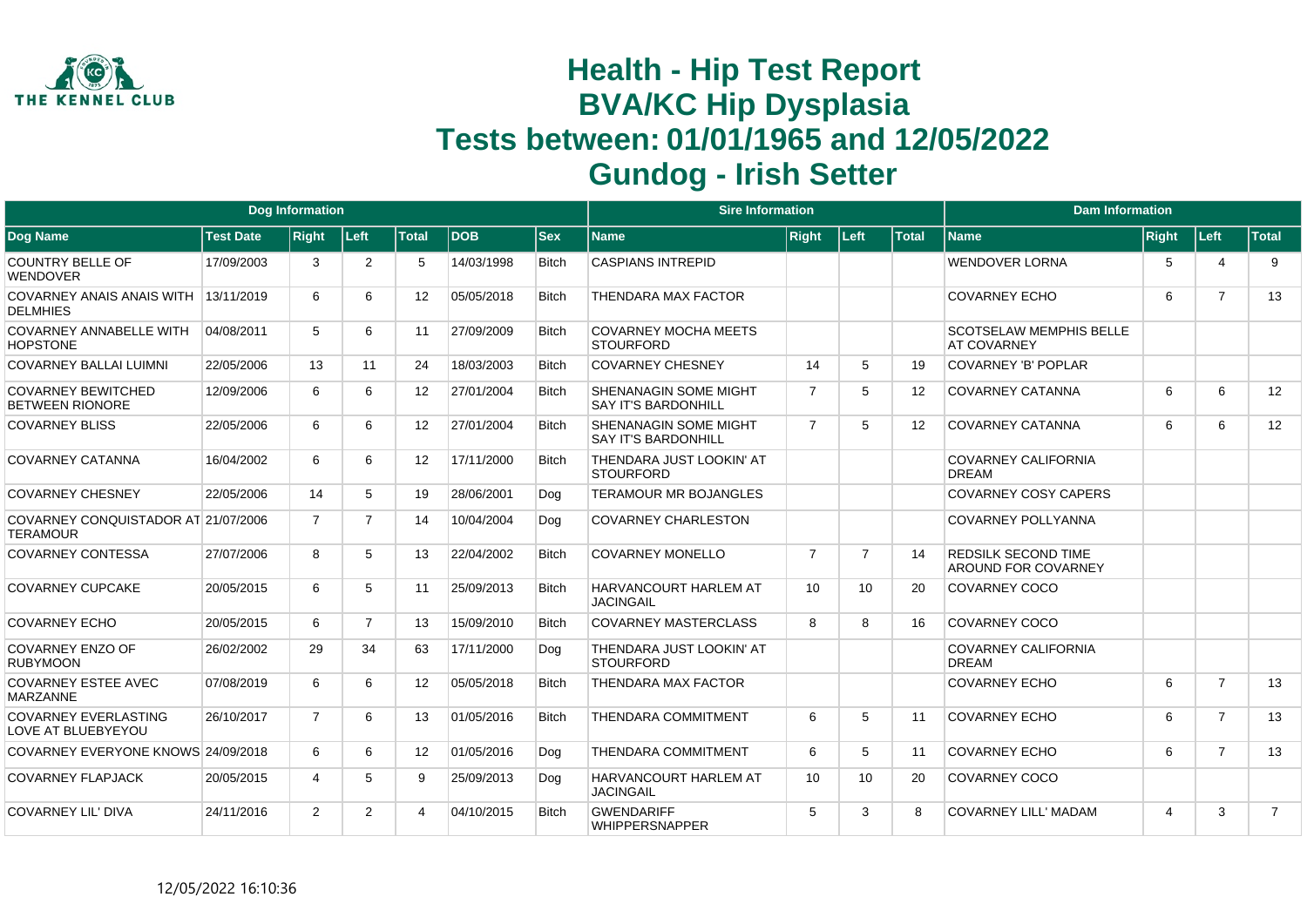

|                                                           |                  | <b>Dog Information</b> |                |                |            |              | <b>Sire Information</b>                                      |                 |                |                | <b>Dam Information</b>                                   |                         |                |                |
|-----------------------------------------------------------|------------------|------------------------|----------------|----------------|------------|--------------|--------------------------------------------------------------|-----------------|----------------|----------------|----------------------------------------------------------|-------------------------|----------------|----------------|
| Dog Name                                                  | <b>Test Date</b> | <b>Right</b>           | Left           | <b>Total</b>   | <b>DOB</b> | $ $ Sex      | Name                                                         | <b>Right</b>    | Left           | <b>Total</b>   | <b>Name</b>                                              | Right                   | Left           | <b>Total</b>   |
| <b>COVARNEY LIL' MINX</b>                                 | 24/11/2016       | 4                      | 5              | 9              | 04/10/2015 | <b>Bitch</b> | <b>GWENDARIFF</b><br><b>WHIPPERSNAPPER</b>                   | 5               | 3              | 8              | COVARNEY LILL' MADAM                                     | $\overline{4}$          | 3              | $\overline{7}$ |
| <b>COVARNEY LIL' RASCAL</b>                               | 24/11/2016       | 5                      | 5              | 10             | 04/10/2015 | Dog          | <b>GWENDARIFF</b><br><b>WHIPPERSNAPPER</b>                   | 5               | 3              | 8              | <b>COVARNEY LILL' MADAM</b>                              | $\overline{\mathbf{4}}$ | 3              | $\overline{7}$ |
| <b>COVARNEY LILL' MADAM</b>                               | 15/04/2014       | 4                      | 3              | $\overline{7}$ | 17/03/2009 | <b>Bitch</b> | <b>CASKEYS CONCEPT AT</b><br><b>AOIBHEANNE</b>               | 3               | 5              | 8              | <b>COVARNEY MISS 'B' HAVIN</b>                           | 6                       | 5              | 11             |
| <b>COVARNEY LIL'PICKLE</b>                                | 24/01/2018       | 5                      | 6              | 11             | 31/12/2016 | <b>Bitch</b> | <b>GWENDARIFF D'YA FANCY A</b><br><b>FLING WITH COVARNEY</b> | 5               | $\overline{2}$ | $\overline{7}$ | <b>COVARNEY LILL' MADAM</b>                              | $\overline{4}$          | 3              | $\overline{7}$ |
| <b>COVARNEY MACAROON</b>                                  | 20/07/2016       | 8                      | 6              | 14             | 25/09/2013 | Dog          | <b>HARVANCOURT HARLEM AT</b><br><b>JACINGAIL</b>             | 10 <sup>1</sup> | 10             | 20             | <b>COVARNEY COCO</b>                                     |                         |                |                |
| <b>COVARNEY MASTERCLASS</b>                               | 22/05/2006       | 8                      | 8              | 16             | 01/08/2003 | Dog          | <b>COVARNEY CHOCOLATE</b><br><b>MOUSSE</b>                   |                 |                |                | <b>REDSILK SECOND TIME</b><br><b>AROUND FOR COVARNEY</b> |                         |                |                |
| <b>COVARNEY MISS 'B' HAVIN</b>                            | 22/05/2006       | 6                      | 5              | 11             | 01/08/2003 | <b>Bitch</b> | <b>COVARNEY CHOCOLATE</b><br><b>MOUSSE</b>                   |                 |                |                | <b>REDSILK SECOND TIME</b><br><b>AROUND FOR COVARNEY</b> |                         |                |                |
| COVARNEY MISS MADYSON OF 20/03/2009<br><b>HARVANCOURT</b> |                  | 4                      | 4              | 8              | 01/08/2003 | <b>Bitch</b> | <b>COVARNEY CHOCOLATE</b><br><b>MOUSSE</b>                   |                 |                |                | <b>REDSILK SECOND TIME</b><br><b>AROUND FOR COVARNEY</b> |                         |                |                |
| <b>COVARNEY MISS MOLLY</b><br>MALONE OF CAIRACAILIE       | 24/07/2008       | 3                      | $\overline{2}$ | 5              | 01/08/2003 | <b>Bitch</b> | <b>COVARNEY CHOCOLATE</b><br><b>MOUSSE</b>                   |                 |                |                | <b>REDSILK SECOND TIME</b><br><b>AROUND FOR COVARNEY</b> |                         |                |                |
| <b>COVARNEY MONELLO</b>                                   | 16/04/2002       | $\overline{7}$         | $\overline{7}$ | 14             | 17/11/2000 | Dog          | THENDARA JUST LOOKIN' AT<br><b>STOURFORD</b>                 |                 |                |                | <b>COVARNEY CALIFORNIA</b><br><b>DREAM</b>               |                         |                |                |
| <b>COVARNEY MOSCHINO</b>                                  | 02/07/2019       | 6                      | 6              | 12             | 05/05/2018 | Dog          | <b>THENDARA MAX FACTOR</b>                                   |                 |                |                | <b>COVARNEY ECHO</b>                                     | 6                       | $\overline{7}$ | 13             |
| COVARNEY RIME N REASON AT 22/04/2009<br><b>BLUEBYEYOU</b> |                  | 9                      | 6              | 15             | 04/03/2005 | <b>Bitch</b> | COVARNEY CHOCOLATE<br><b>MOUSSE</b>                          |                 |                |                | <b>COVARNEY CONTESSA</b>                                 | 8                       | 5              | 13             |
| <b>COVARNEY SUMMER BREEZE</b>                             | 24/09/2018       | 6                      | 5              | 11             | 26/04/2017 | <b>Bitch</b> | COVARNEY FLAPJACK                                            | 4               | 5              | 9.             | <b>SUMMERTIME BLUES FOR</b><br>COVARNEY                  | 5                       | $\overline{7}$ | 12             |
| <b>COVARNEY TEACAKE</b>                                   | 13/10/2021       | 5                      | 6              | 11             | 05/05/2017 | <b>Bitch</b> | <b>GWENDARIFF</b><br><b>WHIPPERSNAPPER</b>                   | 5               | 3              | 8              | <b>COVARNEY CUPCAKE</b>                                  | 6                       | 5              | 11             |
| <b>COVARNEY VAGABOND</b>                                  | 05/11/2008       | 11                     | 4              | 15             | 14/09/2007 | Dog          | <b>COVARNEY CRUISER</b>                                      |                 |                |                | <b>SCOTSELAW VALENTINA AT</b><br><b>COVARNEY</b>         |                         |                |                |
| <b>COVARNEY VALENTINE WITH</b><br><b>HOPSTONE</b>         | 18/11/2009       | 5                      | 8              | 13             | 14/09/2007 | <b>Bitch</b> | <b>COVARNEY CRUISER</b>                                      |                 |                |                | <b>SCOTSELAW VALENTINA AT</b><br><b>COVARNEY</b>         |                         |                |                |
| <b>COVARNEY WAIT N SEE</b><br><b>RUBYMOON</b>             | 21/07/2006       | $\overline{7}$         | 6              | 13             | 04/03/2005 | Dog          | <b>COVARNEY CHOCOLATE</b><br><b>MOUSSE</b>                   |                 |                |                | <b>COVARNEY CONTESSA</b>                                 | 8                       | 5              | 13             |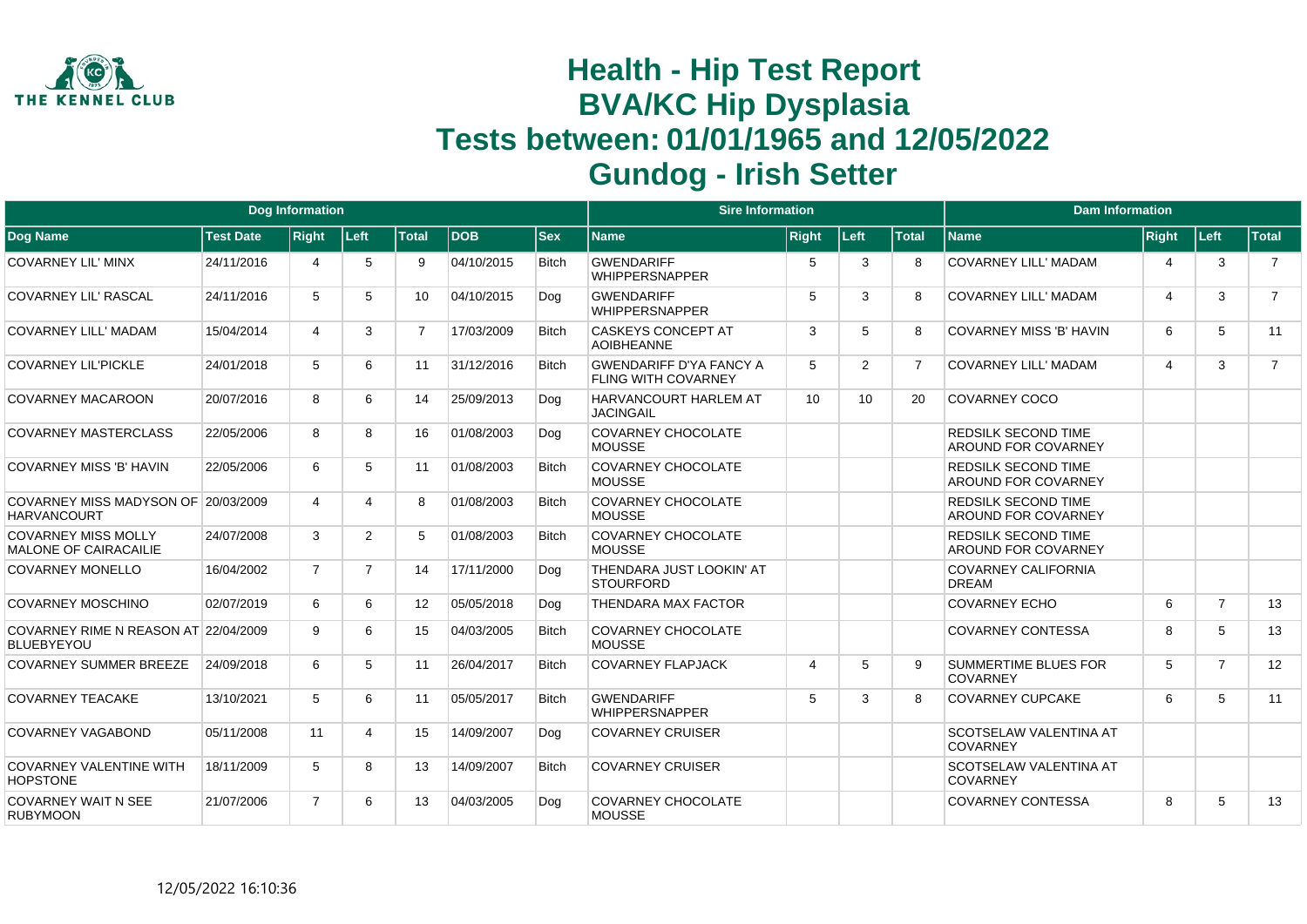

|                                                      |                  | <b>Dog Information</b> |                 |                 |            |              | <b>Sire Information</b>                        |                          |                |              | <b>Dam Information</b>                                                |              |                |              |
|------------------------------------------------------|------------------|------------------------|-----------------|-----------------|------------|--------------|------------------------------------------------|--------------------------|----------------|--------------|-----------------------------------------------------------------------|--------------|----------------|--------------|
| <b>Dog Name</b>                                      | <b>Test Date</b> | <b>Right</b>           | Left            | <b>Total</b>    | <b>DOB</b> | <b>Sex</b>   | Name                                           | <b>Right</b>             | Left           | <b>Total</b> | <b>Name</b>                                                           | <b>Right</b> | ∣Left          | <b>Total</b> |
| <b>CRAIGLINROSS MIRACLE</b>                          | 29/03/2012       |                        | 3               | 10              | 11/02/2009 | <b>Bitch</b> | <b>RIQITTA DYLAN THOMAS</b>                    |                          |                |              | RIQITTA FENICIO                                                       |              |                |              |
| CRIMBLEDALE COPPER POT                               | 23/09/1994       | 8                      | $\overline{7}$  | 15              | 26/04/1993 | Dog          | <b>BARLEYDALE KALYMNOS</b>                     |                          |                |              | <b>CRIMBLEDALE GOLDEN</b><br><b>CLOVER</b>                            |              |                |              |
| <b>CRIMBLEDALE CORN DOLLY</b>                        | 28/01/1992       | 17                     | 8               | 25              | 10/11/1988 | <b>Bitch</b> | <b>TWOACRES EDWARD BEAR AT</b><br><b>CAREK</b> | 6                        | 6              | 12           | <b>CRIMBLEDALE GOLDEN</b><br><b>CLOVER</b>                            |              |                |              |
| <b>CRIMBLEDALE SPRING AIR</b>                        | 21/05/1998       | 12                     | 10 <sup>1</sup> | 22              | 09/04/1996 | Dog          | <b>OLDESTONE AERO</b>                          |                          |                |              | <b>CRIMBLEDALE COUNTRY GIRL</b>                                       |              |                |              |
| <b>CRIMPINGTON HOT LOVE</b>                          | 22/10/2021       | 6                      | $\overline{7}$  | 13              | 20/06/2018 | <b>Bitch</b> | ROMARNE CLARK GABLE<br><b>ANLORY</b>           | $\boldsymbol{\varDelta}$ | 6              | 10           | <b>CRIMPINGTON SAPPHIRE SKY</b>                                       |              |                |              |
| <b>CRIMPINGTON LASER LOVE</b>                        | 30/10/2019       | 6                      | 3               | 9               | 20/06/2018 | <b>Bitch</b> | ROMARNE CLARK GABLE<br><b>ANLORY</b>           | $\overline{4}$           | 6              | 10           | <b>CRIMPINGTON SAPPHIRE SKY</b>                                       |              |                |              |
| CRONKMOOAR OLA                                       | 27/08/2021       | $\overline{7}$         | 6               | 13              | 25/04/2018 | <b>Bitch</b> | <b>ERINVALE MISSION</b>                        |                          |                |              | <b>ERINVALE NIPPY GLOW</b>                                            |              |                |              |
| <b>CRYNLLIS MERCURY AT</b><br>LYRASETT               | 26/06/2008       | 4                      | Δ               | 8               | 12/04/2005 | Dog          | CATALUNA GEE WHIZ                              | $\boldsymbol{\Lambda}$   | 6              | 10           | <b>CRYNLLIS SORCERESS</b>                                             |              |                |              |
| <b>CURROWHILL GREY GUY</b>                           | 24/04/2014       | $\overline{4}$         | $\overline{7}$  | 11              |            | Dog          | <b>GLENNARA SAGITTARE</b>                      |                          |                |              | <b>PRETTY LADY</b>                                                    |              |                |              |
| <b>CURROWHILL TICKLE PINK</b><br>WITH GLENNARA (IKC) | 03/12/2014       | $\overline{7}$         | 5               | 12 <sup>°</sup> | 20/03/2012 | <b>Bitch</b> | <b>GLENNARA SAGITTARE</b>                      |                          |                |              | <b>PRETTY LADY</b>                                                    |              |                |              |
| <b>CYMBELINE IVAN</b>                                | 23/03/2005       | 6                      | 8               | 14              | 23/06/2003 | Dog          | <b>JOANMAS IGOR</b>                            |                          |                |              | <b>CYMBELINE AOIFE</b>                                                |              |                |              |
| <b>DAIRIS EMPEROR</b><br><b>EXCELLENCE</b>           | 03/03/2021       | $\overline{7}$         | 9               | 16              | 06/12/2015 | Dog          | <b>THENDARA COMMITMENT</b>                     | 6                        | 5              | 11           | DARIA'S DALILAH ALL ABOUT<br>ARINA AND B'DOLL FOR DAIRIS<br>(IMP POL) |              |                |              |
| <b>DAIRIS EMPRESS ERIS</b>                           | 16/09/2020       | 15                     | 17              | 32              | 06/12/2015 | <b>Bitch</b> | <b>THENDARA COMMITMENT</b>                     | 6                        | 5              | 11           | DARIA'S DALILAH ALL ABOUT<br>ARINA AND B'DOLL FOR DAIRIS<br>(IMP POL) |              |                |              |
| DANAWAY BACCANTE                                     | 17/07/1984       | $\mathbf{1}$           | $\overline{2}$  | 3               | 15/06/1983 | Dog          | <b>FIREBRACKEN OF FEARNLEY</b>                 |                          |                |              | <b>DISCO DANCER OF DANAWAY</b>                                        |              |                |              |
| DANAWAY BRIANA OF WYNJILL                            | 19/05/2009       | 4                      | $\overline{7}$  | 11              | 17/08/2006 | <b>Bitch</b> | DANAWAY DISCREET                               | 6                        | $\overline{4}$ | 10           | <b>DANAWAY ISADORA</b>                                                | 6            | 5              | 11           |
| DANAWAY COUNTRY BOY                                  | 14/06/2004       | 4                      | 4               | 8               | 14/03/1998 | Dog          | <b>CASPIANS INTREPID</b>                       |                          |                |              | <b>WENDOVER LORNA</b>                                                 | 5            | $\overline{4}$ | 9            |
| DANAWAY DALLAS                                       | 02/07/2015       | 5                      | 6               | 11              | 31/05/2013 | Dog          | <b>GWENDARIFF POP THE</b><br><b>QUESTION</b>   | 3                        | 5              | 8            | DANAWAY DOMINIQUE                                                     | 6            | 3              | 9            |
| DANAWAY DEMURE                                       | 14/06/2004       | $\overline{7}$         | $\overline{7}$  | 14              | 07/03/2003 | <b>Bitch</b> | <b>CASPIANS INTREPID</b>                       |                          |                |              | DANAWAY KENTUCKY ROSE                                                 |              |                |              |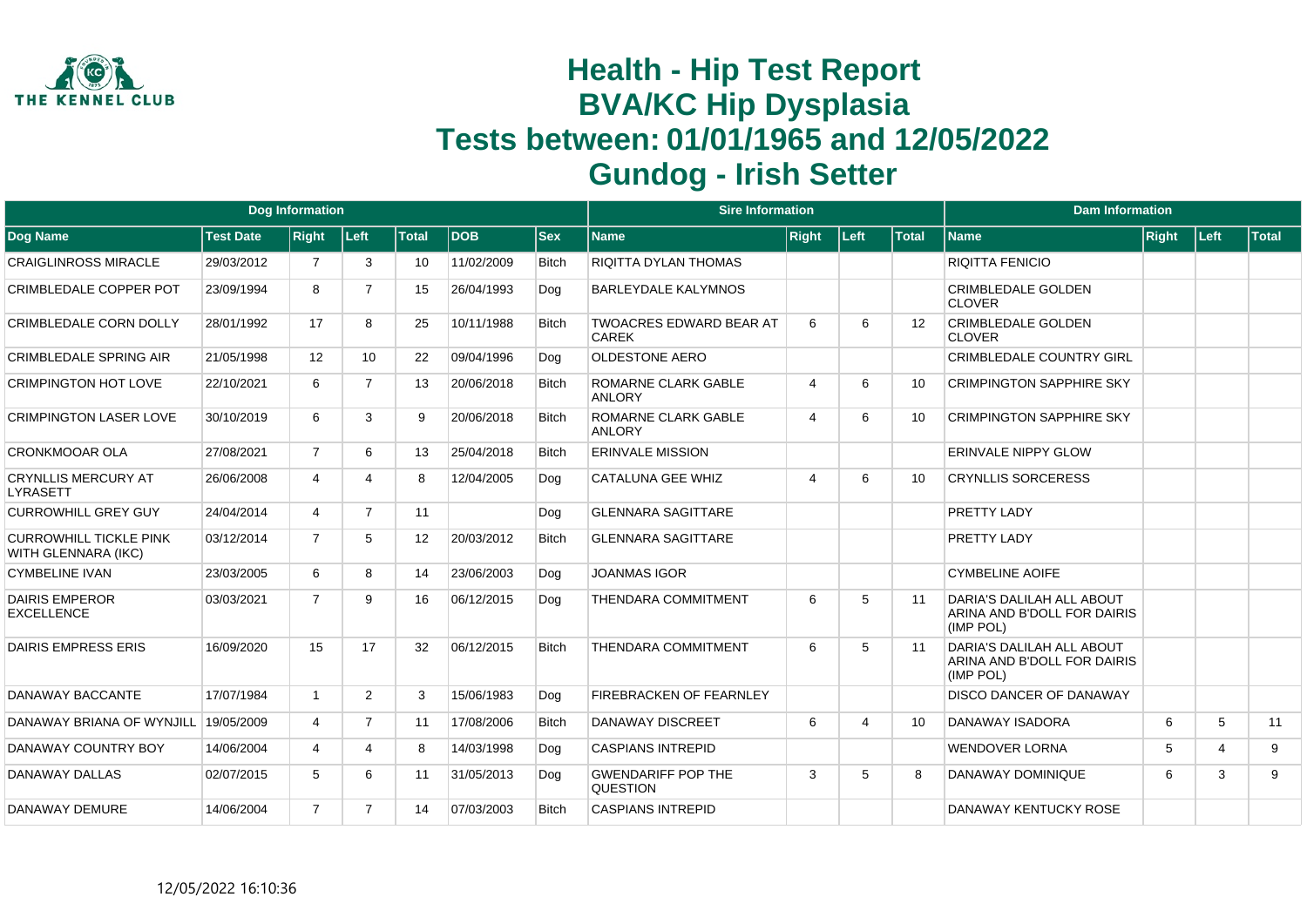

|                                            |                  | Dog Information |                 |                   |            |              | <b>Sire Information</b>                                     |                |                          |              | <b>Dam Information</b> |                |                       |       |
|--------------------------------------------|------------------|-----------------|-----------------|-------------------|------------|--------------|-------------------------------------------------------------|----------------|--------------------------|--------------|------------------------|----------------|-----------------------|-------|
| <b>Dog Name</b>                            | <b>Test Date</b> | <b>Right</b>    | Left            | <b>Total</b>      | <b>DOB</b> | <b>Sex</b>   | Name                                                        | <b>Right</b>   | Left                     | <b>Total</b> | <b>Name</b>            | Right          | ∣Left∶                | Total |
| DANAWAY DESERT SONG                        | 24/09/2018       | 5               | $\overline{4}$  | 9                 | 03/08/2017 | Dog          | <b>COPPER'S CHAMPAGNE ON ICE</b><br>AT AOIBHEANNE (IMP SWE) | 3              | 6                        | 9            | DANAWAY PALOMA         | 4              | 5                     | 9     |
| <b>DANAWAY DESIREE</b>                     | 14/05/2015       | 6               | 6               | $12 \overline{ }$ | 31/05/2013 | <b>Bitch</b> | <b>GWENDARIFF POP THE</b><br><b>QUESTION</b>                | 3              | 5                        | 8            | DANAWAY DOMINIQUE      | 6              | 3                     | 9     |
| DANAWAY DESTINY                            | 16/04/2009       | 13              | 12 <sup>2</sup> | 25                | 07/03/2003 | Dog          | <b>CASPIANS INTREPID</b>                                    |                |                          |              | DANAWAY KENTUCKY ROSE  |                |                       |       |
| <b>DANAWAY DISCREET</b>                    | 14/06/2004       | 6               | 4               | 10                | 07/03/2003 | Dog          | <b>CASPIANS INTREPID</b>                                    |                |                          |              | DANAWAY KENTUCKY ROSE  |                |                       |       |
| DANAWAY DISTINGUISHED                      | 24/07/2014       | $\overline{7}$  | 6               | 13                | 31/05/2013 | Dog          | <b>GWENDARIFF POP THE</b><br><b>QUESTION</b>                | 3              | 5                        | 8            | DANAWAY DOMINIQUE      | 6              | 3                     | 9     |
| DANAWAY DOMINIQUE                          | 10/11/2010       | 6               | 3               | 9                 | 17/07/2008 | <b>Bitch</b> | <b>DANAWAY DESTINY</b>                                      | 13             | 12                       | 25           | <b>DANAWAY ISADORA</b> | 6              | 5                     | 11    |
| DANAWAY DUBONNIE                           | 29/10/1993       | $\overline{7}$  | 5               | 12                | 04/09/1992 | Dog          | DANAWAY DEBONAIR                                            |                |                          |              | <b>DANAWAY PHOEBE</b>  | 3              | 3                     | 6     |
| <b>DANAWAY FABIAN</b>                      | 27/10/2009       | 8               | 4               | 12                | 16/02/2008 | Dog          | <b>ESPANEIRE LORD RICHMOND</b><br>(IMP NZL)                 | 5              | 3                        | 8            | <b>DANAWAY DEMURE</b>  | $\overline{7}$ | $\overline{7}$        | 14    |
| DANAWAY FORTUNE TELLER                     | 31/07/2003       | $\overline{4}$  | 4               | 8                 | 14/03/1998 | Dog          | <b>CASPIANS INTREPID</b>                                    |                |                          |              | <b>WENDOVER LORNA</b>  | 5              | $\overline{4}$        | 9     |
| DANAWAY GEORGIE BOY                        | 28/01/2011       | 45              | 46              | 91                | 17/07/2008 | Dog          | DANAWAY DESTINY                                             | 13             | 12                       | 25           | <b>DANAWAY ISADORA</b> | 6              | 5                     | 11    |
| DANAWAY GOODY TWO SHOES 07/04/2016         |                  | $\overline{4}$  | Δ               | 8                 | 29/08/2013 | <b>Bitch</b> | <b>GWENDARIFF POP THE</b><br><b>QUESTION</b>                | 3              | 5                        | 8            | <b>DANAWAY PALOMA</b>  | 4              | 5                     | 9     |
| DANAWAY HOCKNEY                            | 23/03/2011       | $\overline{4}$  | $\overline{7}$  | 11                | 01/10/2009 | Dog          | <b>JACWILINS WILLOGHBY</b>                                  | 3              | 3                        | 6            | <b>DANAWAY ISADORA</b> | 6              | 5                     | 11    |
| DANAWAY ISADORA                            | 25/11/2004       | 6               | 5               | 11                | 18/08/2003 | <b>Bitch</b> | <b>SHENANAGIN SOME MIGHT</b><br><b>SAY IT'S BARDONHILL</b>  | $\overline{7}$ | 5                        | 12           | <b>WENDOVER LORNA</b>  | 5              | $\overline{4}$        | 9     |
| DANAWAY LANCELOT OF<br><b>AUTUMNWOOD</b>   | 16/10/2007       | 3               | 3               | 6                 | 07/07/2005 | Dog          | DANAWAY MICHAELANGELO                                       | 6              | $\boldsymbol{\Delta}$    | 10           | <b>DANAWAY DEMURE</b>  | $\overline{7}$ | $\overline{7}$        | 14    |
| DANAWAY LAURA AT<br><b>AUTUMNWOOD</b>      | 16/10/2007       | 4               | $\Delta$        | 8                 | 07/07/2005 | <b>Bitch</b> | DANAWAY MICHAELANGELO                                       | 6              | $\boldsymbol{\varDelta}$ | 10           | <b>DANAWAY DEMURE</b>  | $\overline{7}$ | $\overline{7}$        | 14    |
| DANAWAY LOOK OF LOVE                       | 02/07/2015       | 5               | 6               | 11                | 26/12/2011 | <b>Bitch</b> | COPPER'S CHAMPAGNE ON ICE<br>AT AOIBHEANNE (IMP SWE)        | 3              | 6                        | 9            | <b>DANAWAY PALOMA</b>  | 4              | 5                     | 9     |
| DANAWAY LOVE SONG FOR<br><b>CORRIEBRAN</b> | 16/07/2013       | $\overline{2}$  | $\overline{2}$  | 4                 | 26/12/2011 | <b>Bitch</b> | <b>COPPER'S CHAMPAGNE ON ICE</b><br>AT AOIBHEANNE (IMP SWE) | 3              | 6                        | <b>q</b>     | <b>DANAWAY PALOMA</b>  | $\overline{4}$ | 5                     | 9     |
| DANAWAY MATA HARI                          | 17/06/2003       | $\overline{7}$  | 4               | 11                | 28/03/2000 | <b>Bitch</b> | <b>CASPIANS INTREPID</b>                                    |                |                          |              | <b>WENDOVER LORNA</b>  | 5              | $\overline{4}$        | 9     |
| DANAWAY MICHAELANGELO                      | 17/09/2003       | 6               | Δ               | 10                | 26/03/2002 | Dog          | CASPIANS THE MUSIC MAN OF<br><b>DANAWAY</b>                 |                |                          |              | <b>WENDOVER LORNA</b>  | 5              | $\boldsymbol{\Delta}$ | 9     |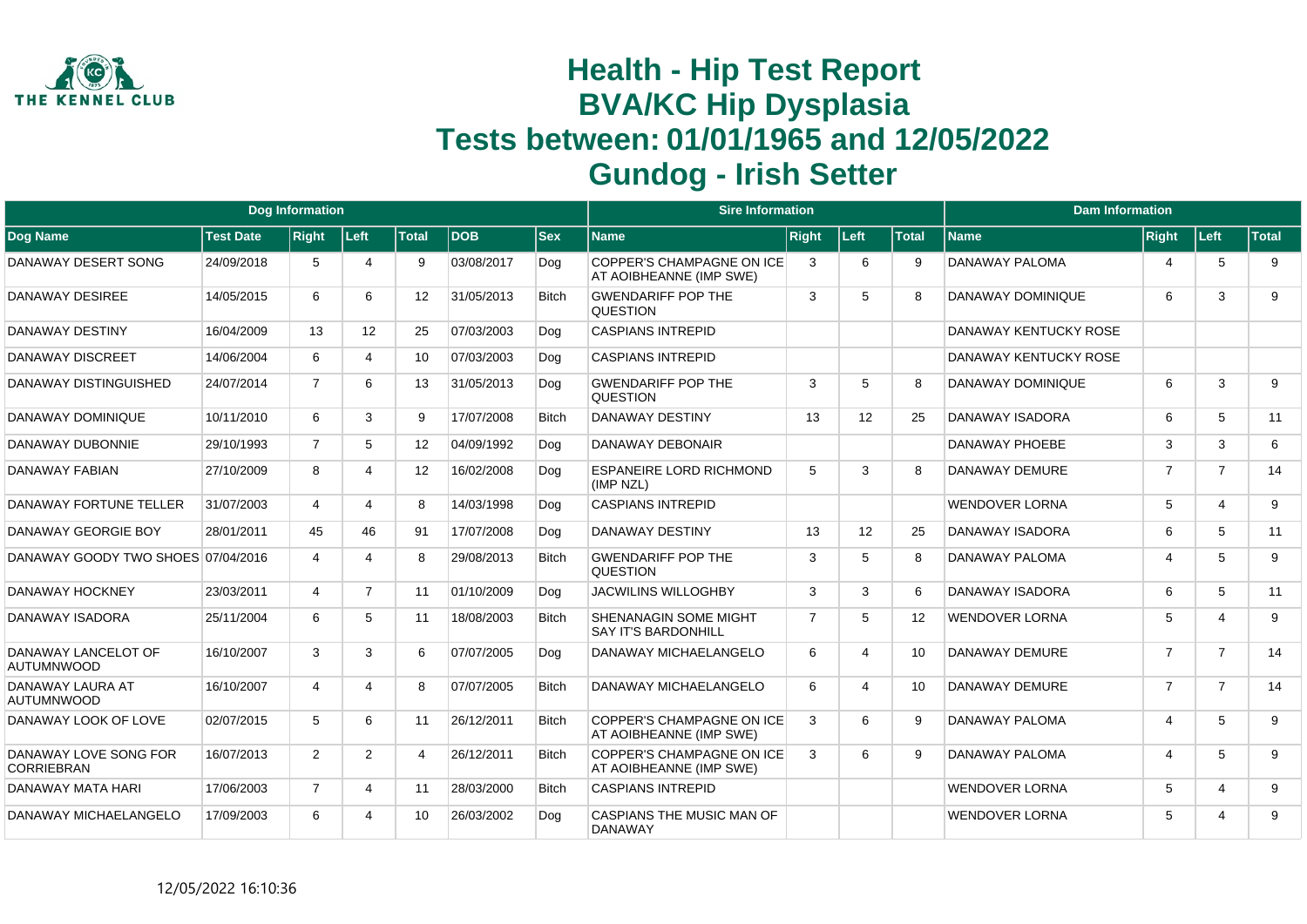

|                                      |                  | <b>Dog Information</b> |        |                |            |              | <b>Sire Information</b>                                  |                |                |       | <b>Dam Information</b>                     |                |                |              |
|--------------------------------------|------------------|------------------------|--------|----------------|------------|--------------|----------------------------------------------------------|----------------|----------------|-------|--------------------------------------------|----------------|----------------|--------------|
| Dog Name                             | <b>Test Date</b> | <b>Right</b>           | ∣Left∶ | <b>Total</b>   | <b>DOB</b> | <b>Sex</b>   | <b>Name</b>                                              | <b>Right</b>   | Left           | Total | <b>Name</b>                                | Right          | Left           | <b>Total</b> |
| DANAWAY MILYDIA                      | 31/07/2003       | 5                      | 4      | 9              | 26/03/2002 | <b>Bitch</b> | CASPIANS THE MUSIC MAN OF<br><b>DANAWAY</b>              |                |                |       | <b>WENDOVER LORNA</b>                      | 5              | 4              | 9            |
| <b>DANAWAY MOULIN ROUGE</b>          | 01/09/2010       | 5                      | 5      | 10             | 17/07/2008 | <b>Bitch</b> | <b>DANAWAY DESTINY</b>                                   | 13             | 12             | 25    | <b>DANAWAY ISADORA</b>                     | 6              | 5              | 11           |
| DANAWAY MUSIC LOVER                  | 19/09/1996       | 11                     | 6      | 17             | 06/09/1994 | Dog          | <b>CASPIANS THE MUSIC MAN OF</b><br><b>DANAWAY</b>       |                |                |       | DANAWAY PHOEBE                             | 3              | 3              | 6            |
| DANAWAY PALOMA                       | 10/11/2010       | 4                      | 5      | 9              | 01/10/2009 | <b>Bitch</b> | <b>JACWILINS WILLOGHBY</b>                               | 3              | 3              | 6     | DANAWAY ISADORA                            | 6              | 5              | 11           |
| DANAWAY PEARL'S A SINGER             | 12/07/2005       | 12 <sup>°</sup>        | 8      | 20             | 17/02/2004 | <b>Bitch</b> | <b>DANAWAY DESTINY</b>                                   | 13             | 12             | 25    | DANAWAY MILYDIA                            | 5              | Δ              | 9            |
| DANAWAY PHOEBE                       | 28/09/1990       | 3                      | 3      | 6              | 05/09/1989 | <b>Bitch</b> | <b>FEARNLEY BUCKS FIZZ</b>                               |                |                |       | <b>MA BICHE OF DANAWAY</b>                 |                |                |              |
| DANAWAY RACHEL AT<br><b>CARACELL</b> | 11/04/2000       | 10                     | 9      | 19             | 18/08/1998 | <b>Bitch</b> | <b>BARDONHILL TEAM SPIRIT AT</b><br><b>WYNJILL</b>       |                |                |       | <b>DANAWAY KENTUCKY ROSE</b>               |                |                |              |
| DANAWAY SWEET DREAMS                 | 04/04/2013       | 5                      | 6      | 11             | 11/12/2010 | <b>Bitch</b> | DANAWAY LANCELOT OF<br><b>AUTUMNWOOD</b>                 | 3              | 3              | 6     | <b>DANAWAY ISADORA</b>                     | 6              | 5              | 11           |
| DANAWAY SWEETIE PIE                  | 04/01/2018       | $\overline{7}$         | 5      | 12             | 12/08/2015 | <b>Bitch</b> | AMBLIN'S SWEET WILLIAM                                   | 4              | 4              | 8     | <b>DANAWAY SWEET DREAMS</b>                | 5              | 6              | 11           |
| <b>DANAWAY THE LIONHEART</b>         | 24/08/2006       | 6                      | 3      | 9              | 07/07/2005 | Dog          | DANAWAY MICHAELANGELO                                    | 6              | 4              | 10    | DANAWAY DEMURE                             | $\overline{7}$ | $\overline{7}$ | 14           |
| DANAWAY TILLY AT FLINTHILL           | 22/01/2021       | 3                      | 6      | 9              | 20/02/2018 | <b>Bitch</b> | LANSTARA SPRING MOON                                     | $\overline{7}$ | $\overline{7}$ | 14    | <b>DANAWAY SWEETIE PIE</b>                 | $\overline{7}$ | 5              | 12           |
| DANAWAY TRAWLERMAN                   | 31/10/2012       | 4                      | 3      | $\overline{7}$ | 04/09/2007 | Dog          | <b>GWENDARIFF DOM PERIGNON</b>                           | 5              | 6              | 11    | DANAWAY PEARL'S A SINGER                   | 12             | 8              | 20           |
| DANAWAY WHAT A GIRL                  | 28/05/2019       | 5                      | 6      | 11             | 14/05/2015 | <b>Bitch</b> | <b>BARDONHILL FLOATING MOON</b><br><b>INTO GLENLAINE</b> | 5              | 5              | 10    | DANAWAY PALOMA                             | $\overline{4}$ | 5              | 9            |
| DANSE LE CARIOCA                     | 16/08/2017       | 5                      | 5      | 10             | 24/06/2016 | <b>Bitch</b> | DEACONARA DANSE DE BLEU<br><b>AVEC DOTCOMSETTER</b>      | $\overline{7}$ | 4              | 11    | <b>HAZELBECK SPECIAL</b><br><b>DREAMER</b> |                |                |              |
| <b>DANWISH NESSAROSE</b>             | 20/06/2018       | 8                      | 8      | 16             | 19/05/2017 | <b>Bitch</b> | <b>PAWSWORD PRICELESS TO</b><br><b>KERRYFAIR</b>         | 3              | 6              |       | PERFECTLY WICKED FOR<br><b>DANWISH</b>     | 8              | $\overline{7}$ | 15           |
| DANWISH ON FIRE (A.I.)               | 02/09/2020       | 4                      | 5      | 9              | 06/01/2018 | Dog          | <b>CASKEYS CONCEPT AT</b><br><b>AOIBHEANNE</b>           | 3              | 5              | 8     | <b>THENDARA JOCASTA</b>                    | 6              | 6              | 12           |
| DANWISH ON HIGH (A.I.)               | 26/02/2019       | 6                      | 6      | 12             | 06/01/2018 | Dog          | <b>CASKEYS CONCEPT AT</b><br><b>AOIBHEANNE</b>           | 3              | 5              | 8     | <b>THENDARA JOCASTA</b>                    | 6              | 6              | 12           |
| DANWISH ON HOPE (A.I.)               | 19/11/2021       | 5                      | 5      | 10             | 06/01/2018 | <b>Bitch</b> | <b>CASKEYS CONCEPT AT</b><br><b>AOIBHEANNE</b>           | 3              | 5              | 8     | <b>THENDARA JOCASTA</b>                    | 6              | 6              | 12           |
| DANWISH ON SONG (A.I.)               | 26/02/2019       | 5                      | 5      | 10             | 06/01/2018 | <b>Bitch</b> | <b>CASKEYS CONCEPT AT</b><br><b>AOIBHEANNE</b>           | 3              | 5              | 8     | <b>THENDARA JOCASTA</b>                    | 6              | 6              | 12           |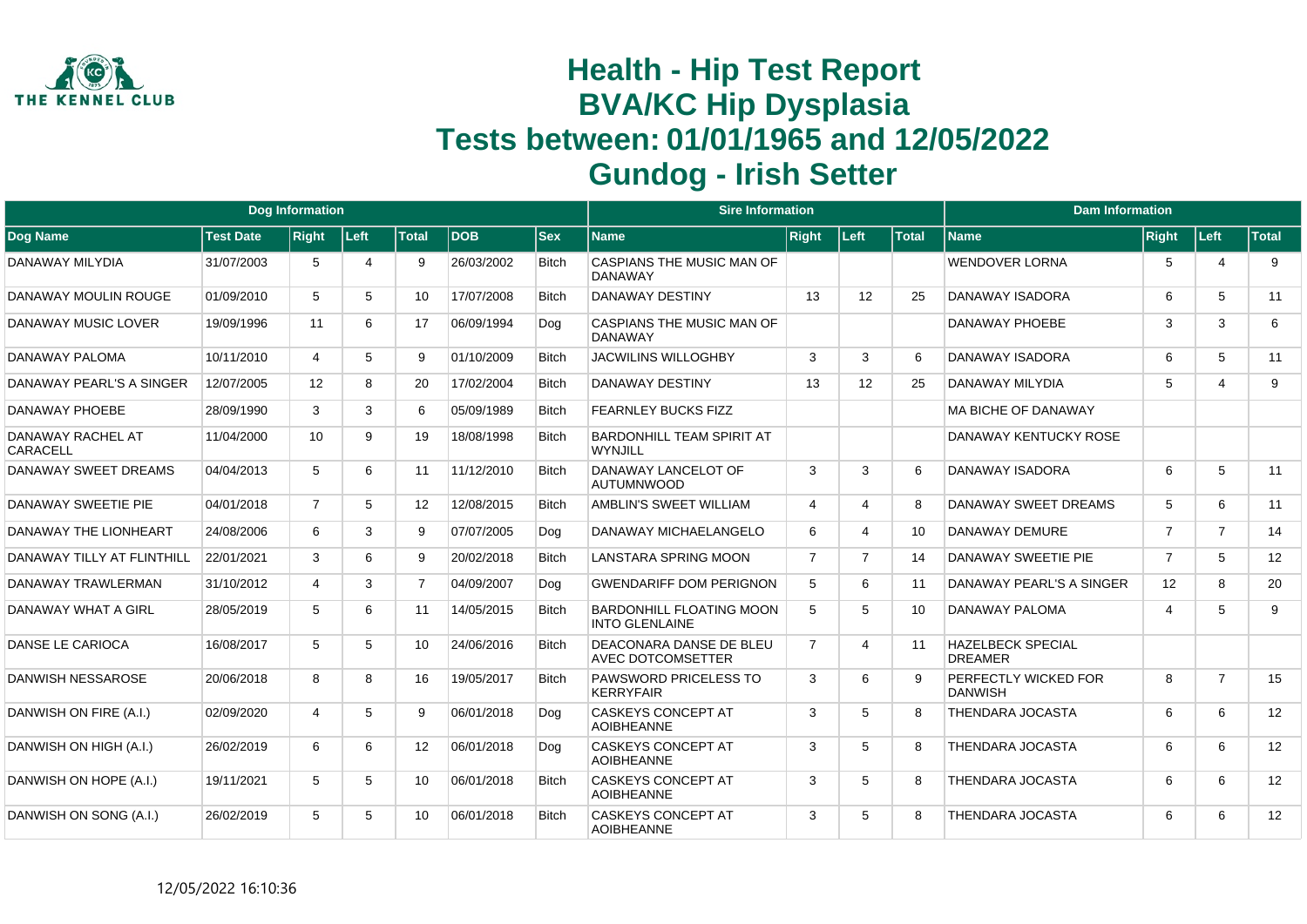

|                                                     |                  | <b>Dog Information</b> |                |                   |            |              | <b>Sire Information</b>                        |                       |      |                   | <b>Dam Information</b>                                             |                |                |              |
|-----------------------------------------------------|------------------|------------------------|----------------|-------------------|------------|--------------|------------------------------------------------|-----------------------|------|-------------------|--------------------------------------------------------------------|----------------|----------------|--------------|
| <b>Dog Name</b>                                     | <b>Test Date</b> | <b>Right</b>           | Left           | <b>Total</b>      | <b>DOB</b> | <b>Sex</b>   | <b>Name</b>                                    | <b>Right</b>          | Left | <b>Total</b>      | <b>Name</b>                                                        | <b>Right</b>   | Left           | <b>Total</b> |
| DANWISH THE LION KING AT<br><b>GOCHMAWR</b>         | 06/01/2017       | 5                      | 3              | 8                 | 05/05/2015 | Dog          | ANLORY KELTIC BLUE SKY                         | 5                     | 5    | 10                | <b>THENDARA LENAMORE</b>                                           | $\overline{7}$ | $\overline{7}$ | 14           |
| DANWISH WIZARD OF OZ                                | 21/09/2016       | 5                      | 5              | 10                | 05/05/2015 | Dog          | ANLORY KELTIC BLUE SKY                         | 5                     | 5    | 10                | <b>THENDARA LENAMORE</b>                                           | $\overline{7}$ | $\overline{7}$ | 14           |
| DAWNGLO HEATWAVE                                    | 25/07/2003       | 8                      | $\overline{7}$ | 15                | 28/01/1999 | <b>Bitch</b> | <b>CASPIANS INTREPID</b>                       |                       |      |                   | <b>DAWNGLO CELESTA</b>                                             |                |                |              |
| DEACONARA DANSE DE BLEU<br><b>AVEC DOTCOMSETTER</b> | 23/03/2011       | $\overline{7}$         | 4              | 11                | 24/05/2009 | Dog          | <b>CLACHNAHAR AMI PIERROT</b>                  | 5                     | 3    |                   | <b>KERRSIENNA A PAIGE IN</b><br>HISTORY FOR DEACONARA<br>(IMP USA) | 9              | $\overline{7}$ | 16           |
| DEANWAY SILVER LEAF                                 | 18/05/2010       | $\overline{7}$         | 4              | 11                | 13/08/2007 | <b>Bitch</b> | DANAWAY LANCELOT OF<br><b>AUTUMNWOOD</b>       | 3                     | 3    | 6                 | <b>MILLCROFT SILVER MOON</b>                                       | 6              | 5              | 11           |
| DEEVONVILLE SANTA LUCIA                             | 03/02/2011       | $\overline{4}$         | 6              | 10 <sup>1</sup>   | 25/01/2009 | <b>Bitch</b> | <b>RIVERBRUE DIONYSUS</b>                      | 8                     | 8    | 16                | CATALUNA MY LADY ARABELLA                                          | 6              | $\overline{7}$ | 13           |
| <b>DELSANTO CHARMAINE</b>                           | 10/10/2001       | 3                      | $\overline{7}$ | 10                | 14/12/1999 | <b>Bitch</b> | <b>CASPIANS INTREPID</b>                       |                       |      |                   | <b>DELSANTO ENGLISH ROSE</b>                                       |                |                |              |
| DELSANTO ECHO OF<br><b>COPPERMOOR</b>               | 17/02/1999       | 8                      | 4              | $12 \overline{ }$ | 18/09/1997 | Dog          | KONAKAKELA ZAGAR BY<br><b>ROMARNE</b>          |                       |      |                   | <b>DELSANTO ROXANNE</b>                                            |                |                |              |
| DELSANTO ELEANOR OF<br><b>JENNISON</b>              | 23/06/2000       | 5                      | 7              | 12                | 18/09/1997 | <b>Bitch</b> | KONAKAKELA ZAGAR BY<br><b>ROMARNE</b>          |                       |      |                   | <b>DELSANTO ROXANNE</b>                                            |                |                |              |
| DELSANTO FABIAN AT TATSBRC 22/05/1997               |                  | 18                     | 15             | 33                | 01/01/1996 | Dog          | KONAKAKELA ZAGAR BY<br><b>ROMARNE</b>          |                       |      |                   | <b>DELSANTO LUCINDA</b>                                            |                |                |              |
| <b>DELSANTO ISAAC</b>                               | 15/09/2006       | $\overline{4}$         | 5              | 9                 | 28/04/2004 | Dog          | <b>GRAYRIGGE EWAN BY</b><br><b>ROMARNE</b>     | $\boldsymbol{\Delta}$ | 5    | q                 | <b>DELSANTO CHARMAINE</b>                                          | 3              | $\overline{7}$ | 10           |
| <b>DELSANTO MAISIE</b>                              | 26/11/2009       | $\overline{7}$         | 9              | 16                | 11/03/2005 | <b>Bitch</b> | <b>DELSANTO ISAAC</b>                          | $\boldsymbol{\Delta}$ | 5    | 9                 | <b>DELSANTO ENGLISH ROSE</b>                                       |                |                |              |
| <b>DELSANTO MISS DAISY</b>                          | 06/09/2019       | 5                      | 4              | 9                 | 26/03/2016 | <b>Bitch</b> | <b>ROMARNE TAITTINGER</b>                      | 5                     | 6    | 11                | <b>DELSANTO SNOW BELLE</b>                                         |                |                |              |
| DENBYVALE BUTTERCUP<br><b>MEADOW</b>                | 04/01/2018       | 6                      | 6              | $12 \overline{ }$ | 12/12/2014 | <b>Bitch</b> | <b>ROMARNE TAITTINGER</b>                      | 5                     | 6    | 11                | <b>MELMARA MOULIN A VENT</b>                                       |                |                |              |
| DENBYVALE PANDORAS ROSE                             | 30/03/2017       | $\overline{7}$         | 6              | 13                | 12/12/2014 | <b>Bitch</b> | <b>ROMARNE TAITTINGER</b>                      | 5                     | 6    | 11                | <b>MELMARA MOULIN A VENT</b>                                       |                |                |              |
| <b>DENEIL OH CAROLINA</b>                           | 28/06/2011       | 6                      | 5              | 11                | 25/04/2008 | <b>Bitch</b> | <b>CASKEYS CONCEPT AT</b><br><b>AOIBHEANNE</b> | 3                     | 5    | 8                 | <b>RED RED WINE IN DENEIL</b>                                      |                |                |              |
| DERRYDORE CRYSTAL MOON                              | 19/10/2004       | 5                      | $\overline{7}$ | $12 \overline{ }$ | 23/09/2003 | <b>Bitch</b> | THENDARA INCOGNITO AMONG<br><b>RONZALDA</b>    | 8                     | 9    | 17                | <b>ORSTONE MISTY OF</b><br><b>DERRYDORE</b>                        | $\overline{7}$ | $\overline{7}$ | 14           |
| DERRYDORE FINE DESIGN                               | 13/12/2005       | 20                     | 14             | 34                | 17/11/2004 | Dog          | <b>CASPIANS ZHIVAGO</b>                        | 6                     | 6    | $12 \overline{ }$ | ORSTONE MISTY OF<br><b>DERRYDORE</b>                               | 7              | $\overline{7}$ | 14           |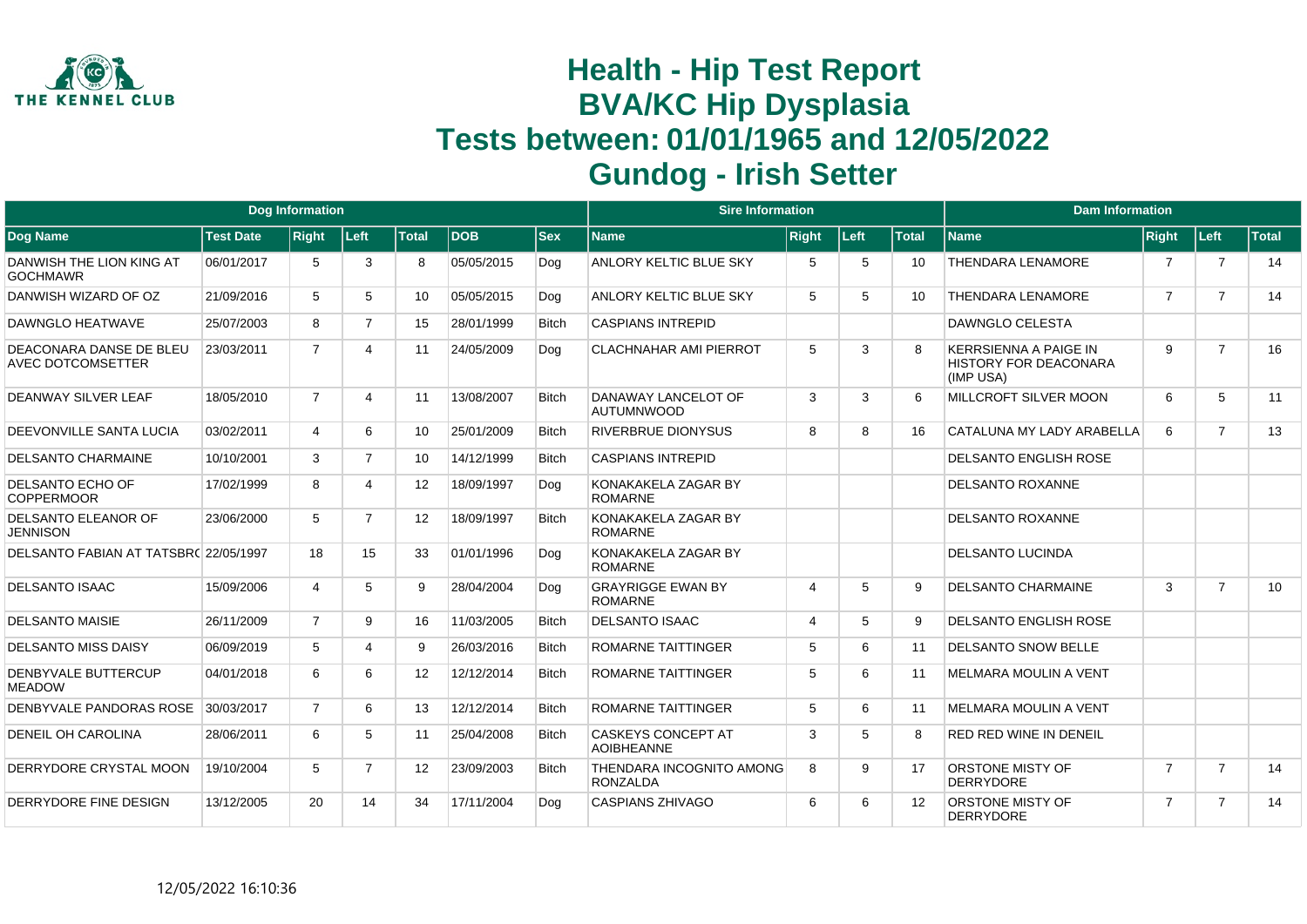

|                                                                    |                  | <b>Dog Information</b> |                |       |            |              | <b>Sire Information</b>                                   |                       |      |                   | <b>Dam Information</b>                                 |                |          |              |
|--------------------------------------------------------------------|------------------|------------------------|----------------|-------|------------|--------------|-----------------------------------------------------------|-----------------------|------|-------------------|--------------------------------------------------------|----------------|----------|--------------|
| Dog Name                                                           | <b>Test Date</b> | <b>Right</b>           | Left           | Total | <b>DOB</b> | <b>Sex</b>   | <b>Name</b>                                               | <b>Right</b>          | Left | <b>Total</b>      | <b>Name</b>                                            | Right          | Left     | <b>Total</b> |
| DEVACOTT ROSE CREEK AT<br><b>CAMALING</b>                          | 08/12/2020       | $\overline{4}$         | Δ              | 8     | 27/01/2017 | <b>Bitch</b> | <b>CLONAGEERA KINROSS LOVE</b><br><b>BAROLO (IMP USA)</b> | 2                     | 10   | $12 \overline{ }$ | THENDARA DUTCHESS AT<br><b>DEVACOTT</b>                | 4              | 5        | 9            |
| DEVACOTT TEMPTATION TO<br><b>CLONAGEERA</b>                        | 07/07/2016       | 3                      | 5              | 8     | 07/08/2014 | Dog          | <b>CLONAGEERA KINROSS LOVE</b><br><b>BAROLO (IMP USA)</b> | 2                     | 10   | 12                | THENDARA DUTCHESS AT<br><b>DEVACOTT</b>                | 4              | 5        | 9            |
| DISCOVERY'S LET THE HEART<br><b>BEAT FOR ROHANMOR (IMP</b><br>SWE) | 14/06/2012       | $\overline{7}$         | 6              | 13    | 20/04/2011 | <b>Bitch</b> | <b>DISCOVERY'S LOVE OF MY</b><br><b>HEART</b>             |                       |      |                   | <b>DISCOVERY'S ANNA PIHL</b>                           |                |          |              |
| DON'T FEAR AMBER WIND AT<br><b>EVENFLOW (IMP POL)</b>              | 06/08/2018       | $\overline{4}$         | $\overline{2}$ | 6     | 28/11/2016 | Dog          | <b>CORDARRAGH PICASSO</b>                                 |                       |      |                   | <b>CERES AMBER WIND</b>                                |                |          |              |
| <b>DORRFIELD LAFITE</b>                                            | 23/05/1997       | 9                      | 9              | 18    | 24/02/1995 | Dog          | CASPIANS THE MUSIC MAN OF<br><b>DANAWAY</b>               |                       |      |                   | <b>WENDOVER QUEEN BEE AT</b><br><b>DORRFIELD</b>       |                |          |              |
| DOTTIE OVER THE RAINBOW                                            | 16/06/2021       | $\overline{7}$         | 5              | 12    | 30/12/2018 | <b>Bitch</b> | QUENSHA STARMAN ABOARD<br><b>ORSTONE</b>                  | 8                     | 8    | 16                | <b>ALOLFRAN TRULY</b><br><b>SCRUMPTIOUS</b>            | 5              | 5        | 10           |
| <b>DUNCARREG RIVER SWIFT AT</b><br><b>GLENAVNA</b>                 | 10/07/2002       | 6                      | 15             | 21    | 08/05/2001 | Dog          | <b>REDCLYST GLEN FERGUS</b>                               |                       |      |                   | MUHARRAQ RIVERDANCE OF<br><b>DUNCARREG</b>             |                |          |              |
| <b>DUNCARREG SCARLET RIVER</b>                                     | 07/05/2003       | 6                      | 6              | 12    | 08/05/2001 | <b>Bitch</b> | <b>REDCLYST GLEN FERGUS</b>                               |                       |      |                   | MUHARRAQ RIVERDANCE OF<br><b>DUNCARREG</b>             |                |          |              |
| <b>DUNCARREG SHADES OF RED</b>                                     | 06/07/2001       | 4                      | $\overline{2}$ | 6     | 31/03/1998 | <b>Bitch</b> | <b>REDCLYST GLEN FERGUS</b>                               |                       |      |                   | MUHARRAQ RIVERDANCE OF<br><b>DUNCARREG</b>             |                |          |              |
| <b>DUNCRAIG DEMELZA BY</b><br><b>BRINARA</b>                       | 12/07/2010       | 10                     | $\overline{2}$ | 12    | 27/05/2008 | <b>Bitch</b> | <b>DELSANTO ISAAC</b>                                     | $\boldsymbol{\Delta}$ | 5    | g                 | <b>BRINARA ANDROMEDA</b>                               | 5              | 6        | 11           |
| <b>DUNNETRED KESTREL</b>                                           | 02/02/2022       | 6                      |                | 10    | 02/04/2019 | Dog          | VISTADOR DIESEL IN THE DUST<br>SUMMERGATE (IMP CHE)       |                       |      |                   | <b>COLOURBOX NIGHTINGALE</b><br><b>UNDER DUNNETRED</b> | $\overline{7}$ | 14       | 21           |
| <b>DUNNYGASK ALLEGRA</b>                                           | 21/07/1995       | $\overline{7}$         | $\overline{7}$ | 14    | 22/02/1993 | <b>Bitch</b> | <b>REDDINS FERDINAND</b>                                  |                       |      |                   | <b>DUNNYGASK NEW DAWN</b>                              |                |          |              |
| <b>DUNNYGASK ANGELICA</b>                                          | 25/09/1997       | 6                      | $\overline{7}$ | 13    | 14/04/1993 | <b>Bitch</b> | <b>SHENANAGIN STOCKBROKER</b>                             |                       |      |                   | <b>DUNNYGASK TUTTI FRUTTI</b>                          | 3              | $\Omega$ | 3            |
| <b>DUNNYGASK ARTEMIS</b>                                           | 25/08/1995       | $\overline{7}$         | 6              | 13    | 22/02/1993 | <b>Bitch</b> | <b>REDDINS FERDINAND</b>                                  |                       |      |                   | DUNNYGASK NEW DAWN                                     |                |          |              |
| <b>DUNNYGASK DAWN RAIDER</b>                                       | 27/02/1992       | $\overline{7}$         | 16             | 23    | 23/09/1989 | Dog          | <b>FREE SPIRIT OF DANAWAY</b>                             |                       |      |                   | <b>DUNNYGASK SKY LARK</b>                              |                |          |              |
| DUNNYGASK FIELDS OF GOLD                                           | 07/02/2003       | 5                      | 6              | 11    | 18/10/2000 | <b>Bitch</b> | <b>DUNNYGASK ARISTOTLE</b>                                |                       |      |                   | <b>DUNNYGASK CAROLINA</b>                              |                |          |              |
| <b>DUNNYGASK JUNIPER</b>                                           | 10/10/2000       | 5                      | 6              | 11    | 11/03/1999 | Dog          | <b>DUNNYGASK ARISTOTLE</b>                                |                       |      |                   | <b>DUNNYGASK CAROLINA</b>                              |                |          |              |
| <b>DUNNYGASK PARTY SPICE</b>                                       | 10/10/2000       | $\overline{7}$         | $\overline{7}$ | 14    | 07/03/1998 | <b>Bitch</b> | <b>THENDARA KENNEDY</b>                                   |                       |      |                   | <b>DUNNYGASK ARTEMIS</b>                               | $\overline{7}$ | 6        | 13           |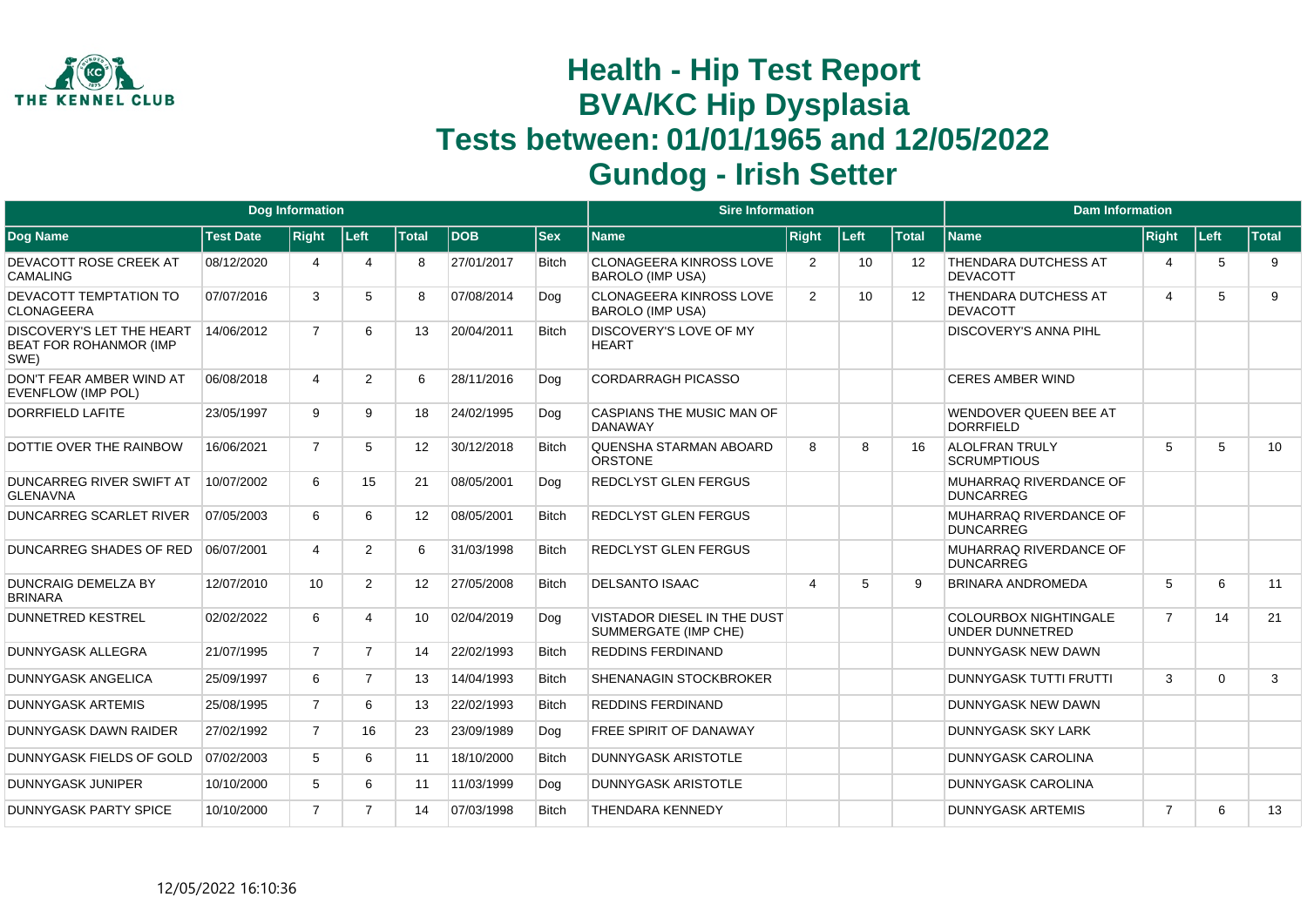

|                                                        |                  | <b>Dog Information</b> |                |                 |             |              | <b>Sire Information</b>                                 |                |                |              | <b>Dam Information</b>                      |                |                         |              |
|--------------------------------------------------------|------------------|------------------------|----------------|-----------------|-------------|--------------|---------------------------------------------------------|----------------|----------------|--------------|---------------------------------------------|----------------|-------------------------|--------------|
| Dog Name                                               | <b>Test Date</b> | <b>Right</b>           | Left           | <b>Total</b>    | <b>IDOB</b> | $ $ Sex      | Name                                                    | <b>Right</b>   | Left           | <b>Total</b> | <b>Name</b>                                 | Right          | Left                    | <b>Total</b> |
| <b>DUNNYGASK SORREL</b>                                | 25/08/1995       | 6                      | 5              | 11              | 14/04/1993  | <b>Bitch</b> | <b>SHENANAGIN STOCKBROKER</b>                           |                |                |              | <b>DUNNYGASK TUTTI FRUTTI</b>               | 3              | $\Omega$                | 3            |
| <b>DUNNYGASK TUTTI FRUTTI</b>                          | 24/05/1990       | 3                      | $\Omega$       | 3               | 11/05/1988  | <b>Bitch</b> | <b>FEARNLEY BUCKS FIZZ</b>                              |                |                |              | DUNNYGASK SPIRIT OF<br><b>SPRING</b>        |                |                         |              |
| <b>DUNNYGASK ZSARA</b>                                 | 28/02/2005       | $\overline{7}$         | $\overline{7}$ | 14              | 31/05/2000  | Bitch        | <b>SAMETSUZ MAK'N GOOD</b>                              | $\overline{7}$ | 5              | 12           | <b>DUNNYGASK PARTY SPICE</b>                | $\overline{7}$ | $\overline{7}$          | 14           |
| DUNROON AURORA                                         | 08/11/1991       | 6                      | 6              | 12              | 06/05/1986  | <b>Bitch</b> | <b>JINX OF JOANMA'S AND</b><br><b>DUNROON</b>           |                |                |              | <b>DRUMSHANE AGATHA</b>                     |                |                         |              |
| DUNROON GINGER ROGERS AT 03/03/2017<br><b>KEDALITA</b> |                  | 3                      | 4              | $\overline{7}$  | 19/10/2015  | <b>Bitch</b> | <b>BOWNARD CARRABULLAWN OF</b><br><b>WISCOMBE (IKC)</b> | 2              | $\overline{7}$ | <sub>9</sub> | <b>DUNROON CONSTANCE</b>                    |                |                         |              |
| DUNROON GINGER STORM OF<br><b>WISCOMBE</b>             | 02/07/2019       | $\overline{2}$         | 4              | 6               | 19/10/2015  | Dog          | <b>BOWNARD CARRABULLAWN OF</b><br><b>WISCOMBE (IKC)</b> | 2              | $\overline{7}$ | 9            | <b>DUNROON CONSTANCE</b>                    |                |                         |              |
| <b>DUNROON KESTREL</b>                                 | 10/03/1994       | 8                      | $\overline{7}$ | 15              | 15/02/1992  | <b>Bitch</b> | SHEANTULLAGH HAIL-STONE<br>(IMP)                        |                |                |              | <b>DUNROON AURORA</b>                       | 6              | 6                       | 12           |
| <b>DUNROON STARBEAM</b>                                | 10/07/2002       | $\overline{7}$         | 4              | 11              | 05/01/1999  | <b>Bitch</b> | <b>MOANRUAD DICK OF</b><br><b>DUNROON (IKC)</b>         | 3              | 5              | 8            | PIMMS DELIGHT OF DUNROON                    | 5              | 4                       | 9            |
| <b>DUNROON STARJET</b>                                 | 15/02/2000       | 6                      | $\overline{7}$ | 13              | 05/01/1999  | <b>Bitch</b> | <b>MOANRUAD DICK OF</b><br><b>DUNROON (IKC)</b>         | 3              | 5              | 8            | PIMMS DELIGHT OF DUNROON                    | 5              | $\overline{\mathbf{4}}$ | 9            |
| <b>DUNROON STARLIGHT</b>                               | 15/02/2000       | 6                      | 4              | 10              | 05/01/1999  | <b>Bitch</b> | <b>MOANRUAD DICK OF</b><br><b>DUNROON (IKC)</b>         | 3              | 5              |              | PIMMS DELIGHT OF DUNROON                    | 5              | $\overline{\mathbf{4}}$ | 9            |
| <b>DUNROON SUNDANCE</b>                                | 08/02/2002       | $\overline{7}$         | 4              | 11              | 15/05/1998  | Dog          | <b>SHEANTULLAGH KIND OF</b><br><b>DUNROON (IKC)</b>     |                |                |              | <b>DUNROON KESTREL</b>                      | 8              | $\overline{7}$          | 15           |
| <b>EASTERBROOK SWEET</b><br><b>CHESTNUT</b>            | 22/07/1993       | 3                      | 4              | $\overline{7}$  | 22/02/1992  | <b>Bitch</b> | <b>CHANTSTOR IRISH ROVER</b>                            |                |                |              | SOWERHILL ROSELLA OF<br><b>EASTERBROOK</b>  |                |                         |              |
| <b>EDENAVEYS HOLLYS PRIDE</b>                          | 05/03/2010       | 6                      | 3              | 9               | 01/03/2005  | <b>Bitch</b> | <b>LURGAVON CONNOR</b>                                  |                |                |              | EDENAVEYS SHANNON BELLE                     |                |                         |              |
| <b>EDENAVEYS PURE MAGIC</b>                            | 15/10/2015       | 3                      | $\overline{7}$ | 10 <sup>1</sup> | 17/09/2011  | <b>Bitch</b> | <b>LURGAVON RINGLEADER</b>                              | $\overline{7}$ | 6              | 13           | EDENAVEYS HOLLYS PRIDE                      | 6              | 3                       | 9            |
| EDENAVEYS THE ONE AND<br>ONLY                          | 08/10/2015       | 6                      | 4              | 10              | 17/09/2011  | Dog          | <b>LURGAVON RINGLEADER</b>                              | $\overline{7}$ | 6              | 13           | EDENAVEYS HOLLYS PRIDE                      | 6              | 3                       | 9            |
| <b>EDENTOP JACINDA</b>                                 | 03/11/2009       | $\overline{7}$         | 4              | 11              | 07/05/2007  | <b>Bitch</b> | <b>CASKEYS CONCEPT AT</b><br><b>AOIBHEANNE</b>          | 3              | 5              | 8            | <b>CASKEYS VOGUE</b>                        |                |                         |              |
| ELWOOD BEATRICE OF<br><b>MORETA</b>                    | 28/06/1984       | $\overline{2}$         | $\overline{2}$ | 4               | 26/05/1983  | <b>Bitch</b> | <b>BRINARA INULA</b>                                    | 3              | 3              | 6            | <b>WESTERHUY'S TRY MY BEST</b><br>OF ELWOOD |                |                         |              |
| ELWOOD BENEDICK OF<br><b>MORETA</b>                    | 28/07/1984       | $\Omega$               | $\overline{2}$ | $\overline{2}$  | 26/05/1983  | Dog          | <b>BRINARA INULA</b>                                    | 3              | 3              | 6            | <b>WESTERHUY'S TRY MY BEST</b><br>OF ELWOOD |                |                         |              |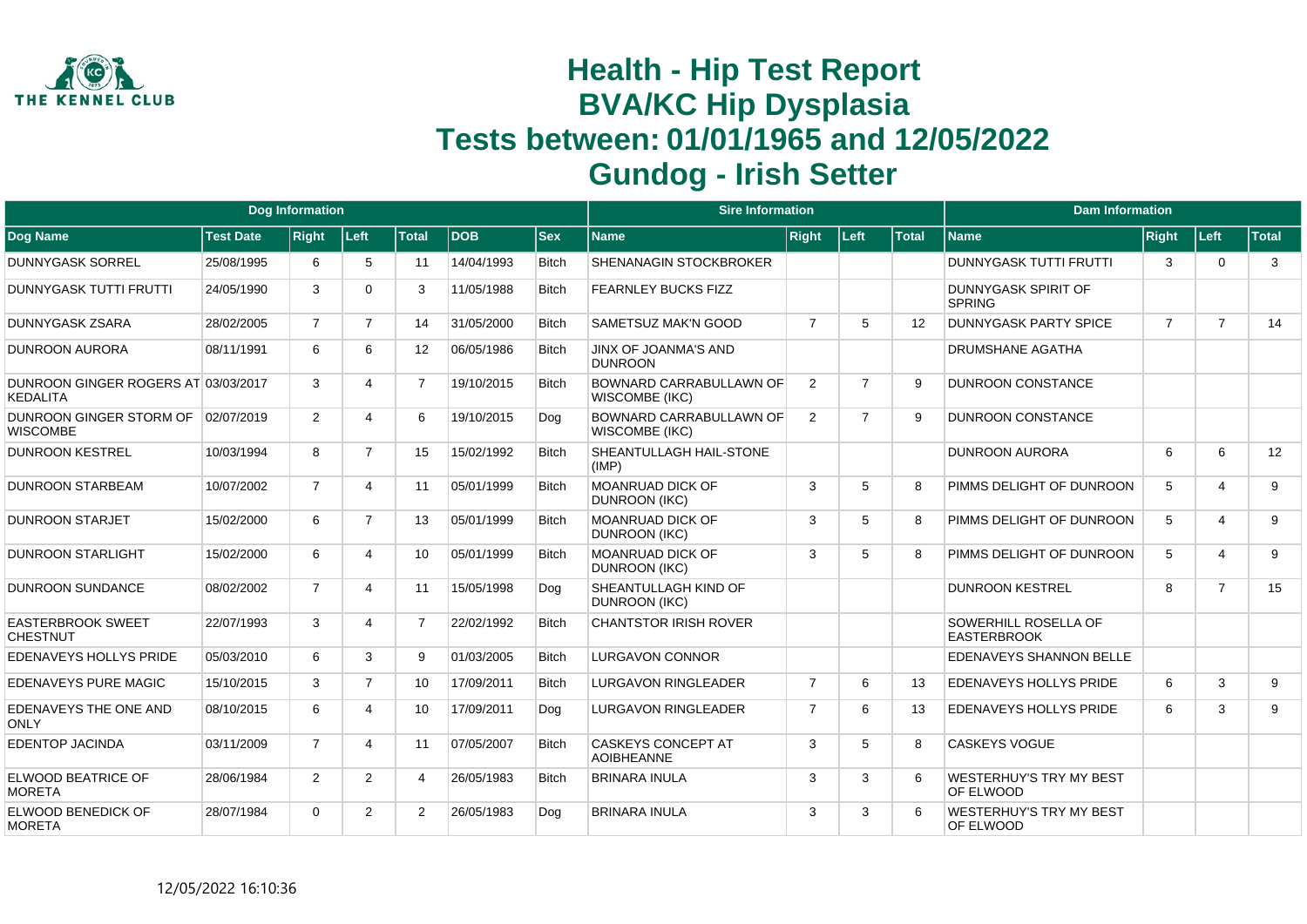

|                                                              |                  | <b>Dog Information</b> |                |                   |            |              | <b>Sire Information</b>                          |                |      |                   | <b>Dam Information</b>                             |              |                |                |
|--------------------------------------------------------------|------------------|------------------------|----------------|-------------------|------------|--------------|--------------------------------------------------|----------------|------|-------------------|----------------------------------------------------|--------------|----------------|----------------|
| Dog Name                                                     | <b>Test Date</b> | <b>Right</b>           | Left           | <b>Total</b>      | <b>DOB</b> | <b>Sex</b>   | <b>Name</b>                                      | <b>Right</b>   | Left | <b>Total</b>      | <b>Name</b>                                        | <b>Right</b> | ∣Left∶         | Total          |
| ELWOOD CHOCOLATE SOLDIER 18/07/1983                          |                  | 3                      | 3              | 6                 | 18/03/1982 | Dog          | <b>WYNJILL RED ROBIN</b>                         |                |      |                   | WESTERHUYS SO PROPER OF<br><b>ELWOOD</b>           |              |                |                |
| ELWOOD MISSISSIPPI MUD PIE 13/08/1992                        |                  | 5                      | 6              | 11                | 03/02/1990 | <b>Bitch</b> | <b>CORNEVON MORELLO</b>                          |                |      |                   | ELWOOD MORETA LADY IN RED                          | 8            | $\overline{7}$ | 15             |
| ELWOOD MORETA LADY IN RED 17/06/1992                         |                  | 8                      | 7              | 15                | 06/08/1987 | <b>Bitch</b> | <b>ELWOOD CHOCOLATE SOLDIER</b>                  | 3              | 3    | 6                 | ELWOOD BEATRICE OF<br><b>MORETA</b>                | 2            | 2              | $\overline{4}$ |
| EMBER RED HOT CHILIPEPPER 22/08/2012<br>OF QUENSHA (IMP SWE) |                  | 5                      | 5              | 10                | 30/04/2010 | Dog          | QUEENSETT'S OF THE<br><b>SEVENTH SON</b>         |                |      |                   | <b>EMBER HAWKS O DOVES</b>                         |              |                |                |
| <b>EMBERIKI AMAZING GRACE</b>                                | 18/10/2001       | 3                      | 6              | 9                 | 24/12/1999 | <b>Bitch</b> | <b>TATTERSLEE SPECIAL EFFECT</b>                 | $\overline{4}$ | 8    | 12                | CHIRGWIN DANCE THE NITE<br><b>AWAY AT EMBERIKI</b> | 5            | 5              | 10             |
| <b>EMBERIKI DROP DEAD</b><br><b>GORGEOUS AT JABEKY</b>       | 08/02/2002       | Δ                      | 6              | 10                | 24/12/1999 | <b>Bitch</b> | <b>TATTERSLEE SPECIAL EFFECT</b>                 | $\overline{4}$ | 8    | $12 \overline{ }$ | CHIRGWIN DANCE THE NITE<br><b>AWAY AT EMBERIKI</b> | 5            | 5              | 10             |
| EMBERIKI ETERNAL FLAME AT<br><b>MARZANNE</b>                 | 11/07/2006       | 4                      | 3              | $\overline{7}$    | 10/01/2003 | <b>Bitch</b> | CATALUNA TEXAS WILD                              | 2              | 3    | 5                 | <b>EMBERIKI THE ONE AND ONLY</b>                   | 5            | $\overline{7}$ | 12             |
| <b>EMBERIKI MR BOJANGLES</b>                                 | 22/07/2008       | 8                      | 10             | 18                | 05/10/2006 | Dog          | <b>CATALUNA TEXAS WILD</b>                       | 2              | 3    | 5                 | <b>EMBERIKI THE ONE AND ONLY</b>                   | 5            | $\overline{7}$ | 12             |
| <b>EMBERIKI SIMPLY THE BEST</b>                              | 06/01/2000       | 5                      | 20             | 25                | 16/04/1998 | Dog          | <b>TATTERSLEE SPECIAL EFFECT</b>                 | $\overline{4}$ | 8    | $12 \overline{ }$ | CHIRGWIN DANCE THE NITE<br><b>AWAY AT EMBERIKI</b> | 5            | 5              | 10             |
| <b>EMBERIKI SUNBEAM</b>                                      | 10/02/1999       | 4                      | 6              | 10                | 01/03/1997 | <b>Bitch</b> | <b>BRANDYWEIR ISHI</b>                           | 8              | 6    | 14                | <b>TATTERSLEE JUST SO AT</b><br><b>EMBERIKI</b>    |              |                |                |
| <b>EMBERIKI THE ONE AND ONLY</b>                             | 23/02/2001       | 5                      | $\overline{7}$ | $12 \overline{ }$ | 24/12/1999 | <b>Bitch</b> | <b>TATTERSLEE SPECIAL EFFECT</b>                 | $\overline{4}$ | 8    | $12 \overline{ }$ | CHIRGWIN DANCE THE NITE<br><b>AWAY AT EMBERIKI</b> | 5            | 5              | 10             |
| EMPATHIA RUBY MAHAGONY<br>PAW (IMP CZE)                      | 26/10/2016       | 6                      | 10             | 16                | 25/04/2015 | <b>Bitch</b> | <b>GARDEN STAR'S RED BULL</b><br>(ATCAP00010HUN) |                |      |                   | ASSONANCE MAHAGONY PAW                             |              |                |                |
| <b>ENCHANTING ALICE</b>                                      | 25/11/2005       | 14                     | 14             | 28                | 28/06/2004 | <b>Bitch</b> | <b>SEATAMARISK SPELLBINDER</b>                   | 3              | 4    | $\overline{7}$    | <b>TARA AFFAIR</b>                                 |              |                |                |
| <b>ENCHANTING PRINCESS</b><br><b>ROUGE</b>                   | 14/11/2012       | 20                     | 35             | 55                | 15/03/2010 | <b>Bitch</b> | <b>ESBROWN SIMPLEY RED</b>                       | 6              | 3    | 9                 | <b>ENCHANTING ALICE</b>                            | 14           | 14             | 28             |
| <b>EQUISITE RED DELIGHT</b>                                  | 04/02/2010       | $\overline{7}$         | $\overline{7}$ | 14                | 04/07/2005 | <b>Bitch</b> | <b>TAGAMAGO'S SURVIVOR</b>                       | 5              | 4    | 9                 | AMBER ABUNDANCE                                    | 6            | $\overline{4}$ | 10             |
| <b>ERILYNNE CHARLIE RED</b>                                  | 14/09/2000       | $\overline{7}$         | 6              | 13                | 03/04/1998 | Dog          | <b>RICOCHET STINGER IS</b><br><b>ERILYNNES</b>   | $\overline{4}$ | Δ    | 8                 | <b>ERILYNNE SERENDIPITY</b>                        |              |                |                |
| ERINADE BEMUSED                                              | 26/08/1992       | 4                      | 3              | $\overline{7}$    | 29/06/1991 | <b>Bitch</b> | <b>NORLAN SEBASTIAN FROM</b><br><b>ERINADE</b>   | $\overline{4}$ | 4    | 8                 | NIGHT RHAPSODY OF ERINADE                          |              |                |                |
| <b>ERINADE BEWITCHED OF</b><br><b>MORETA</b>                 | 24/07/1992       | 4                      | $\overline{7}$ | 11                | 29/06/1991 | <b>Bitch</b> | <b>NORLAN SEBASTIAN FROM</b><br><b>ERINADE</b>   | $\overline{4}$ | 4    | 8                 | NIGHT RHAPSODY OF ERINADE                          |              |                |                |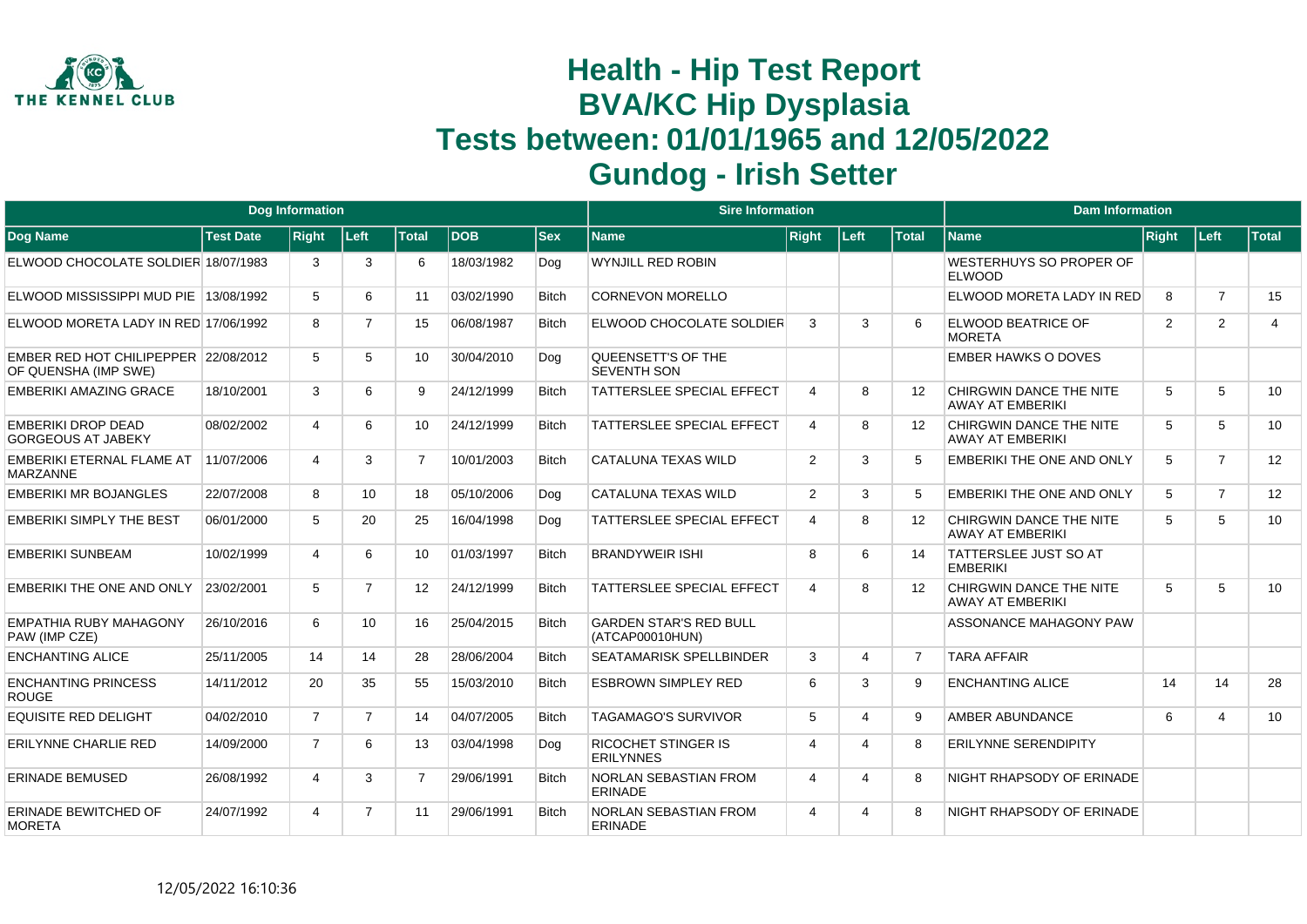

|                                                |                  | <b>Dog Information</b> |          |                |            |              | <b>Sire Information</b>                         |                |                       |              | <b>Dam Information</b>                               |                |      |       |
|------------------------------------------------|------------------|------------------------|----------|----------------|------------|--------------|-------------------------------------------------|----------------|-----------------------|--------------|------------------------------------------------------|----------------|------|-------|
| Dog Name                                       | <b>Test Date</b> | <b>Right</b>           | Left     | <b>Total</b>   | <b>DOB</b> | <b>Sex</b>   | <b>Name</b>                                     | <b>Right</b>   | Left                  | <b>Total</b> | <b>Name</b>                                          | Right          | Left | Total |
| <b>ERINADE FELICITY</b>                        | 31/03/1995       | 8                      | 6        | 14             | 21/01/1992 | <b>Bitch</b> | CASKEYS BO-JO                                   |                |                       |              | <b>ERINADE LYDIA</b>                                 |                |      |       |
| <b>ERINADE FREDRICK</b>                        | 05/08/1993       | 4                      | 6        | 10             | 21/01/1992 | Dog          | CASKEYS BO-JO                                   |                |                       |              | <b>ERINADE LYDIA</b>                                 |                |      |       |
| <b>ERINADE HANGFIRE OF</b><br><b>MORETA</b>    | 12/02/1998       | 4                      | 4        | 8              | 28/03/1996 | <b>Bitch</b> | <b>FEARNLEY FIREHURRICANE</b>                   |                |                       |              | <b>ERINADE BEWILDERED</b>                            |                |      |       |
| <b>ERINADE HANGOVER</b>                        | 06/08/1998       | 4                      | 3        | $\overline{7}$ | 28/03/1996 | <b>Bitch</b> | <b>FEARNLEY FIREHURRICANE</b>                   |                |                       |              | <b>ERINADE BEWILDERED</b>                            |                |      |       |
| <b>ERINADE JACK POT</b>                        | 15/12/1999       | $\overline{7}$         | 6        | 13             | 19/03/1998 | Dog          | <b>CASPIANS INTREPID</b>                        |                |                       |              | ERINADE BEWILDERED                                   |                |      |       |
| <b>ERINADE STARWARS</b>                        | 24/09/2008       | 6                      | 8        | 14             | 20/02/2006 | Dog          | <b>DANAWAY DISCREET</b>                         | 6              | $\boldsymbol{\Delta}$ | 10           | <b>ERINADE OCTAVIA</b>                               |                |      |       |
| ERINADE THUNDER-BIRD THE<br><b>FORFARIAN</b>   | 03/12/1993       | $\overline{7}$         | 8        | 15             | 18/10/1990 | Dog          | NORLAN SEBASTIAN FROM<br><b>ERINADE</b>         | $\overline{4}$ | $\boldsymbol{\Delta}$ | 8            | <b>ERINADE LYDIA</b>                                 |                |      |       |
| ERINADE TWISTER RICOCHETS 01/11/1991           |                  | 3                      | $\Omega$ | 3              | 13/03/1990 | Dog          | <b>ANDANA JAKE</b>                              |                |                       |              | ERINADE NEULA OF NORLAN                              |                |      |       |
| <b>ERIN'S FIERY GIRL</b>                       | 01/10/2021       | 6                      | 9        | 15             | 30/12/2018 | <b>Bitch</b> | QUENSHA STARMAN ABOARD<br><b>ORSTONE</b>        | 8              | 8                     | 16           | <b>ALOLFRAN TRULY</b><br><b>SCRUMPTIOUS</b>          | 5              | 5    | 10    |
| <b>ERINVALE FROSTED SPARK</b>                  | 30/05/2012       | $\overline{4}$         | 3        | $\overline{7}$ | 01/01/2011 | Dog          | <b>GLENDRISOCK SAPHIRE</b>                      |                |                       |              | <b>ERINVALE GEMMA</b>                                |                |      |       |
| <b>ESBROWN ERIDANUS</b>                        | 03/05/2019       | 11                     | 8        | 19             | 29/03/2018 | <b>Bitch</b> | APPLEGROVE WALLANDER<br>WITH CATALUNA (IMP SWE) | 5              | $\overline{2}$        | 7            | CATALUNA HONEY GOLD                                  |                |      |       |
| <b>ESBROWN LAST MOCHINAN</b>                   | 18/07/2018       | $\overline{4}$         | 3        | $\overline{7}$ | 07/07/2017 | Dog          | APPLEGROVE WALLANDER<br>WITH CATALUNA (IMP SWE) | 5              | 2                     | 7            | <b>CATALUNA HONEY GOLD</b>                           |                |      |       |
| ESBROWN OVER THE TOP AT<br><b>FLINNAMSRISE</b> | 22/03/2007       | 3                      | 3        | 6              | 29/12/2004 | Dog          | RYAMBER PIN BALL WIZARD                         | 8              | 8                     | 16           | <b>ASTRAZONE AMAYZING</b>                            |                |      |       |
| <b>ESBROWN SIMPLEY RED</b>                     | 23/11/2005       | 6                      | 3        | 9              | 21/09/2003 | Dog          | RYAMBER PIN BALL WIZARD                         | 8              | 8                     | 16           | <b>ASTRAZONE AMAYZING</b>                            |                |      |       |
| ESBROWN SWEENEYS GAL OF<br><b>RYAMBER</b>      | 26/03/2009       | 5                      |          | 6              | 21/09/2003 | <b>Bitch</b> | RYAMBER PIN BALL WIZARD                         | 8              | 8                     | 16           | <b>ASTRAZONE AMAYZING</b>                            |                |      |       |
| <b>ESPANEIRE LORD RICHMOND</b><br>(IMP NZL)    | 23/10/2007       | 5                      | 3        | 8              | 10/07/2000 | Dog          | <b>FIELDWORTHY RAFFLESON</b>                    |                |                       |              | <b>ESPANEIRE MISS MEGAN</b>                          |                |      |       |
| <b>EUSANIT MY TENT OR YOURS</b>                | 02/06/2017       | 4                      | 6        | 10             | 14/03/2013 | Dog          | <b>CATALUNA RED BARON</b>                       | 8              | 6                     | 14           | <b>RIVERMAN DON'T PUSH IT</b><br><b>WITH EUSANIT</b> | $\overline{7}$ | 5    | 12    |
| <b>EVENFLOW SATURNII (RE-</b><br>IMPORT)       | 29/11/2012       | 6                      | 6        | 12             | 27/03/2009 | <b>Bitch</b> | <b>LOCHFRAE RALPH LAUREN</b>                    | $\overline{4}$ | 5                     | 9            | RONZALDA ELECTRA OF<br>EVENFLOW (RE-IMPORT)          | 3              | 3    | 6     |
| <b>FAIRWARD SUMMER BREEZE</b><br>OF SANDSTREAM | 28/07/1995       | 10 <sup>1</sup>        | 4        | 14             | 08/06/1988 | <b>Bitch</b> | ANDANA JAKE                                     |                |                       |              | CORNEVON HAPPY HOUR OF<br><b>FAIRWARD</b>            |                |      |       |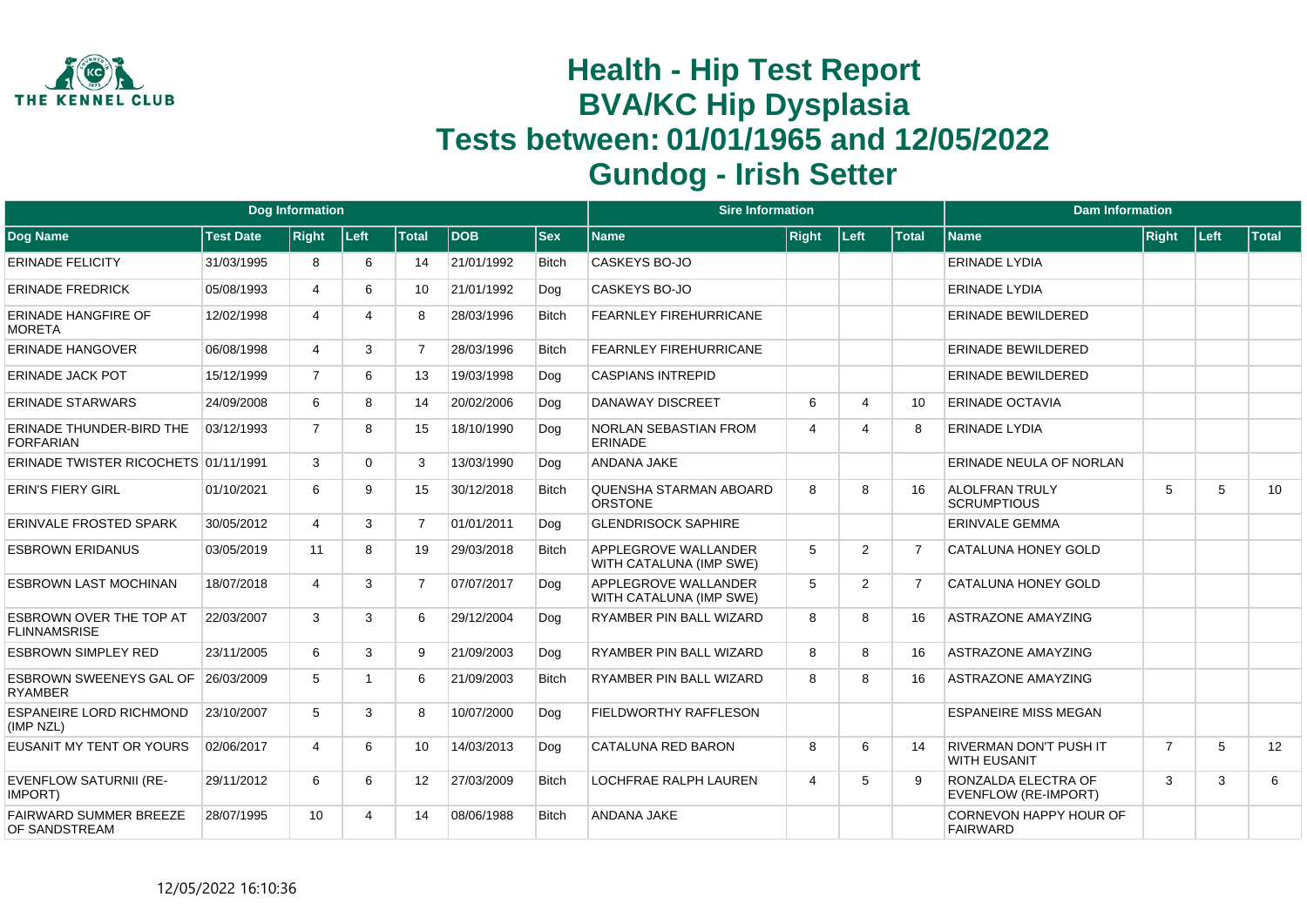

|                                                     |                  | Dog Information |                 |                |             |              | <b>Sire Information</b>                                     |              |      |              | <b>Dam Information</b>                                    |       |                |              |
|-----------------------------------------------------|------------------|-----------------|-----------------|----------------|-------------|--------------|-------------------------------------------------------------|--------------|------|--------------|-----------------------------------------------------------|-------|----------------|--------------|
| Dog Name                                            | <b>Test Date</b> | <b>Right</b>    | <b>Left</b>     | <b>Total</b>   | <b>IDOB</b> | <b>Sex</b>   | <b>Name</b>                                                 | <b>Right</b> | Left | <b>Total</b> | <b>Name</b>                                               | Right | ∣Left          | $\sf{Total}$ |
| FAMILY FASCINATION AT JINCY 28/03/1989              |                  | 6               |                 | $\overline{7}$ | 25/02/1988  | <b>Bitch</b> | <b>BRINARA MOONRAKER</b>                                    | -1           | 5    | 6            | <b>BRINARA BUTTON HOOK</b>                                |       |                |              |
| <b>FARADIVA OF THE CHICKEN-</b><br>FARM (IMP BEL)   | 21/02/2008       | $\overline{2}$  | 3               | 5              | 19/12/2006  | <b>Bitch</b> | DONPABLO OF THE CHICKEN-<br><b>FARM</b>                     |              |      |              | <b>MOVIE STAR FROM ASKEATON</b>                           |       |                |              |
| <b>FAUNCESTON JANIE</b>                             | 17/02/2016       | 6               | 5               | 11             | 11/06/2013  | <b>Bitch</b> | <b>FIRE WARRIOR</b>                                         |              |      |              | <b>CHOAKFORDS MAYAN</b>                                   |       |                |              |
| FEARNLEY APRIL FOOL                                 | 20/10/2010       | 6               | $\overline{4}$  | 10             | 01/04/2005  | <b>Bitch</b> | FEARNLEY FIRE FLAME                                         |              |      |              | <b>FEARNLEY DAYDREAM</b>                                  |       |                |              |
| FEARNLEY CHANDOM                                    | 19/05/2011       | 8               | 6               | 14             | 13/10/2009  | <b>Bitch</b> | <b>ERINADE STARWARS</b>                                     | 6            | 8    | 14           | <b>FEARNLEY FIRE WISPA</b>                                |       |                |              |
| <b>FEARNLEY COLLEEN</b>                             | 06/09/2005       | 5               | 5               | 10             | 01/10/2002  | <b>Bitch</b> | <b>FEARNLEY FIRE WORK</b>                                   |              |      |              | <b>FEARNLEY FIRE CHARMER</b>                              |       |                |              |
| <b>FEARNLEY FIRE BLISS</b>                          | 09/12/2014       | 10              | 10 <sup>1</sup> | 20             | 26/02/2012  | <b>Bitch</b> | <b>REDDINS FALCON</b>                                       |              |      |              | <b>FEARNLEY FIRE PRIMROSE</b>                             |       |                |              |
| FEARNLEY FIRE GLINT AT<br><b>LANDSCOT</b>           | 08/01/2008       | 41              | 46              | 87             | 22/04/2001  | <b>Bitch</b> | STRATHMEAD STORMBOOTS                                       |              |      |              | <b>FEARNLEY FIREMYTH</b>                                  |       |                |              |
| <b>FEARNLEY FIRE HOSTA</b>                          | 25/03/2010       | 50              | 50              | 100            | 11/05/2008  | Dog          | <b>DANAWAY DESTINY</b>                                      | 13           | 12   | 25           | <b>FEARNLEY FIRE TWINKLE</b>                              |       |                |              |
| <b>FEARNLEY HONEYSUCKLE</b>                         | 29/09/2009       | 5               | 3               | 8              | 11/05/2008  | <b>Bitch</b> | DANAWAY DESTINY                                             | 13           | 12   | 25           | <b>FEARNLEY FIRE TWINKLE</b>                              |       |                |              |
| <b>FEARNLEY QUARTZ</b>                              | 03/04/1996       | 11              | 6               | 17             | 17/03/1993  | <b>Bitch</b> | <b>FEARNLEY FIREHURRICANE</b>                               |              |      |              | <b>FEARNLEY SOLITAIRE</b>                                 |       |                |              |
| FEMMEFATAL IRELEITH AT<br><b>TERAMOUR (IMP BEL)</b> | 23/04/2008       | 5               | 4               | 9              | 13/05/2006  | <b>Bitch</b> | CHARMING TRISTAN OF THE<br><b>RED KINDNESS</b>              |              |      |              | BLUEBRAMBL OF THE GOLDEN<br><b>VALE</b>                   |       |                |              |
| <b>FERASHEEN JINDEA</b>                             | 02/06/2021       | 10              | 11              | 21             | 29/09/2017  | <b>Bitch</b> | <b>EMBER RED HOT CHILIPEPPER</b><br>OF QUENSHA (IMP SWE)    | 5            | 5    | 10           | <b>FERASHEEN PAVANNA</b>                                  |       |                |              |
| <b>FERASHEEN PEACEMAKER</b>                         | 15/10/2015       | 9               | $\overline{7}$  | 16             | 25/06/2013  | <b>Bitch</b> | <b>ERINADE STARWARS</b>                                     | 6            | 8    | 14           | FERNSTART LOVE IN A MIST AT<br><b>FERASHEEN</b>           |       |                |              |
| <b>FERNHECTARE MARGARITA</b>                        | 27/03/1998       | 6               | 5               | 11             | 20/08/1994  | <b>Bitch</b> | <b>FEARNLEY FIREHURRICANE</b>                               |              |      |              | <b>JENNISON LIMOGES</b>                                   |       |                |              |
| FERNHECTARE TOTAL ECLIPSE 11/11/2005                |                  | 5               | 6               | 11             | 07/08/1999  | <b>Bitch</b> | <b>DELSANTO EDWARD AT</b><br><b>FERNHECTARE</b>             |              |      |              | <b>FERNHECTARE MARGARITA</b>                              | 6     | 5              | 11           |
| FERNSTART ANGEL'S KISS                              | 02/06/2021       | 4               | 5               | 9              | 07/02/2019  | <b>Bitch</b> | <b>GWENDARIFF D'YA KNOW MY</b><br><b>NAME BY BARDONHILL</b> | 6            | 5    | 11           | <b>BARDONHILL AFTERNOON</b><br><b>D'LITE AT FERNSTART</b> | 6     | 4              | 10           |
| <b>FERNSTART BIRDSONG</b>                           | 19/01/2017       | 8               | $\overline{7}$  | 15             | 04/10/2014  | <b>Bitch</b> | WYNJILL WELL I AM                                           | 6            | 3    | 9            | <b>FERNSTART LOVESONG</b>                                 | 9     | $\overline{7}$ | 16           |
| <b>FERNSTART GALWAY GIRL</b>                        | 02/06/2021       | $\overline{4}$  | 4               | 8              | 29/03/2017  | <b>Bitch</b> | <b>GWENDARIFF D'YA KNOW MY</b><br>NAME BY BARDONHILL        | 6            | 5    | 11           | <b>FERNSTART BIRDSONG</b>                                 | 8     | $\overline{7}$ | 15           |
| <b>FERNSTART LOVESONG</b>                           | 01/09/2010       | 9               | 7               | 16             | 14/02/2009  | <b>Bitch</b> | <b>CASKEYS CONCEPT AT</b><br><b>AOIBHEANNE</b>              | 3            | 5    | 8            | FERNSTART IRISH RHAPSODY                                  |       |                |              |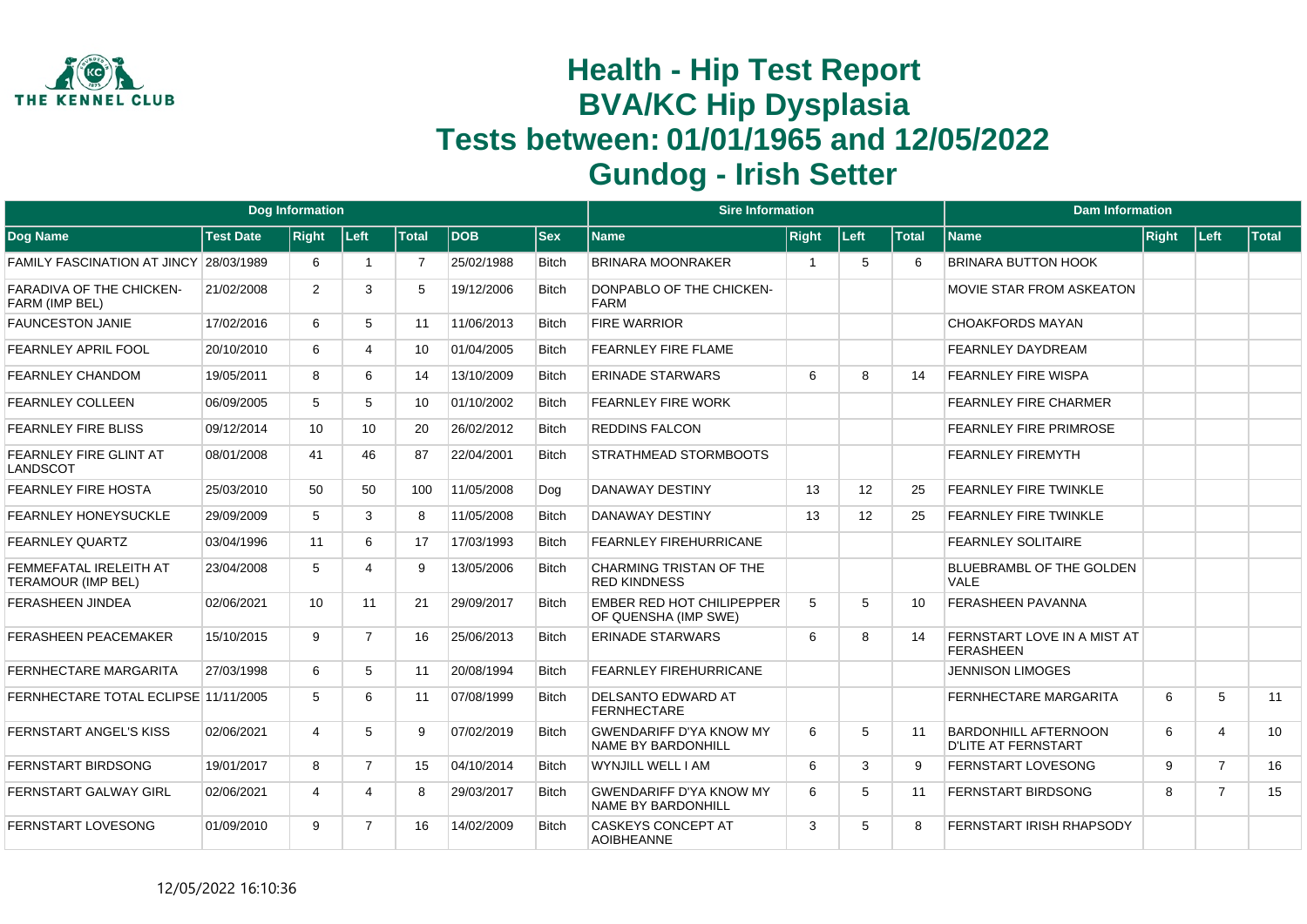

|                                                           |                  | <b>Dog Information</b> |                        |                |            |              | <b>Sire Information</b>                                     |                |      |                 | <b>Dam Information</b>                       |          |        |                |
|-----------------------------------------------------------|------------------|------------------------|------------------------|----------------|------------|--------------|-------------------------------------------------------------|----------------|------|-----------------|----------------------------------------------|----------|--------|----------------|
| Dog Name                                                  | <b>Test Date</b> | <b>Right</b>           | Left                   | <b>Total</b>   | <b>DOB</b> | <b>Sex</b>   | <b>Name</b>                                                 | <b>Right</b>   | Left | <b>Total</b>    | <b>Name</b>                                  | Right    | ∣Left∶ | <b>Total</b>   |
| FETTERESK CONTRETEMPS                                     | 13/03/1997       | 12                     | 14                     | 26             | 06/05/1995 | <b>Bitch</b> | <b>REDDINS CONNAL</b>                                       |                |      |                 | FETTERESK FAIR WARNING                       |          |        |                |
| FEYLINCI SANTA VENETIA WITH 04/04/2013<br><b>ALOLFRAN</b> |                  | 8                      | 8                      | 16             | 16/09/2011 | <b>Bitch</b> | TIROEN TIME AFTER TIME FOR<br>ALOLFRAN (KCJ)                | 3              | 3    |                 | THENDARA STARKIST FOR<br><b>FEYLINCI</b>     |          |        |                |
| FIELDWORTHY STRIDER (IMP<br>NZL)                          | 23/10/2007       | $\overline{7}$         | 3                      | 10             | 25/06/2002 | Dog          | <b>ESPANEIRE LORD RICHMOND</b>                              |                |      |                 | DANAWAY DAISY MAY                            |          |        |                |
| <b>FINNICHE FOOL'S FOLLY</b>                              | 29/11/2018       | 3                      | 6                      | 9              | 04/05/2014 | <b>Bitch</b> | DANAWAY TRAWLERMAN                                          | $\overline{4}$ | 3    | $\overline{7}$  | FEARNLEY CHANDOM                             | 8        | 6      | 14             |
| FIRE CONDUCTOR AT<br><b>FEARNLEY</b>                      | 28/05/1998       | 4                      | $\boldsymbol{\Lambda}$ | 8              | 25/11/1996 | Dog          | <b>FEARNLEY FIRETHYME</b>                                   |                |      |                 | <b>ENCHANTING EMMA AT</b><br><b>KEIRISH</b>  |          |        |                |
| <b>FIRE DANCER</b>                                        | 31/03/2021       | $\overline{7}$         | 3                      | 10             | 14/08/2015 | <b>Bitch</b> | <b>GLENVARNA THE WANDERER</b>                               |                |      |                 | <b>MILARIS OLYMPIC STAR</b>                  |          |        |                |
| <b>FIRETOP PRINCE CHARMING</b>                            | 22/08/2000       | 13                     | 10                     | 23             | 22/10/1998 | Dog          | KONAKAKELA ONYX CHARMER<br>AT ALMAREJA                      |                |      |                 | DERRYVEAGH SUNRISE AT<br><b>FIRETOP</b>      |          |        |                |
| FOGNAMDOWN GRACEFUL ACT 23/03/2021                        |                  | 8                      | $\overline{7}$         | 15             | 11/04/2016 | <b>Bitch</b> | <b>CATALUNA RED BARON</b>                                   | 8              | 6    | 14              | <b>FOGNAMDOWN LADY ELLICE</b>                | 3        | 6      | 9              |
| <b>FOGNAMDOWN LADY ELLICE</b>                             | 16/12/2015       | 3                      | 6                      | 9              | 12/01/2011 | <b>Bitch</b> | <b>BRABROOK SHOCHALOZA</b>                                  | $\overline{4}$ | 5    | 9               | <b>BRABROOK MISS GLORYBE</b>                 | $\Omega$ | 4      | $\overline{4}$ |
| <b>FOLLIDOWN FORGETMENOT</b>                              | 02/12/2009       | 8                      | 16                     | 24             | 23/03/2007 | <b>Bitch</b> | <b>CASKEYS PERSUADER FROM</b><br>AMBERLIGHT                 | 8              | 6    | 14              | FOLLIDOWN RED HOT POKER                      |          |        |                |
| FOLLIDOWN GERANIUM AT<br><b>ROUGETTA</b>                  | 20/01/1995       | 9                      | 9                      | 18             | 25/09/1989 | <b>Bitch</b> | <b>WENDOVER RAFFLES</b>                                     |                |      |                 | <b>FOLLIDOWN BRYONY</b>                      |          |        |                |
| <b>FOLLIDOWN WISTERIA</b>                                 | 02/12/2009       | 13                     | 10 <sup>1</sup>        | 23             | 27/03/2005 | <b>Bitch</b> | CASKEYS VAGUELY SCOTTISH                                    | 6              | 2    | 8               | FOLLIDOWN RED HOT POKER                      |          |        |                |
| <b>FORFARIAN BUSMANS</b><br><b>HOLIDAY</b>                | 10/02/1994       | 8                      | 8                      | 16             | 01/11/1992 | <b>Bitch</b> | ERINADE THUNDER-BIRD THE<br><b>FORFARIAN</b>                | $\overline{7}$ | 8    | 15              | PLAYFIELD PEARL                              |          |        |                |
| <b>FORFARIAN CAUGHT YOU</b><br><b>LOOKIN</b>              | 03/05/2012       | 3                      | $\overline{4}$         | $\overline{7}$ | 06/09/2009 | <b>Bitch</b> | ANLORY BONARDA                                              | $\overline{4}$ | 6    | 10 <sup>1</sup> | FORFARIAN MARRIED TO THE<br><b>MOB</b>       | 10       | 6      | 16             |
| <b>FORFARIAN FAITH</b>                                    | 27/10/2009       | 20                     | 14                     | 34             | 29/11/2007 | <b>Bitch</b> | LOCHFRAE RALPH LAUREN                                       | $\overline{4}$ | 5    | g               | FORFARIAN MARRIED TO THE<br><b>MOB</b>       | 10       | 6      | 16             |
| FORFARIAN GOODFELLA                                       | 12/04/2007       | 20                     | 26                     | 46             | 16/06/2004 | Dog          | THENDARA DON CORLEONE                                       | 11             | 9    | 20              | <b>FORFARIAN IMPULSE</b>                     |          |        |                |
| FORFARIAN HEY SEXY LADY                                   | 01/10/2014       | 6                      | 5                      | 11             | 11/10/2012 | <b>Bitch</b> | <b>COPPER'S CHAMPAGNE ON ICE</b><br>AT AOIBHEANNE (IMP SWE) | 3              | 6    | 9               | <b>FORFARIAN CAUGHT YOU</b><br><b>LOOKIN</b> | 3        | 4      | $\overline{7}$ |
| FORFARIAN HIDDEN SECRET<br><b>WITH RIONORE</b>            | 30/11/2017       | $\overline{2}$         | 3                      | 5              | 28/10/2016 | Dog          | ANLORY KELTIC BLUE SKY                                      | 5              | 5    | 10              | FORFARIAN HEY SEXY LADY                      | 6        | 5      | 11             |
| <b>FORFARIAN HOPE</b>                                     | 23/09/2009       | 11                     | 11                     | 22             | 29/11/2007 | <b>Bitch</b> | LOCHFRAE RALPH LAUREN                                       | $\overline{4}$ | 5    | $\mathbf{Q}$    | FORFARIAN MARRIED TO THE<br><b>MOB</b>       | 10       | 6      | 16             |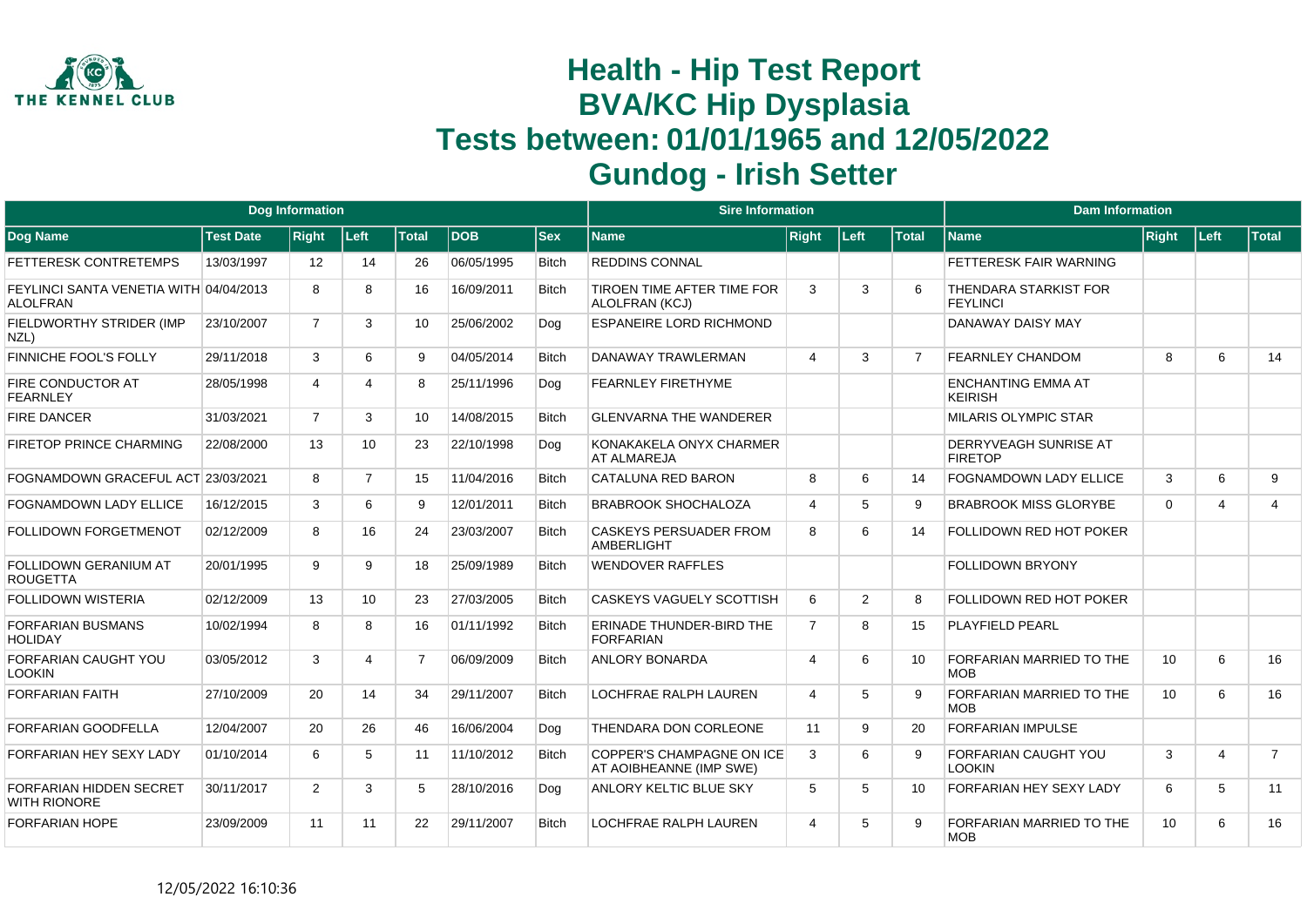

|                                              |                  | <b>Dog Information</b> |                |              |            |              | <b>Sire Information</b>                                     |                |             |              | <b>Dam Information</b>                                 |       |                |                |
|----------------------------------------------|------------------|------------------------|----------------|--------------|------------|--------------|-------------------------------------------------------------|----------------|-------------|--------------|--------------------------------------------------------|-------|----------------|----------------|
| Dog Name                                     | <b>Test Date</b> | <b>Right</b>           | Left           | <b>Total</b> | <b>DOB</b> | <b>Sex</b>   | Name                                                        | <b>Right</b>   | <b>Left</b> | <b>Total</b> | <b>Name</b>                                            | Right | Left           | <b>Total</b>   |
| FORFARIAN I'M SEXY AN I<br><b>KNOW IT</b>    | 01/10/2014       | Δ                      | 6              | 10           | 11/10/2012 | Dog          | <b>COPPER'S CHAMPAGNE ON ICE</b><br>AT AOIBHEANNE (IMP SWE) | 3              | 6           | 9            | <b>FORFARIAN CAUGHT YOU</b><br>LOOKIN                  | 3     | $\overline{4}$ | $\overline{7}$ |
| <b>FORFARIAN IMPRESARIO</b>                  | 26/08/1999       | 3                      | 8              | 11           | 04/06/1998 | Dog          | <b>DUNNYGASK ARISTOTLE</b>                                  |                |             |              | <b>FORFARIAN BUSMANS</b><br><b>HOLIDAY</b>             | 8     | 8              | 16             |
| <b>FORFARIAN IMPROVISER</b>                  | 10/05/2000       | $\overline{4}$         | $\overline{7}$ | 11           | 04/06/1998 | <b>Bitch</b> | <b>DUNNYGASK ARISTOTLE</b>                                  |                |             |              | <b>FORFARIAN BUSMANS</b><br>HOI IDAY                   | 8     | 8              | 16             |
| <b>FORFARIAN LUCKY BEGGAR</b>                | 19/06/1997       | 4                      | 5              | 9            | 02/08/1995 | Dog          | CASPIANS THE MUSIC MAN OF<br><b>DANAWAY</b>                 |                |             |              | <b>FORFARIAN BUSMANS</b><br>HOI IDAY                   | 8     | 8              | 16             |
| <b>FORFARIAN LUCKY CHARM</b>                 | 01/12/1999       | 37                     | 43             | 80           | 02/08/1995 | Dog          | CASPIANS THE MUSIC MAN OF<br><b>DANAWAY</b>                 |                |             |              | <b>FORFARIAN BUSMANS</b><br><b>HOLIDAY</b>             | 8     | 8              | 16             |
| FORFARIAN MAMA MIA                           | 04/10/2007       | 6                      | $\overline{7}$ | 13           | 20/06/2006 | <b>Bitch</b> | <b>FORFARIAN GOODFELLA</b>                                  | 20             | 26          | 46           | <b>FORFARIAN BEWITCHED</b>                             |       |                |                |
| FORFARIAN MARRIED TO THE<br><b>MOB</b>       | 22/05/2007       | 10                     | 6              | 16           | 16/06/2004 | <b>Bitch</b> | THENDARA DON CORLEONE                                       | 11             | 9           | 20           | <b>FORFARIAN IMPULSE</b>                               |       |                |                |
| <b>FORFARIAN SOO LUSH</b>                    | 12/03/2021       | 5                      | 6              | 11           | 25/05/2018 | <b>Bitch</b> | <b>KERRYFAIR SNOW FOX</b>                                   | 3              | 3           | 6            | FORFARIAN YOU SEXY THING<br>(RE-IMPORT)                |       |                |                |
| <b>FORFARIAN SORCERER</b>                    | 22/05/2007       | 5                      | 6              | 11           | 08/03/2002 | Dog          | <b>SHENANAGIN SHAREHOLDER</b>                               |                |             |              | FORFARIAN IMPULSE                                      |       |                |                |
| FORFARIAN TICKLES YER<br><b>FANCY</b>        | 20/04/2022       | 6                      | 5              | 11           | 09/12/2019 | <b>Bitch</b> | <b>TELERI SUMMERTIME BLUES</b><br>AVEC ALOLFRANA (A.I.)     | 3              | 6           | 9            | <b>FORFARIAN HEY SEXY LADY</b>                         | 6     | 5              | 11             |
| <b>FREE SPIRIT</b>                           | 08/10/2015       | $\overline{7}$         | 4              | 11           | 11/09/2014 | <b>Bitch</b> | <b>MAYFRED MR MOONDANCE</b>                                 | $\overline{4}$ | 5           | 9            | RUBRATINNEH CHEASEQUAH                                 |       |                |                |
| <b>FRETHERNE HIGH FIDELITY</b>               | 20/12/2002       | 12                     | 9              | 21           | 04/03/1999 | <b>Bitch</b> | <b>LOSKERAN STARMAN</b>                                     |                |             |              | <b>FRETHERNE GADABOUT</b>                              |       |                |                |
| <b>FRETHERNE JACAMAR</b>                     | 23/07/2009       | $\overline{7}$         | 4              | 11           | 25/10/2003 | Bitch        | <b>LOSKERAN BLUE JAZZ</b>                                   | $\overline{4}$ | 6           | 10           | <b>FRETHERNE HIGH JINKS</b>                            |       |                |                |
| <b>GELTSDALE FLORA</b><br><b>MACDONALD</b>   | 03/06/1992       | 15                     | 11             | 26           | 03/05/1989 | <b>Bitch</b> | <b>TRI OF BRACKEN</b>                                       |                |             |              | <b>BRACKENFIELD BY SURPRISE</b><br><b>TO GELTSDALE</b> |       |                |                |
| GEMSTONE I AM CLONAGEERA 22/07/2004          |                  | $\overline{7}$         | 6              | 13           | 09/03/2001 | <b>Bitch</b> | <b>CLONAGEERA KIEREN</b>                                    |                |             |              | PHEANNA OF CLONAGEERA                                  |       |                |                |
| <b>GILLIEGRAE DAFFY DOWN</b><br><b>DILLY</b> | 04/02/2015       | 14                     | 17             | 31           | 01/09/2012 | <b>Bitch</b> | <b>GWENDARIFF POP THE</b><br><b>QUESTION</b>                | 3              | 5           | 8            | <b>RAPPATTY RED VELVET</b>                             | 6     | 3              | 9              |
| GILLIEGRAE KY ME NAY MO                      | 26/06/2014       | 3                      | $\overline{7}$ | 10           | 01/09/2012 | Dog          | <b>GWENDARIFF POP THE</b><br><b>QUESTION</b>                | 3              | 5           | 8            | <b>RAPPATTY RED VELVET</b>                             | 6     | 3              | 9              |
| GILLIEGRAE LITTLE BOY BLUE                   | 29/01/2014       | 3                      | 5              | 8            | 01/09/2012 | Dog          | <b>GWENDARIFF POP THE</b><br><b>QUESTION</b>                | 3              | 5           | R            | <b>RAPPATTY RED VELVET</b>                             | 6     | 3              | 9              |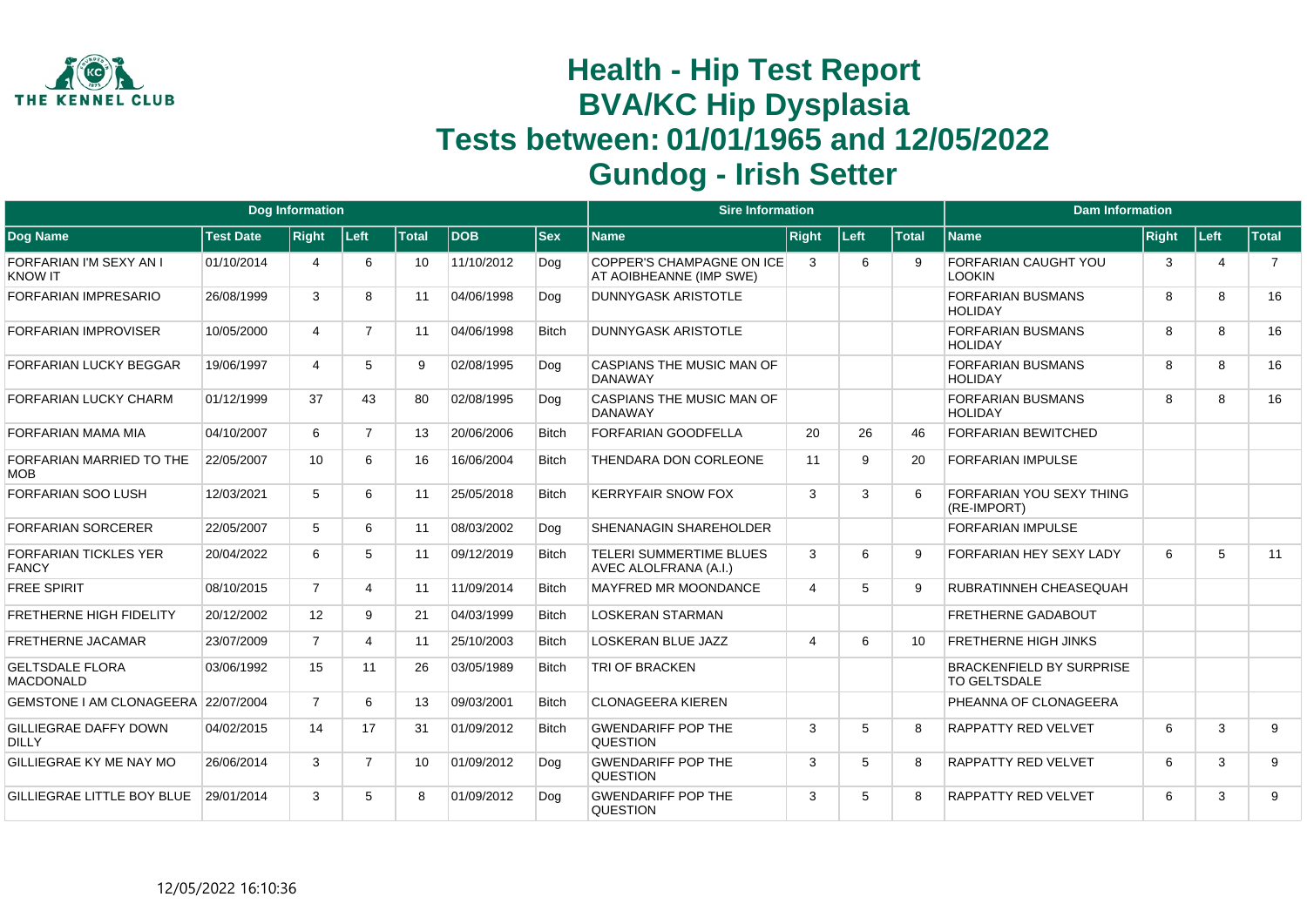

|                                                   |                  | <b>Dog Information</b> |                |                |            |              | <b>Sire Information</b>                          |                |                       |              | <b>Dam Information</b>                                 |                       |                |              |
|---------------------------------------------------|------------------|------------------------|----------------|----------------|------------|--------------|--------------------------------------------------|----------------|-----------------------|--------------|--------------------------------------------------------|-----------------------|----------------|--------------|
| Dog Name                                          | <b>Test Date</b> | <b>Right</b>           | Left           | <b>Total</b>   | <b>DOB</b> | $ $ Sex      | <b>Name</b>                                      | <b>Right</b>   | Left                  | <b>Total</b> | <b>Name</b>                                            | <b>Right</b>          | Left           | <b>Total</b> |
| <b>GILLIEGRAE POPS BACK TO</b><br><b>RAPPATTY</b> | 13/08/2015       | 5                      | 3              | 8              | 01/09/2012 | <b>Bitch</b> | <b>GWENDARIFF POP THE</b><br><b>QUESTION</b>     | 3              | 5                     | 8            | <b>RAPPATTY RED VELVET</b>                             | 6                     | 3              | 9            |
| <b>GIMAROCH ON A PROMISE</b>                      | 10/01/2005       | $\overline{7}$         | 6              | 13             | 05/09/2002 | <b>Bitch</b> | <b>REDDINS NOLAN</b>                             | 5              | 5                     | 10           | <b>LYNWOOD PROMISES</b><br><b>PROMISES TO GIMAROCH</b> | $\boldsymbol{\Delta}$ | $\overline{7}$ | 11           |
| GLENAVNA JOURNEY SOUTH                            | 05/03/2010       | 5                      | 4              | 9              | 28/01/2009 | Dog          | <b>CASKEYS CONCEPT AT</b><br><b>AOIBHEANNE</b>   | 3              | 5                     |              | NORTHAMBER BACCARAT VIA<br><b>KERRYFAIR</b>            |                       |                |              |
| GLENAVNA SITTIN PRETTY AT<br><b>NORTHAMBER</b>    | 29/10/2010       | $\overline{7}$         | $\overline{2}$ | 9              | 28/01/2009 | <b>Bitch</b> | <b>CASKEYS CONCEPT AT</b><br><b>AOIBHEANNE</b>   | 3              | 5                     |              | NORTHAMBER BACCARAT VIA<br><b>KERRYFAIR</b>            |                       |                |              |
| <b>GLENCARRON MACDUFF</b>                         | 22/04/2005       | 34                     | 21             | 55             | 20/03/2002 | Dog          | <b>STRATHMEAD STORMBOOTS</b>                     |                |                       |              | <b>FEARNLEY FIRESKY AT</b><br><b>GLENCARRON</b>        |                       |                |              |
| <b>GLENCARRON SHAKATAK</b>                        | 26/05/2010       | $\overline{7}$         | 6              | 13             | 27/01/2005 | Dog          | <b>COVARNEY MONELLO</b>                          | $\overline{7}$ | $\overline{7}$        | 14           | <b>GLENCARRON DIMPLE</b>                               |                       |                |              |
| <b>GLENDRISOCK AJAX</b>                           | 28/04/2010       | 6                      | 3              | 9              | 10/06/2008 | Dog          | <b>BOWNARD ALI</b>                               |                |                       |              | <b>ERINVALE TARA</b>                                   |                       |                |              |
| <b>GLENGARRON SOLITAIRE</b>                       | 01/01/1985       | $\mathbf{1}$           | $\mathbf 1$    | $\overline{2}$ | 20/06/1979 | Dog          |                                                  |                |                       |              |                                                        |                       |                |              |
| <b>GLENLAINE ELISE</b>                            | 15/01/2015       | 14                     | 16             | 30             | 22/05/2011 | <b>Bitch</b> | <b>BARDONHILL STORM MOON</b>                     | 2              | $\boldsymbol{\Delta}$ | 6            | <b>GLENLAINE WEDDED BLISS</b>                          |                       |                |              |
| <b>GLENLAINE PINK CADILLAC AT</b><br>BARDONHILL   | 15/01/2015       | 5                      | $\overline{7}$ | 12             | 22/05/2011 | <b>Bitch</b> | <b>BARDONHILL STORM MOON</b>                     | $\overline{2}$ | 4                     | 6            | <b>GLENLAINE WEDDED BLISS</b>                          |                       |                |              |
| <b>GLENNARA CHINA CRISIS</b>                      | 03/05/2007       | 13                     | 15             | 28             | 30/08/2005 | <b>Bitch</b> | <b>REDDINS ROMP</b>                              | 8              | $\boldsymbol{\Delta}$ | 12           | KIRKAVAGH NEOLANTA AT<br><b>GLENNARA</b>               |                       |                |              |
| GLENNARA CILLEIGNE DERVLA 30/11/2017<br>(IKC)     |                  | 6                      | 6              | 12             | 12/11/2016 | <b>Bitch</b> | <b>GLENNARA COER DE LION</b>                     | 4              | 2                     | 6            | <b>GLENNARA BACCARAT</b>                               |                       |                |              |
| <b>GLENNARA COER DE LION</b>                      | 29/10/2010       | 4                      | $\overline{2}$ | 6              | 23/06/2008 | Dog          | <b>CASKEYS CONCEPT AT</b><br><b>AOIBHEANNE</b>   | 3              | 5                     | 8            | <b>GLENNARA FLEUR DE MAI</b>                           | 9                     | 6              | 15           |
| <b>GLENNARA FLEUR DE MAI</b>                      | 14/03/2008       | 9                      | 6              | 15             | 13/02/2002 | <b>Bitch</b> | LYNWOOD PIONEER OF<br><b>SEADOG</b>              | $\overline{7}$ | $\boldsymbol{\Delta}$ | 11           | <b>WITHERSDALE DANGEROUS</b><br>LADY OF GLENNARA       |                       |                |              |
| <b>GLENNARA KESTREL OF</b><br><b>JENNISON</b>     | 26/07/2004       | 6                      | 5              | 11             | 29/03/2003 | Dog          | KIRKAVAGH KALAGLOW                               |                |                       |              | <b>GLENNARA FOXGLOVE</b>                               |                       |                |              |
| <b>GLENNARA LEHANA</b>                            | 18/09/2008       | 5                      | 5              | 10             | 19/02/2007 | <b>Bitch</b> | <b>SCOTSELAW JACKSON AT</b><br>LYNWOOD           | $\overline{7}$ | 6                     | 13           | <b>GLENNARA FLEUR DE MAI</b>                           | 9                     | 6              | 15           |
| <b>GLENNARA NEVER CAN TELL</b>                    | 21/09/2016       | 4                      | 4              | 8              | 05/08/2014 | <b>Bitch</b> | <b>COPPER'S MAGISKA UNDER</b><br>(ATCAL00247SWE) |                |                       |              | <b>SHENANAGIN STARDRIFT AT</b><br><b>GLENNARA</b>      | $\overline{7}$        | 6              | 13           |
| <b>GLENNARA TWIST'N'SHOUT</b><br>ALOLFRAN         | 04/04/2013       | 6                      | $\overline{7}$ | 13             | 15/03/2012 | Dog          | <b>GLENNARA COER DE LION</b>                     | 4              | 2                     | 6            | <b>SHENANAGIN STARDRIFT AT</b><br><b>GLENNARA</b>      | 7                     | 6              | 13           |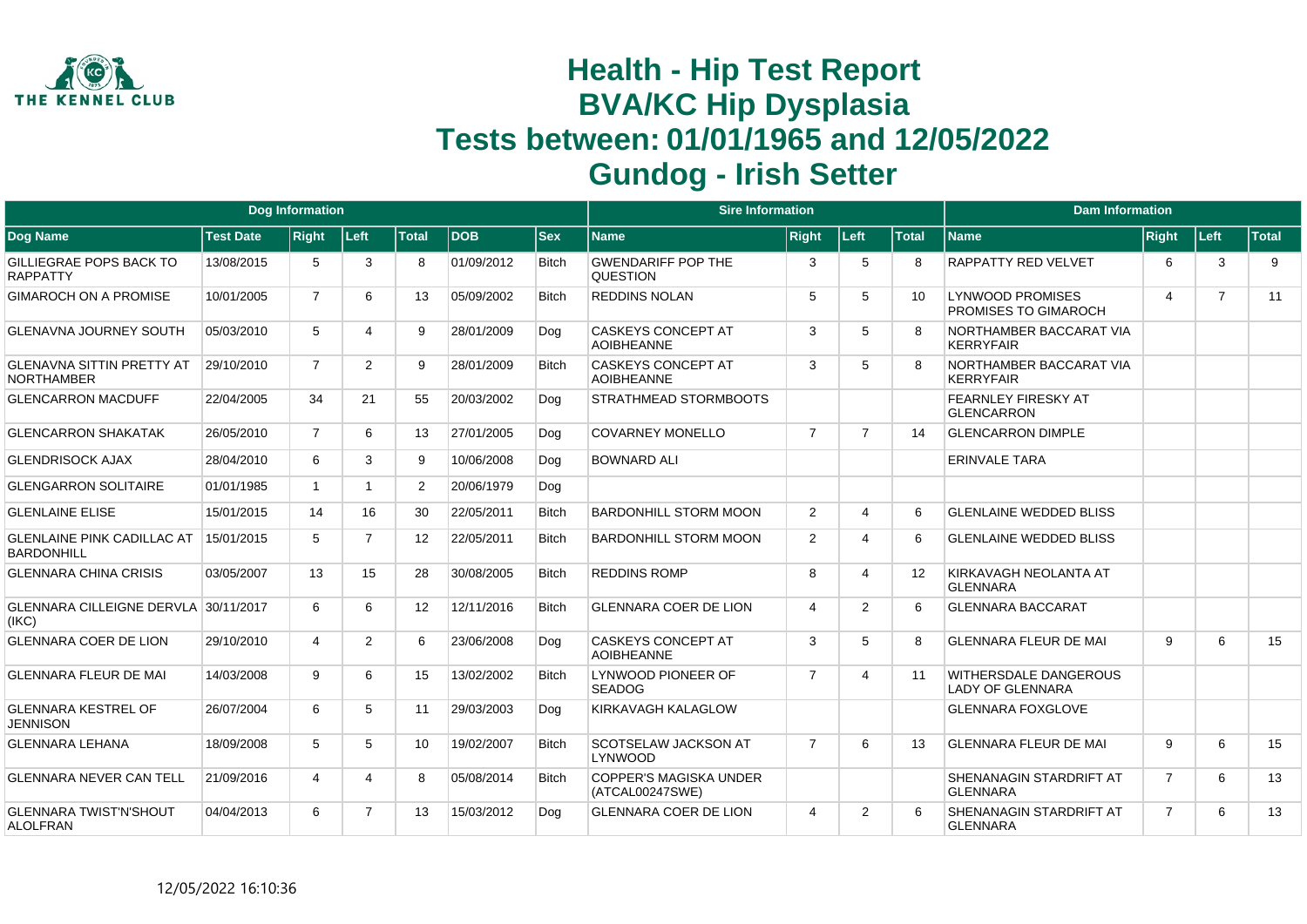

|                                                                                  |                  | Dog Information |      |                 |            |              | <b>Sire Information</b>                         |                          |                |              | <b>Dam Information</b>                                            |                         |                |              |
|----------------------------------------------------------------------------------|------------------|-----------------|------|-----------------|------------|--------------|-------------------------------------------------|--------------------------|----------------|--------------|-------------------------------------------------------------------|-------------------------|----------------|--------------|
| <b>Dog Name</b>                                                                  | <b>Test Date</b> | <b>Right</b>    | Left | <b>Total</b>    | <b>DOB</b> | <b>Sex</b>   | <b>Name</b>                                     | <b>Right</b>             | Left           | <b>Total</b> | <b>Name</b>                                                       | Right                   | Left           | <b>Total</b> |
| <b>GLENNLOKHEN ARRAN</b>                                                         | 02/06/2021       | 5               | 7    | 12              | 20/09/2016 | <b>Bitch</b> | <b>COVARNEY FLAPJACK</b>                        | $\boldsymbol{\varDelta}$ | 5              | 9            | <b>GWENDARIFF IN WITH A BANG</b>                                  | 5                       | 5              | 10           |
| <b>GLENNLOKHEN DEVERON</b>                                                       | 04/01/2019       | 5               | 3    | 8               | 20/09/2016 | <b>Bitch</b> | <b>COVARNEY FLAPJACK</b>                        | $\overline{4}$           | 5              | 9            | <b>GWENDARIFF IN WITH A BANG</b>                                  | 5                       | 5              | 10           |
| <b>GLENRUA REALTOG (IKC)</b>                                                     | 25/03/2003       | 3               | 8    | 11              | 28/04/2001 | <b>Bitch</b> | <b>FEARNLEY FAUST</b>                           |                          |                |              | ARDBRACCAN GLENRUA                                                |                         |                |              |
| <b>GLENVARNA DOUBLE TAKE</b>                                                     | 22/03/2007       | 4               | 5    | 9               | 15/02/2006 | Dog          | THENDARA DON CORLEONE                           | 11                       | 9              | 20           | <b>TWOACRES KITTIWAKE AT</b><br><b>GLENVARNA</b>                  |                         |                |              |
| <b>GLENVARNA FIRE AND ICE AT</b><br><b>HOOLEY</b>                                | 16/07/2014       | 9               | 10   | 19              | 05/06/2013 | Dog          | <b>TOGIPOTO ICE GOD AT</b><br><b>GLENVARNA</b>  |                          |                |              | <b>GLENVARNA THE WOW</b><br><b>FACTOR</b>                         |                         |                |              |
| <b>GLENVARNA SUNGOD</b>                                                          | 31/01/2006       | 5               | 5    | 10 <sup>°</sup> | 12/04/2004 | Dog          | THENDARA DON CORLEONE                           | 11                       | 9              | 20           | <b>TWOACRES KITTIWAKE AT</b><br><b>GLENVARNA</b>                  |                         |                |              |
| <b>GLIMMER NOBLESSE CAUGHT</b><br>IN THE ACT AT AOIBHEANNE<br>(IMP SVK)          | 22/07/2020       | 3               | 5    | 8               | 27/05/2018 | <b>Bitch</b> | <b>COPPER'S RIDDARSPORRE</b><br>(ATCAU01628SWE) |                          |                |              | <b>COPPER'S MAGIC GLIMMER</b><br>(ATCAM01725SWE)                  |                         |                |              |
| <b>GLIMMER NOBLESSE CITIZEN</b><br>KANE OF BLAYSDELL (IMP SVK)                   | 27/11/2019       | $\overline{7}$  | 3    | 10 <sup>°</sup> | 27/05/2018 | Dog          | <b>COPPER'S RIDDARSPORRE</b><br>(ATCAU01628SWE) |                          |                |              | <b>COPPER'S MAGIC GLIMMER</b><br>(ATCAM01725SWE)                  |                         |                |              |
| GLIMMER NOBLESSE DIAMOND 15/02/2021<br>IS FOREVER LOFTY WITH<br><b>ALOLFRANA</b> |                  | 4               | 5    | 9               | 07/05/2019 | <b>Bitch</b> | <b>DUBLINER WATERPROOF</b>                      |                          |                |              | <b>GLIMMER NOBLESSE ALWAYS</b><br>THE PRINCESS<br>(ATCAT01697SVK) |                         |                |              |
| <b>GLOXINIA MAGGIE MAY TO</b><br><b>ZAKHAN</b>                                   | 28/08/2008       | 4               | 4    | 8               | 06/04/2007 | <b>Bitch</b> | CATALUNA CALIFORNIA SUNNY<br><b>AT ZAKHAN</b>   | $\overline{4}$           | $\overline{4}$ | 8            | SAMPAGUITA RED SPIRIT                                             | $\overline{4}$          | $\overline{7}$ | 11           |
| GLOXINIA SASSY QUEEN AT<br><b>FORDAFRYS</b>                                      | 29/01/2010       | 4               | 4    | 8               | 06/04/2007 | <b>Bitch</b> | CATALUNA CALIFORNIA SUNNY<br><b>AT ZAKHAN</b>   | $\overline{4}$           | $\Delta$       | 8            | SAMPAGUITA RED SPIRIT                                             | $\overline{\mathbf{4}}$ | $\overline{7}$ | 11           |
| <b>GOLDINGS ARNIE OF</b><br><b>MILLCROFT</b>                                     | 17/09/2003       | 3               | 8    | 11              | 13/05/1997 | Dog          | <b>GOLDINGS ALFRESCO</b>                        |                          |                |              | <b>GOLDINGS JESSICA</b>                                           |                         |                |              |
| <b>GOLDINGS CARENSA</b>                                                          | 14/06/2004       | 4               | 4    | 8               | 19/04/2003 | <b>Bitch</b> | <b>REDDINS CASEY</b>                            | 3                        | 3              | 6            | <b>GOLDINGS ODDS ON</b>                                           |                         |                |              |
| <b>GOLDINGS CASANOVA</b>                                                         | 14/06/2004       | 5               | 3    | 8               | 19/04/2003 | Dog          | <b>REDDINS CASEY</b>                            | 3                        | 3              | 6            | <b>GOLDINGS ODDS ON</b>                                           |                         |                |              |
| <b>GOLDINGS CASSANDRA OF</b><br><b>CLARIX</b>                                    | 06/09/2005       | 5               | 6    | 11              | 19/04/2003 | <b>Bitch</b> | <b>REDDINS CASEY</b>                            | 3                        | 3              | 6            | <b>GOLDINGS ODDS ON</b>                                           |                         |                |              |
| <b>GOLDINGS FESTIVAL</b>                                                         | 06/02/1998       | $\overline{7}$  | 9    | 16              | 03/11/1993 | Dog          | <b>CAREK JUST FINNEGAN</b>                      |                          |                |              | <b>GOLDINGS HEIDI</b>                                             |                         |                |              |
| <b>GOLDINGS GYPSY KING</b>                                                       | 12/09/2006       | 8               | 5    | 13              | 15/05/2005 | Dog          | <b>HARREDS GHILLIE</b>                          | $\overline{7}$           | $\overline{7}$ | 14           | <b>GOLDINGS ODDS ON</b>                                           |                         |                |              |
| <b>GOLDINGS HELGA</b>                                                            | 25/03/1992       | $\overline{7}$  | 9    | 16              | 06/02/1987 | <b>Bitch</b> | <b>GOLDINGS OLIVER</b>                          |                          |                |              | <b>GOLDINGS HEIKE</b>                                             |                         |                |              |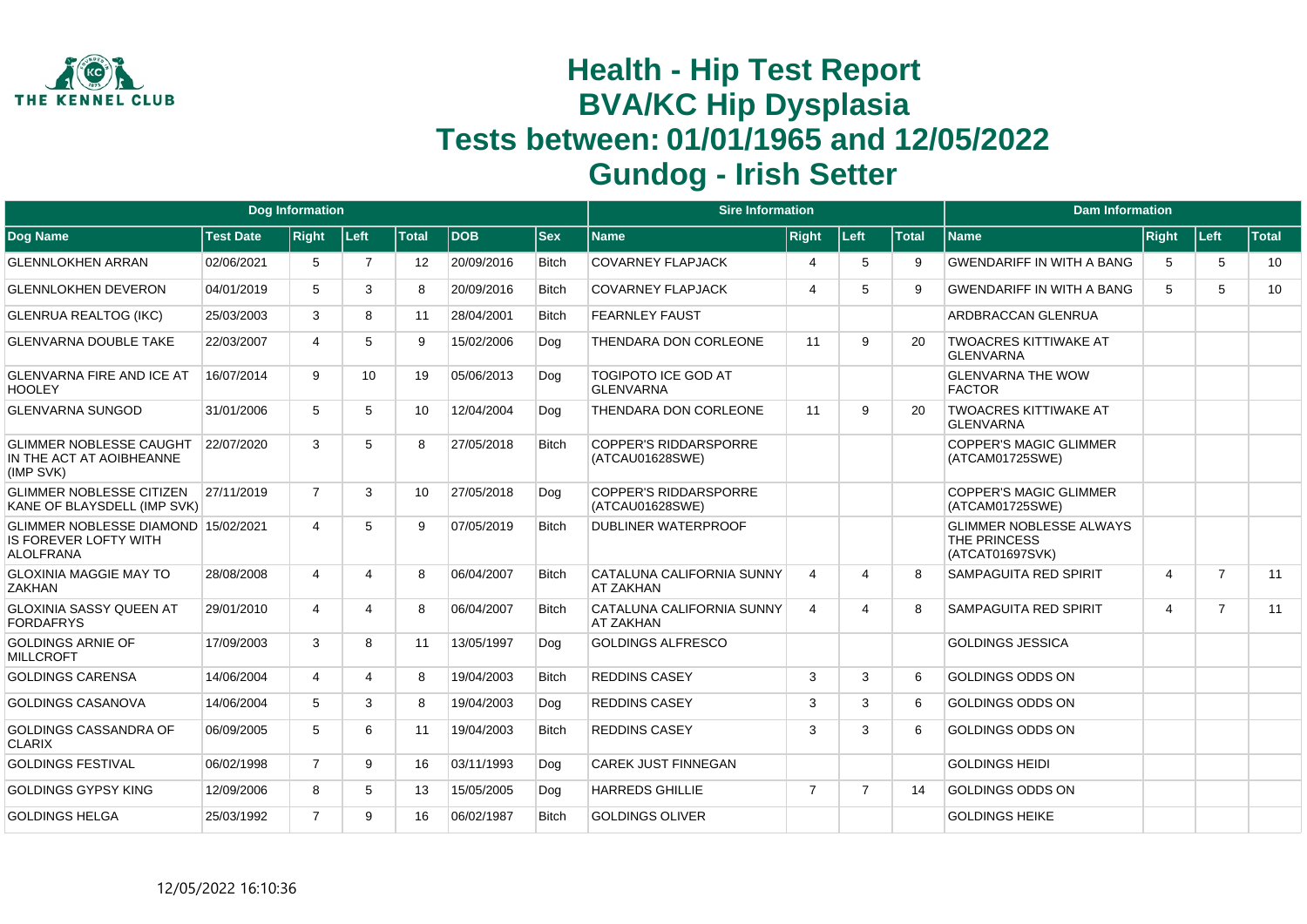

|                                                      |                  | <b>Dog Information</b> |                |                   |            |              | <b>Sire Information</b>                        |                             |                |              | <b>Dam Information</b>                         |       |       |              |
|------------------------------------------------------|------------------|------------------------|----------------|-------------------|------------|--------------|------------------------------------------------|-----------------------------|----------------|--------------|------------------------------------------------|-------|-------|--------------|
| Dog Name                                             | <b>Test Date</b> | <b>Right</b>           | ∣Left∶         | <b>Total</b>      | <b>DOB</b> | <b>Sex</b>   | <b>Name</b>                                    | <b>Right</b>                | Left           | <b>Total</b> | <b>Name</b>                                    | Right | Left: | <b>Total</b> |
| <b>GOLDINGS LAVENDERS BLUE</b>                       | 11/10/1993       | 9                      | 13             | 22                | 21/01/1990 | Bitch        | <b>GOLDINGS OLIVER</b>                         |                             |                |              | <b>GOLDINGS HEIKE</b>                          |       |       |              |
| <b>GOLDINGS MANXMAN</b>                              | 13/04/2004       | 6                      | 4              | 10                | 01/08/1998 | Dog          | JANTER MAKE MY DAY                             | 16                          | 17             | 33           | <b>GOLDINGS JESSICA</b>                        |       |       |              |
| <b>GOLDINGS PANSY</b>                                | 12/09/2006       | 5                      | 4              | 9                 | 14/08/2004 | <b>Bitch</b> | <b>HARREDS GHILLIE</b>                         | $\overline{7}$              | $\overline{7}$ | 14           | <b>GOLDINGS ODDS ON</b>                        |       |       |              |
| <b>GOLDINGS SILVER FOX</b>                           | 19/05/2004       | 34                     | 35             | 69                | 11/01/2002 | Dog          | <b>GOLDINGS MANXMAN</b>                        | 6                           | $\Lambda$      | 10           | <b>GOLDINGS OCTAVIA</b>                        |       |       |              |
| <b>GOLDNAVARM BRAMBLE</b>                            | 22/01/2015       | 13                     | 16             | 29                | 23/01/2013 | <b>Bitch</b> | <b>HUNNICOTE HEATHERMAN</b>                    | $\overline{7}$              | 10             | 17           | GOLDNAVARM AKISHA                              |       |       |              |
| <b>GOLDNAVARM CANDY TUFT</b>                         | 11/05/2017       | 15                     | 17             | 32                | 09/11/2014 | <b>Bitch</b> | MILLCROFT CHASE THE MOON<br><b>TO SHANOAH</b>  | 5                           | 6              | 11           | <b>GOLDNAVARM AKISHA</b>                       |       |       |              |
| <b>GOLDNAVARM DIGBY</b>                              | 26/07/2017       | $\overline{7}$         | $\overline{7}$ | 14                | 11/04/2016 | Dog          | MILLCROFT CHASE THE MOON<br><b>TO SHANOAH</b>  | 5                           | 6              | 11           | <b>GOLDNAVARM BRAMBLE</b>                      | 13    | 16    | 29           |
| <b>GOLDNAVARM DRAGON</b>                             | 26/07/2017       | 8                      | 7              | 15                | 11/04/2016 | <b>Bitch</b> | MILLCROFT CHASE THE MOON<br><b>TO SHANOAH</b>  | 5                           | 6              | 11           | <b>GOLDNAVARM BRAMBLE</b>                      | 13    | 16    | 29           |
| <b>GOLDNAVARM ECLIPSE</b>                            | 05/02/2020       | 6                      | $\overline{7}$ | 13                | 10/07/2017 | <b>Bitch</b> | <b>MILLCROFT MOON RIOT</b>                     | 14                          | 30             | 44           | <b>GOLDNAVARM CANDY TUFT</b>                   | 15    | 17    | 32           |
| GOLDNAVARM ENDURANCE AT 18/01/2021<br><b>SHANOAH</b> |                  | 6                      | 8              | 14                | 10/07/2017 | Dog          | <b>MILLCROFT MOON RIOT</b>                     | 14                          | 30             | 44           | <b>GOLDNAVARM CANDY TUFT</b>                   | 15    | 17    | 32           |
| <b>GRACEWOOD ROYAL AFFAIR</b>                        | 15/09/2006       | 8                      | 5              | 13                | 02/07/2005 | <b>Bitch</b> | <b>DANAWAY DESTINY</b>                         | 13                          | 12             | 25           | <b>COVARNEY JUNIPER OF</b><br><b>GRACEWOOD</b> |       |       |              |
| <b>GRACEWOOD SHANNON</b>                             | 05/01/2010       | 4                      | 3              | $\overline{7}$    | 22/11/2008 | <b>Bitch</b> | <b>CASKEYS CONCEPT AT</b><br><b>AOIBHEANNE</b> | 3                           | 5              | 8            | <b>GRACEWOOD TRUE MAGIC</b>                    | 6     | 6     | 12           |
| <b>GRACEWOOD TRUE MAGIC</b>                          | 23/03/2005       | 6                      | 6              | $12 \overline{ }$ | 31/08/2003 | <b>Bitch</b> | <b>COVARNEY MONELLO</b>                        | $\overline{7}$              | $\overline{7}$ | 14           | <b>GRACEWOOD SHOW STOPPER</b>                  |       |       |              |
| <b>GRANGE GIRL</b>                                   | 28/07/2021       | 6                      | $\overline{7}$ | 13                | 07/01/2020 | <b>Bitch</b> | <b>BAILE NA GRA</b>                            |                             |                |              | <b>BISCOTTI PRINCESS</b>                       |       |       |              |
| <b>GRANT OF BARNSFORDE AT</b><br><b>SHALFOI</b>      | 17/03/1987       | $\overline{1}$         | 1              | $\overline{2}$    | 15/02/1986 | Dog          | <b>GAWTHWAITE JAY OF</b><br><b>BARNSFORDE</b>  |                             |                |              | <b>BRONZE ROSELLE</b>                          |       |       |              |
| <b>GRAYRIGGE BEATRICE</b>                            | 11/11/2011       | $\overline{7}$         | $\overline{7}$ | 14                | 19/08/2010 | <b>Bitch</b> | <b>KERRYFAIR SNOW FOX</b>                      | 3                           | 3              | 6            | <b>GRAYRIGGE MAIRONA</b>                       | 25    | 8     | 33           |
| <b>GRAYRIGGE EWAN BY</b><br><b>ROMARNE</b>           | 05/05/2004       | 4                      | 5              | 9                 | 13/09/2002 | Dog          | KONAKAKELA ZAGAR BY<br><b>ROMARNE</b>          |                             |                |              | <b>GRAYRIGGE FIDELMA</b>                       |       |       |              |
| <b>GRAYRIGGE MAEVE</b>                               | 27/01/2009       | 4                      | 6              | 10                | 14/07/2004 | <b>Bitch</b> | <b>ATRON LIMITED EDITION</b>                   | 9                           | 6              | 15           | <b>GRAYRIGGE GRACE O'MALLEY</b>                |       |       |              |
| <b>GRAYRIGGE MAIRONA</b>                             | 05/05/2010       | 25                     | 8              | 33                | 14/07/2004 | <b>Bitch</b> | <b>ATRON LIMITED EDITION</b>                   | 9                           | 6              | 15           | <b>GRAYRIGGE GRACE O'MALLEY</b>                |       |       |              |
| <b>GRAYRIGGE ROSALIND</b>                            | 11/11/2011       | $\overline{7}$         | 4              | 11                | 30/08/2009 | <b>Bitch</b> | <b>ANLORY BONARDA</b>                          | $\boldsymbol{\vartriangle}$ | 6              | 10           | <b>GRAYRIGGE MAEVE</b>                         | 4     | 6     | 10           |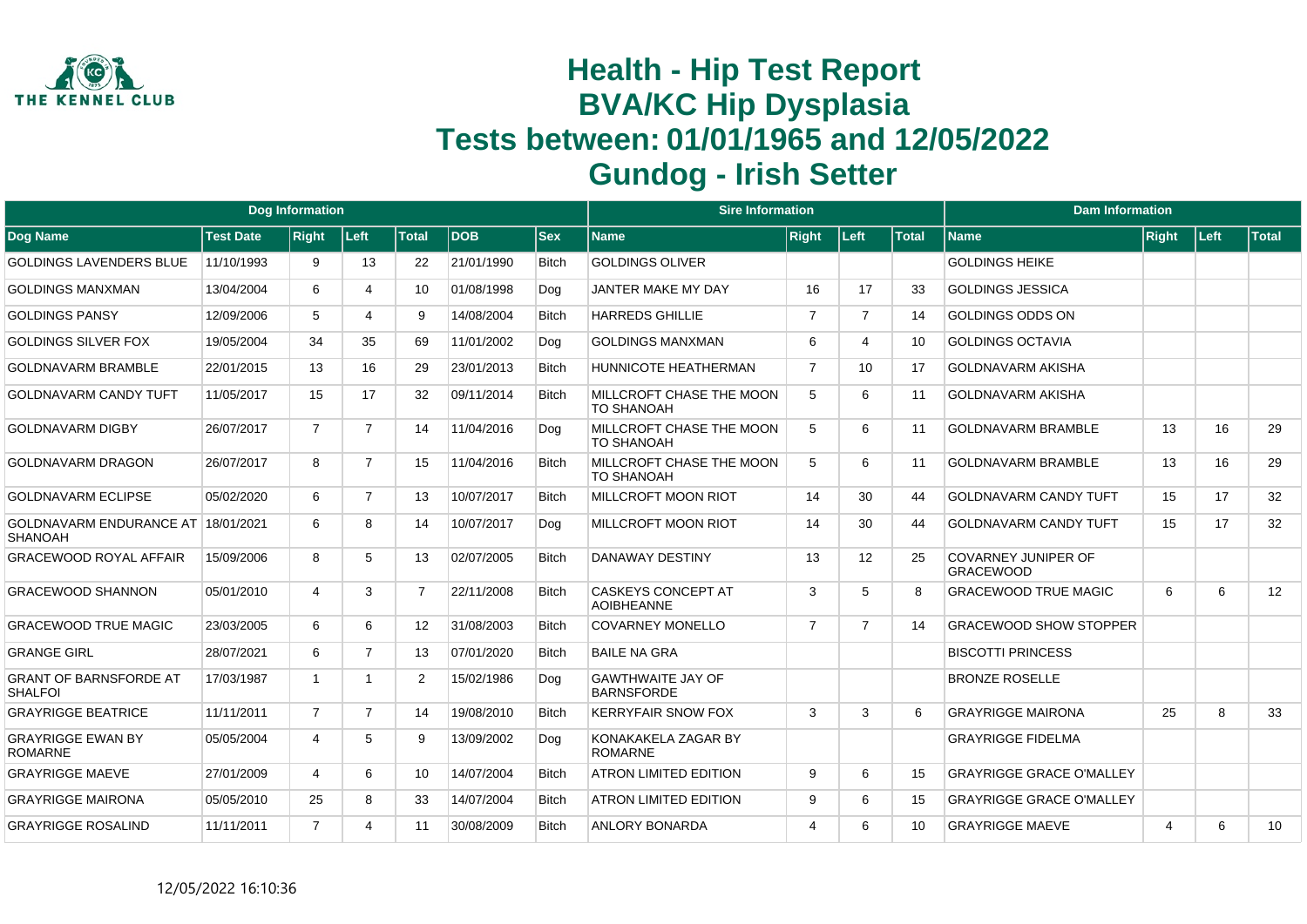

|                                                              |                  | <b>Dog Information</b> |                       |                 |            |              | <b>Sire Information</b>                             |                       |                |              | <b>Dam Information</b>                                   |                |                |                |
|--------------------------------------------------------------|------------------|------------------------|-----------------------|-----------------|------------|--------------|-----------------------------------------------------|-----------------------|----------------|--------------|----------------------------------------------------------|----------------|----------------|----------------|
| <b>Dog Name</b>                                              | <b>Test Date</b> | <b>Right</b>           | ∣Left∶                | <b>Total</b>    | <b>DOB</b> | <b>Sex</b>   | <b>Name</b>                                         | <b>Right</b>          | Left           | <b>Total</b> | <b>Name</b>                                              | Right          | <b>Left</b>    | <b>Total</b>   |
| <b>GROUSEHILL PENNY LANE</b>                                 | 03/12/2021       | 6                      | $\overline{4}$        | 10              | 01/04/2019 | <b>Bitch</b> | <b>ROMARNE TAITTINGER</b>                           | 5                     | 6              | 11           | <b>ASTLEYVIEW ELEGANT I AM</b><br><b>OVER GROUSEHILL</b> | 7              | 4              | 11             |
| <b>GWENDARIFF BACK OFF BABY</b>                              | 15/01/2021       | 6                      | 4                     | 10              | 16/02/2019 | <b>Bitch</b> | <b>GWENDARIFF WEEKEND</b><br><b>WARRIOR</b>         | 5                     | 6              | 11           | <b>GWENDARIFF CARRYS IT OFF</b>                          | 6              | 5              | 11             |
| <b>GWENDARIFF BEAM ME UP</b><br><b>SCOTTY</b>                | 14/07/2021       | $\overline{7}$         | 10 <sup>1</sup>       | 17              | 19/04/2019 | Dog          | <b>GWENDARIFF WEEKEND</b><br><b>WARRIOR</b>         | 5                     | 6              | 11           | COPPER'S COMIN UP ROSES<br>FOR GWENDARIFF (IMP SWE)      | $\overline{4}$ | 5              | 9              |
| <b>GWENDARIFF CARRYS IT OFF</b>                              | 30/04/2015       | 6                      | 5                     | 11              | 08/03/2014 | <b>Bitch</b> | <b>BARDONHILL TOM FOOLERY</b>                       | 14                    | $\overline{7}$ | 21           | <b>GWENDARIFF ROCK DIVA</b>                              | 2              | 5              | $\overline{7}$ |
| <b>GWENDARIFF CHILLI POWDER</b>                              | 19/06/2019       | 4                      | Δ                     | 8               | 11/02/2017 | <b>Bitch</b> | <b>GWENDARIFF</b><br><b>WHIPPERSNAPPER</b>          | 5                     | 3              |              | <b>GWENDARIFF POWDER PUFF</b>                            | $\overline{4}$ | $\overline{7}$ | 11             |
| <b>GWENDARIFF COCO NUT</b><br>CREAM                          | 16/03/2016       | 5                      | $\overline{7}$        | 12 <sup>2</sup> | 04/01/2014 | <b>Bitch</b> | <b>NORTHAMBER JUST CAUSE</b><br><b>FOR GLENAVNA</b> | $\boldsymbol{\Delta}$ | 5              | 9            | <b>GWENDARIFF WALNUT WHIP</b>                            | 6              | 6              | 12             |
| <b>GWENDARIFF COME FLY WITH</b><br><b>ME</b>                 | 08/11/2017       | 5                      | 6                     | 11              | 17/08/2016 | <b>Bitch</b> | NORTHAMBER JUST CAUSE<br><b>FOR GLENAVNA</b>        | 4                     | 5              | 9            | COPPER'S COMIN UP ROSES<br>FOR GWENDARIFF (IMP SWE)      | $\overline{4}$ | 5              | 9              |
| <b>GWENDARIFF DOM PERIGNON</b>                               | 13/11/2003       | 5                      | 6                     | 11              | 01/04/2001 | Dog          | DANAWAY FORTUNE TELLER                              | 4                     | 4              |              | <b>CLONAGEERA KLASSIQUE</b><br><b>GWENDARIFF</b>         | 6              | 3              | 9              |
| <b>GWENDARIFF D'YA FANCY A</b><br><b>FLING WITH COVARNEY</b> | 20/07/2016       | 5                      | $\overline{2}$        | $\overline{7}$  | 01/06/2015 | Dog          | <b>COVARNEY FLAPJACK</b>                            | $\boldsymbol{\Delta}$ | 5              | $\mathbf{Q}$ | <b>GWENDARIFF WHIPSA DAISY</b>                           | $\overline{4}$ | 3              | $\overline{7}$ |
| <b>GWENDARIFF D'YA KNOW MY</b><br><b>NAME BY BARDONHILL</b>  | 19/01/2017       | 6                      | 5                     | 11              | 01/06/2015 | Dog          | <b>COVARNEY FLAPJACK</b>                            | $\overline{4}$        | 5              | 9            | <b>GWENDARIFF WHIPSA DAISY</b>                           | $\overline{4}$ | 3              | $\overline{7}$ |
| <b>GWENDARIFF D'YA LIKEME</b><br><b>BEST</b>                 | 08/11/2017       | 3                      | Δ                     | $\overline{7}$  | 01/06/2015 | <b>Bitch</b> | <b>COVARNEY FLAPJACK</b>                            | $\boldsymbol{\Delta}$ | 5              | 9            | <b>GWENDARIFF WHIPSA DAISY</b>                           | 4              | 3              | $\overline{7}$ |
| <b>GWENDARIFF D'YA NO WHAT I</b><br><b>MEAN</b>              | 16/11/2016       | 3                      | 3                     | 6               | 01/06/2015 | Dog          | <b>COVARNEY FLAPJACK</b>                            | $\overline{4}$        | 5              | 9            | <b>GWENDARIFF WHIPSA DAISY</b>                           | $\overline{4}$ | 3              | $\overline{7}$ |
| <b>GWENDARIFF D'YA THINK I'M</b><br><b>FAB FOR KESPAS</b>    | 06/07/2017       | 4                      | $\overline{2}$        | 6               | 01/06/2015 | Dog          | <b>COVARNEY FLAPJACK</b>                            | $\overline{4}$        | 5              | 9            | <b>GWENDARIFF WHIPSA DAISY</b>                           | $\overline{4}$ | 3              | $\overline{7}$ |
| <b>GWENDARIFF D'YA</b><br><b>WANABAWINNA</b>                 | 19/01/2017       | 3                      | 4                     | $\overline{7}$  | 01/06/2015 | Dog          | <b>COVARNEY FLAPJACK</b>                            | 4                     | 5              | 9            | <b>GWENDARIFF WHIPSA DAISY</b>                           | 4              | 3              | $\overline{7}$ |
| <b>GWENDARIFF D'YA WANNA</b><br><b>KISS</b>                  | 23/05/2018       | $\overline{7}$         | $\boldsymbol{\Delta}$ | 11              | 01/06/2015 | <b>Bitch</b> | <b>COVARNEY FLAPJACK</b>                            | $\overline{4}$        | 5              | $\mathbf{Q}$ | <b>GWENDARIFF WHIPSA DAISY</b>                           | $\overline{4}$ | 3              | $\overline{7}$ |
| <b>GWENDARIFF FIZZY POP</b>                                  | 18/06/2009       | 6                      | $\boldsymbol{\Delta}$ | 10              | 22/11/2007 | <b>Bitch</b> | DANAWAY LANCELOT OF<br><b>AUTUMNWOOD</b>            | 3                     | 3              | 6            | <b>GWENDARIFF POP MY CORK</b>                            | 5              | 3              | 8              |
| <b>GWENDARIFF GONNA BE</b><br><b>SPECIAL</b>                 | 20/06/2012       | 6                      | 3                     | 9               | 01/01/2011 | <b>Bitch</b> | <b>BARDONHILL GINGER</b><br><b>WHINGER</b>          | 5                     | $\overline{7}$ | 12           | <b>GWENDARIFF THE SPECIAL</b><br><b>ONE</b>              | 3              | 3              | 6              |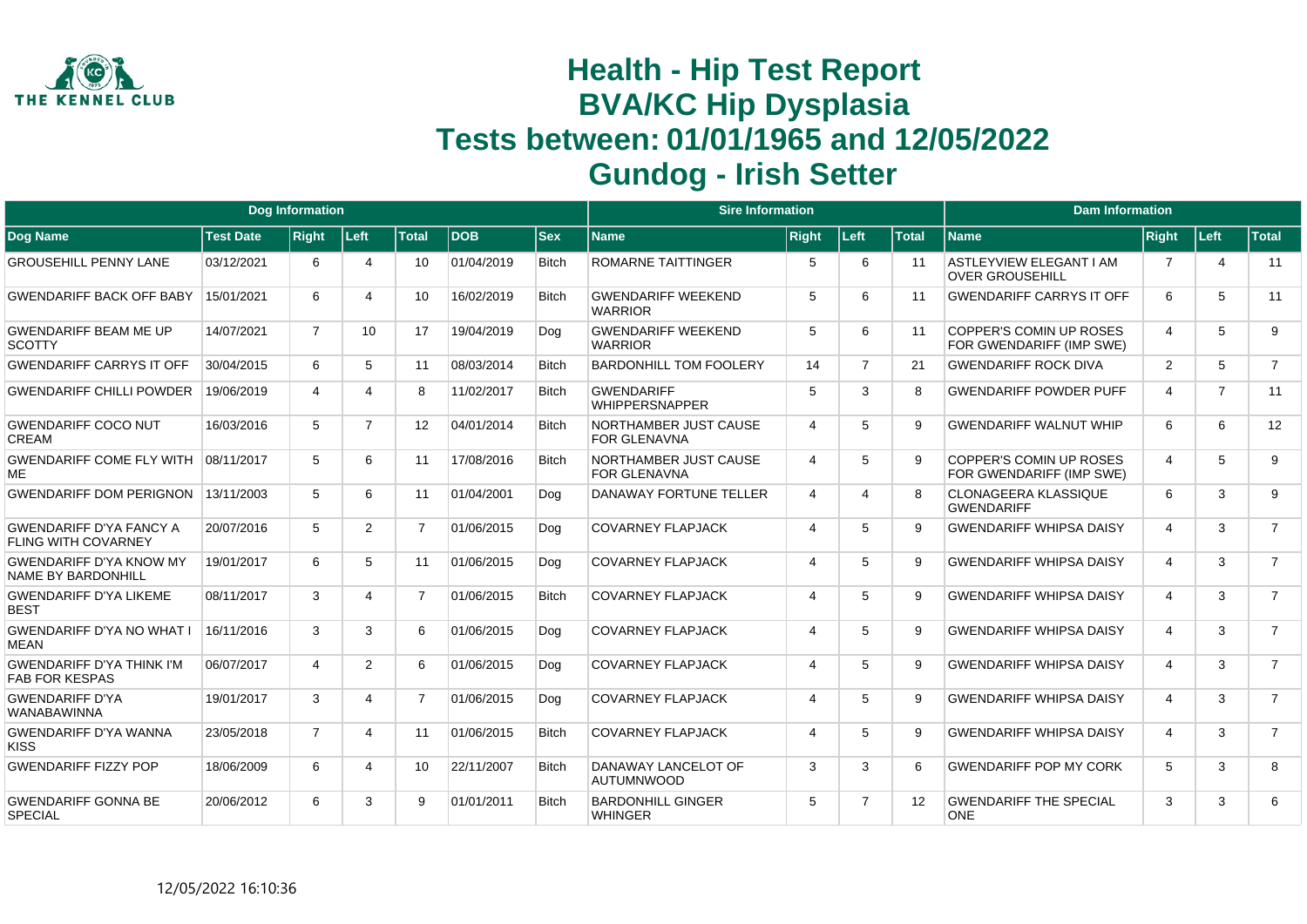

|                                                              |                  | <b>Dog Information</b> |                 |                 |            |              | <b>Sire Information</b>                             |                |                       |              | <b>Dam Information</b>                                     |                |                         |                |
|--------------------------------------------------------------|------------------|------------------------|-----------------|-----------------|------------|--------------|-----------------------------------------------------|----------------|-----------------------|--------------|------------------------------------------------------------|----------------|-------------------------|----------------|
| <b>Dog Name</b>                                              | <b>Test Date</b> | <b>Right</b>           | ∣Left∶          | <b>Total</b>    | <b>DOB</b> | <b>Sex</b>   | <b>Name</b>                                         | <b>Right</b>   | Left                  | <b>Total</b> | <b>Name</b>                                                | Right          | Left                    | <b>Total</b>   |
| <b>GWENDARIFF GONNA'B AM</b><br>AZING                        | 26/08/2020       | 13                     | 8               | 21              | 03/03/2016 | <b>Bitch</b> | ROMARNE TAITTINGER                                  | 5              | 6                     | 11           | <b>GWENDARIFF GONNA BE</b><br><b>SPECIAL</b>               | 6              | 3                       | 9              |
| <b>GWENDARIFF GOOSEBERRY</b><br><b>FOOL</b>                  | 19/06/2019       | 3                      | Δ               | $\overline{7}$  | 01/04/2018 | <b>Bitch</b> | <b>GWENDARIFF I'M COMIN OUT</b>                     | 5              | 6                     | 11           | <b>GWENDARIFF D'YA WANNA</b><br><b>KISS</b>                | $\overline{7}$ | $\overline{\mathbf{A}}$ | 11             |
| <b>GWENDARIFF HANDS OFF UR</b><br><b>MINE</b>                | 01/02/2021       | 4                      | Δ               | 8               | 16/02/2019 | <b>Bitch</b> | <b>GWENDARIFF WEEKEND</b><br><b>WARRIOR</b>         | 5              | 6                     | 11           | <b>GWENDARIFF CARRYS IT OFF</b>                            | 6              | 5                       | 11             |
| <b>GWENDARIFF HIDDEN</b><br><b>RAINBOW</b>                   | 21/05/2014       | 5                      | $\overline{2}$  | $\overline{7}$  | 01/02/2013 | <b>Bitch</b> | JONOLA DR DOOLITTLE                                 | $\overline{7}$ | 3                     | 10           | <b>GWENDARIFF ROCK DIVA</b>                                | 2              | 5                       | $\overline{7}$ |
| <b>GWENDARIFF HOT TICKET</b>                                 | 19/06/2019       | 4                      | 3               | $\overline{7}$  | 27/09/2017 | <b>Bitch</b> | <b>GWENDARIFF UNKNOWN</b><br><b>SOLDIER</b>         | 3              | $\boldsymbol{\Delta}$ |              | <b>GWENDARIFF ON A TIC ETT TO</b><br><b>LOCHINDORB</b>     | $\overline{4}$ | 3                       | $\overline{7}$ |
| <b>GWENDARIFF I'M COMIN OUT</b>                              | 11/10/2017       | 5                      | 6               | 11              | 17/08/2016 | Dog          | <b>NORTHAMBER JUST CAUSE</b><br><b>FOR GLENAVNA</b> | $\overline{4}$ | 5                     | $\mathbf{Q}$ | <b>COPPER'S COMIN UP ROSES</b><br>FOR GWENDARIFF (IMP SWE) | $\overline{4}$ | 5                       | 9              |
| <b>GWENDARIFF I'M FOOL PROOF</b>                             | 28/05/2019       | 23                     | 18              | 41              | 01/04/2018 | Dog          | <b>GWENDARIFF I'M COMIN OUT</b>                     | 5              | 6                     | 11           | <b>GWENDARIFF D'YA WANNA</b><br><b>KISS</b>                | $\overline{7}$ | $\overline{\mathbf{4}}$ | 11             |
| <b>GWENDARIFF IM ON SHOW</b>                                 | 31/07/2014       | 6                      | 12 <sup>2</sup> | 18              | 15/01/2012 | <b>Bitch</b> | <b>BARDONHILL GINGER</b><br><b>WHINGER</b>          | 5              | $\overline{7}$        | 12           | <b>GWENDARIFF WHATA SHOW</b><br>GIRI                       | 4              | 5                       | 9              |
| GWENDARIFF IN NEON LIGHTS 11/09/2015                         |                  | 5                      | $\overline{2}$  | $\overline{7}$  | 14/08/2014 | <b>Bitch</b> | <b>GWENDARIFF</b><br><b>WHIPPERSNAPPER</b>          | 5              | 3                     | R            | <b>GWENDARIFF IN WITH A BANG</b>                           | 5              | 5                       | 10             |
| <b>GWENDARIFF IN THE</b><br><b>LIMELIGHT WITH GILLIEGRAE</b> | 16/09/2020       | 5                      | 3               | 8               | 05/03/2017 | Dog          | <b>GWENDARIFF NUTS ABOUTU</b><br><b>GLENAVNA</b>    | 5              | 3                     | 8            | <b>GWENDARIFF IN NEON LIGHTS</b>                           | 5              | $\overline{2}$          | $\overline{7}$ |
| <b>GWENDARIFF IN WITH A BANG</b>                             | 15/05/2013       | 5                      | 5               | 10              | 13/02/2010 | <b>Bitch</b> | <b>SECRET LIAISON AT</b><br><b>GWENDARIFF</b>       | $\overline{7}$ | 3                     | 10           | <b>GWENDARIFF MS DYNAMITE</b>                              | 6              | $\overline{\mathbf{4}}$ | 10             |
| <b>GWENDARIFF IS FOOLIN</b><br><b>AROUND</b>                 | 19/06/2019       | 6                      | 6               | 12 <sup>2</sup> | 01/04/2018 | <b>Bitch</b> | <b>GWENDARIFF I'M COMIN OUT</b>                     | 5              | 6                     | 11           | <b>GWENDARIFF D'YA WANNA</b><br><b>KISS</b>                | $\overline{7}$ | $\overline{4}$          | 11             |
| <b>GWENDARIFF ITS NUMERO</b><br><b>UNO AT BONHOMIE</b>       | 20/06/2018       | 6                      | 5               | 11              | 10/05/2017 | <b>Bitch</b> | <b>GWENDARIFF NUTS ABOUTU</b><br><b>GLENAVNA</b>    | 5              | 3                     |              | <b>GWENDARIFF CARRYS IT OFF</b>                            | 6              | 5                       | 11             |
| GWENDARIFF JENNY WREN AT<br><b>BYEDALES</b>                  | 12/10/2010       | 5                      | 6               | 11              | 25/01/2009 | <b>Bitch</b> | DANAWAY LANCELOT OF<br><b>AUTUMNWOOD</b>            | 3              | 3                     | 6            | <b>GWENDARIFF ROCK CHICK</b>                               | 8              | $\overline{4}$          | 12             |
| <b>GWENDARIFF JUSTIN THYME</b>                               | 19/01/2017       | 6                      | 3               | 9               | 14/04/2014 | Dog          | <b>GWENDARIFF</b><br><b>WHIPPERSNAPPER</b>          | 5              | 3                     |              | <b>GWENDARIFF WHATA SHOW</b><br><b>GIRL</b>                | $\overline{4}$ | 5                       | 9              |
| <b>GWENDARIFF LET'S LOOK AT</b><br><b>ME</b>                 | 26/02/2020       | 3                      | 4               | 7               | 13/06/2018 | <b>Bitch</b> | <b>GWENDARIFF I'M COMIN OUT</b>                     | 5              | 6                     | 11           | <b>GWENDARIFF LILY THE PINK</b>                            | $\overline{4}$ | 4                       | 8              |
| <b>GWENDARIFF LILY THE PINK</b>                              | 31/07/2018       |                        |                 | 8               | 01/04/2016 | <b>Bitch</b> | <b>GWENDARIFF</b><br><b>WHIPPERSNAPPER</b>          | 5              | 3                     |              | <b>GWENDARIFF PINK PYJAMAS</b>                             | $\overline{7}$ | 6                       | 13             |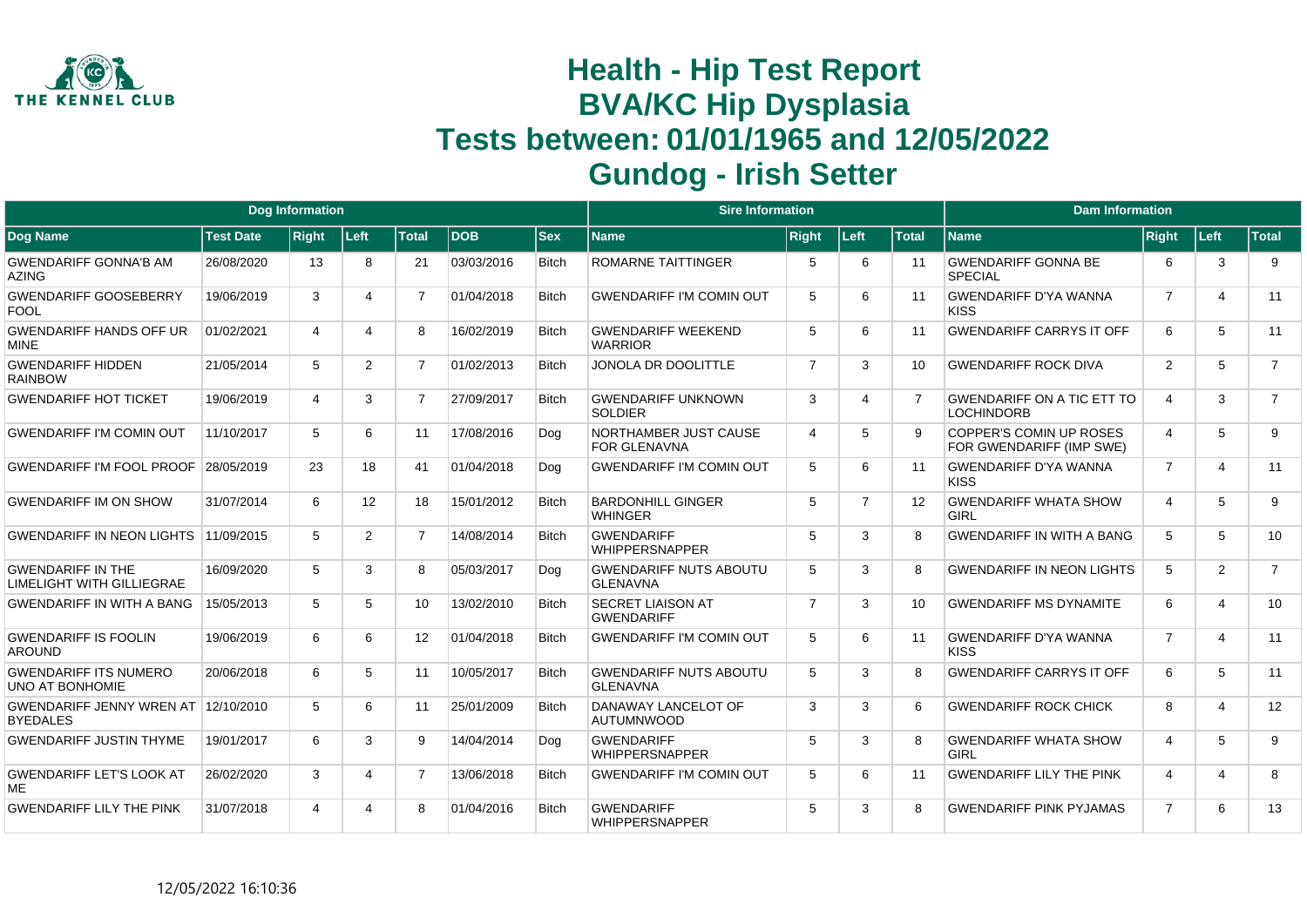

|                                                                     |                  | <b>Dog Information</b> |                |                 |            |              | <b>Sire Information</b>                             |                |                |                       | <b>Dam Information</b>                           |                |                       |                 |
|---------------------------------------------------------------------|------------------|------------------------|----------------|-----------------|------------|--------------|-----------------------------------------------------|----------------|----------------|-----------------------|--------------------------------------------------|----------------|-----------------------|-----------------|
| Dog Name                                                            | <b>Test Date</b> | <b>Right</b>           | Left           | <b>Total</b>    | <b>DOB</b> | <b>Sex</b>   | <b>Name</b>                                         | <b>Right</b>   | Left           | <b>Total</b>          | <b>Name</b>                                      | <b>Right</b>   | ∣Left⊹                | Total           |
| <b>GWENDARIFF LOOK NO</b><br><b>FURTHER</b>                         | 02/09/2019       | 3                      | 5              | 8               | 13/06/2018 | Dog          | <b>GWENDARIFF I'M COMIN OUT</b>                     | -5             | 6              | 11                    | <b>GWENDARIFF LILY THE PINK</b>                  | 4              | $\overline{4}$        | 8               |
| <b>GWENDARIFF LOOK THIS WAY</b><br><b>TO WYNJILL</b>                | 11/12/2019       | 5                      | 8              | 13              | 13/06/2018 | <b>Bitch</b> | <b>GWENDARIFF I'M COMIN OUT</b>                     | 5              | 6              | 11                    | <b>GWENDARIFF LILY THE PINK</b>                  | 4              | $\boldsymbol{\Delta}$ | 8               |
| <b>GWENDARIFF LUCYS LEGACY</b>                                      | 13/06/2019       | 6                      | 3              | 9               | 08/02/2016 | Dog          | <b>GWENDARIFF</b><br><b>WHIPPERSNAPPER</b>          | 5              | 3              | 8                     | <b>GWENDARIFF THE REAL THING</b>                 | 6              | 5                     | 11              |
| <b>GWENDARIFF MISS</b><br><b>MONEYPENNY OF</b><br><b>HENNELDALE</b> | 19/04/2011       | 5                      | $\overline{7}$ | 12 <sup>2</sup> | 22/10/2007 | <b>Bitch</b> | <b>GWENDARIFF DOM PERIGNON</b>                      | 5              | 6              | 11                    | <b>GWENDARIFF MS DYNAMITE</b>                    | 6              | $\Delta$              | 10 <sup>°</sup> |
| <b>GWENDARIFF MISS WHIPLASH</b>                                     | 18/06/2009       | $\boldsymbol{\Delta}$  | 3              | $\overline{7}$  | 22/10/2007 | <b>Bitch</b> | <b>GWENDARIFF DOM PERIGNON</b>                      | 5              | 6              | 11                    | <b>GWENDARIFF MS DYNAMITE</b>                    | 6              | $\boldsymbol{\Delta}$ | 10              |
| <b>GWENDARIFF MISS WORLD</b><br>(A.I.)                              | 18/05/2017       | 5                      | 5              | 10              | 16/01/2016 | <b>Bitch</b> | <b>GWENDARIFF DOM PERIGNON</b>                      | 5              | 6              | 11                    | <b>GWENDARIFF COCO NUT</b><br>CREAM              | 5              | $\overline{7}$        | 12              |
| <b>GWENDARIFF MOET ET</b><br>CHANDON                                | 12/05/2005       | 6                      | 3              | 9               | 01/04/2001 | Dog          | <b>DANAWAY FORTUNE TELLER</b>                       | $\overline{4}$ | $\Delta$       | 8                     | <b>CLONAGEERA KLASSIQUE</b><br><b>GWENDARIFF</b> | 6              | 3                     | 9               |
| <b>GWENDARIFF MR</b><br>DONTGOPASTME VIA<br><b>BAIBREEZE</b>        | 26/03/2009       | 5                      | 6              | 11              | 22/10/2007 | Dog          | <b>GWENDARIFF DOM PERIGNON</b>                      | 5              | 6              | 11                    | <b>GWENDARIFF MS DYNAMITE</b>                    | 6              | $\overline{4}$        | 10              |
| <b>GWENDARIFF MR NOTICEME</b>                                       | 18/06/2000       | $\overline{7}$         | 4              | 11              | 22/10/2007 | Dog          | <b>GWENDARIFF DOM PERIGNON</b>                      | 5              | 6              | 11                    | <b>GWENDARIFF MS DYNAMITE</b>                    | 6              | $\overline{a}$        | 10              |
| <b>GWENDARIFF MS DYNAMITE</b>                                       | 12/05/2005       | 6                      | Δ              | 10              | 03/12/2003 | <b>Bitch</b> | <b>SHENANAGIN WHAT NEXT</b>                         |                |                |                       | <b>GWENDARIFF POP MY CORK</b>                    | 5              | 3                     | 8               |
| <b>GWENDARIFF NUTS ABOUTU</b><br><b>GLENAVNA</b>                    | 29/01/2015       | 5                      | 3              | 8               | 04/01/2014 | Dog          | NORTHAMBER JUST CAUSE<br><b>FOR GLENAVNA</b>        | $\overline{4}$ | 5              | 9                     | <b>GWENDARIFF WALNUT WHIP</b>                    | 6              | 6                     | 12              |
| <b>GWENDARIFF ON A</b><br><b>ROLLACOASTA</b>                        | 19/01/2017       | 4                      | 3              | $\overline{7}$  | 25/06/2014 | <b>Bitch</b> | <b>GWENDARIFF</b><br><b>WHIPPERSNAPPER</b>          | 5              | 3              | 8                     | <b>GWENDARIFF IM ON SHOW</b>                     | 6              | 12                    | 18              |
| <b>GWENDARIFF ON A TIC ETT TO</b><br><b>LOCHINDORB</b>              | 08/11/2017       | 4                      | 3              | $\overline{7}$  | 25/06/2014 | <b>Bitch</b> | <b>GWENDARIFF</b><br><b>WHIPPERSNAPPER</b>          | 5              | 3              | 8                     | <b>GWENDARIFF IM ON SHOW</b>                     | 6              | 12                    | 18              |
| <b>GWENDARIFF PADDY POWER</b><br><b>GLENAVNA</b>                    | 21/05/2014       | 3                      | $\overline{7}$ | 10 <sup>1</sup> | 01/03/2013 | Dog          | NORTHAMBER JUST CAUSE<br><b>FOR GLENAVNA</b>        | $\overline{4}$ | 5              | 9                     | <b>GWENDARIFF FIZZY POP</b>                      | 6              | $\overline{4}$        | 10              |
| <b>GWENDARIFF PINK FLOYD</b>                                        | 02/06/2017       | 5                      | 3              | 8               | 01/04/2016 | Dog          | <b>GWENDARIFF</b><br><b>WHIPPERSNAPPER</b>          | 5              | 3              | 8                     | <b>GWENDARIFF PINK PYJAMAS</b>                   | $\overline{7}$ | 6                     | 13              |
| <b>GWENDARIFF PINK PYJAMAS</b>                                      | 21/05/2014       | $\overline{7}$         | 6              | 13              | 01/03/2013 | <b>Bitch</b> | NORTHAMBER JUST CAUSE<br><b>FOR GLENAVNA</b>        | $\overline{4}$ | 5              | 9                     | <b>GWENDARIFF FIZZY POP</b>                      | 6              | $\boldsymbol{\Delta}$ | 10              |
| <b>GWENDARIFF PLAYS THE</b><br><b>FLUTE</b>                         | 05/03/2021       | 3                      | 3              | 6               | 12/07/2019 | Dog          | <b>GWENDARIFF THYME BOMB AT</b><br><b>JACWILINS</b> | 2              | $\overline{2}$ | $\boldsymbol{\Delta}$ | <b>GWENDARIFF THE CATZ</b><br><b>WISKERS</b>     | 5              | $\boldsymbol{\Delta}$ | 9               |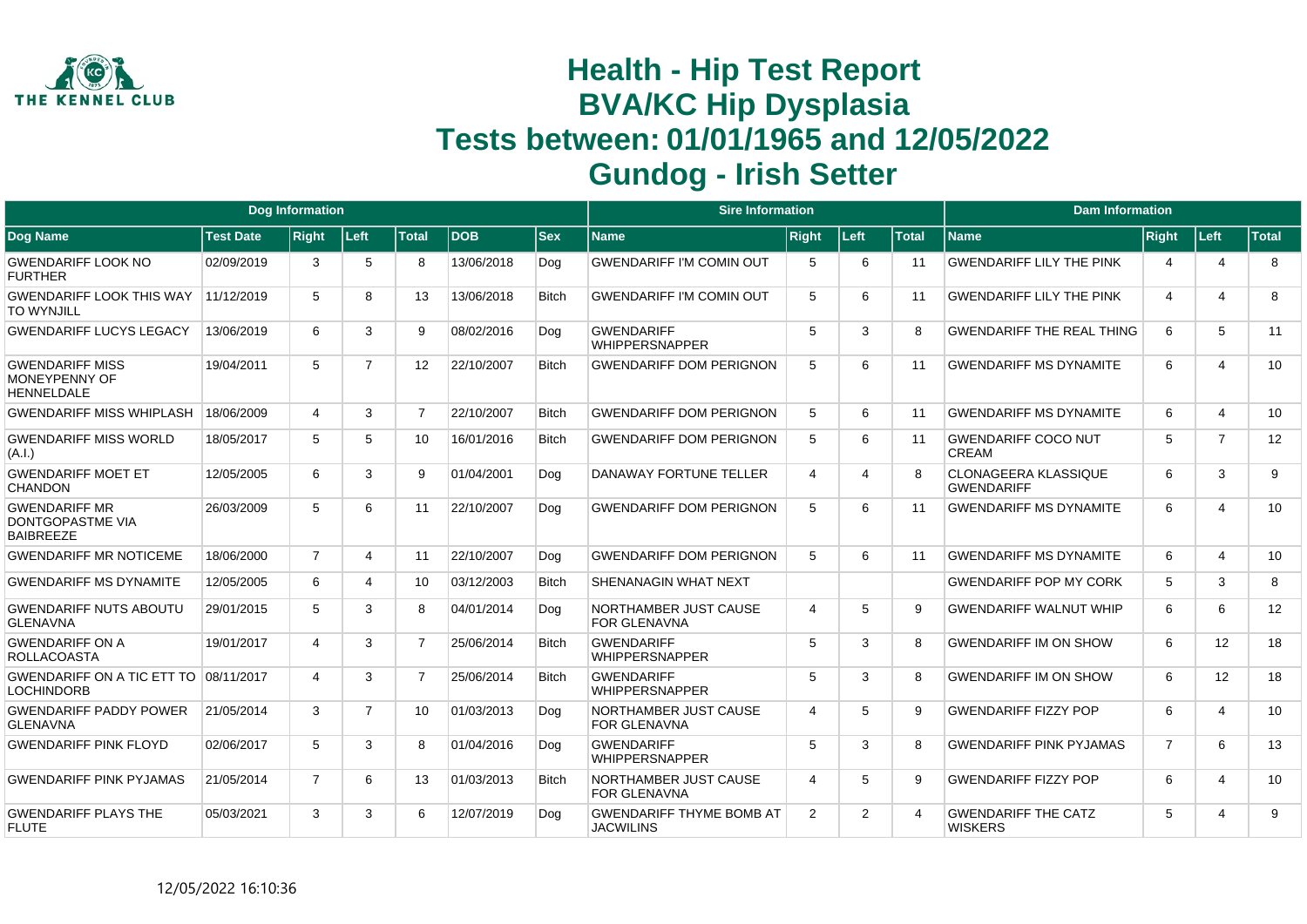

|                                                           |                  | <b>Dog Information</b> |                |                   |            |              | <b>Sire Information</b>                             |                       |                       |              | <b>Dam Information</b>                              |       |                         |                |
|-----------------------------------------------------------|------------------|------------------------|----------------|-------------------|------------|--------------|-----------------------------------------------------|-----------------------|-----------------------|--------------|-----------------------------------------------------|-------|-------------------------|----------------|
| Dog Name                                                  | <b>Test Date</b> | <b>Right</b>           | Left           | <b>Total</b>      | <b>DOB</b> | <b>Sex</b>   | Name                                                | <b>Right</b>          | Left                  | <b>Total</b> | <b>Name</b>                                         | Right | ∣Left∶                  | <b>Total</b>   |
| <b>GWENDARIFF POP MY CORK</b>                             | 12/05/2005       | 5                      | 3              | 8                 | 01/04/2001 | <b>Bitch</b> | DANAWAY FORTUNE TELLER                              | 4                     | 4                     | 8            | <b>CLONAGEERA KLASSIQUE</b><br><b>GWENDARIFF</b>    | 6     | 3                       | 9              |
| <b>GWENDARIFF POP THE</b><br>QUESTION                     | 19/05/2009       | 3                      | 5              | 8                 | 22/11/2007 | Dog          | DANAWAY LANCELOT OF<br><b>AUTUMNWOOD</b>            | 3                     | 3                     | 6            | <b>GWENDARIFF POP MY CORK</b>                       | 5     | 3                       | 8              |
| <b>GWENDARIFF POWDER PUFF</b>                             | 26/08/2015       | 4                      | $\overline{7}$ | 11                | 01/03/2013 | <b>Bitch</b> | NORTHAMBER JUST CAUSE<br><b>FOR GLENAVNA</b>        | $\boldsymbol{\Delta}$ | 5                     | 9            | <b>GWENDARIFF FIZZY POP</b>                         | 6     | $\overline{4}$          | 10             |
| <b>GWENDARIFF ROCK CHICK</b>                              | 27/07/2006       | 8                      | 4              | 12 <sup>°</sup>   | 03/12/2003 | <b>Bitch</b> | SHENANAGIN WHAT NEXT                                |                       |                       |              | <b>GWENDARIFF POP MY CORK</b>                       | 5     | 3                       | 8              |
| <b>GWENDARIFF ROCK DIVA</b>                               | 18/06/2009       | 2                      | 5              | $\overline{7}$    | 01/07/2007 | <b>Bitch</b> | <b>GWENDARIFF DOM PERIGNON</b>                      | 5                     | 6                     | 11           | <b>GWENDARIFF ROCK CHICK</b>                        | 8     | $\overline{4}$          | 12             |
| <b>GWENDARIFF ROCKIN ROBIN</b>                            | 18/06/2009       | 6                      | 3              | 9                 | 01/07/2007 | Dog          | <b>GWENDARIFF DOM PERIGNON</b>                      | 5                     | 6                     | 11           | <b>GWENDARIFF ROCK CHICK</b>                        | 8     | $\overline{4}$          | 12             |
| <b>GWENDARIFF SHOW ME THE</b><br><b>WAY UP</b>            | 03/07/2013       | 3                      | 4              | $\overline{7}$    | 15/01/2012 | Dog          | <b>BARDONHILL GINGER</b><br><b>WHINGER</b>          | 5                     | 7                     | 12           | <b>GWENDARIFF WHATA SHOW</b><br><b>GIRL</b>         | 4     | 5                       | 9              |
| <b>GWENDARIFF SMART MOVE</b><br><b>BACK TO AOIBHEANNE</b> | 05/02/2021       | 4                      | 6              | 10 <sup>°</sup>   | 08/08/2018 | <b>Bitch</b> | <b>GWENDARIFF UNKNOWN</b><br><b>SOLDIER</b>         | 3                     | $\boldsymbol{\Delta}$ |              | <b>AOIBHEANNE'S SMART MOVE</b><br><b>GWENDARIFF</b> | 3     | $\overline{\mathbf{4}}$ | $\overline{7}$ |
| <b>GWENDARIFF SMART RED</b><br><b>JACKET</b>              | 22/07/2020       | 6                      | 6              | $12 \overline{ }$ | 08/08/2018 | Dog          | <b>GWENDARIFF UNKNOWN</b><br><b>SOLDIER</b>         | 3                     | $\boldsymbol{\Delta}$ |              | AOIBHEANNE'S SMART MOVE<br><b>GWENDARIFF</b>        | 3     | 4                       | $\overline{7}$ |
| <b>GWENDARIFF SODA POP TO</b><br>WYNJILL                  | 08/02/2012       | 5                      | 3              | 8                 | 01/12/2010 | <b>Bitch</b> | <b>ERINADE STARWARS</b>                             | 6                     | 8                     | 14           | <b>GWENDARIFF FIZZY POP</b>                         | 6     | $\overline{4}$          | 10             |
| <b>GWENDARIFF SUCH A CARRY</b><br>ON AT BARDONHILL        | 14/01/2016       | 5                      | 4              | 9                 | 08/03/2014 | <b>Bitch</b> | <b>BARDONHILL TOM FOOLERY</b>                       | 14                    | $\overline{7}$        | 21           | <b>GWENDARIFF ROCK DIVA</b>                         | 2     | 5                       | $\overline{7}$ |
| <b>GWENDARIFF THE BIG</b><br><b>ATRAXION</b>              | 02/07/2015       | 3                      | 3              | 6                 | 01/10/2012 | Dog          | NORTHAMBER JUST CAUSE<br><b>FOR GLENAVNA</b>        | $\overline{4}$        | 5                     | 9            | <b>GWENDARIFF THE SPECIAL</b><br><b>ONE</b>         | 3     | 3                       | 6              |
| <b>GWENDARIFF THE CATZ</b><br><b>WISKERS</b>              | 09/12/2014       | 5                      | 4              | 9                 | 01/10/2012 | <b>Bitch</b> | NORTHAMBER JUST CAUSE<br><b>FOR GLENAVNA</b>        | $\overline{4}$        | 5                     | <sub>9</sub> | <b>GWENDARIFF THE SPECIAL</b><br>ONE                | 3     | 3                       | 6              |
| <b>GWENDARIFF THE GRAND</b><br><b>MASTER AT JACWILINS</b> | 26/02/2021       | 3                      | 3              | 6                 | 12/07/2019 | Dog          | <b>GWENDARIFF THYME BOMB AT</b><br><b>JACWILINS</b> | 2                     | 2                     |              | <b>GWENDARIFF THE CATZ</b><br><b>WISKERS</b>        | 5     | $\overline{4}$          | 9              |
| <b>GWENDARIFF THE HAPPY</b><br>HOOKER (IKC)               | 12/11/2021       | 4                      | 4              | 8                 | 06/09/2020 | <b>Bitch</b> | <b>GWENDARIFF</b><br><b>WHIPPERSNAPPER</b>          | 5                     | 3                     | 8            | <b>GWENDARIFF COCO NUT</b><br>CREAM                 | 5     | $\overline{7}$          | 12             |
| <b>GWENDARIFF THE IT GIRL</b>                             | 06/08/2018       | 6                      | 6              | 12                | 10/05/2017 | <b>Bitch</b> | <b>GWENDARIFF NUTS ABOUTU</b><br><b>GLENAVNA</b>    | 5                     | 3                     | 8            | <b>GWENDARIFF CARRYS IT OFF</b>                     | 6     | 5                       | 11             |
| <b>GWENDARIFF THE PURPLE</b><br><b>STAR</b>               | 02/06/2021       | 5                      | 6              | 11                | 12/07/2019 | Bitch        | <b>GWENDARIFF THYME BOMB AT</b><br><b>JACWILINS</b> | 2                     | 2                     | 4            | <b>GWENDARIFF THE CATZ</b><br><b>WISKERS</b>        | 5     | 4                       | 9              |
| GWENDARIFF THE REAL THING 22/05/2013                      |                  | 6                      | 5              | 11                | 01/12/2010 | <b>Bitch</b> | <b>ERINADE STARWARS</b>                             | 6                     | 8                     | 14           | <b>GWENDARIFF FIZZY POP</b>                         | 6     | $\overline{4}$          | 10             |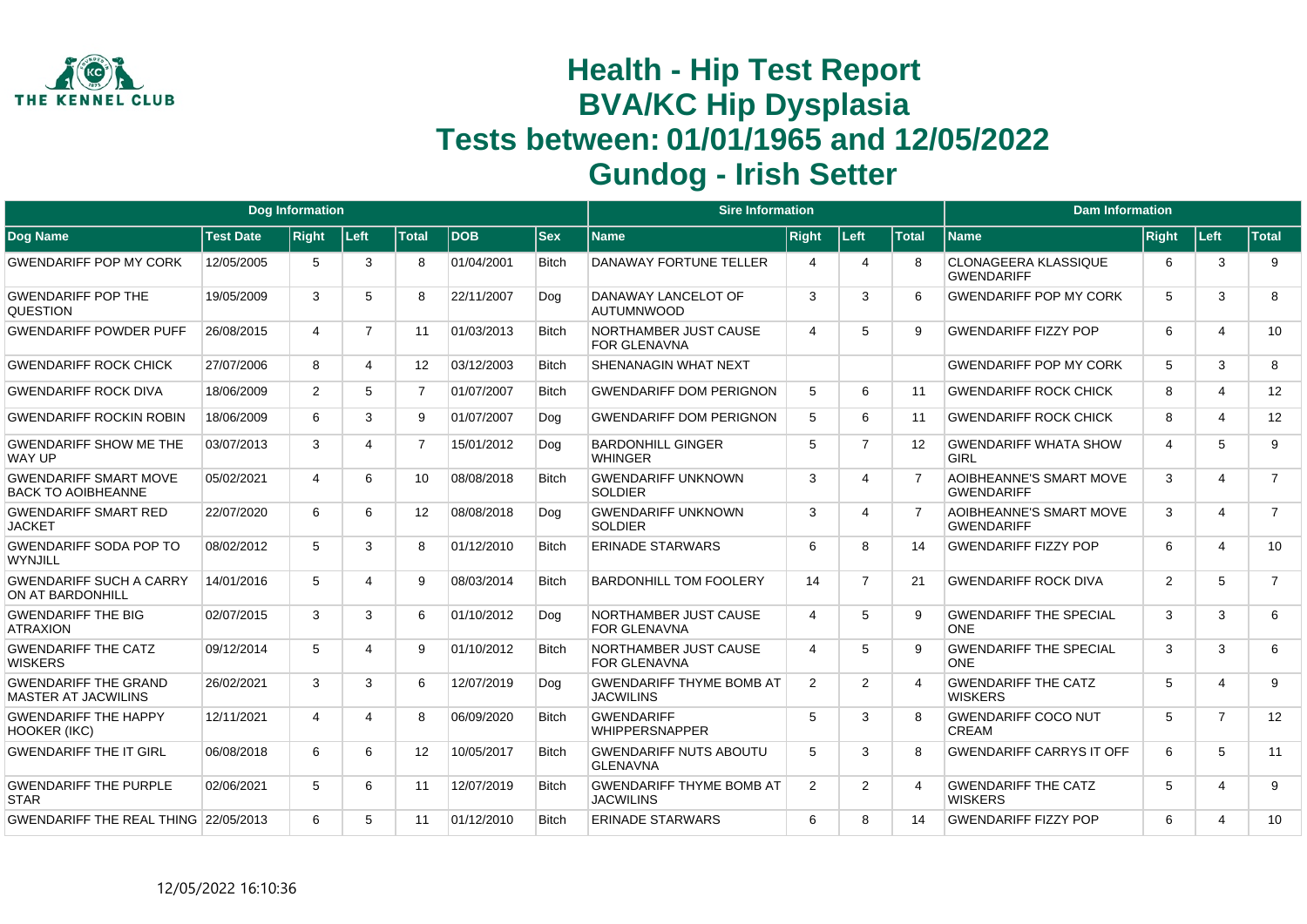

|                                                         |                  | <b>Dog Information</b> |                |                   |             |              | <b>Sire Information</b>                             |                             |                |              | <b>Dam Information</b>                       |                |                       |                |
|---------------------------------------------------------|------------------|------------------------|----------------|-------------------|-------------|--------------|-----------------------------------------------------|-----------------------------|----------------|--------------|----------------------------------------------|----------------|-----------------------|----------------|
| <b>Dog Name</b>                                         | <b>Test Date</b> | <b>Right</b>           | Left           | <b>Total</b>      | <b>IDOB</b> | <b>Sex</b>   | Name                                                | <b>Right</b>                | Left           | <b>Total</b> | <b>Name</b>                                  | <b>Right</b>   | Left                  | <b>Total</b>   |
| <b>GWENDARIFF THE SPECIAL</b><br><b>ONE</b>             | 18/06/2009       | 3                      | 3              | 6                 | 22/11/2007  | <b>Bitch</b> | DANAWAY LANCELOT OF<br><b>AUTUMNWOOD</b>            | 3                           | 3              | 6            | <b>GWENDARIFF POP MY CORK</b>                | -5             | 3                     | 8              |
| <b>GWENDARIFF THE SPECIALIST</b>                        | 14/08/2012       | $\overline{7}$         | 4              | 11                | 01/01/2011  | Dog          | <b>BARDONHILL GINGER</b><br><b>WHINGER</b>          | 5                           | $\overline{7}$ | 12           | <b>GWENDARIFF THE SPECIAL</b><br><b>ONE</b>  | 3              | 3                     | 6              |
| GWENDARIFF THYME BOMB AT 04/06/2015<br><b>JACWILINS</b> |                  | $\overline{2}$         | $\overline{2}$ | 4                 | 14/04/2014  | Dog          | <b>GWENDARIFF</b><br><b>WHIPPERSNAPPER</b>          | 5                           | 3              |              | <b>GWENDARIFF WHATA SHOW</b><br>GIRL         | $\overline{4}$ | 5                     | 9              |
| <b>GWENDARIFF TOP OF THE</b><br><b>POPS</b>             | 22/05/2013       | 5                      | $\overline{7}$ | $12 \overline{ }$ | 22/11/2007  | Dog          | DANAWAY LANCELOT OF<br><b>AUTUMNWOOD</b>            | 3                           | 3              |              | <b>GWENDARIFF POP MY CORK</b>                | 5              | 3                     | 8              |
| <b>GWENDARIFF UCAN'TMISSME</b><br><b>BONHOMIE</b>       | 02/07/2019       | 4                      | 5              | 9                 | 28/03/2018  | Dog          | <b>GWENDARIFF THYME BOMB AT</b><br><b>JACWILINS</b> | 2                           | 2              | 4            | <b>GWENDARIFF WE'LL</b><br><b>REMEMBERU</b>  | 3              | 5                     | 8              |
| <b>GWENDARIFF UNKNOWN</b><br><b>SOLDIER</b>             | 16/12/2015       | 3                      | 4              | $\overline{7}$    | 11/11/2014  | Dog          | <b>COPPER'S MAGISKA UNDER</b><br>(ATCAL00247SWE)    |                             |                |              | <b>GWENDARIFF THE CATZ</b><br><b>WISKERS</b> | 5              | $\boldsymbol{\Delta}$ | 9              |
| <b>GWENDARIFF UR GOING</b><br><b>PLACES</b>             | 29/04/2019       | $\overline{7}$         | 6              | 13                | 28/03/2018  | Dog          | <b>GWENDARIFF THYME BOMB AT</b><br><b>JACWILINS</b> | 2                           | 2              |              | <b>GWENDARIFF WE'LL</b><br><b>REMEMBERU</b>  | 3              | 5                     | 8              |
| <b>GWENDARIFF VIVA LA DIVA</b>                          | 20/01/2012       | $\overline{2}$         | 6              | 8                 | 17/10/2010  | <b>Bitch</b> | <b>JACWILINS WILLOGHBY</b>                          | 3                           | 3              | 6            | <b>GWENDARIFF ROCK DIVA</b>                  | 2              | 5                     | $\overline{7}$ |
| <b>GWENDARIFF VIVA LAS VEGAS</b>                        | 20/01/2012       | 3                      | 6              | 9                 | 17/10/2010  | Dog          | <b>JACWILINS WILLOGHBY</b>                          | 3                           | 3              | ĥ            | <b>GWENDARIFF ROCK DIVA</b>                  | $\overline{2}$ | 5                     | $\overline{7}$ |
| <b>GWENDARIFF WALNUT WHIP</b>                           | 13/02/2013       | 6                      | 6              | 12                | 26/09/2011  | <b>Bitch</b> | <b>COPPER'S MAGISKA UNDER</b><br>(ATCAL00247SWE)    |                             |                |              | <b>GWENDARIFF MISS WHIPLASH</b>              | $\overline{4}$ | 3                     | $\overline{7}$ |
| <b>GWENDARIFF WEEKEND</b><br><b>WARRIOR</b>             | 16/08/2018       | 5                      | 6              | 11                | 10/05/2017  | Dog          | NORTHAMBER JUST CAUSE<br><b>FOR GLENAVNA</b>        | $\boldsymbol{\vartriangle}$ | 5              | 9            | <b>GWENDARIFF WALNUT WHIP</b>                | 6              | 6                     | 12             |
| <b>GWENDARIFF WE'LL</b><br><b>REMEMBERU</b>             | 16/12/2015       | 3                      | 5              | 8                 | 11/11/2014  | <b>Bitch</b> | <b>COPPER'S MAGISKA UNDER</b><br>(ATCAL00247SWE)    |                             |                |              | <b>GWENDARIFF THE CATZ</b><br><b>WISKERS</b> | 5              | $\overline{4}$        | 9              |
| <b>GWENDARIFF WHATA CORKER</b>                          | 28/01/2011       | 8                      | 5              | 13                | 01/01/2009  | Dog          | <b>DANAWAY DISCREET</b>                             | 6                           | 4              | 10           | <b>GWENDARIFF POP MY CORK</b>                | 5              | 3                     | 8              |
| <b>GWENDARIFF WHATA SHOW</b><br><b>GIRL</b>             | 14/09/2011       | 4                      | 5              | 9                 | 01/01/2009  | <b>Bitch</b> | DANAWAY DISCREET                                    | 6                           | 4              | 10           | <b>GWENDARIFF POP MY CORK</b>                | 5              | 3                     | 8              |
| <b>GWENDARIFF WHATA</b><br><b>SURPRISE</b>              | 25/08/2010       | 6                      | 5              | 11                | 01/01/2009  | <b>Bitch</b> | <b>DANAWAY DISCREET</b>                             | 6                           | 4              | 10           | <b>GWENDARIFF POP MY CORK</b>                | 5              | 3                     | 8              |
| <b>GWENDARIFF WHATA WYNJILL</b>                         | 08/02/2012       | 3                      | 3              | 6                 | 01/01/2009  | <b>Bitch</b> | DANAWAY DISCREET                                    | 6                           | 4              | 10           | <b>GWENDARIFF POP MY CORK</b>                | 5              | 3                     | 8              |
| <b>GWENDARIFF</b><br><b>WHIPPERSNAPPER</b>              | 13/02/2013       | 5                      | 3              | 8                 | 26/09/2011  | Dog          | <b>COPPER'S MAGISKA UNDER</b><br>(ATCAL00247SWE)    |                             |                |              | <b>GWENDARIFF MISS WHIPLASH</b>              | $\overline{4}$ | 3                     | $\overline{7}$ |
| <b>GWENDARIFF WHIPSA DAISY</b>                          | 14/11/2013       |                        | 3              | $\overline{7}$    | 26/09/2011  | <b>Bitch</b> | <b>COPPER'S MAGISKA UNDER</b><br>(ATCAL00247SWE)    |                             |                |              | <b>GWENDARIFF MISS WHIPLASH</b>              | $\overline{4}$ | 3                     | $\overline{7}$ |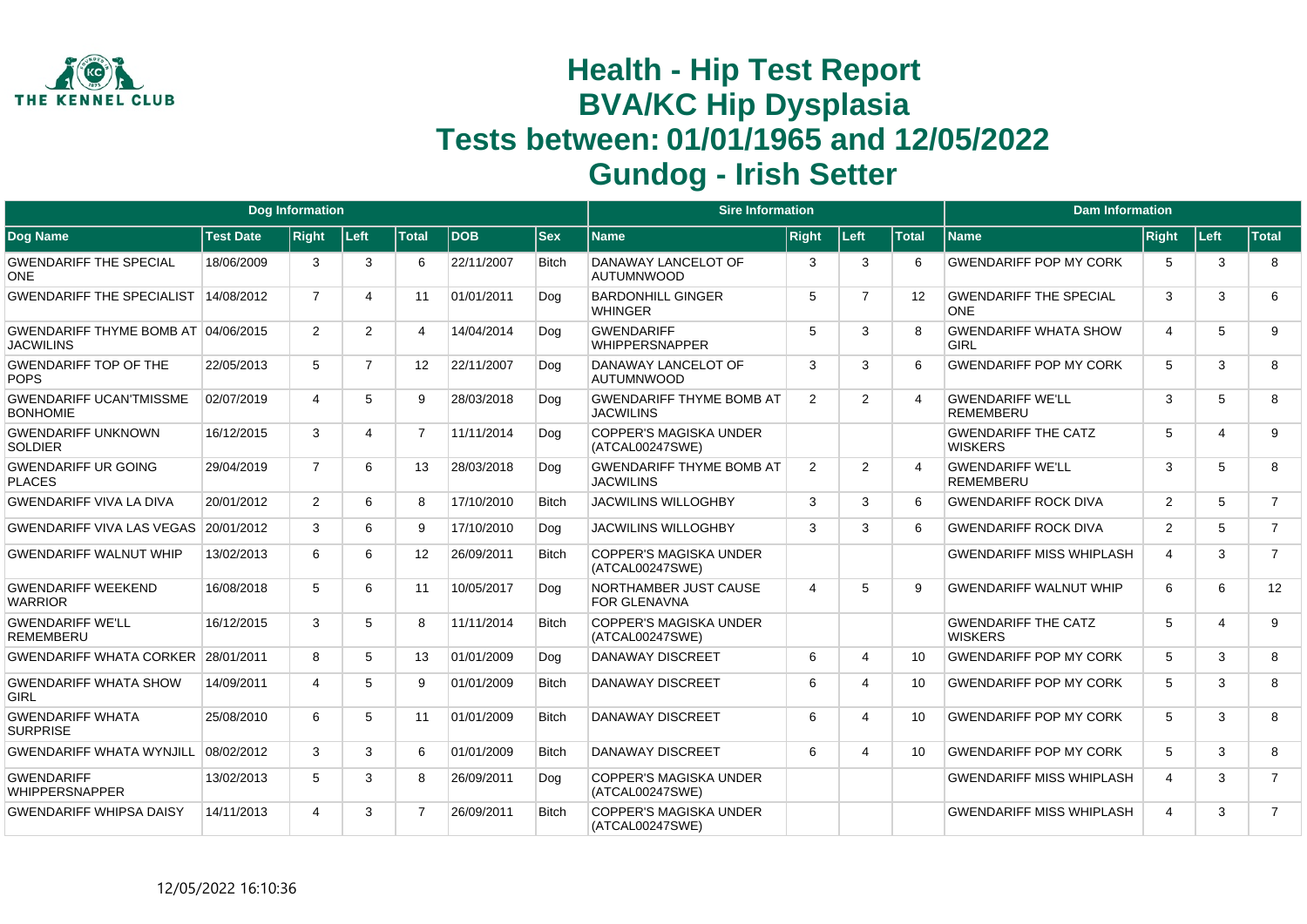

|                                                       |                  | <b>Dog Information</b> |                 |              |            |              | <b>Sire Information</b>                             |                       |      |              | <b>Dam Information</b>                                |                |                       |       |
|-------------------------------------------------------|------------------|------------------------|-----------------|--------------|------------|--------------|-----------------------------------------------------|-----------------------|------|--------------|-------------------------------------------------------|----------------|-----------------------|-------|
| Dog Name                                              | <b>Test Date</b> | <b>Right</b>           | Left            | <b>Total</b> | <b>DOB</b> | <b>Sex</b>   | <b>Name</b>                                         | <b>Right</b>          | Left | <b>Total</b> | <b>Name</b>                                           | Right          | Left                  | Total |
| <b>GWENDARIFF WHIRLWIND AT</b><br><b>HARVANCOURT</b>  | 28/10/2020       | 5                      | 5               | 10           | 10/05/2017 | <b>Bitch</b> | NORTHAMBER JUST CAUSE<br><b>FOR GLENAVNA</b>        | $\boldsymbol{\Delta}$ | 5    | 9            | <b>GWENDARIFF WALNUT WHIP</b>                         | 6              | 6                     | 12    |
| <b>GWENDARIFF WONDER</b><br><b>WOMAN</b>              | 20/12/2018       | $\overline{4}$         | 4               | 8            | 10/05/2017 | <b>Bitch</b> | NORTHAMBER JUST CAUSE<br><b>FOR GLENAVNA</b>        | $\overline{4}$        | 5    | 9            | <b>GWENDARIFF WALNUT WHIP</b>                         | 6              | 6                     | 12    |
| <b>HARREDS GHILLIE</b>                                | 29/04/2003       | $\overline{7}$         | $\overline{7}$  | 14           | 03/03/2001 | Dog          | <b>HARREDS POACHER</b>                              |                       |      |              | BARLEYDALE POLYANTHA AT<br><b>HARREDS</b>             |                |                       |       |
| <b>HARREDS HARLIE OF</b><br><b>BLAYSDELL</b>          | 30/09/2015       | 5                      | 5               | 10           | 25/08/2014 | Dog          | <b>REDDINS GETHIN</b>                               | 3                     | 3    | 6            | <b>HARREDS FLORRIE</b>                                |                |                       |       |
| <b>HARREDS HASSLE WITH</b><br><b>AMBERLIGHT</b>       | 06/01/2016       | 6                      | 5               | 11           | 25/08/2014 | Dog          | <b>REDDINS GETHIN</b>                               | 3                     | 3    | 6            | <b>HARREDS FLORRIE</b>                                |                |                       |       |
| <b>HARREDS HETTIE</b>                                 | 06/11/2019       | $\Omega$               | $\Omega$        | 0            | 25/08/2014 | <b>Bitch</b> | <b>REDDINS GETHIN</b>                               | 3                     | 3    | 6            | <b>HARREDS FLORRIE</b>                                |                |                       |       |
| <b>HARREDS KLARA</b>                                  | 08/01/2013       | 38                     | 40              | 78           | 18/03/2009 | <b>Bitch</b> | <b>HARREDS GHILLIE</b>                              | 7                     | 7    | 14           | MILLCROFT BLUE MOON AT<br><b>HARREDS</b>              |                |                       |       |
| <b>HARREDS SYBIL</b>                                  | 06/11/2019       | 3                      | 3               | 6            | 17/08/2018 | <b>Bitch</b> | <b>CASKEYS MISCHIEF</b><br><b>STYLERSETTS</b>       | 5                     | 4    | 9            | <b>HARREDS FLORRIE</b>                                |                |                       |       |
| <b>HARREDS TOBIE OF</b><br><b>BLAYSDELL</b>           | 21/02/2018       | $\overline{7}$         | 6               | 13           | 11/01/2017 | Dog          | <b>GWENDARIFF NUTS ABOUTU</b><br><b>GLENAVNA</b>    | 5                     | 3    | 8            | <b>HARREDS FLORRIE</b>                                |                |                       |       |
| HARTSBOURNE JERSEY LILLY                              | 29/07/1984       | 2                      |                 | 3            | 26/06/1983 | <b>Bitch</b> | <b>BRACKENFIELD MURRAY</b>                          |                       |      |              | HARTSBOURNE PERIWINKLE                                |                |                       |       |
| HARVANCOURT CAPPELLO                                  | 20/03/2009       | 5                      | 3               | 8            | 13/10/2007 | Dog          | <b>CASKEYS CONCEPT AT</b><br><b>AOIBHEANNE</b>      | 3                     | 5    | 8            | <b>COVARNEY MISS MADYSON OF</b><br><b>HARVANCOURT</b> | $\overline{4}$ | $\overline{4}$        | 8     |
| HARVANCOURT CONFETTI                                  | 25/05/2011       | 4                      | 5               | 9            | 13/10/2007 | <b>Bitch</b> | <b>CASKEYS CONCEPT AT</b><br><b>AOIBHEANNE</b>      | 3                     | 5    | 8            | COVARNEY MISS MADYSON OF<br><b>HARVANCOURT</b>        | $\overline{4}$ | $\overline{4}$        | 8     |
| <b>HARVANCOURT HARLEM AT</b><br><b>JACINGAIL</b>      | 05/09/2012       | 10                     | 10 <sup>1</sup> | 20           | 29/05/2009 | Dog          | <b>CASKEYS CONCEPT AT</b><br><b>AOIBHEANNE</b>      | 3                     | 5    | 8            | <b>COVARNEY MISS MADYSON OF</b><br><b>HARVANCOURT</b> | $\overline{4}$ | $\boldsymbol{\Delta}$ | 8     |
| HARVANCOURT HEAVENLY                                  | 03/06/2014       | 6                      |                 | 10           | 29/05/2009 | <b>Bitch</b> | <b>CASKEYS CONCEPT AT</b><br><b>AOIBHEANNE</b>      | 3                     | 5    | 8            | <b>COVARNEY MISS MADYSON OF</b><br><b>HARVANCOURT</b> | $\overline{4}$ | $\overline{4}$        | 8     |
| <b>HAVERLEY INTO INFINITY</b>                         | 19/06/2019       | $\overline{4}$         |                 | 8            | 20/06/2016 | <b>Bitch</b> | <b>COVARNEY FLAPJACK</b>                            | $\overline{A}$        | 5    | 9            | SNOW DROP OVER HAVERLEY<br>(IMP POL)                  |                |                       |       |
| HAWKDOWN HEAVEN SENT AT 11/11/2011<br><b>DEVACOTT</b> |                  | $\overline{7}$         | 5               | 12           | 03/11/2007 | <b>Bitch</b> | <b>REDCLYST THOMAS THE</b><br><b>RYMER</b>          |                       |      |              | OLDESTONE MAID IN HEAVEN                              |                |                       |       |
| HAZELBECK ADORABLE AMBER 04/01/2018                   |                  | $\mathbf{Q}$           | 9               | 18           | 16/02/2014 | <b>Bitch</b> | DEACONARA DANSE DE BLEU<br><b>AVEC DOTCOMSETTER</b> | $\overline{7}$        | Δ    | 11           | <b>HAZELBECK'S ALLISANDRA</b>                         |                |                       |       |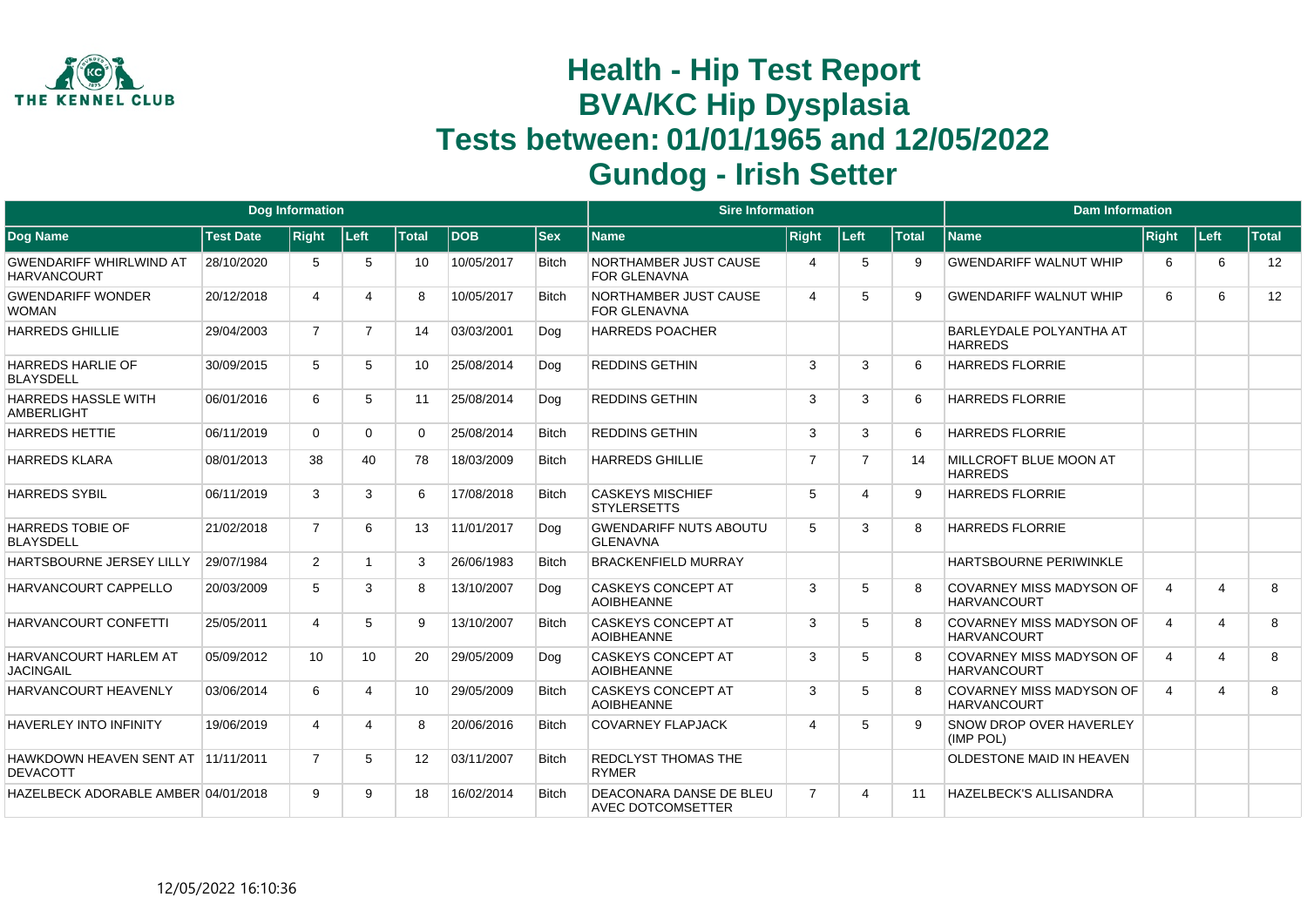

|                                                          |                  | Dog Information |                |                |             |              | <b>Sire Information</b>                                   |                          |                       |                   | <b>Dam Information</b>                    |                |                         |                |
|----------------------------------------------------------|------------------|-----------------|----------------|----------------|-------------|--------------|-----------------------------------------------------------|--------------------------|-----------------------|-------------------|-------------------------------------------|----------------|-------------------------|----------------|
| <b>Dog Name</b>                                          | <b>Test Date</b> | <b>Right</b>    | Left           | <b>Total</b>   | <b>IDOB</b> | <b>Sex</b>   | <b>Name</b>                                               | <b>Right</b>             | Left                  | <b>Total</b>      | <b>Name</b>                               | <b>Right</b>   | Left                    | Total          |
| <b>HAZELBECK DIZZY DIAMOND</b><br><b>OVER SOULGLAS</b>   | 19/08/2015       | 6               | 4              | 10             | 16/02/2014  | Dog          | DEACONARA DANSE DE BLEU<br><b>AVEC DOTCOMSETTER</b>       | 7                        | $\overline{4}$        | 11                | HAZELBECK'S ALLISANDRA                    |                |                         |                |
| <b>HEATHCLARE A CHANCE OF</b><br><b>MAGIC</b>            | 04/10/2007       | 28              | 21             | 49             | 06/05/2006  | Dog          | <b>DANAWAY MICHAELANGELO</b>                              | 6                        | $\boldsymbol{\Delta}$ | 10 <sup>1</sup>   | <b>HEATHCLARE MAGIC</b><br><b>MOMENTS</b> | $\overline{7}$ | 5                       | 12             |
| HEATHCLARE A KIND OF MAGIC 20/06/2012                    |                  | 4               | 5              | 9              | 17/06/2010  | <b>Bitch</b> | <b>RIVERBRUE DIONYSUS</b>                                 | $\mathsf{R}$             | 8                     | 16                | <b>HEATHCLARE BLIN KIN MAGIC</b>          | 5              | $\overline{\mathbf{4}}$ | 9              |
| <b>HEATHCLARE AMARILLO</b>                               | 03/02/2004       | 5               | 5              | 10             | 20/01/1998  | <b>Bitch</b> | <b>CLONAGEERA IMAGINATION</b>                             |                          |                       |                   | <b>HEATHCLARE ITS MAGIC</b>               |                |                         |                |
| HEATHCLARE AMERICAN<br><b>DOLLAR</b>                     | 02/11/2017       | 5               | 6              | 11             | 24/06/2016  | Dog          | <b>CLONAGEERA KINROSS LOVE</b><br><b>BAROLO (IMP USA)</b> | 2                        | 10                    | 12                | HEATHCLARE QUE SERA SERA                  | 2              | 2                       | $\overline{4}$ |
| <b>HEATHCLARE BLIN KIN MAGIC</b>                         | 07/04/2009       | 5               | 4              | 9              | 02/07/2007  | <b>Bitch</b> | DANAWAY LANCELOT OF<br><b>AUTUMNWOOD</b>                  | 3                        | 3                     | 6                 | <b>HEATHCLARE MAGIC</b><br><b>MOMENTS</b> | $\overline{7}$ | 5                       | 12             |
| HEATHCLARE FANCY TIME AT<br><b>VANDERS</b>               | 29/07/2020       | 3               | 3              | 6              | 24/06/2016  | <b>Bitch</b> | <b>CLONAGEERA KINROSS LOVE</b><br><b>BAROLO (IMP USA)</b> | 2                        | 10                    | $12 \overline{ }$ | <b>HEATHCLARE QUE SERA SERA</b>           | 2              | 2                       | $\overline{4}$ |
| HEATHCLARE JUST FIZZ                                     | 16/06/2021       | $\overline{4}$  | 4              | 8              | 04/10/2019  | <b>Bitch</b> | RIVERBRUE GALLIANO FIZZ TO<br><b>CLONAGEERA</b>           | 6                        | 6                     | $12 \overline{ }$ | HEATHCLARE QUE SERA SERA                  | 2              | 2                       | $\overline{4}$ |
| <b>HEATHCLARE MAGIC</b><br><b>MOMENTS</b>                | 29/06/2004       | $\overline{7}$  | 5              | 12             | 23/12/2002  | <b>Bitch</b> | <b>DANAWAY FORTUNE TELLER</b>                             | $\overline{4}$           | $\Delta$              | 8                 | <b>HEATHCLARE ITS MAGIC</b>               |                |                         |                |
| <b>HEATHCLARE MAGICAL SPELL</b>                          | 29/06/2004       | $5^{\circ}$     | 6              | 11             | 23/12/2002  | Dog          | <b>DANAWAY FORTUNE TELLER</b>                             | $\overline{4}$           | $\overline{4}$        | 8                 | <b>HEATHCLARE ITS MAGIC</b>               |                |                         |                |
| <b>HEATHCLARE MOET MAGIC</b>                             | 06/01/2012       | 5               | 4              | 9              | 17/06/2010  | Dog          | <b>RIVERBRUE DIONYSUS</b>                                 | 8                        | 8                     | 16                | <b>HEATHCLARE BLIN KIN MAGIC</b>          | 5              | $\overline{4}$          | 9              |
| <b>HEATHCLARE OLD GLORY</b>                              | 01/10/2014       | 4               | 4              | 8              | 01/07/2013  | Dog          | PURE GENIUSE BY<br>CLONAGEERA (RE-IMPORT)                 | $\overline{4}$           | 3                     | $\overline{7}$    | <b>HEATHCLARE BLIN KIN MAGIC</b>          | 5              | $\overline{4}$          | 9              |
| HEATHCLARE QUE SERA SERA 31/07/2015                      |                  | $\overline{2}$  | $\overline{2}$ | 4              | 01/07/2013  | <b>Bitch</b> | <b>PURE GENIUSE BY</b><br>CLONAGEERA (RE-IMPORT)          | $\boldsymbol{\varDelta}$ | 3                     | $\overline{7}$    | HEATHCLARE BLIN KIN MAGIC                 | 5              | $\overline{4}$          | 9              |
| <b>HELWAS EVENING</b><br>PERFORMANCE BY RISANDA          | 14/12/1994       | 9               | 5              | 14             | 12/08/1993  | Dog          | SUTERESETT ARTFUL ALMOND                                  |                          |                       |                   | <b>RISANDA STARSHINE</b>                  | $\overline{7}$ | 6                       | 13             |
| <b>HELYNS LITTLE MISS</b><br><b>SUNSHINE</b>             | 10/06/2008       | 10 <sup>1</sup> | 11             | 21             | 16/03/2006  | <b>Bitch</b> | NORTHAMBER RUSHES BACK<br><b>TO KERRYFAIR</b>             | 6                        | 10                    | 16                | <b>REDHOTPOKER EMILY</b>                  | $\overline{7}$ | 6                       | 13             |
| HENALEAS FLIRTING AGAIN AT 02/06/2016<br><b>EVENFLOW</b> |                  | 23              | 17             | 40             | 24/02/2010  | <b>Bitch</b> | <b>CASKEYS PERSUADER FROM</b><br><b>AMBERLIGHT</b>        | 8                        | 6                     | 14                | <b>HENALEAS LITTLE FLIRT</b>              |                |                         |                |
| <b>HENALEAS TATARIAN</b>                                 | 16/07/2014       | 4               | 6              | 10             | 24/02/2010  | Dog          | <b>CASKEYS PERSUADER FROM</b><br><b>AMBERLIGHT</b>        | 8                        | 6                     | 14                | <b>HENALEAS LITTLE FLIRT</b>              |                |                         |                |
| HENNELDALE SHI SHI SCARLET 16/09/2010                    |                  | $\overline{2}$  | $\Omega$       | $\overline{2}$ | 10/04/2008  | <b>Bitch</b> | <b>ASTRAZONE SPECIAL BREW</b>                             | $\overline{1}$           | $\overline{7}$        | 8                 | RUADHAN MONA LISA OF<br><b>HENNELDALE</b> |                |                         |                |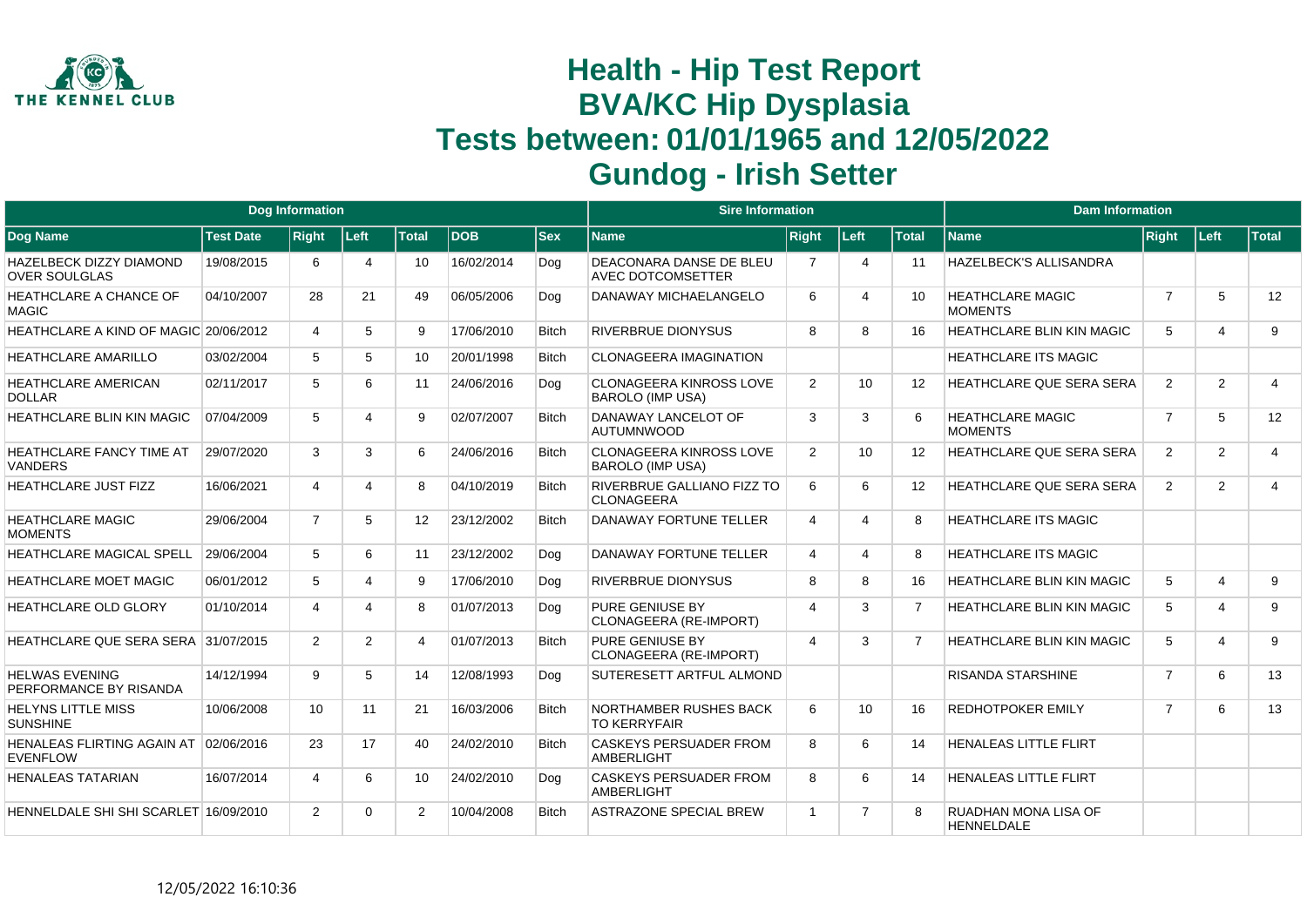

|                                                                   |                  | <b>Dog Information</b> |                 |                |            |              | <b>Sire Information</b>                                     |                |                 |              | <b>Dam Information</b>                                             |                |        |       |
|-------------------------------------------------------------------|------------------|------------------------|-----------------|----------------|------------|--------------|-------------------------------------------------------------|----------------|-----------------|--------------|--------------------------------------------------------------------|----------------|--------|-------|
| Dog Name                                                          | <b>Test Date</b> | <b>Right</b>           | Left            | <b>Total</b>   | <b>DOB</b> | <b>Sex</b>   | Name                                                        | <b>Right</b>   | Left            | <b>Total</b> | <b>Name</b>                                                        | Right          | ∣Left∶ | Total |
| <b>HIGHCLARE KNIGHTS TAIL</b>                                     | 05/09/2013       | 5                      | 6               | 11             | 16/09/2008 | Dog          | DANAWAY MICHAELANGELO                                       | 6              | 4               | 10           | <b>HIGHCLARE CATCHFLY</b>                                          |                |        |       |
| HIGHCLARE MARY POPPINS AT 04/07/2005<br>TELERI                    |                  | $\overline{2}$         | $\overline{2}$  | 4              | 28/11/2002 | <b>Bitch</b> | <b>SHANDWICK AMETHYST AT</b><br><b>FERNDEL</b>              |                |                 |              | SATLAS A STAR IS BORN AT<br><b>HIGHCLARE</b>                       |                |        |       |
| <b>HINDLEYPOINT RUBY BOY</b>                                      | 22/02/2005       | 6                      | 6               | 12             | 04/12/2002 | Dog          | BETHERSDEN KALEIDOSCOPE                                     |                |                 |              | <b>ENRYB STICKY TOFFEE</b>                                         |                |        |       |
| <b>HORCUM MEISTERSINGER</b>                                       | 22/06/1999       | 5                      | 6               | 11             | 30/09/1997 | Dog          | <b>CASPIANS INTREPID</b>                                    |                |                 |              | <b>CASKEYS ROSALIND</b>                                            |                |        |       |
| <b>HOT SENSATION'S ORSTONE</b><br><b>COWBOY ORSTONE (IMP SWE)</b> | 14/04/2015       | 5                      | 3               | 8              | 22/01/2014 | Dog          | <b>COPPER'S MAGISKA UNDER</b><br>(ATCAL00247SWE)            |                |                 |              | RIVERDENE DARLING<br>DAUGHTER (IMP SWE)                            |                |        |       |
| HUNNICOTE HANDYMAN                                                | 28/09/2016       | 9                      | 8               | 17             | 29/01/2015 | Dog          | <b>HUNNICOTE HEATHERMAN</b>                                 | $\overline{7}$ | 10              | 17           | <b>JANTER CONSTANCE</b>                                            |                |        |       |
| HUNNICOTE HARMONY                                                 | 28/09/2016       | 29                     | 15              | 44             | 29/01/2015 | <b>Bitch</b> | HUNNICOTE HEATHERMAN                                        | $\overline{7}$ | 10 <sup>1</sup> | 17           | <b>JANTER CONSTANCE</b>                                            |                |        |       |
| HUNNICOTE HEATHERMAN                                              | 11/02/2009       | $\overline{7}$         | 10 <sup>°</sup> | 17             | 17/01/2008 | Dog          | <b>GOLDINGS MANXMAN</b>                                     | 6              | $\Delta$        | 10           | <b>JANTER MOONLIGHT</b><br>SERENADE AT HUNNICOTE                   |                |        |       |
| HUNNICOTE TAWBITS BETTINA 11/02/2009                              |                  | 6                      | 5               | 11             | 17/01/2008 | <b>Bitch</b> | <b>GOLDINGS MANXMAN</b>                                     | 6              | 4               | 10           | <b>JANTER MOONLIGHT</b><br>SERENADE AT HUNNICOTE                   |                |        |       |
| <b>HURSELS WEE DREAM</b>                                          | 08/12/2010       | 13                     | 14              | 27             | 04/04/2008 | <b>Bitch</b> | <b>FORFARIAN SORCERER</b>                                   | 5              | 6               | 11           | LAURIESTON FORGET ME NOT                                           |                |        |       |
| <b>IRELEITH CONCHITTA AVEC</b><br><b>TERAMOUR</b>                 | 03/12/2014       | $\overline{4}$         | 6               | 10             | 15/08/2012 | <b>Bitch</b> | DEACONARA DANSE DE BLEU<br><b>AVEC DOTCOMSETTER</b>         | $\overline{7}$ | 4               | 11           | <b>FARADIVA OF THE CHICKEN-</b><br>FARM (IMP BEL)                  | $\overline{2}$ | 3      | 5     |
| <b>IRISH MELODY KISS HER TO</b><br>BITS (IMP EST)                 | 14/09/2017       | $\overline{4}$         | 4               | 8              | 04/12/2014 | <b>Bitch</b> | MERRYVIEW'S FLEETWOOD<br>MAC.                               |                |                 |              | <b>REDWORD THE MERRY</b><br><b>MAIDENS</b>                         |                |        |       |
| IRISHMAGIC OF THE TRAV'LIN<br>STAR AVEC AMBERLIGHT (IMP<br>BEL)   | 17/11/2010       | 2                      | 5               | $\overline{7}$ | 17/06/2009 | Dog          | <b>CASKEYS PERSUADER FROM</b><br><b>AMBERLIGHT</b>          | 8              | 6               | 14           | DADDYS RED JEWEL OF THE<br><b>TRAV'LIN STAR</b><br>(ATCAJ00135NLD) |                |        |       |
| IRISHPEARL OF THE TRAV'LIN<br>STAR (IMP BEL)                      | 19/04/2012       | 3                      | 5               | 8              | 17/06/2009 | <b>Bitch</b> | <b>CASKEYS PERSUADER FROM</b><br><b>AMBERLIGHT</b>          | 8              | 6               | 14           | DADDYS RED JEWEL OF THE<br><b>TRAV'LIN STAR</b><br>(ATCAJ00135NLD) |                |        |       |
| <b>ISLAWOOD LADY LILAH</b>                                        | 01/10/2021       | $\overline{4}$         | 5               | 9              | 25/05/2019 | Bitch        | <b>THENDARA COMMITMENT</b>                                  | 6              | 5               | 11           | OAKDENE ONLY THE BRAVE<br>(IMP BEL)                                | $\overline{7}$ | 6      | 13    |
| <b>ISLAWOOD LAIRD BASTIEN</b>                                     | 01/10/2021       | 6                      | 6               | 12             | 25/05/2019 | Dog          | <b>THENDARA COMMITMENT</b>                                  | 6              | 5               | 11           | OAKDENE ONLY THE BRAVE<br>(IMP BEL)                                | $\overline{7}$ | 6      | 13    |
| <b>ISLAWOOD MISS MARTHA TO</b><br><b>BYZTSAR</b>                  | 26/02/2021       | 3                      | 3               | 6              | 25/05/2019 | <b>Bitch</b> | <b>THENDARA COMMITMENT</b>                                  | 6              | 5               | 11           | OAKDENE ONLY THE BRAVE<br>(IMP BEL)                                | $\overline{7}$ | 6      | 13    |
| <b>IXIA EVER HOPEFUL</b>                                          | 13/04/2016       | $\overline{2}$         | $\overline{2}$  | Δ              | 25/02/2012 | <b>Bitch</b> | <b>COPPER'S CHAMPAGNE ON ICE</b><br>AT AOIBHEANNE (IMP SWE) | 3              | 6               | $\mathsf{Q}$ | <b>IXIA GENEVIEVE</b>                                              |                |        |       |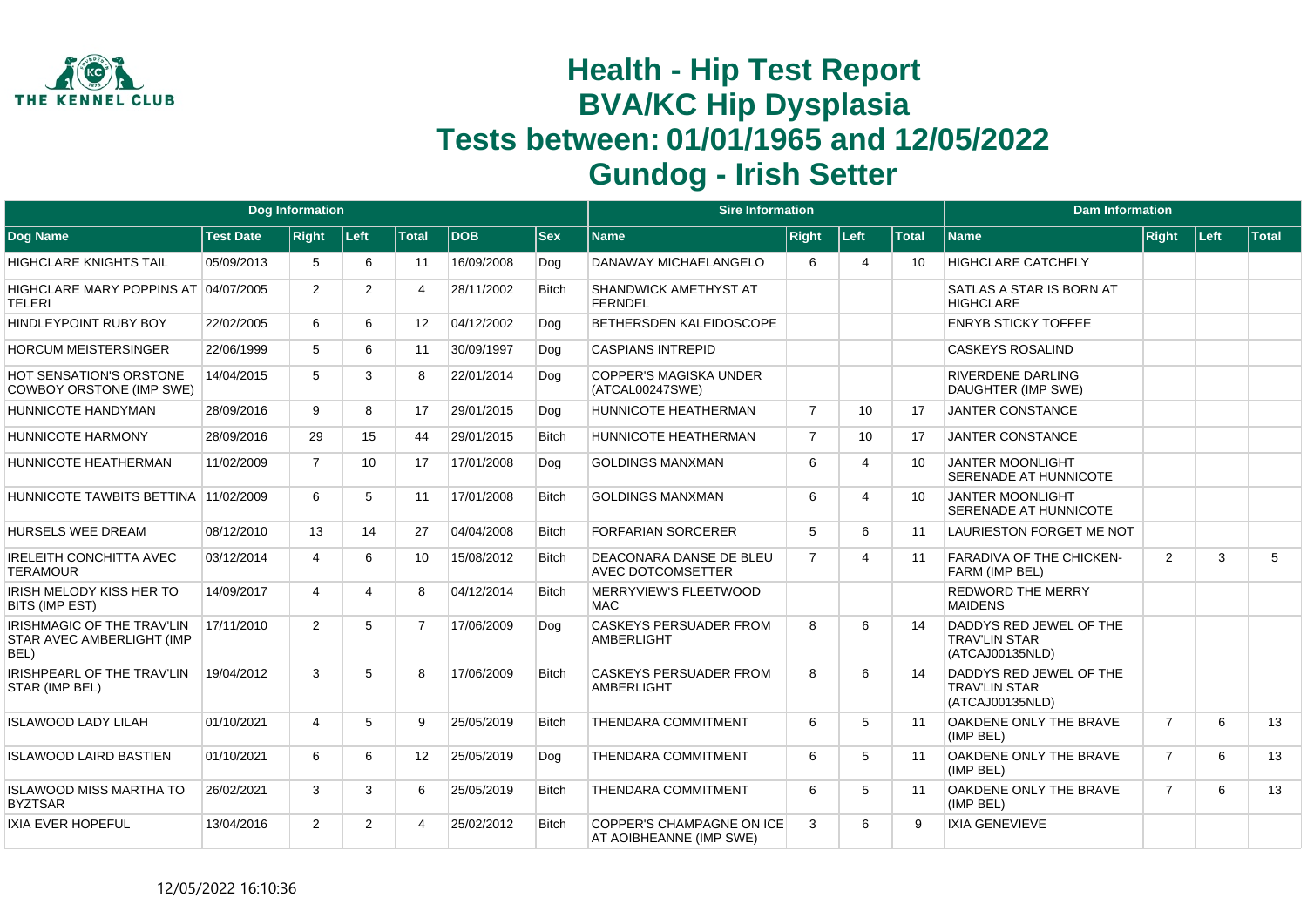

|                                                                      |                  | <b>Dog Information</b> |                |              |            |              | <b>Sire Information</b>                       |                |                       |              | <b>Dam Information</b>                            |                         |                         |                |
|----------------------------------------------------------------------|------------------|------------------------|----------------|--------------|------------|--------------|-----------------------------------------------|----------------|-----------------------|--------------|---------------------------------------------------|-------------------------|-------------------------|----------------|
| Dog Name                                                             | <b>Test Date</b> | <b>Right</b>           | Left           | <b>Total</b> | <b>DOB</b> | <b>Sex</b>   | <b>Name</b>                                   | <b>Right</b>   | Left                  | <b>Total</b> | <b>Name</b>                                       | <b>Right</b>            | Left                    | Total          |
| <b>IXIA GISELLE WITH</b><br><b>COPPERSHEEN</b>                       | 28/08/2008       | 8                      | 9              | 17           | 16/02/2006 | <b>Bitch</b> | THREE RIVERS FROM<br><b>KERRYFAIR</b>         |                |                       |              | <b>IXIA ISABELLA</b>                              |                         |                         |                |
| <b>IXIA JOSEPH</b>                                                   | 11/12/2013       | 11                     | 11             | 22           | 05/12/2010 | Dog          | <b>KERRYFAIR SNOW FOX</b>                     | 3              | 3                     | 6            | <b>IXIA GENEVIEVE</b>                             |                         |                         |                |
| <b>IXIA RAINBOW BRITE</b>                                            | 16/11/2018       | $\overline{4}$         | 5              | 9            | 07/10/2016 | <b>Bitch</b> | LYNWOOD LARK IN THE DARK                      | 8              | 9                     | 17           | <b>IXIA EVER HOPEFUL</b>                          | $\overline{2}$          | $\overline{2}$          | $\overline{4}$ |
| <b>IXIA SNOW VIXEN</b>                                               | 28/04/2021       | 4                      | 5              | 9            | 06/10/2019 | <b>Bitch</b> | <b>KERRYFAIR SNOW FOX</b>                     | 3              | 3                     | 6            | <b>IXIA RAINBOW BRITE</b>                         | $\overline{\mathbf{4}}$ | 5                       | 9              |
| <b>JACOB BLACK</b>                                                   | 02/06/2017       | $\overline{7}$         | 3              | 10           | 03/10/2011 | Dog          | <b>QUAJALOSH IRISH CREME</b>                  |                |                       |              | <b>KENOCTO BLIND DATE</b>                         |                         |                         |                |
| <b>JACWILINS MISS DASHWOOD</b>                                       | 22/11/2007       | 3                      | 3              | 6            | 24/05/2006 | <b>Bitch</b> | DANAWAY THE LIONHEART                         | 6              | 3                     | 9            | KIRKAVAGH NIKELLORA AVEC<br><b>JACWILINS</b>      | $\overline{\mathbf{4}}$ | $\overline{\mathbf{4}}$ | 8              |
| <b>JACWILINS WILLOGHBY</b>                                           | 22/11/2007       | 3                      | 3              | 6            | 24/05/2006 | Dog          | DANAWAY THE LIONHEART                         | 6              | 3                     | <b>q</b>     | KIRKAVAGH NIKELLORA AVEC<br><b>JACWILINS</b>      | 4                       | $\overline{4}$          | 8              |
| <b>JANTER JEDADIAH</b>                                               | 22/01/1992       | 14                     | 18             | 32           | 10/10/1989 | Dog          | <b>CLONAGEERA GENESIS</b>                     |                |                       |              | <b>JANTER JOLEEN</b>                              |                         |                         |                |
| <b>JANTER MAC GREINE</b>                                             | 10/10/2006       | 2                      | 8              | 10           | 09/01/2005 | Dog          | <b>GOLDINGS MANXMAN</b>                       | 6              | $\boldsymbol{\Delta}$ | 10           | MILLCROFT MOON RIVER                              |                         |                         |                |
| JANTER MAKE MY DAY                                                   | 01/03/1996       | 16                     | 17             | 33           | 10/09/1994 | Dog          | <b>MARKSWAY MARQUIS</b>                       |                |                       |              | <b>JANTER JENONAH</b>                             |                         |                         |                |
| <b>JANTER MOON MAGICIAN OF</b><br><b>MILLCROFT</b>                   | 21/12/2005       | 4                      | Δ              | 8            | 24/10/2004 | Dog          | <b>MILLCROFT MOONDRIFT</b>                    | $\overline{7}$ | 5                     | 12           | <b>JANTER PHOEBE</b>                              |                         |                         |                |
| <b>JASNICK SCARLET FIRE</b>                                          | 17/08/2011       | 11                     | 23             | 34           | 01/05/2010 | Dog          | <b>RIQITTA DYLAN THOMAS</b>                   |                |                       |              | SETTASIDE SHE'S A FOX                             | $\overline{7}$          | 8                       | 15             |
| <b>JENNISON BRUNETTA AT</b><br><b>RYLEENS</b>                        | 05/06/1988       | 2                      | 6              | 8            | 02/05/1987 | <b>Bitch</b> | <b>JENNISON PHANTOM</b>                       |                |                       |              | RYSEFORD LADY<br><b>GWENHWYFAR OF JENNISON</b>    |                         |                         |                |
| <b>JENNISON MEISSEN</b>                                              | 21/11/1996       | 2                      | $\overline{2}$ | 4            | 09/07/1992 | Dog          | <b>ANDANA JAKE</b>                            |                |                       |              | COPPERSWOOD CLAIRETTE<br>OF JENNISON              |                         |                         |                |
| <b>JESSIE LIN STIRLING</b>                                           | 31/03/2021       | 6                      | $\overline{7}$ | 13           | 02/07/2018 | <b>Bitch</b> | NORTHERN FIRES ENCORE                         |                |                       |              | <b>BETSY LU</b>                                   |                         |                         |                |
| JET STAR'S LITTLE DR GUB-<br><b>GUB AVEC SUMMERGATE (IMP</b><br>FIN) | 11/02/2014       | 6                      | 6              | 12           | 08/08/2012 | Dog          | JONOLA DR DOOLITTLE                           | $\overline{7}$ | 3                     | 10           | <b>FANSETT JET SET LADY</b>                       |                         |                         |                |
| JETSETTER CALVIN KLEIN (IMP<br>RUS)                                  | 16/01/2019       | $\overline{7}$         | $\overline{7}$ | 14           | 14/12/2017 | Dog          | <b>COPPER'S GYPSY ROSE</b><br>(ATCAR00845SWE) |                |                       |              | DUBLINER JETSETTER COCO<br>CHANEL (ATCAP01493SWE) |                         |                         |                |
| JETSETTER CAROLINA<br><b>HERRERA (IMP RUS)</b>                       | 26/02/2021       | 3                      | 5              | 8            | 14/12/2017 | <b>Bitch</b> | <b>COPPER'S GYPSY ROSE</b><br>(ATCAR00845SWE) |                |                       |              | DUBLINER JETSETTER COCO<br>CHANEL (ATCAP01493SWE) |                         |                         |                |
| JETSETTER CRISTALLE TO<br>POLMENNOR (IMP RUS)                        | 08/12/2020       | 8                      | 6              | 14           | 14/12/2017 | <b>Bitch</b> | <b>COPPER'S GYPSY ROSE</b><br>(ATCAR00845SWE) |                |                       |              | DUBLINER JETSETTER COCO<br>CHANEL (ATCAP01493SWE) |                         |                         |                |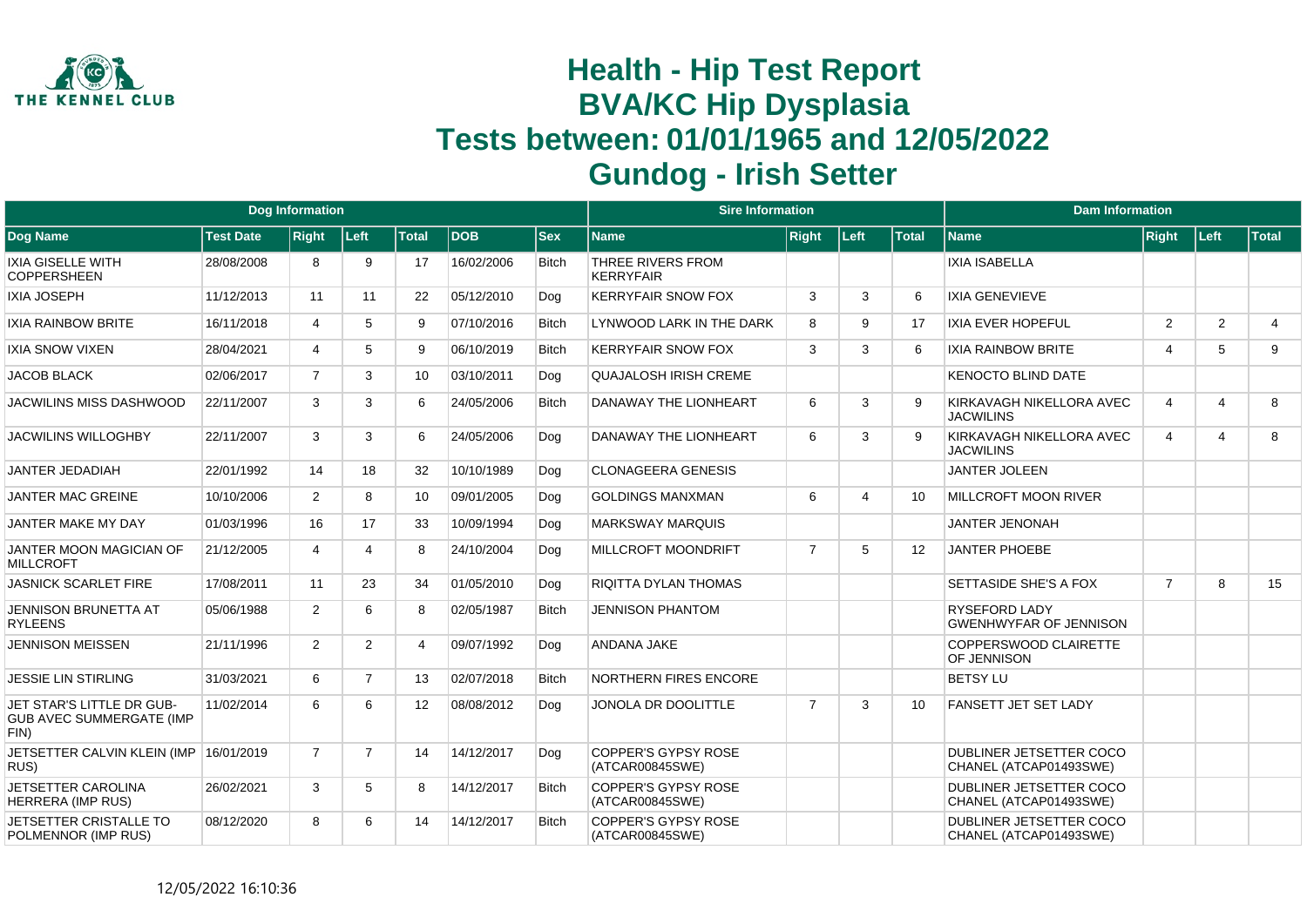

|                                                              |                  | <b>Dog Information</b> |                |                   |            |              | <b>Sire Information</b>                            |                |                |                   | <b>Dam Information</b>                            |              |      |       |
|--------------------------------------------------------------|------------------|------------------------|----------------|-------------------|------------|--------------|----------------------------------------------------|----------------|----------------|-------------------|---------------------------------------------------|--------------|------|-------|
| Dog Name                                                     | <b>Test Date</b> | <b>Right</b>           | Left           | <b>Total</b>      | DOB        | <b>Sex</b>   | <b>Name</b>                                        | <b>Right</b>   | Left           | Total             | <b>Name</b>                                       | <b>Right</b> | Left | Total |
| JETSETTER SANGRIA CLASSIC 18/01/2021<br><b>RED (IMP RUS)</b> |                  | 3                      | 3              | 6                 | 21/02/2019 | <b>Bitch</b> | <b>COPPER'S RIDDARSPORRE</b><br>(ATCAU01628SWE)    |                |                |                   | DUBLINER JETSETTER COCO<br>CHANEL (ATCAP01493SWE) |              |      |       |
| JETSETTER WIND OF DREAMS<br>(IMP RUS)                        | 22/12/2021       | 3                      | 5              | 8                 | 07/05/2020 | Dog          | <b>COPPER'S GYPSY ROSE</b><br>(ATCAR00845SWE)      |                |                |                   | JETSETTER PIN UP GIRL                             |              |      |       |
| <b>JINCY JAZZ QUEEN AT</b><br><b>CLEOVINE</b>                | 23/04/1993       | 8                      | $\overline{7}$ | 15                | 04/05/1991 | <b>Bitch</b> | <b>SHANDWICK STARCARRIER</b>                       |                |                |                   | BRINARA BUTTON HOOK                               |              |      |       |
| <b>JOANMAS PERFECT LULLABY</b>                               | 23/05/2018       | 28                     | 23             | 51                | 21/05/2013 | <b>Bitch</b> | THENDARA POT NOODLE                                | 10             | 12             | 22                | KIRKAVAGH TAMBARA AT<br><b>JOANMAS</b>            |              |      |       |
| <b>JONOLA ADONIS AT</b><br><b>REDCHESTER</b>                 | 13/11/2003       | 6                      | 4              | 10                | 23/05/2000 | Dog          | <b>DUNNYGASK ARISTOTLE</b>                         |                |                |                   | JONOLA HOTTER THAN EVER                           |              |      |       |
| JONOLA BABYCHAM                                              | 15/05/2013       | 3                      | 3              | 6                 | 21/11/2010 | <b>Bitch</b> | <b>CASKEYS PERSUADER FROM</b><br><b>AMBERLIGHT</b> | 8              | 6              | 14                | <b>JONOLA LIBERTY X</b>                           |              |      |       |
| JONOLA DR DOOLITTLE                                          | 09/01/2007       | $\overline{7}$         | 3              | 10 <sup>1</sup>   | 02/09/2005 | Dog          | <b>LOCHFRAE RALPH LAUREN</b>                       | $\overline{4}$ | 5              | 9                 | <b>JONOLA BELLESTAR</b>                           |              |      |       |
| <b>JONOLA LITTLE STAR AT</b><br><b>LINDALLOCH</b>            | 13/02/2007       | 5                      | $\overline{7}$ | $12 \overline{ }$ | 02/09/2005 | <b>Bitch</b> | <b>LOCHFRAE RALPH LAUREN</b>                       | $\overline{4}$ | 5              | 9                 | <b>JONOLA BELLESTAR</b>                           |              |      |       |
| <b>JONOLA MAGIC MOMENT</b>                                   | 07/04/2016       | 4                      | 6              | 10                | 30/10/2013 | <b>Bitch</b> | <b>RIQITTA AUTHENTIC</b>                           | 9              | 11             | 20                | <b>JONOLA BABYCHAM</b>                            | 3            | 3    | 6     |
| JONOLA SECRET LOVE AT<br><b>LOCHFRAE</b>                     | 03/02/2016       | $\overline{7}$         | 5              | 12                | 03/02/2014 | Bitch        | <b>BARDONHILL GINGER</b><br><b>WHINGER</b>         | 5              | $\overline{7}$ | $12 \overline{ }$ | JONOLA LOVE AND LIBERTY                           |              |      |       |
| <b>JONOLA SPIRIT OF</b><br><b>ADVENTURE</b>                  | 29/05/2015       | 14                     | $\overline{7}$ | 21                | 06/07/2010 | Dog          | SPIRIT OF THE SOUTH TO<br><b>JONOLA</b>            |                |                |                   | JONOLA HOT AND SASSY                              |              |      |       |
| <b>JONOLA STARDOM AT</b><br><b>LINDALLOCH</b>                | 13/02/2007       | 5                      | 5              | 10                | 02/09/2005 | Dog          | <b>LOCHFRAE RALPH LAUREN</b>                       | $\overline{4}$ | 5              | 9                 | <b>JONOLA BELLESTAR</b>                           |              |      |       |
| <b>JONOLA STARSTRUCK AT</b><br><b>REDCHESTER</b>             | 16/05/2007       | 8                      | 12             | 20                | 02/09/2005 | Dog          | <b>LOCHFRAE RALPH LAUREN</b>                       | $\overline{4}$ | 5              | 9                 | <b>JONOLA BELLESTAR</b>                           |              |      |       |
| JONOLA SUMMER SENSATION<br><b>AT PENWYN</b>                  | 01/04/1993       | 4                      | 5              | 9                 | 01/08/1991 | <b>Bitch</b> | <b>CLONAGEERA GENESIS</b>                          |                |                |                   | JONOLA HOTTER THAN JULY                           |              |      |       |
| <b>JONOLA WICKED WAYS</b>                                    | 25/09/2013       | 4                      | 5              | 9                 | 06/07/2010 | <b>Bitch</b> | SPIRIT OF THE SOUTH TO<br><b>JONOLA</b>            |                |                |                   | JONOLA HOT AND SASSY                              |              |      |       |
| JOYPHULIE CHERRY BLOSSOM 16/10/2007                          |                  | 46                     | 27             | 73                | 27/10/2003 | <b>Bitch</b> | <b>STEMARS SMOKY OPAL</b>                          |                |                |                   | JOYPHULIE ECLIPSE KAHINA                          |              |      |       |
| <b>JUBLIANA MURPHY MIDNIGHT</b><br><b>STAR</b>               | 23/07/2009       | 3                      | $\overline{7}$ | 10                | 12/01/2008 | Dog          | <b>ASTRAZONE SPECIAL BREW</b>                      | $\overline{1}$ | $\overline{7}$ | 8                 | <b>JOLANNA RUBY ROCHA FOR</b><br><b>JUBLIANA</b>  |              |      |       |
| <b>JUBLIANA SORRAIA</b>                                      | 19/07/2012       | 4                      |                | 8                 | 06/05/2010 | <b>Bitch</b> | <b>ASTRAZONE SPECIAL BREW</b>                      | $\overline{1}$ | $\overline{7}$ | 8                 | <b>JOLANNA RUBY ROCHA FOR</b><br><b>JUBLIANA</b>  |              |      |       |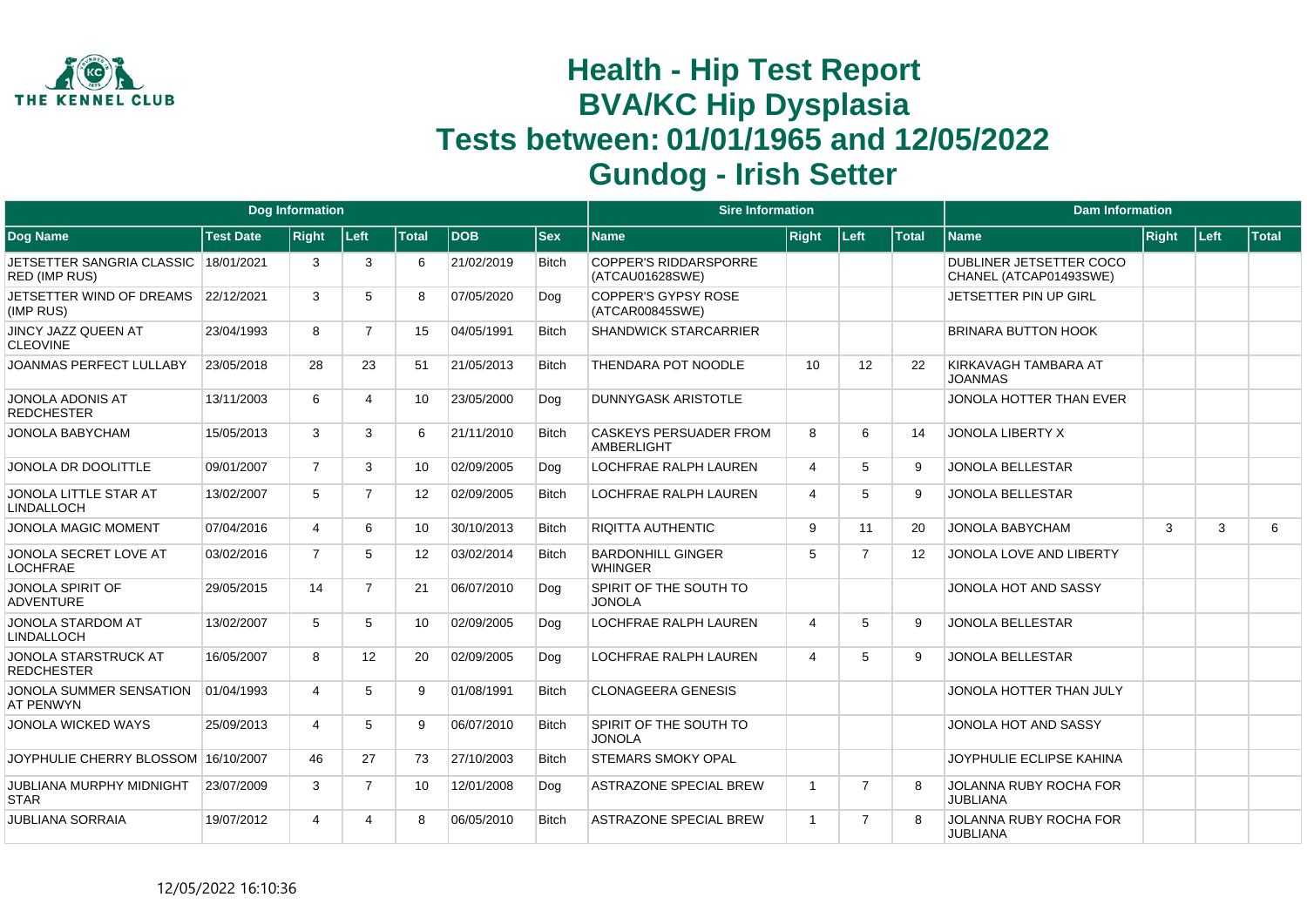

|                                                |                  | <b>Dog Information</b> |                |                   |             |              | <b>Sire Information</b>                             |                |                             |              | <b>Dam Information</b>                      |       |                |              |
|------------------------------------------------|------------------|------------------------|----------------|-------------------|-------------|--------------|-----------------------------------------------------|----------------|-----------------------------|--------------|---------------------------------------------|-------|----------------|--------------|
| Dog Name                                       | <b>Test Date</b> | <b>Right</b>           | Left           | <b>Total</b>      | <b>IDOB</b> | <b>Sex</b>   | <b>Name</b>                                         | <b>Right</b>   | Left                        | <b>Total</b> | <b>Name</b>                                 | Right | ∣Left          | <b>Total</b> |
| <b>KARCACH ACHALA</b>                          | 19/04/2004       | 6                      | -5             | 11                | 09/12/2001  | <b>Bitch</b> | <b>RUFUS RED BARON</b>                              |                |                             |              | JARHNE APPLE OF MY EYE                      |       |                |              |
| <b>KATACH KALOMNA</b>                          | 23/09/1993       | 13                     | 13             | 26                | 13/12/1988  | <b>Bitch</b> | <b>ERILYNNE SIROCCO</b>                             |                |                             |              | JANIVEER KUMA KAMELLIA OF<br>KATACH         |       |                |              |
| KATACH KLEAR DAY                               | 06/01/1998       | 8                      | 8              | 16                | 04/02/1994  | <b>Bitch</b> | <b>REDDINS FERDINAND</b>                            |                |                             |              | <b>KATACH KALOMNA</b>                       | 13    | 13             | 26           |
| <b>KEDALITA AERACURA</b>                       | 17/04/2013       | 5                      | 3              | 8                 | 06/03/2010  | Bitch        | CATALUNA REGENCY RAKE                               | 6              | $\boldsymbol{\vartriangle}$ | 10           | <b>KEDALITA SWEET CISILY</b>                | 5     | 3              | 8            |
| <b>KEDALITA BON BON AT</b><br>CAMMERAY         | 04/11/2020       | 2                      |                | 6                 | 13/05/2015  | <b>Bitch</b> | KEDALITA THE MERRY TYLER                            | 5              | $\boldsymbol{\Delta}$       | 9            | LYNWOOD AIRS N'GRACES AT<br>KEDALITA        | 6     | $\overline{4}$ | 10           |
| KEDALITA BUTTERFLY MAIDEN                      | 17/04/2013       | 6                      | 6              | $12 \overline{ }$ | 06/03/2010  | <b>Bitch</b> | CATALUNA REGENCY RAKE                               | 6              | $\overline{4}$              | 10           | <b>KEDALITA SWEET CISILY</b>                | 5     | 3              | 8            |
| <b>KEDALITA CRIUS</b>                          | 01/06/2011       | 6                      | 8              | 14                | 06/03/2010  | Dog          | CATALUNA REGENCY RAKE                               | 6              | $\boldsymbol{\varDelta}$    | 10           | <b>KEDALITA SWEET CISILY</b>                | 5     | 3              | 8            |
| <b>KEDALITA HARIBO</b>                         | 03/03/2017       | 4                      | Δ              | 8                 | 13/05/2015  | Dog          | KEDALITA THE MERRY TYLER                            | 5              | $\boldsymbol{\varDelta}$    | q            | LYNWOOD AIRS N'GRACES AT<br><b>KEDALITA</b> | 6     | $\overline{4}$ | 10           |
| <b>KEDALITA SWEET CISILY</b>                   | 26/08/2009       | 5                      | 3              | 8                 | 04/02/2006  | <b>Bitch</b> | POPESWOOD PIE IN THE SKY<br><b>AT BIRGUMA</b>       |                |                             |              | <b>KEDALITA MOON DAISY</b>                  |       |                |              |
| KEDALITA THE MERRY TYLER                       | 26/08/2009       | 5                      |                | 9                 | 04/02/2006  | Dog          | POPESWOOD PIE IN THE SKY<br><b>AT BIRGUMA</b>       |                |                             |              | <b>KEDALITA MOON DAISY</b>                  |       |                |              |
| <b>KEGIL DANCING BALLERINA</b>                 | 08/03/2002       | 3                      | 6              | 9                 | 08/06/1999  | <b>Bitch</b> | SHEBONNAE DANCING<br><b>DEACON OF KEGIL</b>         |                |                             |              | <b>ROMARNE ROSINA WITH KEGIL</b>            |       |                |              |
| <b>KEGIL DANCING REFLECTION</b><br>AT DUCHOVNY | 19/04/1996       | 8                      | 13             | 21                | 27/10/1994  | <b>Bitch</b> | SMALLCROFT TREVELYAN OF<br><b>KEGIL</b>             |                |                             |              | <b>KEGIL DANCING IN THE DARK</b>            |       |                |              |
| KEGIL DANCING REFRAIN AT<br><b>CANTERA</b>     | 12/12/1996       | 4                      | 10             | 14                | 27/10/1994  | <b>Bitch</b> | SMALLCROFT TREVELYAN OF<br><b>KEGIL</b>             |                |                             |              | <b>KEGIL DANCING IN THE DARK</b>            |       |                |              |
| KEGIL DANCING RENAISSANCE 24/02/1998           |                  | 3                      | Δ              | $\overline{7}$    | 27/10/1994  | Dog          | SMALLCROFT TREVELYAN OF<br>KEGIL                    |                |                             |              | <b>KEGIL DANCING IN THE DARK</b>            |       |                |              |
| <b>KELLY MY FIRST LOVE</b>                     | 14/02/2002       | 9                      | 10             | 19                | 11/06/2000  | <b>Bitch</b> | <b>ZANTILLY FUGAL FERGUS</b>                        |                |                             |              | <b>BRONZETONE AMBER</b>                     |       |                |              |
| <b>KENDECI MERCURY PRINCE</b>                  | 23/04/2013       | 6                      | 6              | 12                | 10/10/2010  | Dog          | <b>ESBROWN SIMPLEY RED</b>                          | 6              | 3                           | <b>q</b>     | ALOLFRAN DANCING ON ICE                     |       |                |              |
| <b>KENMILLEN LARK OF</b><br><b>KIRACIOUS</b>   | 04/11/2002       | 6                      | $\overline{7}$ | 13                | 17/11/1999  | <b>Bitch</b> | <b>RUFUS RED BARON</b>                              |                |                             |              | <b>BEAUTY BIMBOT</b>                        |       |                |              |
| <b>KENMILLTO RED RIBBONS</b>                   | 08/10/2008       | 4                      | 6              | 10                | 16/04/2002  | <b>Bitch</b> | SHENANAGIN SOME MIGHT<br><b>SAY IT'S BARDONHILL</b> | $\overline{7}$ | 5                           | 12           | <b>TIMADON GRACEFULL</b>                    |       |                |              |
| <b>KENMILLTRI PRISCILLA</b>                    | 04/10/2005       | $\overline{7}$         | 5              | 12 <sup>2</sup>   | 14/03/2003  | <b>Bitch</b> | <b>BRONZETONE BONAR</b>                             |                |                             |              | <b>KALUTARA TOPAZ</b>                       |       |                |              |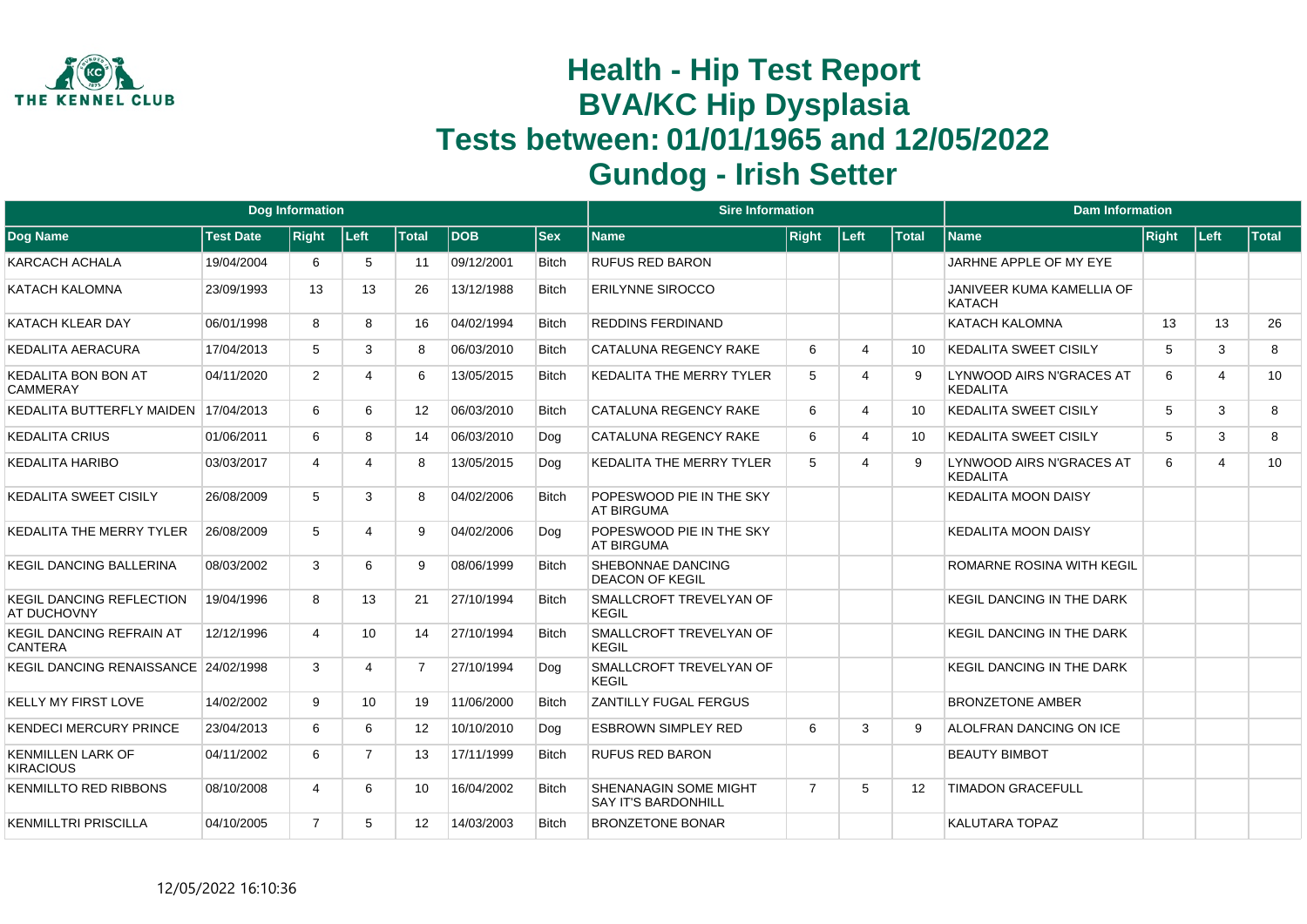

|                                                                           |                  | <b>Dog Information</b> |                |              |            |              | <b>Sire Information</b>                               |              |                |              | <b>Dam Information</b>                               |              |      |              |
|---------------------------------------------------------------------------|------------------|------------------------|----------------|--------------|------------|--------------|-------------------------------------------------------|--------------|----------------|--------------|------------------------------------------------------|--------------|------|--------------|
| Dog Name                                                                  | <b>Test Date</b> | <b>Right</b>           | Left           | <b>Total</b> | <b>DOB</b> | <b>Sex</b>   | <b>Name</b>                                           | <b>Right</b> | Left           | <b>Total</b> | <b>Name</b>                                          | <b>Right</b> | Left | <b>Total</b> |
| <b>KENTWONE CAMPANELLE</b>                                                | 20/04/2022       | 4                      | 6              | 10           | 22/02/2021 | <b>Bitch</b> | <b>BIRCHVALLEY RED DYNASTY</b>                        |              |                |              | <b>BIRCHVALLEY CUTE</b><br><b>CORMORANT</b>          |              |      |              |
| <b>KENXTWEN HAPPY DAYS</b>                                                | 08/10/2021       | 5                      | $\overline{7}$ | 12           | 20/03/2020 | <b>Bitch</b> | EBONY-SETT EARL (IMP POL)                             |              |                |              | PAPINEAU NAPPING NANCY                               | 6            | 6    | 12           |
| <b>KENXTWEN HOPE AND GLORY</b>                                            | 04/08/2021       | 5                      | 6              | 11           | 20/03/2020 | <b>Bitch</b> | EBONY-SETT EARL (IMP POL)                             |              |                |              | PAPINEAU NAPPING NANCY                               | 6            | 6    | 12           |
| <b>KENXTWEN I BELIEVE</b>                                                 | 03/11/2021       | 4                      | $\overline{7}$ | 11           | 20/03/2020 | <b>Bitch</b> | EBONY-SETT EARL (IMP POL)                             |              |                |              | PAPINEAU NAPPING NANCY                               | 6            | 6    | 12           |
| <b>KERRIMERE CHARISMATIC</b>                                              | 17/08/2016       | 5                      | 5              | 10           | 11/05/2015 | Dog          | WYNJILL WELL I AM                                     | 6            | 3              | 9            | OAKCHASE GULIETTA (A.I.)                             |              |      |              |
| <b>KERRIMERE CLASSIQUE</b>                                                | 08/11/2017       | 6                      | $\overline{7}$ | 13           | 12/10/2016 | Dog          | <b>THENDARA POT NOODLE</b>                            | 10           | 12             | 22           | OAKCHASE GULIETTA (A.I.)                             |              |      |              |
| <b>KERRIMERE GOT THE CHARM</b>                                            | 27/10/2021       | 6                      | $\overline{7}$ | 13           | 01/05/2020 | <b>Bitch</b> | <b>KERRIMERE CLASSIQUE</b>                            | 6            | $\overline{7}$ | 13           | DANAWAY GOOD HEAVENS                                 |              |      |              |
| <b>KERRIMERE RED RIBBON</b>                                               | 12/01/2022       | 6                      | 8              | 14           | 18/09/2017 | <b>Bitch</b> | <b>KERRIMERE INDISCREET</b>                           |              |                |              | DANAWAY GOOD HEAVENS                                 |              |      |              |
| <b>KERRSIENNA A PAIGE IN</b><br><b>HISTORY FOR DEACONARA</b><br>(IMP USA) | 30/01/2009       | 9                      | $\overline{7}$ | 16           | 27/07/2004 | <b>Bitch</b> | <b>COURTWOOD PACKER PLAYER</b>                        |              |                |              | <b>KERRSIENNA CHICAGO RAVE</b>                       |              |      |              |
| <b>KERRYDOWN LOOK AT ME</b>                                               | 31/10/2007       | 22                     | 32             | 54           | 28/02/2004 | Dog          | <b>TREHELGA WESTWARD HO</b>                           |              |                |              | <b>KERRYDOWN KIRSTY</b>                              |              |      |              |
| <b>KERRYDOWN MY GUY</b>                                                   | 28/04/2009       | 6                      | 6              | 12           | 13/10/2007 | Dog          | <b>CASKEYS PERSUADER FROM</b><br>AMBERLIGHT           | 8            | 6              | 14           | <b>KERRYDOWN LAYLA</b>                               |              |      |              |
| <b>KERRYDOWN OCTAVIA</b>                                                  | 18/11/2015       | 5                      | 3              | 8            | 01/02/2014 | <b>Bitch</b> | RIVERWOOD KAZATCHOK WITH<br>PORSCHET (IMP BEL)        | 9            | $\overline{7}$ | 16           | <b>TSITSIKAMA GLEN ACACIA AT</b><br><b>KERRYDOWN</b> |              |      |              |
| <b>KERRYDOWN ODDS ON</b>                                                  | 18/11/2015       | 4                      | 12             | 16           | 01/02/2014 | Dog          | RIVERWOOD KAZATCHOK WITH<br>PORSCHET (IMP BEL)        | 9            | $\overline{7}$ | 16           | <b>TSITSIKAMA GLEN ACACIA AT</b><br><b>KERRYDOWN</b> |              |      |              |
| <b>KERRYDOWN ONE MAN</b>                                                  | 18/11/2015       | 6                      | 5              | 11           | 01/02/2014 | Dog          | <b>RIVERWOOD KAZATCHOK WITH</b><br>PORSCHET (IMP BEL) | 9            | $\overline{7}$ | 16           | <b>TSITSIKAMA GLEN ACACIA AT</b><br><b>KERRYDOWN</b> |              |      |              |
| <b>KERRYFAIR ALL IN RED</b>                                               | 13/10/2011       | $\overline{7}$         | 6              | 13           | 24/04/2008 | <b>Bitch</b> | <b>REDDINS OBAN</b>                                   | 2            | 2              | 4            | <b>OUTFOXED BY KERRYFAIR</b>                         |              |      |              |
| <b>KERRYFAIR CRUZSANTA</b>                                                | 04/07/2005       | 4                      | 8              | 12           | 05/10/2000 | Dog          | <b>REDCLYST GLEN FERGUS</b>                           |              |                |              | WENDOVER ROSE OF THE<br><b>SHIRES</b>                |              |      |              |
| <b>KERRYFAIR FIRST NIGHT</b>                                              | 26/10/1999       | $\overline{7}$         | $\overline{7}$ | 14           | 19/09/1998 | Dog          | LOUGHANTARVE GLENROSS<br>(IKC)                        |              |                |              | <b>STRATHMEAD JUST DELICIOUS</b><br>AT KERRYFAIR     |              |      |              |
| <b>KERRYFAIR FOXY FOREVER</b>                                             | 02/10/2019       | $\overline{7}$         | 8              | 15           | 03/05/2018 | <b>Bitch</b> | <b>PAWSWORD PRICELESS TO</b><br><b>KERRYFAIR</b>      | 3            | 6              | 9            | <b>KERRYFAIR HATTIE</b>                              | 8            | 9    | 17           |
| <b>KERRYFAIR GABRIELLE</b>                                                | 24/02/1995       | $12 \overline{ }$      | 10             | 22           | 22/09/1993 | <b>Bitch</b> | <b>CRIMBLEDALE GOLDEN</b><br><b>CHOICE</b>            |              |                |              | <b>KERRYFAIR PRIMA DONNA</b>                         |              |      |              |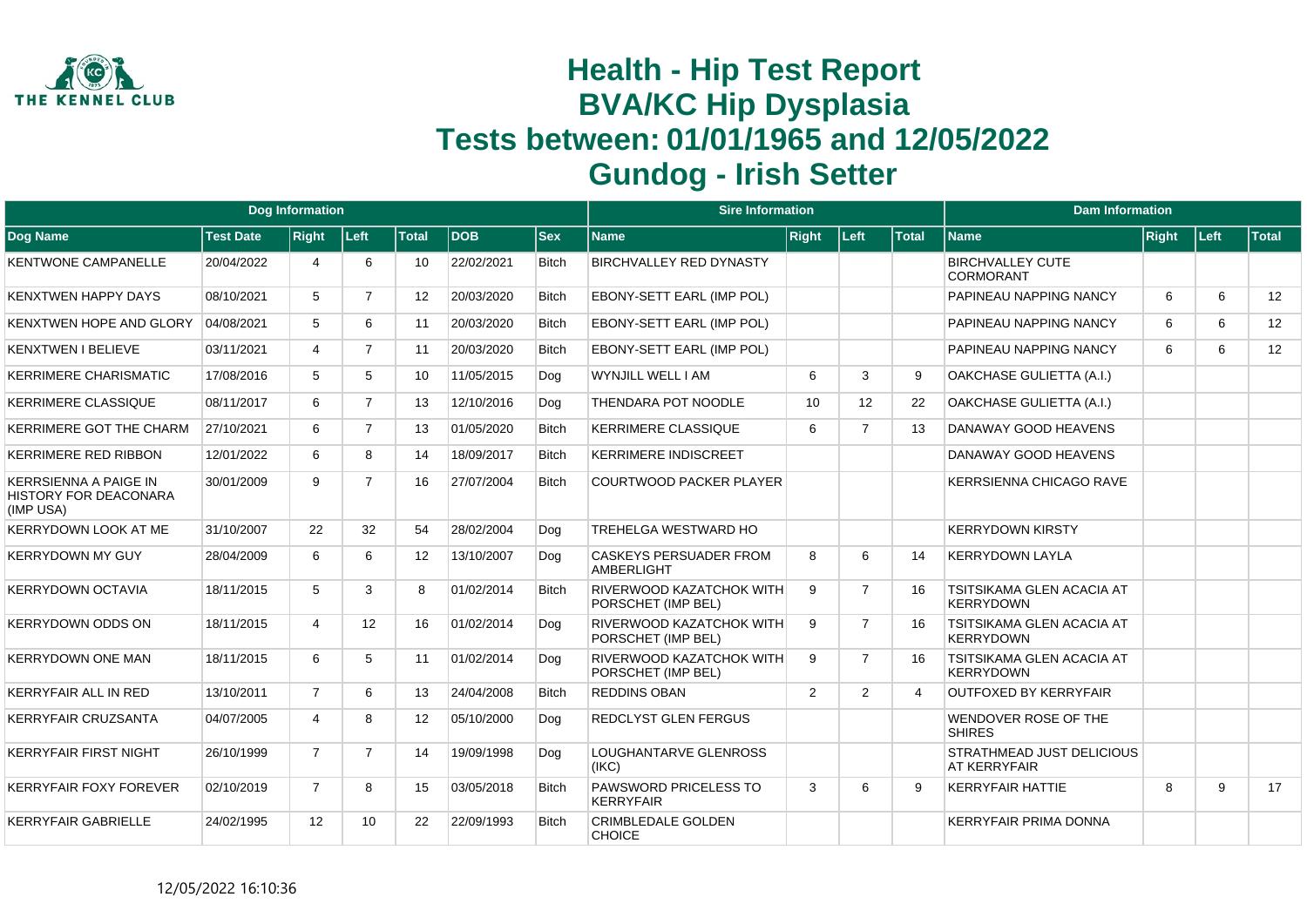

|                                                           |                  | <b>Dog Information</b> |                |                 |            |              | <b>Sire Information</b>                                     |                |                          |                          | <b>Dam Information</b>                                  |                |        |       |
|-----------------------------------------------------------|------------------|------------------------|----------------|-----------------|------------|--------------|-------------------------------------------------------------|----------------|--------------------------|--------------------------|---------------------------------------------------------|----------------|--------|-------|
| <b>Dog Name</b>                                           | <b>Test Date</b> | <b>Right</b>           | Left           | Total           | <b>DOB</b> | <b>Sex</b>   | <b>Name</b>                                                 | <b>Right</b>   | Left                     | <b>Total</b>             | <b>Name</b>                                             | Right          | ∣Left∶ | Total |
| KERRYFAIR GETS LUCKY OVER 13/03/2012<br><b>AMBERLIGHT</b> |                  | 4                      | 3              |                 | 07/12/2010 | Dog          | <b>KERRYFAIR SNOW FOX</b>                                   | 3              | 3                        | 6                        | <b>KERRYFAIR LADY MACBETH</b>                           |                |        |       |
| <b>KERRYFAIR HATTIE</b>                                   | 12/04/2017       | 8                      | 9              | 17              | 24/02/2014 | <b>Bitch</b> | ANLORY KELTIC BLUE SKY                                      | 5              | 5                        | 10                       | <b>OUTFOXED BY KERRYFAIR</b>                            |                |        |       |
| <b>KERRYFAIR ISABELLA OF</b><br><b>TOGIPOTO</b>           | 27/06/2007       | 3                      | 5              | 8               | 23/11/2004 | <b>Bitch</b> | <b>GWENDARIFF SIMPLY RED</b><br><b>PLAYS STARCHELLE</b>     |                |                          |                          | <b>KERRYFAIR TIZZY MAY OF</b><br><b>TOGIPOTO</b>        |                |        |       |
| <b>KERRYFAIR KRISTANU</b>                                 | 31/10/2001       | 5                      |                | 9               | 05/10/2000 | Dog          | <b>REDCLYST GLEN FERGUS</b>                                 |                |                          |                          | <b>WENDOVER ROSE OF THE</b><br><b>SHIRES</b>            |                |        |       |
| <b>KERRYFAIR LOVE ON THE</b><br><b>ROCKS AMBERLIGHT</b>   | 04/11/2020       | $\overline{7}$         | 5              | 12 <sup>2</sup> | 02/01/2018 | Dog          | <b>GWENDARIFF UNKNOWN</b><br><b>SOLDIER</b>                 | 3              | $\boldsymbol{\varDelta}$ |                          | <b>BARDONHILL ENDLESS LOVE</b><br><b>TO KERRYFAIR</b>   | 4              | 8      | 12    |
| <b>KERRYFAIR PLEASE PLEASE</b><br><b>ME CORPHIN</b>       | 02/06/2021       | 9                      | 8              | 17              | 03/05/2018 | Dog          | PAWSWORD PRICELESS TO<br><b>KERRYFAIR</b>                   | 3              | 6                        | 9                        | <b>KERRYFAIR HATTIE</b>                                 | 8              | 9      | 17    |
| <b>KERRYFAIR RED EVIE</b>                                 | 17/06/2010       | 5                      | 10             | 15              | 24/04/2008 | <b>Bitch</b> | <b>REDDINS OBAN</b>                                         | 2              | 2                        | 4                        | <b>OUTFOXED BY KERRYFAIR</b>                            |                |        |       |
| <b>KERRYFAIR RHOSYN</b>                                   | 02/06/2017       | 6                      | 5              | 11              | 24/02/2014 | <b>Bitch</b> | ANLORY KELTIC BLUE SKY                                      | 5              | 5                        | 10                       | <b>OUTFOXED BY KERRYFAIR</b>                            |                |        |       |
| <b>KERRYFAIR SNOW FOX</b>                                 | 14/08/2009       | 3                      | 3              | 6               | 24/04/2008 | Dog          | <b>REDDINS OBAN</b>                                         | 2              | 2                        | $\boldsymbol{\varDelta}$ | <b>OUTFOXED BY KERRYFAIR</b>                            |                |        |       |
| <b>KERRYFAIR SPRING MOON</b>                              | 26/11/2015       | 6                      | 6              | 12              | 22/12/2011 | <b>Bitch</b> | <b>COPPER'S CHAMPAGNE ON ICE</b><br>AT AOIBHEANNE (IMP SWE) | 3              | 6                        | <b>q</b>                 | <b>KERRYFAIR ALL IN RED</b>                             | $\overline{7}$ | 6      | 13    |
| <b>KERRYFAIR STAR JACK</b>                                | 23/03/2005       | $\overline{7}$         | 8              | 15              | 11/04/2002 | Dog          | <b>KERRYFAIR KRISTANU</b>                                   | 5              | $\boldsymbol{\varDelta}$ | 9                        | <b>STRATHMEAD JUST DELICIOUS</b><br><b>AT KERRYFAIR</b> |                |        |       |
| <b>KESPAS ATHENE</b>                                      | 31/10/1990       | $\overline{2}$         | $\overline{2}$ | Δ               | 13/08/1987 | <b>Bitch</b> | <b>TWOACRES EDWARD BEAR AT</b><br><b>CAREK</b>              | 6              | 6                        | 12                       | <b>BERFIELD ESTEE</b>                                   |                |        |       |
| KHAYLANDS COUNTRY<br><b>CLASSIC</b>                       | 24/06/1993       | 8                      | $\overline{7}$ | 15              | 18/02/1991 | Dog          | <b>LOSKERAN OLEANDER</b>                                    |                |                          |                          | <b>ROSAMUND OF MERIMBA</b><br>KHAYLANDS                 |                |        |       |
| KILLCULLEN OF KILDARE AT<br><b>TAGAMAGO</b>               | 10/08/1999       | 34                     | 38             | 72              | 04/05/1993 | <b>Bitch</b> | <b>TAGAMAGO'S HEARTBEAT</b>                                 |                |                          |                          | TAGAMAGO DOLLY DAY DREAM                                | 3              | 5      | 8     |
| KILLYMADDER KERRY MIST                                    | 17/09/1993       | 10                     | 10             | 20              | 31/08/1989 | <b>Bitch</b> | <b>KERRYFAIR NIGHT FEVER</b>                                |                |                          |                          | <b>PEGWOOD TORY AT</b><br><b>KILLYMADDER</b>            |                |        |       |
| KIRKAVAGH BLACK TIE AFFAIR<br>AT BARDONHILL               | 09/06/2006       | 8                      | 10             | 18              | 11/10/2004 | Dog          | SHENANAGIN SOME MIGHT<br><b>SAY IT'S BARDONHILL</b>         | $\overline{7}$ | 5                        | 12                       | KIRKAVAGH KOOYONGA                                      |                |        |       |
| KIRKAVAGH NIKELLORA AVEC<br><b>JACWILINS</b>              | 24/08/2006       | 4                      |                | 8               | 23/11/2002 | <b>Bitch</b> | KIRKAVAGH KALAGLOW                                          |                |                          |                          | KIRKAVAGH GAZALA                                        |                |        |       |
| KIRKAVAGH VOLODYOVSKI                                     | 21/11/1997       | 6                      | $\overline{7}$ | 13              | 05/09/1994 | Dog          | <b>FEARNLEY FIREHURRICANE</b>                               |                |                          |                          | KIRKAVAGH COREJADA                                      |                |        |       |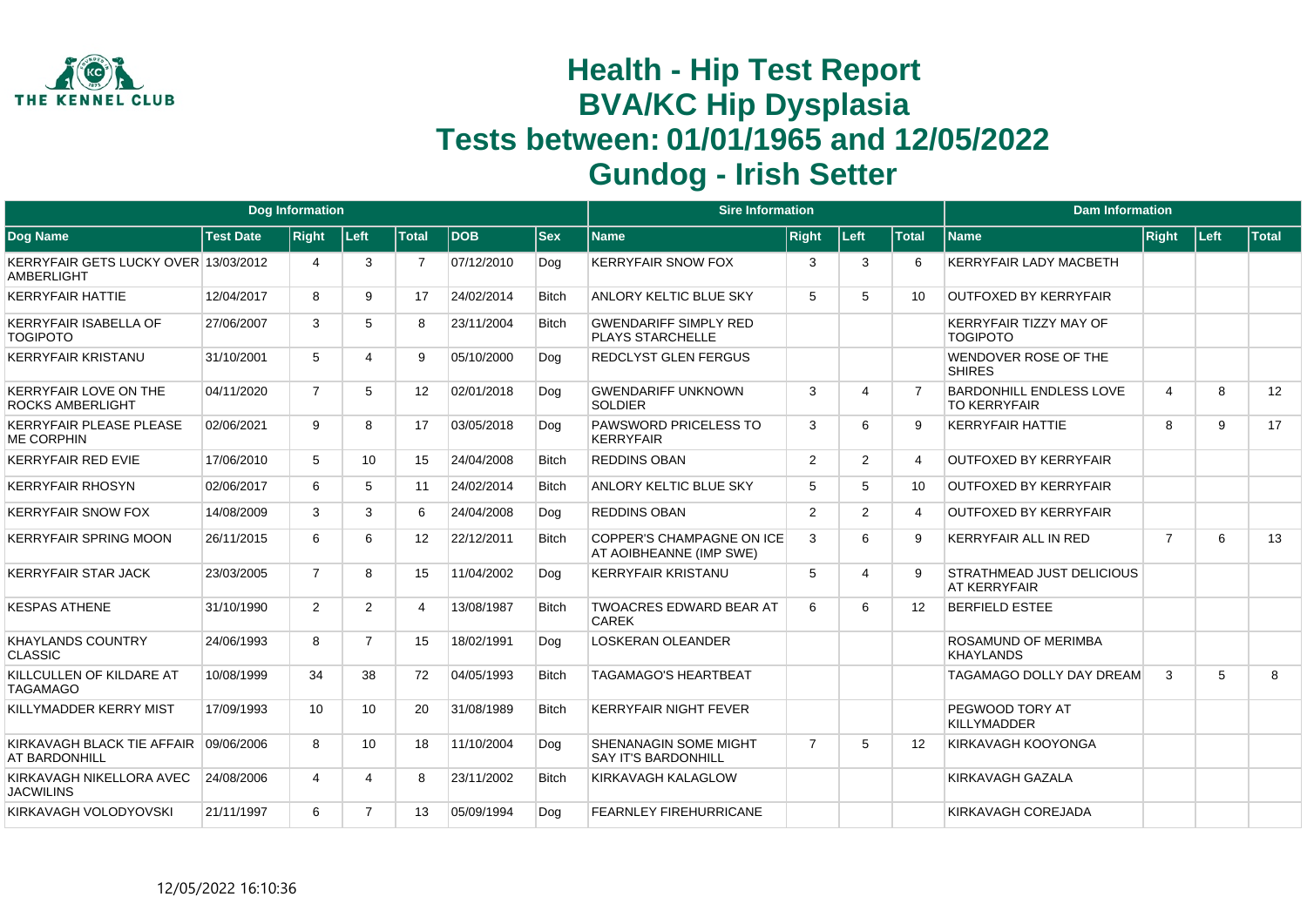

|                                                 |                  | Dog Information |                |              |            |              | <b>Sire Information</b>                                    |                |                       |              | <b>Dam Information</b>                                |                |                |              |
|-------------------------------------------------|------------------|-----------------|----------------|--------------|------------|--------------|------------------------------------------------------------|----------------|-----------------------|--------------|-------------------------------------------------------|----------------|----------------|--------------|
| Dog Name                                        | <b>Test Date</b> | <b>Right</b>    | Left           | <b>Total</b> | <b>DOB</b> | $ $ Sex      | <b>Name</b>                                                | <b>Right</b>   | Left                  | <b>Total</b> | <b>Name</b>                                           | Right          | Left           | <b>Total</b> |
| KIRWILLDALE ACUSHLA                             | 30/11/2007       | 17              | 19             | 36           | 20/10/2005 | <b>Bitch</b> | <b>SCOTSELAW JACKSON AT</b><br>LYNWOOD                     | $\overline{7}$ | 6                     | 13           | <b>CORRIECAS CORINTH AT</b><br><b>KIRWILLDALE</b>     | 19             | 11             | 30           |
| KIRWILLDALE BASHFUL                             | 09/04/2008       | $\overline{7}$  | $\overline{7}$ | 14           | 21/02/2007 | <b>Bitch</b> | <b>ANLORY MUSCAVADO</b>                                    | 3              | $\boldsymbol{\Delta}$ |              | <b>CORRIECAS CORINTH AT</b><br><b>KIRWILLDALE</b>     | 19             | 11             | 30           |
| KIRWILLDALE BEWITCHED                           | 09/04/2008       | $\overline{7}$  | $\overline{7}$ | 14           | 21/02/2007 | <b>Bitch</b> | <b>ANLORY MUSCAVADO</b>                                    | 3              | 4                     |              | <b>CORRIECAS CORINTH AT</b><br><b>KIRWILLDALE</b>     | 19             | 11             | 30           |
| KIRWILLDALE CHASKA AT<br><b>BARDONHILL</b>      | 23/03/2011       | 4               | 5              | 9            | 21/01/2010 | Dog          | <b>BARDONHILL GRINNING BEAR</b>                            | 3              | 6                     |              | <b>CORRIECAS CORINTH AT</b><br><b>KIRWILLDALE</b>     | 19             | 11             | 30           |
| KIRWILLDALE SATINKA                             | 29/03/2011       | 9               | 6              | 15           | 21/01/2010 | <b>Bitch</b> | <b>BARDONHILL GRINNING BEAR</b>                            | 3              | 6                     | q            | <b>CORRIECAS CORINTH AT</b><br><b>KIRWILLDALE</b>     | 19             | 11             | 30           |
| KIRWILLDALE TIT FOR TAT AT<br><b>ROWDENHILL</b> | 15/05/2013       | 5               | $\overline{7}$ | 12           | 02/10/2011 | <b>Bitch</b> | <b>RIQITTA AUTHENTIC</b>                                   | 9              | 11                    | 20           | KIRWILLDALE BEWITCHED                                 | $\overline{7}$ | $\overline{7}$ | 14           |
| KNOCKNAVARRA CHEROKEE                           | 09/08/2013       | 4               | 4              | 8            | 10/01/2011 | Dog          | <b>THENDARA KRAMER</b>                                     |                |                       |              | SIOCHANNA TIAQUIN TARA<br><b>FOREVER KNOCKNAVARRA</b> | 4              | 4              | 8            |
| KONAKAKELA EOWYN AT<br>PERRYLIDH                | 11/11/2005       | 24              | 21             | 45           | 10/02/2004 | <b>Bitch</b> | CATALUNA CALIFORNIA SUNNY<br><b>AT ZAKHAN</b>              | 4              | $\Delta$              |              | <b>MEANT TO BE WITH</b><br><b>KONAKAKELA</b>          |                |                |              |
| KONAKAKELA KINSMAN                              | 07/12/2005       | 10 <sup>°</sup> | 9              | 19           | 12/06/2003 | Dog          | <b>MARGRETWOODS CHANGES</b><br><b>INTO SCARLETTI</b>       |                |                       |              | KONAKAKELA SARA LENA                                  |                |                |              |
| KONAKAKELA MERLOT                               | 04/02/1998       | 23              | 18             | 41           | 04/07/1996 | Dog          | <b>TREHELGA WESTWARD HO</b>                                |                |                       |              | KONAKAKELA EMERALD MIST                               |                |                |              |
| KYLENOE CRYSTAL BEAR                            | 19/02/2003       | 2               | 3              | 5            | 07/01/1999 | Dog          | STARCHELLE CHICAGO BEAR                                    |                |                       |              | <b>KYLENOE CRYSTAL SPIRIT</b>                         |                |                |              |
| <b>LADY BERGERON</b>                            | 25/02/2003       | 6               | 6              | 12           | 06/09/2000 | <b>Bitch</b> | <b>ROCKY PRINCE (IKC)</b>                                  |                |                       |              | <b>GRACELANDS SINDEY (IKC)</b>                        |                |                |              |
| LADY LASSARINA AT SATLAS                        | 22/12/2009       | 4               | 5              | 9            | 27/08/2008 | <b>Bitch</b> | <b>SATLAS MAN ABOUT TOWN</b>                               |                |                       |              | <b>SATLAS SPRING SONNET</b>                           | 16             | 16             | 32           |
| LADY LUCK OF BLACKSHAW                          | 27/04/2022       | 5               | 5              | 10           | 08/08/2018 | <b>Bitch</b> | <b>VISTADOR DIESEL IN THE DUST</b><br>SUMMERGATE (IMP CHE) |                |                       |              | GILKYBROW BELLE OF THE<br><b>BALL</b>                 |                |                |              |
| <b>LADY MELISANDRE</b>                          | 28/07/2021       | 6               | 6              | 12           | 30/12/2018 | <b>Bitch</b> | <b>QUENSHA STARMAN ABOARD</b><br><b>ORSTONE</b>            | 8              | 8                     | 16           | <b>ALOLFRAN TRULY</b><br><b>SCRUMPTIOUS</b>           | 5              | 5              | 10           |
| <b>LADY MOON DIAMOND</b>                        | 07/05/2009       | 6               | $\overline{7}$ | 13           | 12/06/2007 | <b>Bitch</b> | JANTER MOON MAGICIAN OF<br>MILLCROFT                       | 4              | 4                     | 8            | <b>MILLCROFT MISS NICOLE</b>                          |                |                |              |
| <b>LADY ROSEBUD</b>                             | 15/12/2021       | 6               | 6              | 12           | 08/08/2018 | <b>Bitch</b> | <b>VISTADOR DIESEL IN THE DUST</b><br>SUMMERGATE (IMP CHE) |                |                       |              | <b>GILKYBROW BELLE OF THE</b><br><b>BALL</b>          |                |                |              |
| <b>LAGANGLEN GOSSET</b>                         | 19/10/2017       | 4               | 4              | 8            | 17/05/2011 | Dog          | <b>SIOCHANNA IRISH LEGEND</b>                              | 3              | 5                     | <sub>8</sub> | <b>CALLISTA CORCCAN</b>                               | 3              | 8              | 11           |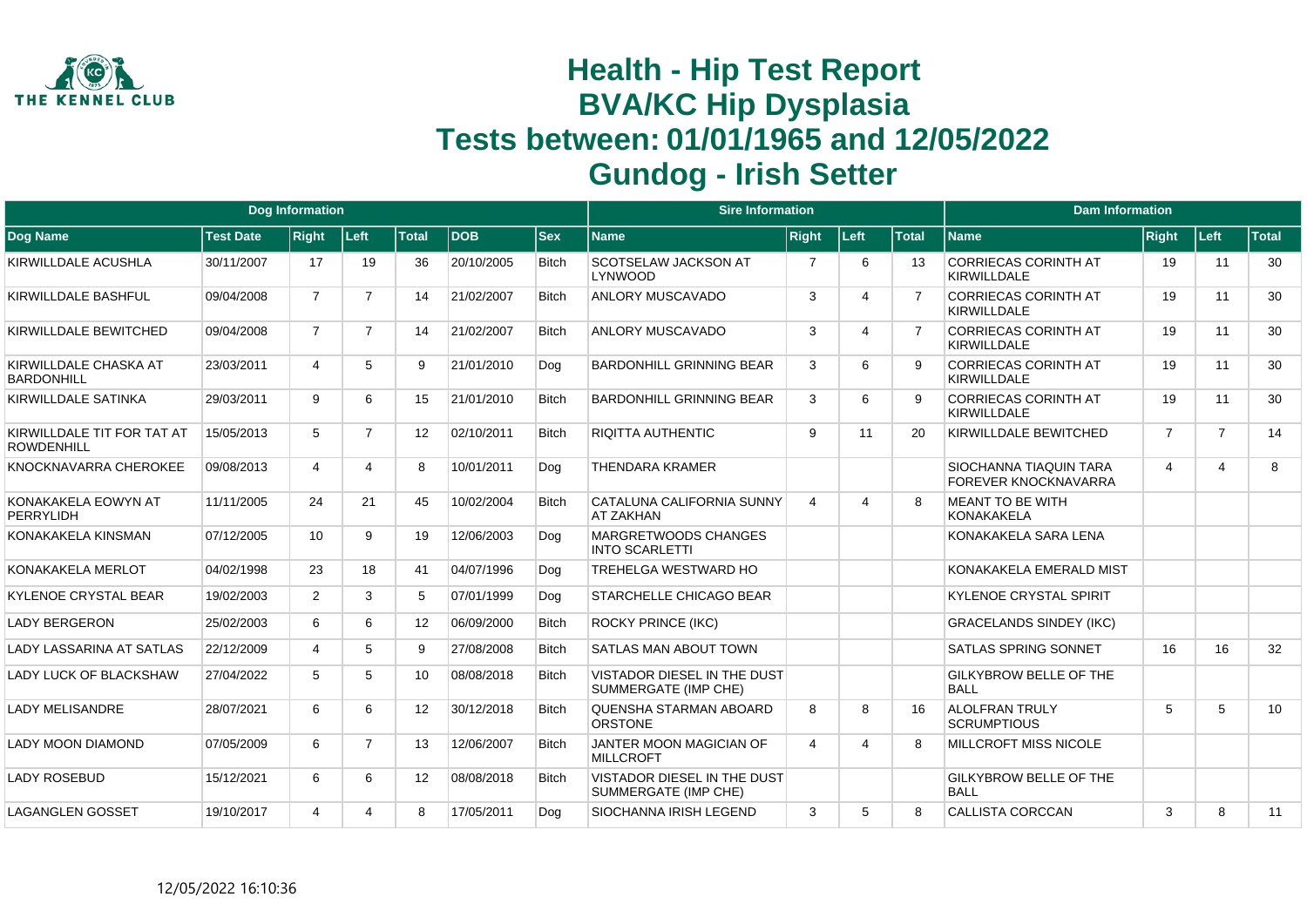

|                                                 |                  | <b>Dog Information</b> |                       |                 |            |              | <b>Sire Information</b>                                   |                |                |                   | <b>Dam Information</b>                                 |                |                |              |
|-------------------------------------------------|------------------|------------------------|-----------------------|-----------------|------------|--------------|-----------------------------------------------------------|----------------|----------------|-------------------|--------------------------------------------------------|----------------|----------------|--------------|
| <b>Dog Name</b>                                 | <b>Test Date</b> | <b>Right</b>           | Left                  | <b>Total</b>    | <b>DOB</b> | <b>Sex</b>   | <b>Name</b>                                               | <b>Right</b>   | Left           | <b>Total</b>      | <b>Name</b>                                            | Right          | Left           | <b>Total</b> |
| <b>LAGANGLEN LOUGH SHEELIN</b><br>AT HAGLESTOW  | 25/01/2021       | 5                      | $\boldsymbol{\Delta}$ | 9               | 06/06/2019 | <b>Bitch</b> | <b>LAGANGLEN GOSSET</b>                                   | $\overline{4}$ | 4              | 8                 | LENA'S PLAYMATE AT<br><b>LAGANGLEN (IKC)</b>           | 6              | $\overline{7}$ | 13           |
| <b>LAGANGLEN MOET AND</b><br><b>CHANDON</b>     | 12/09/2012       | 6                      | 4                     | 10              | 17/05/2011 | <b>Bitch</b> | <b>SIOCHANNA IRISH LEGEND</b>                             | 3              | 5              | R                 | <b>CALLISTA CORCCAN</b>                                | 3              | 8              | 11           |
| <b>LAGANGLEN SOLAR STORM</b>                    | 19/10/2017       | 25                     | 28                    | 53              | 01/06/2012 | Dog          | <b>SIOCHANNA IRISH LEGEND</b>                             | 3              | 5              | 8                 | <b>CALLISTA CORCCAN</b>                                | 3              | 8              | 11           |
| <b>LAGGAN MOLLY MALONE</b>                      | 25/07/1986       | $\overline{4}$         | 4                     | 8               | 21/06/1985 | <b>Bitch</b> | <b>BRINARA INULA</b>                                      | 3              | 3              | 6                 | <b>MAGIC MOMENTS BY LAGGAN</b>                         |                |                |              |
| LANDSCOT DOUBLE TROUBLE<br>OF LYMISH            | 19/05/2009       | 11                     | 15                    | 26              | 29/09/2007 | Dog          | <b>MILLCROFT MOONDRIFT</b>                                | $\overline{7}$ | 5              | $12 \overline{ }$ | FEARNLEY FIRE GLINT AT<br>LANDSCOT                     | 41             | 46             | 87           |
| LANDSCOT GOING FOR GOLD                         | 07/04/2009       | 15                     | 11                    | 26              | 29/09/2007 | Dog          | <b>MILLCROFT MOONDRIFT</b>                                | $\overline{7}$ | 5              | $12 \overline{ }$ | FEARNLEY FIRE GLINT AT<br><b>LANDSCOT</b>              | 41             | 46             | 87           |
| <b>LANDSCOT MISS POPPINS</b>                    | 13/06/2008       | 9                      | 5                     | 14              | 29/07/2005 | <b>Bitch</b> | <b>LANDSCOT LORD RUFUS</b>                                |                |                |                   | FEARNLEY FIRE GLINT AT<br><b>LANDSCOT</b>              | 41             | 46             | 87           |
| LANSTARA LOLLIPOP                               | 08/06/2011       | 5                      | 5                     | 10 <sup>°</sup> | 01/09/2008 | <b>Bitch</b> | <b>CASKEYS CONCEPT AT</b><br><b>AOIBHEANNE</b>            | 3              | 5              | R                 | LANSTARA DEFINITELY MAYBE                              |                |                |              |
| <b>LANSTARA LUSCIOUS LILY</b>                   | 08/06/2011       | 6                      | 6                     | 12 <sup>2</sup> | 01/09/2008 | <b>Bitch</b> | <b>CASKEYS CONCEPT AT</b><br><b>AOIBHEANNE</b>            | 3              | 5              | R                 | LANSTARA DEFINITELY MAYBE                              |                |                |              |
| <b>LANSTARA PARTY GIRL WITH</b><br><b>COMYN</b> | 21/01/2003       | 4                      | 4                     | 8               | 28/10/2000 | <b>Bitch</b> | <b>CASPIANS INTREPID</b>                                  |                |                |                   | <b>LANSTARA GALA THYME</b>                             |                |                |              |
| <b>LANSTARA RED DRESS</b>                       | 02/02/2022       | 5                      | 6                     | 11              | 20/03/2018 | <b>Bitch</b> | <b>EMBER RED HOT CHILIPEPPER</b><br>OF QUENSHA (IMP SWE)  | 5              | 5              | 10                | <b>LANSTARA SPRING STAR</b>                            | 6              | $\overline{7}$ | 13           |
| <b>LANSTARA SPRING MOON</b>                     | 03/03/2016       | $\overline{7}$         | $\overline{7}$        | 14              | 12/02/2014 | Dog          | MILLCROFT POACHERS MOON<br><b>OF VICTORIAVIEW</b>         | 6              | $\overline{7}$ | 13                | <b>LANSTARA LOLLIPOP</b>                               | 5              | 5              | 10           |
| <b>LANSTARA SPRING STAR</b>                     | 03/03/2016       | 6                      | $\overline{7}$        | 13              | 12/02/2014 | <b>Bitch</b> | MILLCROFT POACHERS MOON<br><b>OF VICTORIAVIEW</b>         | 6              | $\overline{7}$ | 13                | <b>LANSTARA LOLLIPOP</b>                               | 5              | 5              | 10           |
| LAUMIDORN SHEILA                                | 06/01/2012       | 5                      | 6                     | 11              | 30/06/2007 | <b>Bitch</b> | <b>GRAYRIGGE EWAN BY</b><br><b>ROMARNE</b>                | 4              | 5              |                   | <b>JONOLA SPARKLES BRIGHT</b><br><b>OVER LAUMIDORN</b> |                |                |              |
| <b>LAURIESTON STAFFA</b>                        | 25/03/2010       | 6                      | 8                     | 14              | 03/06/2007 | <b>Bitch</b> | <b>REDDINS TILLER MAN</b>                                 | 4              | Δ              | 8                 | <b>LAURIESTON SNOWDROP</b>                             |                |                |              |
| LECHEYE COOL DUDE                               | 11/08/2011       | 3                      | $\overline{7}$        | 10              | 02/03/2005 | Dog          | LYNWOOD PIONEER OF<br><b>SEADOG</b>                       | $\overline{7}$ | 4              | 11                | <b>GLENNARA THISTLEDOWN AT</b><br><b>SALWARP</b>       |                |                |              |
| LEESETT JEWEL IN THE<br><b>ORCHARD</b>          | 04/08/2021       | $\overline{7}$         | 21                    | 28              | 03/07/2018 | <b>Bitch</b> | <b>CAEMGEN'S ELEMENT OF</b><br>TRUTH AT FEORLIG (IMP SWE) | $\overline{4}$ | 3              |                   | <b>CORRANROO RAINBOW</b><br><b>EXPRESS TO LEESETT</b>  | $\overline{7}$ | $\overline{7}$ | 14           |
| <b>LENA'S PLAYMATE AT</b><br>LAGANGLEN (IKC)    | 19/10/2017       | 6                      | $\overline{7}$        | 13              | 20/08/2016 | <b>Bitch</b> | <b>RED SKY</b>                                            |                |                |                   | <b>COOLCON CHARM</b>                                   |                |                |              |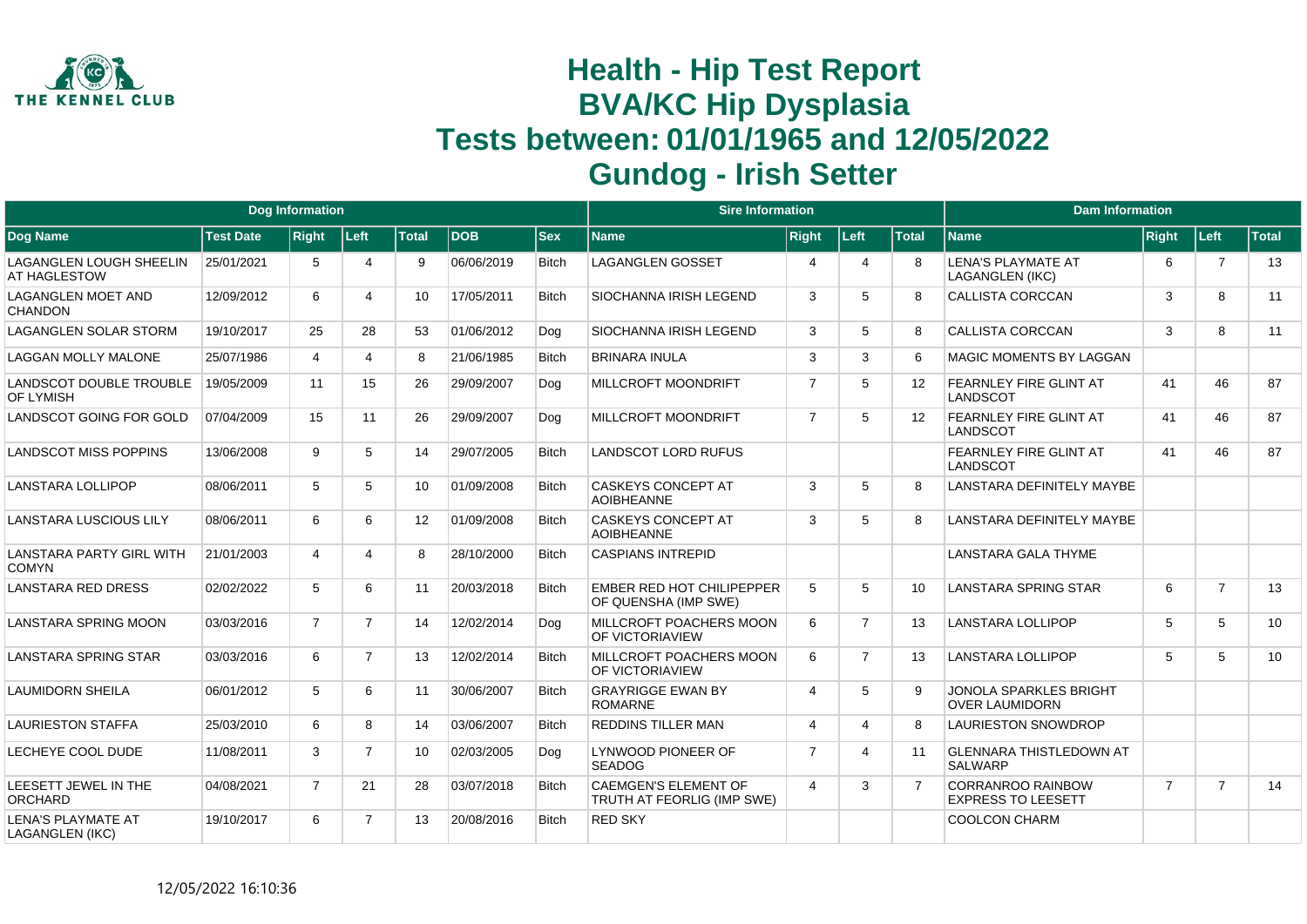

|                                                   |                  | <b>Dog Information</b> |                       |                   |            |              | <b>Sire Information</b>                                  |                       |                       |              | <b>Dam Information</b>                       |       |                         |              |
|---------------------------------------------------|------------------|------------------------|-----------------------|-------------------|------------|--------------|----------------------------------------------------------|-----------------------|-----------------------|--------------|----------------------------------------------|-------|-------------------------|--------------|
| <b>Dog Name</b>                                   | <b>Test Date</b> | <b>Right</b>           | Left                  | <b>Total</b>      | <b>DOB</b> | <b>Sex</b>   | <b>Name</b>                                              | <b>Right</b>          | Left                  | <b>Total</b> | <b>Name</b>                                  | Right | Left                    | <b>Total</b> |
| <b>LESTANNONS ELIZA</b><br><b>DOOLITTLE</b>       | 14/05/2002       | 6                      | $\boldsymbol{\Delta}$ | 10                | 27/06/1994 | <b>Bitch</b> | <b>BARDONHILL GYP</b>                                    |                       |                       |              | BARDONHILL THE BUZZWORD                      |       |                         |              |
| <b>LESTANNONS MICKY BLUE</b><br><b>EYES</b>       | 15/09/2006       | $\overline{7}$         | $\overline{7}$        | 14                | 31/07/2001 | Dog          | THENDARA DON CORLEONE                                    | 11                    | 9                     | 20           | LESTANNONS HONEY RYDER                       |       |                         |              |
| LESTANNONS SHE'S THE ONE<br><b>FOR ROHANMOR</b>   | 08/06/2004       | 4                      | 3                     | $\overline{7}$    | 08/08/2000 | <b>Bitch</b> | ROHANMOR THE REAL MCCOY                                  | 4                     | $\boldsymbol{\Delta}$ |              | <b>LESTANNONS ELIZA</b><br><b>DOOLITTLE</b>  | 6     | 4                       | 10           |
| <b>LESTANNONS THE PRODIGNY</b>                    | 22/10/2014       | 6                      | 4                     | 10                | 01/11/2009 | <b>Bitch</b> | <b>WALSHESTOWN CANBERRA</b><br>(IKC)                     | $\overline{7}$        | 3                     | 10           | SABREJILL ROCK ANTHEM                        |       |                         |              |
| <b>LINDENJO MASTERCLASS</b>                       | 09/09/2010       | 9                      | 10 <sup>°</sup>       | 19                | 31/03/2009 | Dog          | <b>CORRIECAS OSCAR WITH</b><br><b>KIRWILLDALE</b>        | 8                     | 3                     | 11           | LINDENJO DUTY FREE                           |       |                         |              |
| LITTLE BLACKPEARL FROM<br><b>STRATHMEAD</b>       | 09/01/2006       | 6                      | $\overline{7}$        | 13                | 17/02/2004 | <b>Bitch</b> | <b>DANAWAY DESTINY</b>                                   | 13                    | 12                    | 25           | <b>DANAWAY MILYDIA</b>                       | 5     | $\overline{\mathbf{A}}$ | 9            |
| LITTLE MISS ECHO AT COMYN                         | 20/07/1995       | 15                     | 5                     | 20                | 30/06/1994 | <b>Bitch</b> | <b>ERINADE TWISTER RICOCHETS</b>                         | 3                     | $\Omega$              | 3            | <b>WYNJILL HONOR 'NOBEY</b>                  |       |                         |              |
| LITTLEPLEA LORD BARNABUS                          | 05/12/2007       | 6                      | 6                     | $12 \overline{ }$ | 27/01/2006 | Dog          | <b>CLONAGEERA ROMANTIC</b><br><b>NOTION</b>              |                       |                       |              | DAVWALS LADY MANILLA AT<br><b>LITTLEPLEA</b> |       |                         |              |
| <b>LOCHFRAE AFFINITY</b>                          | 13/01/2010       | 18                     | 13                    | 31                | 19/10/2007 | <b>Bitch</b> | <b>JONOLA STARSTRUCK AT</b><br><b>REDCHESTER</b>         | 8                     | 12                    | 20           | <b>LOCHFRAE MISS SAIGON</b>                  |       |                         |              |
| LOCHFRAE AVIATOR                                  | 13/01/2010       | $\overline{7}$         | $\overline{7}$        | 14                | 19/10/2007 | Dog          | <b>JONOLA STARSTRUCK AT</b><br><b>REDCHESTER</b>         | 8                     | 12                    | 20           | <b>LOCHFRAE MISS SAIGON</b>                  |       |                         |              |
| <b>LOCHFRAE RALPH LAUREN</b>                      | 06/04/2004       | 4                      | 5                     | 9                 | 25/01/2003 | Dog          | <b>JONOLA ADONIS AT</b><br><b>REDCHESTER</b>             | 6                     | 4                     | 10           | <b>LOCHFRAE MISS SAIGON</b>                  |       |                         |              |
| <b>LOCHFRAE TOMMY GIRL</b>                        | 06/04/2004       | 6                      | 6                     | 12                | 25/01/2003 | <b>Bitch</b> | <b>JONOLA ADONIS AT</b><br><b>REDCHESTER</b>             | 6                     | 4                     | 10           | <b>LOCHFRAE MISS SAIGON</b>                  |       |                         |              |
| <b>LOCHLORIEN INSPECTOR</b><br>MORSE AMONG ANDLEY | 28/01/2004       | 3                      | 6                     | 9                 | 30/09/2000 | Dog          | <b>CATALUNA GEE WHIZ</b>                                 | $\boldsymbol{\Delta}$ | 6                     | 10           | <b>LOCHLORIEN SUNRISE</b>                    |       |                         |              |
| LOGANRISH DIAMONDS<br><b>N'PEARLS</b>             | 29/01/2020       | 6                      | $\boldsymbol{\Delta}$ | 10                | 01/08/2018 | <b>Bitch</b> | <b>EMBER RED HOT CHILIPEPPER</b><br>OF QUENSHA (IMP SWE) | 5                     | 5                     | 10           | <b>FERASHEEN PRIMROSE LASS</b>               |       |                         |              |
| <b>LOGANRISH JACQUART</b>                         | 08/10/2015       | 5                      | 3                     | 8                 | 02/08/2014 | <b>Bitch</b> | <b>ANLORY KELTIC BLUE SKY</b>                            | 5                     | 5                     | 10           | <b>DANAWAY MOULIN ROUGE</b>                  | 5     | 5                       | 10           |
| LOGANRISH LETS GO CRAZY                           | 29/01/2020       | 5                      | 5                     | 10                | 01/08/2018 | Dog          | <b>EMBER RED HOT CHILIPEPPER</b><br>OF QUENSHA (IMP SWE) | 5                     | 5                     | 10           | <b>FERASHEEN PRIMROSE LASS</b>               |       |                         |              |
| <b>LOGANRISH PROSECCO</b>                         | 08/10/2015       | 8                      | $\overline{7}$        | 15                | 02/08/2014 | Dog          | <b>ANLORY KELTIC BLUE SKY</b>                            | 5                     | 5                     | 10           | <b>DANAWAY MOULIN ROUGE</b>                  | 5     | 5                       | 10           |
| <b>LOGANRISH RUBY STARLET</b>                     | 10/12/2015       | 8                      | 8                     | 16                | 24/04/2013 | <b>Bitch</b> | <b>RIQITTA AUTHENTIC</b>                                 | 9                     | 11                    | 20           | <b>DANAWAY MOULIN ROUGE</b>                  | 5     | 5                       | 10           |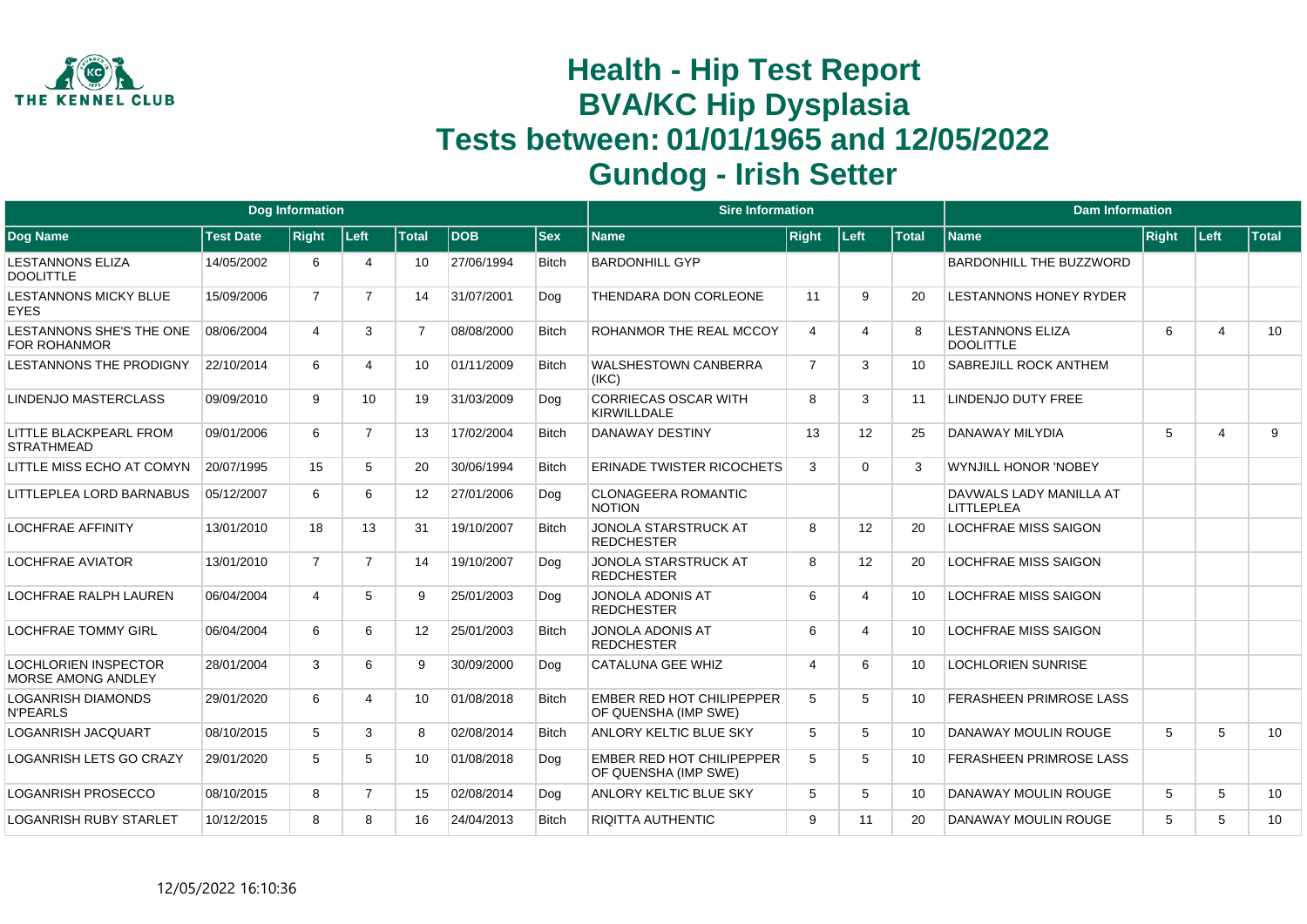

|                                                         |                  | <b>Dog Information</b> |                |                 |            |              | <b>Sire Information</b>                            |                        |                |                   | <b>Dam Information</b>      |       |        |              |
|---------------------------------------------------------|------------------|------------------------|----------------|-----------------|------------|--------------|----------------------------------------------------|------------------------|----------------|-------------------|-----------------------------|-------|--------|--------------|
| Dog Name                                                | <b>Test Date</b> | <b>Right</b>           | Left           | <b>Total</b>    | <b>DOB</b> | <b>Sex</b>   | <b>Name</b>                                        | <b>Right</b>           | Left           | <b>Total</b>      | <b>Name</b>                 | Right | │Left⊹ | <b>Total</b> |
| <b>LOGANRISH TASTE OF</b><br><b>DIAMONDS</b>            | 10/09/2021       | 5                      | 5              | 10              | 07/03/2020 | <b>Bitch</b> | JETSETTER CALVIN KLEIN (IMP<br>RUS)                | 7                      | -7             | 14                | <b>LOGANRISH JACQUART</b>   | 5     | 3      | 8            |
| <b>LOGANRISH TASTE OF</b><br><b>SUCCESS</b>             | 24/09/2021       | $\overline{2}$         | $\overline{2}$ | 4               | 07/03/2020 | Dog          | JETSETTER CALVIN KLEIN (IMP<br>RUS)                | $\overline{7}$         | $\overline{7}$ | 14                | <b>LOGANRISH JACQUART</b>   | 5     | 3      | 8            |
| LOSKERAN BLUE JAZZ                                      | 17/06/2003       | 4                      | 6              | 10 <sup>°</sup> | 17/11/2001 | Dog          | <b>TRELALES BLUE DANCER</b>                        |                        |                |                   | LOSKERAN GLAMOUR GAME       | 6     | 8      | 14           |
| LOSKERAN DREAM MAKER                                    | 02/12/2009       | $\overline{7}$         | 6              | 13              | 24/03/2008 | Dog          | <b>CRYNLLIS ILLUSIONIST AT</b><br><b>TARANDELL</b> |                        |                |                   | <b>LOSKERAN LARCH</b>       | 13    | 15     | 28           |
| <b>LOSKERAN ETERNAL SPRING</b>                          | 16/05/1997       | 8                      | 9              | 17              | 31/03/1996 | Dog          | <b>BRANDYWEIR ISHI</b>                             | 8                      | 6              | 14                | <b>LOSKERAN SIOBHAN</b>     |       |        |              |
| <b>LOSKERAN EVENING STAR</b>                            | 04/10/1996       | 10                     | 9              | 19              | 07/08/1994 | <b>Bitch</b> | <b>TATTERSLEE SPECIAL EFFECT</b>                   | $\overline{4}$         | 8              | 12                | LOSKERAN CARA               |       |        |              |
| <b>LOSKERAN FOLLOW THE</b><br><b>DREAM</b>              | 01/07/2010       | 8                      | 13             | 21              | 24/03/2008 | Dog          | <b>CRYNLLIS ILLUSIONIST AT</b><br><b>TARANDELL</b> |                        |                |                   | <b>LOSKERAN LARCH</b>       | 13    | 15     | 28           |
| <b>LOSKERAN GLAMOUR GAME</b>                            | 29/11/1996       | 6                      | 8              | 14              | 11/03/1995 | <b>Bitch</b> | <b>BRANDYWEIR ISHI</b>                             | 8                      | 6              | 14                | <b>LOSKERAN SIOBHAN</b>     |       |        |              |
| <b>LOSKERAN INDIAN SPRING</b><br><b>FROM BRANDYWEIR</b> | 15/08/1997       | 8                      | 14             | 22              | 31/03/1996 | <b>Bitch</b> | <b>BRANDYWEIR ISHI</b>                             | 8                      | 6              | 14                | <b>LOSKERAN SIOBHAN</b>     |       |        |              |
| <b>LOSKERAN JITTERBUG</b>                               | 30/11/2007       | 20                     | 17             | 37              | 25/04/2006 | Dog          | <b>CATALUNA CLEVER CLOGS</b>                       | 5                      | 5              | 10                | <b>LOSKERAN WOODANEMONE</b> | 5     | 6      | 11           |
| <b>LOSKERAN LARCH</b>                                   | 21/12/2005       | 13                     | 15             | 28              | 09/04/2004 | <b>Bitch</b> | <b>LOSKERAN BLUE JAZZ</b>                          | $\boldsymbol{\Lambda}$ | 6              | 10                | LOSKERAN WOODANEMONE        | 5     | 6      | 11           |
| <b>LOSKERAN LAUREN</b>                                  | 12/02/2008       | 5                      | 4              | 9               | 09/04/2004 | <b>Bitch</b> | <b>LOSKERAN BLUE JAZZ</b>                          | $\overline{4}$         | 6              | 10 <sup>1</sup>   | LOSKERAN WOODANEMONE        | 5     | 6      | 11           |
| <b>LOSKERAN LOIS</b>                                    | 10/08/1998       | 28                     | 27             | 55              | 12/03/1997 | <b>Bitch</b> | KONAKAKELA ZAGAR BY<br><b>ROMARNE</b>              |                        |                |                   | LOSKERAN MAID OF THE LOCH   | 6     | 9      | 15           |
| <b>LOSKERAN MAID OF MORVEN</b><br>AT WALNUTWOOD         | 13/02/1997       | 9                      | 25             | 34              | 07/08/1994 | <b>Bitch</b> | <b>TATTERSLEE SPECIAL EFFECT</b>                   | $\overline{4}$         | 8              | $12 \overline{ }$ | <b>LOSKERAN CARA</b>        |       |        |              |
| LOSKERAN MAID OF THE LOCH                               | 20/10/1995       | 6                      | 9              | 15              | 07/08/1994 | <b>Bitch</b> | <b>TATTERSLEE SPECIAL EFFECT</b>                   | $\overline{4}$         | 8              | $12 \overline{ }$ | <b>LOSKERAN CARA</b>        |       |        |              |
| <b>LOSKERAN RAMBLIN' ROSE</b>                           | 16/08/1996       | 14                     | 19             | 33              | 25/06/1993 | <b>Bitch</b> | <b>LOSKERAN OLEANDER</b>                           |                        |                |                   | LOSKERAN SIOBHAN            |       |        |              |
| <b>LOSKERAN RED KNIGHT BY</b><br><b>TATTERSLEE</b>      | 01/11/1996       | 33                     | 34             | 67              | 07/08/1994 | Dog          | <b>TATTERSLEE SPECIAL EFFECT</b>                   | $\overline{4}$         | 8              | 12                | <b>LOSKERAN CARA</b>        |       |        |              |
| <b>LOSKERAN STARTURN</b>                                | 11/12/1998       | 5                      | 8              | 13              | 20/08/1997 | <b>Bitch</b> | KONAKAKELA ZAGAR BY<br><b>ROMARNE</b>              |                        |                |                   | <b>LOSKERAN SIOBHAN</b>     |       |        |              |
| <b>LOSKERAN STELLAR OF</b><br><b>BRANDYWEIR</b>         | 25/09/1986       | 3                      | 3              | 6               | 20/08/1985 | <b>Bitch</b> | <b>CLONAGEERA TARKA</b>                            |                        |                |                   | <b>IRELEITH PEARLDOR</b>    |       |        |              |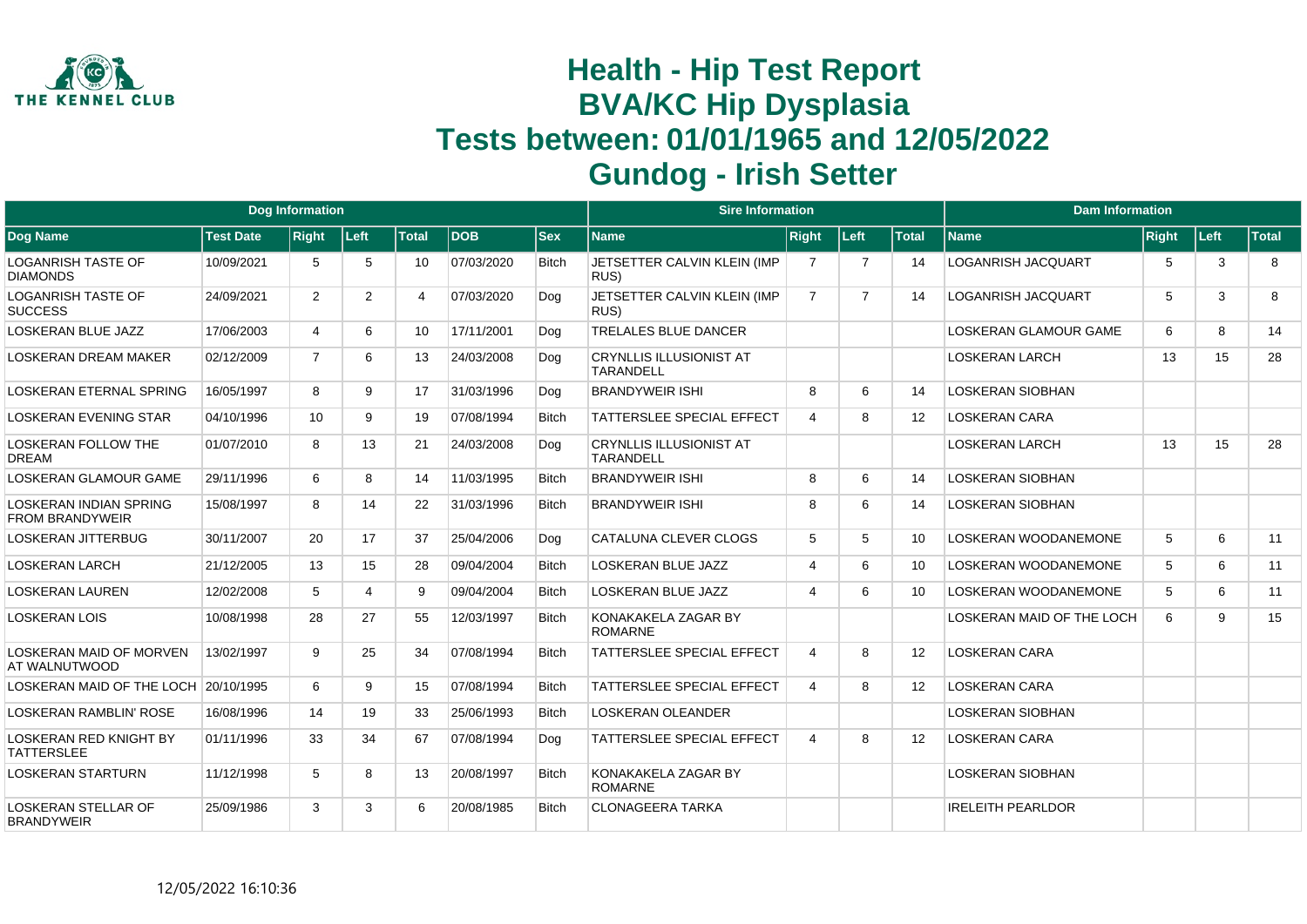

|                                             |                  | <b>Dog Information</b> |       |                 |            |              | <b>Sire Information</b>                                    |                          |                |                   | <b>Dam Information</b>                      |                |       |                |
|---------------------------------------------|------------------|------------------------|-------|-----------------|------------|--------------|------------------------------------------------------------|--------------------------|----------------|-------------------|---------------------------------------------|----------------|-------|----------------|
| <b>Dog Name</b>                             | <b>Test Date</b> | <b>Right</b>           | │Left | <b>Total</b>    | <b>DOB</b> | <b>Sex</b>   | <b>Name</b>                                                | <b>Right</b>             | Left           | <b>Total</b>      | <b>Name</b>                                 | Right          | Left: | Total          |
| LOSKERAN WINTER BLUSH                       | 23/04/2008       | 16                     | 14    | 30              | 14/11/2005 | <b>Bitch</b> | <b>LOSKERAN BLUE JAZZ</b>                                  | $\boldsymbol{\varDelta}$ | 6              | 10                | <b>LOSKERAN ROWANBERRY</b>                  |                |       |                |
| LOSKERAN WOODANEMONE                        | 17/06/2003       | 5                      | 6     | 11              | 19/04/2000 | <b>Bitch</b> | <b>LOSKERAN STARMAN</b>                                    |                          |                |                   | LOSKERAN GLAMOUR GAME                       | 6              | 8     | 14             |
| LOTUSHILL SCOTCH AND WRY                    | 16/06/2021       | 5                      | 6     | 11              | 31/12/2018 | <b>Bitch</b> | <b>BARDONHILL ETERNAL FLAME</b><br><b>AMONG AMBERLIGHT</b> | $\overline{4}$           | 5              | 9                 | NORTHAMBER RUNS RIOT AT<br><b>LOTUSHILL</b> | 9              | 8     | 17             |
| <b>LOWDON FAIRY FOOTSTEPS</b>               | 12/09/2013       | 6                      | 3     | 9               | 11/06/2012 | <b>Bitch</b> | <b>MAYFRED MR MOONDANCE</b>                                | $\overline{4}$           | 5              | 9                 | <b>CARNBARGUS CONFESSION</b>                | 3              | 6     | 9              |
| LOWDON LOVE DEVINE                          | 08/05/2019       | 4                      | 4     | 8               | 06/02/2015 | <b>Bitch</b> | <b>MAYFRED MR MOONDANCE</b>                                | $\boldsymbol{\varDelta}$ | 5              | 9                 | <b>CARNBARGUS CONFESSION</b>                | 3              | 6     | 9              |
| LOWDON SLEEPY TIME                          | 14/08/2019       | 4                      | 6     | 10              | 20/05/2016 | <b>Bitch</b> | WYNJILL WELL I AM                                          | 6                        | 3              | 9                 | <b>LOWDON FAIRY FOOTSTEPS</b>               | 6              | 3     | 9              |
| <b>LOWDON SNOW FAIRY</b>                    | 06/04/2017       | 5                      | 6     | 11              | 06/02/2015 | <b>Bitch</b> | <b>MAYFRED MR MOONDANCE</b>                                | $\boldsymbol{\varDelta}$ | 5              | 9                 | <b>CARNBARGUS CONFESSION</b>                | 3              | 6     | 9              |
| <b>LOWDON TOBY LERONE</b>                   | 21/09/2016       | 6                      | 6     | 12 <sup>°</sup> | 06/02/2015 | Dog          | <b>MAYFRED MR MOONDANCE</b>                                | $\overline{4}$           | 5              | 9                 | <b>CARNBARGUS CONFESSION</b>                | 3              | 6     | 9              |
| <b>LUCY LOCKETT</b>                         | 29/09/2021       | 4                      | 6     | 10 <sup>1</sup> | 23/09/2015 | <b>Bitch</b> | <b>CLONAGEERA KINROSS LOVE</b><br><b>BAROLO (IMP USA)</b>  | 2                        | 10             | $12 \overline{ }$ | THENDARA JOCASTA                            | 6              | 6     | 12             |
| LURGAVON FAME AND GLORY                     | 22/08/2012       | 5                      | 5     | 10              | 16/05/2010 | <b>Bitch</b> | LURGAVON FATHER CHRIS                                      |                          |                |                   | <b>LURGAVON GEE AND TEE</b>                 |                |       |                |
| <b>LURGAVON PLAYBOY</b>                     | 07/10/2009       | 21                     | 5     | 26              | 15/03/2007 | Dog          | <b>GWENDARIFF DOM PERIGNON</b>                             | 5                        | 6              | 11                | LURGAVON HOLLY BERRY                        |                |       |                |
| LURGAVON RINGLEADER                         | 04/09/2009       | $\overline{7}$         | 6     | 13              | 15/03/2007 | Dog          | <b>GWENDARIFF DOM PERIGNON</b>                             | 5                        | 6              | 11                | <b>LURGAVON HOLLY BERRY</b>                 |                |       |                |
| LURGAVON SHANNON LADY                       | 06/05/1999       | 4                      | 8     | 12              | 12/12/1995 | <b>Bitch</b> | LURGAVON SUPERIOR SAM                                      |                          |                |                   | <b>LURGAVON UH PROMISED</b>                 |                |       |                |
| LUSCA HANDSOME BEAU (IKC)                   | 19/06/2001       | 8                      | 6     | 14              | 30/01/1999 | <b>Bitch</b> | <b>RANGER OF LUSK (IKC)</b>                                |                          |                |                   | <b>ARDOON LUSK GIRL</b>                     |                |       |                |
| LUSCA MAX (IKC)                             | 06/11/1997       | 5                      | 6     | 11              | 15/05/1991 | Dog          | <b>ARDOON LUSK BOY</b>                                     |                          |                |                   | <b>MOANRUAD BREDA</b>                       |                |       |                |
| LUSCA SPEEDY BOY OF<br>ARDOON (IKC)         | 08/08/2002       | $\overline{7}$         | 8     | 15              | 20/05/1998 | Dog          | <b>DYLLAS RANGER</b>                                       |                          |                |                   | <b>ARDOON LUSK GIRL</b>                     |                |       |                |
| <b>LYNGOR COURTESAN</b>                     | 20/08/1992       | 12                     | 14    | 26              | 28/02/1987 | <b>Bitch</b> | <b>BARDONHILL CRAFTY</b><br><b>COCKNEY BY SCARLETTI</b>    |                          |                |                   | <b>LYNGOR HAZELNUT</b>                      |                |       |                |
| LYNWOOD ABRACADABRA                         | 16/10/2019       | 2                      | 5     | $\overline{7}$  | 08/05/2017 | <b>Bitch</b> | <b>COPPER'S MAGISKA UNDER</b><br>(ATCAL00247SWE)           |                          |                |                   | LYNWOOD HAPPY AS A LARK                     | 4              | 3     | $\overline{7}$ |
| LYNWOOD AIRS N'GRACES AT<br><b>KEDALITA</b> | 07/10/2014       | 6                      | 4     | 10              | 03/10/2012 | <b>Bitch</b> | MILLCROFT POACHERS MOON<br>OF VICTORIAVIEW                 | 6                        | $\overline{7}$ | 13                | LYNWOOD FOLLOW YOUR<br><b>DREAMS</b>        | 5              | 5     | 10             |
| LYNWOOD AS IF BY MAGIC                      | 08/02/2021       |                        | 3     | 7               | 08/05/2017 | <b>Bitch</b> | <b>COPPER'S MAGISKA UNDER</b><br>(ATCAL00247SWE)           |                          |                |                   | LYNWOOD HAPPY AS A LARK                     | $\overline{4}$ | 3     | $\overline{7}$ |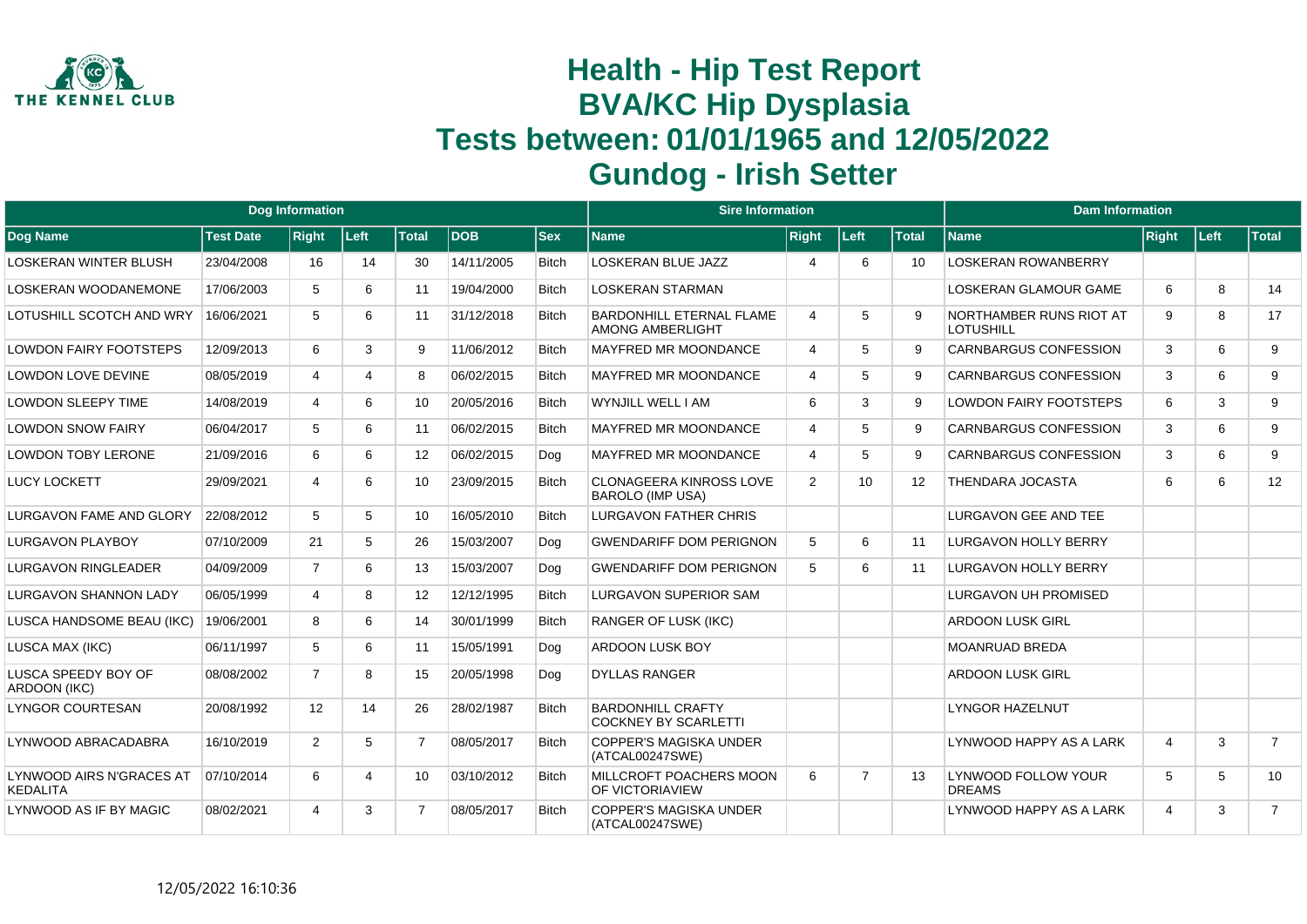

|                                                 |                  | <b>Dog Information</b> |                |                |            |              | <b>Sire Information</b>                           |              |                |              | <b>Dam Information</b>                              |                       |                |                |
|-------------------------------------------------|------------------|------------------------|----------------|----------------|------------|--------------|---------------------------------------------------|--------------|----------------|--------------|-----------------------------------------------------|-----------------------|----------------|----------------|
| Dog Name                                        | <b>Test Date</b> | <b>Right</b>           | Left           | <b>Total</b>   | <b>DOB</b> | <b>Sex</b>   | <b>Name</b>                                       | <b>Right</b> | Left           | <b>Total</b> | <b>Name</b>                                         | <b>Right</b>          | <b>Left</b>    | Total          |
| LYNWOOD FIELD OF DREAMS                         | 27/11/2007       | 6                      | 6              | 12             | 04/02/2006 | Dog          | <b>CASKEYS CONCEPT AT</b><br><b>AOIBHEANNE</b>    | 3            | 5              |              | LYNWOOD SEALED WITH A<br><b>KISS</b>                | 10                    | 11             | 21             |
| LYNWOOD FOLLOW YOUR<br><b>DREAMS</b>            | 27/11/2007       | 5                      | 5              | 10             | 04/02/2006 | <b>Bitch</b> | <b>CASKEYS CONCEPT AT</b><br><b>AOIBHEANNE</b>    | 3            | 5              |              | LYNWOOD SEALED WITH A<br><b>KISS</b>                | 10                    | 11             | 21             |
| LYNWOOD FULL OF GRACE AT<br><b>POLMENNOR</b>    | 26/11/2015       | 10                     | 5              | 15             | 03/10/2012 | <b>Bitch</b> | MILLCROFT POACHERS MOON<br><b>OF VICTORIAVIEW</b> | 6            | $\overline{7}$ | 13           | <b>LYNWOOD FOLLOW YOUR</b><br><b>DREAMS</b>         | 5                     | 5              | 10             |
| LYNWOOD HAPPY AS A LARK                         | 17/04/2013       | Δ                      | 3              | $\overline{7}$ | 01/06/2011 | <b>Bitch</b> | <b>GLENAVNA JOURNEY SOUTH</b>                     | 5            | Δ              |              | LYNWOOD STARTED WITH A<br><b>KISS</b>               | 5                     | $\overline{7}$ | 12             |
| LYNWOOD HEYPRESTO<br><b>KEDALITA</b>            | 15/12/2020       | 5                      | 4              | 9              | 08/05/2017 | Dog          | COPPER'S MAGISKA UNDER<br>(ATCAL00247SWE)         |              |                |              | LYNWOOD HAPPY AS A LARK                             | $\boldsymbol{\Delta}$ | 3              | $\overline{7}$ |
| LYNWOOD HOCUS POCUS AT<br><b>SETTESOLI</b>      | 20/06/2018       | 4                      | 3              | $\overline{7}$ | 08/05/2017 | Dog          | <b>COPPER'S MAGISKA UNDER</b><br>(ATCAL00247SWE)  |              |                |              | LYNWOOD HAPPY AS A LARK                             | $\boldsymbol{\Delta}$ | 3              | $\overline{7}$ |
| <b>LYNWOOD JUST FOR LARKS</b>                   | 27/09/2012       | 5                      | $\overline{7}$ | 12             | 01/06/2011 | <b>Bitch</b> | <b>GLENAVNA JOURNEY SOUTH</b>                     | 5            | 4              | <b>q</b>     | LYNWOOD STARTED WITH A<br><b>KISS</b>               | 5                     | $\overline{7}$ | 12             |
| LYNWOOD KISS CHASE AT<br><b>CAERVISTA</b>       | 04/08/2011       | 3                      | 3              | 6              | 28/11/2007 | Dog          | <b>COPPER'S BUBBLANDE GLAD</b><br>(ATCAH00573SWE) |              |                |              | LYNWOOD SEALED WITH A<br><b>KISS</b>                | 10                    | 11             | 21             |
| LYNWOOD LARK IN THE DARK                        | 13/03/2014       | 8                      | 9              | 17             | 01/06/2011 | Dog          | <b>GLENAVNA JOURNEY SOUTH</b>                     | 5            | 4              | 9            | LYNWOOD STARTED WITH A<br><b>KISS</b>               | 5                     | $\overline{7}$ | 12             |
| LYNWOOD LOVE POTION FOR<br><b>HAVERLEY</b>      | 08/06/2017       | 6                      | 6              | 12             | 25/11/2015 | Dog          | <b>ROMARNE TAITTINGER</b>                         | 5            | 6              | 11           | LYNWOOD HAPPY AS A LARK                             | $\overline{4}$        | 3              | $\overline{7}$ |
| LYNWOOD MERRY MAY KING<br><b>WITH SHUSHANA</b>  | 03/02/2021       | 5                      | $\overline{7}$ | 12             | 22/05/2019 | Dog          | <b>KERRYFAIR SNOW FOX</b>                         | 3            | 3              | 6            | <b>LYNWOOD AIRS N'GRACES AT</b><br><b>KFDAI ITA</b> | 6                     | 4              | 10             |
| LYNWOOD MERRY MAYDEN AT<br><b>KEDALITA</b>      | 15/12/2020       | 9                      | 11             | 20             | 22/05/2019 | <b>Bitch</b> | <b>KERRYFAIR SNOW FOX</b>                         | 3            | 3              | 6            | LYNWOOD AIRS N'GRACES AT<br><b>KEDALITA</b>         | 6                     | $\overline{4}$ | 10             |
| LYNWOOD PIONEER OF<br><b>SEADOG</b>             | 09/08/2010       | $\overline{7}$         | 4              | 11             | 29/09/1999 | Dog          | <b>THENDARA THE TOURIST</b>                       |              |                |              | <b>LYNWOOD TIMELTELL</b>                            |                       |                |                |
| <b>LYNWOOD PROMISES</b><br>PROMISES TO GIMAROCH | 10/01/2005       | $\overline{4}$         | $\overline{7}$ | 11             | 29/09/1999 | <b>Bitch</b> | <b>THENDARA THE TOURIST</b>                       |              |                |              | <b>LYNWOOD TIMELTELL</b>                            |                       |                |                |
| LYNWOOD SEALED WITH A<br><b>KISS</b>            | 10/01/2005       | 10                     | 11             | 21             | 02/12/2001 | <b>Bitch</b> | KONAKAKELA ZAGAR BY<br><b>ROMARNE</b>             |              |                |              | <b>LYNWOOD TIMELTELL</b>                            |                       |                |                |
| LYNWOOD SKYLARK OVER<br><b>QUENSHA</b>          | 20/09/2012       | 5                      | $\overline{7}$ | 12             | 01/06/2011 | <b>Bitch</b> | <b>GLENAVNA JOURNEY SOUTH</b>                     | 5            | Δ              |              | LYNWOOD STARTED WITH A<br><b>KISS</b>               | 5                     | $\overline{7}$ | 12             |
| LYNWOOD STARTED WITH A<br><b>KISS</b>           | 29/09/2009       | 5                      | $\overline{7}$ | 12             | 28/11/2007 | <b>Bitch</b> | <b>COPPER'S BUBBLANDE GLAD</b><br>(ATCAH00573SWE) |              |                |              | LYNWOOD SEALED WITH A<br><b>KISS</b>                | 10                    | 11             | 21             |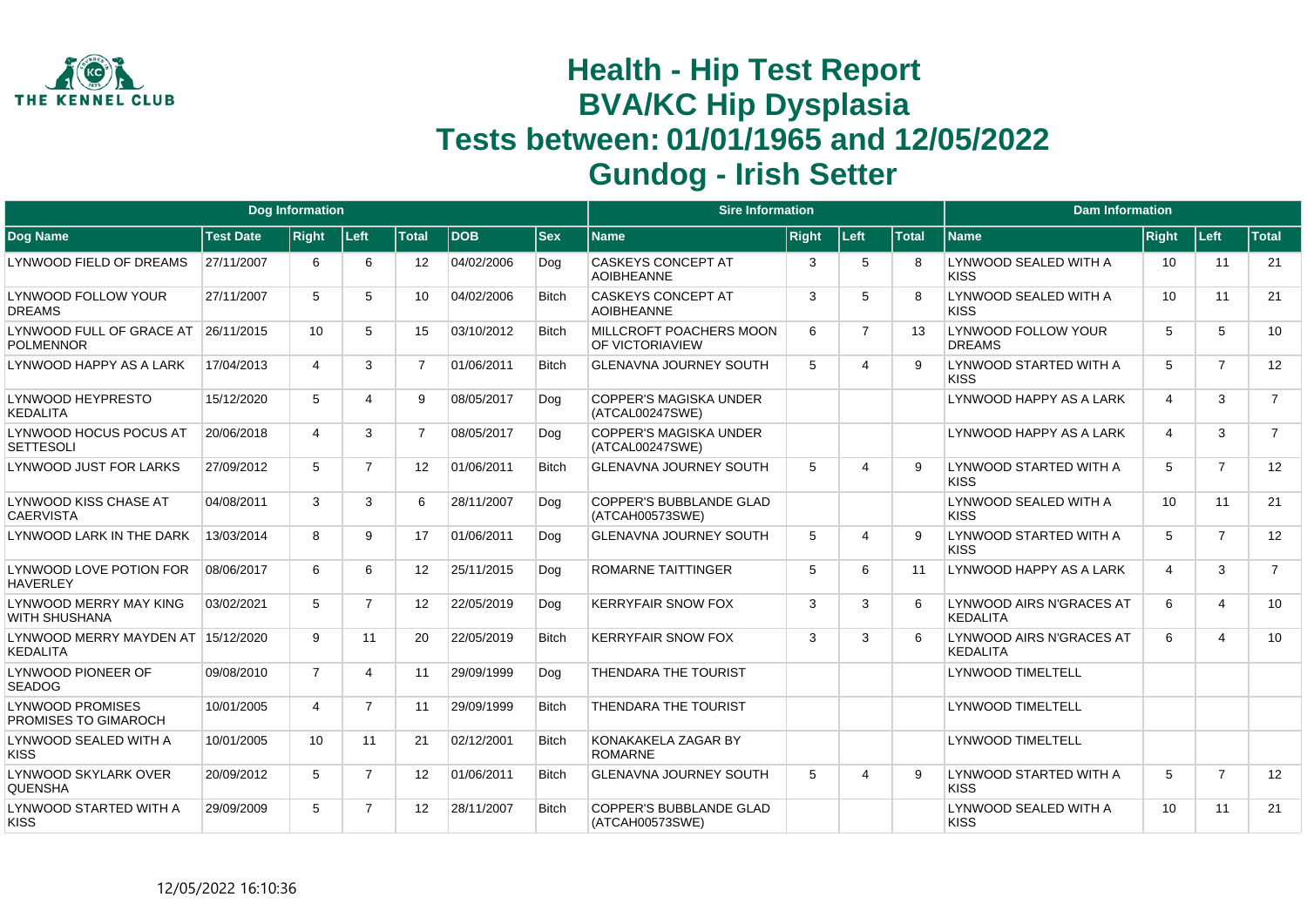

|                                                        |                  | <b>Dog Information</b> |                 |                 |            |              | <b>Sire Information</b>                                    |                |                |                   | <b>Dam Information</b>                                |                |                |       |
|--------------------------------------------------------|------------------|------------------------|-----------------|-----------------|------------|--------------|------------------------------------------------------------|----------------|----------------|-------------------|-------------------------------------------------------|----------------|----------------|-------|
| <b>Dog Name</b>                                        | <b>Test Date</b> | <b>Right</b>           | ∣Left∶          | <b>Total</b>    | <b>DOB</b> | <b>Sex</b>   | <b>Name</b>                                                | <b>Right</b>   | Left           | <b>Total</b>      | <b>Name</b>                                           | Right          | Left           | Total |
| LYNWOOD THEME SONG FOR<br><b>POLMENNOR</b>             | 16/10/2007       | 6                      | 6               | 12 <sup>2</sup> | 10/04/2005 | <b>Bitch</b> | <b>SCOTSELAW JACKSON AT</b><br>LYNWOOD                     | $\overline{7}$ | 6              | 13                | <b>GIMAROCH ON A PROMISE</b>                          | $\overline{7}$ | 6              | 13    |
| <b>LYRASETT DISCOVERY</b>                              | 18/09/2009       | 6                      | 4               | 10              | 12/06/2007 | Dog          | <b>BRENRUE OUTLANDER</b>                                   | $\overline{4}$ | 3              |                   | <b>TAGAMAGO GALAXY FOR</b><br><b>LYRASETT</b>         | 5              | $\overline{7}$ | 12    |
| MACARICA LORD OF THE<br><b>DANCE</b>                   | 13/03/2012       | 6                      | 4               | 10 <sup>1</sup> | 21/08/2010 | Dog          | CATALUNA CAPTIVATIONE TO<br><b>ZAKHAN</b>                  | 3              | $\overline{7}$ | 10                | <b>BRABROOK PERFECT CHOICE</b>                        | 6              | 4              | 10    |
| <b>MACARICA STREET DANCER</b>                          | 20/06/2012       |                        | 5               | 9               | 21/08/2010 | <b>Bitch</b> | CATALUNA CAPTIVATIONE TO<br><b>ZAKHAN</b>                  | 3              | $\overline{7}$ | 10                | <b>BRABROOK PERFECT CHOICE</b>                        | 6              | 4              | 10    |
| <b>MAESFFYNNON MORRIGAN</b>                            | 31/05/2006       | $\overline{7}$         | 18              | 25              | 09/08/2000 | Dog          | <b>TERAMOUR C'EST MAGNIFIQUE</b><br><b>OF TRAPWELL</b>     |                |                |                   | <b>TRELALES CORN HARVEST AT</b><br><b>MAESFFYNNON</b> |                |                |       |
| <b>MAESFFYNNON SAMPRAS</b>                             | 03/06/2009       | 14                     | 10 <sup>°</sup> | 24              | 19/07/2007 | Dog          | <b>GWENDARIFF MOET ET</b><br><b>CHANDON</b>                | 6              | 3              | a                 | <b>MAESFFYNNON MESHA</b>                              |                |                |       |
| MAESFFYNNON YASMINE AT<br><b>KILLYMADDER</b>           | 27/03/2006       | 8                      | $\overline{7}$  | 15              | 31/05/2003 | <b>Bitch</b> | <b>CATALUNA GEE WHIZ</b>                                   | $\overline{4}$ | 6              | 10                | <b>MAESFFYNNON ARIADNE</b>                            |                |                |       |
| <b>MAJESTYKA INDIAN SUMMER</b><br><b>AT CLONAGEERA</b> | 26/08/2020       | $\Omega$               | 5               | 5               | 09/04/2018 | <b>Bitch</b> | <b>CLONAGEERA KINROSS LOVE</b><br><b>BAROLO (IMP USA)</b>  | 2              | 10             | $12 \overline{ }$ | <b>GLENNARA QUEEN OF HEARTS</b>                       |                |                |       |
| <b>MAJESTYKA MERCIE</b>                                | 16/07/2013       | 5                      | 6               | 11              | 08/07/2009 | <b>Bitch</b> | <b>MILLCROFT MOON PIRATE</b>                               | 6              | 3              | 9                 | <b>MEADWAY MARCELIA</b>                               | 12             | 10             | 22    |
| <b>MALINDI BREEZE</b>                                  | 16/11/2001       | 6                      | 6               | 12 <sup>2</sup> | 23/09/1999 | <b>Bitch</b> | <b>SHENANAGIN SOME MIGHT</b><br><b>SAY IT'S BARDONHILL</b> | $\overline{7}$ | 5              | 12                | <b>QUEEN OF THE NIGHT</b>                             | 3              | $\overline{7}$ | 10    |
| MANTAFIELD ALMOST AN<br><b>ANGEL</b>                   | 16/01/2007       | 25                     | 22              | 47              | 15/11/2004 | <b>Bitch</b> | NORTHAMBER RUSHES BACK<br><b>TO KERRYFAIR</b>              | 6              | 10             | 16                | <b>MANTAFIELD KERRY'S A</b><br><b>CRACKER</b>         |                |                |       |
| <b>MANTAFIELD DENIS THE</b><br><b>MENACE</b>           | 19/03/2010       | $\overline{7}$         | 8               | 15              | 21/03/2006 | Dog          | NORTHAMBER RUSHES BACK<br><b>TO KERRYFAIR</b>              | 6              | 10             | 16                | <b>MANTAFIELD KERRY'S A</b><br><b>CRACKER</b>         |                |                |       |
| MANTAFIELD RED DEVIL FOR<br><b>SAFFRONLYN</b>          | 18/05/2010       | 4                      | 4               | 8               | 17/04/2008 | Dog          | <b>ASTRAZONE SPECIAL BREW</b>                              | $\overline{1}$ | $\overline{7}$ |                   | <b>MANTAFIELD KERRY'S A</b><br><b>CRACKER</b>         |                |                |       |
| MANTAFIELD SHOW STOPPER<br><b>AT VALBECCAS</b>         | 23/03/2012       | $\overline{7}$         | $\overline{7}$  | 14              | 05/05/2009 | <b>Bitch</b> | <b>CAISPERN HUMPHREY O'GARA</b>                            |                |                |                   | <b>MANTAFIELD DANCING FLAME</b>                       |                |                |       |
| <b>MAOLRUADHAN STARSTRUCK</b>                          | 23/11/1999       | 10                     | 6               | 16              | 12/06/1997 | <b>Bitch</b> | <b>SHENANAGIN STOCKBROKER</b>                              |                |                |                   | <b>BALLYWESTOW FLEET</b>                              |                |                |       |
| <b>MARCO STARLIGHT</b>                                 | 11/08/2009       | 6                      | 9               | 15              | 12/06/2007 | Dog          | JANTER MOON MAGICIAN OF<br><b>MILLCROFT</b>                | 4              | 4              | 8                 | <b>MILLCROFT MISS NICOLE</b>                          |                |                |       |
| MARGRETWOODS BUZZY BEE                                 | 06/11/2009       | 5                      |                 | 9               | 19/08/2007 | <b>Bitch</b> | LYNWOOD PIONEER OF<br><b>SEADOG</b>                        | $\overline{7}$ | 4              | 11                | <b>MARGRETWOODS PERFECT</b><br><b>PEACH</b>           |                |                |       |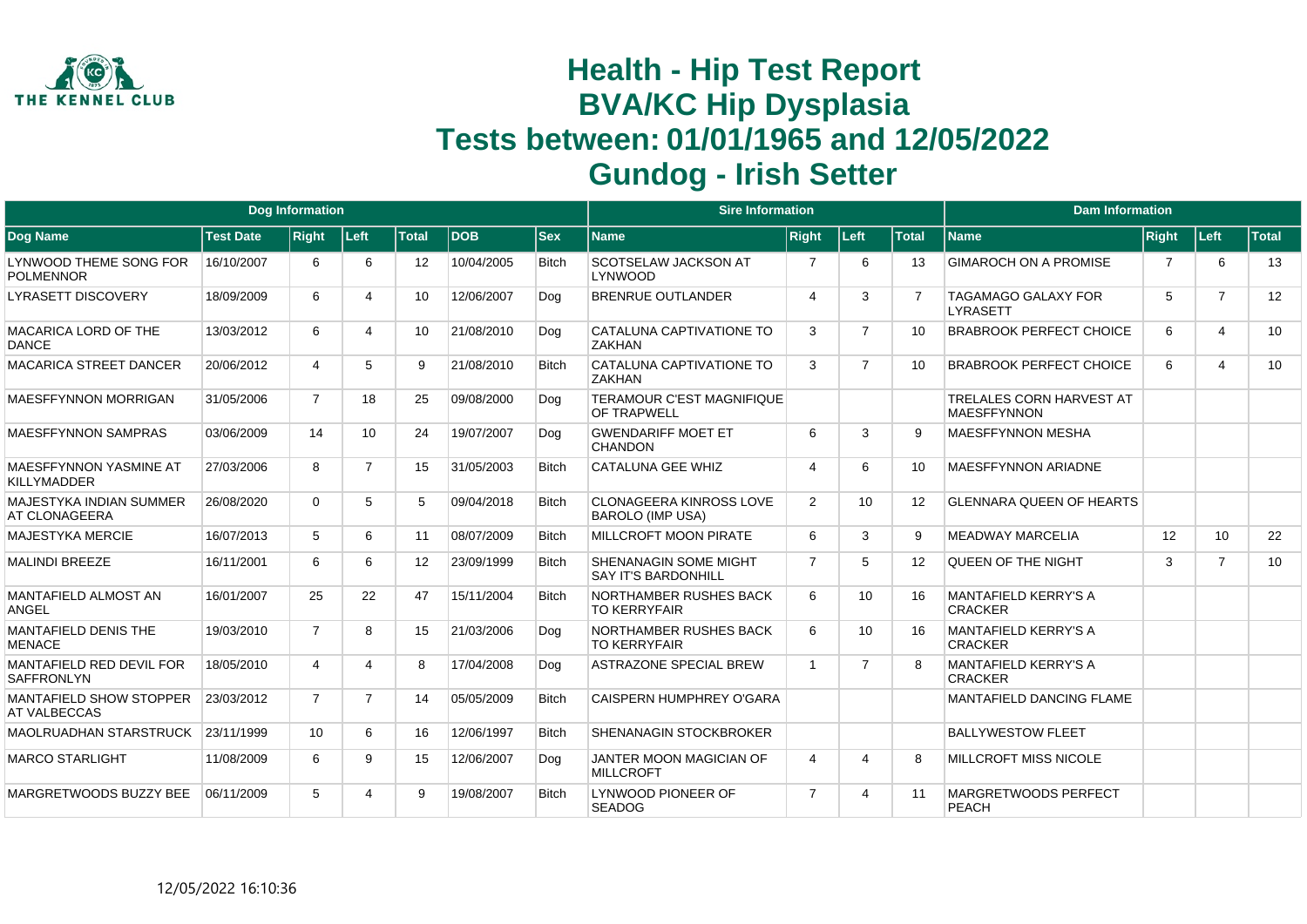

|                                               |                  | <b>Dog Information</b> |                |                 |            |              | <b>Sire Information</b>                         |                       |      |                   | <b>Dam Information</b>                              |                       |                   |                |
|-----------------------------------------------|------------------|------------------------|----------------|-----------------|------------|--------------|-------------------------------------------------|-----------------------|------|-------------------|-----------------------------------------------------|-----------------------|-------------------|----------------|
| Dog Name                                      | <b>Test Date</b> | <b>Right</b>           | Left           | <b>Total</b>    | <b>DOB</b> | <b>Sex</b>   | <b>Name</b>                                     | <b>Right</b>          | Left | <b>Total</b>      | <b>Name</b>                                         | <b>Right</b>          | Left              | <b>Total</b>   |
| MARGRETWOODS C'EST LA VIE 01/04/2015          |                  | 7                      | $\overline{7}$ | 14              | 18/10/2012 | <b>Bitch</b> | NORTHAMBER JUST CAUSE<br><b>FOR GLENAVNA</b>    | $\boldsymbol{\Delta}$ | 5    | 9                 | <b>MARGRETWOODS KITTY CAT</b>                       |                       |                   |                |
| <b>MARGRETWOODS</b><br><b>GOBSTOPPER</b>      | 13/08/2015       | 8                      | 6              | 14              | 03/11/2013 | Dog          | NORTHAMBER JUST CAUSE<br><b>FOR GLENAVNA</b>    | $\boldsymbol{\Delta}$ | 5    |                   | MARGRETWOODS BUZZY BEE                              | 5                     | $\overline{4}$    | 9              |
| MARIONSWOOD GRACELAND                         | 09/10/1992       | 9                      | $\overline{7}$ | 16              | 31/05/1990 | <b>Bitch</b> | <b>GIMAROCH SUMMER HARVEST</b>                  |                       |      |                   | <b>MARIONSWOOD SHOWGIRL</b>                         |                       |                   |                |
| MARKSWAY MORNING CHORUS 11/06/1992            |                  | 8                      | 8              | 16              | 02/06/1991 | <b>Bitch</b> | <b>SOWERHILL WAGTAIL</b>                        |                       |      |                   | <b>MARKSWAY MORNING GLORY</b>                       |                       |                   |                |
| MARKSWAY O'SOLE MIO                           | 24/03/1994       | 8                      | 8              | 16              | 11/02/1993 | Dog          | <b>REDDINS FERDINAND</b>                        |                       |      |                   | <b>MARKSWAY MISTY MORNING</b>                       |                       |                   |                |
| MARZANNE'S OVER THE MOON 29/01/2014           |                  | $\overline{7}$         | 3              | 10              | 07/05/2008 | <b>Bitch</b> | <b>GWENDARIFF MOET ET</b><br><b>CHANDON</b>     | 6                     | 3    |                   | <b>EMBERIKI ETERNAL FLAME AT</b><br><b>MARZANNE</b> | $\overline{4}$        | 3                 | $\overline{7}$ |
| <b>MARZANNE'S TOO HOT TO</b><br><b>HANDLE</b> | 29/01/2014       | 5                      | 5              | 10 <sup>1</sup> | 28/10/2006 | <b>Bitch</b> | <b>GWENDARIFF MOET ET</b><br><b>CHANDON</b>     | 6                     | 3    |                   | <b>EMBERIKI ETERNAL FLAME AT</b><br><b>MARZANNE</b> | $\overline{4}$        | 3                 | $\overline{7}$ |
| <b>MATANGI GOODNIGHT GIRL</b>                 | 03/03/1993       | 24                     | 17             | 41              | 15/01/1992 | <b>Bitch</b> | <b>BARNABY OF WESBERE</b><br><b>CRESSWAY</b>    |                       |      |                   | <b>JONOLAPOSIE ROSIE</b>                            |                       |                   |                |
| <b>MAVIVICA CARDINAL CLARET</b>               | 28/02/2018       | 5                      | 6              | 11              | 24/07/2015 | <b>Bitch</b> | <b>CATALUNA RED BARON</b>                       | 8                     | 6    | 14                | <b>ROSARENOS ROSALIE NEW</b><br><b>MOON</b>         | 8                     | 11                | 19             |
| <b>MAYFRED MR MOONDANCE</b>                   | 12/10/2010       | 4                      | 5              | 9               | 03/08/2009 | Dog          | SUMARIC SHADOW OF MR<br><b>JINGLES</b>          | 5                     | 6    | 11                | KIRKAVAGH DARARA AT<br><b>MAYFRED</b>               |                       |                   |                |
| <b>MAYFRED MRS ROBINSON</b>                   | 15/12/2010       | 8                      | $\overline{7}$ | 15              | 03/08/2009 | <b>Bitch</b> | SUMARIC SHADOW OF MR<br><b>JINGLES</b>          | 5                     | 6    | 11                | KIRKAVAGH DARARA AT<br><b>MAYFRED</b>               |                       |                   |                |
| <b>MCCONKEYS HEARSAY</b>                      | 30/01/2009       | 4                      | 6              | 10              | 21/08/2006 | <b>Bitch</b> | SAMETSUZ UP TO MISCHIEF<br><b>VIA MCCONKEYS</b> | 5                     | 9    | 14                | <b>GIMAROCH ON A PROMISE</b>                        | $\overline{7}$        | 6                 | 13             |
| <b>MEADWAY MABLE</b>                          | 24/09/2015       | 6                      | $\overline{7}$ | 13              | 06/08/2013 | <b>Bitch</b> | MILLCROFT CHASE THE MOON<br><b>TO SHANOAH</b>   | 5                     | 6    | 11                | <b>MEADWAY MARTHA</b>                               | 9                     | 12                | 21             |
| <b>MEADWAY MADDISON</b>                       | 10/05/2007       | 22                     | 34             | 56              | 28/01/2005 | <b>Bitch</b> | <b>ATRON LIMITED EDITION</b>                    | 9                     | 6    | 15                | <b>MEADWAY MIRANDA</b>                              |                       |                   |                |
| <b>MEADWAY MAKENZEY</b>                       | 25/02/2015       | 4                      | 15             | 19              | 06/08/2013 | Dog          | MILLCROFT CHASE THE MOON<br><b>TO SHANOAH</b>   | 5                     | 6    | 11                | <b>MEADWAY MARTHA</b>                               | 9                     | $12 \overline{ }$ | 21             |
| <b>MEADWAY MALACHI</b>                        | 20/09/2011       | 9                      | 8              | 17              | 07/03/2008 | Dog          | <b>CASKEYS CONCEPT AT</b><br><b>AOIBHEANNE</b>  | 3                     | 5    | 8                 | <b>MEADWAY MELODYUS</b>                             | $\overline{4}$        | $\overline{7}$    | 11             |
| MEADWAY MANNIX                                | 25/09/2013       | 5                      | 4              | 9               | 07/03/2008 | Dog          | <b>CASKEYS CONCEPT AT</b><br><b>AOIBHEANNE</b>  | 3                     | 5    | 8                 | <b>MEADWAY MELODYUS</b>                             | $\boldsymbol{\Delta}$ | $\overline{7}$    | 11             |
| <b>MEADWAY MARCELIA</b>                       | 26/06/2008       | 12 <sup>2</sup>        | 10             | 22              | 27/03/2006 | <b>Bitch</b> | <b>REDDINS ROMP</b>                             | 8                     | 4    | $12 \overline{ }$ | <b>MEADWAY MIRANDA</b>                              |                       |                   |                |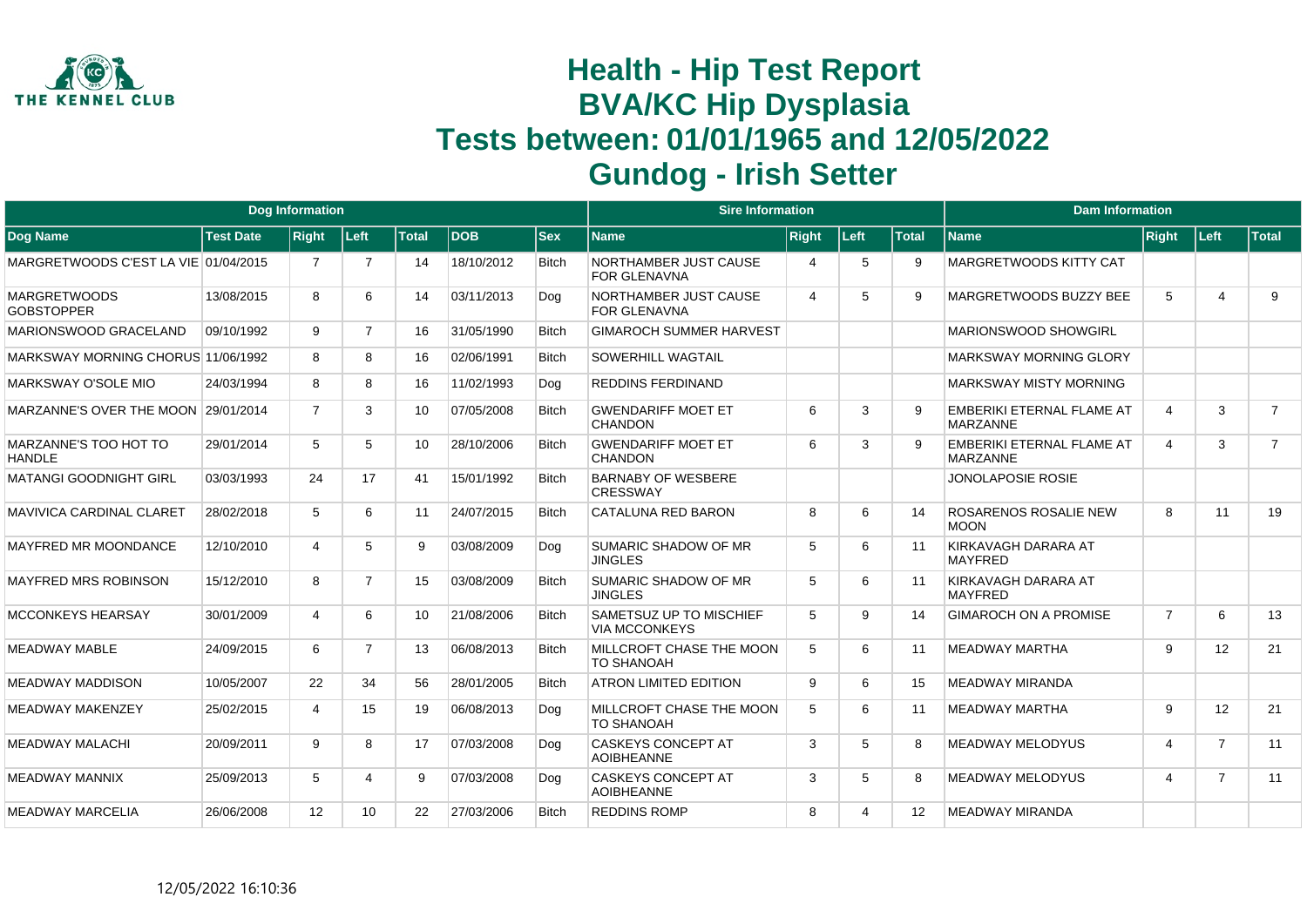

|                                                          |                  | <b>Dog Information</b> |                   |                |            |              | <b>Sire Information</b>                                     |                |                |                   | <b>Dam Information</b>                 |                |                |                |
|----------------------------------------------------------|------------------|------------------------|-------------------|----------------|------------|--------------|-------------------------------------------------------------|----------------|----------------|-------------------|----------------------------------------|----------------|----------------|----------------|
| Dog Name                                                 | <b>Test Date</b> | <b>Right</b>           | Left              | Total          | <b>DOB</b> | $ $ Sex      | Name                                                        | <b>Right</b>   | Left           | <b>Total</b>      | <b>Name</b>                            | <b>Right</b>   | Left           | <b>Total</b>   |
| MEADWAY MARTHA                                           | 11/12/2009       | 9                      | $12 \overline{ }$ | 21             | 07/03/2008 | <b>Bitch</b> | <b>CASKEYS CONCEPT AT</b><br><b>AOIBHEANNE</b>              | 3              | 5              | 8                 | <b>MEADWAY MELODYUS</b>                | 4              | $\overline{7}$ | 11             |
| <b>MEADWAY MELODYUS</b>                                  | 27/04/2007       | 4                      | $\overline{7}$    | 11             | 28/01/2005 | Bitch        | <b>ATRON LIMITED EDITION</b>                                | 9              | 6              | 15                | <b>MEADWAY MIRANDA</b>                 |                |                |                |
| MEADWAY MILDRED                                          | 21/09/2016       | 2                      | 3                 | 5              | 03/11/2014 | <b>Bitch</b> | <b>COPPER'S MAGISKA UNDER</b><br>(ATCAL00247SWE)            |                |                |                   | MEADWAY MARTHA                         | 9              | 12             | 21             |
| MEADWAY MIMIC IN<br><b>STRATHMEAD</b>                    | 07/07/2016       | 5                      | 4                 | 9              | 03/11/2014 | <b>Bitch</b> | <b>COPPER'S MAGISKA UNDER</b><br>(ATCAL00247SWE)            |                |                |                   | <b>MEADWAY MARTHA</b>                  | 9              | 12             | 21             |
| <b>MEADWAY MORAG</b>                                     | 16/12/2015       | 2                      | $\overline{2}$    | 4              | 03/11/2014 | <b>Bitch</b> | <b>COPPER'S MAGISKA UNDER</b><br>(ATCAL00247SWE)            |                |                |                   | <b>MEADWAY MARTHA</b>                  | 9              | 12             | 21             |
| <b>MEADWAY MORRISEY</b>                                  | 11/12/2009       | 5                      | 6                 | 11             | 07/03/2008 | Dog          | <b>CASKEYS CONCEPT AT</b><br><b>AOIBHEANNE</b>              | 3              | 5              | R                 | <b>MEADWAY MELODYUS</b>                | 4              | $\overline{7}$ | 11             |
| <b>MELMARA GEORGIA</b>                                   | 10/08/2016       | 3                      | 3                 | 6              | 14/05/2015 | <b>Bitch</b> | <b>WITCHBROOKE CASSINI AT</b><br>CLONAGEERA (IMP USA)       |                |                |                   | <b>MELMARA MINERVOIS</b>               | $\overline{7}$ | $\overline{7}$ | 14             |
| MELMARA MARZEMINO                                        | 24/05/2017       | $\overline{4}$         | $\overline{7}$    | 11             | 26/03/2011 | Dog          | <b>BARDONHILL GINGER</b><br><b>WHINGER</b>                  | 5              | $\overline{7}$ | $12 \overline{ }$ | <b>MELMARA RUBY TUESDAY</b>            | 5              | 5              | 10             |
| MELMARA MEZZA LUNA                                       | 13/10/2006       | 3                      | 3                 | 6              | 23/08/2005 | <b>Bitch</b> | <b>SHENANAGIN SOME MIGHT</b><br><b>SAY IT'S BARDONHILL</b>  | $\overline{7}$ | 5              | 12                | <b>MORNING GEM</b>                     | 3              | $\overline{4}$ | $\overline{7}$ |
| <b>MELMARA MINERVOIS</b>                                 | 19/04/2012       | $\overline{7}$         | $\overline{7}$    | 14             | 26/03/2011 | <b>Bitch</b> | <b>BARDONHILL GINGER</b><br><b>WHINGER</b>                  | 5              | $\overline{7}$ | $12 \overline{ }$ | <b>MELMARA RUBY TUESDAY</b>            | 5              | 5              | 10             |
| <b>MELMARA MOUTON CADET</b>                              | 05/12/2013       | 3                      | 4                 | $\overline{7}$ | 26/03/2011 | <b>Bitch</b> | <b>BARDONHILL GINGER</b><br><b>WHINGER</b>                  | 5              | $\overline{7}$ | $12 \overline{ }$ | <b>MELMARA RUBY TUESDAY</b>            | 5              | 5              | 10             |
| <b>MELMARA RUBY TUESDAY</b>                              | 13/10/2006       | 5                      | 5                 | 10             | 23/08/2005 | <b>Bitch</b> | <b>SHENANAGIN SOME MIGHT</b><br><b>SAY IT'S BARDONHILL</b>  | $\overline{7}$ | 5              | $12 \overline{ }$ | <b>MORNING GEM</b>                     | 3              | $\overline{4}$ | $\overline{7}$ |
| MERRYBORNE MAGICAL<br><b>MELODY</b>                      | 12/07/1990       | 3                      | 3                 | 6              | 28/05/1988 | <b>Bitch</b> | <b>TWOACRES EDWARD BEAR AT</b><br><b>CAREK</b>              | 6              | 6              | $12 \overline{ }$ | <b>MERRYBORNE MINUETTE</b>             |                |                |                |
| <b>MIDNIGHT DIAMOND</b>                                  | 15/09/2021       | 5                      | 4                 | 9              | 14/08/2015 | <b>Bitch</b> | <b>GLENVARNA THE WANDERER</b>                               |                |                |                   | <b>MILARIS OLYMPIC STAR</b>            |                |                |                |
| <b>MILARIS OLYMPIC FAITH</b>                             | 17/02/2016       | $\overline{2}$         | 0                 | $\overline{2}$ | 31/07/2012 | <b>Bitch</b> | <b>RIVERBRUE XANTHUS BY</b><br><b>ASTRAZONE</b>             | $\overline{4}$ | 2              | 6                 | <b>BANKSETT DOLCETTO</b>               | 3              | 5              | 8              |
| MILLCROFT BALLAD OF THE<br>MOON                          | 22/12/2009       | 6                      | 3                 | 9              | 17/09/2008 | <b>Bitch</b> | <b>MILLCROFT MOONDRIFT</b>                                  | $\overline{7}$ | 5              | 12 <sup>2</sup>   | <b>MILLCROFT MOON QUEST</b>            | 5              | 6              | 11             |
| MILLCROFT CHASE THE MOON 26/06/2014<br><b>TO SHANOAH</b> |                  | 5                      | 6                 | 11             | 02/04/2012 | Dog          | <b>COPPER'S CHAMPAGNE ON ICE</b><br>AT AOIBHEANNE (IMP SWE) | 3              | 6              | 9                 | MILLCROFT BALLAD OF THE<br><b>MOON</b> | 6              | 3              | 9              |
| <b>MILLCROFT MAISY</b>                                   | 17/12/2014       | 5                      | 3                 | 8              | 04/02/2012 | <b>Bitch</b> | <b>MILLCROFT MOON PIRATE</b>                                | 6              | 3              | $\mathsf{Q}$      | <b>MOON BELLA OF MILLCROFT</b>         | 6              | 3              | 9              |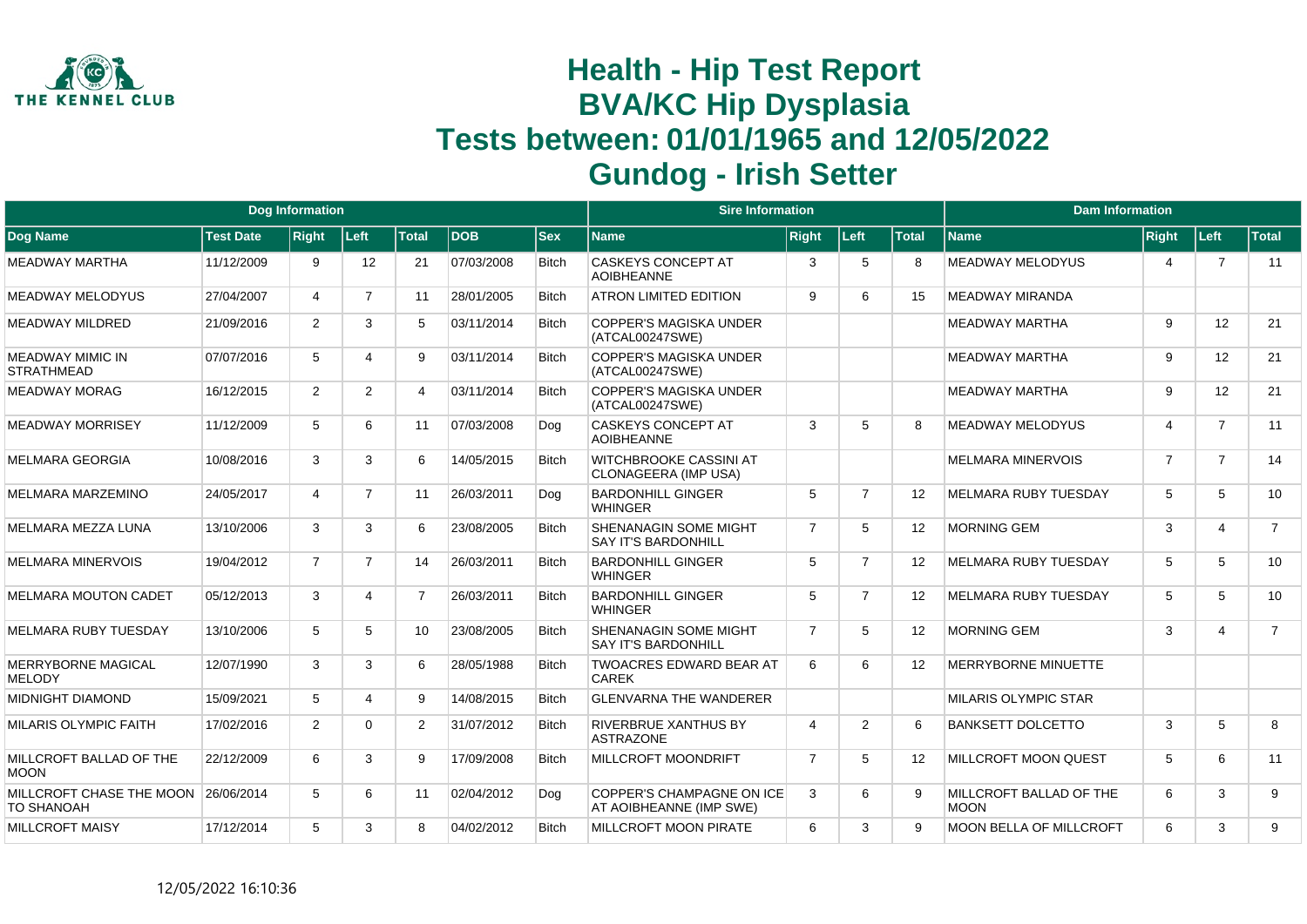

|                                                          |                  | <b>Dog Information</b> |                |                 |            |              | <b>Sire Information</b>                              |                       |                |                | <b>Dam Information</b>                        |       |                         |                         |
|----------------------------------------------------------|------------------|------------------------|----------------|-----------------|------------|--------------|------------------------------------------------------|-----------------------|----------------|----------------|-----------------------------------------------|-------|-------------------------|-------------------------|
| Dog Name                                                 | <b>Test Date</b> | <b>Right</b>           | Left           | <b>Total</b>    | <b>DOB</b> | <b>Sex</b>   | <b>Name</b>                                          | <b>Right</b>          | Left           | <b>Total</b>   | <b>Name</b>                                   | Right | Left                    | <b>Total</b>            |
| <b>MILLCROFT MOON BAI</b>                                | 25/09/2003       | Δ                      | 6              | 10              | 06/05/2002 | <b>Bitch</b> | <b>ROMARNE DARTON OF</b><br><b>COVARNEY</b>          |                       |                |                | MILLCROFT MOON WITCH                          |       |                         |                         |
| MILLCROFT MOON DIVA VIA<br><b>SATLAS</b>                 | 09/01/2009       | 6                      | 5              | 11              | 16/08/2007 | <b>Bitch</b> | <b>IXIA TANNER WITH</b><br><b>KONAKAKELA</b>         |                       |                |                | <b>MILLCROFT MOONDAISY</b>                    | 5     | $\overline{4}$          | 9                       |
| MILLCROFT MOON FLAME OF<br><b>VICTORIAVIEW</b>           | 01/07/2010       | $\overline{4}$         | 6              | 10 <sup>°</sup> | 22/06/2008 | <b>Bitch</b> | JANTER MOON MAGICIAN OF<br><b>MILLCROFT</b>          | $\boldsymbol{\Delta}$ | Δ              | 8              | <b>MILLCROFT MOON FLARE</b>                   |       |                         |                         |
| MILLCROFT MOON MALLIE                                    | 08/12/2003       | 9                      | 24             | 33              | 27/04/2001 | <b>Bitch</b> | GOLDINGS ARNIE OF<br><b>MILLCROFT</b>                | 3                     | 8              | 11             | <b>MILLCROFT MOON WHISPER</b>                 |       |                         |                         |
| MILLCROFT MOON PIRATE                                    | 05/11/2008       | 6                      | 3              | 9               | 28/09/2007 | Dog          | <b>REDDINS OBAN</b>                                  | 2                     | $\overline{2}$ | 4              | <b>MILLCROFT MOON QUEST</b>                   | 5     | 6                       | 11                      |
| MILLCROFT MOON QUEST                                     | 17/09/2003       | 5                      | 6              | 11              | 27/04/2001 | <b>Bitch</b> | <b>GOLDINGS ARNIE OF</b><br><b>MILLCROFT</b>         | 3                     | 8              | 11             | <b>MILLCROFT MOON WHISPER</b>                 |       |                         |                         |
| MILLCROFT MOON RIOT                                      | 24/05/2017       | 14                     | 30             | 44              | 01/08/2014 | Dog          | LANDSCOT GOING FOR GOLD                              | 15                    | 11             | 26             | <b>MILLCROFT DREAMING MOON</b>                |       |                         |                         |
| MILLCROFT MOON SHIMMER                                   | 11/02/2009       | 5                      | $\overline{4}$ | 9               | 28/09/2007 | <b>Bitch</b> | <b>REDDINS OBAN</b>                                  | $\overline{2}$        | $\overline{2}$ | $\overline{4}$ | <b>MILLCROFT MOON QUEST</b>                   | 5     | 6                       | 11                      |
| MILLCROFT MOONDAISY                                      | 21/12/2005       | 5                      | Δ              | 9               | 20/09/2004 | <b>Bitch</b> | <b>GOLDINGS ARNIE OF</b><br><b>MILLCROFT</b>         | 3                     | 8              | 11             | <b>MILLCROFT MOON FLARE</b>                   |       |                         |                         |
| MILLCROFT MOONDRIFT                                      | 01/07/2003       | $\overline{7}$         | 5              | 12 <sup>2</sup> | 06/05/2002 | Dog          | ROMARNE DARTON OF<br><b>COVARNEY</b>                 |                       |                |                | MILLCROFT MOON WITCH                          |       |                         |                         |
| MILLCROFT MOONSPIRIT OVER 26/06/2014<br><b>COLOURBOX</b> |                  | $\overline{4}$         | $\overline{7}$ | 11              | 04/02/2012 | Dog          | <b>MILLCROFT MOON PIRATE</b>                         | 6                     | 3              | 9              | <b>MOON BELLA OF MILLCROFT</b>                | 6     | 3                       | 9                       |
| MILLCROFT MOONSTRIKER                                    | 17/09/2003       | 6                      | 3              | 9               | 27/04/2001 | Dog          | <b>GOLDINGS ARNIE OF</b><br><b>MILLCROFT</b>         | 3                     | 8              | 11             | <b>MILLCROFT MOON WHISPER</b>                 |       |                         |                         |
| MILLCROFT POACHERS MOON<br>OF VICTORIAVIEW               | 01/07/2010       | 6                      | $\overline{7}$ | 13              | 04/04/2009 | Dog          | <b>MILLCROFT MOON PIRATE</b>                         | 6                     | 3              | 9              | <b>MILLCROFT MOONDAISY</b>                    | 5     | $\overline{\mathbf{4}}$ | 9                       |
| MILLCROFT PURPLE MOON                                    | 09/01/2009       | 10                     | 16             | 26              | 28/09/2007 | <b>Bitch</b> | <b>REDDINS OBAN</b>                                  | 2                     | $\overline{2}$ | 4              | <b>MILLCROFT MOON QUEST</b>                   | 5     | 6                       | 11                      |
| MILLCROFT SILVER MOON                                    | 31/07/2003       | 6                      | 5              | 11              | 06/05/2002 | <b>Bitch</b> | ROMARNE DARTON OF<br><b>COVARNEY</b>                 |                       |                |                | <b>MILLCROFT MOON WITCH</b>                   |       |                         |                         |
| MILLCROFT WHISPERING<br><b>MOON</b>                      | 23/12/2015       | 5                      | 5              | 10 <sup>1</sup> | 02/04/2012 | <b>Bitch</b> | COPPER'S CHAMPAGNE ON ICE<br>AT AOIBHEANNE (IMP SWE) | 3                     | 6              |                | MILLCROFT BALLAD OF THE<br><b>MOON</b>        | 6     | 3                       | 9                       |
| MINSTERLANDS ELEUTHERA                                   | 23/09/1994       | $\overline{7}$         | 13             | 20              | 05/06/1992 | <b>Bitch</b> | <b>ERINADE LEWIS</b>                                 |                       |                |                | <b>MINSTERLANDS MARSH</b><br><b>ANOROMEDA</b> | 2     | 2                       | $\overline{\mathbf{4}}$ |
| <b>MINSTERLANDS MARSH</b><br><b>ANOROMEDA</b>            | 23/04/1991       | $\overline{2}$         | $\overline{2}$ | 4               | 29/07/1985 | <b>Bitch</b> | <b>BRINARA INULA</b>                                 | 3                     | 3              | ĥ              | <b>MACQUIN LISCANNOR BAY</b>                  |       |                         |                         |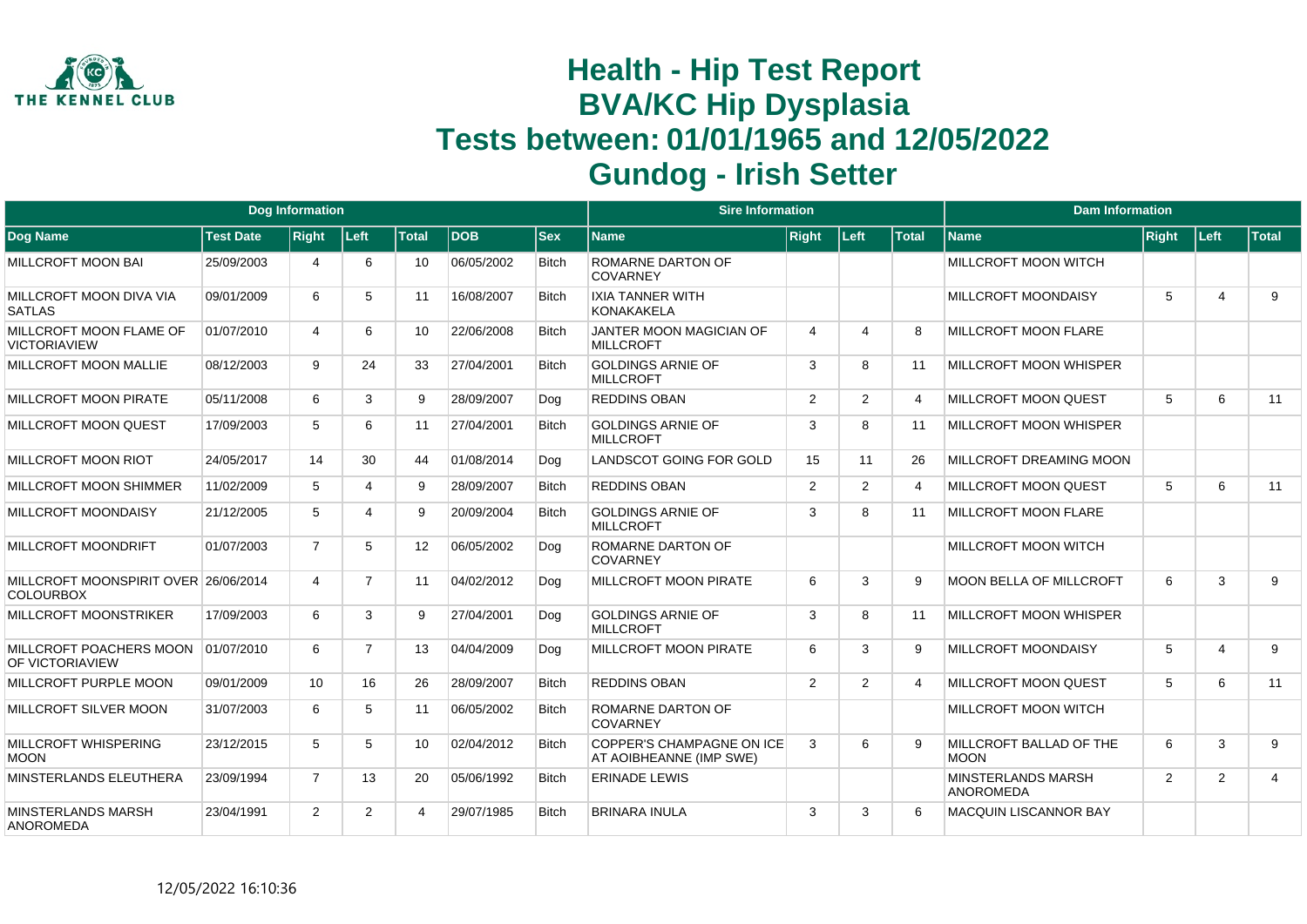

|                                                   |                  | <b>Dog Information</b> |                |                   |            |              | <b>Sire Information</b>                        |                |                |                   | <b>Dam Information</b>                      |                |                |                |
|---------------------------------------------------|------------------|------------------------|----------------|-------------------|------------|--------------|------------------------------------------------|----------------|----------------|-------------------|---------------------------------------------|----------------|----------------|----------------|
| Dog Name                                          | <b>Test Date</b> | <b>Right</b>           | Left           | <b>Total</b>      | <b>DOB</b> | <b>Sex</b>   | <b>Name</b>                                    | <b>Right</b>   | Left           | <b>Total</b>      | <b>Name</b>                                 | <b>Right</b>   | ∣Left∶         | Total          |
| <b>MOANRUAD DICK OF</b><br>DUNROON (IKC)          | 29/09/2000       | 3                      | 5              | 8                 | 01/01/1990 | Dog          | <b>MOANRUAD QUAVER</b>                         |                |                |                   | <b>MOANRUAD CHILLY</b>                      |                |                |                |
| <b>MONADHROUGE ICKLE</b>                          | 03/08/2000       | 6                      | 3              | 9                 | 15/03/1999 | <b>Bitch</b> | <b>MONADHROUGE BOSS</b>                        |                |                |                   | <b>ARDOON GAIL</b>                          |                |                |                |
| <b>MOON BELLA OF MILLCROFT</b>                    | 18/09/2008       | 6                      | 3              | 9                 | 12/06/2007 | <b>Bitch</b> | JANTER MOON MAGICIAN OF<br><b>MILLCROFT</b>    | $\overline{4}$ | $\Delta$       | 8                 | <b>MILLCROFT MISS NICOLE</b>                |                |                |                |
| <b>MORCHALE CELTIC SINGER</b>                     | 22/01/2010       | 3                      | 6              | 9                 | 15/02/2005 | <b>Bitch</b> | <b>DANAWAY DISCREET</b>                        | 6              | 4              | 10                | <b>MORCHALE SKYE BURST</b>                  |                |                |                |
| <b>MORETA BLUE MOON</b>                           | 13/03/1998       | 3                      | 4              | $\overline{7}$    | 09/05/1995 | Dog          | <b>REDDINS HARVEY</b>                          |                |                |                   | MORETA IS THIS LOVE                         |                |                |                |
| MORETA LOVER BOY                                  | 12/07/1990       | 4                      | Δ              | 8                 | 28/05/1989 | Dog          | <b>NORLAN SEBASTIAN FROM</b><br><b>ERINADE</b> | $\overline{4}$ | 4              | R                 | ELWOOD BEATRICE OF<br><b>MORETA</b>         | $\overline{2}$ | 2              | $\overline{4}$ |
| MORETA OUT OF THE BLUE                            | 24/07/1992       | 9                      | $\overline{7}$ | 16                | 26/06/1991 | Dog          | <b>NORLAN SEBASTIAN FROM</b><br><b>ERINADE</b> | $\overline{4}$ | Δ              | 8                 | <b>MORETA LOVE IS BLUE</b>                  |                |                |                |
| MORETA OVER THE MOON                              | 26/06/1996       | 5                      | $\overline{7}$ | 12                | 09/05/1995 | Dog          | <b>REDDINS HARVEY</b>                          |                |                |                   | MORETA IS THIS LOVE                         |                |                |                |
| MORETA RHAPSODY IN BLUE                           | 10/09/1992       | 11                     | 11             | 22                | 06/08/1987 | <b>Bitch</b> | ELWOOD CHOCOLATE SOLDIER                       | 3              | 3              | 6                 | ELWOOD BEATRICE OF<br><b>MORETA</b>         | $\overline{2}$ | 2              | $\overline{4}$ |
| <b>MORETA SHINE ON HARVEY</b><br>MOON             | 28/10/1998       | 5                      | 3              | 8                 | 09/05/1995 | Dog          | <b>REDDINS HARVEY</b>                          |                |                |                   | <b>MORETA IS THIS LOVE</b>                  |                |                |                |
| <b>MORETA SOLDIER BLUE FOR</b><br><b>KAIRELLE</b> | 25/03/1992       | 8                      | 4              | $12 \overline{ }$ | 06/08/1987 | Dog          | ELWOOD CHOCOLATE SOLDIER                       | 3              | 3              | 6                 | ELWOOD BEATRICE OF<br><b>MORETA</b>         | $\overline{2}$ | 2              | $\overline{4}$ |
| <b>MORETA SUN KISSED</b>                          | 08/03/2002       | 3                      | 4              | $\overline{7}$    | 08/02/2000 | <b>Bitch</b> | MORETA OVER THE MOON                           | 5              | $\overline{7}$ | $12 \overline{ }$ | <b>ERINADE HANGFIRE OF</b><br><b>MORETA</b> | 4              | 4              | 8              |
| <b>MORETA SUN SEEKER</b>                          | 07/02/2003       | $\overline{7}$         | 4              | 11                | 08/02/2000 | Dog          | <b>MORETA OVER THE MOON</b>                    | 5              | $\overline{7}$ | 12                | <b>ERINADE HANGFIRE OF</b><br><b>MORFTA</b> | 4              | $\overline{4}$ | 8              |
| MORETA THE BLUES SINGER                           | 12/02/1993       | 14                     | 17             | 31                | 26/06/1991 | Dog          | <b>NORLAN SEBASTIAN FROM</b><br>ERINADE        | $\overline{4}$ | 4              | 8                 | <b>MORETA LOVE IS BLUE</b>                  |                |                |                |
| MORETA THE MIRACLE OF<br><b>LOVE</b>              | 03/07/1992       | $\overline{2}$         | $\overline{2}$ | 4                 | 28/05/1989 | Dog          | NORLAN SEBASTIAN FROM<br>FRINADE               | $\overline{4}$ | Δ              | 8                 | ELWOOD BEATRICE OF<br><b>MORFTA</b>         | 2              | 2              | $\overline{4}$ |
| <b>MORETA THE STARLET</b>                         | 10/03/1995       | 4                      | 4              | 8                 | 15/04/1993 | <b>Bitch</b> | <b>SHANOAH THE DRUID</b>                       |                |                |                   | <b>MORETA IS THIS LOVE</b>                  |                |                |                |
| MORIBA RIZZIO AT MORETA                           | 25/05/1986       | 4                      | 4              | 8                 | 23/03/1985 | Dog          | <b>MORIBA TARQUIN</b>                          |                |                |                   | <b>MORIBA MORAG</b>                         |                |                |                |
| <b>MORNING GEM</b>                                | 29/10/2004       | 3                      | 4              | $\overline{7}$    | 09/03/2001 | <b>Bitch</b> | <b>CLONAGEERA KIEREN</b>                       |                |                |                   | PHEANNA OF CLONAGEERA                       |                |                |                |
| MORTONGRASS RUNNER BEAN 28/02/2018                |                  | 3                      | 3              | 6                 | 27/02/2014 | <b>Bitch</b> | <b>BRABROOK FLASH HARRY AT</b><br>MONTGREENAN  | 6              | 3              | 9                 | KETTLEHILLS BRIGHT STAR                     |                |                |                |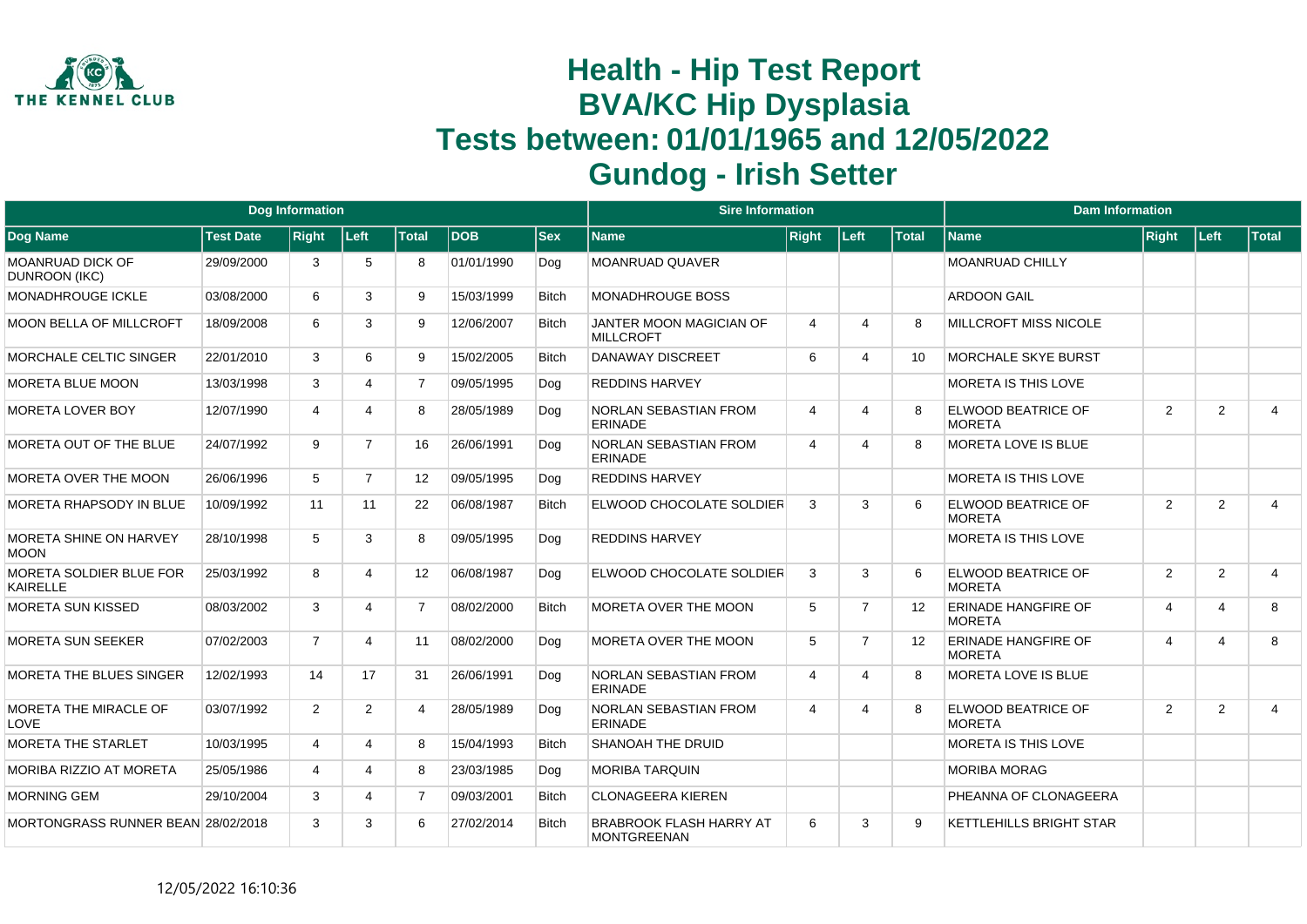

|                                                 |                  | <b>Dog Information</b> |                |              |            |              | <b>Sire Information</b>                                     |                |                       |              | <b>Dam Information</b>                            |                |                |                |
|-------------------------------------------------|------------------|------------------------|----------------|--------------|------------|--------------|-------------------------------------------------------------|----------------|-----------------------|--------------|---------------------------------------------------|----------------|----------------|----------------|
| Dog Name                                        | <b>Test Date</b> | <b>Right</b>           | Left           | <b>Total</b> | <b>DOB</b> | <b>Sex</b>   | <b>Name</b>                                                 | <b>Right</b>   | Left                  | <b>Total</b> | <b>Name</b>                                       | Right          | Left           | Total          |
| <b>MS MOLLY MALLONE</b>                         | 08/12/2021       | 3                      | 6              | 9            | 10/09/2019 | <b>Bitch</b> | <b>NORTHERN FIRES ENCORE</b>                                |                |                       |              | <b>MILARIS OLYMPIC STAR</b>                       |                |                |                |
| MULLIINGAR MAGIC                                | 13/01/1995       | 13                     | 15             | 28           | 18/04/1993 | <b>Bitch</b> | <b>JOANMA'S DASHAWAY</b>                                    |                |                       |              | ROBELLE APHRADILE EVENING                         |                |                |                |
| <b>NAVYLARK ORACLE</b>                          | 16/10/1992       | 10                     | 10             | 20           | 20/09/1989 | <b>Bitch</b> | <b>FREE SPIRIT OF DANAWAY</b>                               |                |                       |              | <b>NAVYLARK NAIAD</b>                             |                |                |                |
| NEATHAMILL ISABELLA AT<br><b>CLONAGEERA</b>     | 23/01/2013       | 12                     | $\overline{7}$ | 19           | 03/04/2011 | <b>Bitch</b> | <b>COPPER'S CHAMPAGNE ON ICE</b><br>AT AOIBHEANNE (IMP SWE) | 3              | 6                     | 9            | <b>BRABROOK TITANIAS DREAM</b><br>AT NEATHAMILL   | $\overline{4}$ | 3              | $\overline{7}$ |
| <b>NEATHAMILL NERISSA</b>                       | 02/07/2015       | 6                      | 6              | 12           | 03/04/2011 | <b>Bitch</b> | COPPER'S CHAMPAGNE ON ICE<br>AT AOIBHEANNE (IMP SWE)        | 3              | 6                     | <b>q</b>     | <b>BRABROOK TITANIAS DREAM</b><br>AT NEATHAMILL   | 4              | 3              | $\overline{7}$ |
| NELMSIDE NAVAJO WARRIOR<br><b>AT TIROEN</b>     | 02/05/1997       | 10                     | 6              | 16           | 17/07/1994 | Dog          | <b>INISHEER FALCON</b>                                      |                |                       |              | <b>MANORROY MANOUSKA</b>                          |                |                |                |
| NORFOLKHAVEN PARK ROYAL                         | 27/09/2017       | 3                      | 8              | 11           | 21/02/2015 | <b>Bitch</b> | ORIGINAL QUIET RIOT (IMP FIN)                               |                |                       |              | <b>SPARKLING MOONDUST</b>                         |                |                |                |
| NORLAN SEBASTIAN FROM<br><b>ERINADE</b>         | 30/10/1987       | 4                      | 4              | 8            | 29/09/1986 | Dog          | <b>KERRYFAIR NIGHT FEVER</b>                                |                |                       |              | ERINADE NEULA OF NORLAN                           |                |                |                |
| NORTHAMBER BACK IN STYLE                        | 09/07/2008       | 32                     | 22             | 54           | 25/09/2003 | <b>Bitch</b> | THREE RIVERS FROM<br><b>KERRYFAIR</b>                       |                |                       |              | <b>KERRYFAIR UNITED WITH</b><br><b>NORTHAMBER</b> |                |                |                |
| NORTHAMBER BRAIRLEA<br><b>FEVERPITCH</b>        | 25/01/1986       | $\overline{2}$         | 6              | 8            | 20/12/1984 | Dog          | <b>KERRYFAIR NIGHT FEVER</b>                                |                |                       |              | <b>CORNEVON NEMESIA</b>                           |                |                |                |
| NORTHAMBER CAUSIN A RIOT                        | 28/04/2010       | 4                      | 4              | 8            | 30/10/2006 | <b>Bitch</b> | <b>CASKEYS CONCEPT AT</b><br><b>AOIBHEANNE</b>              | 3              | 5                     | 8            | <b>KERRYFAIR UNITED WITH</b><br><b>NORTHAMBER</b> |                |                |                |
| NORTHAMBER JUST CAUSE<br><b>FOR GLENAVNA</b>    | 14/12/2007       | 4                      | 5              | 9            | 30/10/2006 | Dog          | <b>CASKEYS CONCEPT AT</b><br><b>AOIBHEANNE</b>              | 3              | 5                     | 8            | <b>KERRYFAIR UNITED WITH</b><br><b>NORTHAMBER</b> |                |                |                |
| NORTHAMBER RUNS RIOT AT<br><b>LOTUSHILL</b>     | 19/08/2015       | 9                      | 8              | 17           | 29/09/2012 | <b>Bitch</b> | <b>GWENDARIFF SIMPLY RED</b><br><b>PLAYS STARCHELLE</b>     |                |                       |              | NORTHAMBER CAUSIN A RIOT                          | $\overline{4}$ | $\overline{4}$ | 8              |
| NORTHAMBER RUSHES BACK<br><b>TO KERRYFAIR</b>   | 20/06/2005       | 6                      | 10             | 16           | 25/09/2003 | Dog          | THREE RIVERS FROM<br><b>KERRYFAIR</b>                       |                |                       |              | <b>KERRYFAIR UNITED WITH</b><br><b>NORTHAMBER</b> |                |                |                |
| NORTHAMBER STORM<br><b>TROOPER</b>              | 12/07/1991       | $\overline{2}$         | 6              | 8            | 30/05/1990 | Dog          | <b>NORLAN SEBASTIAN FROM</b><br><b>ERINADE</b>              | $\overline{4}$ | $\boldsymbol{\Delta}$ | 8            | NORTHAMBER BRYERLEE<br><b>FINESE</b>              |                |                |                |
| NORTHAMBER STORM<br><b>WARNING</b>              | 25/07/1991       | 3                      | 3              | 6            | 30/05/1990 | Dog          | NORLAN SEBASTIAN FROM<br><b>ERINADE</b>                     | $\overline{4}$ | $\overline{4}$        | 8            | NORTHAMBER BRYERLEE<br><b>FINESE</b>              |                |                |                |
| OAKDENE OCEAN CREST<br>OVER ALOLFRANA (IMP BEL) | 24/11/2016       | 4                      | $\overline{7}$ | 11           | 15/10/2015 | Dog          | NUCKY OF MCBIRDY (IMP BEL)                                  |                |                       |              | <b>GWENDARIFF GEES POT</b>                        |                |                |                |
| OAKDENE ONLY THE BRAVE<br>(IMP BEL)             | 25/04/2018       | $\overline{7}$         | 6              | 13           | 21/01/2015 | <b>Bitch</b> | PARIS MATCH THENDARA                                        | 5              | 6                     | 11           | MAYFRED MRS ROBINSON                              | 8              | $\overline{7}$ | 15             |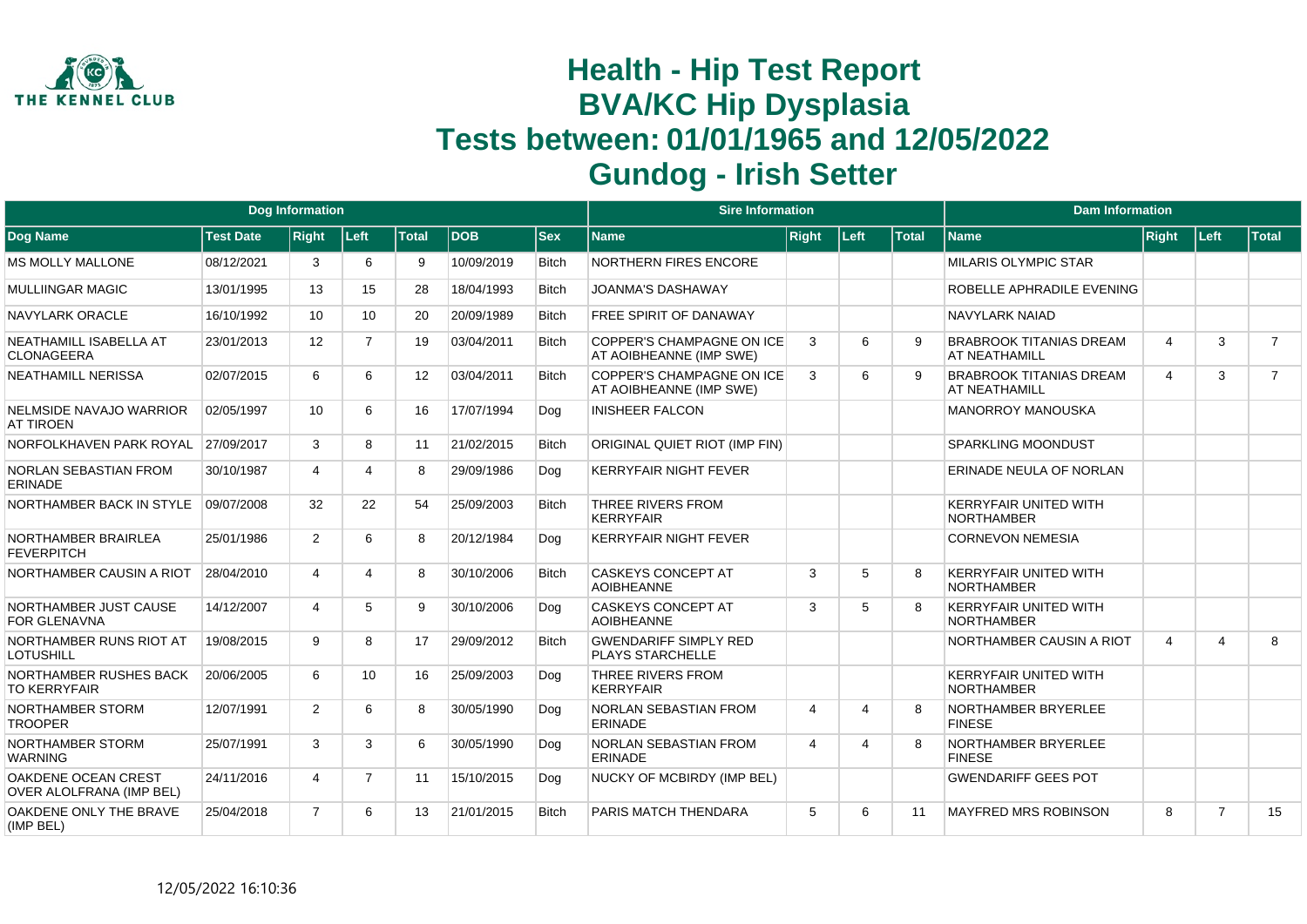

|                                                          |                  | <b>Dog Information</b> |                |              |            |              | <b>Sire Information</b>                                   |                |                       |                | <b>Dam Information</b>                     |                |                |              |
|----------------------------------------------------------|------------------|------------------------|----------------|--------------|------------|--------------|-----------------------------------------------------------|----------------|-----------------------|----------------|--------------------------------------------|----------------|----------------|--------------|
| Dog Name                                                 | <b>Test Date</b> | <b>Right</b>           | Left           | <b>Total</b> | <b>DOB</b> | <b>Sex</b>   | Name                                                      | <b>Right</b>   | Left                  | <b>Total</b>   | <b>Name</b>                                | <b>Right</b>   | Left           | <b>Total</b> |
| OAKDENE PHENOMENAL WITH 23/11/2017<br>THENDARA (IMP BEL) |                  | 7                      | 5              | 12           | 08/08/2016 | Dog          | PARIS MATCH THENDARA                                      | 5              | 6                     | 11             | OAKDENE KILBY<br>(ATCAP00683BEL)           |                |                |              |
| OAKDENE SHOW ME THE<br>MONEY THENDARA (IMP BEL)          | 09/09/2020       | 4                      | 4              | 8            | 26/06/2019 | Dog          | OAKDENE QUE DU BONHEUR<br>(ATCAU02854BEL)                 |                |                       |                | THENDARA LADY HOLLY                        |                |                |              |
| <b>OLDESTONE HIT'N MISS</b>                              | 19/09/1996       | 22                     | 21             | 43           | 03/08/1995 | <b>Bitch</b> | <b>CRIMBLEDALE WINTER THYME</b>                           |                |                       |                | MUHARRAQ SPRING FLOWER                     |                |                |              |
| <b>OLDHOLBANS MATURANA</b>                               | 18/05/1995       | 9                      | $\overline{7}$ | 16           | 09/12/1993 | <b>Bitch</b> | <b>MORCHALE THE ROYALIST</b>                              |                |                       |                | <b>WENDOVER PERSEPHONE</b>                 | 6              | 8              | 14           |
| <b>OLDHOLBANS NEW DAWN</b>                               | 25/04/1997       | 16                     | 20             | 36           | 08/11/1995 | <b>Bitch</b> | <b>SCOTFORD CAPTAIN</b><br><b>FANTASTIC</b>               |                |                       |                | <b>OLDHOLBANS MATURANA</b>                 | 9              | $\overline{7}$ | 16           |
| <b>ORATAVA TEIDE</b>                                     | 24/03/1995       | 9                      | 6              | 15           | 12/03/1994 | <b>Bitch</b> | <b>SCARLETTI THE EQUALIZER</b>                            |                |                       |                | ORATAVA LINDOS                             |                |                |              |
| <b>ORLANSET MIGHTY WARRIOR</b>                           | 28/07/1995       | 8                      | 3              | 11           | 25/01/1994 | Dog          | <b>TSAR OF EROS AT ORLANSET</b>                           |                |                       |                | <b>ORLANSET MISS MOPPETT</b>               |                |                |              |
| <b>ORLANSET THE ROCKER</b>                               | 30/04/2015       | $\overline{7}$         | 6              | 13           | 19/09/2012 | Dog          | <b>BARDONHILL GINGER</b><br><b>WHINGER</b>                | 5              | $\overline{7}$        | 12             | REDCLYST CASSANDRA OF<br>ORLANSET          |                |                |              |
| ORNELLA SOLID GOLD<br><b>COOPER</b>                      | 09/12/2008       | $\overline{7}$         | 6              | 13           | 15/12/2005 | <b>Bitch</b> | <b>TATSBRO WINTER COOPER</b>                              |                |                       |                | ORNELLA FOREST FLIKKA                      |                |                |              |
| ORSTONE MISTY OF<br><b>DERRYDORE</b>                     | 25/02/2003       | $\overline{7}$         | $\overline{7}$ | 14           | 03/02/2001 | <b>Bitch</b> | <b>SHANDWICK DIAMOND AT</b><br><b>ORSTONE</b>             | 5              | 11                    | 16             | <b>ORSTONE MEMPHIS MIST</b>                |                |                |              |
| <b>OTTOLINE LADY LOVE</b>                                | 25/04/1981       | 6                      | 0              | 6            | 24/03/1980 | <b>Bitch</b> | <b>SCARLETTI COCKNEY REBEL</b>                            |                |                       |                | <b>CASPIANS OTTOLINE</b>                   |                |                |              |
| OTTOLINE WINTER MEMORY                                   | 12/12/1986       | 3                      | 3              | 6            | 12/12/1984 | <b>Bitch</b> | <b>REDDINS MORGAN</b>                                     |                |                       |                | <b>OTTOLINE LADY LOVE</b>                  | 6              | $\Omega$       | 6            |
| PADUAN EASTER BLESSING                                   | 29/07/2020       | 6                      | $\overline{7}$ | 13           | 16/02/2019 | <b>Bitch</b> | <b>CAEMGEN'S ELEMENT OF</b><br>TRUTH AT FEORLIG (IMP SWE) | $\overline{4}$ | 3                     | $\overline{7}$ | SWIFTLARK FIRST DESIRE AT<br><b>PADUAN</b> | 8              | 5              | 13           |
| PADUAN SUNNY DISPOSITION                                 | 10/10/2018       | 5                      | 5              | 10           | 09/08/2017 | <b>Bitch</b> | <b>EMBER RED HOT CHILIPEPPER</b><br>OF QUENSHA (IMP SWE)  | 5              | 5                     | 10             | SWIFTLARK FIRST DESIRE AT<br><b>PADUAN</b> | 8              | 5              | 13           |
| PAIRKNAGLOS NIGHTHUNTER<br>(IKC)                         | 04/05/2006       | 16                     | 17             | 33           | 03/04/1999 | Dog          | <b>PAIRKNAGLOS BOY</b>                                    |                |                       |                | <b>CERVANTES STARLET</b>                   |                |                |              |
| PAPINEAU NAPPING NANCY                                   | 04/08/2021       | 6                      | 6              | 12           | 23/02/2017 | <b>Bitch</b> | <b>MAYFRED MR MOONDANCE</b>                               | $\overline{4}$ | 5                     | 9              | <b>SHAYTELL IMMER</b>                      | 6              | 4              | 10           |
| PAPINEAU RUBY SPARKLES                                   | 12/01/2022       | $\overline{7}$         | 9              | 16           | 23/02/2017 | <b>Bitch</b> | <b>MAYFRED MR MOONDANCE</b>                               | $\overline{4}$ | 5                     | 9              | <b>SHAYTELL IMMER</b>                      | 6              | $\overline{4}$ | 10           |
| PAPPLESETT INISH SHEER                                   | 10/07/2012       | 8                      | 3              | 11           | 19/12/2009 | Dog          | CATALUNA REGENCY RAKE                                     | 6              | $\boldsymbol{\Delta}$ | 10             | CATALUNA NICOLA                            | 6              | 4              | 10           |
| PARIS MATCH THENDARA                                     | 15/04/2014       | 5                      | 6              | 11           | 15/01/2013 | Dog          | <b>GWENDARIFF POP THE</b><br><b>QUESTION</b>              | 3              | 5                     | 8              | <b>THENDARA LENAMORE</b>                   | $\overline{7}$ | $\overline{7}$ | 14           |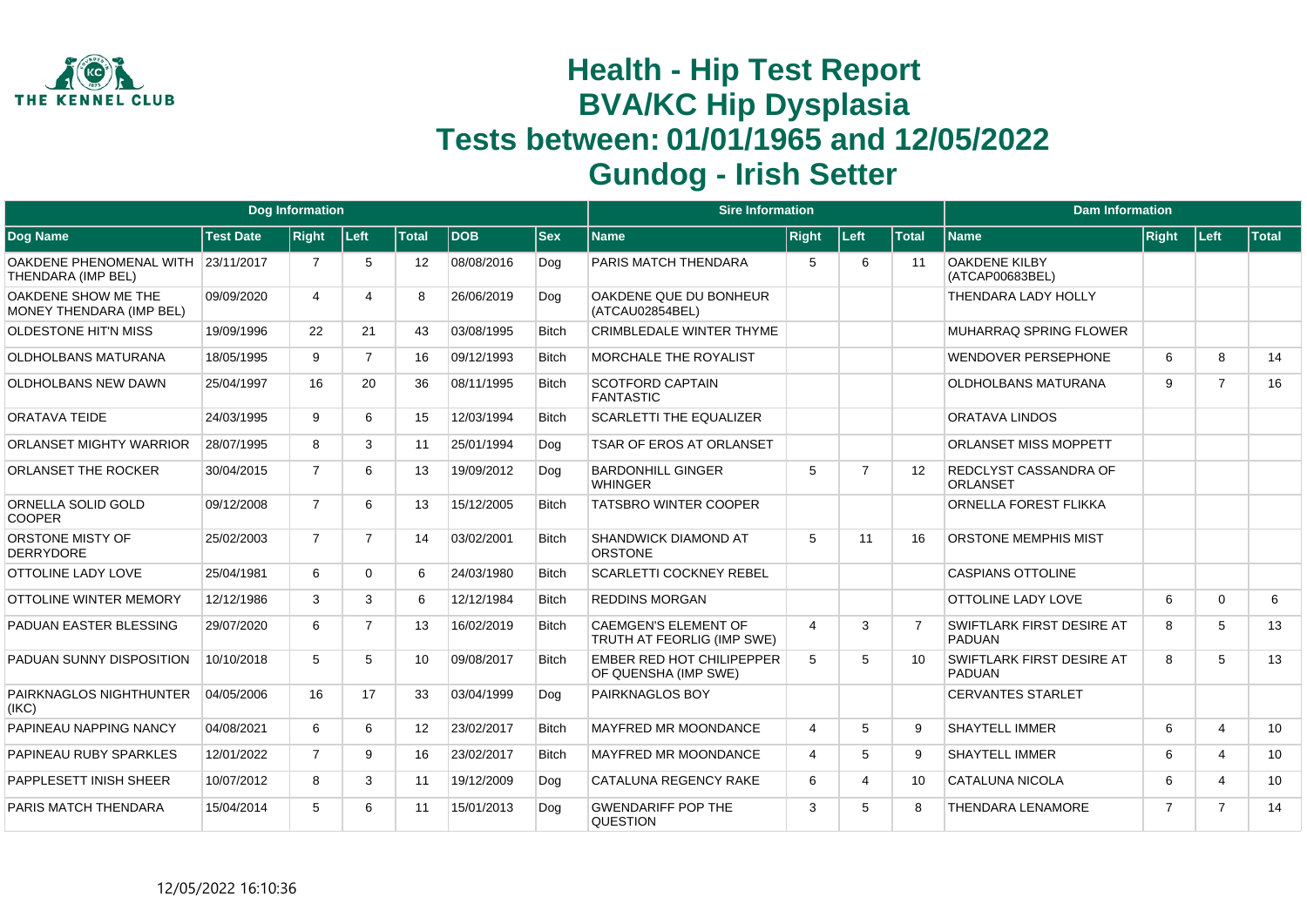

|                                                        |                  | Dog Information |                 |                   |            |              | <b>Sire Information</b>                                     |                |                |              | <b>Dam Information</b>                      |                |                |              |
|--------------------------------------------------------|------------------|-----------------|-----------------|-------------------|------------|--------------|-------------------------------------------------------------|----------------|----------------|--------------|---------------------------------------------|----------------|----------------|--------------|
| Dog Name                                               | <b>Test Date</b> | <b>Right</b>    | Left            | <b>Total</b>      | <b>DOB</b> | <b>Sex</b>   | <b>Name</b>                                                 | <b>Right</b>   | Left           | <b>Total</b> | <b>Name</b>                                 | Right          | Left           | <b>Total</b> |
| PAWSWORD PAPERBACK<br><b>WRITER FOR CORPHIN</b>        | 23/05/2018       | 4               | $\overline{7}$  | 11                | 03/03/2016 | Dog          | <b>KERRYFAIR SNOW FOX</b>                                   | -3             | 3              | 6            | COPPER'S WINE'N ROSES (IMP<br>SWE)          |                |                |              |
| PAWSWORD PEASEBLOSSOM<br>AT GRAYRIGGE                  | 11/10/2017       | 5               | 6               | 11                | 03/03/2016 | <b>Bitch</b> | <b>KERRYFAIR SNOW FOX</b>                                   | 3              | 3              | 6            | COPPER'S WINE'N ROSES (IMP<br>SWE)          |                |                |              |
| PAWSWORD PEPPERMINT FOR 26/10/2017<br><b>KERRYFAIR</b> |                  | 6               | 8               | 14                | 03/03/2016 | <b>Bitch</b> | <b>KERRYFAIR SNOW FOX</b>                                   | 3              | 3              | 6            | COPPER'S WINE'N ROSES (IMP<br>SWE)          |                |                |              |
| PAWSWORD PLAY WITH FIRE<br><b>JOINS AMBERLIGHT</b>     | 10/01/2018       | 11              | 11              | 22                | 03/03/2016 | <b>Bitch</b> | <b>KERRYFAIR SNOW FOX</b>                                   | 3              | 3              | 6            | COPPER'S WINE'N ROSES (IMP<br>SWE)          |                |                |              |
| PAWSWORD PRAIRIE WIND<br>WITH ALANASETT                | 28/03/2018       | 5               | 5               | 10                | 03/03/2016 | Dog          | <b>KERRYFAIR SNOW FOX</b>                                   | 3              | 3              | 6            | COPPER'S WINE'N ROSES (IMP<br>SWE)          |                |                |              |
| PAWSWORD PREACHER MAN                                  | 20/02/2019       | 12              | 15              | 27                | 03/03/2016 | Dog          | <b>KERRYFAIR SNOW FOX</b>                                   | 3              | 3              | 6            | COPPER'S WINE'N ROSES (IMP<br>SWE)          |                |                |              |
| PAWSWORD PRICELESS TO<br><b>KERRYFAIR</b>              | 12/04/2017       | 3               | 6               | 9                 | 03/03/2016 | Dog          | <b>KERRYFAIR SNOW FOX</b>                                   | 3              | 3              | 6            | COPPER'S WINE'N ROSES (IMP<br>SWE)          |                |                |              |
| PAWSWORD PROMISE                                       | 23/05/2018       | $\overline{7}$  | 6               | 13                | 03/03/2016 | <b>Bitch</b> | <b>KERRYFAIR SNOW FOX</b>                                   | 3              | 3              | 6            | COPPER'S WINE'N ROSES (IMP<br>SWE)          |                |                |              |
| PEMMAS TREASURED DREAM                                 | 31/05/2000       | $\overline{7}$  | 4               | 11                | 24/10/1995 | <b>Bitch</b> | <b>DNALWEN BRER BEAR</b>                                    |                |                |              | PEMMAS APRIL FOOL                           |                |                |              |
| PENNALLY DEVIL WOMAN                                   | 31/08/2005       | 3               | 3               | 6                 | 24/03/2004 | <b>Bitch</b> | <b>GOLDINGS CASANOVA</b>                                    | 5              | 3              | 8            | <b>WICKENBERRY CROCUS</b>                   | 5              | 3              | 8            |
| PENNALLY JUMEAU                                        | 14/12/2007       | 6               | 3               | 9                 | 07/07/2006 | <b>Bitch</b> | <b>SCOTSELAW JACKSON AT</b><br>LYNWOOD                      | $\overline{7}$ | 6              | 13           | <b>WICKENBERRY CROCUS</b>                   | 5              | 3              | 8            |
| PENNINERISH STAR STRUCK                                | 30/12/2019       | 6               | 6               | $12 \overline{ }$ | 06/11/2016 | <b>Bitch</b> | <b>LOGANRISH PROSECCO</b>                                   | 8              | $\overline{7}$ | 15           | <b>SCARLET COLLEEN</b>                      |                |                |              |
| PENWYN CHRISTMAS SPIRIT                                | 24/07/1992       | 21              | 31              | 52                | 13/12/1990 | Dog          | JONOLA JACK DANIELS                                         |                |                |              | PENWYN DIAMOND LIGHT                        |                |                |              |
| PENWYN HEARTBREAKER                                    | 11/06/1993       | 5               | 13              | 18                | 05/10/1991 | Dog          | <b>BARNABY OF WESBERE</b><br><b>CRESSWAY</b>                |                |                |              | PENWYNFAIR LADY LOVE                        |                |                |              |
| PENWYN RAINBOWS END                                    | 15/02/2021       | $\overline{7}$  | 7               | 14                | 07/11/2015 | <b>Bitch</b> | <b>BARDONHILL MOON RIVER</b><br><b>FLOWS INTO GLENLAINE</b> | 5              | Δ              | 9            | PENWYN PAINTED LADY                         |                |                |              |
| PENWYN SUMMER BREEZE                                   | 29/02/1996       | 19              | 18              | 37                | 12/09/1993 | Dog          | <b>PENWYN CHRISTMAS SPIRIT</b>                              | 21             | 31             | 52           | JONOLA SUMMER SENSATION<br><b>AT PENWYN</b> | $\overline{4}$ | 5              | 9            |
| <b>PENWYN TRULY</b>                                    | 20/05/1994       | 5               | 10 <sup>1</sup> | 15                | 01/10/1992 | <b>Bitch</b> | <b>JONOLA JACK DANIELS</b>                                  |                |                |              | PENWYN SILK AND STEEL                       |                |                |              |
| PERFECTLY WICKED FOR<br><b>DANWISH</b>                 | 01/10/2014       | 8               | $\overline{7}$  | 15                | 15/01/2013 | <b>Bitch</b> | <b>GWENDARIFF POP THE</b><br><b>QUESTION</b>                | 3              | 5              | 8            | <b>THENDARA LENAMORE</b>                    | $\overline{7}$ | $\overline{7}$ | 14           |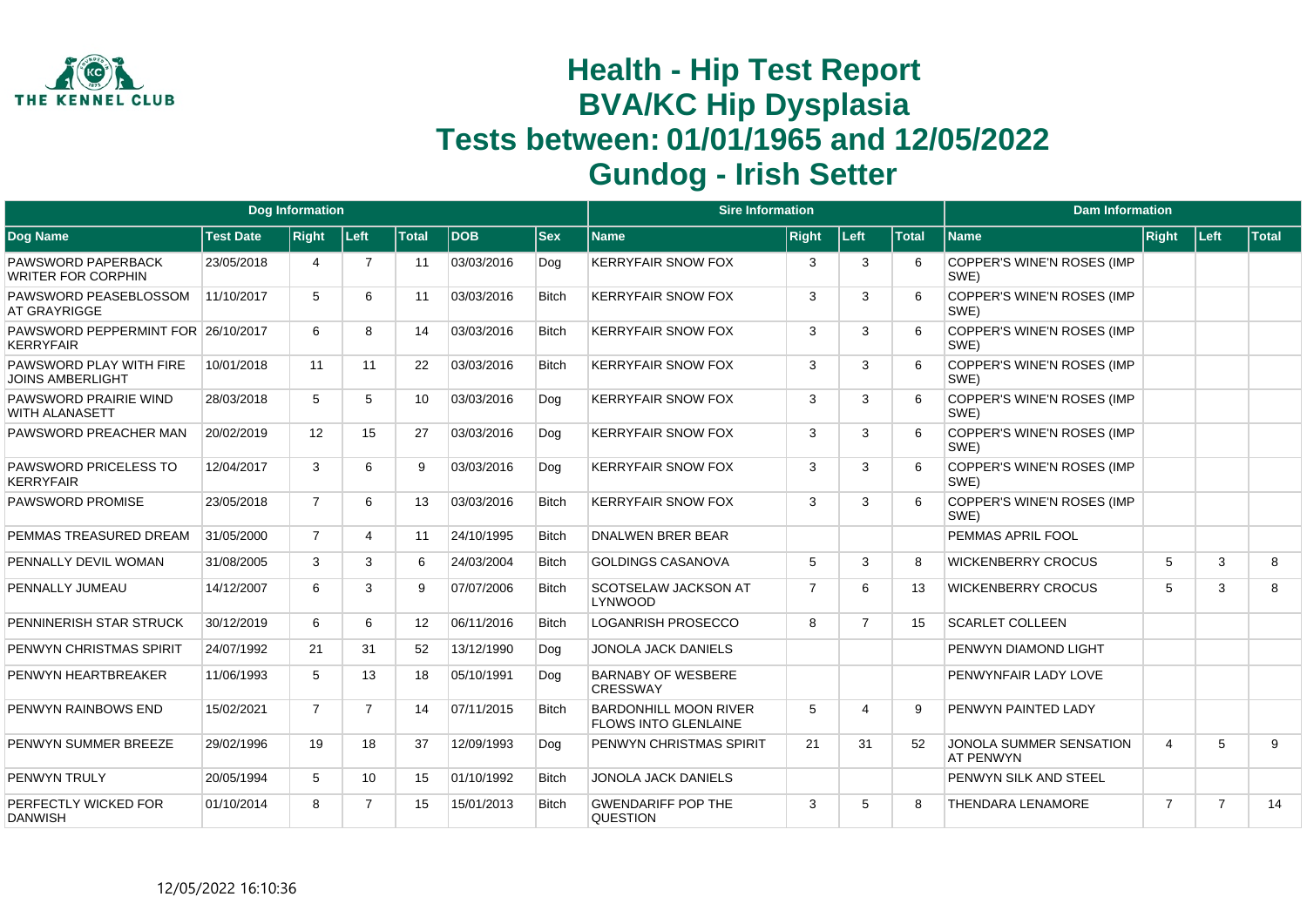

|                                                  | <b>Dog Information</b><br><b>Test Date</b><br><b>Right</b><br>Left<br><b>Total</b><br><b>DOB</b><br>03/10/1997<br>8<br>4<br>4<br>16/06/1999<br>5<br>9<br>4 |                |                |                   |            |              | <b>Sire Information</b>                               |                |                |              | <b>Dam Information</b>                      |                |      |       |
|--------------------------------------------------|------------------------------------------------------------------------------------------------------------------------------------------------------------|----------------|----------------|-------------------|------------|--------------|-------------------------------------------------------|----------------|----------------|--------------|---------------------------------------------|----------------|------|-------|
| Dog Name                                         |                                                                                                                                                            |                |                |                   |            | <b>Sex</b>   | <b>Name</b>                                           | <b>Right</b>   | Left           | <b>Total</b> | <b>Name</b>                                 | Right          | Left | Total |
| PHEASANT OF CLONAGEERA                           |                                                                                                                                                            |                |                |                   | 03/09/1995 | Dog          | <b>MARKSWAY MARQUIS</b>                               |                |                |              | <b>BONHOMIE UNFORGETABLE</b><br>OF FOXFLEET |                |      |       |
| PIMMS DELIGHT OF DUNROON                         |                                                                                                                                                            |                |                |                   | 06/06/1996 | <b>Bitch</b> | <b>LUSCA PERRY (IKC)</b>                              |                |                |              | <b>KENINE RED RAISIN</b>                    |                |      |       |
| POLBERRO TANGI                                   | 12/07/2005                                                                                                                                                 | 23             | 14             | 37                | 10/04/2004 | Dog          | <b>CEDRUS SOLITAIRE</b>                               |                |                |              | WITHERSDALE PAULA OF<br><b>POLBERRO</b>     | 8              | 8    | 16    |
| POLBERRO TYGRI                                   | 20/06/2005                                                                                                                                                 | 8              | 4              | $12 \overline{ }$ | 10/04/2004 | Dog          | <b>CEDRUS SOLITAIRE</b>                               |                |                |              | WITHERSDALE PAULA OF<br><b>POLBERRO</b>     | 8              | 8    | 16    |
| POLBERRO TYKKI DYW                               | 17/08/2005                                                                                                                                                 | 5              | 13             | 18                | 10/04/2004 | <b>Bitch</b> | <b>CEDRUS SOLITAIRE</b>                               |                |                |              | WITHERSDALE PAULA OF<br><b>POLBERRO</b>     | 8              | 8    | 16    |
| POLLYANNA FLOWER AMELIE<br>AT BANKSETT           | 16/10/2007                                                                                                                                                 | $\overline{4}$ | 4              | 8                 | 07/06/2006 | <b>Bitch</b> | LECHEYE COOL DUDE                                     | 3              | $\overline{7}$ | 10           | <b>NALEXI SCARLETT LADY</b>                 |                |      |       |
| POLMENNOR FOR PLEASURE                           | 16/10/2007                                                                                                                                                 | 5              | 6              | 11                | 22/04/2005 | <b>Bitch</b> | <b>SCOTSELAW JACKSON AT</b><br>LYNWOOD                | $\overline{7}$ | 6              | 13           | POLMENNOR VILLAGE GOSSIP                    |                |      |       |
| PORSCHET CHRISTMAS<br><b>CRACKER</b>             | 18/12/2020                                                                                                                                                 | 6              | $\overline{7}$ | 13                | 20/10/2018 | <b>Bitch</b> | WILLPERROS FIRE OPAL JOINS<br>PORSCHET                |                |                |              | PORSCHET STUCK ON YOU                       | 6              | 5    | 11    |
| PORSCHET ENDLESS LOVE AT<br><b>RUA</b>           | 14/07/2009                                                                                                                                                 | 3              | 3              | 6                 | 14/02/2002 | <b>Bitch</b> | <b>RUA LOVE ME DO</b>                                 |                |                |              | PORSCHET SWEET SAFFRON                      |                |      |       |
| PORSCHET PEARLITA                                | 10/12/2015                                                                                                                                                 | $\overline{7}$ | 8              | 15                | 04/10/2008 | <b>Bitch</b> | <b>STRATHMEAD SNOW LEOPARD</b>                        | $\overline{7}$ | $\overline{7}$ | 14           | PORSCHET PRECIOUS PEARL                     |                |      |       |
| PORSCHET PRIMROSE                                | 10/12/2015                                                                                                                                                 | 5              | 6              | 11                | 25/04/2013 | <b>Bitch</b> | <b>RIVERWOOD KAZATCHOK WITH</b><br>PORSCHET (IMP BEL) | 9              | $\overline{7}$ | 16           | PORSCHET PATIENCE                           |                |      |       |
| PORSCHET PRUDENCE OF<br><b>ROSARENOS</b>         | 11/08/2011                                                                                                                                                 | 5              | $\overline{7}$ | $12 \overline{ }$ | 04/10/2008 | Bitch        | <b>STRATHMEAD SNOW LEOPARD</b>                        | $\overline{7}$ | $\overline{7}$ | 14           | PORSCHET PRECIOUS PEARL                     |                |      |       |
| PORSCHET RED SUNSET                              | 10/12/2015                                                                                                                                                 | 3              | 3              | 6                 | 23/07/2013 | <b>Bitch</b> | <b>RIVERWOOD KAZATCHOK WITH</b><br>PORSCHET (IMP BEL) | 9              | $\overline{7}$ | 16           | PORSCHET GONE WITH THE<br><b>WIND</b>       |                |      |       |
| PORSCHET STUCK ON YOU                            | 14/12/2017                                                                                                                                                 | 6              | 5              | 11                | 27/02/2016 | <b>Bitch</b> | RIVERWOOD KAZATCHOK WITH<br>PORSCHET (IMP BEL)        | 9              | $\overline{7}$ | 16           | PORSCHET PEARLITA                           | $\overline{7}$ | 8    | 15    |
| <b>PRECIOUS GEMMA</b>                            | 16/05/2018                                                                                                                                                 | 5              | 6              | 11                | 15/01/2013 | <b>Bitch</b> | SHENANAGIN SCHOLAR WITH<br><b>BRAIDMOUNT</b>          | 9              | 8              | 17           | <b>KETTLEHILLS RISING STAR</b>              |                |      |       |
| <b>PURE GENIUSE BY</b><br>CLONAGEERA (RE-IMPORT) | 22/07/2004                                                                                                                                                 | 4              | 3              | $\overline{7}$    | 09/03/2001 | Dog          | <b>CLONAGEERA KIEREN</b>                              |                |                |              | PHEANNA OF CLONAGEERA                       |                |      |       |
| PYECOMBE AMALTHEA                                | 29/09/2010                                                                                                                                                 | 3              | 3              | 6                 | 09/05/2007 | <b>Bitch</b> | <b>CASKEYS CONCEPT AT</b><br><b>AOIBHEANNE</b>        | 3              | 5              | 8            | <b>BEAU JOLLAY</b>                          | 6              | 8    | 14    |
| QUEEN OF THE NIGHT                               | 14/07/1999                                                                                                                                                 | 3              | $\overline{7}$ | 10 <sup>1</sup>   | 02/08/1995 | <b>Bitch</b> | <b>MARKSWAY MARQUIS</b>                               |                |                |              | <b>WILD STRAWBERRY FOOL</b>                 |                |      |       |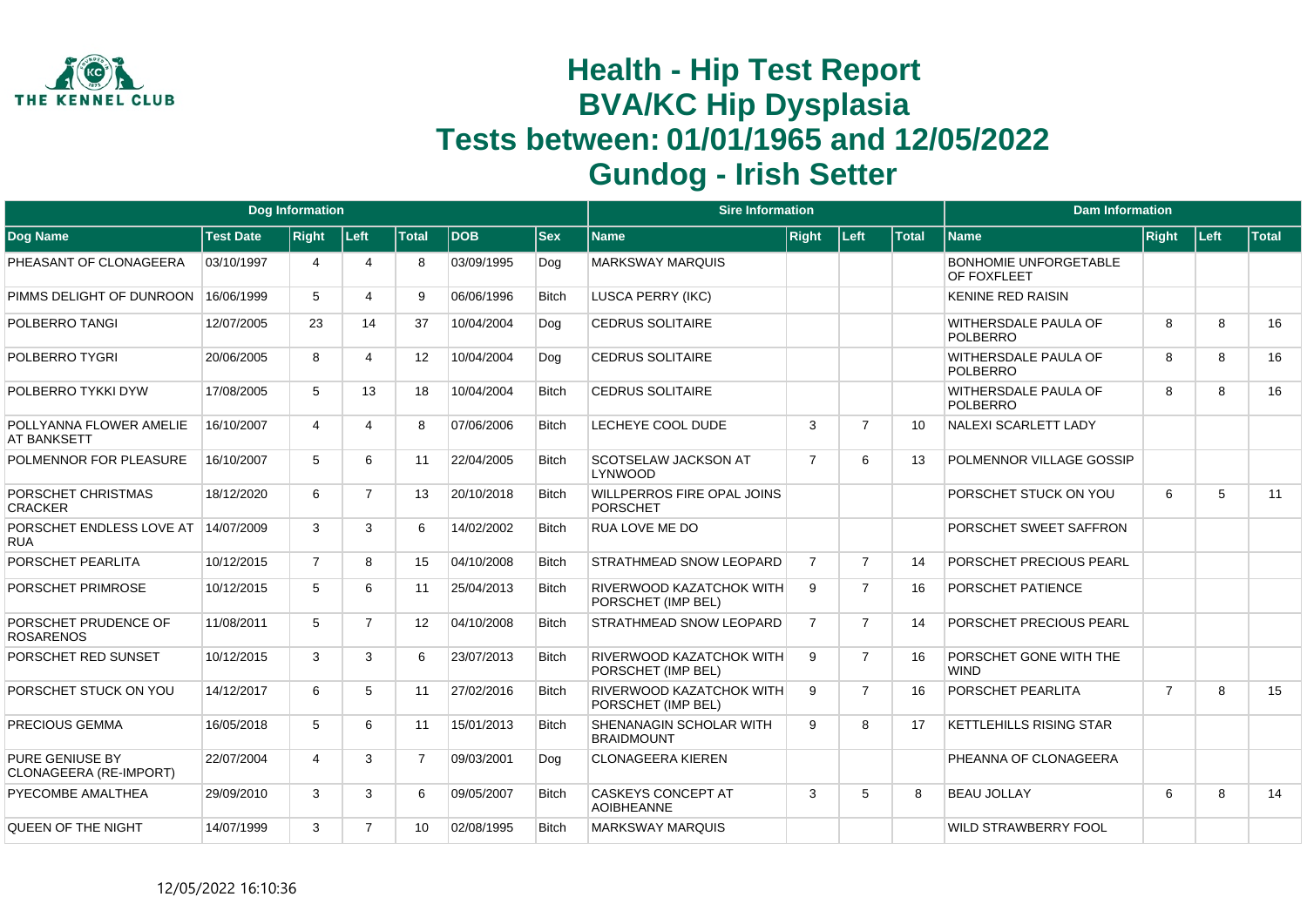

|                                                            |                  | <b>Dog Information</b> |                |                   |            |              | <b>Sire Information</b>                                  |                |                |                   | <b>Dam Information</b>                                   |                |                         |              |
|------------------------------------------------------------|------------------|------------------------|----------------|-------------------|------------|--------------|----------------------------------------------------------|----------------|----------------|-------------------|----------------------------------------------------------|----------------|-------------------------|--------------|
| <b>Dog Name</b>                                            | <b>Test Date</b> | <b>Right</b>           | ∣Left∶         | <b>Total</b>      | <b>DOB</b> | <b>Sex</b>   | <b>Name</b>                                              | <b>Right</b>   | Left           | <b>Total</b>      | <b>Name</b>                                              | <b>Right</b>   | Left                    | <b>Total</b> |
| <b>QUENSHA BACK TO BASICS</b>                              | 08/07/2019       | 5                      | $\overline{7}$ | $12 \overline{ }$ | 06/02/2018 | Dog          | <b>EMBER RED HOT CHILIPEPPER</b><br>OF QUENSHA (IMP SWE) | -5             | 5              | 10                | <b>BARDONHILL PLEASE DONT</b><br><b>TEASE QUENSHA</b>    | $\overline{4}$ | 4                       | 8            |
| QUENSHA CHINA GIRL AT<br><b>KRISTESHA</b>                  | 08/12/2020       | 6                      | $\overline{7}$ | 13                | 02/02/2016 | <b>Bitch</b> | EMBER RED HOT CHILIPEPPER<br>OF QUENSHA (IMP SWE)        | 5              | 5              | 10 <sup>1</sup>   | <b>BARDONHILL PLEASE DONT</b><br><b>TEASE QUENSHA</b>    | 4              | 4                       | 8            |
| <b>QUENSHA DREAM A DREAM</b>                               | 08/12/2020       | 3                      | 4              | $\overline{7}$    | 06/02/2018 | <b>Bitch</b> | <b>EMBER RED HOT CHILIPEPPER</b><br>OF QUENSHA (IMP SWE) | 5              | 5              | 10                | <b>BARDONHILL PLEASE DONT</b><br><b>TEASE QUENSHA</b>    | $\overline{4}$ | 4                       | 8            |
| QUENSHA FAMILY PORTRAIT<br><b>FOR TELERI</b>               | 26/05/2021       | $\overline{7}$         | 6              | 13                | 24/05/2019 | <b>Bitch</b> | <b>COPPER'S WAR OF ROSES</b><br>(IMP SWE)                | 25             | 25             | 50                | <b>BARDONHILL PLEASE DONT</b><br><b>TEASE QUENSHA</b>    | 4              | 4                       | 8            |
| QUENSHA JUST LIKE FIRE                                     | 16/09/2020       | 3                      | 3              | 6                 | 24/05/2019 | Dog          | COPPER'S WAR OF ROSES<br>(IMP SWE)                       | 25             | 25             | 50                | <b>BARDONHILL PLEASE DONT</b><br><b>TEASE QUENSHA</b>    | $\overline{4}$ | 4                       | 8            |
| QUENSHA LIVE TO TELL                                       | 24/09/2021       | $\overline{7}$         | 4              | 11                | 28/04/2020 | Dog          | JETSETTER CALVIN KLEIN (IMP<br>RUS)                      | $\overline{7}$ | $\overline{7}$ | 14                | <b>QUENSHA TUMBLE AND TWIRL</b>                          | $\overline{7}$ | 6                       | 13           |
| QUENSHA STARMAN ABOARD<br><b>ORSTONE</b>                   | 19/10/2017       | 8                      | 8              | 16                | 02/02/2016 | Dog          | <b>EMBER RED HOT CHILIPEPPER</b><br>OF QUENSHA (IMP SWE) | 5              | 5              | 10                | <b>BARDONHILL PLEASE DONT</b><br><b>TEASE QUENSHA</b>    | 4              | $\overline{\mathbf{A}}$ | 8            |
| QUENSHA TUMBLE AND TWIRL                                   | 08/11/2017       | $\overline{7}$         | 6              | 13                | 02/02/2016 | <b>Bitch</b> | <b>EMBER RED HOT CHILIPEPPER</b><br>OF QUENSHA (IMP SWE) | 5              | 5              | 10                | <b>BARDONHILL PLEASE DONT</b><br><b>TEASE QUENSHA</b>    | 4              | $\overline{\mathbf{4}}$ | 8            |
| QUENSHA WALK ME HOME TO<br><b>DANWISH</b>                  | 23/09/2020       | 6                      | 5              | 11                | 24/05/2019 | Dog          | <b>COPPER'S WAR OF ROSES</b><br>(IMP SWE)                | 25             | 25             | 50                | <b>BARDONHILL PLEASE DONT</b><br><b>TEASE QUENSHA</b>    | 4              | 4                       | 8            |
| QUENSHA WHAT A GIRL WANTS 11/12/2019<br><b>VIA BRINARA</b> |                  | 4                      | 8              | 12                | 06/02/2018 | <b>Bitch</b> | <b>EMBER RED HOT CHILIPEPPER</b><br>OF QUENSHA (IMP SWE) | 5              | 5              | 10                | <b>BARDONHILL PLEASE DONT</b><br><b>TEASE QUENSHA</b>    | 4              | 4                       | 8            |
| QUENSHA WHO KNEW                                           | 16/09/2020       | 6                      | 4              | 10                | 24/05/2019 | Dog          | <b>COPPER'S WAR OF ROSES</b><br>(IMP SWE)                | 25             | 25             | 50                | <b>BARDONHILL PLEASE DONT</b><br><b>TEASE QUENSHA</b>    | 4              | 4                       | 8            |
| <b>QUENSHA WHO'S THAT GIRL</b>                             | 20/10/2021       | 8                      | 8              | 16                | 28/04/2020 | <b>Bitch</b> | JETSETTER CALVIN KLEIN (IMP<br>RUS)                      | $\overline{7}$ | $\overline{7}$ | 14                | <b>QUENSHA TUMBLE AND TWIRL</b>                          | $\overline{7}$ | 6                       | 13           |
| <b>RAMPISHAM SAFE DEPOSIT</b>                              | 18/04/1985       | $\Omega$               | $\Omega$       | $\Omega$          | 16/03/1984 | Dog          | <b>CORRIECAS FAGAN</b>                                   |                |                |                   | <b>BARANN LITTLE MISS MUFFETT</b><br><b>AT RAMPISHAM</b> |                |                         |              |
| RAPPATTY BEWITCHED                                         | 16/12/2008       | 8                      | 5              | 13                | 23/05/2006 | <b>Bitch</b> | DANAWAY FORTUNE TELLER                                   | $\overline{4}$ | 4              | 8                 | <b>RAPPATTY WHIZZADORA</b>                               | $\overline{7}$ | 9                       | 16           |
| RAPPATTY BOBBY DAZZLER                                     | 04/10/2004       | 14                     | 21             | 35                | 21/07/2003 | Dog          | SHENANAGIN SOME MIGHT<br><b>SAY IT'S BARDONHILL</b>      | $\overline{7}$ | 5              | $12 \overline{ }$ | RAPPATTY WHIZZADORA                                      | $\overline{7}$ | 9                       | 16           |
| RAPPATTY CASANOVA                                          | 08/01/2013       | $\overline{7}$         | 3              | 10                | 10/02/2009 | Dog          | <b>RAPPATTY RED ALERT</b>                                |                |                |                   | <b>RAPPATTY BEWITCHED</b>                                | 8              | 5                       | 13           |
| RAPPATTY CRYSTAL STAR                                      | 14/12/2017       | 3                      | 3              | 6                 | 02/12/2015 | <b>Bitch</b> | <b>SAMETSUZ ON CUE</b>                                   | 6              | 6              | $12 \overline{ }$ | GILLIEGRAE POPS BACK TO<br><b>RAPPATTY</b>               | 5              | 3                       | 8            |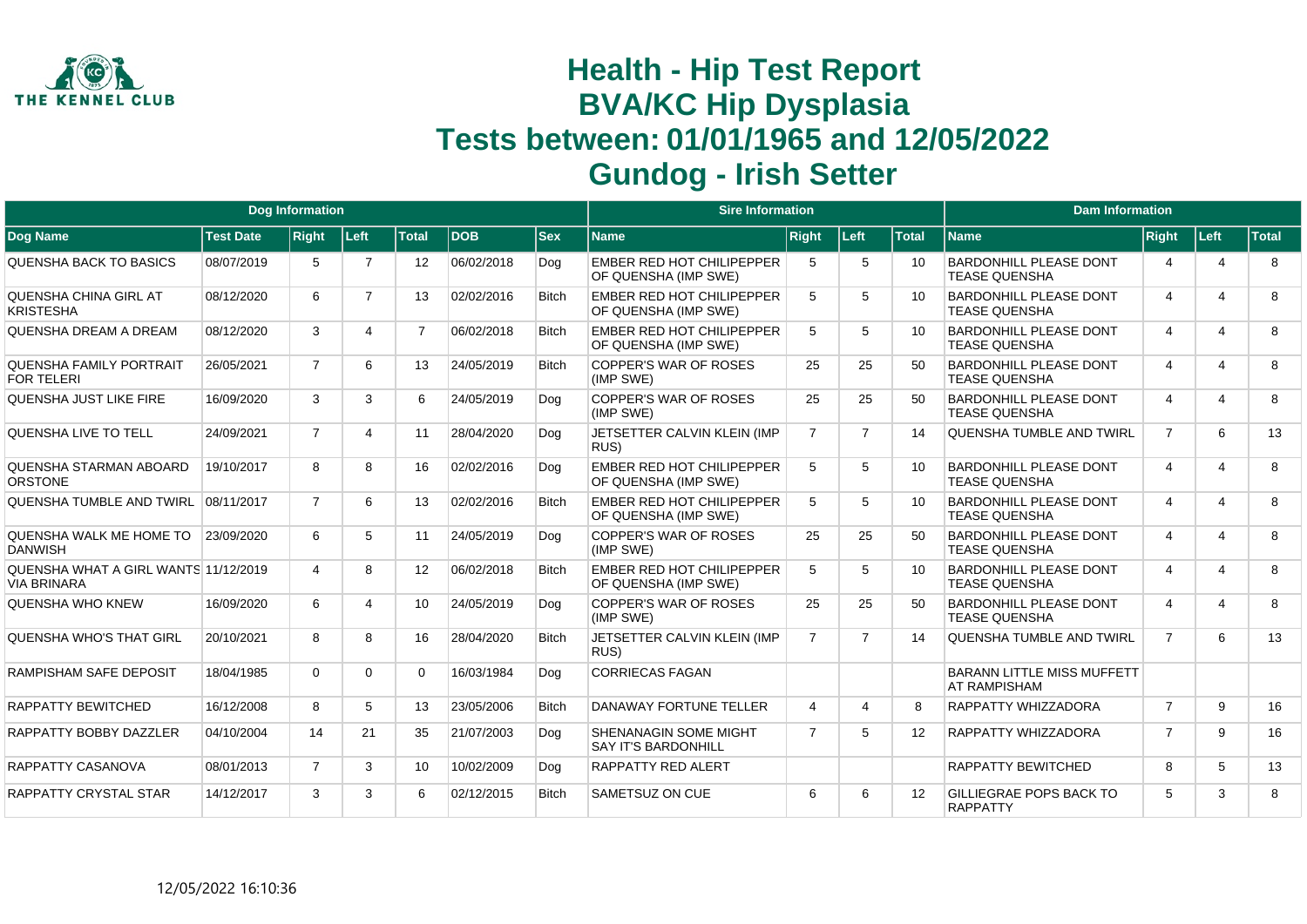

|                                                     |                  | <b>Dog Information</b> |                |                |            |              | <b>Sire Information</b>                           |                |                |                 | <b>Dam Information</b>                            |                         |                |                |
|-----------------------------------------------------|------------------|------------------------|----------------|----------------|------------|--------------|---------------------------------------------------|----------------|----------------|-----------------|---------------------------------------------------|-------------------------|----------------|----------------|
| Dog Name                                            | <b>Test Date</b> | <b>Right</b>           | Left           | <b>Total</b>   | <b>DOB</b> | $ $ Sex      | <b>Name</b>                                       | <b>Right</b>   | Left           | <b>Total</b>    | <b>Name</b>                                       | Right                   | Left           | <b>Total</b>   |
| RAPPATTY LADY GUINEVERE                             | 04/03/2013       | 3                      | 4              | $\overline{7}$ | 07/11/2010 | <b>Bitch</b> | DANAWAY LANCELOT OF<br><b>AUTUMNWOOD</b>          | 3              | $\mathbf{3}$   | 6               | RAPPATTY BEWITCHED                                | 8                       | 5              | 13             |
| RAPPATTY LADY MARISQUE                              | 08/01/2014       | 32                     | 16             | 48             | 07/11/2010 | <b>Bitch</b> | DANAWAY LANCELOT OF<br><b>AUTUMNWOOD</b>          | 3              | 3              | 6               | <b>RAPPATTY BEWITCHED</b>                         | 8                       | 5              | 13             |
| RAPPATTY PRECIOUS DREAM                             | 08/01/2013       | $\overline{7}$         | 8              | 15             | 16/07/2010 | <b>Bitch</b> | DANAWAY LANCELOT OF<br><b>AUTUMNWOOD</b>          | 3              | 3              | 6               | <b>RAPPATTY DAYDREAM</b><br><b>BFI IFVER</b>      |                         |                |                |
| RAPPATTY RED FLAME                                  | 25/10/1996       | 11                     | 11             | 22             | 29/09/1992 | Dog          | <b>WYLDFIRE RAFFERTY AT</b><br><b>CRIMSONWOOD</b> |                |                |                 | <b>TATSBRO ENCOUNTER AT</b><br><b>RAPPATTY</b>    |                         |                |                |
| RAPPATTY RED VELVET                                 | 01/07/2010       | 6                      | 3              | 9              | 17/10/2007 | <b>Bitch</b> | <b>ASTRAZONE SPECIAL BREW</b>                     | $\overline{1}$ | $\overline{7}$ | 8               | <b>RAPPATTY IN A SPIN</b>                         |                         |                |                |
| <b>RAPPATTY ROMANCE</b>                             | 31/08/2011       | $\overline{4}$         | 6              | 10             | 10/02/2009 | <b>Bitch</b> | <b>RAPPATTY RED ALERT</b>                         |                |                |                 | <b>RAPPATTY BEWITCHED</b>                         | 8                       | 5              | 13             |
| <b>RAPPATTY STAR LIGHT OVER</b><br><b>ALOLFRANA</b> | 18/05/2017       | 3                      | Δ              | $\overline{7}$ | 02/12/2015 | <b>Bitch</b> | <b>SAMETSUZ ON CUE</b>                            | 6              | 6              | 12              | <b>GILLIEGRAE POPS BACK TO</b><br><b>RAPPATTY</b> | 5                       | 3              | 8              |
| <b>RAPPATTY STAR TURN</b>                           | 13/06/2019       | 3                      | 3              | 6              | 02/12/2015 | <b>Bitch</b> | <b>SAMETSUZ ON CUE</b>                            | 6              | 6              | 12 <sup>2</sup> | <b>GILLIEGRAE POPS BACK TO</b><br><b>RAPPATTY</b> | 5                       | 3              | 8              |
| RAPPATTY WHIZZADORA                                 | 01/12/2004       | $\overline{7}$         | 9              | 16             | 08/08/2000 | <b>Bitch</b> | <b>CATALUNA WHIZZ KID</b>                         | 3              | Δ              |                 | <b>RAPPATTY MAGIC TOUCH</b>                       |                         |                |                |
| <b>REACH FOR THE SKY WITH</b><br><b>ROHANMOR</b>    | 14/04/2015       | 6                      | 4              | 10             | 20/06/2013 | <b>Bitch</b> | ROHANMOR BACK TO THE<br><b>FUTURE</b>             | 6              | $\overline{7}$ | 13              | <b>SWEET ANNIE (IKC)</b>                          | 3                       | $\overline{4}$ | $\overline{7}$ |
| REBORA BLOWN A BUBBLE<br><b>FOR JUSTENUF</b>        | 22/12/2009       | 8                      | 6              | 14             | 26/11/2008 | Dog          | <b>GWENDARIFF DOM PERIGNON</b>                    | 5              | 6              | 11              | <b>WILLOWGLOW'S RED</b><br><b>SILHOUETTE</b>      | $\overline{\mathbf{4}}$ | 6              | 10             |
| <b>RED HOT RUBY RIVER</b>                           | 01/10/2021       | $\overline{7}$         | 6              | 13             | 30/12/2018 | <b>Bitch</b> | QUENSHA STARMAN ABOARD<br><b>ORSTONE</b>          | 8              | 8              | 16              | <b>ALOLFRAN TRULY</b><br><b>SCRUMPTIOUS</b>       | 5                       | 5              | 10             |
| <b>REDCLYST BORIS</b>                               | 15/12/2020       | $\overline{7}$         | 3              | 10             | 22/04/2017 | Dog          | <b>REDCLYST JAVERT</b>                            |                |                |                 | <b>ORLANSET SARAH AT</b><br><b>GLENURY</b>        |                         |                |                |
| REDCLYST FLASH AT<br><b>HALINGSWOOD</b>             | 17/09/2015       | $\overline{7}$         | 6              | 13             | 09/03/2013 | Dog          | <b>AVACET SNOWDRIFT</b>                           | 3              | 3              | 6               | MILLCROFT MINDY AT<br><b>REDCLYST</b>             |                         |                |                |
| REDCLYST HEAD FULL OF<br><b>DREAMS</b>              | 14/04/2021       | 4                      | 5              | 9              | 13/02/2018 | Dog          | <b>REDCLYST FLASH AT</b><br><b>HALINGSWOOD</b>    | $\overline{7}$ | 6              | 13              | REDCLYST GLENURY LADY OF<br>THE LAKE              |                         |                |                |
| REDCLYST JEAN VALJEAN<br><b>LESTANNONS</b>          | 14/06/2018       | $\overline{7}$         | $\overline{7}$ | 14             | 07/05/2014 | Dog          | <b>AVACET SNOWDRIFT</b>                           | 3              | 3              | 6               | <b>MILLCROFT MINDY AT</b><br><b>REDCLYST</b>      |                         |                |                |
| <b>REDCLYST MAXIMUS</b>                             | 14/04/2021       | 5                      | 5              | 10             | 22/04/2017 | Dog          | <b>REDCLYST JAVERT</b>                            |                |                |                 | <b>ORLANSET SARAH AT</b><br><b>GLENURY</b>        |                         |                |                |
| <b>REDCLYST PERSHING</b>                            | 15/12/2020       | 4                      | 4              | 8              | 18/02/2019 | Dog          | <b>REDCLYST JAVERT</b>                            |                |                |                 | <b>ORLANSET SARAH AT</b><br><b>GLENURY</b>        |                         |                |                |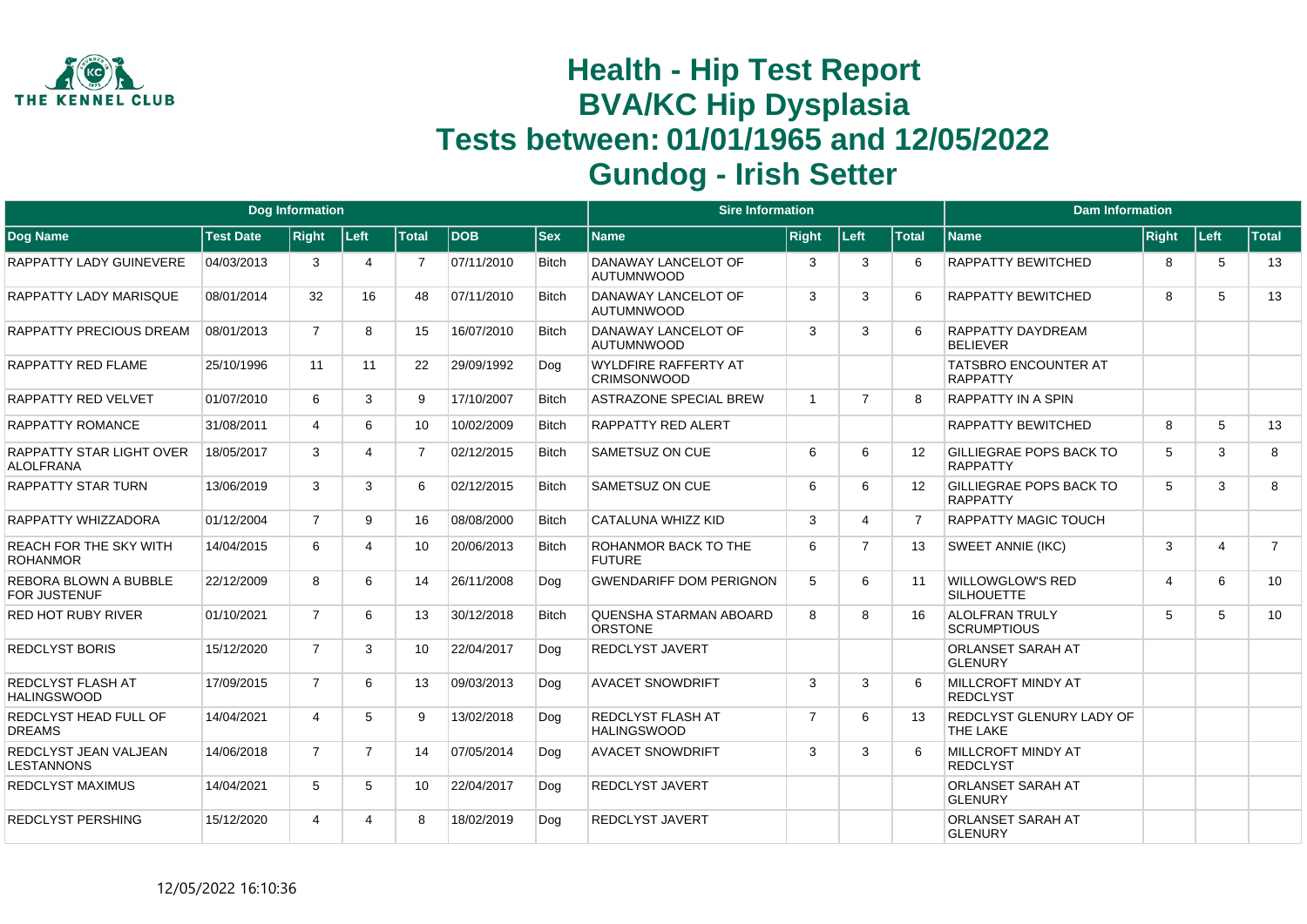

|                                               |                  | <b>Dog Information</b> |              |                |            |              | <b>Sire Information</b>                                     |                |                          |              | <b>Dam Information</b>  |              |        |              |
|-----------------------------------------------|------------------|------------------------|--------------|----------------|------------|--------------|-------------------------------------------------------------|----------------|--------------------------|--------------|-------------------------|--------------|--------|--------------|
| Dog Name                                      | <b>Test Date</b> | <b>Right</b>           | Left         | <b>Total</b>   | <b>DOB</b> | <b>Sex</b>   | <b>Name</b>                                                 | <b>Right</b>   | Left                     | <b>Total</b> | <b>Name</b>             | <b>Right</b> | ∣Left∶ | <b>Total</b> |
| <b>REDDINS CASEY</b>                          | 10/09/2002       | 3                      | 3            | 6              | 10/08/1998 | Dog          | <b>HARREDS POACHER</b>                                      |                |                          |              | <b>REDDINS CLOVER</b>   |              |        |              |
| REDDINS DIANA OF BLAYSDELL 12/07/2010         |                  | 8                      | 8            | 16             | 07/08/2005 | <b>Bitch</b> | <b>REDDINS TILLER MAN</b>                                   | $\overline{4}$ | $\boldsymbol{\varDelta}$ | -8           | <b>REDDINS BUSTLE</b>   |              |        |              |
| <b>REDDINS ESTHER OF</b><br><b>BLAYSDELL</b>  | 12/07/2010       | 4                      | 6            | 10             | 23/11/2006 | <b>Bitch</b> | <b>REDDINS TILLER MAN</b>                                   | $\overline{4}$ |                          | -8           | <b>REDDINS BOBBIN</b>   |              |        |              |
| <b>REDDINS FERGUS</b>                         | 07/08/1992       | 20                     | 21           | 41             | 29/01/1990 | Dog          | <b>REDDINS FERDINAND</b>                                    |                |                          |              | <b>REDDINS JESSICA</b>  |              |        |              |
| <b>REDDINS FLOSSIE</b>                        | 14/12/2011       | 6                      | 5            | 11             | 06/01/2009 | <b>Bitch</b> | <b>CASKEYS CONCEPT AT</b><br><b>AOIBHEANNE</b>              | 3              | 5                        | 8            | <b>REDDINS BOBBIN</b>   |              |        |              |
| REDDINS FROLIC AMONG<br><b>AMBERLIGHT</b>     | 08/06/2011       | 5                      | 2            | $\overline{7}$ | 06/01/2009 | <b>Bitch</b> | CASKEYS CONCEPT AT<br><b>AOIBHEANNE</b>                     | 3              | 5                        | 8            | <b>REDDINS BOBBIN</b>   |              |        |              |
| REDDINS GEMMA OF BLAITHIN                     | 12/11/2014       | 4                      | 3            | $\overline{7}$ | 26/02/2012 | <b>Bitch</b> | <b>COPPER'S CHAMPAGNE ON ICE</b><br>AT AOIBHEANNE (IMP SWE) | 3              | 6                        | -9           | <b>REDDINS BOBBIN</b>   |              |        |              |
| <b>REDDINS GETHIN</b>                         | 28/10/2015       | 3                      | 3            | 6              | 26/02/2012 | Dog          | <b>COPPER'S CHAMPAGNE ON ICE</b><br>AT AOIBHEANNE (IMP SWE) | 3              | 6                        | -9           | <b>REDDINS BOBBIN</b>   |              |        |              |
| <b>REDDINS HARRIET</b>                        | 15/06/1990       | 3                      | 3            | 6              | 26/11/1983 | <b>Bitch</b> | <b>KERRYFAIR NIGHT FEVER</b>                                |                |                          |              | <b>REDDINS HERMIONE</b> |              |        |              |
| REDDINS JAZZ FROM MORETA                      | 02/08/2006       | 8                      | 8            | 16             | 12/01/2005 | <b>Bitch</b> | <b>REDDINS ROMP</b>                                         | 8              | $\boldsymbol{\varDelta}$ | 12           | <b>REDDINS ALICE</b>    |              |        |              |
| <b>REDDINS KATHLEEN AT</b><br><b>SAORSA</b>   | 15/03/1986       | 4                      | Δ            | 8              | 14/02/1985 | <b>Bitch</b> | <b>KERRYFAIR NIGHT FEVER</b>                                |                |                          |              | <b>REDDINS HERMIONE</b> |              |        |              |
| <b>REDDINS KISS OF</b><br><b>VICTORIAVIEW</b> | 12/01/2012       | $\boldsymbol{\Delta}$  | Δ            | 8              | 25/03/2010 | <b>Bitch</b> | CASKEYS PERSUADER FROM<br><b>AMBERLIGHT</b>                 | 8              | 6                        | 14           | <b>REDDINS PRANCE</b>   |              |        |              |
| REDDINS LAVENDER FROM<br><b>MORETA</b>        | 15/09/1999       | $\overline{7}$         | 4            | 11             | 22/03/1996 | <b>Bitch</b> | <b>CASKEYS BLARNEY</b>                                      |                |                          |              | <b>REDDINS CLOVER</b>   |              |        |              |
| REDDINS MALACHI AT<br><b>WROXHAM</b>          | 10/09/1993       | 5                      | 3            | 8              | 06/07/1991 | Dog          | <b>BARNABY OF WESBERE</b><br><b>CRESSWAY</b>                |                |                          |              | <b>REDDINS HARRIET</b>  | 3            | 3      | 6            |
| <b>REDDINS NOLAN</b>                          | 10/09/2002       | 5                      | 5            | 10             | 06/06/1995 | Dog          | <b>REDDINS NIALL</b>                                        |                |                          |              | <b>REDDINS MATILDA</b>  |              |        |              |
| <b>REDDINS OBAN</b>                           | 16/02/2007       | $\overline{2}$         | 2            | 4              | 11/09/2001 | Dog          | <b>REDDINS NOLAN</b>                                        | 5              | 5                        | 10           | <b>REDDINS ALICE</b>    |              |        |              |
| <b>REDDINS ORVILLE</b>                        | 08/01/1993       | 3                      | 3            | 6              | 04/08/1985 | Dog          | <b>REDDINS FERDINAND</b>                                    |                |                          |              | <b>REDDINS DAISY</b>    |              |        |              |
| <b>REDDINS PAUSE AT</b><br><b>MAGICONKERS</b> | 08/01/2008       | 6                      | 6            | 12             | 18/01/2004 | Dog          | DUNNYGASK JUNIPER                                           | 5              | 6                        | 11           | <b>REDDINS TROUNCE</b>  |              |        |              |
| <b>REDDINS PEONY AT</b><br><b>REDSHEEN</b>    | 27/10/2011       | 3                      | $\mathbf{Q}$ | 12             | 15/09/2009 | <b>Bitch</b> | <b>REDDINS PAUSE AT</b><br><b>MAGICONKERS</b>               | 6              | 6                        | 12           | <b>REDDINS UNIQUE</b>   |              |        |              |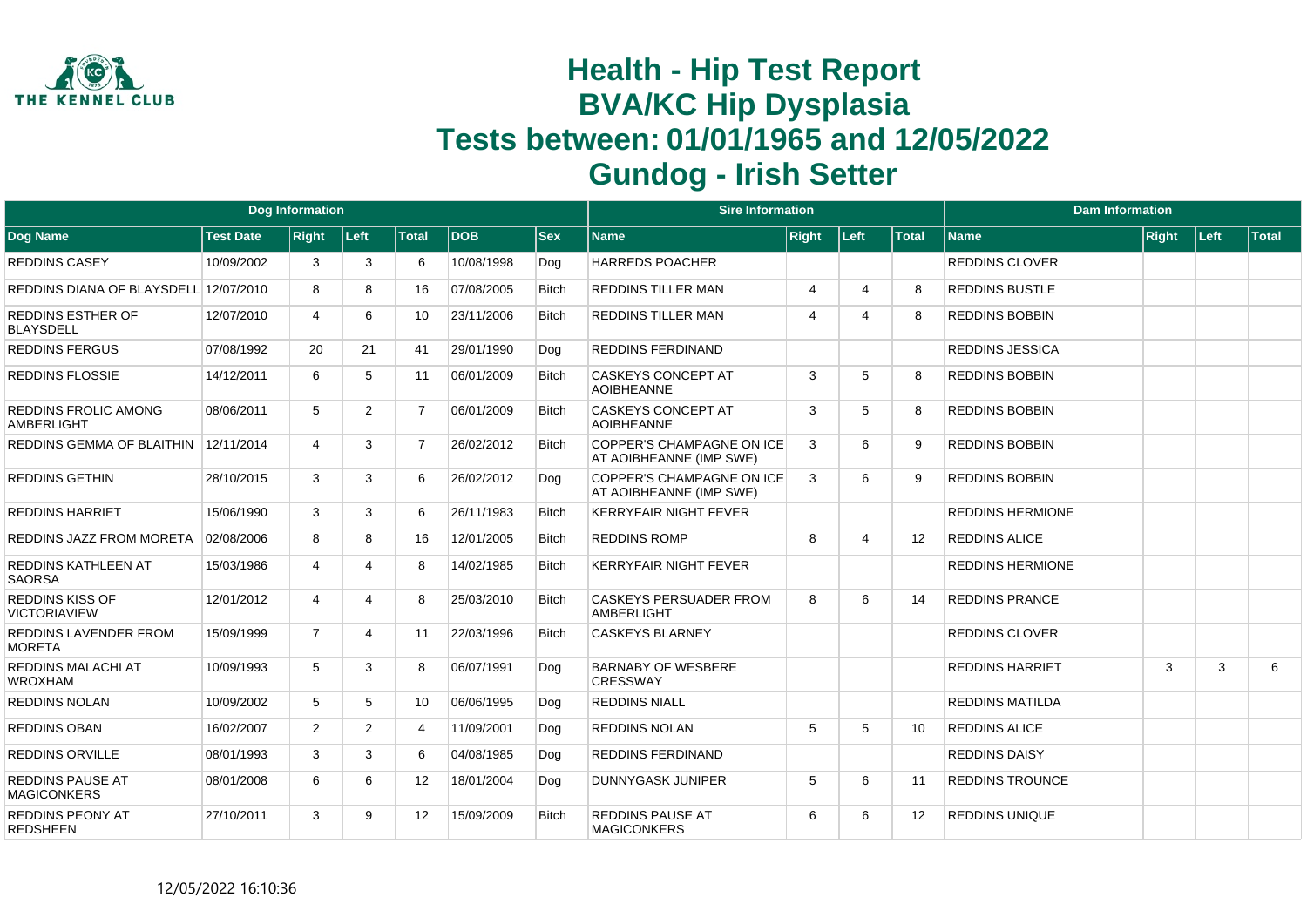

|                                                |                  | <b>Dog Information</b> |                |                   |            |              | <b>Sire Information</b>                                   |                |      |                 | <b>Dam Information</b>                         |                |                |              |
|------------------------------------------------|------------------|------------------------|----------------|-------------------|------------|--------------|-----------------------------------------------------------|----------------|------|-----------------|------------------------------------------------|----------------|----------------|--------------|
| Dog Name                                       | <b>Test Date</b> | <b>Right</b>           | Left           | <b>Total</b>      | <b>DOB</b> | <b>Sex</b>   | <b>Name</b>                                               | <b>Right</b>   | Left | <b>Total</b>    | <b>Name</b>                                    | Right          | Left           | <b>Total</b> |
| <b>REDDINS ROMP</b>                            | 08/01/2008       | 8                      | 4              | 12                | 19/10/2001 | Dog          | <b>REDDINS NOLAN</b>                                      | 5              | 5    | 10              | <b>REDDINS MERLE</b>                           |                |                |              |
| <b>REDDINS TILLER MAN</b>                      | 16/02/2007       | 4                      | 4              | 8                 | 07/07/2003 | Dog          | <b>REDDINS ROMP</b>                                       | 8              | Δ    | 12 <sup>°</sup> | <b>REDDINS QUIZ</b>                            |                |                |              |
| REDDINS ZARBIE                                 | 10/04/1992       | 3                      | 3              | 6                 | 01/11/1986 | Dog          | <b>REDDINS NIALL</b>                                      |                |      |                 | <b>REDDINS MARIANNE</b>                        |                |                |              |
| <b>REDDINS ZELDA</b>                           | 23/11/1990       | 3                      | 5              | 8                 | 01/11/1986 | <b>Bitch</b> | <b>REDDINS NIALL</b>                                      |                |      |                 | <b>REDDINS MARIANNE</b>                        |                |                |              |
| <b>REDDINS ZEST</b>                            | 13/10/2009       | 4                      | 3              | $\overline{7}$    | 25/03/2007 | <b>Bitch</b> | <b>REDDINS OBAN</b>                                       | $\overline{2}$ | 2    | $\overline{4}$  | REDDINS UNIQUE                                 |                |                |              |
| REDDINS ZIGGY OF LYMISH                        | 12/06/2009       | 5                      | $\overline{7}$ | $12 \overline{ }$ | 25/03/2007 | <b>Bitch</b> | <b>REDDINS OBAN</b>                                       | 2              | 2    | $\overline{4}$  | REDDINS UNIQUE                                 |                |                |              |
| REDESHKA ARRESTING SIGHT                       | 12/09/2013       | $\overline{7}$         | 6              | 13                | 30/05/2012 | <b>Bitch</b> | TIROEN TIME AFTER TIME FOR<br>ALOLFRAN (KCJ)              | 3              | 3    | 6               | <b>ALOLFRAN JITERBUG AT</b><br><b>REDESHKA</b> | $\overline{7}$ | 5              | 12           |
| REDESHKA SIMPLY PERFECT                        | 10/10/2018       | $\overline{7}$         | $\overline{7}$ | 14                | 28/08/2014 | Dog          | SAMETSUZ ON CUE                                           | 6              | 6    | 12              | REDESHKA ARRESTING SIGHT                       | $\overline{7}$ | 6              | 13           |
| REDESHKA SWEET GYPSY<br><b>ROSE</b>            | 09/02/2016       | 5                      | 6              | 11                | 28/08/2014 | <b>Bitch</b> | SAMETSUZ ON CUE                                           | 6              | 6    | 12              | REDESHKA ARRESTING SIGHT                       | $\overline{7}$ | 6              | 13           |
| <b>REDFIELD GUCCI</b>                          | 21/04/1995       | 17                     | 16             | 33                | 03/01/1993 | Dog          | <b>TITIANDALE EGOISTE</b>                                 |                |      |                 | CATALUNA DOUBLE DAISY AT<br><b>REDFIELD</b>    |                |                |              |
| REDFIELD JAZZ AT CATALUNA                      | 12/05/1994       | 6                      | 8              | 14                | 03/01/1993 | Dog          | <b>TITIANDALE EGOISTE</b>                                 |                |      |                 | CATALUNA DOUBLE DAISY AT<br><b>REDFIELD</b>    |                |                |              |
| REDGALLOP MARYELLEN                            | 09/09/2020       | 6                      | 4              | 10 <sup>1</sup>   | 05/02/2019 | <b>Bitch</b> | <b>CAEMGEN'S ELEMENT OF</b><br>TRUTH AT FEORLIG (IMP SWE) | $\overline{4}$ | 3    | $\overline{7}$  | <b>ANLORY ANTOINETTE</b>                       | 4              | $\overline{7}$ | 11           |
| REDHARA IN THE RED                             | 06/09/2005       | $\overline{7}$         | $\overline{4}$ | 11                | 04/07/2004 | Dog          | <b>GRAYRIGGE EWAN BY</b><br><b>ROMARNE</b>                | $\overline{4}$ | 5    | $\mathbf{Q}$    | WYNDLEE SCARLET O'HARA AT<br><b>REDHARA</b>    |                |                |              |
| REDHOTPOKER EMILY                              | 11/04/2005       | $\overline{7}$         | 6              | 13                | 22/10/2001 | <b>Bitch</b> | BETHERSDEN KALEIDOSCOPE                                   |                |      |                 | <b>CATALUNA MISS AMERICAN PIE</b>              |                |                |              |
| <b>REDSHEEN QUAINT WAYS</b>                    | 28/09/1990       | 3                      | 3              | 6                 | 07/12/1987 | <b>Bitch</b> | CHANTRYHILL SIR TRISTRAM                                  |                |      |                 | REDSHEEN PERFECTION                            |                |                |              |
| <b>REDSHEEN RARE EDITION</b>                   | 17/12/1992       | 5                      | 6              | 11                | 19/02/1991 | <b>Bitch</b> | <b>REDDINS ORVILLE</b>                                    | 3              | 3    | 6               | REDSHEEN QUAINT WAYS                           | 3              | 3              | 6            |
| REDSHEEN SHE'S SOMETHING                       | 06/10/1993       | 4                      | 3              | $\overline{7}$    | 24/04/1992 | <b>Bitch</b> | <b>RED MOUNTAIN BY CASKEYS</b>                            |                |      |                 | <b>REDSHEEN QUAINT WAYS</b>                    | 3              | 3              | 6            |
| REDSLEEVES HOT GOSSIP AT<br><b>MERRYBORNE</b>  | 08/05/1997       | 8                      | 11             | 19                | 11/03/1995 | <b>Bitch</b> | <b>CLONAGEERA WHISPER</b>                                 |                |      |                 | REDSLEEVES DEVIL WOMAN                         |                |                |              |
| RENEMAU DEACON BLUE                            | 09/09/1992       | 5                      | 4              | 9                 | 16/02/1990 | Dog          | WHIMBREL COOL HAND LUKE                                   |                |      |                 | <b>WHIMBREL JUSTINE OF</b><br><b>RENEMAU</b>   |                |                |              |
| RHUWIND CHARLIE'S CHANCE<br><b>AT CHIRGWIN</b> | 12/11/1998       | $\overline{7}$         | $\overline{7}$ | 14                | 08/06/1997 | Dog          | <b>CHIRGWIN CHARLIE IS</b><br><b>M'DARLIN</b>             |                |      |                 | <b>TATTERSLEE SPECIAL OFFER</b>                |                |                |              |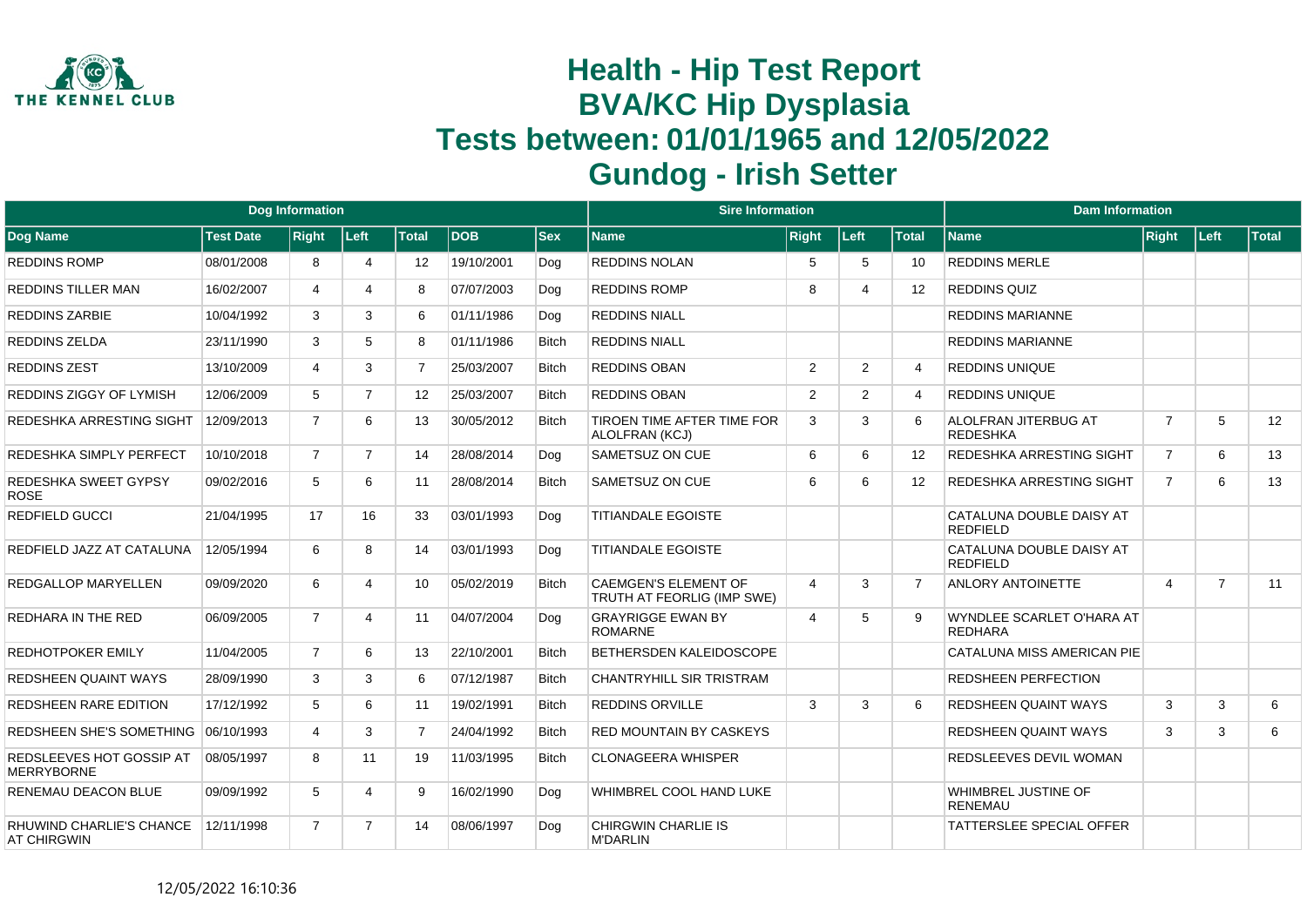

|                                                           |                                                                                  | <b>Dog Information</b> |                |                |            |              | <b>Sire Information</b>                                   |                |                |                   | <b>Dam Information</b>                              |        |                |    |
|-----------------------------------------------------------|----------------------------------------------------------------------------------|------------------------|----------------|----------------|------------|--------------|-----------------------------------------------------------|----------------|----------------|-------------------|-----------------------------------------------------|--------|----------------|----|
| Dog Name                                                  | <b>Test Date</b><br><b>Right</b><br>Left<br><b>Total</b><br>09/06/1989<br>2<br>3 |                        |                | <b>IDOB</b>    | <b>Sex</b> | <b>Name</b>  | <b>Right</b>                                              | Left           | <b>Total</b>   | <b>Name</b>       | <b>Right</b>                                        | ∣Left∶ | <b>Total</b>   |    |
| RHUWIND SPECIAL EDITION                                   |                                                                                  |                        |                |                | 08/05/1988 | Dog          | <b>RHUWIND TAREN'S LAD</b>                                |                |                |                   | <b>RHUWIND WANDERING STAR</b><br><b>OF GOLDPARK</b> |        |                |    |
| RHUWIND WINNER TAKES ALL<br>TO TATTERSLEE                 | 18/04/1987                                                                       | $\overline{2}$         | $\overline{2}$ | 4              | 17/03/1986 | Dog          | <b>CORALMIST COUNTRY</b><br><b>COTSWOLD AT TATTERSLEE</b> |                |                |                   | <b>RHUWIND ROMANCE</b>                              |        |                |    |
| <b>RICOCHET RENEGADE</b>                                  | 08/04/1998                                                                       | $\overline{7}$         | $\overline{7}$ | 14             | 20/09/1995 | Dog          | <b>MARKSWAY MARQUIS</b>                                   |                |                |                   | <b>RICOCHET RAMONDA</b>                             |        |                |    |
| <b>RICOCHET STINGER IS</b><br><b>ERILYNNES</b>            | 05/11/1992                                                                       | 4                      | Δ              | 8              | 26/06/1990 | Dog          | <b>REDDINS JUSTIN OF</b><br><b>STYLERSETTS</b>            |                |                |                   | <b>ERINADE LAURETTA FROM</b><br><b>RICOCHET</b>     |        |                |    |
| RIONORE BEWITCHING THYME 01/07/2010                       |                                                                                  | 16                     | 5              | 21             | 15/05/2007 | <b>Bitch</b> | <b>WICKENBERRY JACK'S LAD AT</b><br><b>RIONORE</b>        | $\overline{7}$ | $\Delta$       | 11                | <b>COVARNEY BEWITCHED</b><br><b>BETWEEN RIONORE</b> | 6      | 6              | 12 |
| <b>RIONORE ICE ENCHANTRESS</b>                            | 12/11/2014                                                                       | 4                      | $\overline{7}$ | 11             | 13/03/2010 | <b>Bitch</b> | <b>REDDINS PAUSE AT</b><br><b>MAGICONKERS</b>             | 6              | 6              | $12 \overline{ }$ | <b>COVARNEY BEWITCHED</b><br><b>BETWEEN RIONORE</b> | 6      | 6              | 12 |
| <b>RIONORE SNOW LORD</b>                                  | 28/06/2011                                                                       | 8                      | 5              | 13             | 13/03/2010 | Dog          | <b>REDDINS PAUSE AT</b><br><b>MAGICONKERS</b>             | 6              | 6              | $12 \overline{ }$ | <b>COVARNEY BEWITCHED</b><br><b>BETWEEN RIONORE</b> | 6      | 6              | 12 |
| RIQITTA AUTHENTIC                                         | 07/05/2009                                                                       | 9                      | 11             | 20             | 25/11/2007 | Dog          | <b>RIQITTA DYLAN THOMAS</b>                               |                |                |                   | RIQITTA FANTASTIC LIGHT                             |        |                |    |
| <b>RIQITTA PERSIMMON</b>                                  | 14/07/2021                                                                       | 5                      | 6              | 11             | 21/01/2017 | Dog          | <b>REDDINS GETHIN</b>                                     | $\mathcal{A}$  | 3              | 6                 | <b>RIQITTA SHUTTERFLY</b>                           |        |                |    |
| <b>RISANDA STARSHINE</b>                                  | 25/11/1994                                                                       | $\overline{7}$         | 6              | 13             | 17/01/1989 | <b>Bitch</b> | <b>SHANDWICK STARCARRIER</b>                              |                |                |                   | <b>RISANDA ROXANNE</b>                              |        |                |    |
| RISHTTE TAMARA OF<br><b>SCOTFORD</b>                      | 09/05/1991                                                                       | 3                      | 3              | 6              | 13/09/1989 | <b>Bitch</b> | <b>RED MOUNTAIN BY CASKEYS</b>                            |                |                |                   | <b>RISHTTE SWEET SUNNORA</b>                        |        |                |    |
| RISHTTE TASNAR OF ASANA                                   | 08/04/1986                                                                       | 3                      | 4              | $\overline{7}$ | 06/03/1985 | Dog          | JASON OF ANDANA OF<br><b>CLONAGEERA</b>                   |                |                |                   | <b>STEPHENSHILL VAL</b>                             |        |                |    |
| RIVERBRUE ALCHEMIST<br><b>AMIDST KESPAS</b>               | 06/07/2017                                                                       | 8                      | $\overline{7}$ | 15             | 19/04/2016 | Dog          | COPPER'S WAR OF ROSES<br>(IMP SWE)                        | 25             | 25             | 50                | <b>NEATHAMILL NERISSA</b>                           | 6      | 6              | 12 |
| RIVERBRUE ALTISSIMO AT<br><b>AOIBHEANNE</b>               | 18/05/2017                                                                       | 3                      | 5              | 8              | 19/04/2016 | Dog          | <b>COPPER'S WAR OF ROSES</b><br>(IMP SWE)                 | 25             | 25             | 50                | <b>NEATHAMILL NERISSA</b>                           | 6      | 6              | 12 |
| RIVERBRUE ANGEL CHILD                                     | 02/06/2021                                                                       | 6                      | 6              | 12             | 15/12/2019 | <b>Bitch</b> | JETSETTER CALVIN KLEIN (IMP<br>RUS)                       | $\overline{7}$ | $\overline{7}$ | 14                | <b>RIVERBRUE GLORIANA</b>                           | 3      | 3              | 6  |
| RIVERBRUE CAST NO SHADOW 14/07/2021<br><b>ON HAVERLEY</b> |                                                                                  | 6                      | 6              | 12             | 15/12/2019 | Dog          | JETSETTER CALVIN KLEIN (IMP<br>RUS)                       | $\overline{7}$ | $\overline{7}$ | 14                | <b>RIVERBRUE GLORIANA</b>                           | 3      | 3              | 6  |
| <b>RIVERBRUE CLOUDBURST</b><br><b>OVER STRATHMEAD</b>     | 14/07/2021                                                                       | 4                      | 4              | 8              | 15/12/2019 | <b>Bitch</b> | JETSETTER CALVIN KLEIN (IMP<br>RUS)                       | $\overline{7}$ | $\overline{7}$ | 14                | <b>RIVERBRUE GLORIANA</b>                           | 3      | 3              | 6  |
| RIVERBRUE DIONYSUS                                        | 11/02/2009                                                                       | 8                      | 8              | 16             | 03/11/2006 | Dog          | <b>ASTRAZONE SPECIAL BREW</b>                             | $\overline{1}$ | $\overline{7}$ | 8                 | <b>BRABROOK FANTASY</b><br>BELIEVER WITH RIVERBRUE  | 5      | $\overline{A}$ | 9  |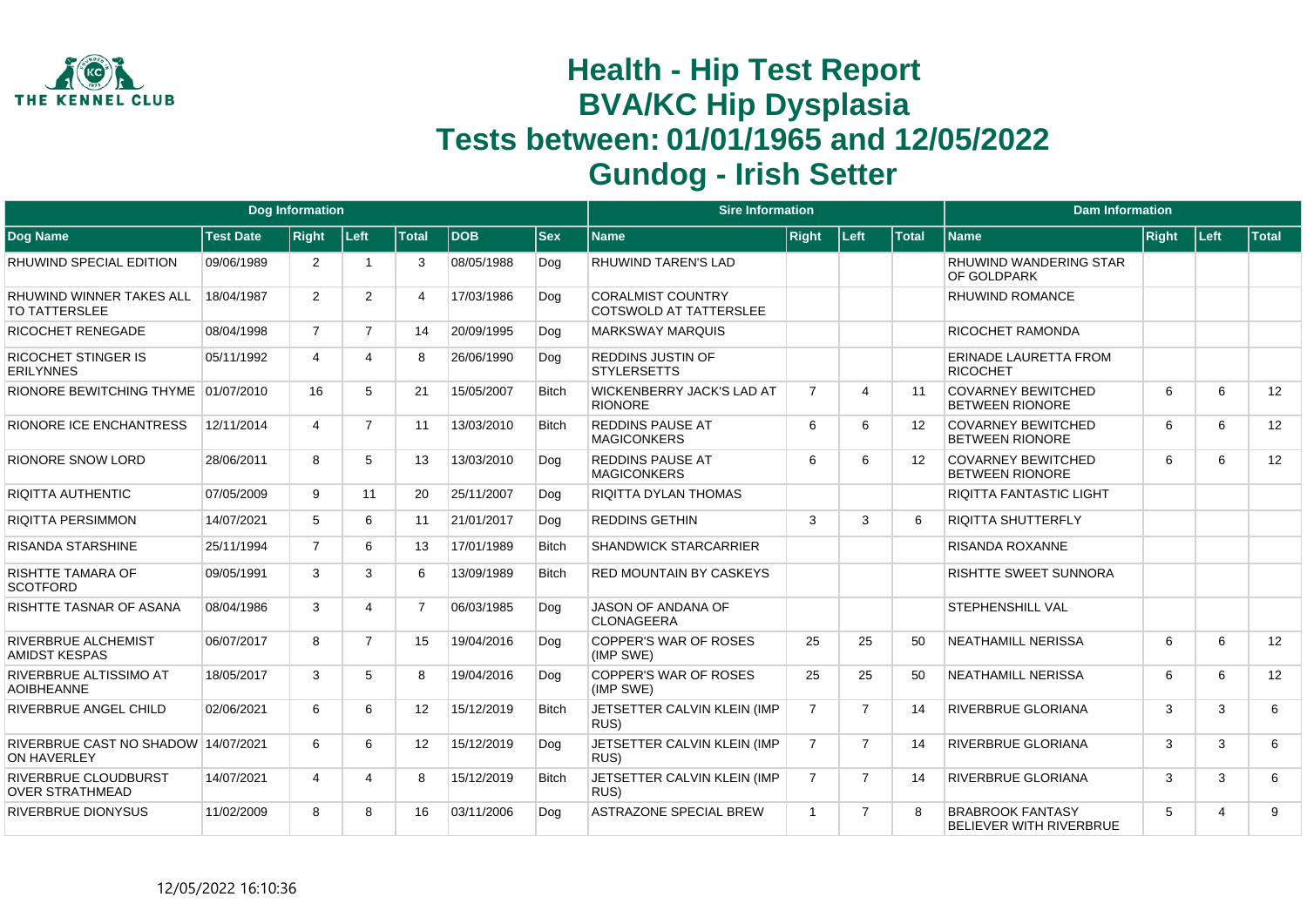

|                                                            |                  | <b>Dog Information</b> |                |              |            |              | <b>Sire Information</b>                                     |                       |                |                 | <b>Dam Information</b>                               |                       |                |                |
|------------------------------------------------------------|------------------|------------------------|----------------|--------------|------------|--------------|-------------------------------------------------------------|-----------------------|----------------|-----------------|------------------------------------------------------|-----------------------|----------------|----------------|
| <b>Dog Name</b>                                            | <b>Test Date</b> | <b>Right</b>           | Left           | <b>Total</b> | <b>DOB</b> | <b>Sex</b>   | <b>Name</b>                                                 | <b>Right</b>          | Left           | <b>Total</b>    | <b>Name</b>                                          | <b>Right</b>          | Left           | <b>Total</b>   |
| RIVERBRUE ENYO AT JUBLIANA 08/03/2011                      |                  | $\overline{2}$         | 3              | 5            | 05/04/2009 | <b>Bitch</b> | <b>RIVERBRUE DIONYSUS</b>                                   | 8                     | 8              | 16              | <b>BRABROOK RED FLAIR WITH</b><br><b>RIVERBRUE</b>   | $\overline{4}$        | 6              | 10             |
| RIVERBRUE FLASHBAX AT<br><b>HENALEAS</b>                   | 28/04/2021       | 5                      | $\overline{7}$ | 12           | 15/12/2019 | <b>Bitch</b> | JETSETTER CALVIN KLEIN (IMP<br>RUS)                         | $\overline{7}$        | 7              | 14              | RIVERBRUE GLORIANA                                   | 3                     | 3              | 6              |
| RIVERBRUE GALLIANO FIZZ TO 24/09/2018<br><b>CLONAGEERA</b> |                  | 6                      | 6              | 12           | 26/05/2017 | Dog          | <b>COPPER'S CHAMPAGNE ON ICE</b><br>AT AOIBHEANNE (IMP SWE) | 3                     | 6              | 9               | <b>MEADWAY MILDRED</b>                               | 2                     | 3              | 5              |
| RIVERBRUE GLORIANA                                         | 18/05/2017       | 3                      | 3              | 6            | 19/04/2016 | <b>Bitch</b> | COPPER'S WAR OF ROSES<br>(IMP SWE)                          | 25                    | 25             | 50              | <b>NEATHAMILL NERISSA</b>                            | 6                     | 6              | 12             |
| <b>RIVERBRUE KEEPSAKE</b>                                  | 25/08/2021       | 6                      | 5              | 11           | 19/04/2016 | <b>Bitch</b> | COPPER'S WAR OF ROSES<br>(IMP SWE)                          | 25                    | 25             | 50              | <b>NEATHAMILL NERISSA</b>                            | 6                     | 6              | 12             |
| <b>RIVERBRUE MORNING GLORY</b>                             | 28/04/2021       | 5                      | 4              | 9            | 15/12/2019 | Dog          | JETSETTER CALVIN KLEIN (IMP<br>RUS)                         | $\overline{7}$        | $\overline{7}$ | 14              | RIVERBRUE GLORIANA                                   | 3                     | 3              | 6              |
| RIVERBRUE OPHELIA AT<br><b>GLENNARA</b>                    | 30/11/2017       | 5                      | 6              | 11           | 19/04/2016 | <b>Bitch</b> | <b>COPPER'S WAR OF ROSES</b><br>(IMP SWE)                   | 25                    | 25             | 50              | <b>NEATHAMILL NERISSA</b>                            | 6                     | 6              | 12             |
| RIVERBRUE PURE GOLD FOR<br><b>STARCHELLE</b>               | 30/06/2021       | 5                      | 3              | 8            | 08/03/2019 | Dog          | <b>COPPER'S WAR OF ROSES</b><br>(IMP SWE)                   | 25                    | 25             | 50              | <b>MEADWAY MORAG</b>                                 | 2                     | $\overline{2}$ | $\overline{4}$ |
| <b>RIVERBRUE SOLDIER ON</b>                                | 25/08/2021       | 3                      | 5              | 8            | 15/12/2019 | Dog          | JETSETTER CALVIN KLEIN (IMP<br>RUS)                         | $\overline{7}$        | $\overline{7}$ | 14              | RIVERBRUE GLORIANA                                   | 3                     | 3              | 6              |
| RIVERBRUE WONDERWALL AT<br><b>HERNWOOD</b>                 | 24/09/2021       | 5                      | 4              | 9            | 15/12/2019 | Dog          | JETSETTER CALVIN KLEIN (IMP<br>RUS)                         | $\overline{7}$        | $\overline{7}$ | 14              | RIVERBRUE GLORIANA                                   | 3                     | 3              | 6              |
| <b>RIVERBRUE XANTHUS BY</b><br><b>ASTRAZONE</b>            | 28/05/2009       | $\overline{4}$         | $\overline{2}$ | 6            | 03/11/2006 | Dog          | <b>ASTRAZONE SPECIAL BREW</b>                               | $\overline{1}$        | $\overline{7}$ |                 | <b>BRABROOK FANTASY</b><br>BELIEVER WITH RIVERBRUE   | 5                     | 4              | 9              |
| <b>RIVERBRUE ZEUS</b>                                      | 26/10/2010       | 6                      | 3              | 9            | 05/04/2009 | Dog          | <b>RIVERBRUE DIONYSUS</b>                                   | 8                     | 8              | 16              | <b>BRABROOK RED FLAIR WITH</b><br><b>RIVERBRUE</b>   | $\overline{4}$        | 6              | 10             |
| RIVERMAN DON'T PUSH IT<br><b>WITH EUSANIT</b>              | 25/07/2012       | $\overline{7}$         | 5              | 12           | 09/04/2010 | <b>Bitch</b> | <b>CATALUNA REGENCY RAKE</b>                                | 6                     | 4              | 10              | <b>CLONAGEERA EVENING STAR</b><br><b>BY CATALUNA</b> | $\overline{4}$        | $\overline{7}$ | 11             |
| RIVERMAN JOSHUA                                            | 26/03/2002       | $\overline{7}$         | 8              | 15           | 25/11/2000 | Dog          | <b>CATALUNA GEE WHIZ</b>                                    | $\boldsymbol{\Delta}$ | 6              | 10 <sup>1</sup> | <b>BRENRUE EXTRA SPECIAL</b>                         |                       |                |                |
| <b>RIVERMAN LUSH LASHES</b><br><b>FROM SHELINDAIR</b>      | 14/07/2009       | 4                      | 4              | 8            | 07/06/2008 | <b>Bitch</b> | <b>RIVERMAN JOSHUA</b>                                      | $\overline{7}$        | 8              | 15              | <b>CLONAGEERA EVENING STAR</b><br><b>BY CATALUNA</b> | $\overline{4}$        | $\overline{7}$ | 11             |
| <b>RIVERMAN ROYAL ROSA AT</b><br><b>VANDERS</b>            | 20/09/2012       | 4                      | 6              | 10           | 09/04/2010 | <b>Bitch</b> | CATALUNA REGENCY RAKE                                       | 6                     | 4              | 10 <sup>1</sup> | <b>CLONAGEERA EVENING STAR</b><br><b>BY CATALUNA</b> | 4                     | $\overline{7}$ | 11             |
| RIVERSETT BEST KEPT<br><b>SECRET</b>                       | 01/10/2013       | 4                      | 14             | 18           | 22/03/2008 | Bitch        | <b>SECRET LIAISON AT</b><br><b>GWENDARIFF</b>               | $\overline{7}$        | 3              | 10              | <b>THENDARA DANIELLA</b>                             | $\boldsymbol{\Delta}$ | 6              | 10             |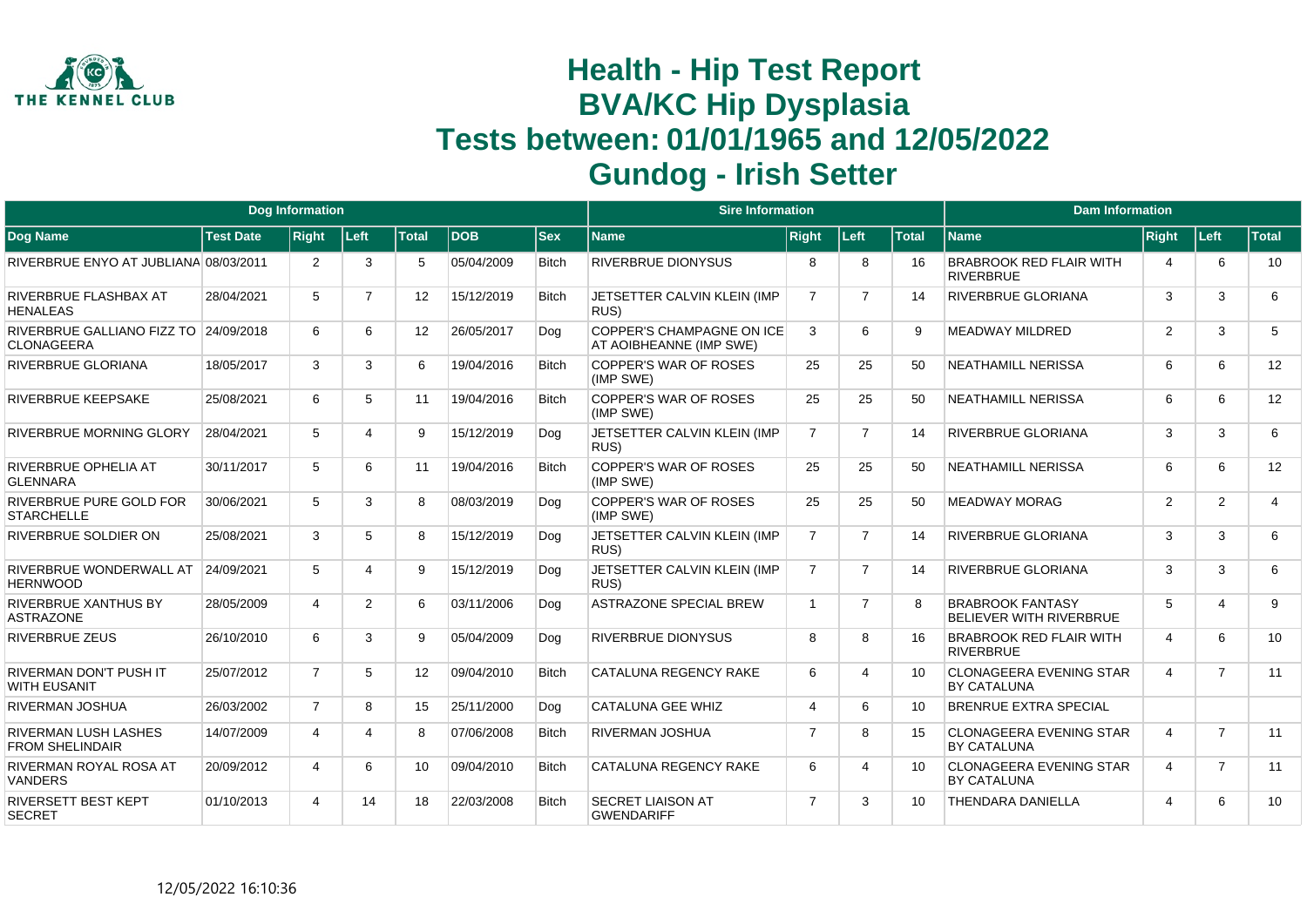

|                                                           |                  | <b>Dog Information</b> |                       |                 |            |              | <b>Sire Information</b>                          |                |                |              | <b>Dam Information</b>                                                    |                |                         |                |
|-----------------------------------------------------------|------------------|------------------------|-----------------------|-----------------|------------|--------------|--------------------------------------------------|----------------|----------------|--------------|---------------------------------------------------------------------------|----------------|-------------------------|----------------|
| <b>Dog Name</b>                                           | <b>Test Date</b> | <b>Right</b>           | <b>Left</b>           | <b>Total</b>    | <b>DOB</b> | <b>Sex</b>   | <b>Name</b>                                      | <b>Right</b>   | Left           | <b>Total</b> | <b>Name</b>                                                               | <b>Right</b>   | Left                    | <b>Total</b>   |
| <b>RIVERSETT TOP SECRET</b>                               | 06/11/2009       | 3                      | 5                     | 8               | 22/03/2008 | Dog          | <b>SECRET LIAISON AT</b><br><b>GWENDARIFF</b>    | 7              | 3              | 10           | <b>THENDARA DANIELLA</b>                                                  | 4              | 6                       | 10             |
| RIVERWOOD KAZATCHOK WITH 29/11/2012<br>PORSCHET (IMP BEL) |                  | 9                      | $\overline{7}$        | 16              | 29/10/2011 | Dog          | HOUSTON OF THE TRAV'LIN<br>STAR (ATCAK01131BEL)  |                |                |              | <b>GIRLYGIRL OF MCBIRDY</b><br>(ATCAJ00411BEL)                            |                |                         |                |
| ROHANMOR ALONG CAME<br><b>POLLY</b>                       | 04/03/2020       | 6                      | 6                     | 12 <sup>2</sup> | 12/10/2018 | <b>Bitch</b> | <b>THENDARA COMMITMENT</b>                       | 6              | 5              | 11           | <b>DISCOVERY'S LET THE HEART</b><br><b>BEAT FOR ROHANMOR (IMP</b><br>SWE) | $\overline{7}$ | 6                       | 13             |
| ROHANMOR BACK TO THE<br><b>FUTURE</b>                     | 22/05/2008       | 6                      | $\overline{7}$        | 13              | 29/06/2005 | Dog          | THENDARA VERSACE AMONG<br><b>ROHANMOR</b>        | $\overline{7}$ | 8              | 15           | LESTANNONS SHE'S THE ONE<br><b>FOR ROHANMOR</b>                           | $\overline{4}$ | 3                       | $\overline{7}$ |
| ROHANMOR BROTHER BEAR                                     | 22/05/2008       | 11                     | 14                    | 25              | 29/06/2005 | Dog          | THENDARA VERSACE AMONG<br><b>ROHANMOR</b>        | $\overline{7}$ | 8              | 15           | LESTANNONS SHE'S THE ONE<br><b>FOR ROHANMOR</b>                           | $\overline{4}$ | 3                       | $\overline{7}$ |
| ROHANMOR DIAMOND IN THE<br>DARK AT MACLAURIEN             | 07/10/2009       | 4                      | 3                     | $\overline{7}$  | 01/04/2008 | <b>Bitch</b> | <b>WALSHESTOWN CANBERRA</b><br>(IKC)             | $\overline{7}$ | 3              | 10           | <b>ROHANMOR HIGH SOCIETY</b>                                              | 6              | 6                       | 12             |
| ROHANMOR DON JUAN<br><b>DEMARCO</b>                       | 15/12/2020       | 6                      | 4                     | 10              | 25/03/2019 | Dog          | <b>THENDARA COMMITMENT</b>                       | 6              | 5              | 11           | ROHANMOR JORJA ON MY<br><b>MIND</b>                                       | 3              | 4                       | $\overline{7}$ |
| ROHANMOR HIGH SOCIETY                                     | 19/03/2008       | 6                      | 6                     | 12 <sup>2</sup> | 29/06/2005 | <b>Bitch</b> | THENDARA VERSACE AMONG<br><b>ROHANMOR</b>        | $\overline{7}$ | 8              | 15           | LESTANNONS SHE'S THE ONE<br><b>FOR ROHANMOR</b>                           | $\overline{4}$ | 3                       | $\overline{7}$ |
| <b>ROHANMOR HONEY</b>                                     | 15/12/1999       | 8                      | $\overline{7}$        | 15              | 17/05/1997 | <b>Bitch</b> | <b>SWINGWING STUKER AT</b><br><b>ROHANMOR</b>    |                |                |              | <b>BONAHAIRD BLACK MAGIC</b>                                              |                |                         |                |
| ROHANMOR I'M NO ANGEL                                     | 31/10/2018       | 5                      | 6                     | 11              | 30/04/2017 | <b>Bitch</b> | ROHANMOR IT'S ALL ABOUT<br><b>ALFIE</b>          | $\overline{7}$ | 4              | 11           | <b>REACH FOR THE SKY WITH</b><br><b>ROHANMOR</b>                          | 6              | $\overline{\mathbf{4}}$ | 10             |
| ROHANMOR IT'S ALL ABOUT<br><b>ALFIE</b>                   | 14/04/2015       | $\overline{7}$         | $\boldsymbol{\Delta}$ | 11              | 17/08/2013 | Dog          | <b>JUBLIANA MURPHY MIDNIGHT</b><br><b>STAR</b>   | 3              | $\overline{7}$ | 10           | DISCOVERY'S LET THE HEART<br><b>BEAT FOR ROHANMOR (IMP</b><br>SWE)        | $\overline{7}$ | 6                       | 13             |
| ROHANMOR JORJA ON MY<br><b>MIND</b>                       | 12/03/2015       | 3                      | $\Delta$              | $\overline{7}$  | 17/08/2013 | <b>Bitch</b> | <b>JUBLIANA MURPHY MIDNIGHT</b><br><b>STAR</b>   | 3              | $\overline{7}$ | 10           | <b>DISCOVERY'S LET THE HEART</b><br><b>BEAT FOR ROHANMOR (IMP</b><br>SWE) | $\overline{7}$ | 6                       | 13             |
| ROHANMOR MAGIC FLUTE                                      | 15/12/2020       | 3                      | 6                     | 9               | 25/03/2019 | <b>Bitch</b> | <b>THENDARA COMMITMENT</b>                       | 6              | 5              | 11           | ROHANMOR JORJA ON MY<br><b>MIND</b>                                       | 3              | 4                       | $\overline{7}$ |
| ROHANMOR MY BLUE HEAVEN                                   | 22/05/2008       | 9                      | 8                     | 17              | 29/06/2005 | <b>Bitch</b> | <b>THENDARA VERSACE AMONG</b><br><b>ROHANMOR</b> | $\overline{7}$ | 8              | 15           | LESTANNONS SHE'S THE ONE<br><b>FOR ROHANMOR</b>                           | $\overline{4}$ | 3                       | $\overline{7}$ |
| ROHANMOR ONE STEP<br><b>BEYOND</b>                        | 23/09/2009       | 4                      | Δ                     | 8               | 01/04/2008 | Dog          | <b>WALSHESTOWN CANBERRA</b><br>(IKC)             | $\overline{7}$ | 3              | 10           | <b>ROHANMOR HIGH SOCIETY</b>                                              | 6              | 6                       | 12             |
| ROHANMOR STOP AND STARE                                   | 06/11/2009       | 5                      |                       | 9               | 01/04/2008 | <b>Bitch</b> | <b>WALSHESTOWN CANBERRA</b><br>(IKC)             | $\overline{7}$ | 3              | 10           | <b>ROHANMOR HIGH SOCIETY</b>                                              | 6              | 6                       | 12             |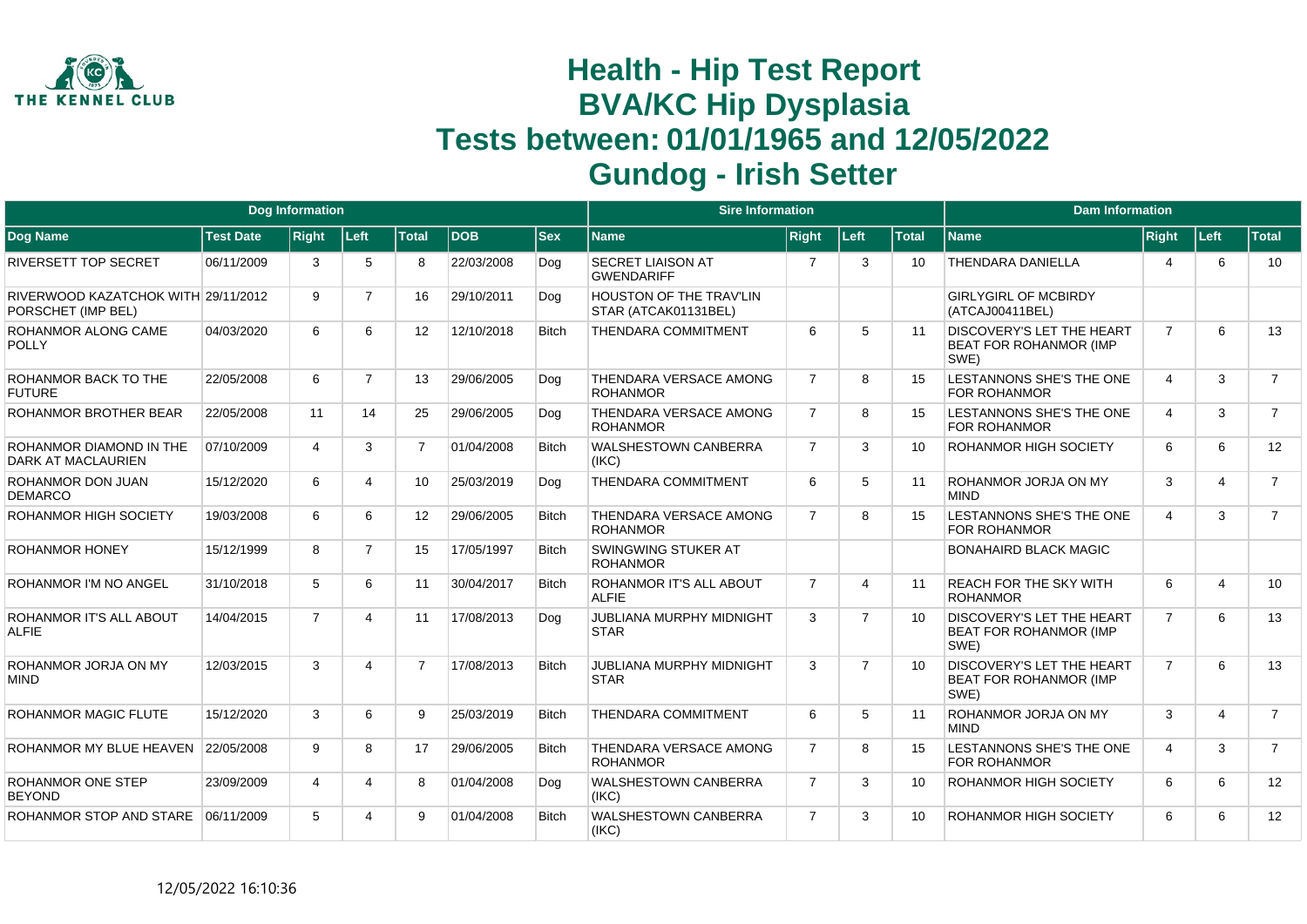

|                                             |                  | <b>Dog Information</b> |                        |              |            |              | <b>Sire Information</b>                                     |                             |                          |              | <b>Dam Information</b>                       |                |                |              |
|---------------------------------------------|------------------|------------------------|------------------------|--------------|------------|--------------|-------------------------------------------------------------|-----------------------------|--------------------------|--------------|----------------------------------------------|----------------|----------------|--------------|
| <b>Dog Name</b>                             | <b>Test Date</b> | <b>Right</b>           | Left                   | <b>Total</b> | <b>DOB</b> | <b>Sex</b>   | <b>Name</b>                                                 | <b>Right</b>                | Left                     | <b>Total</b> | <b>Name</b>                                  | <b>Right</b>   | ∣Left∶         | <b>Total</b> |
| ROHANMOR THE REAL MCCOY                     | 08/04/1998       | 4                      | $\boldsymbol{\Lambda}$ | 8            | 30/10/1993 | Dog          | <b>BARDONHILL OVERBOARD</b>                                 |                             |                          |              | <b>BONAHAIRD BLACK MAGIC</b>                 |                |                |              |
| ROHANMOR YOU WERE MADE<br>FOR ME            | 07/10/2009       | 8                      | $\overline{7}$         | 15           | 01/04/2008 | Dog          | <b>WALSHESTOWN CANBERRA</b><br>(IKC)                        | $\overline{7}$              | 3                        | 10           | <b>ROHANMOR HIGH SOCIETY</b>                 | 6              | 6              | 12           |
| ROKEOVER BUMPSADAISY                        | 14/03/2001       | 6                      | Δ                      | 10           | 25/09/1997 | <b>Bitch</b> | KONAKAKELA ZAGAR BY<br><b>ROMARNE</b>                       |                             |                          |              | DANAWAY MUSIC MAKER FOR<br><b>ROKEOVER</b>   |                |                |              |
| ROMARNE APRIL SHOWERS                       | 11/10/2017       | 6                      | 4                      | 10           | 03/04/2016 | <b>Bitch</b> | <b>ROMARNE TAITTINGER</b>                                   | 5                           | 6                        | 11           | ROMARNE SAVANNAH                             | $\overline{7}$ | $\overline{4}$ | 11           |
| ROMARNE CLARK GABLE<br><b>ANLORY</b>        | 19/08/2015       | 4                      | 6                      | 10           | 28/06/2014 | Dog          | ANLORY KELTIC BLUE SKY                                      | 5                           | 5                        | 10           | ROMARNE SAVANNAH                             | $\overline{7}$ | $\overline{4}$ | 11           |
| ROMARNE CLAUDETTE<br><b>COLBERT</b>         | 28/09/2016       | 4                      |                        | 8            | 28/06/2014 | <b>Bitch</b> | ANLORY KELTIC BLUE SKY                                      | 5                           | 5                        | 10           | ROMARNE SAVANNAH                             | $\overline{7}$ | $\overline{4}$ | 11           |
| ROMARNE DELILAH                             | 05/05/2010       | 6                      | 5                      | 11           | 21/01/2008 | <b>Bitch</b> | BRAIDMOUNT GENTLE GUY AT<br><b>AMBERLIGHT</b>               |                             |                          |              | <b>ROMARNE MELINDA</b>                       | 3              | $\overline{7}$ | 10           |
| <b>ROMARNE DESIRE</b>                       | 16/05/1996       | 6                      | $\overline{7}$         | 13           | 19/01/1994 | <b>Bitch</b> | <b>LOSKERAN OLEANDER</b>                                    |                             |                          |              | <b>DELSANTO ROMARNA</b>                      |                |                |              |
| ROMARNE ENCHANTED                           | 18/12/2020       | 3                      | 6                      | 9            | 01/07/2019 | <b>Bitch</b> | <b>GWENDARIFF I'M COMIN OUT</b>                             | 5                           | 6                        | 11           | ROMARNE APRIL SHOWERS                        | 6              | 4              | 10           |
| ROMARNE GALWAY GIRL AT<br><b>ASTLEYVIEW</b> | 02/05/2018       | 5                      |                        | 9            | 12/03/2017 | <b>Bitch</b> | ROMARNE CLARK GABLE<br><b>ANLORY</b>                        | $\boldsymbol{\vartriangle}$ | 6                        | 10           | ROMARNE ONE NIGHT ONLY                       | 5              | 6              | 11           |
| ROMARNE GOLDILOCKS                          | 21/03/2018       | 6                      |                        | 10           | 12/03/2017 | <b>Bitch</b> | ROMARNE CLARK GABLE<br><b>ANLORY</b>                        | $\overline{4}$              | 6                        | 10           | ROMARNE ONE NIGHT ONLY                       | 5              | 6              | 11           |
| <b>ROMARNE HAYLEY</b>                       | 26/11/2009       | 8                      | $\mathbf{Q}$           | 17           | 06/05/2006 | <b>Bitch</b> | <b>GRAYRIGGE EWAN BY</b><br><b>ROMARNE</b>                  | $\overline{4}$              | 5                        | 9            | <b>ROMARNE JASMINE AT</b><br><b>DELSANTO</b> | $\overline{7}$ | 13             | 20           |
| ROMARNE JAMELIA OF<br><b>JENNISON</b>       | 16/10/2007       | 4                      |                        | 8            | 22/01/2004 | <b>Bitch</b> | <b>JONOLA ADONIS AT</b><br><b>REDCHESTER</b>                | 6                           | $\boldsymbol{\Delta}$    | 10           | <b>ROMARNE RHEANNE</b>                       |                |                |              |
| ROMARNE JASMINE AT<br><b>DELSANTO</b>       | 06/09/2005       | $\overline{7}$         | 13                     | 20           | 22/01/2004 | <b>Bitch</b> | <b>JONOLA ADONIS AT</b><br><b>REDCHESTER</b>                | 6                           | $\boldsymbol{\varDelta}$ | 10           | <b>ROMARNE RHEANNE</b>                       |                |                |              |
| ROMARNE LADY CHATTERLEY<br>OF CAISPERN      | 22/06/2017       | $\overline{7}$         | $\Delta$               | 11           | 10/08/2015 | <b>Bitch</b> | ANLORY KELTIC BLUE SKY                                      | 5                           | 5                        | 10           | ROMARNE ONE NIGHT ONLY                       | 5              | 6              | 11           |
| <b>ROMARNE MELINDA</b>                      | 28/10/2005       | 3                      | $\overline{7}$         | 10           | 16/07/2001 | <b>Bitch</b> | <b>REDDINS CASEY</b>                                        | 3                           | 3                        | 6            | <b>ROMARNE RHEANNE</b>                       |                |                |              |
| ROMARNE ONE FINE DAY                        | 16/10/2014       | $\overline{7}$         | 6                      | 13           | 10/05/2012 | <b>Bitch</b> | <b>COPPER'S CHAMPAGNE ON ICE</b><br>AT AOIBHEANNE (IMP SWE) | 3                           | 6                        | 9            | <b>ROMARNE DELILAH</b>                       | 6              | 5              | 11           |
| ROMARNE ONE NIGHT ONLY                      | 08/07/2015       | 5                      | 6                      | 11           | 10/05/2012 | <b>Bitch</b> | <b>COPPER'S CHAMPAGNE ON ICE</b><br>AT AOIBHEANNE (IMP SWE) | 3                           | 6                        | 9            | <b>ROMARNE DELILAH</b>                       | 6              | 5              | 11           |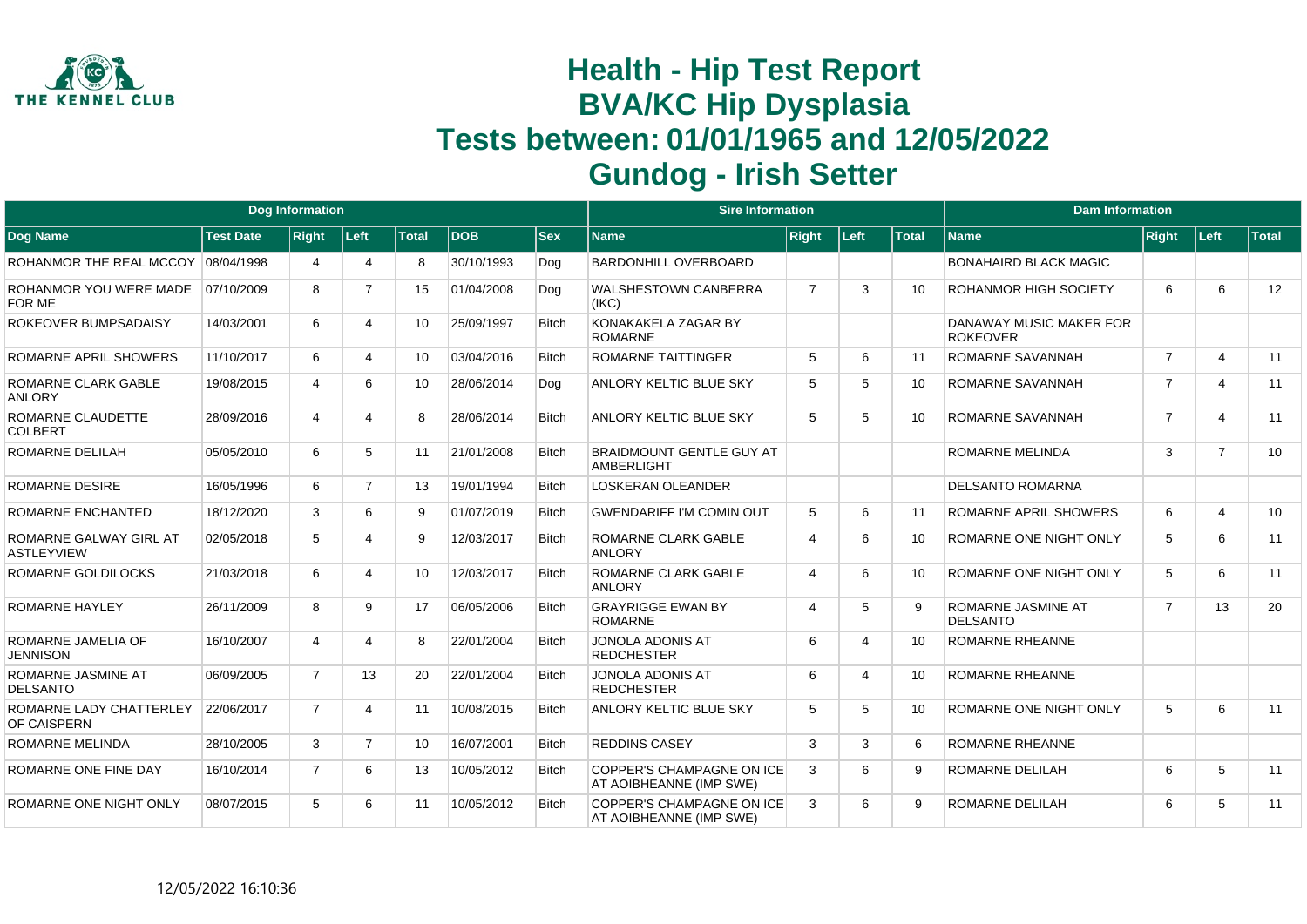

|                                             |                  | <b>Dog Information</b> |                       |                   |            |              | <b>Sire Information</b>                                   |                |                |              | <b>Dam Information</b>                           |                |      |              |
|---------------------------------------------|------------------|------------------------|-----------------------|-------------------|------------|--------------|-----------------------------------------------------------|----------------|----------------|--------------|--------------------------------------------------|----------------|------|--------------|
| Dog Name                                    | <b>Test Date</b> | <b>Right</b>           | Left                  | <b>Total</b>      | <b>DOB</b> | $ $ Sex      | Name                                                      | <b>Right</b>   | <b>Left</b>    | <b>Total</b> | <b>Name</b>                                      | <b>Right</b>   | Left | <b>Total</b> |
| ROMARNE SAVANNAH                            | 08/09/2011       | $\overline{7}$         | $\boldsymbol{\Delta}$ | 11                | 21/01/2010 | <b>Bitch</b> | <b>KERRYFAIR SNOW FOX</b>                                 | 3              | 3              | 6            | <b>ROMARNE HAYLEY</b>                            | 8              | 9    | 17           |
| ROMARNE TAITTINGER                          | 31/07/2015       | 5                      | 6                     | 11                | 04/11/2013 | Dog          | COPPER'S CHAMPAGNE ON ICE<br>AT AOIBHEANNE (IMP SWE)      | 3              | 6              | 9            | <b>ROMARNE DELILAH</b>                           | 6              | 5    | 11           |
| ROMARNE TWICE SHY                           | 24/10/2018       | $\overline{7}$         | $\overline{7}$        | 14                | 22/06/2014 | <b>Bitch</b> | <b>ANLORY KELTIC BLUE SKY</b>                             | 5              | 5              | 10           | <b>ROMARNE STELLA</b>                            |                |      |              |
| <b>RONJUNES ARAMIS</b>                      | 23/01/1996       | 6                      | 8                     | 14                | 02/09/1991 | Dog          | <b>BARDONHILL OVERBOARD</b>                               |                |                |              | ANNATY TITIAN MAIDEN AT<br><b>RONJUNES</b>       |                |      |              |
| RONZALDA CANIO                              | 09/06/1994       | 5                      | 4                     | 9                 | 03/03/1992 | Dog          | <b>ELWOOD MORELLO CHERRY</b><br><b>PIE</b>                |                |                |              | RONZALDA ROSALINDA                               | $\overline{2}$ | 6    | 8            |
| RONZALDA CARLOS                             | 12/08/1993       | 3                      | 4                     | $\overline{7}$    | 03/03/1992 | Dog          | <b>ELWOOD MORELLO CHERRY</b><br>PIE                       |                |                |              | RONZALDA ROSALINDA                               | 2              | 6    | 8            |
| RONZALDA CARMELITTA                         | 02/08/1996       | 8                      | 4                     | $12 \overline{ }$ | 03/03/1992 | <b>Bitch</b> | ELWOOD MORELLO CHERRY<br><b>PIE</b>                       |                |                |              | RONZALDA ROSALINDA                               | $\overline{2}$ | 6    | 8            |
| RONZALDA CIOCIOSAN                          | 12/08/1993       | 3                      | 5                     | 8                 | 03/03/1992 | <b>Bitch</b> | <b>ELWOOD MORELLO CHERRY</b><br>PIF                       |                |                |              | RONZALDA ROSALINDA                               | $\overline{2}$ | 6    | 8            |
| RONZALDA DON QUICHOTTE                      | 31/10/2006       | 32                     | 30                    | 62                | 29/12/2002 | Dog          | THENDARA INCOGNITO AMONG<br><b>RONZALDA</b>               | 8              | 9              | 17           | THENDARA WHITNEY WITH<br><b>RONZALDA</b>         |                |      |              |
| RONZALDA ELECTRA OF<br>EVENFLOW (RE-IMPORT) | 03/03/2008       | 3                      | 3                     | 6                 | 04/04/2005 | <b>Bitch</b> | <b>THENDARA DON CORLEONE</b>                              | 11             | 9              | 20           | THENDARA WHITNEY WITH<br><b>RONZALDA</b>         |                |      |              |
| RONZALDA ESMERALDA                          | 06/07/2006       | 9                      | 9                     | 18                | 04/04/2005 | Bitch        | THENDARA DON CORLEONE                                     | 11             | 9              | 20           | THENDARA WHITNEY WITH<br><b>RONZALDA</b>         |                |      |              |
| RONZALDA FIGARO                             | 29/09/2011       | 8                      | 12 <sup>°</sup>       | 20                | 21/07/2010 | Dog          | JANTER MOON MAGICIAN OF<br><b>MILLCROFT</b>               | $\overline{4}$ | 4              | 8            | RONZALDA ESMERALDA                               | 9              | 9    | 18           |
| RONZALDA FREIA                              | 03/09/2015       | $\overline{7}$         | 5                     | $12 \overline{ }$ | 21/07/2010 | <b>Bitch</b> | JANTER MOON MAGICIAN OF<br><b>MILLCROFT</b>               | $\overline{4}$ | 4              | 8            | RONZALDA ESMERALDA                               | 9              | 9    | 18           |
| RONZALDA ROSALINDA                          | 06/04/1990       | $\overline{2}$         | 6                     | 8                 | 08/10/1988 | <b>Bitch</b> | <b>JENNISON MIRAGE</b>                                    |                |                |              | <b>LOSKERAN SANDMARTIN OF</b><br><b>RONZALDA</b> |                |      |              |
| <b>ROSARENOS GYPSY</b>                      | 07/09/2017       | 3                      | 3                     | 6                 | 04/05/2015 | <b>Bitch</b> | PARIS MATCH THENDARA                                      | 5              | 6              | 11           | ROSARENOS RAPUNZEL                               | 3              | 3    | 6            |
| ROSARENOS MOONSTAR                          | 12/05/2010       | 4                      | 4                     | 8                 | 18/07/2008 | <b>Bitch</b> | LECHEYE COOL DUDE                                         | 3              | $\overline{7}$ | 10           | <b>NALEXI SCARLETT LADY</b>                      |                |      |              |
| ROSARENOS PERSONAL BEST                     | 26/02/2021       | 3                      | 3                     | 6                 | 26/04/2019 | <b>Bitch</b> | <b>CLONAGEERA KINROSS LOVE</b><br><b>BAROLO (IMP USA)</b> | 2              | 10             | 12           | <b>ROSARENOS GYPSY</b>                           | 3              | 3    | 6            |
| <b>ROSARENOS RAINBOW</b><br><b>DANCER</b>   | 08/09/2011       | $\overline{4}$         | 3                     | $\overline{7}$    | 18/07/2008 | <b>Bitch</b> | LECHEYE COOL DUDE                                         | 3              | $\overline{7}$ | 10           | <b>NALEXI SCARLETT LADY</b>                      |                |      |              |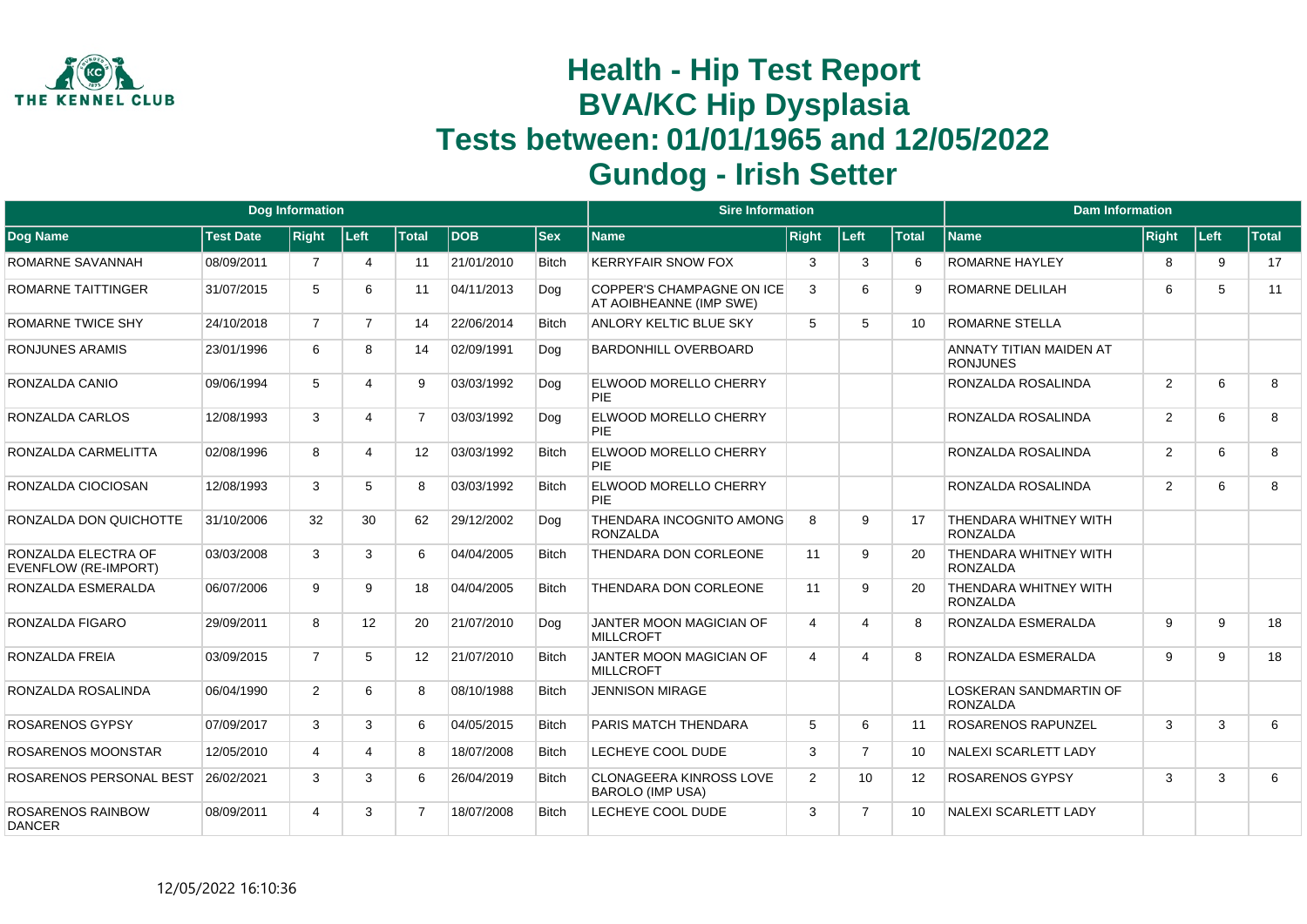

|                                                  |                  | <b>Dog Information</b> |                         |                 |            |              | <b>Sire Information</b>                                |              |                |                   | <b>Dam Information</b>                           |                |                |              |
|--------------------------------------------------|------------------|------------------------|-------------------------|-----------------|------------|--------------|--------------------------------------------------------|--------------|----------------|-------------------|--------------------------------------------------|----------------|----------------|--------------|
| <b>Dog Name</b>                                  | <b>Test Date</b> | <b>Right</b>           | ∣Left∶                  | <b>Total</b>    | <b>DOB</b> | <b>Sex</b>   | <b>Name</b>                                            | <b>Right</b> | Left           | <b>Total</b>      | <b>Name</b>                                      | Right          | Left           | <b>Total</b> |
| ROSARENOS RAPUNZEL                               | 24/04/2014       | 3                      | 3                       | 6               | 24/11/2011 | <b>Bitch</b> | LECHEYE COOL DUDE                                      | 3            | $\overline{7}$ | 10                | PORSCHET PRUDENCE OF<br><b>ROSARENOS</b>         | 5              | $\overline{7}$ | 12           |
| ROSARENOS ROSALIE NEW<br><b>MOON</b>             | 25/02/2015       | 8                      | 11                      | 19              | 24/11/2011 | <b>Bitch</b> | LECHEYE COOL DUDE                                      | 3            | $\overline{7}$ | 10                | PORSCHET PRUDENCE OF<br><b>ROSARENOS</b>         | 5              | $\overline{7}$ | 12           |
| <b>ROSARENOS RUN WITH ME</b>                     | 26/02/2021       | 11                     | 26                      | 37              | 26/04/2019 | <b>Bitch</b> | CLONAGEERA KINROSS LOVE<br><b>BAROLO (IMP USA)</b>     | 2            | 10             | $12 \overline{ }$ | <b>ROSARENOS GYPSY</b>                           | 3              | 3              | 6            |
| ROSARENOS SAMBA KING                             | 26/02/2021       | 5                      | 9                       | 14              | 01/06/2014 | Dog          | RIVERWOOD KAZATCHOK WITH<br>PORSCHET (IMP BEL)         | 9            | $\overline{7}$ | 16                | PORSCHET PRUDENCE OF<br><b>ROSARENOS</b>         | 5              | $\overline{7}$ | 12           |
| ROSARENOS SONG BIRD AT<br><b>JABEKY</b>          | 20/04/2017       | 4                      | 5                       | 9               | 04/05/2015 | <b>Bitch</b> | PARIS MATCH THENDARA                                   | 5            | 6              | 11                | <b>ROSARENOS RAPUNZEL</b>                        | 3              | 3              | 6            |
| <b>RUA BEAR'S BREECHES</b>                       | 14/07/2009       | 5                      | 5                       | 10 <sup>°</sup> | 06/10/2000 | Dog          | <b>RUA AMBROSE</b>                                     |              |                |                   | ANTWON JADE AT RUA                               | 2              | 4              | 6            |
| <b>RUA COMING UP ROSES</b>                       | 14/07/2009       | $\overline{4}$         | 4                       | 8               | 11/09/2004 | <b>Bitch</b> | <b>CLONAGEERA INDEPENDENCE</b><br>OF LINDENJO          |              |                |                   | RUA JULIET                                       |                |                |              |
| <b>RUA HENRI</b>                                 | 23/07/2009       | $\Omega$               | 4                       | 4               | 11/09/2004 | Dog          | CLONAGEERA INDEPENDENCE<br>OF LINDENJO                 |              |                |                   | <b>RUA JULIET</b>                                |                |                |              |
| RUA MIST OVER ERRIGAL                            | 14/07/2009       | 5                      | 5                       | 10              | 24/07/2003 | <b>Bitch</b> | PORSCHET KELLY'S BOY RYAN                              |              |                |                   | <b>RUA COUNTRY GIRL</b>                          |                |                |              |
| <b>RUA PRECIOUS JEWEL</b>                        | 14/12/2017       | 5                      | 3                       | 8               | 14/09/2011 | <b>Bitch</b> | PORSCHET PATERSON                                      |              |                |                   | RUA COMING UP ROSES                              | $\overline{4}$ | 4              | 8            |
| <b>RUA PRIMAVARA</b>                             | 14/07/2009       | 13                     | 18                      | 31              | 11/04/2003 | <b>Bitch</b> | <b>CASPIANS INTREPID</b>                               |              |                |                   | ANTWON JADE AT RUA                               | 2              | 4              | 6            |
| <b>RUBY HARMONY</b>                              | 16/04/2009       | 5                      | 5                       | 10              | 04/07/2005 | <b>Bitch</b> | <b>TAGAMAGO'S SURVIVOR</b>                             | 5            | Δ              | 9                 | <b>AMBER ABUNDANCE</b>                           | 6              | 4              | 10           |
| <b>RUPERTSACRE RUBUS</b>                         | 06/01/2017       | 8                      | $\overline{7}$          | 15              | 14/08/2014 | Dog          | <b>ARTHURA PEDRO</b>                                   | 8            | R              | 16                | <b>HAZELBECK'S ISABELLA</b>                      |                |                |              |
| RYAMBER FAIRY TALE AT<br><b>LLAINMON</b>         | 11/05/2012       | 6                      | 3                       | 9               | 12/05/2009 | <b>Bitch</b> | <b>ASTRAZONE SPECIAL BREW</b>                          | -1           | $\overline{7}$ | 8                 | <b>ESBROWN SWEENEYS GAL OF</b><br><b>RYAMBER</b> | 5              | -1             | 6            |
| <b>RYAMBER LARKING ABOUT</b>                     | 01/02/2017       | $\overline{7}$         | $\overline{\mathbf{4}}$ | 11              | 14/08/2013 | <b>Bitch</b> | <b>CATALUNA REGENCY RAKE</b>                           | 6            | 4              | 10                | RYAMBER UP WITH THE LARK                         | $\overline{2}$ | 9              | 11           |
| RYAMBER PIN BALL WIZARD                          | 26/07/2002       | 8                      | 8                       | 16              | 13/04/2001 | Dog          | <b>CASPIANS INTREPID</b>                               |              |                |                   | <b>RYAMBER BEARFOOT</b><br><b>DREAMER</b>        |                |                |              |
| RYAMBER SIMPLY A LARK                            | 22/10/2021       | 4                      | $\overline{7}$          | 11              | 14/03/2018 | <b>Bitch</b> | <b>APPLEGROVE WALLANDER</b><br>WITH CATALUNA (IMP SWE) | 5            | 2              |                   | <b>RYAMBER LARKING ABOUT</b>                     | $\overline{7}$ | 4              | 11           |
| RYAMBER UP WITH THE LARK                         | 18/11/2009       | $\overline{2}$         | 9                       | 11              | 02/11/2007 | <b>Bitch</b> | <b>ASTRAZONE SPECIAL BREW</b>                          | -1           | $\overline{7}$ | 8                 | <b>ESBROWN SWEENEYS GAL OF</b><br><b>RYAMBER</b> | 5              | $\overline{1}$ | 6            |
| RYSEFORD LADY LHEANNA OF 17/04/1990<br>CARLEQUIN |                  | 4                      | 4                       | 8               | 05/09/1984 | <b>Bitch</b> | <b>KERRYFAIR NIGHT FEVER</b>                           |              |                |                   | <b>RYSEFORD LADY GALADRIEL</b>                   |                |                |              |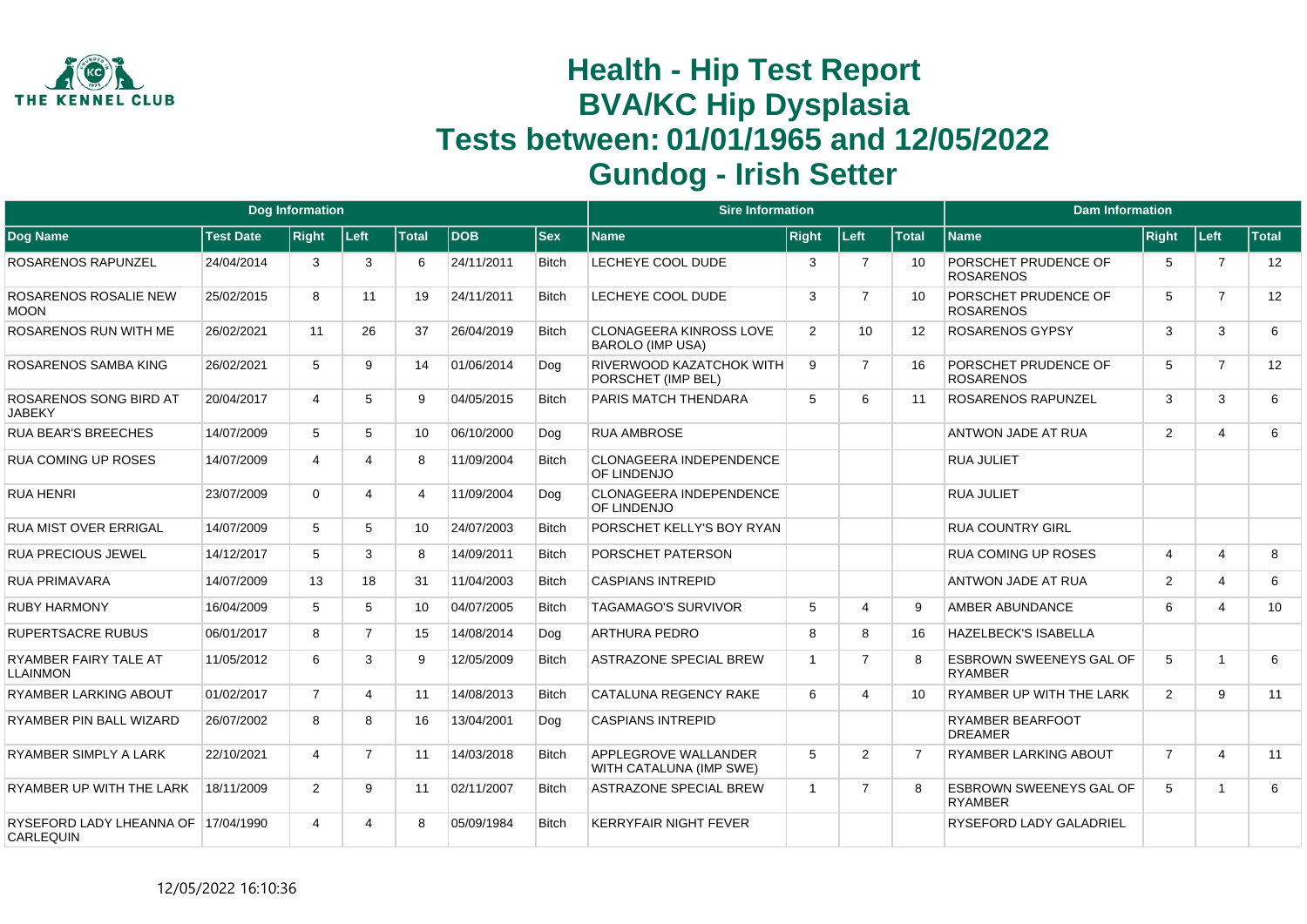

|                                                         |                  | <b>Dog Information</b> |                |                   |            |              | <b>Sire Information</b>                      |                             |      |              | <b>Dam Information</b>          |                |                |                |
|---------------------------------------------------------|------------------|------------------------|----------------|-------------------|------------|--------------|----------------------------------------------|-----------------------------|------|--------------|---------------------------------|----------------|----------------|----------------|
| Dog Name                                                | <b>Test Date</b> | <b>Right</b>           | Left           | <b>Total</b>      | <b>DOB</b> | <b>Sex</b>   | <b>Name</b>                                  | <b>Right</b>                | Left | <b>Total</b> | <b>Name</b>                     | Right          | Left           | Total          |
| SABREJILL SPRINGSTEEN                                   | 20/08/2009       | Δ                      | 14             | 18                | 22/09/2003 | Dog          | THENDARA INCOGNITO AMONG<br><b>RONZALDA</b>  | -8                          | 9    | 17           | SABREJILL SAVOIR FAIRE          |                |                |                |
| SAMETSUZ A TASTE OF HONEY 18/06/2009                    |                  | 4                      | Δ              | 8                 | 26/06/2007 | <b>Bitch</b> | <b>GWENDARIFF DOM PERIGNON</b>               | 5                           | 6    | 11           | <b>SAMETSUZ HONEY TRAP</b>      | 5              | 3              | 8              |
| <b>SAMETSUZ CALL GIRL</b>                               | 18/06/2009       | $\overline{4}$         | 5              | 9                 | 01/05/2008 | <b>Bitch</b> | DANAWAY LANCELOT OF<br><b>AUTUMNWOOD</b>     | 3                           | 3    | 6            | SAMETSUZ SECRET AFFAIR          | 3              | 5              | 8              |
| SAMETSUZ GOOD FORTUNE AT 23/06/2003<br><b>MCCONKEYS</b> |                  | $\overline{2}$         | $\overline{2}$ | 4                 | 27/05/2000 | Dog          | <b>DANAWAY FORTUNE TELLER</b>                | $\overline{4}$              | 4    | 8            | <b>SAMETSUZ MAK'N MISCHIEF</b>  | 3              | $\overline{7}$ | 10             |
| SAMETSUZ HONEY TRAP                                     | 17/06/2003       | 5                      | 3              | 8                 | 27/05/2000 | <b>Bitch</b> | <b>DANAWAY FORTUNE TELLER</b>                | $\overline{4}$              | 4    | 8            | <b>SAMETSUZ MAK'N MISCHIEF</b>  | 3              | $\overline{7}$ | 10             |
| SAMETSUZ IN A FANKLE                                    | 28/10/2015       | $\overline{7}$         | 3              | 10                | 01/08/2011 | <b>Bitch</b> | NORTHAMBER JUST CAUSE<br><b>FOR GLENAVNA</b> | $\boldsymbol{\vartriangle}$ | 5    | 9            | SAMETSUZ SECRET AFFAIR          | 3              | 5              | 8              |
| <b>SAMETSUZ MAK'N GOOD</b>                              | 13/04/1999       | $\overline{7}$         | 5              | $12 \overline{ }$ | 21/05/1997 | Dog          | <b>SHENANAGIN STOCKBROKER</b>                |                             |      |              | SAMETSUZ HOP SCOTCH             |                |                |                |
| <b>SAMETSUZ MAK'N HONEY</b>                             | 28/10/2015       | 5                      | 6              | 11                | 24/05/2014 | <b>Bitch</b> | WYNJILL WELL I AM                            | 6                           | 3    | 9.           | SAMETSUZ A TASTE OF HONEY       | $\overline{4}$ | $\overline{4}$ | 8              |
| <b>SAMETSUZ MAK'N MISCHIEF</b>                          | 17/06/2003       | 3                      | $\overline{7}$ | 10                | 21/05/1997 | <b>Bitch</b> | <b>SHENANAGIN STOCKBROKER</b>                |                             |      |              | SAMETSUZ HOP SCOTCH             |                |                |                |
| SAMETSUZ ON CUE                                         | 04/02/2010       | 6                      | 6              | $12 \overline{ }$ | 01/05/2008 | Dog          | DANAWAY LANCELOT OF<br><b>AUTUMNWOOD</b>     | 3                           | 3    | 6            | SAMETSUZ SECRET AFFAIR          | 3              | 5              | 8              |
| <b>SAMETSUZ PEEVER</b>                                  | 15/10/2015       | $\overline{7}$         | 4              | 11                | 01/08/2011 | <b>Bitch</b> | NORTHAMBER JUST CAUSE<br><b>FOR GLENAVNA</b> | $\overline{4}$              | 5    | 9            | SAMETSUZ SECRET AFFAIR          | 3              | 5              | 8              |
| SAMETSUZ SCRIPTWRITER                                   | 16/04/2010       | 4                      | 4              | 8                 | 01/05/2008 | Dog          | DANAWAY LANCELOT OF<br><b>AUTUMNWOOD</b>     | 3                           | 3    | 6            | SAMETSUZ SECRET AFFAIR          | 3              | 5              | 8              |
| SAMETSUZ SECRET AFFAIR                                  | 05/06/2006       | 3                      | 5              | 8                 | 14/01/2005 | <b>Bitch</b> | <b>GWENDARIFF DOM PERIGNON</b>               | 5                           | 6    | 11           | DANAWAY MATA HARI               | $\overline{7}$ | $\overline{4}$ | 11             |
| SAMETSUZ UP TO MISCHIEF<br><b>VIA MCCONKEYS</b>         | 27/06/2006       | 5                      | 9              | 14                | 10/11/2003 | Dog          | SHENANAGIN WHAT NEXT                         |                             |      |              | SAMETSUZ HONEY TRAP             | 5              | 3              | 8              |
| SAMPAGUITA RED SPIRIT                                   | 04/11/2004       | 4                      | $\overline{7}$ | 11                | 12/02/2003 | <b>Bitch</b> | <b>LOSKERAN STARMAN</b>                      |                             |      |              | <b>WALNUTWOOD ATHENA</b>        | 8              | 6              | 14             |
| SANDGATE JERSEY NUTMEG                                  | 27/10/1987       | $\overline{2}$         | $\overline{2}$ | 4                 | 25/09/1986 | <b>Bitch</b> | <b>RHUWIND TAREN'S LAD</b>                   |                             |      |              | <b>HARTSBOURNE JERSEY LILLY</b> | $\overline{2}$ | $\overline{1}$ | 3              |
| SANDGATE JUNIPER OF<br><b>GELTSDALE</b>                 | 27/10/1987       | $\Omega$               | $\overline{2}$ | 2                 | 25/09/1986 | Dog          | <b>RHUWIND TAREN'S LAD</b>                   |                             |      |              | <b>HARTSBOURNE JERSEY LILLY</b> | 2              | $\overline{1}$ | 3              |
| SANDGATE LITTLE EMERALD                                 | 19/09/1994       | 5                      | 8              | 13                | 02/09/1993 | <b>Bitch</b> | <b>HARTSBOURNE</b><br><b>COPPERBEECH</b>     |                             |      |              | SANDGATE JERSEY NUTMEG          | 2              | 2              | $\overline{4}$ |
| SANDSTREAM RHODIAN<br><b>ROMANCE</b>                    | 25/08/1995       | 27                     | 27             | 54                | 19/05/1994 | <b>Bitch</b> | <b>LOSKERAN OLEANDER</b>                     |                             |      |              | SANDSTREAM THUMBELINA           | 6              | $\overline{A}$ | 10             |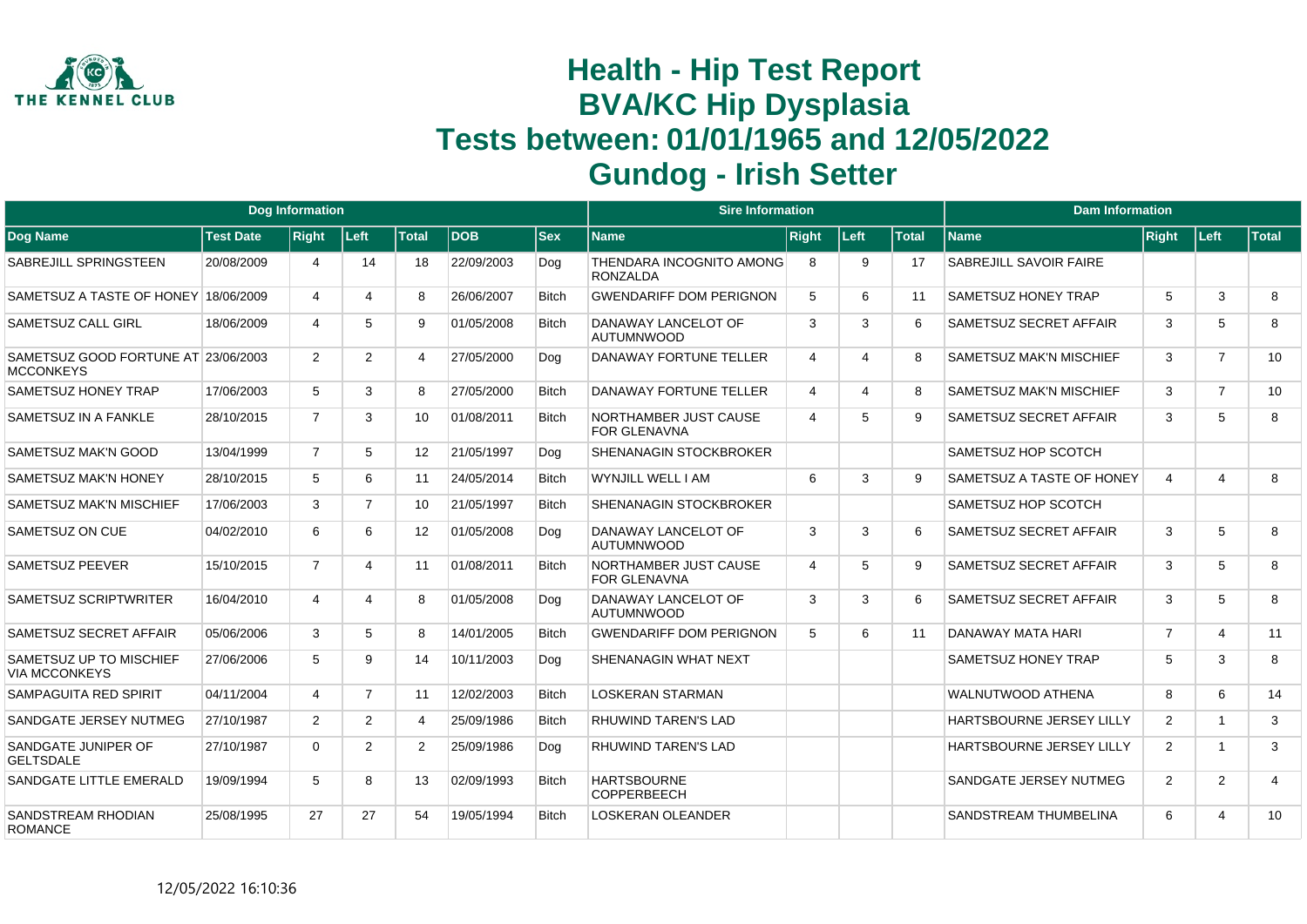

|                                                                |                  | <b>Dog Information</b> |                |              |             |              | <b>Sire Information</b>                       |              |      |              | <b>Dam Information</b>                          |                |                         |              |
|----------------------------------------------------------------|------------------|------------------------|----------------|--------------|-------------|--------------|-----------------------------------------------|--------------|------|--------------|-------------------------------------------------|----------------|-------------------------|--------------|
| Dog Name                                                       | <b>Test Date</b> | <b>Right</b>           | Left           | <b>Total</b> | <b>IDOB</b> | $ $ Sex      | <b>Name</b>                                   | <b>Right</b> | Left | <b>Total</b> | <b>Name</b>                                     | <b>Right</b>   | Left                    | <b>Total</b> |
| SANDSTREAM THUMBELINA                                          | 17/08/1995       | 6                      | 4              | 10           | 10/12/1991  | <b>Bitch</b> | <b>CLONAGEERA REFLECTION</b>                  |              |      |              | <b>FAIRWARD SUMMER BREEZE</b><br>OF SANDSTREAM  | 10             | 4                       | 14           |
| SANGARAH SHARED ROMANCE 26/11/2015<br>WITH POLMENNOR (IMP HUN) |                  | 3                      | 5              | 8            | 25/08/2014  | Dog          | <b>COPPER'S GYPSY ROSE</b><br>(ATCAR00845SWE) |              |      |              | <b>SANGARAH PURITY</b>                          |                |                         |              |
| SANGARAH SKYLINE OVER<br>LYNWOOD (IMP HUN)                     | 02/06/2016       | 5                      | 4              | 9            | 25/08/2014  | <b>Bitch</b> | <b>COPPER'S GYPSY ROSE</b><br>(ATCAR00845SWE) |              |      |              | <b>SANGARAH PURITY</b>                          |                |                         |              |
| <b>SAORSA SERENDIPITY</b>                                      | 21/04/1992       | 8                      | 5              | 13           | 18/01/1988  | <b>Bitch</b> | <b>SOWERHILL SATYR OF</b><br><b>FEARNLEY</b>  |              |      |              | <b>REDDINS KATHLEEN AT</b><br><b>SAORSA</b>     | 4              | $\overline{\mathbf{4}}$ | 8            |
| SARASOAK ANGELICA OF<br><b>TUARNASIONN</b>                     | 11/07/2006       | $\overline{7}$         | 5              | 12           | 25/06/2003  | <b>Bitch</b> | KIRKAVAGH KALAGLOW                            |              |      |              | <b>CYMBELINE DERVLA</b>                         |                |                         |              |
| <b>SATLAS BLEAU PRINT</b>                                      | 20/12/2006       | 23                     | 10             | 33           | 17/02/2005  | <b>Bitch</b> | <b>GOLDINGS ARNIE OF</b><br><b>MILLCROFT</b>  | 3            | 8    | 11           | <b>SATLAS WHERE AND WHEN</b>                    | $\overline{4}$ | $\overline{7}$          | 11           |
| SATLAS BLEAU STRATOS                                           | 21/03/2006       | 5                      | 6              | 11           | 17/02/2005  | Dog          | <b>GOLDINGS ARNIE OF</b><br><b>MILLCROFT</b>  | 3            | 8    | 11           | <b>SATLAS WHERE AND WHEN</b>                    | $\overline{4}$ | $\overline{7}$          | 11           |
| SATLAS BRIAR PATCH OVER<br><b>DNALWEN</b>                      | 26/08/2004       | $\overline{7}$         | 8              | 15           | 29/04/2003  | Dog          | <b>SUTERESETT BILLIONAIR BEAR</b>             |              |      |              | <b>GALWAY CANDYFLOSS OF</b><br><b>SATLAS</b>    |                |                         |              |
| <b>SATLAS CARNELIAN CAPERS</b>                                 | 09/01/2009       | 31                     | 6              | 37           | 03/04/2006  | Dog          | <b>SATLAS MAN ABOUT TOWN</b>                  |              |      |              | <b>SATLAS FLORAL DANCER</b>                     | 6              | 6                       | 12           |
| <b>SATLAS EVENING PRIMROSE</b>                                 | 02/06/2004       | 8                      | 6              | 14           | 29/04/2003  | <b>Bitch</b> | <b>SUTERESETT BILLIONAIR BEAR</b>             |              |      |              | <b>GALWAY CANDYFLOSS OF</b><br><b>SATLAS</b>    |                |                         |              |
| <b>SATLAS FLASH HARRY</b>                                      | 08/08/2001       | 11                     | 12             | 23           | 15/04/1999  | Dog          | <b>SATLAS HERMITAGE</b>                       |              |      |              | <b>CORALMIST STARSTRUCK OF</b><br><b>SATLAS</b> |                |                         |              |
| <b>SATLAS FLORAL DANCER</b>                                    | 18/04/2005       | 6                      | 6              | 12           | 29/04/2003  | <b>Bitch</b> | <b>SUTERESETT BILLIONAIR BEAR</b>             |              |      |              | <b>GALWAY CANDYFLOSS OF</b><br><b>SATLAS</b>    |                |                         |              |
| <b>SATLAS GALE FORCE</b>                                       | 16/10/2007       | 4                      | 4              | 8            | 10/06/2006  | <b>Bitch</b> | JANTER MOON MAGICIAN OF<br><b>MILLCROFT</b>   | 4            | 4    | 8            | <b>SATLAS MOODY BLUE</b>                        |                |                         |              |
| SATLAS HOME AND DRY                                            | 17/09/2003       | 5                      | 6              | 11           | 22/07/2002  | <b>Bitch</b> | <b>SATLAS WAYWARDMAN</b>                      |              |      |              | <b>SATLAS MOODY BLUE</b>                        |                |                         |              |
| SATLAS HONEYSUCKLE ROSE                                        | 29/10/2004       | $\overline{7}$         | 8              | 15           | 29/04/2003  | <b>Bitch</b> | <b>SUTERESETT BILLIONAIR BEAR</b>             |              |      |              | <b>GALWAY CANDYFLOSS OF</b><br><b>SATLAS</b>    |                |                         |              |
| SATLAS MAN OVERBOARD                                           | 26/08/2003       | 12                     | 4              | 16           | 22/07/2002  | Dog          | <b>SATLAS WAYWARDMAN</b>                      |              |      |              | <b>SATLAS MOODY BLUE</b>                        |                |                         |              |
| <b>SATLAS NIGHT FORCE</b>                                      | 16/10/2007       | 12                     | $\overline{7}$ | 19           | 10/06/2006  | Dog          | JANTER MOON MAGICIAN OF<br><b>MILLCROFT</b>   | 4            | 4    | 8            | <b>SATLAS MOODY BLUE</b>                        |                |                         |              |
| <b>SATLAS PRICELESS</b>                                        | 02/06/2004       | 6                      | 5              | 11           | 21/09/2002  | <b>Bitch</b> | <b>DEANSHAVEN STAR SHOOTER</b>                |              |      |              | SATLAS STARS IN YOUR EYES                       |                |                         |              |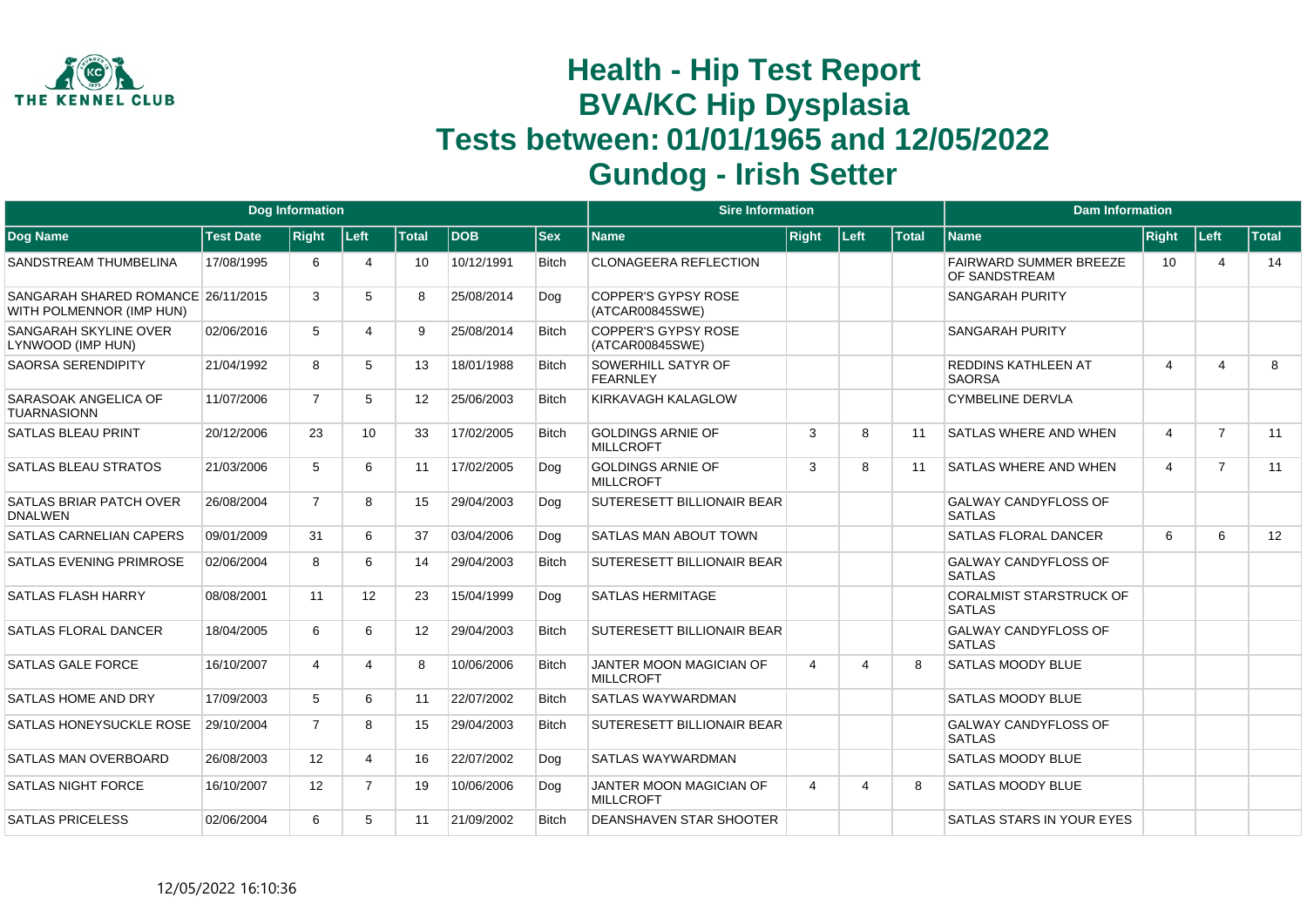

|                                                            |                  | <b>Dog Information</b> |                |                |            |              | <b>Sire Information</b>                            |                       |                       |                   | <b>Dam Information</b>                    |                |                |              |
|------------------------------------------------------------|------------------|------------------------|----------------|----------------|------------|--------------|----------------------------------------------------|-----------------------|-----------------------|-------------------|-------------------------------------------|----------------|----------------|--------------|
| Dog Name                                                   | <b>Test Date</b> | <b>Right</b>           | Left           | <b>Total</b>   | <b>DOB</b> | <b>Sex</b>   | <b>Name</b>                                        | <b>Right</b>          | Left                  | <b>Total</b>      | <b>Name</b>                               | Right          | ∣Left⊹         | <b>Total</b> |
| <b>SATLAS SPRING CHARITY</b>                               | 20/12/2006       | 20                     | 15             | 35             | 20/02/2005 | Dog          | <b>MILLCROFT MOONDRIFT</b>                         | 7                     | 5                     | $12 \overline{ }$ | <b>SATLAS PRICELESS</b>                   | 6              | 5              | 11           |
| <b>SATLAS SPRING FESTIVAL</b>                              | 25/05/2006       | 3                      | $\overline{7}$ | 10             | 20/02/2005 | Dog          | <b>MILLCROFT MOONDRIFT</b>                         | $\overline{7}$        | 5                     | $12 \overline{ }$ | <b>SATLAS PRICELESS</b>                   | 6              | 5              | 11           |
| <b>SATLAS SPRING SONNET</b>                                | 19/10/2007       | 16                     | 16             | 32             | 20/02/2005 | <b>Bitch</b> | <b>MILLCROFT MOONDRIFT</b>                         | $\overline{7}$        | 5                     | 12                | <b>SATLAS PRICELESS</b>                   | 6              | 5              | 11           |
| SATLAS WHERE AND WHEN                                      | 17/09/2003       | $\overline{4}$         | $\overline{7}$ | 11             | 22/07/2002 | <b>Bitch</b> | <b>SATLAS WAYWARDMAN</b>                           |                       |                       |                   | <b>SATLAS MOODY BLUE</b>                  |                |                |              |
| SATURNII CALIFORNIA DREAM                                  | 19/10/2017       | 6                      | 6              | 12             | 09/09/2014 | Dog          | <b>KENERIN ROCKMYWORLD</b><br>CLONAGEERA (IMP USA) |                       |                       |                   | <b>EVENFLOW SATURNII (RE-</b><br>IMPORT)  | 6              | 6              | 12           |
| SATURNII CRAZY LITTLE THING 06/01/2017                     |                  | 6                      | $\overline{7}$ | 13             | 09/09/2014 | <b>Bitch</b> | <b>KENERIN ROCKMYWORLD</b><br>CLONAGEERA (IMP USA) |                       |                       |                   | <b>EVENFLOW SATURNII (RE-</b><br>IMPORT)  | 6              | 6              | 12           |
| <b>SAVANNAH SKYE</b>                                       | 17/02/2009       | 8                      | 4              | 12             | 04/12/2005 | <b>Bitch</b> | PENWYN WASHINGTON<br><b>REDSKIN</b>                |                       |                       |                   | PENWYN LIVIN LA VIDA LOCA                 |                |                |              |
| <b>SCARLETINA OF DUNCARREG</b>                             | 29/03/1990       | 3                      | 4              | $\overline{7}$ | 27/10/1982 | <b>Bitch</b> | SPINDLEWOOD SHENANDOAH                             |                       |                       |                   | <b>DUNCARREG METHU CELYN</b>              |                |                |              |
| SCARLETTI RAZZLE DAZZLE AT 20/10/2009<br><b>DERRYVEAGH</b> |                  | 5                      | $\overline{7}$ | 12             | 02/06/2007 | Dog          | <b>SUTERESETT BILLIONAIR BEAR</b>                  |                       |                       |                   | <b>SCARLETTI KATIE SCARLETT</b>           |                |                |              |
| SCOTSELAW JACKSON AT<br>LYNWOOD                            | 10/01/2005       | $\overline{7}$         | 6              | 13             | 22/10/2003 | Dog          | KONAKAKELA ZAGAR BY<br><b>ROMARNE</b>              |                       |                       |                   | SCOTSELAW HOLLYWOOD<br><b>MADAM</b>       |                |                |              |
| SEATAMARISK MOONDANCER<br><b>AT SEOWNS</b>                 | 16/05/2006       | 6                      | 18             | 24             | 15/09/2003 | <b>Bitch</b> | <b>SEATAMARISK SPELLBINDER</b>                     | 3                     | $\boldsymbol{\Delta}$ | 7                 | SEATAMARISK MOONTIDE                      |                |                |              |
| <b>SEATAMARISK SPELLBINDER</b>                             | 11/04/2005       | 3                      | 4              | $\overline{7}$ | 16/03/2001 | Dog          | <b>CATALUNA SIOUX</b>                              | $\overline{4}$        | 3                     | $\overline{7}$    | <b>SEATAMARISK SEQUEL</b>                 |                |                |              |
| SEATAMARISK WAYFARER AT<br>ZAKHAN                          | 11/07/2001       | $\overline{4}$         | 4              | 8              | 11/02/2000 | Dog          | <b>CATALUNA SIOUX</b>                              | $\boldsymbol{\Delta}$ | 3                     | 7                 | <b>SEATAMARISK SEQUEL</b>                 |                |                |              |
| <b>SECRET LIAISON AT</b><br><b>GWENDARIFF</b>              | 27/07/2006       | $\overline{7}$         | 3              | 10             | 14/01/2005 | Dog          | <b>GWENDARIFF DOM PERIGNON</b>                     | 5                     | 6                     | 11                | DANAWAY MATA HARI                         | $\overline{7}$ | $\overline{4}$ | 11           |
| SEOWNS AMBER ROSE                                          | 05/02/2008       | 5                      | 3              | 8              | 15/06/2006 | <b>Bitch</b> | <b>RUA HENRI</b>                                   | $\Omega$              | $\boldsymbol{\Delta}$ | Δ                 | SEATAMARISK TRICOLLET AT<br><b>SEOWNS</b> |                |                |              |
| <b>SEOWNS ARCHER</b>                                       | 05/02/2008       | $\mathbf{2}^{\circ}$   | $\Omega$       | $\overline{2}$ | 15/06/2006 | Dog          | <b>RUA HENRI</b>                                   | $\Omega$              | $\boldsymbol{\Delta}$ | Δ                 | SEATAMARISK TRICOLLET AT<br><b>SEOWNS</b> |                |                |              |
| <b>SEOWNS BISCUIT</b>                                      | 14/11/2013       | $\mathbf{2}$           | 3              | 5              | 17/06/2012 | Dog          | <b>ASTRAZONE SPECIAL BREW</b>                      | $\overline{1}$        | $\overline{7}$        | 8                 | <b>SEOWNS AMBER ROSE</b>                  | 5              | 3              | 8            |
| <b>SEOWNS BLOSSOM</b>                                      | 14/11/2013       | $\Omega$               | $\Omega$       | 0              | 17/06/2012 | <b>Bitch</b> | <b>ASTRAZONE SPECIAL BREW</b>                      | $\overline{1}$        | $\overline{7}$        | 8                 | <b>SEOWNS AMBER ROSE</b>                  | 5              | 3              | 8            |
| <b>SEOWNS BRACKEN</b>                                      | 14/11/2013       | $\overline{2}$         | $\overline{2}$ | 4              | 17/06/2012 | <b>Bitch</b> | <b>ASTRAZONE SPECIAL BREW</b>                      | $\overline{1}$        | $\overline{7}$        | R                 | SEOWNS AMBER ROSE                         | 5              | 3              | 8            |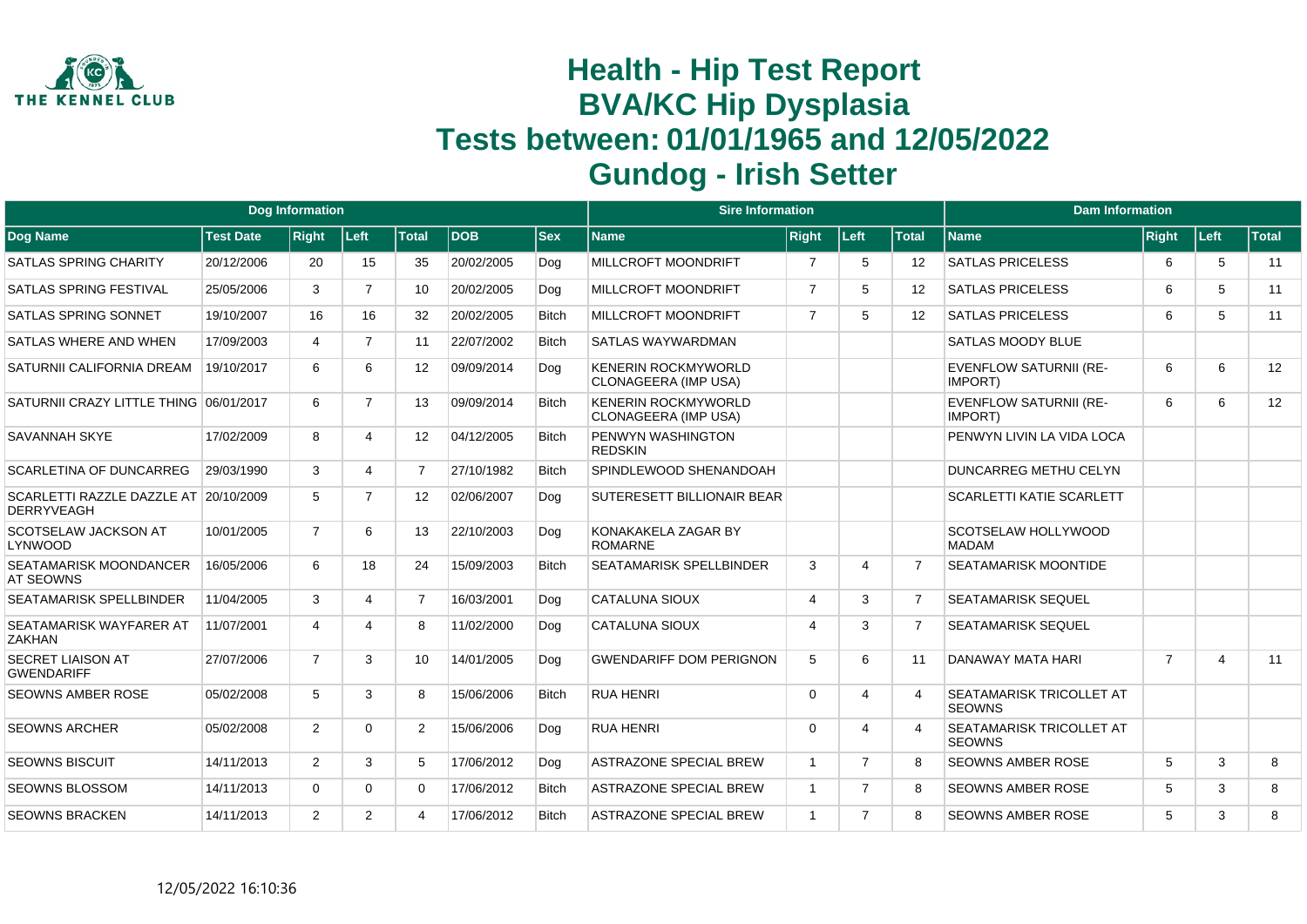

|                                                       |                  | <b>Dog Information</b> |                |                |            |              | <b>Sire Information</b>                             |                |                         |                   | <b>Dam Information</b>                          |                |                |                |
|-------------------------------------------------------|------------------|------------------------|----------------|----------------|------------|--------------|-----------------------------------------------------|----------------|-------------------------|-------------------|-------------------------------------------------|----------------|----------------|----------------|
| <b>Dog Name</b>                                       | <b>Test Date</b> | <b>Right</b>           | Left           | <b>Total</b>   | <b>DOB</b> | <b>Sex</b>   | <b>Name</b>                                         | <b>Right</b>   | Left                    | <b>Total</b>      | <b>Name</b>                                     | <b>Right</b>   | ∣Left⊹         | <b>Total</b>   |
| <b>SEOWNS MERRY LASS</b>                              | 03/03/2017       | 3                      | 4              | $\overline{7}$ | 12/11/2015 | <b>Bitch</b> | <b>KEDALITA THE MERRY TYLER</b>                     | 5              | $\overline{\mathbf{4}}$ | 9                 | <b>SEOWNS BRACKEN</b>                           | 2              | $\overline{2}$ | $\overline{4}$ |
| <b>SEOWNS SEASPRAY</b>                                | 24/07/2014       | 8                      | 8              | 16             | 09/05/2013 | <b>Bitch</b> | <b>KEDALITA THE MERRY TYLER</b>                     | 5              | $\Delta$                | 9                 | <b>SEOWNS AMBER ROSE</b>                        | 5              | 3              | 8              |
| <b>SEOWNS SLICKNICK</b>                               | 24/07/2014       | 6                      | 5              | 11             | 09/05/2013 | Dog          | <b>KEDALITA THE MERRY TYLER</b>                     | 5              | $\overline{\Lambda}$    | 9                 | <b>SEOWNS AMBER ROSE</b>                        | 5              | 3              | 8              |
| SEOWNS SNOOPS                                         | 15/12/2020       | $\mathbf{2}^{\circ}$   | $\overline{2}$ | 4              | 21/12/2018 | Dog          | <b>KEDALITA HARIBO</b>                              | $\overline{4}$ | $\overline{4}$          | 8                 | <b>SEOWNS BRACKEN</b>                           | $\overline{2}$ | 2              | $\overline{4}$ |
| <b>SERRULA ANGELINA</b>                               | 11/12/2003       | 27                     | 8              | 35             | 19/02/2001 | <b>Bitch</b> | <b>REDDINS NOLAN</b>                                | 5              | 5                       | 10                | <b>SERRULA NAZOMI</b>                           | 3              | 3              | 6              |
| <b>SERRULA ANGELIQUE</b>                              | 11/12/2003       | 3                      | 5              | 8              | 19/02/2001 | <b>Bitch</b> | <b>REDDINS NOLAN</b>                                | 5              | 5                       | 10                | <b>SERRULA NAZOMI</b>                           | 3              | 3              | 6              |
| <b>SERRULA NAZITA</b>                                 | 20/12/1996       | 32                     | 35             | 67             | 01/07/1995 | <b>Bitch</b> | <b>RED MOUNTAIN BY CASKEYS</b>                      |                |                         |                   | WITHERSDALE SONGBIRD OF<br><b>SERRULA</b>       | 14             | 26             | 40             |
| <b>SERRULA NAZOMI</b>                                 | 22/08/1996       | 3                      | 3              | 6              | 01/07/1995 | <b>Bitch</b> | <b>RED MOUNTAIN BY CASKEYS</b>                      |                |                         |                   | WITHERSDALE SONGBIRD OF<br><b>SERRULA</b>       | 14             | 26             | 40             |
| SETTADOR SUPERDOOPA                                   | 03/08/2000       | 5                      | 9              | 14             | 05/02/1997 | <b>Bitch</b> | <b>SHENANAGIN STOCKBROKER</b>                       |                |                         |                   | <b>CASPIANS CHARITY</b>                         |                |                |                |
| SETTASIDE COLA CUBE                                   | 22/12/2009       | 24                     | 26             | 50             | 12/05/2008 | Dog          | <b>BARDONHILL STORM MOON</b>                        | 2              | $\overline{4}$          | 6                 | <b>SATLAS BLEAU BERRY</b>                       |                |                |                |
| <b>SETTASIDE SANDVIPER</b>                            | 05/06/2007       | $\overline{7}$         | $\overline{7}$ | 14             | 07/07/2005 | Dog          | <b>SATLAS MAN ABOUT TOWN</b>                        |                |                         |                   | ROSE GLEN ROSSAN POINT                          |                |                |                |
| <b>SETTASIDE SCARLET</b>                              | 09/07/2003       | 3                      | 5              | 8              | 19/05/2001 | Dog          | <b>SATLAS HERMITAGE</b>                             |                |                         |                   | <b>SETTASIDE SELDOM SOBER</b>                   |                |                |                |
| SETTASIDE SHE'S A FOX                                 | 22/04/2009       | $\overline{7}$         | 8              | 15             | 30/08/2006 | <b>Bitch</b> | <b>SATLAS MAN ABOUT TOWN</b>                        |                |                         |                   | <b>SETTASIDE SEA FOX</b>                        |                |                |                |
| <b>SETTASIDE SHYLOCK</b>                              | 22/05/2001       | 6                      | $\overline{7}$ | 13             | 08/12/1999 | Dog          | SHENANAGIN SOME MIGHT<br><b>SAY IT'S BARDONHILL</b> | $\overline{7}$ | 5                       | 12                | <b>SETTASIDE SELDOM SOBER</b>                   |                |                |                |
| <b>SETTASIDE STAR STRUCK</b>                          | 31/05/2006       | 8                      | 3              | 11             | 02/02/2005 | Dog          | SATLAS MAN ABOUT TOWN                               |                |                         |                   | <b>SETTASIDE SWEET THING</b>                    |                |                |                |
| SETTASIDE STORM VIA SATLAS 24/02/2004                 |                  | 3                      | 6              | 9              | 19/05/2001 | Dog          | <b>SATLAS HERMITAGE</b>                             |                |                         |                   | SETTASIDE SELDOM SOBER                          |                |                |                |
| SETTASIDE STORMY SKY OVER 09/01/2009<br><b>SATLAS</b> |                  | 4                      | 6              | 10             | 21/05/2007 | Dog          | <b>SETTASIDE SANDVIPER</b>                          | $\overline{7}$ | $\overline{7}$          | 14                | <b>SATLAS HONEYSUCKLE ROSE</b>                  | $\overline{7}$ | 8              | 15             |
| SEVERNVALE AMAZING GRACE 08/08/1982                   |                  |                        | 3              | 4              | 08/07/1981 | <b>Bitch</b> | <b>CARNBARGUS ENTERPRISE</b>                        |                |                         |                   | <b>BRENRUE SARABAND OF</b><br><b>SEVERNVALE</b> |                |                |                |
| SEVERNVALE DANCING QUEEN 26/06/1991                   |                  | 6                      | 2              | 8              | 11/09/1987 | <b>Bitch</b> | <b>BRINARA MOONRAKER</b>                            | -1             | 5                       | 6                 | <b>SEVERNVALE DANCING GIRL</b>                  |                |                |                |
| SEVERNVALE DEB'S DELIGHT                              | 13/01/1995       | 6                      | 6              | 12             | 11/09/1993 | Dog          | <b>TATTERSLEE SPECIAL EFFECT</b>                    | $\overline{4}$ | 8                       | $12 \overline{ }$ | SEVERNVALE SHEER DELIGHT                        | 4              | $\overline{4}$ | 8              |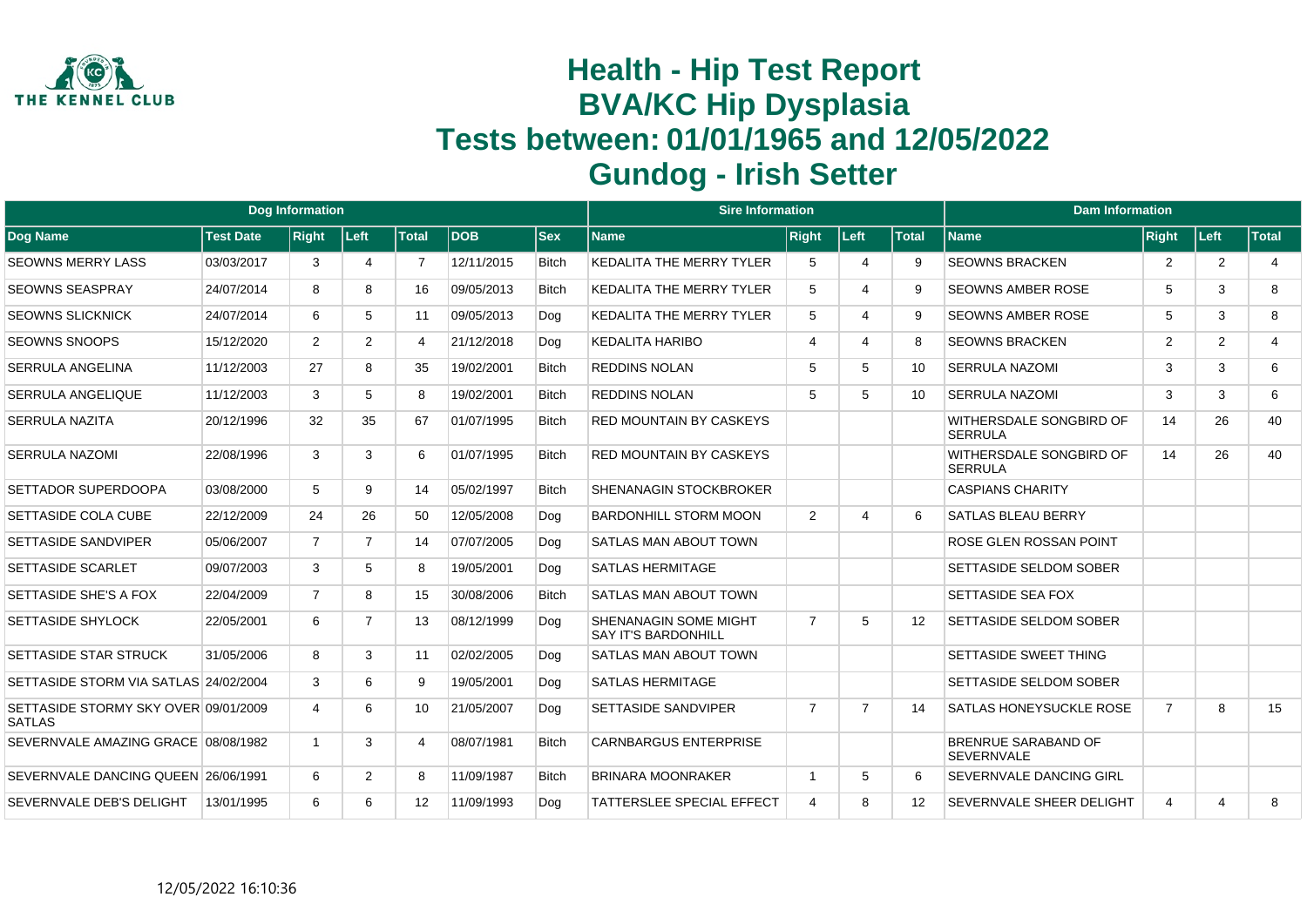

|                                                        |                  | <b>Dog Information</b> |                       |                   |            |              | <b>Sire Information</b>                                    |                |      |              | <b>Dam Information</b>                          |       |                |              |
|--------------------------------------------------------|------------------|------------------------|-----------------------|-------------------|------------|--------------|------------------------------------------------------------|----------------|------|--------------|-------------------------------------------------|-------|----------------|--------------|
| Dog Name                                               | <b>Test Date</b> | <b>Right</b>           | Left                  | <b>Total</b>      | <b>DOB</b> | <b>Sex</b>   | Name                                                       | <b>Right</b>   | Left | <b>Total</b> | <b>Name</b>                                     | Right | Left           | <b>Total</b> |
| SEVERNVALE HEAVENS ABOVE 12/02/2008                    |                  | 6                      | $\overline{7}$        | 13                | 02/12/2004 | <b>Bitch</b> | <b>RIVERMAN JOSHUA</b>                                     | $\overline{7}$ | 8    | 15           | SEVERNVALE SEVENTH<br><b>HEAVEN</b>             | 10    | 10             | 20           |
| SEVERNVALE LOVE SONG                                   | 23/02/2022       | 4                      | 3                     | $\overline{7}$    | 16/03/2018 | <b>Bitch</b> | <b>SANGARAH SHARED ROMANCE</b><br>WITH POLMENNOR (IMP HUN) | 3              | 5    | <sub>8</sub> | SEVERNVALE SHE'S GOT<br><b>CLASS</b>            |       |                |              |
| SEVERNVALE MY FAIR LADY                                | 16/06/1994       | 6                      | 6                     | 12 <sup>2</sup>   | 01/03/1990 | <b>Bitch</b> | <b>INISHEER FLAMINGO</b>                                   |                |      |              | SEVERNVALE DANCING GIRL                         |       |                |              |
| SEVERNVALE PRETTY IN PINK                              | 03/06/1998       | 5                      | 5                     | 10                | 30/04/1997 | <b>Bitch</b> | <b>RENEMAU DEACON BLUE</b>                                 | 5              | 4    | 9            | SEVERNVALE IT'S MY DELIGHT                      |       |                |              |
| SEVERNVALE SEVENTH<br>HEAVEN                           | 22/07/2004       | 10                     | 10 <sup>°</sup>       | 20                | 23/05/2000 | <b>Bitch</b> | <b>CLONAGEERA KIEREN</b>                                   |                |      |              | SEVERNVALE IT'S MY DELIGHT                      |       |                |              |
| SEVERNVALE SHEER DELIGHT                               | 19/07/1991       | $\overline{4}$         | 4                     | 8                 | 01/03/1990 | <b>Bitch</b> | <b>INISHEER FLAMINGO</b>                                   |                |      |              | SEVERNVALE DANCING GIRL                         |       |                |              |
| SEVERNVALE SWEET TALKIN'<br><b>GUY</b>                 | 15/10/1988       | 2                      | Δ                     | 6                 | 11/09/1987 | Dog          | <b>BRINARA MOONRAKER</b>                                   |                | 5    | 6            | SEVERNVALE DANCING GIRL                         |       |                |              |
| SEVERNVALE THE HIGH LIFE                               | 23/06/2010       | 6                      | 3                     | 9                 | 25/09/2008 | <b>Bitch</b> | <b>GWENDARIFF DOM PERIGNON</b>                             | 5              | 6    | 11           | SEVERNVALE HEAVENS ABOVE                        | 6     | $\overline{7}$ | 13           |
| <b>SHAMRUA BRECCNE</b>                                 | 03/10/1997       | 8                      | 4                     | $12 \overline{ }$ | 17/03/1993 | <b>Bitch</b> | <b>RANGER OF LUSK (IKC)</b>                                |                |      |              | REDDAWAY BLAZE                                  |       |                |              |
| SHANDWICK DIAMOND AT<br><b>ORSTONE</b>                 | 02/10/2001       | 5                      | 11                    | 16                | 27/05/1999 | Dog          | <b>CASPIANS INTREPID</b>                                   |                |      |              | WITHERSDALE CRYSTAL MAZE<br><b>AT SHANDWICK</b> |       |                |              |
| SHANDWICK LOVE IN A MIST<br><b>FOR TELERI</b>          | 12/06/2014       | 6                      | 4                     | 10                | 21/02/2013 | <b>Bitch</b> | <b>CASKEYS PERSUADER FROM</b><br><b>AMBERLIGHT</b>         | 8              | 6    | 14           | <b>SHANDWICK INSPIRATION</b>                    |       |                |              |
| SHANDWICK MAGIC MOMENTS<br><b>VIA AMBERLIGHT</b>       | 06/01/2016       | $\overline{4}$         | $\boldsymbol{\Delta}$ | 8                 | 21/02/2013 | Dog          | <b>CASKEYS PERSUADER FROM</b><br><b>AMBERLIGHT</b>         | 8              | 6    | 14           | <b>SHANDWICK INSPIRATION</b>                    |       |                |              |
| <b>SHANDWICK STAR QUALITY</b>                          | 24/06/2015       | 8                      | 6                     | 14                | 20/09/2009 | <b>Bitch</b> | <b>JACWILINS WILLOGHBY</b>                                 | 3              | 3    | 6            | <b>SHANDWICK INSPIRATION</b>                    |       |                |              |
| SHANDWICK STAR SHINE AT<br><b>TELERI</b>               | 09/02/2011       | 6                      | 6                     | $12 \overline{ }$ | 20/09/2009 | <b>Bitch</b> | <b>JACWILINS WILLOGHBY</b>                                 | 3              | 3    | 6            | <b>SHANDWICK INSPIRATION</b>                    |       |                |              |
| SHANOAH GRACIOUS LADY OF 21/12/1994<br><b>RONZALDA</b> |                  | 6                      | 3                     | 9                 | 12/09/1993 | <b>Bitch</b> | <b>REDCLYST MACDUFF</b>                                    |                |      |              | SHANOAH FLEUR DE LYS                            |       |                |              |
| SHANRYCON DILLON OF<br><b>OAKSHOT</b>                  | 29/01/2020       | 4                      | $\overline{2}$        | 6                 | 17/07/2016 | Dog          | <b>GLYNLARK ARAMIS</b>                                     |                |      |              | <b>SHANRYCON ANDRAID</b>                        |       |                |              |
| <b>SHARMASTA'S CASEK</b>                               | 26/06/1997       | 5                      | 5                     | 10                | 21/11/1992 | Dog          | <b>SHARMASTA'S SHADE</b>                                   |                |      |              | ZOROSEAN MATEJA SVET OF<br><b>SHARMASTA</b>     |       |                |              |
| <b>SHARMASTA'S CHAMA</b>                               | 06/11/2009       | 28                     | 21                    | 49                | 28/01/2008 | <b>Bitch</b> | <b>DANAWAY DISCREET</b>                                    | 6              | 4    | 10           | ZOROSEAN FISICHELLA OF<br><b>SHARMASTA</b>      | 2     | 15             | 17           |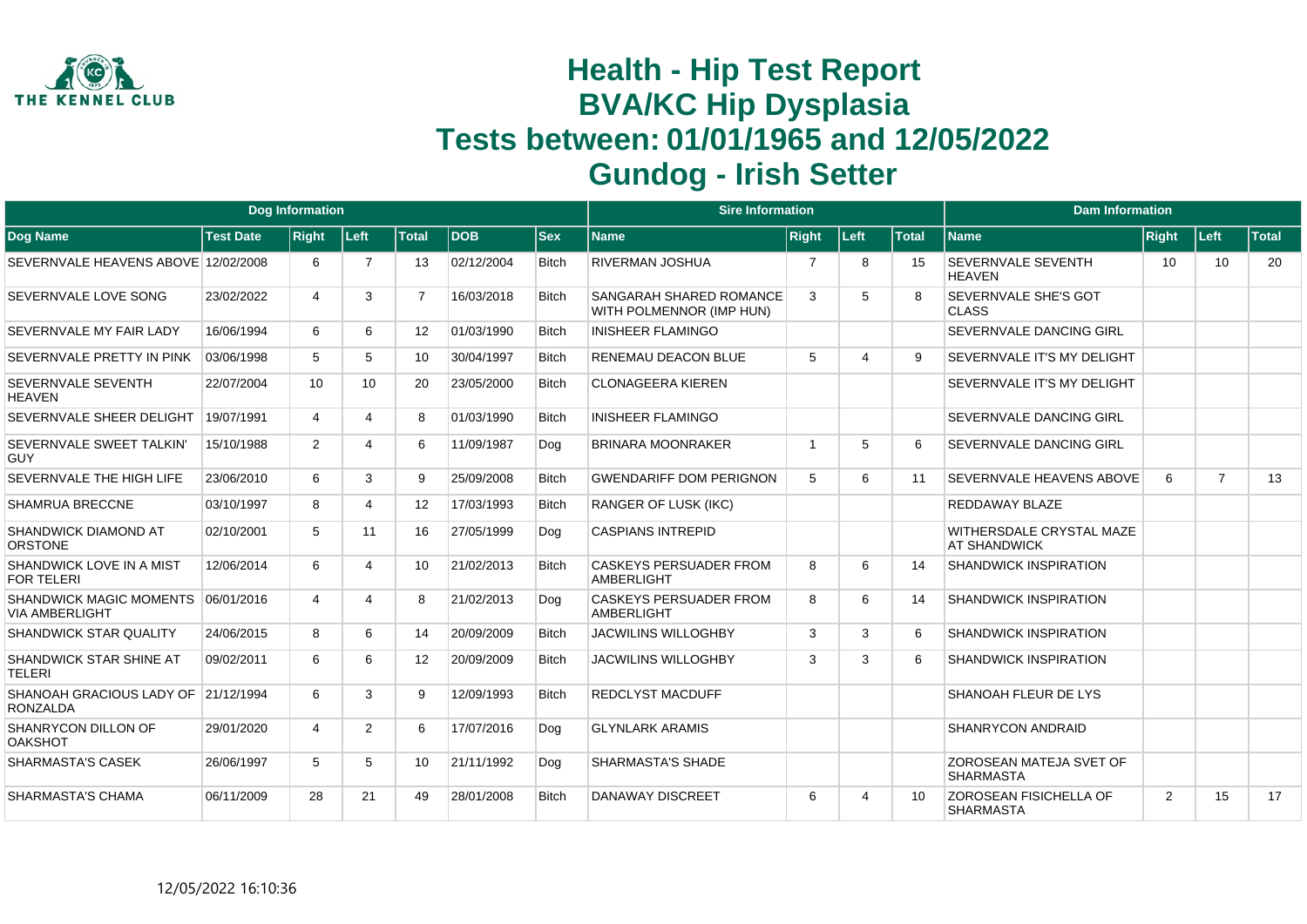

|                                                   |                  | <b>Dog Information</b> |                |                 |            |              | <b>Sire Information</b>                           |              |                       |                 | <b>Dam Information</b>                                |                         |                |              |
|---------------------------------------------------|------------------|------------------------|----------------|-----------------|------------|--------------|---------------------------------------------------|--------------|-----------------------|-----------------|-------------------------------------------------------|-------------------------|----------------|--------------|
| <b>Dog Name</b>                                   | <b>Test Date</b> | <b>Right</b>           | ∣Left∶         | <b>Total</b>    | <b>DOB</b> | <b>Sex</b>   | <b>Name</b>                                       | <b>Right</b> | Left                  | <b>Total</b>    | <b>Name</b>                                           | Right                   | ∣Left∶         | <b>Total</b> |
| <b>SHARMASTA'S FINLAY</b>                         | 13/01/2010       | 8                      | 5              | 13              | 28/01/2008 | Dog          | <b>DANAWAY DISCREET</b>                           | 6            | $\overline{4}$        | 10              | ZOROSEAN FISICHELLA OF<br><b>SHARMASTA</b>            | $\overline{2}$          | 15             | 17           |
| <b>SHARMASTA'S SHAILA</b>                         | 04/09/2009       | 24                     | 28             | 52              | 03/08/2006 | <b>Bitch</b> | <b>DANAWAY DISCREET</b>                           | 6            | $\overline{4}$        | 10 <sup>1</sup> | <b>ZOROSEAN FISICHELLA OF</b><br><b>SHARMASTA</b>     | 2                       | 15             | 17           |
| <b>SHATRINCA BRENDAN</b>                          | 16/08/1981       | 3                      | 5              | 8               | 16/07/1980 | Dog          | <b>BRINARA INULA</b>                              | 3            | 3                     | 6               | SHATRINCA GAYLE ABBY                                  |                         |                |              |
| <b>SHATRINCA DAISY</b>                            | 08/11/1991       | 8                      | 4              | 12              | 17/09/1989 | <b>Bitch</b> | SEVERNVALE SWEET TALKIN'<br><b>GUY</b>            | 2            | $\boldsymbol{\Delta}$ | 6               | <b>SHATRINCA CLOVER</b>                               |                         |                |              |
| SHATRINCA DOMINIC                                 | 08/11/1991       | $\overline{7}$         | $\overline{7}$ | 14              | 17/09/1989 | Dog          | SEVERNVALE SWEET TALKIN'<br><b>GUY</b>            | 2            | Δ                     | 6               | SHATRINCA CLOVER                                      |                         |                |              |
| <b>SHAYTELL IMMER</b>                             | 28/09/2016       | 6                      | $\overline{4}$ | 10 <sup>1</sup> | 19/01/2014 | <b>Bitch</b> | <b>RIQITTA AUTHENTIC</b>                          | 9            | 11                    | 20              | SHAYTELL JOLEENE                                      |                         |                |              |
| SHEANTULLAGH HAWK OF<br><b>ERINVALE (IKC)</b>     | 13/02/2003       | $\overline{7}$         | 4              | 11              | 16/04/1999 | Dog          | DONNRUA ONYX                                      |              |                       |                 | SHEANTULLAGH MERLIN                                   |                         |                |              |
| SHELINDAIR BE MY TEDDY<br><b>BEAR AT RIVERMAN</b> | 28/10/2015       | 6                      | 4              | 10 <sup>1</sup> | 08/10/2010 | Dog          | CATALUNA REGENCY RAKE                             | 6            | $\boldsymbol{\Delta}$ | 10              | <b>RIVERMAN LUSH LASHES</b><br><b>FROM SHELINDAIR</b> | $\overline{\mathbf{4}}$ | $\overline{4}$ | 8            |
| SHELINDAIR BEAR SHE'S THE<br><b>ONE</b>           | 14/08/2012       | 4                      | 4              | 8               | 08/10/2010 | <b>Bitch</b> | <b>CATALUNA REGENCY RAKE</b>                      | 6            | $\boldsymbol{\Delta}$ | 10              | <b>RIVERMAN LUSH LASHES</b><br><b>FROM SHELINDAIR</b> | 4                       | 4              | 8            |
| SHELINDAIR CHANTILLY LACE                         | 22/03/2016       | 5                      | 4              | 9               | 17/05/2013 | <b>Bitch</b> | <b>JUBLIANA MURPHY MIDNIGHT</b><br><b>STAR</b>    | 3            | $\overline{7}$        | 10              | SHELINDAIR KISS'N'TELL BEAR                           | 6                       | $\overline{4}$ | 10           |
| SHELINDAIR CHIFFON<br><b>SHIMMER</b>              | 14/04/2015       | 8                      | 8              | 16              | 17/05/2013 | Bitch        | <b>JUBLIANA MURPHY MIDNIGHT</b><br><b>STAR</b>    | 3            | $\overline{7}$        | 10              | SHELINDAIR KISS'N'TELL BEAR                           | 6                       | 4              | 10           |
| SHELINDAIR KISS'N'TELL BEAR                       | 20/09/2012       | 6                      | 4              | 10 <sup>1</sup> | 08/10/2010 | <b>Bitch</b> | <b>CATALUNA REGENCY RAKE</b>                      | 6            | $\boldsymbol{\Delta}$ | 10 <sup>1</sup> | <b>RIVERMAN LUSH LASHES</b><br><b>FROM SHELINDAIR</b> | 4                       | $\overline{4}$ | 8            |
| SHELINDAIR LAMBORGHINI                            | 14/06/2018       | 5                      | $\overline{7}$ | 12              | 15/05/2017 | Dog          | CATALUNA THE COUNTRYMAN<br><b>WITH SHELINDAIR</b> | 8            | 13                    | 21              | SHELINDAIR CHANTILLY LACE                             | 5                       | $\Delta$       | 9            |
| <b>SHELINDAIR OH LOOK</b><br><b>FABERGE</b>       | 22/01/2021       | 6                      | $\overline{7}$ | 13              | 15/05/2017 | <b>Bitch</b> | CATALUNA THE COUNTRYMAN<br><b>WITH SHELINDAIR</b> | 8            | 13                    | 21              | <b>SHELINDAIR CHANTILLY LACE</b>                      | 5                       | $\Delta$       | 9            |
| SHELINDAIR OLYMPIA                                | 22/04/2015       | 5                      | 5              | 10              | 28/07/2012 | Bitch        | <b>CATALUNA REGENCY RAKE</b>                      | 6            | $\boldsymbol{\Delta}$ | 10              | <b>RIVERMAN LUSH LASHES</b><br><b>FROM SHELINDAIR</b> | $\boldsymbol{\Delta}$   | $\overline{4}$ | 8            |
| SHELINDAIR SATIN SHIMMER                          | 12/04/2017       | 6                      | 3              | 9               | 17/05/2013 | <b>Bitch</b> | <b>JUBLIANA MURPHY MIDNIGHT</b><br><b>STAR</b>    | 3            | $\overline{7}$        | 10              | SHELINDAIR KISS'N'TELL BEAR                           | 6                       | $\overline{4}$ | 10           |
| SHELINDAIR SHAMROCK A<br><b>BABY</b>              | 26/02/2020       | 3                      | Δ              | $\overline{7}$  | 16/01/2018 | <b>Bitch</b> | CATALUNA COME WHAT MAY<br><b>TO SHELINDAIR</b>    | 3            | $\overline{7}$        | 10              | <b>SHELINDAIR CHIFFON</b><br><b>SHIMMER</b>           | 8                       | 8              | 16           |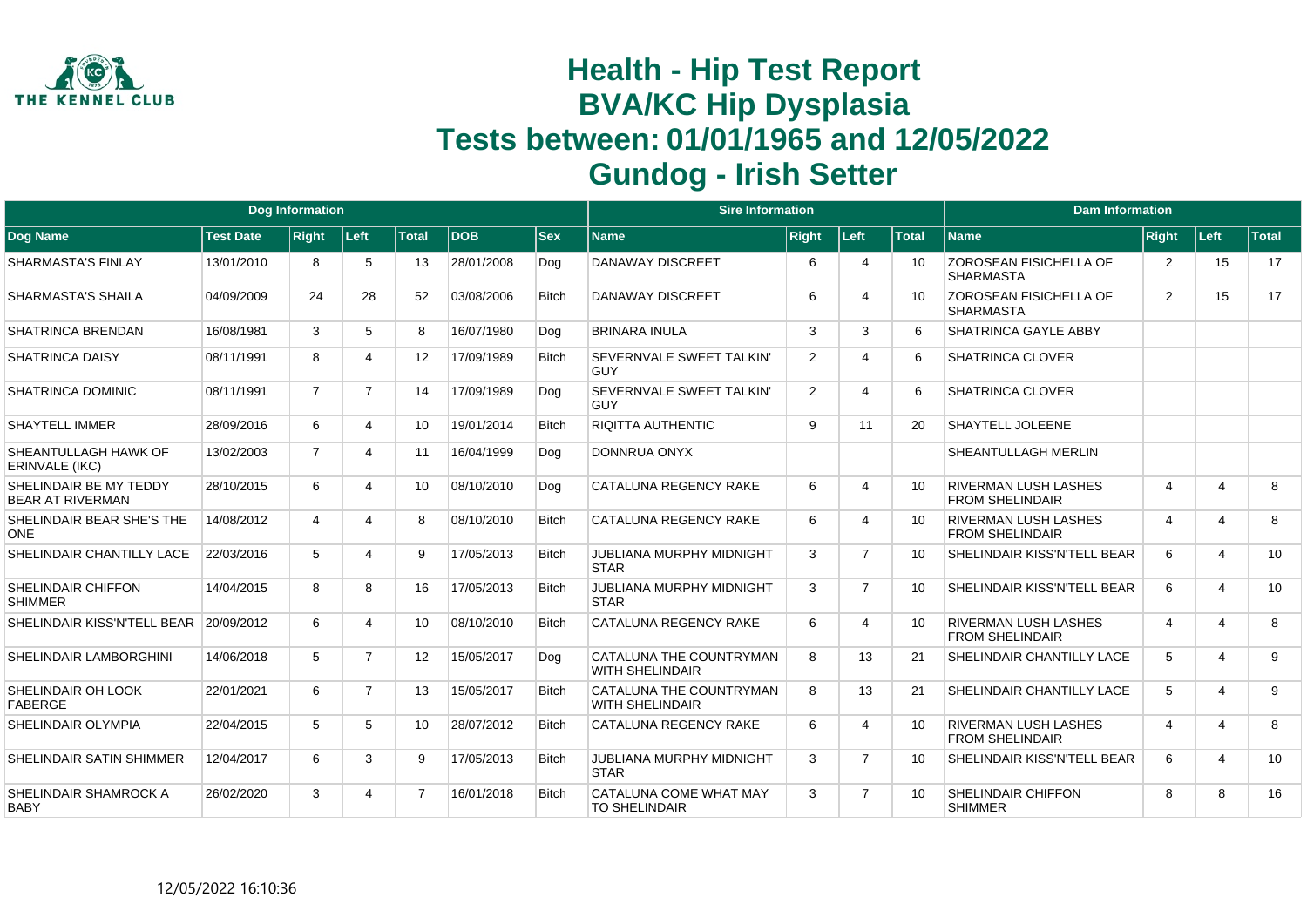

|                                                     |                  | <b>Dog Information</b> |                |                 |            |              | <b>Sire Information</b>                        |                          |                |              | <b>Dam Information</b>                               |                |                         |                |
|-----------------------------------------------------|------------------|------------------------|----------------|-----------------|------------|--------------|------------------------------------------------|--------------------------|----------------|--------------|------------------------------------------------------|----------------|-------------------------|----------------|
| Dog Name                                            | <b>Test Date</b> | <b>Right</b>           | Left           | <b>Total</b>    | <b>DOB</b> | <b>Sex</b>   | <b>Name</b>                                    | <b>Right</b>             | Left           | <b>Total</b> | <b>Name</b>                                          | <b>Right</b>   | Left                    | <b>Total</b>   |
| SHELINDAIR SHAMROCKIN<br><b>BABE</b>                | 05/02/2020       | 4                      | 3              | 7               | 16/01/2018 | <b>Bitch</b> | CATALUNA COME WHAT MAY<br><b>TO SHELINDAIR</b> | 3                        | $\overline{7}$ | 10           | <b>SHELINDAIR CHIFFON</b><br><b>SHIMMER</b>          | 8              | 8                       | 16             |
| SHELLFISHER'S BRIDIE GIRL                           | 19/04/2018       | $\overline{7}$         | $\overline{7}$ | 14              | 12/08/2012 | <b>Bitch</b> | <b>CASKEYS PERSUADER FROM</b><br>AMBERLIGHT    | 8                        | 6              | 14           | <b>CRAIGLINROSS MIRACLE</b>                          | $\overline{7}$ | 3                       | 10             |
| SHENANAGIN SCHOLAR WITH<br><b>BRAIDMOUNT</b>        | 21/04/2010       | 9                      | 8              | 17              | 22/08/2007 | Dog          | <b>CASKEYS CONCEPT AT</b><br><b>AOIBHEANNE</b> | 3                        | 5              | 8            | <b>SHENANAGIN SIGNATURE</b>                          |                |                         |                |
| SHENANAGIN SINGLED OUT<br><b>FOR FERNSTART</b>      | 12/09/2013       | 5                      | Δ              | 9               | 20/04/2012 | Dog          | <b>RIQITTA AUTHENTIC</b>                       | 9                        | 11             | 20           | <b>SHENANAGIN SHOOTING STAR</b>                      |                |                         |                |
| SHENANAGIN SOME MIGHT<br><b>SAY IT'S BARDONHILL</b> | 10/10/1997       | $\overline{7}$         | 5              | 12 <sup>2</sup> | 25/08/1996 | Dog          | <b>THENDARA KENNEDY</b>                        |                          |                |              | <b>FETTERESK TAKE THAT TO</b><br><b>SHENANAGIN</b>   |                |                         |                |
| SHENANAGIN STARDRIFT AT<br><b>GLENNARA</b>          | 01/07/2010       | $\overline{7}$         | 6              | 13              | 27/03/2009 | <b>Bitch</b> | <b>JACWILINS WILLOGHBY</b>                     | 3                        | 3              | 6            | <b>SHENANAGIN SHOOTING STAR</b>                      |                |                         |                |
| SHIMMERING ALPINE SUNSET                            | 28/07/2010       | 4                      | $\overline{2}$ | 6               | 03/04/2008 | <b>Bitch</b> | <b>ASTRAZONE SPECIAL BREW</b>                  | $\overline{\phantom{0}}$ | $\overline{7}$ | 8            | RUADHAN WHITE WEDDING                                |                |                         |                |
| <b>SHINKINS SUNRISE</b>                             | 09/07/1993       | 22                     | 8              | 30              | 04/02/1989 | <b>Bitch</b> | <b>ROMARA RED LIGHTNIN</b>                     |                          |                |              | <b>WAVENEY POPPET WONDER</b>                         |                |                         |                |
| SHUDORARED AGNES CHHON                              | 19/11/2021       | $\overline{7}$         | $\overline{7}$ | 14              | 26/05/2020 | <b>Bitch</b> | ARON LORDDOG (IMP SVK)                         | 5                        | 6              | 11           | <b>WENUS RUDE ZIOLKO (IMP</b><br>POL)                |                |                         |                |
| SIOCHANNA IRISH HEARTBEAT 03/08/2010                |                  | 5                      | Δ              | 9               | 16/05/2007 | <b>Bitch</b> | <b>COVARNEY CRUISER</b>                        |                          |                |              | <b>SIOCHANNA FENNOR FAILINN</b>                      |                |                         |                |
| SIOCHANNA IRISH LEGEND                              | 03/08/2010       | 3                      | 5              | 8               | 16/05/2007 | Dog          | <b>COVARNEY CRUISER</b>                        |                          |                |              | <b>SIOCHANNA FENNOR FAILINN</b>                      |                |                         |                |
| SIOCHANNA TIAQUIN TARA<br>FOREVER KNOCKNAVARRA      | 01/09/2010       | 4                      | Δ              | 8               | 09/11/2005 | <b>Bitch</b> | COVARNEY CHOCOLATE<br><b>MOUSSE</b>            |                          |                |              | <b>SIOCHANNA FENNOR FAILINN</b>                      |                |                         |                |
| SIR HUGH OF BANTASKINE                              | 25/02/1985       | 3                      | 3              | 6               | 22/01/1984 | Dog          | <b>GLENCARRON SUNSET SONG</b>                  |                          |                |              | <b>KIRSTY OF ANNICK</b>                              |                |                         |                |
| <b>SIRRANNON EARLY RISER</b>                        | 01/03/1991       | 4                      | Δ              | 8               | 22/10/1989 | Dog          | NORTHAMBER NEXT IN LINE                        |                          |                |              | <b>PRIVATE DANCER AT</b><br><b>SIRRANNON</b>         |                |                         |                |
| SIXOAKS LEADING LADY                                | 18/12/2020       | 6                      | $\overline{7}$ | 13              | 11/08/2017 | <b>Bitch</b> | LYNWOOD LARK IN THE DARK                       | 8                        | 9              | 17           | <b>CASKEYS MOVIE STAR AT</b><br><b>SIXOAKS</b>       | 3              | 4                       | $\overline{7}$ |
| SNAFLEDRAGON LIBELLE                                | 20/10/2021       | 2                      | 3              | 5               | 29/09/2020 | <b>Bitch</b> | ZAKHAN'S THE RED LE BARON                      | $\overline{7}$           | 5              | 12           | <b>ZIELROUGE VIDA ES BELLA</b>                       | 3              | $\overline{\mathbf{A}}$ | $\overline{7}$ |
| SNAFLEDRAGON QUEEN BEE                              | 12/11/2021       | $\overline{a}$         | 6              | 10              | 29/09/2020 | <b>Bitch</b> | ZAKHAN'S THE RED LE BARON                      | $\overline{7}$           | 5              | 12           | <b>ZIELROUGE VIDA ES BELLA</b>                       | 3              | 4                       | $\overline{7}$ |
| SNUGGLER HONEY PIE OVER<br><b>SMOKEYWATER</b>       | 13/03/2013       | 5                      | 4              | 9               | 13/02/2012 | <b>Bitch</b> | <b>CORDARRAGH LOVER BOY</b>                    |                          |                |              | <b>CORDARRAGH MONALISA</b>                           |                |                         |                |
| SOULGLAS AMYTHYST                                   | 11/12/2000       | 3                      | $\overline{2}$ | 5               | 12/09/1999 | <b>Bitch</b> | <b>STARCHELLE CHICAGO BEAR</b>                 |                          |                |              | <b>ORLANSET SUMMER FLAME</b><br><b>OVER SOULGLAS</b> |                |                         |                |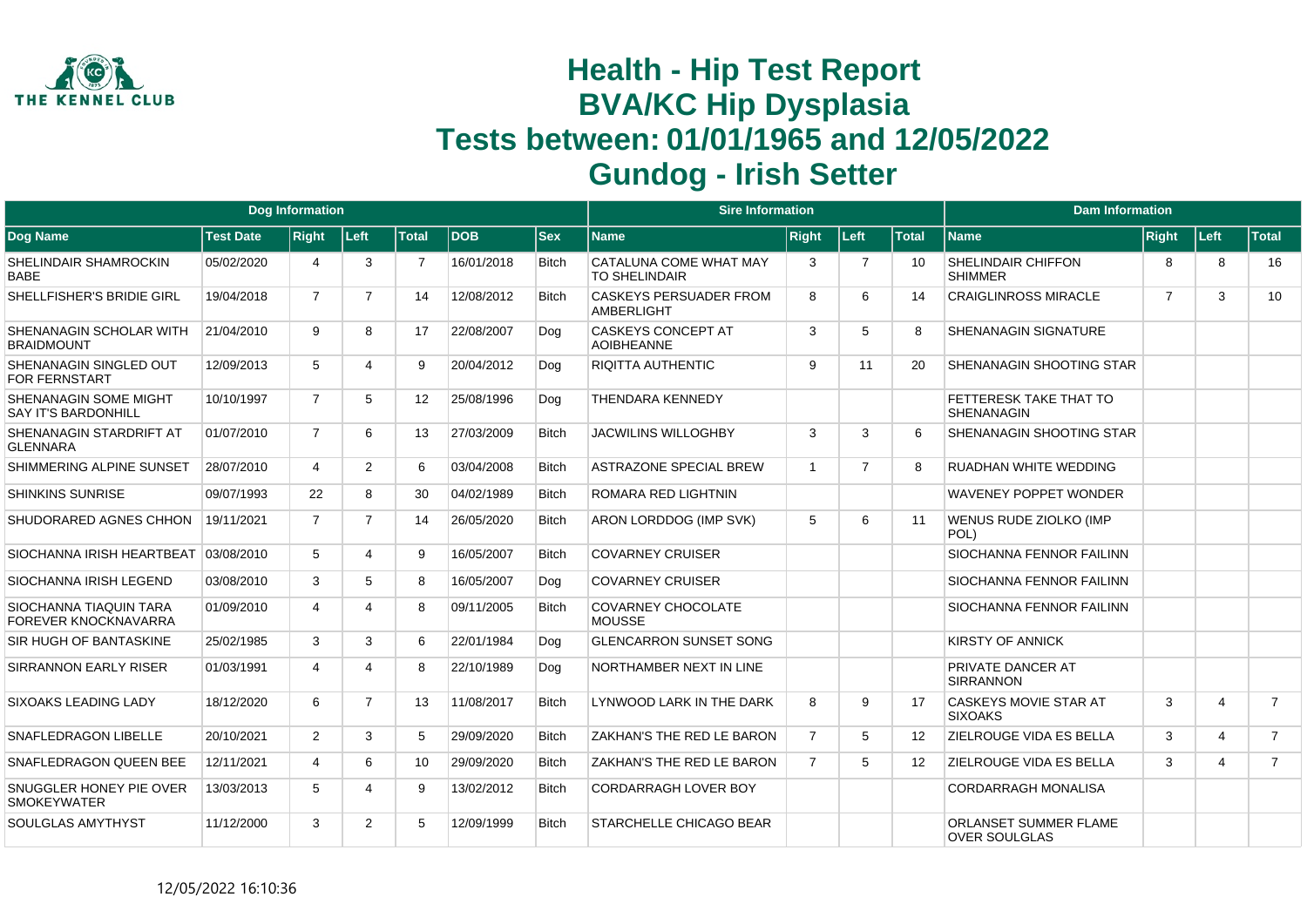

|                                            |                  | <b>Dog Information</b> |                |                 |            |              | <b>Sire Information</b>             |                |                |              | <b>Dam Information</b>                             |       |          |       |
|--------------------------------------------|------------------|------------------------|----------------|-----------------|------------|--------------|-------------------------------------|----------------|----------------|--------------|----------------------------------------------------|-------|----------|-------|
| Dog Name                                   | <b>Test Date</b> | <b>Right</b>           | Left           | <b>Total</b>    | <b>DOB</b> | <b>Sex</b>   | <b>Name</b>                         | <b>Right</b>   | Left           | <b>Total</b> | <b>Name</b>                                        | Right | ∣Left∶   | Total |
| SOULGLAS INSIGNIA                          | 18/05/1988       | 2                      | 2              | 4               | 15/04/1987 | Dog          | <b>SOWERHILL KELT</b>               |                |                |              | ELAPHILL LUCIAS BABE OF<br><b>SOULGLAS</b>         |       |          |       |
| <b>SOULGLAS SHADOW</b>                     | 13/04/1999       | $\overline{7}$         | 6              | 13              | 12/04/1996 | Dog          | <b>ELAPHILL REFLECTIONS</b>         |                |                |              | ORLANSET SUMMER FLAME<br><b>OVER SOULGLAS</b>      |       |          |       |
| SOUTHLARCH INDIES GIRL                     | 08/12/2020       | 6                      | $\overline{7}$ | 13              | 15/05/2019 | <b>Bitch</b> | <b>CATALUNA RED BARON</b>           | 8              | 6              | 14           | <b>LOGANRISH RUBY STARLET</b>                      | 8     | 8        | 16    |
| SOUTHLARCH SAM BRAMBLE                     | 07/04/2021       | 5                      | $\overline{7}$ | 12 <sup>°</sup> | 15/05/2019 | Dog          | CATALUNA RED BARON                  | 8              | 6              | 14           | <b>LOGANRISH RUBY STARLET</b>                      | 8     | 8        | 16    |
| SOWERHILL TIGRA OF<br><b>KERRYRAYS</b>     | 07/12/2001       | 4                      |                | 8               | 11/01/1999 | <b>Bitch</b> | <b>THENDARA KENNEDY</b>             |                |                |              | <b>SOWERHILL FERN</b>                              |       |          |       |
| SPEARPOINT SPLASH                          | 20/11/1991       | 5                      | 3              | 8               | 29/04/1990 | Dog          | SEVERNVALE SONG BIRD                |                |                |              | SPEARPOINT AILLEACHT                               |       |          |       |
| <b>SPECIAL BREW FOR</b><br><b>COVARNEY</b> | 20/05/2015       | 3                      | 3              | 6               | 28/03/2012 | Dog          | <b>KERRYDOWN MY GUY</b>             | 6              | 6              | 12           | <b>COVARNEY ANNABELLE WITH</b><br><b>HOPSTONE</b>  | 5     | 6        | 11    |
| <b>STAR JET</b>                            | 11/04/1980       | 4                      | 4              | 8               | 11/03/1979 | Dog          | <b>MOANRUAD STARDUST</b>            |                |                |              | <b>BALLYBAY JET</b>                                |       |          |       |
| STARATLANTA ELLIOTT                        | 30/06/2016       | 8                      | 4              | 12 <sup>°</sup> | 27/08/2013 | Dog          | THENDARA POT NOODLE                 | 10             | 12             | 22           | <b>CORDARRAGH RHIANNA</b>                          |       |          |       |
| STARATLANTA GET A WIGGLE<br>ON TO MARZANNE | 20/02/2019       | 3                      | $\overline{2}$ | 5               | 03/07/2017 | Dog          | THENDARA COMMITMENT                 | 6              | 5              | 11           | <b>STARATLANTA FIRE QUEEN</b>                      |       |          |       |
| STARATLANTA OUT A TIME                     | 12/11/2018       | 6                      | 5              | 11              | 03/07/2017 | Dog          | <b>THENDARA COMMITMENT</b>          | 6              | 5              | 11           | <b>STARATLANTA FIRE QUEEN</b>                      |       |          |       |
| STARATLANTA YANKEE<br><b>DOODLES</b>       | 27/06/2018       | 4                      | $\overline{7}$ | 11              | 01/01/2017 | Dog          | THENDARA COMMITMENT                 | 6              | 5              | 11           | STARATLANTA'S TIME TO SHINE                        |       |          |       |
| <b>STEMARS VANILLA MAID</b>                | 20/11/2000       | 6                      | 4              | 10 <sup>°</sup> | 16/03/1995 | <b>Bitch</b> | <b>LOSKERAN OLEANDER</b>            |                |                |              | <b>TERAMOUR MY TRULY TRULY</b><br><b>FAIR</b>      |       |          |       |
| STILLAIG RAMBLING ROSE                     | 12/11/1998       | 4                      | 5              | 9               | 10/06/1997 | <b>Bitch</b> | <b>STARCHELLE CHICAGO BEAR</b>      |                |                |              | <b>TWOACRES JESSICA AT</b><br><b>STILLAIG</b>      | 14    | 13       | 27    |
| <b>STILLAIG RED ROSE</b>                   | 29/09/2021       | 16                     | 24             | 40              | 28/12/2015 | <b>Bitch</b> | <b>STILLAIG THE FREELANDER</b>      | $\overline{7}$ | $\overline{7}$ | 14           | <b>REBORA POPPING BUBBLE AT</b><br><b>STILLAIG</b> |       |          |       |
| <b>STILLAIG RUNNING WILD</b>               | 12/11/1998       | $\overline{7}$         | 10             | 17              | 10/06/1997 | Dog          | <b>STARCHELLE CHICAGO BEAR</b>      |                |                |              | <b>TWOACRES JESSICA AT</b><br><b>STILLAIG</b>      | 14    | 13       | 27    |
| <b>STILLAIG THE FREELANDER</b>             | 18/11/2015       | $\overline{7}$         | $\overline{7}$ | 14              | 05/08/2010 | Dog          | <b>LINDENJO MASTERCLASS</b>         | 9              | 10             | 19           | <b>ENGRISH RED HOT AT STILLAIG</b>                 |       |          |       |
| STOBSHOUSE FRANCESCA                       | 11/02/2015       | 6                      | 6              | 12              | 12/09/2009 | <b>Bitch</b> | <b>CYMBELINE FISEAL</b>             |                |                |              | STOBSHOUSE KILA                                    |       |          |       |
| <b>STRATHMEAD ALEXEI</b>                   | 24/09/2021       | 16                     | 21             | 37              | 15/04/2019 | Dog          | JETSETTER CALVIN KLEIN (IMP<br>RUS) | $\overline{7}$ | $\overline{7}$ | 14           | <b>MEADWAY MIMIC IN</b><br><b>STRATHMEAD</b>       | 5     | $\Delta$ | 9     |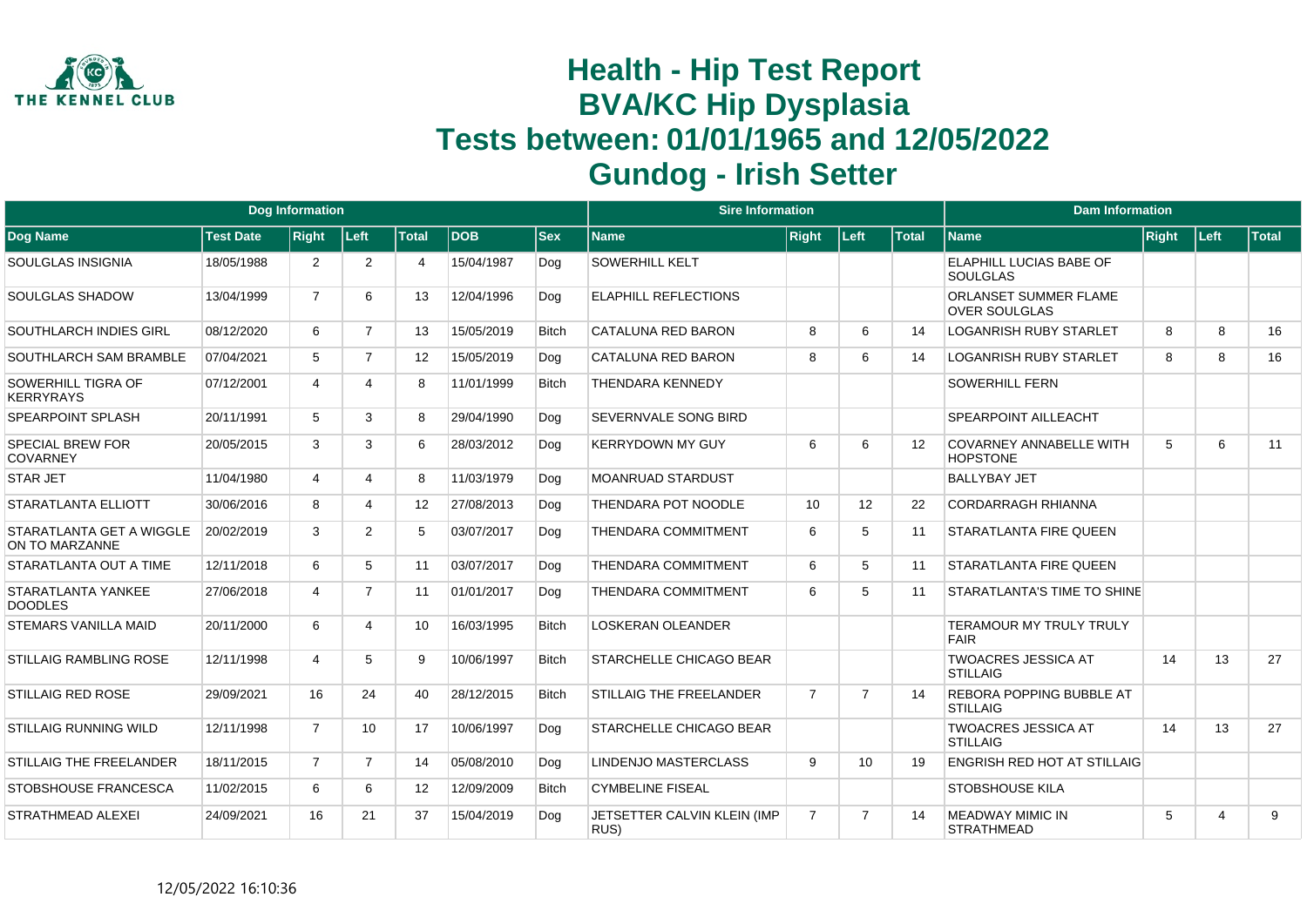

|                                              |                  | <b>Dog Information</b> |                |                |            |              | <b>Sire Information</b>                                               |                |                  |                   | <b>Dam Information</b>                                 |                |                |              |
|----------------------------------------------|------------------|------------------------|----------------|----------------|------------|--------------|-----------------------------------------------------------------------|----------------|------------------|-------------------|--------------------------------------------------------|----------------|----------------|--------------|
| Dog Name                                     | <b>Test Date</b> | <b>Right</b>           | Left           | <b>Total</b>   | <b>DOB</b> | <b>Sex</b>   | <b>Name</b>                                                           | <b>Right</b>   | Left             | <b>Total</b>      | <b>Name</b>                                            | <b>Right</b>   | Left           | <b>Total</b> |
| <b>STRATHMEAD HAWKES BAY</b>                 | 31/05/2007       | 5                      | 5              | 10             | 05/02/2006 | Dog          | <b>SHENANAGIN SOME MIGHT</b><br><b>SAY IT'S BARDONHILL</b>            | 7              | 5                | 12                | <b>COUNTRY BELLE OF</b><br><b>WENDOVER</b>             | 3              | $\overline{2}$ | 5            |
| STRATHMEAD HUCKLEBERRY<br>OF SETTESOLI       | 28/09/2016       | $\overline{7}$         | $\overline{7}$ | 14             | 17/07/2015 | Dog          | LYNWOOD LARK IN THE DARK                                              | 8              | 9                | 17                | <b>STRATHMEAD PENNY WHISTLE</b>                        | 6              | 3              | 9            |
| <b>STRATHMEAD INDIA HICKS</b>                | 09/08/2010       | 5                      | 6              | 11             | 16/04/2007 | <b>Bitch</b> | <b>STRATHMEAD SNOW LEOPARD</b>                                        | $\overline{7}$ | $\overline{7}$   | 14                | DANAWAY MILYDIA                                        | 5              | $\overline{4}$ | 9            |
| <b>STRATHMEAD MULBERRY</b>                   | 28/09/2016       | 6                      | 4              | 10             | 17/07/2015 | <b>Bitch</b> | LYNWOOD LARK IN THE DARK                                              | 8              | 9                | 17                | STRATHMEAD PENNY WHISTLE                               | 6              | 3              | 9            |
| STRATHMEAD NOELLA                            | 24/01/2018       | 5                      | 5              | 10             | 24/12/2016 | <b>Bitch</b> | <b>COPPER'S CHAMPAGNE ON ICE</b><br>AT AOIBHEANNE (IMP SWE)           | 3              | 6                | 9                 | <b>STRATHMEAD WILD SWAN</b>                            | 3              | $\overline{7}$ | 10           |
| STRATHMEAD PENNY WHISTLE 19/04/2012          |                  | 6                      | 3              | 9              | 23/03/2011 | <b>Bitch</b> | <b>KERRYFAIR SNOW FOX</b>                                             | 3              | 3                | 6                 | STRATHMEAD PERSIAN BAY                                 | $\overline{4}$ | 2              | 6            |
| <b>STRATHMEAD PERSIAN BAY</b>                | 12/04/2007       | 4                      | $\overline{2}$ | 6              | 05/02/2006 | Bitch        | <b>SHENANAGIN SOME MIGHT</b><br><b>SAY IT'S BARDONHILL</b>            | $\overline{7}$ | 5                | 12                | <b>COUNTRY BELLE OF</b><br><b>WENDOVER</b>             | 3              | 2              | 5            |
| STRATHMEAD SNOW LEOPARD 09/01/2006           |                  | $\overline{7}$         | $\overline{7}$ | 14             | 12/10/2004 | Dog          | <b>SHENANAGIN WHAT NEXT</b>                                           |                |                  |                   | <b>COUNTRY BELLE OF</b><br><b>WENDOVER</b>             | 3              | 2              | 5            |
| STRATHMEAD SNOWBUNTING                       | 13/03/2012       | 40                     | 5              | 45             | 12/10/2004 | <b>Bitch</b> | <b>SHENANAGIN WHAT NEXT</b>                                           |                |                  |                   | <b>COUNTRY BELLE OF</b><br><b>WENDOVER</b>             | 3              | 2              | 5            |
| STRATHMEAD TATIANA WITH<br><b>AMBLIN</b>     | 24/09/2021       | $\overline{7}$         | 6              | 13             | 15/04/2019 | <b>Bitch</b> | JETSETTER CALVIN KLEIN (IMP<br>RUS)                                   | $\overline{7}$ | $\overline{7}$   | 14                | <b>MEADWAY MIMIC IN</b><br><b>STRATHMEAD</b>           | 5              | $\overline{4}$ | 9            |
| STRATHMEAD TIGER BAY TO<br><b>ROSANWELL</b>  | 27/04/2007       | 9                      | 6              | 15             | 05/02/2006 | Dog          | SHENANAGIN SOME MIGHT<br><b>SAY IT'S BARDONHILL</b>                   | $\overline{7}$ | 5                | $12 \overline{ }$ | <b>COUNTRY BELLE OF</b><br>WENDOVER                    | 3              | 2              | 5            |
| STRATHMEAD WILD SWAN                         | 07/07/2016       | 3                      | $\overline{7}$ | 10             | 13/12/2013 | <b>Bitch</b> | WYNJILL WELL I AM                                                     | 6              | 3                | $\mathbf{Q}$      | STRATHMEAD PERSIAN BAY                                 | $\overline{4}$ | 2              | 6            |
| SUMARIC SHADOW OF MR<br><b>JINGLES</b>       | 20/06/2005       | 5                      | 6              | 11             | 21/03/2004 | Dog          | THENDARA DON CORLEONE                                                 | 11             | 9                | 20                | JONOLA SOME LIKE IT HOT AT<br><b>SUMARIC</b>           |                |                |              |
| <b>SUMMERGATE</b><br><b>BOUTELISHIOUS</b>    | 06/11/2019       | $\overline{7}$         | $\overline{7}$ | 14             | 14/04/2015 | <b>Bitch</b> | JET STAR'S LITTLE DR GUB-<br><b>GUB AVEC SUMMERGATE (IMP)</b><br>FIN) | 6              | 6                | 12                | RONZALDA FLORIA TOSCA<br>WITH SUMMERGATE               |                |                |              |
| SUMMERGATE TAKE MY HAND<br><b>TO RHUWIND</b> | 08/01/2020       | 4                      | 4              | 8              | 27/09/2017 | <b>Bitch</b> | <b>CLONAGEERA KINROSS LOVE</b><br><b>BAROLO (IMP USA)</b>             | 2              | 10               | 12                | <b>CLONAGEERA WALK WITH ME</b><br><b>TO SUMMERGATE</b> | 6              | 3              | 9            |
| SUMMERTIME BLUES FOR<br><b>COVARNEY</b>      | 04/06/2015       | 5                      | $\overline{7}$ | 12             | 28/03/2012 | <b>Bitch</b> | <b>KERRYDOWN MY GUY</b>                                               | 6              | 6                | 12                | <b>COVARNEY ANNABELLE WITH</b><br><b>HOPSTONE</b>      | 5              | 6              | 11           |
| <b>SUSIE SNAPSHOT BY</b><br><b>THENDARA</b>  | 01/11/2016       | 6                      | 6              | 12             | 23/09/2015 | <b>Bitch</b> | <b>CLONAGEERA KINROSS LOVE</b><br><b>BAROLO (IMP USA)</b>             | 2              | 10 <sup>10</sup> | 12                | THENDARA JOCASTA                                       | 6              | 6              | 12           |
| SUTERESETT ACE OF<br><b>DIAMONDS</b>         | 04/03/2020       | 3                      | 4              | $\overline{7}$ | 08/11/2016 | <b>Bitch</b> | <b>ANLORY AIDAN</b>                                                   | 3              | 3                | 6                 | SUTERESETT ONCE UPON A<br><b>DREAM</b>                 |                |                |              |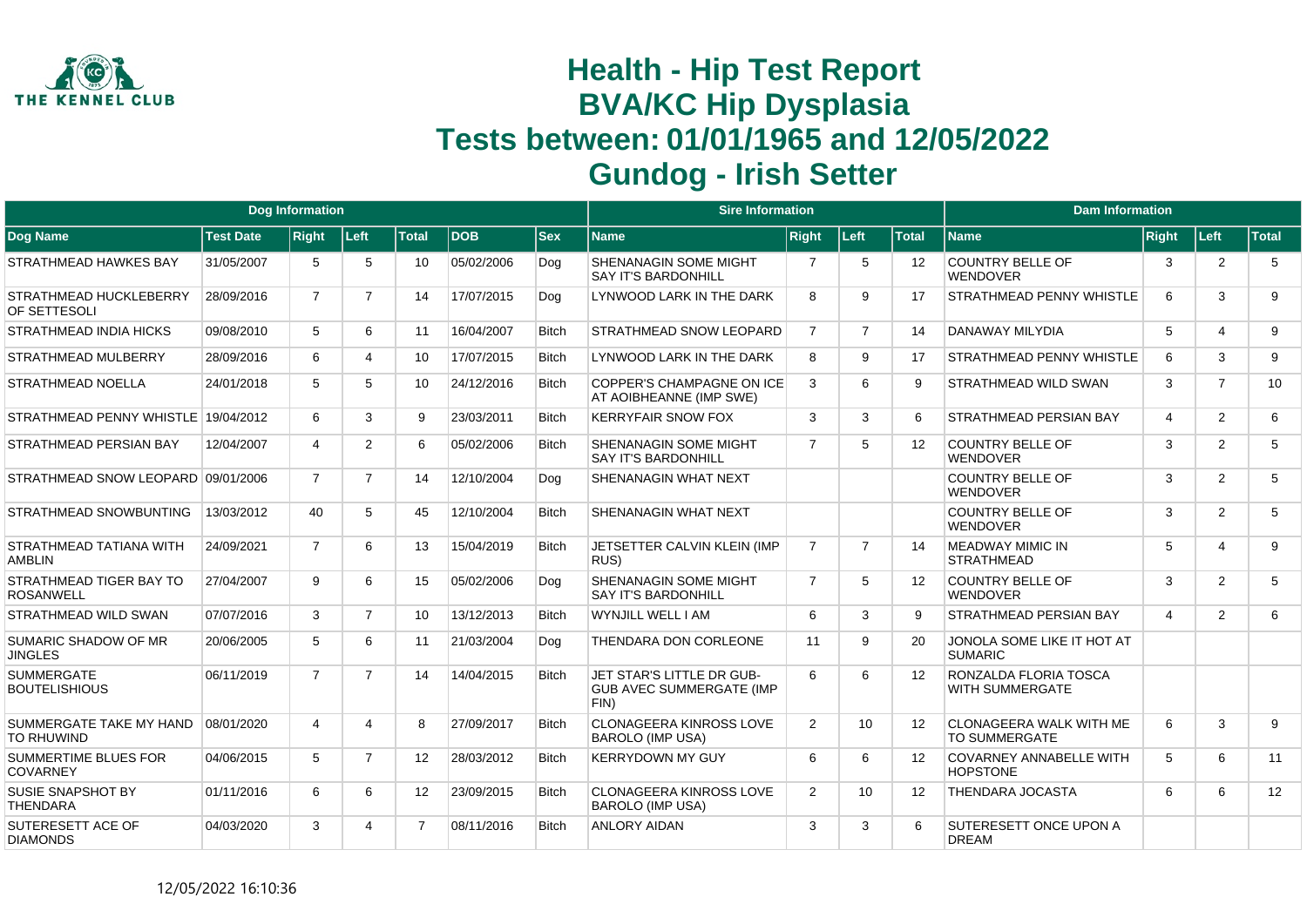

|                                                             |                  | Dog Information |                       |                   |            |              | <b>Sire Information</b>                        |                             |                |              | <b>Dam Information</b>                                  |       |                |       |
|-------------------------------------------------------------|------------------|-----------------|-----------------------|-------------------|------------|--------------|------------------------------------------------|-----------------------------|----------------|--------------|---------------------------------------------------------|-------|----------------|-------|
| Dog Name                                                    | <b>Test Date</b> | <b>Right</b>    | Left                  | <b>Total</b>      | <b>DOB</b> | $ $ Sex      | Name                                           | <b>Right</b>                | Left           | <b>Total</b> | <b>Name</b>                                             | Right | Left           | Total |
| <b>SUTERESETT BLACK MAGIC</b>                               | 25/08/2010       | $\overline{7}$  | 5                     | $12 \overline{ }$ | 17/04/2009 | <b>Bitch</b> | <b>CASKEYS CONCEPT AT</b><br><b>AOIBHEANNE</b> | 3                           | 5              | <sub>8</sub> | <b>BALBRIGGAN ACE OF HEARTS</b><br><b>BY SUTERESETT</b> |       |                |       |
| SUTERESETT KING OF HEARTS 18/07/2018                        |                  | 4               | 4                     | 8                 | 08/11/2016 | Doa          | <b>ANLORY AIDAN</b>                            | 3                           | 3              |              | SUTERESETT ONCE UPON A<br><b>DREAM</b>                  |       |                |       |
| SUTERESETT MILKY WAY WITH 25/08/2010<br><b>SCARLETTI</b>    |                  | 6               | 3                     | 9                 | 17/04/2009 | Dog          | <b>CASKEYS CONCEPT AT</b><br><b>AOIBHEANNE</b> | 3                           | 5              |              | <b>BALBRIGGAN ACE OF HEARTS</b><br><b>BY SUTERESETT</b> |       |                |       |
| SUTERESETT MISS CURIOUS<br><b>ABOUT HENALEAS</b>            | 21/03/2014       | 4               | 3                     | $\overline{7}$    | 30/03/2011 | <b>Bitch</b> | NORTHAMBER JUST CAUSE<br><b>FOR GLENAVNA</b>   | $\overline{4}$              | 5              | 9            | <b>BALBRIGGAN ACE OF HEARTS</b><br><b>BY SUTERESETT</b> |       |                |       |
| <b>SUTERESETT MISS MAGIC</b>                                | 27/09/2012       | 6               | 4                     | 10                | 30/03/2011 | <b>Bitch</b> | NORTHAMBER JUST CAUSE<br><b>FOR GLENAVNA</b>   | $\boldsymbol{\vartriangle}$ | 5              | <b>q</b>     | <b>BALBRIGGAN ACE OF HEARTS</b><br>BY SUTERESETT        |       |                |       |
| SUTERESETT MR COOL                                          | 14/11/2012       | 5               | $\boldsymbol{\Delta}$ | 9                 | 30/03/2011 | Dog          | NORTHAMBER JUST CAUSE<br><b>FOR GLENAVNA</b>   | $\overline{4}$              | 5              | 9            | <b>BALBRIGGAN ACE OF HEARTS</b><br><b>BY SUTERESETT</b> |       |                |       |
| <b>SUTERESETT MR UPPITY</b>                                 | 20/06/2012       | 6               | 4                     | 10                | 30/03/2011 | Dog          | NORTHAMBER JUST CAUSE<br><b>FOR GLENAVNA</b>   | $\boldsymbol{\vartriangle}$ | 5              | <b>q</b>     | <b>BALBRIGGAN ACE OF HEARTS</b><br><b>BY SUTERESETT</b> |       |                |       |
| SUTERESETT ROYAL RIPPLE<br><b>WITH BALBRIGGAN</b>           | 08/03/2011       | 3               | $\boldsymbol{\Delta}$ | $\overline{7}$    | 17/04/2009 | Dog          | <b>CASKEYS CONCEPT AT</b><br><b>AOIBHEANNE</b> | 3                           | 5              | 8            | <b>BALBRIGGAN ACE OF HEARTS</b><br><b>BY SUTERESETT</b> |       |                |       |
| <b>SUTERESETT RUM TUM</b><br><b>TUGGER</b>                  | 28/07/2021       | 5               | 6                     | 11                | 18/04/2019 | Dog          | <b>SUTERESETT KING OF HEARTS</b>               | $\boldsymbol{\vartriangle}$ | Δ              | <sub>8</sub> | SUTERESETT PINA COLADA                                  |       |                |       |
| SUTERESETT WISPA AT<br><b>JULDEANE</b>                      | 25/08/2010       | $\overline{7}$  | $\overline{7}$        | 14                | 17/04/2009 | <b>Bitch</b> | <b>CASKEYS CONCEPT AT</b><br><b>AOIBHEANNE</b> | 3                           | 5              | 8            | <b>BALBRIGGAN ACE OF HEARTS</b><br><b>BY SUTERESETT</b> |       |                |       |
| <b>SWEET ANNIE (IKC)</b>                                    | 08/10/2013       | 3               | 4                     | $\overline{7}$    | 23/02/2009 | <b>Bitch</b> | <b>RANALEEN WILDROVER</b>                      |                             |                |              | KILMANNON FEATHER                                       |       |                |       |
| <b>SWEET MAGIC OF</b><br><b>BALBRIGGAN</b>                  | 07/07/2010       | 3               | 6                     | 9                 | 23/11/2007 | <b>Bitch</b> | <b>BALBRIGGAN ROYAL REBEL</b>                  | 3                           | 5              | 8            | <b>REDCLYST CAER</b>                                    |       |                |       |
| SWIFTLARK FIRST DESIRE AT<br><b>PADUAN</b>                  | 16/06/2016       | 8               | 5                     | 13                | 19/01/2015 | <b>Bitch</b> | PARIS MATCH THENDARA                           | 5                           | 6              | 11           | LYNWOOD JUST FOR LARKS                                  | 5     | $\overline{7}$ | 12    |
| <b>SWIFTLARK FIRST EDITION</b>                              | 21/09/2016       | $\overline{4}$  | 5                     | 9                 | 19/01/2015 | <b>Bitch</b> | PARIS MATCH THENDARA                           | 5                           | 6              | 11           | LYNWOOD JUST FOR LARKS                                  | 5     | $\overline{7}$ | 12    |
| <b>SWIFTLARK FIRST KNIGHT</b>                               | 21/09/2016       | 6               | 6                     | 12                | 19/01/2015 | Dog          | PARIS MATCH THENDARA                           | 5                           | 6              | 11           | LYNWOOD JUST FOR LARKS                                  | 5     | $\overline{7}$ | 12    |
| SWIFTLARK FIRST LADY                                        | 19/10/2016       | 8               | 6                     | 14                | 19/01/2015 | <b>Bitch</b> | PARIS MATCH THENDARA                           | 5                           | 6              | 11           | <b>LYNWOOD JUST FOR LARKS</b>                           | 5     | $\overline{7}$ | 12    |
| SWIFTLARK FIRST LIGHT OVER 20/04/2017<br><b>COPPERSHEEN</b> |                  | 5               | 6                     | 11                | 19/01/2015 | <b>Bitch</b> | PARIS MATCH THENDARA                           | 5                           | 6              | 11           | <b>LYNWOOD JUST FOR LARKS</b>                           | 5     | $\overline{7}$ | 12    |
| SWIFTLARK SECOND NATURE                                     | 17/10/2018       | 8               | $\Delta$              | $12 \overline{ }$ | 07/11/2016 | <b>Bitch</b> | LANSTARA SPRING MOON                           | $\overline{7}$              | $\overline{7}$ | 14           | LYNWOOD JUST FOR LARKS                                  | 5     | $\overline{7}$ | 12    |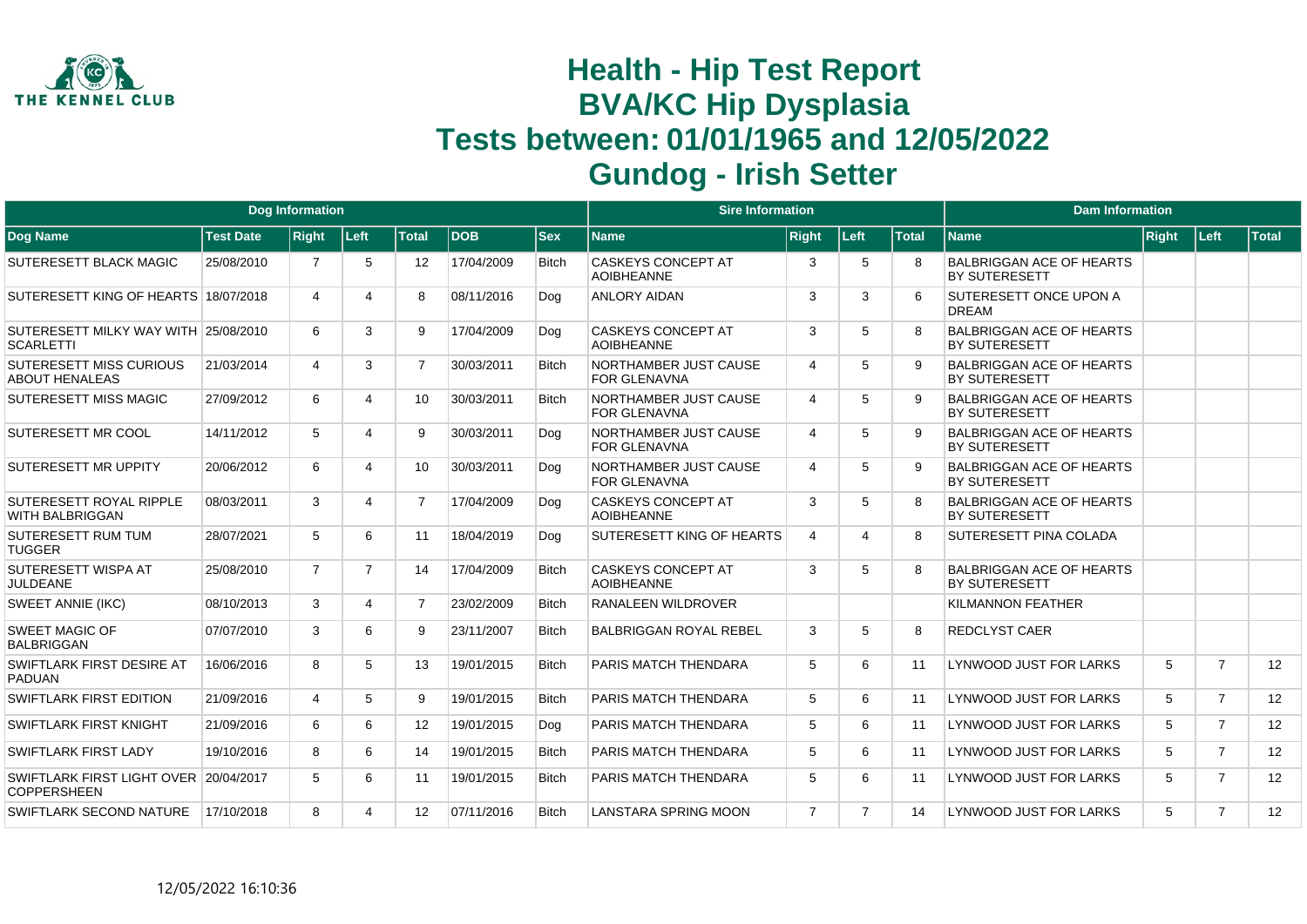

|                                                       |                  | <b>Dog Information</b> |                |                   |            |              | <b>Sire Information</b>             |                |                |              | <b>Dam Information</b>                                   |                         |                       |                |
|-------------------------------------------------------|------------------|------------------------|----------------|-------------------|------------|--------------|-------------------------------------|----------------|----------------|--------------|----------------------------------------------------------|-------------------------|-----------------------|----------------|
| <b>Dog Name</b>                                       | <b>Test Date</b> | <b>Right</b>           | Left           | <b>Total</b>      | <b>DOB</b> | <b>Sex</b>   | Name                                | <b>Right</b>   | Left           | <b>Total</b> | <b>Name</b>                                              | Right                   | │Left⊹                | <b>Total</b>   |
| SWIFTLARK SECOND TO NONE 17/10/2018<br>WITH MAGEMBAY  |                  | 12                     | 13             | 25                | 07/11/2016 | Dog          | <b>LANSTARA SPRING MOON</b>         | 7              | $\overline{7}$ | 14           | LYNWOOD JUST FOR LARKS                                   | 5                       | $\overline{7}$        | 12             |
| SWIFTLARK SPELLBINDER                                 | 07/07/2021       | $\overline{7}$         | $\overline{7}$ | 14                | 30/09/2019 | Dog          | <b>COVARNEY MACAROON</b>            | 8              | 6              | 14           | <b>SWIFTLARK FIRST EDITION</b>                           | $\overline{\mathbf{4}}$ | 5                     | 9              |
| TAGAMAGO DEMANTS LADY<br><b>ISABELLA II (IMP)</b>     | 22/01/1998       | $\overline{7}$         | 7              | 14                | 23/02/1996 | <b>Bitch</b> | TAGAMAGO FOREIGN AFFAIR             |                |                |              | <b>TAGAMAGO SCARLET O'HARA</b>                           |                         |                       |                |
| TAGAMAGO DOLLY DAY DREAM 28/01/1993                   |                  | 3                      | 5              | 8                 | 12/07/1990 | <b>Bitch</b> | <b>TAGAMAGO THE MAGICIAN</b>        |                |                |              | <b>TAGAMAGO'S RAG DOLL</b>                               |                         |                       |                |
| <b>TAGAMAGO FINAL FLING</b>                           | 05/07/2000       | 4                      | 6              | 10 <sup>°</sup>   | 31/01/1995 | Dog          | <b>TAGAMAGO RED HOT</b>             |                |                |              | <b>TAGAMAGO'S RAG DOLL</b>                               |                         |                       |                |
| <b>TAGAMAGO GALAXY FOR</b><br>LYRASETT                | 04/08/2008       | 5                      | $\overline{7}$ | $12 \overline{ }$ | 26/11/2005 | <b>Bitch</b> | <b>THENDARA BOTTICELLI</b>          |                |                |              | <b>TAGAMAGO'S FAIRY QUEEN</b>                            | $\overline{7}$          | $\boldsymbol{\Delta}$ | 11             |
| <b>TAGAMAGO HEARTBREAKER</b><br><b>WITH SIORRUIDH</b> | 22/12/1993       | 32                     | 33             | 65                | 27/05/1992 | <b>Bitch</b> | <b>REDDINS ZARBIE</b>               | 3              | 3              | 6            | <b>TAGAMAGO MOUNTAIN</b><br><b>RINGLET</b>               |                         |                       |                |
| <b>TAGAMAGO LOVING MEMORY</b><br>OF SHIREDALE         | 03/08/1995       | 5                      | $\overline{7}$ | 12                | 27/04/1988 | <b>Bitch</b> | <b>REDDINS MORGAN</b>               |                |                |              | <b>TAGAMAGO MAGIC SPELL</b>                              |                         |                       |                |
| <b>TAGAMAGO MISS MUFFETT</b>                          | 19/03/1993       | $\overline{7}$         | 24             | 31                | 16/12/1989 | <b>Bitch</b> | <b>TAGAMAGO THE MAGICIAN</b>        |                |                |              | TAGAMAGO TOP CLASS                                       | 2                       | $\overline{2}$        | $\overline{4}$ |
| <b>TAGAMAGO PERLE D'AZUR</b>                          | 19/04/2004       | 4                      | 3              | $\overline{7}$    | 11/07/2000 | <b>Bitch</b> | <b>TAGAMAGO FINAL FLING</b>         | $\overline{4}$ | 6              | 10           | <b>TAGAMAGO DEMANTS LADY</b><br><b>ISABELLA II (IMP)</b> | $\overline{7}$          | $\overline{7}$        | 14             |
| TAGAMAGO SCARLET RIBBONS 24/02/1993                   |                  | 10                     | 9              | 19                | 25/01/1992 | <b>Bitch</b> | DERRYVEAGH WILD WEST<br><b>HERO</b> |                |                |              | <b>TAGAMAGO IT'S MAGIC</b>                               |                         |                       |                |
| TAGAMAGO TOP CLASS                                    | 19/12/1980       | $\overline{2}$         | $\overline{2}$ | 4                 | 18/11/1979 | <b>Bitch</b> | <b>BRINARA INULA</b>                | 3              | 3              | 6            | <b>TAGAMAGO GYPSY MOTH</b>                               |                         |                       |                |
| <b>TAGAMAGO TOP FLIGHT</b>                            | 01/01/1985       | $\Omega$               | $\Omega$       | $\Omega$          | 18/11/1979 | Dog          | <b>BRINARA INULA</b>                | 3              | 3              | 6            | <b>TAGAMAGO GYPSY MOTH</b>                               |                         |                       |                |
| <b>TAGAMAGO VALPOLICELLA AT</b><br><b>HEATHWAITE</b>  | 05/08/2005       | 14                     | 14             | 28                | 12/01/2001 | <b>Bitch</b> | <b>TAGAMAGO FINAL FLING</b>         | 4              | 6              | 10           | <b>TAGAMAGO'S SWEET</b><br><b>INSPIRATION</b>            | 5                       | $\overline{7}$        | 12             |
| TAGAMAGO'S CHARITY                                    | 04/05/2000       | 5                      | 5              | 10                | 08/04/1998 | <b>Bitch</b> | <b>THENDARA KENNEDY</b>             |                |                |              | <b>TAGAMAGO'S SWEET</b><br><b>INSPIRATION</b>            | 5                       | $\overline{7}$        | 12             |
| <b>TAGAMAGO'S DINO</b>                                | 31/07/2015       | 5                      | $\overline{7}$ | 12                | 03/08/2005 | Dog          | <b>TAGAMAGO'S SURVIVOR</b>          | 5              | Δ              | 9            | <b>TAGAMAGO'S SNOW WHITE</b>                             | 17                      | 10                    | 27             |
| TAGAMAGO'S FAIRY QUEEN                                | 26/10/2005       | $\overline{7}$         | 4              | 11                | 12/12/2003 | <b>Bitch</b> | <b>TAGAMAGO'S SURVIVOR</b>          | 5              | Δ              | 9            | <b>TAGAMAGO'S FITOU</b>                                  | 8                       | 28                    | 36             |
| <b>TAGAMAGO'S FITOU</b>                               | 08/04/2003       | 8                      | 28             | 36                | 12/01/2001 | <b>Bitch</b> | <b>TAGAMAGO FINAL FLING</b>         | $\overline{4}$ | 6              | 10           | <b>TAGAMAGO'S SWEET</b><br><b>INSPIRATION</b>            | 5                       | $\overline{7}$        | 12             |
| TAGAMAGO'S GREAT GATSBY                               | 03/09/2015       | 3                      | 6              | 9                 | 03/04/2014 | Dog          | ANLORY KELTIC BLUE SKY              | 5              | 5              | 10           | <b>TAGAMAGO'S SORREL</b>                                 | $\overline{\mathbf{4}}$ | $\overline{7}$        | 11             |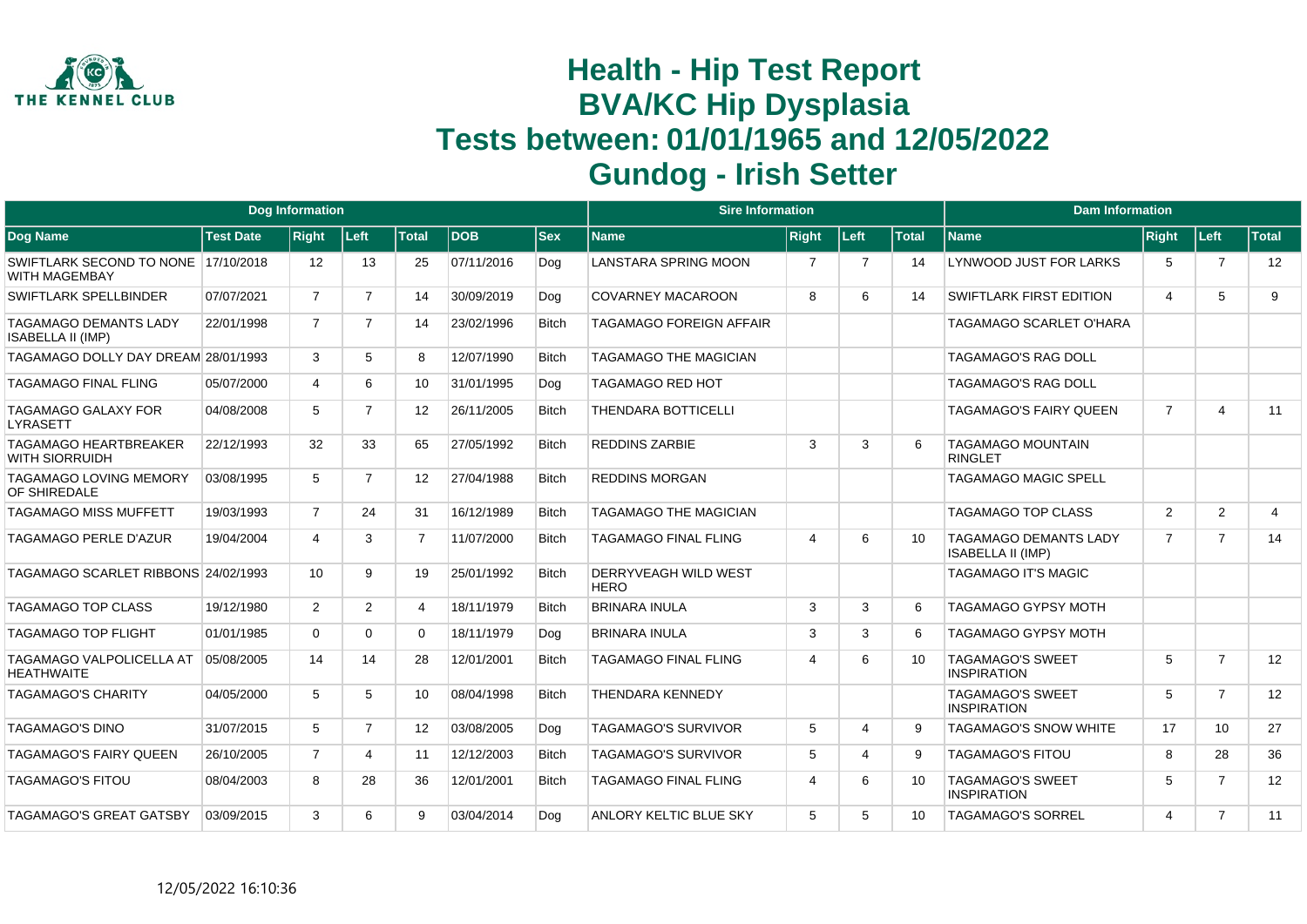

|                                                    |                  | <b>Dog Information</b> |                |              |             |              | <b>Sire Information</b>                             |                          |                |              | <b>Dam Information</b>                                                  |                |                |              |
|----------------------------------------------------|------------------|------------------------|----------------|--------------|-------------|--------------|-----------------------------------------------------|--------------------------|----------------|--------------|-------------------------------------------------------------------------|----------------|----------------|--------------|
| Dog Name                                           | <b>Test Date</b> | <b>Right</b>           | Left           | <b>Total</b> | <b>IDOB</b> | <b>Sex</b>   | <b>Name</b>                                         | <b>Right</b>             | Left           | <b>Total</b> | <b>Name</b>                                                             | Right          | Left           | <b>Total</b> |
| TAGAMAGO'S MAEVE                                   | 12/02/2021       | 5                      | 6              | 11           | 22/07/2018  | <b>Bitch</b> | ANLORY KELTIC BLUE SKY                              | 5                        | 5              | 10           | <b>TAGAMAGO'S PIPER</b>                                                 | 5              | 5              | 10           |
| <b>TAGAMAGO'S MAGICAL</b><br><b>MARTINA</b>        | 11/09/2015       | 8                      | 4              | 12           | 22/06/2013  | <b>Bitch</b> | <b>TAGAMAGO'S SURVIVOR</b>                          | 5                        | Δ              | 9            | <b>TAGAMAGO'S PIPER</b>                                                 | 5              | 5              | 10           |
| TAGAMAGO'S MICKEY FINN                             | 19/04/2012       | 5                      | 8              | 13           | 03/02/2007  | Dog          | <b>TAGAMAGO'S ENZO</b>                              |                          |                |              | <b>TAGAMAGO'S FITOU</b>                                                 | 8              | 28             | 36           |
| <b>TAGAMAGO'S PIPER</b>                            | 12/09/2012       | 5                      | 5              | 10           | 05/07/2010  | <b>Bitch</b> | <b>REDDINS PAUSE AT</b><br><b>MAGICONKERS</b>       | 6                        | 6              | 12           | <b>TAGAMAGO'S SORREL</b>                                                | 4              | $\overline{7}$ | 11           |
| <b>TAGAMAGO'S RED ROSE</b>                         | 15/05/2013       | 8                      | $\overline{7}$ | 15           | 02/03/2008  | <b>Bitch</b> | <b>TAGAMAGO'S SURVIVOR</b>                          | 5                        | Δ              | 9            | <b>TAGAMAGO'S FITOU</b>                                                 | 8              | 28             | 36           |
| <b>TAGAMAGO'S RIOJA</b>                            | 28/02/2005       | $\overline{7}$         | 5              | 12           | 12/01/2001  | <b>Bitch</b> | <b>TAGAMAGO FINAL FLING</b>                         | $\boldsymbol{\varDelta}$ | 6              | 10           | <b>TAGAMAGO'S SWEET</b><br><b>INSPIRATION</b>                           | 5              | $\overline{7}$ | 12           |
| TAGAMAGO'S SNOW WHITE                              | 20/07/2005       | 17                     | 10             | 27           | 24/12/2002  | <b>Bitch</b> | CATALUNA TEXAS WILD                                 | $\overline{2}$           | 3              | 5            | <b>TAGAMAGO'S SWEET</b><br><b>INSPIRATION</b>                           | 5              | $\overline{7}$ | 12           |
| <b>TAGAMAGO'S SORREL</b>                           | 09/03/2010       | 4                      | $\overline{7}$ | 11           | 02/03/2008  | <b>Bitch</b> | <b>TAGAMAGO'S SURVIVOR</b>                          | 5                        | Δ              | 9            | <b>TAGAMAGO'S FITOU</b>                                                 | 8              | 28             | 36           |
| TAGAMAGO'S SUNDAE GIRL                             | 30/10/2003       | $\overline{7}$         | 8              | 15           | 10/08/1999  | <b>Bitch</b> | SHENANAGIN SOME MIGHT<br><b>SAY IT'S BARDONHILL</b> | $\overline{7}$           | 5              | 12           | <b>TAGAMAGO'S SWEET</b><br><b>INSPIRATION</b>                           | 5              | $\overline{7}$ | 12           |
| <b>TAGAMAGO'S SURVIVOR</b>                         | 04/11/2003       | 5                      | Δ              | 9            | 06/05/2002  | Dog          | <b>TAGAMAGO FINAL FLING</b>                         | $\overline{4}$           | 6              | 10           | <b>NEW LINACRE SOMETHING TO</b><br>THINK ABOUT BY TAGAMAGO<br>(IMP LUX) |                |                |              |
| <b>TAGAMAGO'S SWEET</b><br><b>INSPIRATION</b>      | 22/01/1998       | 5                      | $\overline{7}$ | 12           | 27/02/1996  | <b>Bitch</b> | <b>GOLDINGS FESTIVAL</b>                            | $\overline{7}$           | 9              | 16           | <b>TAGAMAGO LOVING MEMORY</b><br>OF SHIREDALE                           | 5              | $\overline{7}$ | 12           |
| TAH DAH THATS MAJYK                                | 16/08/2017       | 3                      | $\overline{7}$ | 10           | 11/08/2012  | <b>Bitch</b> | <b>BRABROOK BABBLING BROOK</b>                      | 5                        | 6              | 11           | <b>EDENTOP JACINDA</b>                                                  | $\overline{7}$ | $\overline{4}$ | 11           |
| <b>TAMARA REDWOOD</b>                              | 16/12/2008       | $\overline{7}$         | 3              | 10           | 10/09/2006  | <b>Bitch</b> | <b>ASTRAZONE SPECIAL BREW</b>                       | $\overline{1}$           | $\overline{7}$ | 8            | RUADHAN MONA LISA OF<br><b>HENNELDALE</b>                               |                |                |              |
| <b>TAMWOOD BEE</b>                                 | 06/03/1992       | $\overline{7}$         | 11             | 18           | 17/12/1989  | <b>Bitch</b> | <b>FEARNLEY BUCKS FIZZ</b>                          |                          |                |              | <b>TAMWOOD TALK ABOUT ME</b>                                            |                |                |              |
| <b>TAMWOOD BUMBLE</b>                              | 06/03/1992       | $\overline{7}$         | 8              | 15           | 17/12/1989  | <b>Bitch</b> | <b>FEARNLEY BUCKS FIZZ</b>                          |                          |                |              | TAMWOOD TALK ABOUT ME                                                   |                |                |              |
| <b>TANIVAGH ENCHANTED LADY</b>                     | 05/08/1993       | 3                      | $\overline{7}$ | 10           | 23/06/1989  | <b>Bitch</b> | <b>FEARNLEY BUCKS FIZZ</b>                          |                          |                |              | <b>TANIVAGH REBECCA</b>                                                 |                |                |              |
| TANNYMAC COULD IT BE<br><b>MAGIC AT HEATHCLARE</b> | 04/10/2007       | 5                      | 4              | 9            | 20/09/2004  | <b>Bitch</b> | <b>HEATHCLARE MAGICAL SPELL</b>                     | 5                        | 6              | 11           | <b>TANNYMAC MOON GLOW</b>                                               |                |                |              |
| <b>TARANDELL THORNTON'S</b><br><b>DESIRE</b>       | 23/12/2015       | 3                      | 3              | 6            | 01/02/2014  | Dog          | <b>LOSKERAN FOLLOW THE</b><br><b>DREAM</b>          | 8                        | 13             | 21           | <b>CIMAWRCOCH'S BURNING</b><br><b>DESIRE</b>                            |                |                |              |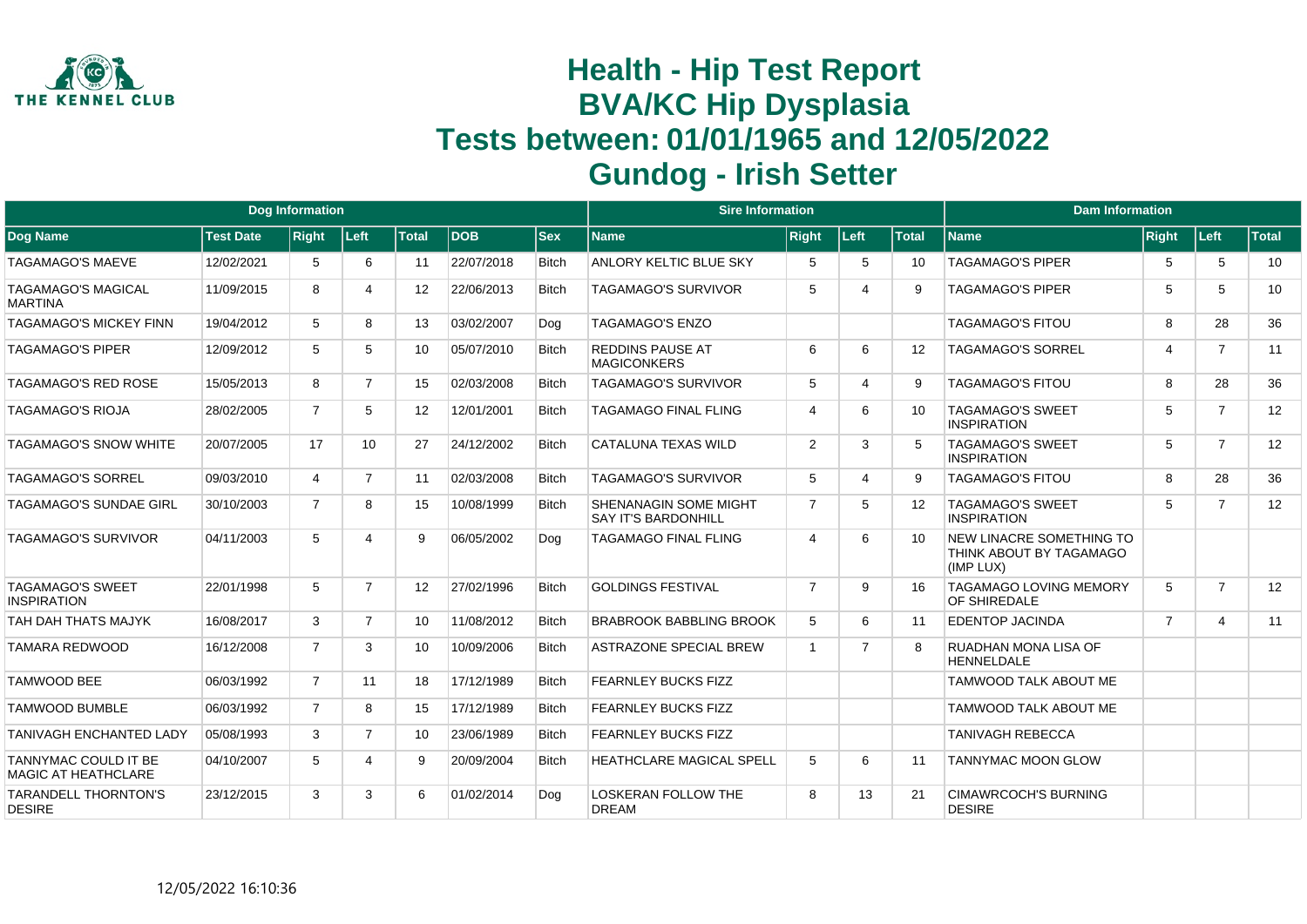

|                                                                |                  | <b>Dog Information</b> |                |                   |            |              | <b>Sire Information</b>                                   |                |      |              | <b>Dam Information</b>                            |              |      |              |
|----------------------------------------------------------------|------------------|------------------------|----------------|-------------------|------------|--------------|-----------------------------------------------------------|----------------|------|--------------|---------------------------------------------------|--------------|------|--------------|
| Dog Name                                                       | <b>Test Date</b> | <b>Right</b>           | Left           | <b>Total</b>      | <b>DOB</b> | $ $ Sex      | <b>Name</b>                                               | <b>Right</b>   | Left | <b>Total</b> | <b>Name</b>                                       | <b>Right</b> | Left | <b>Total</b> |
| <b>TATSBRO MIDNIGHT SATIN</b>                                  | 29/03/1987       | $\overline{2}$         | 6              | 8                 | 27/02/1986 | Dog          | ERINADE REMUS AT TATSBRO                                  |                |      |              | <b>BONAHAIRD SNOWFLAKE OF</b><br><b>TATSBRO</b>   |              |      |              |
| <b>TATSBRO STORMFORCE AT</b><br><b>IRELEITH</b>                | 16/02/2004       | 20                     | 17             | 37                | 12/07/2002 | Dog          | <b>GOLDINGS MANXMAN</b>                                   | 6              | Δ    | 10           | ORNELLA BRIONNA FOR<br><b>TATSBRO</b>             |              |      |              |
| <b>TATTERSLEE BON</b><br>AFFECTUEUX AVEC<br><b>MONTGREENAN</b> | 05/06/2007       | 6                      | 3              | 9                 | 29/10/2005 | <b>Bitch</b> | <b>CATALUNA TEXAS WILD</b>                                | $\overline{2}$ | 3    |              | TATTERSLEE EXTRAORDINARY                          | 9            | 13   | 22           |
| <b>TATTERSLEE EXTRA HOT</b>                                    | 07/06/1996       | 6                      | 6              | 12                | 17/12/1992 | <b>Bitch</b> | <b>TAGAMAGO'S HOT PURSUIT</b>                             |                |      |              | <b>TATTERSLEE JUST</b><br><b>ENCHANTING</b>       |              |      |              |
| TATTERSLEE EXTRAORDINARY 30/03/1999                            |                  | 9                      | 13             | 22                | 29/06/1997 | <b>Bitch</b> | <b>TATTERSLEE SPECIAL EFFECT</b>                          | 4              | 8    | 12           | <b>TATTERSLEE EXTRA HOT</b>                       | 6            | 6    | 12           |
| TATTERSLEE LEGENDAIRE                                          | 31/03/2010       | $\overline{2}$         | 4              | 6                 | 07/08/2008 | <b>Bitch</b> | <b>AUTUMNGLOW LEGEND</b>                                  | 5              | 3    | 8            | <b>TATTERSLEE SUNFLOWER</b>                       | 3            | 3    | 6            |
| <b>TATTERSLEE SPECIAL EFFECT</b>                               | 12/08/1993       | $\overline{4}$         | 8              | 12                | 27/01/1992 | Dog          | <b>RHUWIND SPECIAL EDITION</b>                            | $\overline{2}$ |      | 3            | <b>TATTERSLEE TOUTE SEULE</b>                     |              |      |              |
| TATTERSLEE SUNFLOWER                                           | 08/09/2005       | 3                      | 3              | 6                 | 07/09/2003 | <b>Bitch</b> | CATALUNA TEXAS WILD                                       | $\overline{2}$ | 3    | 5            | <b>TATTERSLEE EXTRAORDINARY</b>                   | 9            | 13   | 22           |
| TATTERSLEE TRUE TO TYPE                                        | 28/02/1986       | $\Omega$               | 0              | $\Omega$          | 27/01/1985 | Dog          | <b>CORALMIST COUNTRY</b><br><b>COTSWOLD AT TATTERSLEE</b> |                |      |              | <b>BENRICK LADY</b>                               |              |      |              |
| TAWNYMEADE TOCCATA                                             | 29/03/2004       | 14                     | 8              | 22                | 18/07/2001 | Dog          | <b>BONAHAIRD LEVADE DEL</b><br><b>TAWNYMEADE</b>          |                |      |              | <b>SETTASIDE SOUL SINGER</b>                      |              |      |              |
| <b>TAWNYMEADE TRAVIATA</b>                                     | 28/07/2005       | $\overline{7}$         | 8              | 15                | 18/07/2001 | Dog          | <b>BONAHAIRD LEVADE DEL</b><br><b>TAWNYMEADE</b>          |                |      |              | <b>SETTASIDE SOUL SINGER</b>                      |              |      |              |
| <b>TAYSEER ETERNAL DELIGHT</b>                                 | 08/08/2003       | 4                      | $\overline{7}$ | 11                | 02/12/2001 | Dog          | <b>LOSKERAN ETERNAL SPRING</b>                            | 8              | 9    | 17           | <b>TRELALES MISTY MORNING</b>                     |              |      |              |
| <b>TELERI SUMMERTIME BLUES</b><br>AVEC ALOLFRANA (A.I.)        | 04/07/2018       | 3                      | 6              | 9                 | 17/06/2017 | Dog          | COPPER'S MAGISKA UNDER<br>(ATCAL00247SWE)                 |                |      |              | SHANDWICK LOVE IN A MIST<br><b>FOR TELERI</b>     | 6            | 4    | 10           |
| <b>TERAMOUR GOING FOR GOLD</b>                                 | 02/12/2009       | 4                      | 8              | $12 \overline{ }$ | 15/04/2008 | Dog          | <b>ATRON LIMITED EDITION</b>                              | 9              | 6    | 15           | FLEUR OF THE RED KINDNESS<br>(IMP NLD)            |              |      |              |
| TERAMOUR HAPPY GO LUCKY                                        | 25/09/2000       | 11                     | 17             | 28                | 25/10/1998 | Dog          | <b>TERAMOUR C'EST</b><br><b>HYPNOTIQUE</b>                |                |      |              | <b>BRIARYBANK CRESCENDO AT</b><br><b>TERAMOUR</b> |              |      |              |
| <b>TERAMOUR LADY IN RED</b>                                    | 15/12/2016       | 4                      | 5              | 9                 | 15/10/2014 | <b>Bitch</b> | <b>RONZALDA FIGARO</b>                                    | 8              | 12   | 20           | <b>TERAMOUR LOVELY JUBBLY</b>                     | 3            | 8    | 11           |
| TERAMOUR LOVELY JUBBLY                                         | 25/06/2013       | 3                      | 8              | 11                | 09/08/2010 | <b>Bitch</b> | <b>LOSKERAN FOLLOW THE</b><br><b>DREAM</b>                | 8              | 13   | 21           | FLEUR OF THE RED KINDNESS<br>(IMP NLD)            |              |      |              |
| TERAMOUR PURE GOLD AT<br><b>IRELEITH</b>                       | 26/06/2009       | $\overline{7}$         | 9              | 16                | 15/04/2008 | Dog          | <b>ATRON LIMITED EDITION</b>                              | 9              | 6    | 15           | FLEUR OF THE RED KINDNESS<br>(IMP NLD)            |              |      |              |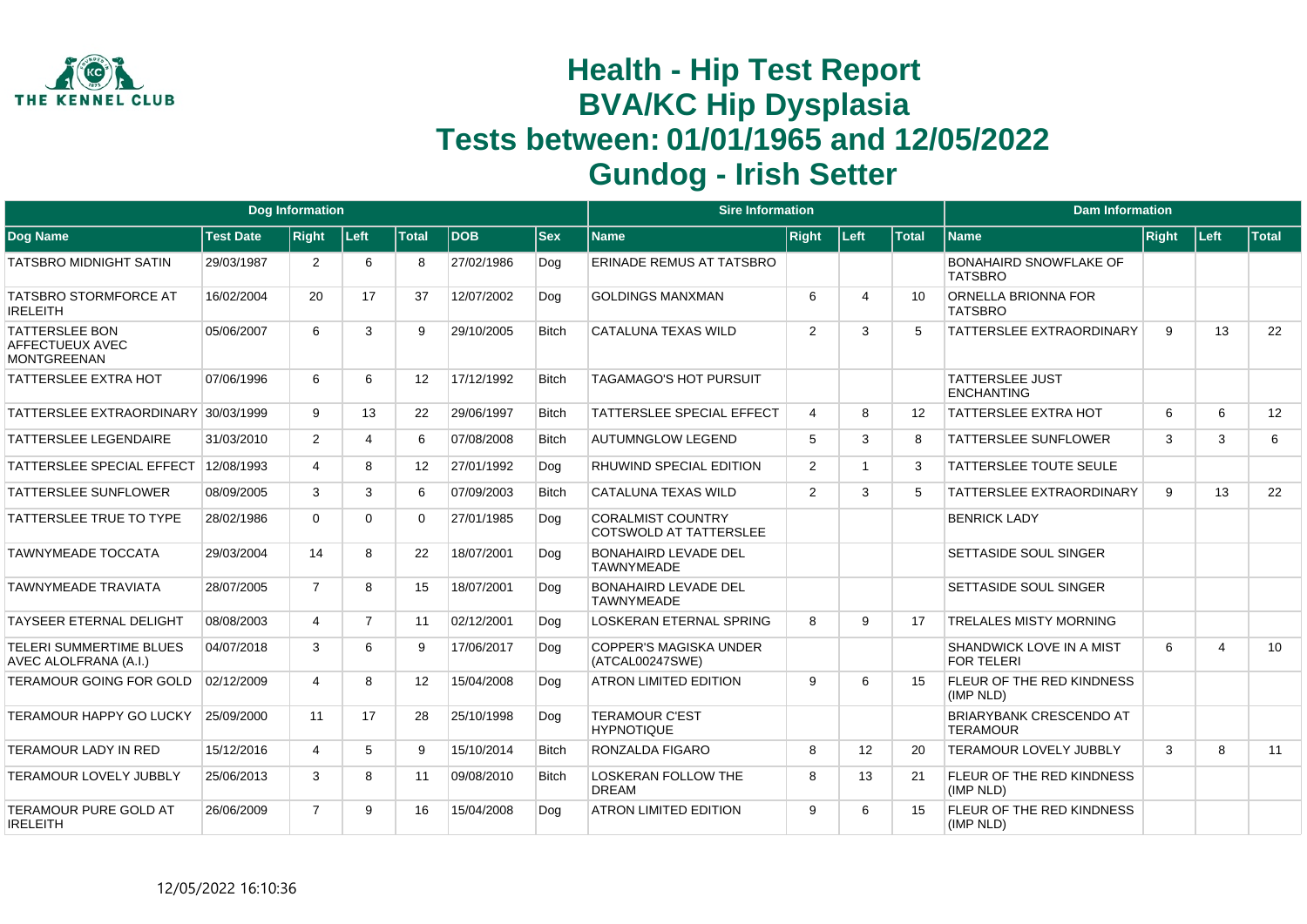

|                                                         |                  | <b>Dog Information</b> |                |              |             |              | <b>Sire Information</b>                                              |                |      |                | <b>Dam Information</b>                                 |              |                       |                 |
|---------------------------------------------------------|------------------|------------------------|----------------|--------------|-------------|--------------|----------------------------------------------------------------------|----------------|------|----------------|--------------------------------------------------------|--------------|-----------------------|-----------------|
| Dog Name                                                | <b>Test Date</b> | <b>Right</b>           | Left           | <b>Total</b> | <b>IDOB</b> | <b>Sex</b>   | Name                                                                 | <b>Right</b>   | Left | <b>Total</b>   | <b>Name</b>                                            | <b>Right</b> | Left                  | Total           |
| <b>TERAMOUR RAGAMUFFIN</b>                              | 23/05/2000       | 3                      | $\overline{7}$ | 10           | 02/06/1998  | Dog          | <b>CASPIANS INTREPID</b>                                             |                |      |                | <b>TERAMOUR TOOTSIE</b>                                |              |                       |                 |
| <b>TERAMOUR STRIKE IT LUCKY</b>                         | 31/01/2000       | 8                      | $\overline{7}$ | 15           | 25/10/1998  | Dog          | <b>TERAMOUR C'EST</b><br><b>HYPNOTIQUE</b>                           |                |      |                | <b>BRIARYBANK CRESCENDO AT</b><br><b>TERAMOUR</b>      |              |                       |                 |
| THE PEARLFISHER OF<br><b>STRATHMEAD</b>                 | 05/04/2005       | 13                     | $\overline{7}$ | 20           | 17/02/2004  | Dog          | <b>DANAWAY DESTINY</b>                                               | 13             | 12   | 25             | <b>DANAWAY MILYDIA</b>                                 | 5            | $\boldsymbol{\Delta}$ | 9               |
| <b>THENDARA BABE</b>                                    | 04/02/1998       | $\overline{7}$         | 6              | 13           | 12/02/1996  | <b>Bitch</b> | <b>THENDARA KENNEDY</b>                                              |                |      |                | THENDARA LOVE LETTER                                   |              |                       |                 |
| THENDARA BAKEWELL TART AT 03/12/2014<br><b>RIVERMAN</b> |                  | 3                      | $\overline{7}$ | 10           | 21/11/2013  | Bitch        | <b>AVON FARM THOUGHTS OF</b><br>CALCUTTA WITH BALINTYNE<br>(IMP USA) | $\overline{4}$ | 3    |                | <b>THENDARA VANILLA ICE</b>                            | 6            | 8                     | 14              |
| THENDARA BLOOMING ELLE                                  | 11/10/2017       | 6                      | 4              | 10           | 04/05/2016  | <b>Bitch</b> | THENDARA POT NOODLE                                                  | 10             | 12   | 22             | <b>THENDARA BAKEWELL TART AT</b><br><b>RIVERMAN</b>    | 3            | $\overline{7}$        | 10 <sup>1</sup> |
| <b>THENDARA CAPRIATI</b>                                | 15/04/2014       | 8                      | 8              | 16           | 05/07/2007  | <b>Bitch</b> | <b>SCOTSELAW DETROIT</b><br>SPINNER BY THENDARA                      |                |      |                | <b>THENDARA MISS DIOR</b>                              |              |                       |                 |
| THENDARA CHASING BOYS TO 04/07/2014<br><b>SUMARIC</b>   |                  | 10                     | 14             | 24           | 18/10/2012  | <b>Bitch</b> | <b>SUMARIC SHADOW OF MR</b><br><b>JINGLES</b>                        | 5              | 6    | 11             | <b>THENDARA CAPRIATI</b>                               | 8            | 8                     | 16              |
| THENDARA CHASING CASSIDY                                | 02/11/2017       | 5                      | 6              | 11           | 18/10/2012  | <b>Bitch</b> | <b>SUMARIC SHADOW OF MR</b><br><b>JINGLES</b>                        | 5              | 6    | 11             | <b>THENDARA CAPRIATI</b>                               | 8            | 8                     | 16              |
| THENDARA COME DANCING                                   | 07/12/2001       | 12                     | 9              | 21           | 12/02/1996  | <b>Bitch</b> | <b>THENDARA KENNEDY</b>                                              |                |      |                | THENDARA LOVE LETTER                                   |              |                       |                 |
| <b>THENDARA COMMITMENT</b>                              | 03/12/2014       | 6                      | 5              | 11           | 21/11/2013  | Dog          | <b>AVON FARM THOUGHTS OF</b><br>CALCUTTA WITH BALINTYNE<br>(IMP USA) | $\overline{4}$ | 3    | $\overline{7}$ | <b>THENDARA VANILLA ICE</b>                            | 6            | 8                     | 14              |
| THENDARA CRYSTAL ICE                                    | 09/09/2020       | 38                     | 41             | 79           | 29/01/2018  | Bitch        | <b>THENDARA COMMITMENT</b>                                           | 6              | 5    | 11             | <b>THENDARA CHASING CASSIDY</b>                        | 5            | 6                     | 11              |
| <b>THENDARA DANIELLA</b>                                | 06/11/2009       | $\overline{a}$         | 6              | 10           | 11/07/2003  | <b>Bitch</b> | THENDARA DON CORLEONE                                                | 11             | 9    | 20             | <b>JONOLA TAK'IN LIBERTIES</b><br><b>WITH THENDARA</b> |              |                       |                 |
| <b>THENDARA DEVON</b>                                   | 23/11/2017       | 5                      | 3              | 8            | 21/11/2013  | Bitch        | <b>AVON FARM THOUGHTS OF</b><br>CALCUTTA WITH BALINTYNE<br>(IMP USA) | $\overline{4}$ | 3    | $\overline{7}$ | <b>THENDARA VANILLA ICE</b>                            | 6            | 8                     | 14              |
| THENDARA DON CORLEONE                                   | 08/04/2003       | 11                     | 9              | 20           | 14/01/2000  | Dog          | <b>SCARLETTI SMOOTH CRIMINAL</b>                                     |                |      |                | <b>GREER PAIGE OF THENDARA</b>                         |              |                       |                 |
| THENDARA DUA LIPA AT<br><b>TYKKIDYW</b>                 | 30/12/2019       | 5                      | 4              | 9            | 23/02/2018  | <b>Bitch</b> | THENDARA POT NOODLE                                                  | 10             | 12   | 22             | THENDARA VIOLET ELIZABETH<br><b>AT ZENANA</b>          | 3            | $\overline{7}$        | 10              |
| THENDARA DUTCHESS AT<br><b>DEVACOTT</b>                 | 11/11/2011       | $\boldsymbol{\Lambda}$ | 5              | 9            | 09/08/2010  | <b>Bitch</b> | <b>SUMARIC SHADOW OF MR</b><br><b>JINGLES</b>                        | 5              | 6    | 11             | <b>THENDARA CAPRIATI</b>                               | 8            | 8                     | 16              |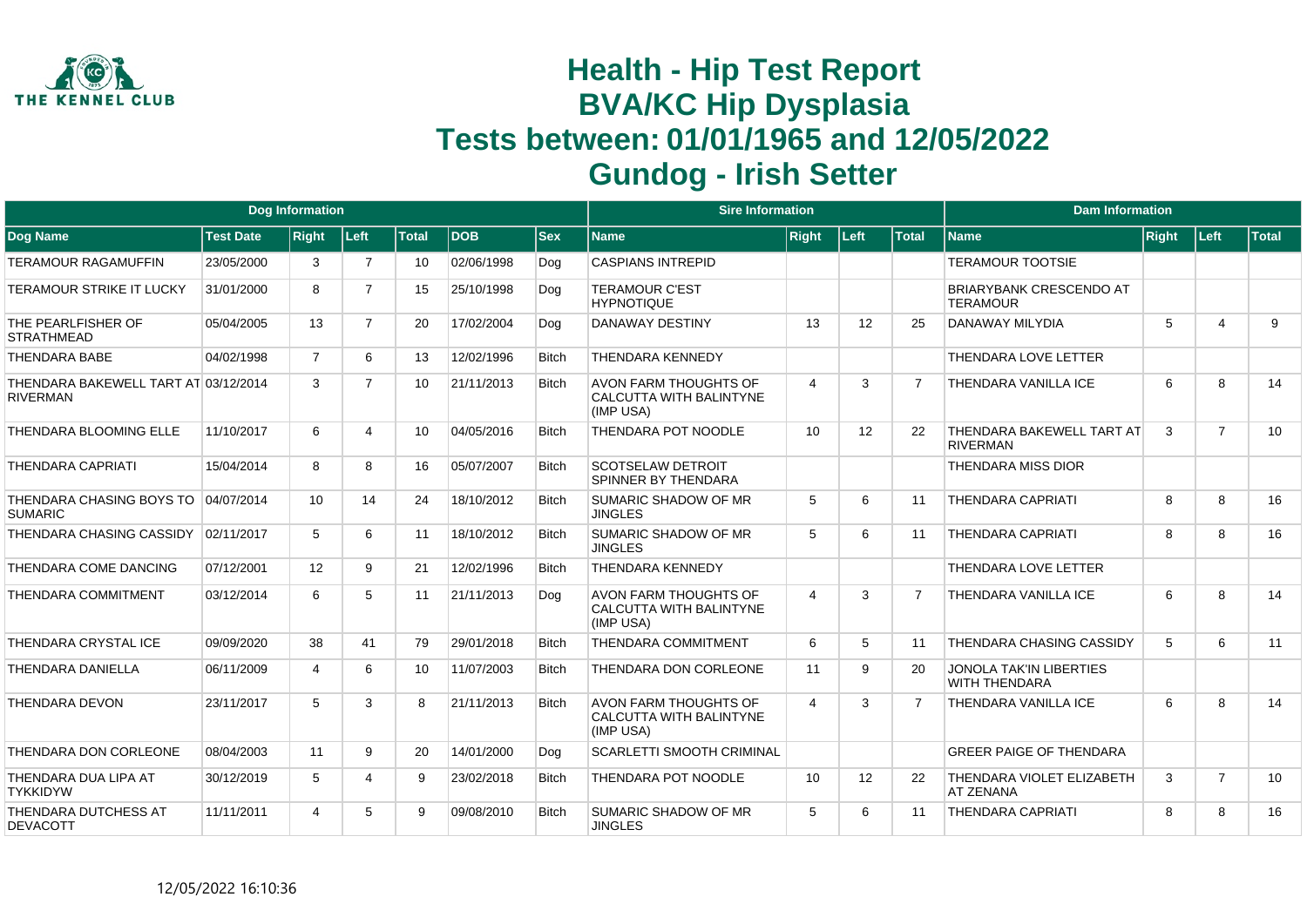

|                                                          |                  | <b>Dog Information</b> |                |              |            |              | <b>Sire Information</b>                                                     |                       |      |                | <b>Dam Information</b>                           |              |                |              |
|----------------------------------------------------------|------------------|------------------------|----------------|--------------|------------|--------------|-----------------------------------------------------------------------------|-----------------------|------|----------------|--------------------------------------------------|--------------|----------------|--------------|
| <b>Dog Name</b>                                          | <b>Test Date</b> | <b>Right</b>           | Left           | <b>Total</b> | <b>DOB</b> | <b>Sex</b>   | <b>Name</b>                                                                 | <b>Right</b>          | Left | <b>Total</b>   | <b>Name</b>                                      | <b>Right</b> | <b>Left</b>    | <b>Total</b> |
| <b>THENDARA ENGLISH ROSE</b>                             | 14/02/2017       | 5                      | 3              | 8            | 21/11/2013 | <b>Bitch</b> | AVON FARM THOUGHTS OF<br>CALCUTTA WITH BALINTYNE<br>(IMP USA)               | $\boldsymbol{\Delta}$ | 3    | $\overline{7}$ | <b>THENDARA VANILLA ICE</b>                      | 6            | 8              | 14           |
| <b>THENDARA FASCINATION</b>                              | 14/11/2013       | 3                      | $\overline{7}$ | 10           | 01/05/2011 | Dog          | SUMARIC SHADOW OF MR<br><b>JINGLES</b>                                      | 5                     | 6    | 11             | <b>THENDARA VANILLA ICE</b>                      | 6            | 8              | 14           |
| THENDARA FLASH ALICE AT<br><b>BRENRUE</b>                | 18/02/1998       | 3                      | $\overline{2}$ | 5            | 11/11/1996 | <b>Bitch</b> | <b>THENDARA KENNEDY</b>                                                     |                       |      |                | THENDARA LOVE LETTER                             |              |                |              |
| <b>THENDARA FROZEN ASSET</b>                             | 22/01/2010       | $\overline{4}$         | $\overline{7}$ | 11           | 05/01/2009 | Dog          | <b>THENDARA KRAMER</b>                                                      |                       |      |                | <b>CORDARRAGH LADYBIRD OF</b><br><b>THENDARA</b> |              |                |              |
| THENDARA INCOGNITO AMONG 28/10/1999<br><b>RONZALDA</b>   |                  | 8                      | 9              | 17           | 09/04/1998 | Dog          | <b>THENDARA THE TOURIST</b>                                                 |                       |      |                | <b>GREER PAIGE OF THENDARA</b>                   |              |                |              |
| <b>THENDARA IRISHSHERRY</b><br><b>ADELHEID (IMP EST)</b> | 09/09/2020       | 8                      | 6              | 14           | 21/03/2018 | <b>Bitch</b> | THENDARA OKAY YAA                                                           |                       |      |                | <b>THENDARA SOMERSET</b>                         |              |                |              |
| THENDARA JEFFERSON<br>AMONG ROHANMOR                     | 20/09/2011       | 6                      | 8              | 14           | 17/05/2010 | Dog          | SUMARIC SHADOW OF MR<br><b>JINGLES</b>                                      | 5                     | 6    | 11             | <b>CORDARRAGH LADYBIRD OF</b><br><b>THENDARA</b> |              |                |              |
| THENDARA JINGLE BELLE OF<br>JENNISON                     | 19/06/2013       | $\overline{7}$         | $\overline{7}$ | 14           | 17/05/2010 | <b>Bitch</b> | <b>SUMARIC SHADOW OF MR</b><br><b>JINGLES</b>                               | 5                     | 6    | 11             | <b>CORDARRAGH LADYBIRD OF</b><br><b>THENDARA</b> |              |                |              |
| THENDARA JOCASTA                                         | 01/12/2011       | 6                      | 6              | 12           | 17/05/2010 | <b>Bitch</b> | <b>SUMARIC SHADOW OF MR</b><br><b>JINGLES</b>                               | 5                     | 6    | 11             | <b>CORDARRAGH LADYBIRD OF</b><br><b>THENDARA</b> |              |                |              |
| <b>THENDARA LENAMORE</b>                                 | 01/12/2011       | $\overline{7}$         | $\overline{7}$ | 14           | 09/08/2010 | <b>Bitch</b> | SUMARIC SHADOW OF MR<br><b>JINGLES</b>                                      | 5                     | 6    | 11             | <b>THENDARA CAPRIATI</b>                         | 8            | 8              | 16           |
| <b>THENDARA MARSHMELLO</b>                               | 07/08/2019       | 5                      | 5              | 10           | 23/02/2018 | Dog          | THENDARA POT NOODLE                                                         | 10                    | 12   | 22             | THENDARA VIOLET ELIZABETH<br><b>AT ZENANA</b>    | 3            | $\overline{7}$ | 10           |
| THENDARA MULBERRY AT<br><b>CARACELL</b>                  | 11/04/2000       | 6                      | 9              | 15           | 07/07/1998 | Dog          | <b>THENDARA SONOFA FOX</b>                                                  |                       |      |                | THENDARA MISS SELFRIDGE                          |              |                |              |
| THENDARA PEARLY QUEEN OF 03/12/2014<br><b>BALINTYNE</b>  |                  | 4                      | $\overline{7}$ | 11           | 21/11/2013 | <b>Bitch</b> | <b>AVON FARM THOUGHTS OF</b><br><b>CALCUTTA WITH BALINTYNE</b><br>(IMP USA) | $\boldsymbol{\Delta}$ | 3    |                | <b>THENDARA VANILLA ICE</b>                      | 6            | 8              | 14           |
| THENDARA POT NOODLE                                      | 09/05/2013       | 10                     | 12             | 22           | 09/08/2010 | Dog          | <b>SUMARIC SHADOW OF MR</b><br><b>JINGLES</b>                               | 5                     | 6    | 11             | <b>THENDARA CAPRIATI</b>                         | 8            | 8              | 16           |
| THENDARA SATISFACTION                                    | 25/07/2012       | 4                      | $\overline{7}$ | 11           | 01/05/2011 | Dog          | SUMARIC SHADOW OF MR<br><b>JINGLES</b>                                      | 5                     | 6    | 11             | <b>THENDARA VANILLA ICE</b>                      | 6            | 8              | 14           |
| THENDARA STRICTLY SAMBA                                  | 21/04/2021       |                        | 6              | 10           | 17/03/2020 | <b>Bitch</b> | NUCKY OF MCBIRDY (IMP BEL)                                                  |                       |      |                | <b>SUSIE SNAPSHOT BY</b><br><b>THENDARA</b>      | 6            | 6              | 12           |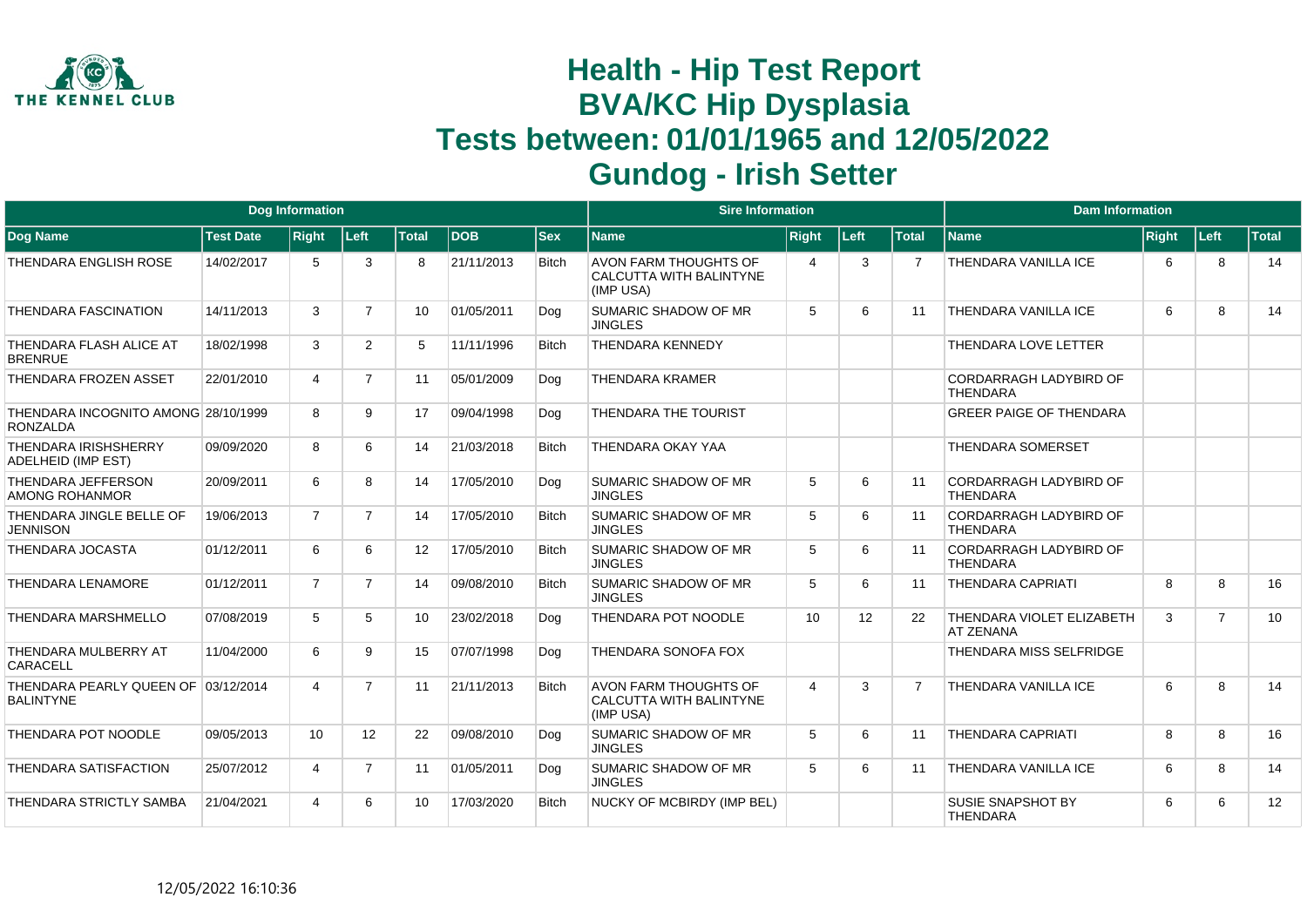

|                                                          |                  | <b>Dog Information</b> |                |                |            |              | <b>Sire Information</b>                              |                |                |                 | <b>Dam Information</b>                           |                         |      |                |
|----------------------------------------------------------|------------------|------------------------|----------------|----------------|------------|--------------|------------------------------------------------------|----------------|----------------|-----------------|--------------------------------------------------|-------------------------|------|----------------|
| Dog Name                                                 | <b>Test Date</b> | <b>Right</b>           | Left           | <b>Total</b>   | <b>DOB</b> | <b>Sex</b>   | <b>Name</b>                                          | <b>Right</b>   | Left           | <b>Total</b>    | <b>Name</b>                                      | <b>Right</b>            | Left | <b>Total</b>   |
| THENDARA THE WATCHMAKER 27/04/2017                       |                  | $\overline{7}$         | $\overline{7}$ | 14             | 01/06/2015 | Dog          | CORDARRAGH REMBRANDT                                 | $\overline{7}$ | $\overline{7}$ | 14              | <b>THENDARA CAPRIATI</b>                         | 8                       | 8    | 16             |
| THENDARA TIGER DANCE                                     | 21/04/2021       | 9                      | 6              | 15             | 17/03/2020 | Dog          | NUCKY OF MCBIRDY (IMP BEL)                           |                |                |                 | SUSIE SNAPSHOT BY<br><b>THENDARA</b>             | 6                       | 6    | 12             |
| THENDARA VANILLA ICE                                     | 09/05/2013       | 6                      | 8              | 14             | 05/01/2009 | <b>Bitch</b> | <b>THENDARA KRAMER</b>                               |                |                |                 | CORDARRAGH LADYBIRD OF<br><b>THENDARA</b>        |                         |      |                |
| THENDARA VERSACE AMONG<br><b>ROHANMOR</b>                | 30/03/2005       | $\overline{7}$         | 8              | 15             | 26/07/2003 | Dog          | THENDARA DON CORLEONE                                | 11             | 9              | 20              | THENDARA MISS SELFRIDGE                          |                         |      |                |
| THENDARA VIOLET ELIZABETH 27/04/2017<br><b>AT ZENANA</b> |                  | 3                      | $\overline{7}$ | 10             | 10/12/2014 | <b>Bitch</b> | THENDARA COMMITMENT                                  | 6              | 5              | 11              | <b>CORDARRAGH LADYBIRD OF</b><br><b>THENDARA</b> |                         |      |                |
| THOMIAM CELINA MAY WITH<br><b>SANDSTREAM</b>             | 04/10/2017       | 9                      | $\overline{7}$ | 16             | 17/04/2014 | <b>Bitch</b> | DRUMWHAUR DUBLIN BAY                                 |                |                |                 | <b>CORDARRAGH UTOPIA</b>                         |                         |      |                |
| <b>TIFOSI MAMAS PEARL</b>                                | 30/10/2009       | 9                      | 10             | 19             | 21/06/2008 | <b>Bitch</b> | <b>BRAIDMOUNT GENTLE GUY AT</b><br><b>AMBERLIGHT</b> |                |                |                 | SHANDWICK IRRESISTABLE AT<br><b>TIFOSI</b>       |                         |      |                |
| <b>TIMADON DEBS DELIGHT</b>                              | 22/07/1994       | 6                      | 5              | 11             | 06/06/1993 | Dog          | <b>DANAWAY DEBONAIR</b>                              |                |                |                 | <b>TIMADON BRULETTE</b>                          |                         |      |                |
| TIMADON MAN ABOUT TOWN                                   | 06/05/1994       | 9                      | 6              | 15             | 05/11/1992 | Dog          | <b>DANAWAY DEBONAIR</b>                              |                |                |                 | <b>TIMADON TAPESTRY</b>                          |                         |      |                |
| TIMADON MISS IRRESISTABLE                                | 13/04/1999       | 5                      | 4              | 9              | 22/11/1997 | <b>Bitch</b> | <b>TIMADON DEBS DELIGHT</b>                          | 6              | 5              | 11              | <b>TIMADON CHELSEA GIRL</b>                      |                         |      |                |
| TIQUN WILL O' THE WISP                                   | 10/05/2007       | 5                      | 5              | 10             | 06/03/2001 | <b>Bitch</b> | <b>ARDOON JACK</b>                                   |                |                |                 | <b>TIQUN SIERRA</b>                              |                         |      |                |
| TIROEN TAKE ME TO THE TOP<br>(KCJ)                       | 28/05/2014       | $\overline{4}$         | 4              | 8              | 21/12/2012 | Dog          | <b>RIVERBRUE ZEUS</b>                                | 6              | 3              | 9               | <b>TIROEN TOP MARKS (KCJ)</b>                    |                         |      |                |
| <b>TIROEN TAKE MY BREATH</b><br>AWAY (KCJ)               | 13/10/2009       | 4                      | 3              | $\overline{7}$ | 18/03/2007 | <b>Bitch</b> | <b>CLACHNAHAR AMI PIERROT</b>                        | 5              | 3              | 8               | <b>TIROEN TICKLED PINK (KCJ)</b>                 | 5                       | 3    | 8              |
| TIROEN TAYLORMADE (KCJ)                                  | 12/09/2006       | 6                      | 5              | 11             | 31/01/2004 | Dog          | ORSTONE INTERCEPTOR                                  |                |                |                 | TIROEN TOURBILLON (KCJ)                          |                         |      |                |
| TIROEN TEARDROP EXPLODES 21/09/2016<br>DANWISH (KCJ)     |                  | 4                      | 4              | 8              | 11/06/2015 | <b>Bitch</b> | <b>RIQITTA AUTHENTIC</b>                             | 9              | 11             | 20              | <b>TIROEN TO THE MANOR BORN</b><br>(KCJ)         | 5                       | 3    | 8              |
| TIROEN TICKLED PINK (KCJ)                                | 12/09/2006       | 5                      | 3              | 8              | 31/01/2004 | <b>Bitch</b> | ORSTONE INTERCEPTOR                                  |                |                |                 | TIROEN TOURBILLON (KCJ)                          |                         |      |                |
| TIROEN TIME AFTER TIME FOR 04/09/2009<br>ALOLFRAN (KCJ)  |                  | 3                      | 3              | 6              | 18/03/2007 | Dog          | <b>CLACHNAHAR AMI PIERROT</b>                        | 5              | 3              | 8               | <b>TIROEN TICKLED PINK (KCJ)</b>                 | 5                       | 3    | 8              |
| TIROEN TIME LORD (KCJ)                                   | 04/08/2011       | 6                      | 10             | 16             | 16/04/2010 | Dog          | JONOLA DR DOOLITTLE                                  | $\overline{7}$ | 3              | 10              | <b>TIROEN TAKE MY BREATH</b><br>AWAY (KCJ)       | $\overline{4}$          | 3    | $\overline{7}$ |
| <b>TIROEN TIMELESS CLASSIC</b><br>(KCJ)                  | 04/08/2011       | 13                     | 6              | 19             | 16/04/2010 | <b>Bitch</b> | JONOLA DR DOOLITTLE                                  | $\overline{7}$ | 3              | 10 <sup>1</sup> | <b>TIROEN TAKE MY BREATH</b><br>AWAY (KCJ)       | $\overline{\mathbf{4}}$ | 3    | $\overline{7}$ |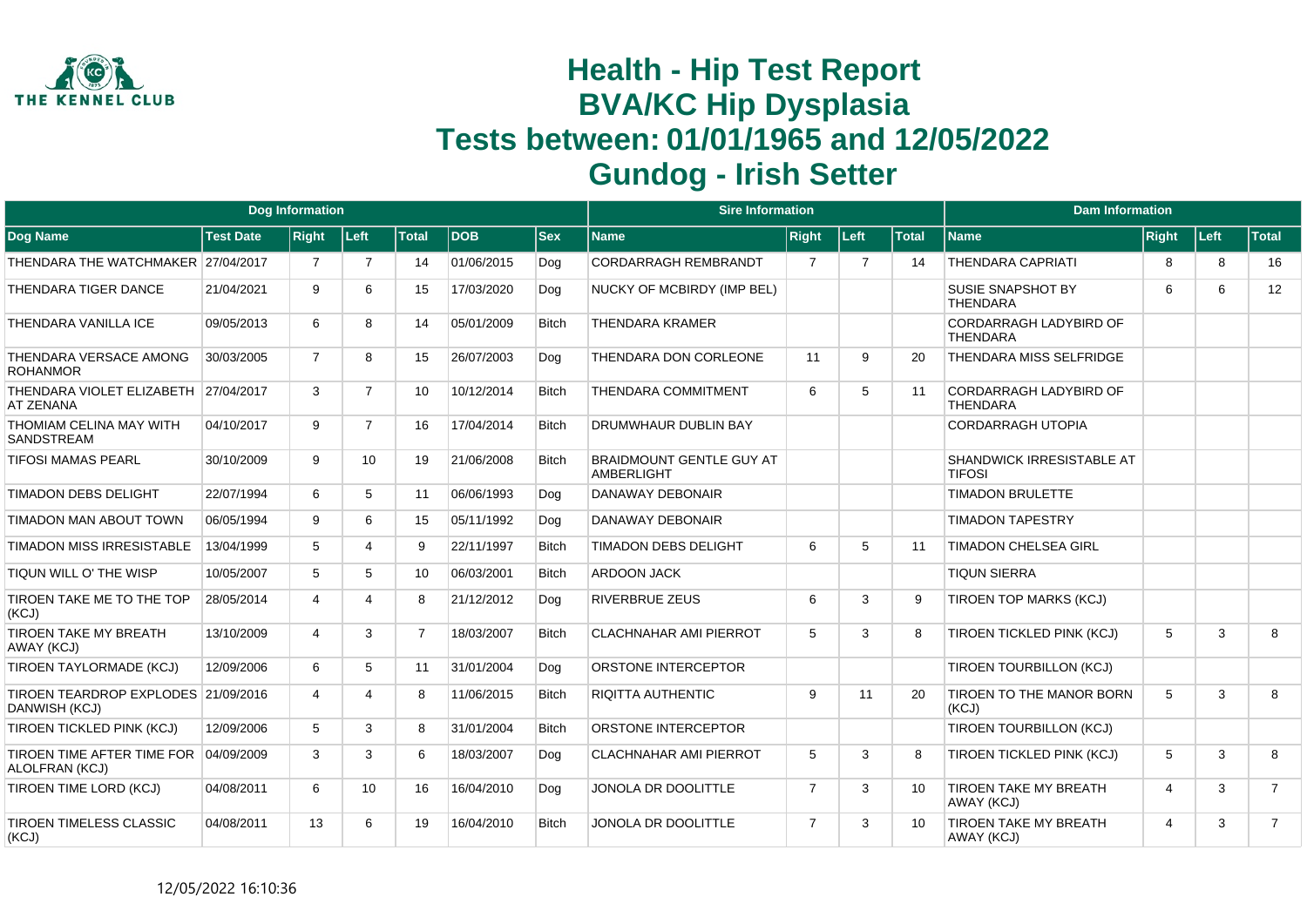

|                                                              |                  | <b>Dog Information</b> |                |                |            |              | <b>Sire Information</b>                                |                |      |                | <b>Dam Information</b>                                 |       |                |                |
|--------------------------------------------------------------|------------------|------------------------|----------------|----------------|------------|--------------|--------------------------------------------------------|----------------|------|----------------|--------------------------------------------------------|-------|----------------|----------------|
| Dog Name                                                     | <b>Test Date</b> | <b>Right</b>           | ∣Left∶         | <b>Total</b>   | <b>DOB</b> | <b>Sex</b>   | <b>Name</b>                                            | <b>Right</b>   | Left | <b>Total</b>   | <b>Name</b>                                            | Right | ∣Left∶         | Total          |
| TIROEN TO THE MANOR BORN 21/05/2014<br>(KCJ)                 |                  | 5                      | 3              | 8              | 21/12/2012 | <b>Bitch</b> | <b>RIVERBRUE ZEUS</b>                                  | 6              | 3    | 9              | TIROEN TOP MARKS (KCJ)                                 |       |                |                |
| TIROEN TO THE MOON AND<br>BACK (KCJ)                         | 26/02/2020       | 4                      | $\overline{4}$ | 8              | 25/10/2018 | <b>Bitch</b> | TIROEN TOO DARN HOT (KCJ)                              | $\overline{4}$ | 3    | $\overline{7}$ | <b>BARDONHILL'S THE NEW</b><br><b>GINGER AT TIROEN</b> | 4     | $\overline{4}$ | 8              |
| TIROEN TOO DARN HOT (KCJ)                                    | 10/08/2016       | 4                      | 3              | $\overline{7}$ | 11/06/2015 | Dog          | <b>RIQITTA AUTHENTIC</b>                               | 9              | 11   | 20             | <b>TIROEN TO THE MANOR BORN</b><br>(KCJ)               | 5     | 3              | 8              |
| TIROEN TOO HOT TO HANDLE<br>(KCJ)                            | 21/05/2014       | 3                      | 3              | 6              | 21/12/2012 | Dog          | <b>RIVERBRUE ZEUS</b>                                  | 6              | 3    | 9              | TIROEN TOP MARKS (KCJ)                                 |       |                |                |
| TIROEN TOP SECRET (KCJ)                                      | 08/05/2014       | $\overline{4}$         | $\overline{7}$ | 11             | 21/12/2012 | <b>Bitch</b> | <b>RIVERBRUE ZEUS</b>                                  | 6              | 3    | 9              | <b>TIROEN TOP MARKS (KCJ)</b>                          |       |                |                |
| <b>TIROEN TRAILBLAZER AT</b><br><b>CREGACLARE (KCJ)</b>      | 11/03/2009       | $\overline{7}$         | 6              | 13             | 18/03/2007 | Dog          | <b>CLACHNAHAR AMI PIERROT</b>                          | 5              | 3    | 8              | <b>TIROEN TICKLED PINK (KCJ)</b>                       | 5     | 3              | 8              |
| TIROEN TRUE BLUE (KCJ)                                       | 13/10/2009       | 6                      | 5              | 11             | 18/03/2007 | Dog          | <b>CLACHNAHAR AMI PIERROT</b>                          | 5              | 3    | 8              | <b>TIROEN TICKLED PINK (KCJ)</b>                       | 5     | 3              | 8              |
| <b>TOCKMARFS CHANTILLY</b><br><b>SURPRISE</b>                | 22/12/1997       | 6                      |                | $\overline{7}$ | 22/05/1994 | <b>Bitch</b> | <b>SCARLETTI THE</b><br><b>UNTOUCHABLE</b>             |                |      |                | COLOURBOX MILLY MOLLY<br><b>MANDY</b>                  | 6     | 5              | 11             |
| <b>TOCKMARFS TOTAL ECLIPSE</b>                               | 12/11/2002       | $\overline{7}$         | $\overline{4}$ | 11             | 29/07/1999 | <b>Bitch</b> | <b>GLENLAINE CHIANTI</b>                               |                |      |                | <b>TOCKMARFS CHANTILLY</b><br><b>SURPRISE</b>          | 6     | $\overline{1}$ | $\overline{7}$ |
| TOFTWOOD INTO TEMPTATION 22/04/1999                          |                  | 5                      | 6              | 11             | 12/07/1996 | Dog          | KONAKAKELA ZAGAR BY<br><b>ROMARNE</b>                  |                |      |                | <b>TOFTWOOD WITCHY WOMAN</b>                           |       |                |                |
| <b>TOGIPOTO MY FAIR LADY</b>                                 | 10/07/2012       | 8                      | 6              | 14             | 24/03/2008 | <b>Bitch</b> | <b>CORRANROO THE SORCERER</b><br>OF TOGIPOTO           | $\overline{7}$ | 3    | 10             | <b>ELEGANCE ITSELF BY</b><br><b>TOGIPOTO</b>           |       |                |                |
| <b>TOPAZ LITTLE GEM BY</b><br><b>AUTUMNGLOW</b>              | 23/11/2005       | 3                      | $\overline{7}$ | 10             | 18/07/2001 | <b>Bitch</b> | <b>AUTUMNGLOW EMPEROR</b>                              | $\overline{4}$ | 5    | g              | <b>BRINARA HIGHLAND MIST</b>                           |       |                |                |
| <b>TRAWRICKA KLEVERKID WITH</b><br><b>HAREMACH (IMP BEL)</b> | 30/10/2013       | 4                      | $\overline{4}$ | 8              | 26/09/2011 | Dog          | <b>TRAWRICKA HIGH JINKS AT</b><br>STARCHELLE (IMP BEL) |                |      |                | <b>TRAWRICKA ISSOPRETTY</b>                            |       |                |                |
| <b>TREBEURDEN ROSE RED</b>                                   | 23/02/2012       | 5                      | $\overline{7}$ | 12             | 04/01/2008 | <b>Bitch</b> | SHANDWICK DIAMOND AT<br><b>ORSTONE</b>                 | 5              | 11   | 16             | <b>DERRYDORE RUBY DREAM AT</b><br><b>TREBEURDEN</b>    |       |                |                |
| TREDURA CLANDESTINE<br><b>AFFAIR</b>                         | 11/05/2012       | 8                      | 9              | 17             | 18/03/2011 | Dog          | <b>MINVERY'S RAJAH</b>                                 |                |      |                | <b>TREDURA APRIL AFFAIR WITH</b><br><b>SCOTSELAW</b>   |       |                |                |
| <b>TREDURA NEVARDA KNIGHT</b>                                | 02/06/2017       | 3                      | 4              | $\overline{7}$ | 24/01/2012 | Dog          | MINVERY'S RAJAH                                        |                |      |                | <b>TREDURA SHE DRIVES ME</b><br><b>WILD</b>            |       |                |                |
| <b>TREDURA OUTER LIMITS</b>                                  | 11/05/2012       | 6                      | 5              | 11             | 25/02/2010 | Dog          | <b>BRENRUE OUTLANDER</b>                               | $\overline{4}$ | 3    | 7              | TREDURA SHE DRIVES ME<br><b>WILD</b>                   |       |                |                |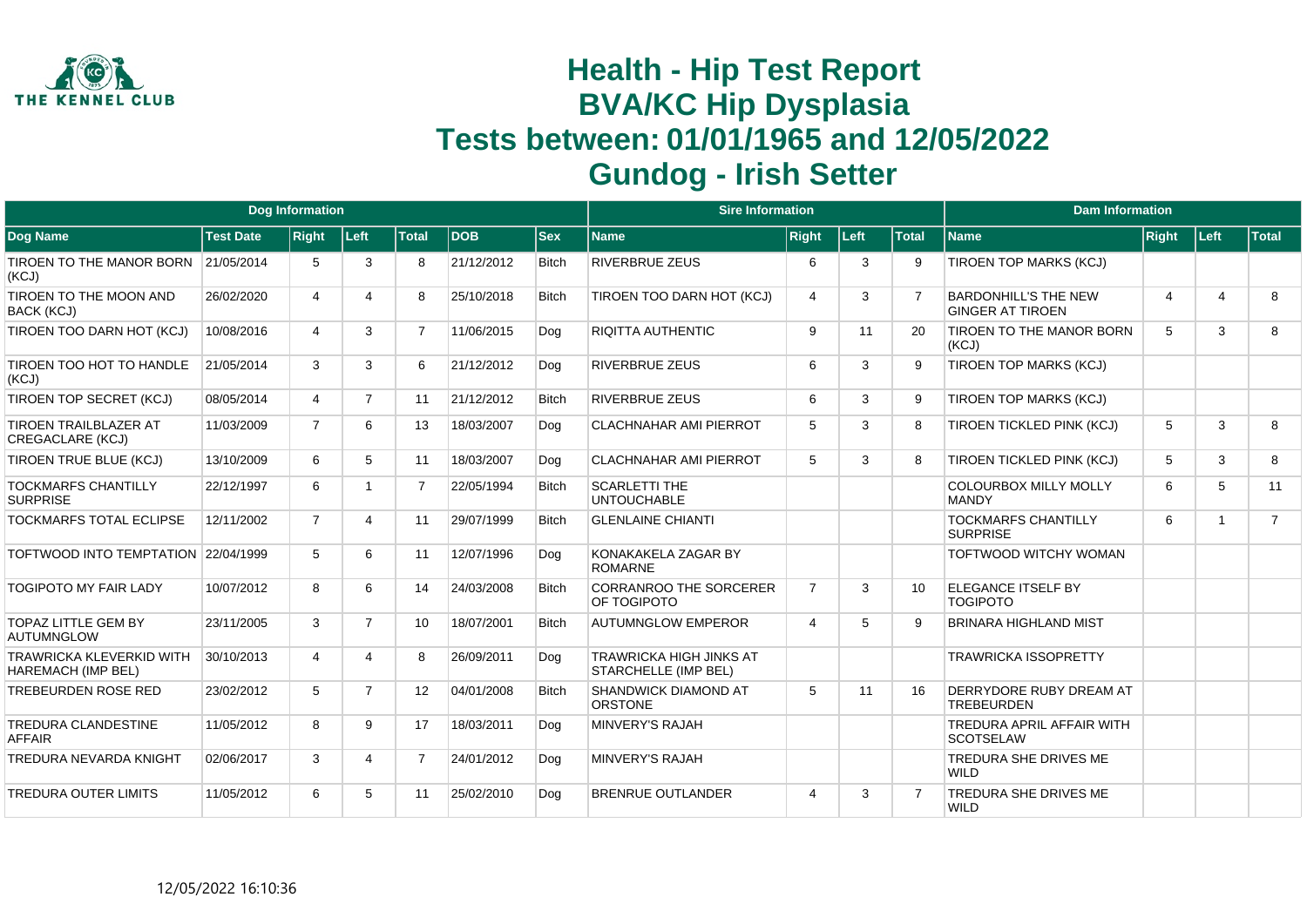

|                                                       |                  | <b>Dog Information</b> |                |                 |            |              | <b>Sire Information</b>                                  |                         |                             |              | <b>Dam Information</b>                              |              |      |              |
|-------------------------------------------------------|------------------|------------------------|----------------|-----------------|------------|--------------|----------------------------------------------------------|-------------------------|-----------------------------|--------------|-----------------------------------------------------|--------------|------|--------------|
| <b>Dog Name</b>                                       | <b>Test Date</b> | <b>Right</b>           | Left           | <b>Total</b>    | <b>DOB</b> | <b>Sex</b>   | <b>Name</b>                                              | <b>Right</b>            | Left                        | <b>Total</b> | <b>Name</b>                                         | <b>Right</b> | Left | <b>Total</b> |
| <b>TREDURA ROSELYN AT</b><br><b>PENCLIPPIN</b>        | 18/12/2020       | 3                      | 5              | 8               | 14/04/2017 | <b>Bitch</b> | <b>ANLORY TAMHIL</b>                                     | 3                       | 3                           | 6            | TREDURA TENESSE TILERY                              |              |      |              |
| <b>TREDURA VAL VERDI</b>                              | 02/06/2017       | 3                      | 4              | $\overline{7}$  | 01/11/2014 | Dog          | <b>ANLORY TAMHIL</b>                                     | 3                       | 3                           | 6            | <b>TREDURA TENESSE TILERY</b>                       |              |      |              |
| <b>TREFAINE MUSIC AT</b><br>AUTUMNGLOW                | 17/07/1992       | $\overline{2}$         | 6              | 8               | 29/06/1991 | Dog          | AUTUMNGLOW MASQUERADE                                    |                         |                             |              | <b>TREFAINE MINT JULIP</b>                          |              |      |              |
| <b>TREHELGA TROIKA</b>                                | 03/11/2009       | 20                     | 11             | 31              | 24/04/2006 | Dog          | <b>GOLDINGS MANXMAN</b>                                  | 6                       | $\boldsymbol{\vartriangle}$ | 10           | <b>MEADWAY MYRIAH OF</b><br><b>TREHELGA</b>         |              |      |              |
| TRELALES CRIMSON RAMBLER 19/05/2000                   |                  | 8                      | 31             | 39              | 27/07/1997 | Dog          | KONAKAKELA ZEUS ROSU AT<br><b>STOURFORD</b>              |                         |                             |              | <b>LOSKERAN RAMBLIN' ROSE</b>                       | 14           | 19   | 33           |
| <b>TRELALES SNOWSTORM</b>                             | 19/09/1996       | 8                      | $\overline{7}$ | 15              | 29/07/1995 | Dog          | <b>TATTERSLEE SPECIAL EFFECT</b>                         | $\overline{\mathbf{4}}$ | 8                           | 12           | <b>LOSKERAN GOLDEN BROWN</b>                        |              |      |              |
| <b>TREMONISHA FUCHSIA</b>                             | 30/11/2017       | 5                      | $\overline{7}$ | 12 <sup>°</sup> | 05/11/2016 | <b>Bitch</b> | <b>CAPTAIN JACK</b>                                      |                         |                             |              | <b>RUBRATINNEH</b><br><b>SUMMITSPRINGS</b>          |              |      |              |
| <b>TWOACRES BRIGHT STAR</b>                           | 15/07/1985       | 4                      | 4              | 8               | 13/06/1984 | <b>Bitch</b> | <b>TWOACRES GUNNER</b>                                   |                         |                             |              | <b>GOLDINGS LOLITA AT</b><br><b>TWOACRES</b>        |              |      |              |
| TWOACRES BUBBLING SPRING 16/08/2017<br>AT HALINGSWOOD |                  | 4                      | 4              | 8               | 10/03/2016 | Dog          | <b>AVACET SNOWDRIFT</b>                                  | 3                       | 3                           | 6            | <b>TWOACRES LUCK BE A LADY</b>                      | 5            | 3    | 8            |
| <b>TWOACRES CALAMITY JANE</b>                         | 30/05/2012       | 6                      | 8              | 14              | 05/04/2009 | <b>Bitch</b> | <b>GOLDINGS MANXMAN</b>                                  | 6                       | Δ                           | 10           | <b>GOLDINGS ORPHAN ANNIE</b><br><b>FOR TWOACRES</b> | 16           | 15   | 31           |
| <b>TWOACRES DESTINY</b>                               | 03/11/2021       | 5                      | 4              | 9               | 20/02/2018 | <b>Bitch</b> | <b>AVACET SNOWDRIFT</b>                                  | 3                       | 3                           | 6            | <b>TWOACRES GRAND COCOTTE</b>                       | 5            | 5    | 10           |
| <b>TWOACRES EDWARD BEAR AT</b><br>CAREK               | 29/10/1993       | 6                      | 6              | 12              | 21/07/1985 | Dog          | <b>TWOACRES GOLD EAGLE</b>                               |                         |                             |              | <b>TWOACRES SPORTING</b><br><b>CHANCE</b>           |              |      |              |
| <b>TWOACRES FERGUS</b>                                | 05/07/1996       | 18                     | 19             | 37              | 14/06/1995 | Dog          | <b>GOLDINGS FESTIVAL</b>                                 | $\overline{7}$          | 9                           | 16           | <b>TWOACRES JADE</b>                                | 8            | 5    | 13           |
| <b>TWOACRES FINESSE</b>                               | 06/09/1996       | 10                     | 22             | 32              | 14/06/1995 | <b>Bitch</b> | <b>GOLDINGS FESTIVAL</b>                                 | $\overline{7}$          | 9                           | 16           | <b>TWOACRES JADE</b>                                | 8            | 5    | 13           |
| <b>TWOACRES FLARE FOR</b><br>LYDULL                   | 27/06/1997       | 5                      | 6              | 11              | 14/06/1995 | <b>Bitch</b> | <b>GOLDINGS FESTIVAL</b>                                 | $\overline{7}$          | 9                           | 16           | <b>TWOACRES JADE</b>                                | 8            | 5    | 13           |
| <b>TWOACRES FLASHMAN</b>                              | 27/09/1996       | 5                      | $\overline{7}$ | 12 <sup>°</sup> | 14/06/1995 | Dog          | <b>GOLDINGS FESTIVAL</b>                                 | $\overline{7}$          | 9                           | 16           | <b>TWOACRES JADE</b>                                | 8            | 5    | 13           |
| <b>TWOACRES GRAND COCOTTE</b>                         | 27/09/2017       | 5                      | 5              | 10              | 27/04/2015 | <b>Bitch</b> | <b>EMBER RED HOT CHILIPEPPER</b><br>OF QUENSHA (IMP SWE) | 5                       | 5                           | 10           | <b>TWOACRES LUCK BE A LADY</b>                      | 5            | 3    | 8            |
| <b>TWOACRES GUINEVERE AT</b><br><b>GLENVARNA</b>      | 12/04/1995       | 6                      | $\overline{7}$ | 13              | 13/12/1993 | <b>Bitch</b> | <b>CRIMBLEDALE GOLDEN</b><br><b>CHOICE</b>               |                         |                             |              | <b>TWOACRES OLD GOLD</b>                            |              |      |              |
| <b>TWOACRES JADE</b>                                  | 05/08/1993       | 8                      | 5              | 13              | 03/06/1992 | <b>Bitch</b> | <b>JANTER JEDADIAH</b>                                   | 14                      | 18                          | 32           | <b>TWOACRES OLD GOLD</b>                            |              |      |              |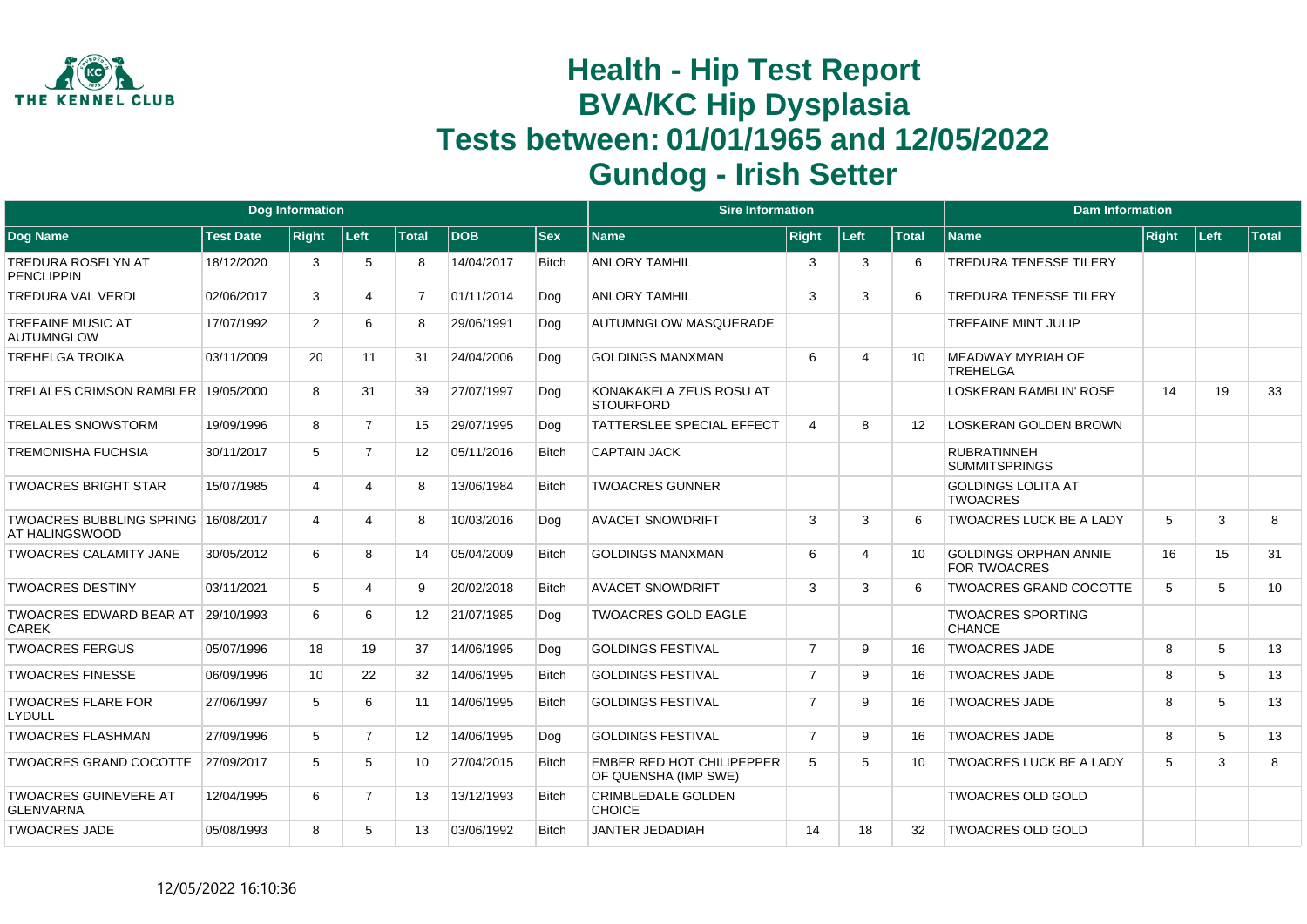

|                                                 |                  | Dog Information |                |                |            |              | <b>Sire Information</b>                      |                |      |              | <b>Dam Information</b>                              |       |                |       |
|-------------------------------------------------|------------------|-----------------|----------------|----------------|------------|--------------|----------------------------------------------|----------------|------|--------------|-----------------------------------------------------|-------|----------------|-------|
| Dog Name                                        | <b>Test Date</b> | <b>Right</b>    | Left           | <b>Total</b>   | <b>DOB</b> | <b>Sex</b>   | <b>Name</b>                                  | <b>Right</b>   | Left | <b>Total</b> | <b>Name</b>                                         | Right | Left           | Total |
| <b>TWOACRES JESSICA AT</b><br><b>STILLAIG</b>   | 13/11/1995       | 14              | 13             | 27             | 03/06/1992 | <b>Bitch</b> | <b>JANTER JEDADIAH</b>                       | 14             | 18   | 32           | <b>TWOACRES OLD GOLD</b>                            |       |                |       |
| <b>TWOACRES JOKER THE</b><br><b>HOOLEY</b>      | 30/07/1993       | 8               | 8              | 16             | 03/06/1992 | Dog          | <b>JANTER JEDADIAH</b>                       | 14             | 18   | 32           | <b>TWOACRES OLD GOLD</b>                            |       |                |       |
| <b>TWOACRES LADY ANNA</b>                       | 09/12/2008       | 4               | 6              | 10             | 19/04/2007 | <b>Bitch</b> | <b>GOLDINGS CASANOVA</b>                     | 5              | 3    | 8            | <b>GOLDINGS ORPHAN ANNIE</b><br><b>FOR TWOACRES</b> | 16    | 15             | 31    |
| TWOACRES LADY OF THE LAKE 09/12/2008            |                  | 3               | 6              | 9              | 19/04/2007 | <b>Bitch</b> | <b>GOLDINGS CASANOVA</b>                     | 5              | 3    | 8            | <b>GOLDINGS ORPHAN ANNIE</b><br><b>FOR TWOACRES</b> | 16    | 15             | 31    |
| <b>TWOACRES LUCK BE A LADY</b>                  | 16/10/2013       | 5               | 3              | 8              | 11/06/2012 | <b>Bitch</b> | HUNNICOTE HEATHERMAN                         | $\overline{7}$ | 10   | 17           | <b>TWOACRES LADY OF THE LAKE</b>                    | 3     | 6              | 9     |
| <b>TWOACRES SERENA</b>                          | 17/12/1993       | 9               | $\overline{7}$ | 16             | 29/09/1992 | <b>Bitch</b> | <b>CAREK TOUGH GUY</b>                       |                |      |              | <b>TWOACRES ORCHID</b>                              |       |                |       |
| <b>TYKKIDYW SPRINGTIME</b>                      | 23/08/2011       | 3               | 5              | 8              | 14/02/2010 | <b>Bitch</b> | DANAWAY LANCELOT OF<br><b>AUTUMNWOOD</b>     | 3              | 3    | 6            | <b>TYKKIDYW SUNRISE</b>                             | 8     | $\overline{7}$ | 15    |
| <b>TYKKIDYW SUNDANCE</b>                        | 21/01/2009       | 5               | 6              | 11             | 20/06/2007 | Dog          | <b>GWENDARIFF MOET ET</b><br><b>CHANDON</b>  | 6              | 3    | 9            | POLBERRO TYKKI DYW                                  | 5     | 13             | 18    |
| <b>TYKKIDYW SUNRISE</b>                         | 21/01/2009       | 8               | $\overline{7}$ | 15             | 20/06/2007 | <b>Bitch</b> | <b>GWENDARIFF MOET ET</b><br><b>CHANDON</b>  | 6              | 3    | 9            | POLBERRO TYKKI DYW                                  | 5     | 13             | 18    |
| <b>TYKKIDYW SUNSHINE</b>                        | 11/08/2009       | 6               | 3              | 9              | 20/06/2007 | <b>Bitch</b> | <b>GWENDARIFF MOET ET</b><br><b>CHANDON</b>  | 6              | 3    | 9            | POLBERRO TYKKI DYW                                  | 5     | 13             | 18    |
| UMBALA FAIT ACCOMPLI                            | 20/10/2021       | $\overline{7}$  | $\overline{7}$ | 14             | 01/05/2019 | <b>Bitch</b> | THENDARA POT NOODLE                          | 10             | 12   | 22           | <b>COLOURBOX NIGHT NURSE</b>                        | 8     | $\overline{7}$ | 15    |
| <b>VANDERS VALENCIA AT</b><br><b>EUSANIT</b>    | 25/08/1998       | Δ               | 8              | 12             | 14/07/1997 | Dog          | <b>TATTERSLEE SPECIAL EFFECT</b>             | $\overline{4}$ | 8    | 12           | CATALUNA TITANIA AT<br><b>VANDERS</b>               | 10    | 6              | 16    |
| <b>VANDERS VIENNA</b>                           | 18/09/2002       | 4               | 3              | $\overline{7}$ | 14/07/1997 | <b>Bitch</b> | <b>TATTERSLEE SPECIAL EFFECT</b>             | $\overline{4}$ | 8    | 12           | CATALUNA TITANIA AT<br><b>VANDERS</b>               | 10    | 6              | 16    |
| <b>VERMILION VAUDEVILLE AT</b><br><b>SATLAS</b> | 22/12/2009       | 8               | 9              | 17             | 27/08/2008 | Dog          | <b>SATLAS MAN ABOUT TOWN</b>                 |                |      |              | <b>SATLAS SPRING SONNET</b>                         | 16    | 16             | 32    |
| WALNUTWOOD ATHENA                               | 27/04/2001       | 8               | 6              | 14             | 22/01/2000 | <b>Bitch</b> | <b>WALNUTWOOD OBERON</b>                     |                |      |              | <b>LOSKERAN SPRING PROMISE</b><br>AT WALNUTWOOD     |       |                |       |
| <b>WALSHESTOWN CANBERRA</b><br>(IKC)            | 22/05/2008       | $\overline{7}$  | 3              | 10             | 17/10/2004 | Dog          | <b>LESTANNONS BLUE SUEDE</b><br><b>SHOES</b> |                |      |              | <b>SABREJILL INVOGUE</b>                            |       |                |       |
| <b>WATERDOWN BELLINGHAM</b>                     | 15/06/1987       | $\overline{4}$  | 3              | $\overline{7}$ | 12/05/1986 | Dog          | <b>REDDINS MORGAN</b>                        |                |      |              | <b>WATERDOWN PENYGHENT</b>                          |       |                |       |
| <b>WATERDOWN LARRIGILL</b>                      | 15/06/1987       | 3               | 4              | $\overline{7}$ | 12/05/1986 | Dog          | <b>REDDINS MORGAN</b>                        |                |      |              | <b>WATERDOWN PENYGHENT</b>                          |       |                |       |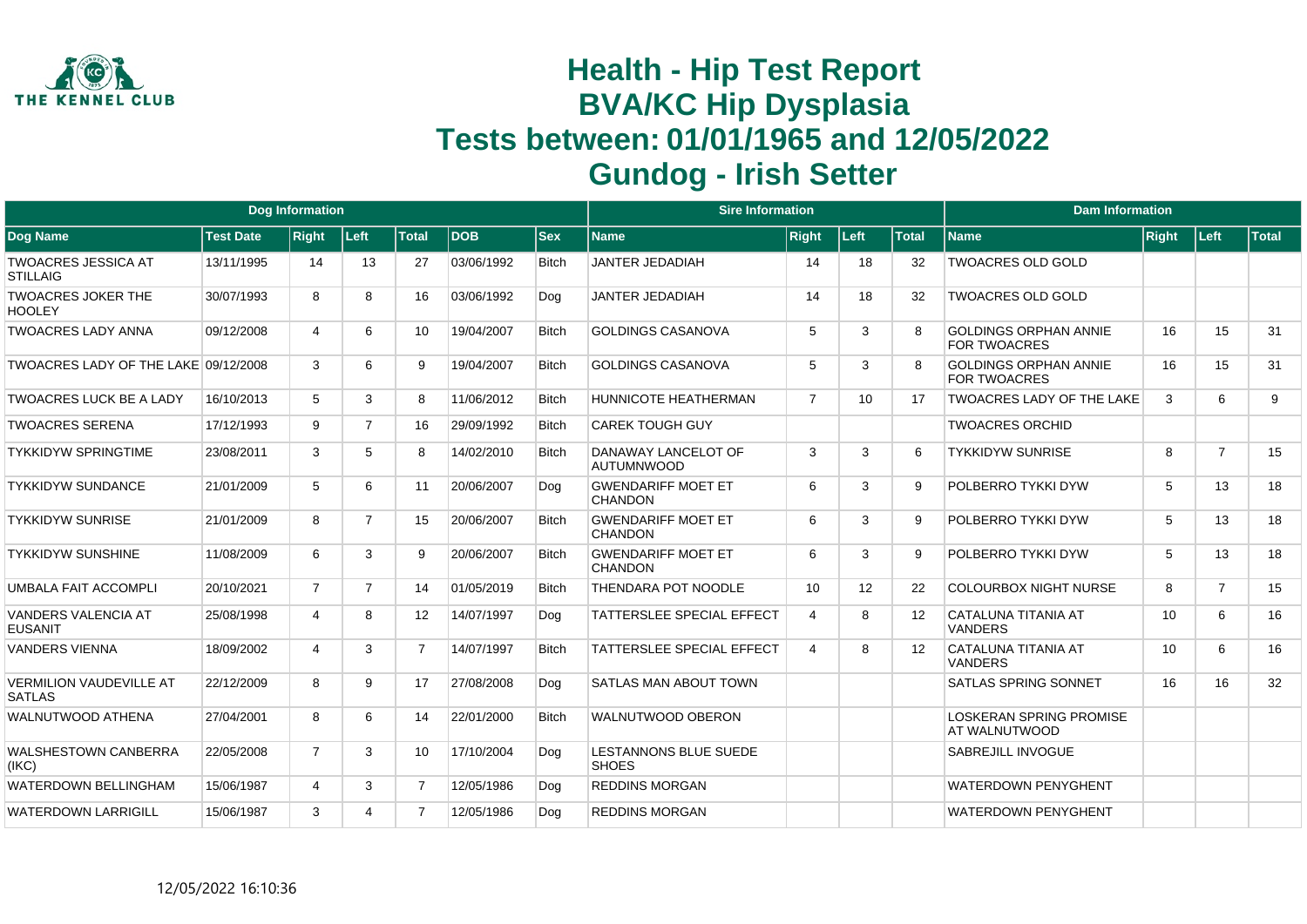

|                                                      |                  | <b>Dog Information</b> |       |                |            |              | <b>Sire Information</b>                          |              |      |                 | <b>Dam Information</b>                          |                |      |              |
|------------------------------------------------------|------------------|------------------------|-------|----------------|------------|--------------|--------------------------------------------------|--------------|------|-----------------|-------------------------------------------------|----------------|------|--------------|
| Dog Name                                             | <b>Test Date</b> | <b>Right</b>           | ∣Left | Total          | <b>DOB</b> | <b>Sex</b>   | <b>Name</b>                                      | <b>Right</b> | Left | <b>Total</b>    | <b>Name</b>                                     | <b>Right</b>   | Left | <b>Total</b> |
| <b>WATERYBUTTS TARKA</b>                             | 22/11/1996       | 12                     | 11    | 23             | 26/05/1995 | <b>Bitch</b> | PAINTER BOB OF<br><b>WATERYBUTTS</b>             |              |      |                 | LUSCA TOUGH LOVE OF<br><b>WATERYBUTTS (IKC)</b> |                |      |              |
| <b>WATERYBUTTS TESS</b>                              | 22/11/1996       | 4                      | 4     | 8              | 26/05/1995 | <b>Bitch</b> | PAINTER BOB OF<br><b>WATERYBUTTS</b>             |              |      |                 | LUSCA TOUGH LOVE OF<br><b>WATERYBUTTS (IKC)</b> |                |      |              |
| <b>WELLINGTON KASEY JONES</b>                        | 31/07/1984       | $\overline{4}$         | 3     | $\overline{7}$ | 31/07/1982 | Dog          | <b>CLONAGEERA TYRONE</b>                         |              |      |                 | <b>EGLOSROS EASTER PALM</b>                     |                |      |              |
| <b>WENDOVER LOLITA</b>                               | 19/04/2000       | 17                     | 26    | 43             | 14/02/1999 | <b>Bitch</b> | LOUGHANTARVE GLENROSS<br>(IKC)                   |              |      |                 | WENDOVER ROSE OF THE<br><b>SHIRES</b>           |                |      |              |
| <b>WENDOVER LORNA</b>                                | 31/07/2003       | 5                      | 4     | 9              | 05/02/1995 | <b>Bitch</b> | LOUGHANTARVE GLENROSS<br>(IKC)                   |              |      |                 | <b>WENDOVER FOXY LADY</b>                       |                |      |              |
| <b>WENDOVER PERSEPHONE</b>                           | 24/09/1992       | 6                      | 8     | 14             | 29/12/1990 | <b>Bitch</b> | <b>WENDOVER MASTERMAN</b>                        |              |      |                 | <b>WENDOVER PURDY</b>                           |                |      |              |
| <b>WENDOVER SONNET</b>                               | 21/02/1992       | 6                      | 6     | 12             | 28/03/1990 | <b>Bitch</b> | <b>TYROCOLL FLYNN OF</b><br>COMDERRY AT WENDOVER |              |      |                 | <b>WENDOVER MISS SUNNY</b>                      |                |      |              |
| <b>WESTERHUY'S DUTCH FANCY</b><br><b>AT BENREEDA</b> | 16/03/1982       | $\overline{2}$         | 4     | 6              | 16/02/1981 | Dog          | <b>BRINARA INULA</b>                             | 3            | 3    | 6               | <b>CORNEVON WESTERHUY'S</b><br><b>CLOGGY</b>    |                |      |              |
| <b>WICKENBERRY CROCUS</b>                            | 07/02/2003       | 5                      | 3     | 8              | 08/06/2001 | <b>Bitch</b> | <b>REDDINS CASEY</b>                             | 3            | 3    | 6               | <b>WICKENBERRY RED ROSE</b>                     | 6              | 5    | 11           |
| <b>WICKENBERRY CYCLAMEN</b>                          | 25/02/2002       | $\overline{7}$         | 5     | 12             | 08/06/2001 | <b>Bitch</b> | <b>REDDINS CASEY</b>                             | 3            | 3    | 6               | <b>WICKENBERRY RED ROSE</b>                     | 6              | 5    | 11           |
| WICKENBERRY DRAGONFLY                                | 29/07/1994       | 3                      | 4     | $\overline{7}$ | 09/03/1993 | Dog          | DANAWAY DEBONAIR                                 |              |      |                 | <b>WICKENBERRY PRETTY POLLY</b>                 |                |      |              |
| <b>WICKENBERRY DUCHESS</b>                           | 02/09/1994       | $\overline{7}$         | 5     | 12             | 09/03/1993 | <b>Bitch</b> | DANAWAY DEBONAIR                                 |              |      |                 | <b>WICKENBERRY PRETTY POLLY</b>                 |                |      |              |
| <b>WICKENBERRY GAZELLE</b>                           | 17/08/2005       | $\overline{2}$         | 5     | $\overline{7}$ | 20/03/2004 | <b>Bitch</b> | <b>GOLDINGS CASANOVA</b>                         | 5            | 3    | 8               | <b>WICKENBERRY CYCLAMEN</b>                     | $\overline{7}$ | 5    | 12           |
| <b>WICKENBERRY GEM</b>                               | 10/10/2005       | $\overline{7}$         | 3     | 10             | 20/03/2004 | <b>Bitch</b> | <b>GOLDINGS CASANOVA</b>                         | 5            | 3    | 8               | <b>WICKENBERRY CYCLAMEN</b>                     | $\overline{7}$ | 5    | 12           |
| <b>WICKENBERRY IRISH MIST</b>                        | 29/11/2001       | 8                      | 5     | 13             | 25/09/2000 | <b>Bitch</b> | <b>REDDINS NOLAN</b>                             | -5           | 5    | 10 <sup>1</sup> | <b>WICKENBERRY RED ROSE</b>                     | 6              | 5    | 11           |
| <b>WICKENBERRY JACK'S LAD AT</b><br><b>RIONORE</b>   | 12/09/2006       | $\overline{7}$         | 4     | 11             | 06/06/2005 | Dog          | <b>ATRON LIMITED EDITION</b>                     | 9            | 6    | 15              | <b>WICKENBERRY CYCLAMEN</b>                     | $\overline{7}$ | 5    | 12           |
| <b>WICKENBERRY JOANNA</b>                            | 12/09/2006       | 5                      | 5     | 10             | 06/06/2005 | <b>Bitch</b> | <b>ATRON LIMITED EDITION</b>                     | 9            | 6    | 15              | <b>WICKENBERRY CYCLAMEN</b>                     | $\overline{7}$ | 5    | 12           |
| <b>WICKENBERRY KISMET</b>                            | 10/09/1993       | 10                     | 11    | 21             | 28/07/1991 | <b>Bitch</b> | <b>WICKENBERRY KNIGHT AT</b><br><b>ARMS</b>      |              |      |                 | <b>WICKENBERRY PRETTY POLLY</b>                 |                |      |              |
| WICKENBERRY KUMQUAT AT<br><b>SHANNAS</b>             | 20/08/1992       | 11                     | 4     | 15             | 28/07/1991 | <b>Bitch</b> | <b>WICKENBERRY KNIGHT AT</b><br><b>ARMS</b>      |              |      |                 | <b>WICKENBERRY PRETTY POLLY</b>                 |                |      |              |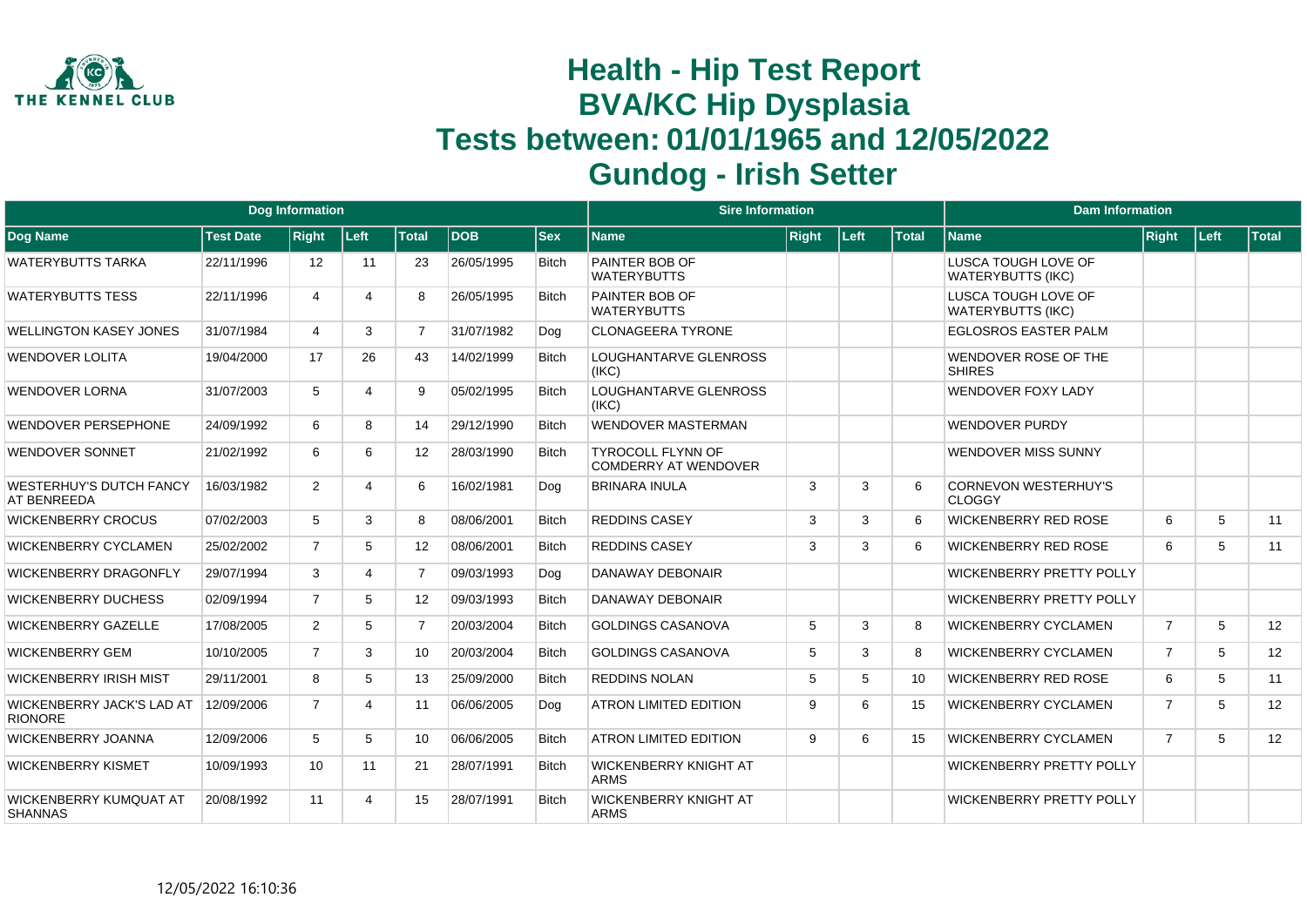

|                                                          |                  | <b>Dog Information</b> |                |              |            |              | <b>Sire Information</b>                                    |                |                |                   | <b>Dam Information</b>                           |                |                |                |
|----------------------------------------------------------|------------------|------------------------|----------------|--------------|------------|--------------|------------------------------------------------------------|----------------|----------------|-------------------|--------------------------------------------------|----------------|----------------|----------------|
| <b>Dog Name</b>                                          | <b>Test Date</b> | <b>Right</b>           | Left           | <b>Total</b> | <b>DOB</b> | <b>Sex</b>   | Name                                                       | <b>Right</b>   | Left           | <b>Total</b>      | <b>Name</b>                                      | Right          | Left           | <b>Total</b>   |
| <b>WICKENBERRY MOON FAIRY</b>                            | 10/08/2017       | 5                      | 5              | 10           | 06/01/2011 | <b>Bitch</b> | SUTERESETT MILKY WAY WITH<br><b>SCARLETTI</b>              | 6              | 3              | 9                 | <b>WICKENBERRY JOANNA</b>                        | 5              | 5              | 10             |
| <b>WICKENBERRY MOONLIGHT</b><br><b>OVER ROWDENHILL</b>   | 29/03/2012       | 10                     | 9              | 19           | 06/01/2011 | <b>Bitch</b> | <b>SUTERESETT MILKY WAY WITH</b><br><b>SCARLETTI</b>       | 6              | 3              | 9                 | <b>WICKENBERRY JOANNA</b>                        | 5              | 5              | 10             |
| <b>WICKENBERRY MOONSHINE</b><br><b>OVER ROWDENHILL</b>   | 29/03/2012       | $\overline{7}$         | $\overline{7}$ | 14           | 06/01/2011 | Dog          | SUTERESETT MILKY WAY WITH<br><b>SCARLETTI</b>              | 6              | 3              | 9                 | <b>WICKENBERRY JOANNA</b>                        | 5              | 5              | 10             |
| <b>WICKENBERRY RED ROSE</b>                              | 21/05/1998       | 6                      | 5              | 11           | 05/10/1994 | <b>Bitch</b> | <b>REDDINS NIALL</b>                                       |                |                |                   | <b>WICKENBERRY PRETTY POLLY</b>                  |                |                |                |
| <b>WICKENBERRY RED RUM</b>                               | 01/08/1997       | 11                     | 4              | 15           | 05/10/1994 | Dog          | <b>REDDINS NIALL</b>                                       |                |                |                   | <b>WICKENBERRY PRETTY POLLY</b>                  |                |                |                |
| <b>WICKENBERRY RED VELVET</b>                            | 18/04/2000       | 10                     | 8              | 18           | 05/10/1994 | Bitch        | <b>REDDINS NIALL</b>                                       |                |                |                   | <b>WICKENBERRY PRETTY POLLY</b>                  |                |                |                |
| <b>WICKENBERRY SERENADE</b>                              | 25/04/2012       | 4                      | $\overline{7}$ | 11           | 24/03/2010 | <b>Bitch</b> | <b>ATRON LIMITED EDITION</b>                               | 9              | 6              | 15                | <b>WICKENBERRY CYCLAMEN</b>                      | $\overline{7}$ | 5              | 12             |
| <b>WICKENBERRY SIRIUS</b>                                | 25/05/2011       | 5                      | 8              | 13           | 24/03/2010 | Dog          | <b>ATRON LIMITED EDITION</b>                               | 9              | 6              | 15                | WICKENBERRY CYCLAMEN                             | $\overline{7}$ | 5              | 12             |
| <b>WILDAIRE WESTERN DELIGHT</b><br><b>FOR BRANDYWEIR</b> | 15/06/2000       | 4                      | 8              | 12           | 28/10/1998 | Dog          | <b>BRANDYWEIR ISHI</b>                                     | 8              | 6              | 14                | BRENRUE SECRET AFFECT OF<br><b>WILDAIRE</b>      | $\overline{4}$ | 8              | 12             |
| <b>WILLOWGLOW'S RED</b><br><b>SILHOUETTE</b>             | 19/03/2008       | 4                      | 6              | 10           | 20/06/2006 | <b>Bitch</b> | SHENANAGIN SOME MIGHT<br><b>SAY IT'S BARDONHILL</b>        | $\overline{7}$ | 5              | 12 <sup>2</sup>   | <b>BLUSHPEARL WINE FROM</b><br><b>STRATHMEAD</b> | 3              | $\overline{4}$ | $\overline{7}$ |
| <b>WILLOWGLOW'S RED</b><br><b>SUNSEEKER</b>              | 19/06/2008       | 5                      | 6              | 11           | 20/06/2006 | <b>Bitch</b> | <b>SHENANAGIN SOME MIGHT</b><br><b>SAY IT'S BARDONHILL</b> | $\overline{7}$ | 5              | $12 \overline{ }$ | <b>BLUSHPEARL WINE FROM</b><br><b>STRATHMEAD</b> | 3              | $\overline{4}$ | $\overline{7}$ |
| <b>WILLPERROS PEARL</b>                                  | 22/11/2018       | 5                      | 3              | 8            | 27/05/2017 | <b>Bitch</b> | <b>RIVERWOOD KAZATCHOK WITH</b><br>PORSCHET (IMP BEL)      | 9              | $\overline{7}$ | 16                | <b>HARREDS HAZEL</b>                             |                |                |                |
| <b>WILLPERROS SAPPHIRE BLUE</b>                          | 05/09/2018       | 5                      | 3              | 8            | 27/05/2017 | Dog          | <b>RIVERWOOD KAZATCHOK WITH</b><br>PORSCHET (IMP BEL)      | 9              | 7              | 16                | <b>HARREDS HAZEL</b>                             |                |                |                |
| WINDLEDEN STARCHASER OF<br><b>SHUSHANA</b>               | 06/12/1996       | 8                      | 6              | 14           | 31/12/1989 | Dog          | <b>SHANDWICK STARCARRIER</b>                               |                |                |                   | <b>WINDLEDEN WILD ROMANCE</b>                    |                |                |                |
| <b>WITHERSDALE AMARYLLIS</b>                             | 13/04/2011       | $\overline{7}$         | 6              | 13           | 10/03/2008 | <b>Bitch</b> | <b>ATRON LIMITED EDITION</b>                               | 9              | 6              | 15                | <b>WITHERSDALE IVY</b>                           |                |                |                |
| WITHERSDALE HARVEY MOON                                  | 25/07/1996       | 21                     | 22             | 43           | 06/06/1995 | Dog          | KONAKAKELA ZAGAR BY<br><b>ROMARNE</b>                      |                |                |                   | <b>WITHERSDALE LIVIA</b>                         |                |                |                |
| WITHERSDALE LADY OF<br>LETTERS (A.I.)                    | 06/08/2015       | $\overline{7}$         | 6              | 13           | 22/05/2011 | <b>Bitch</b> | WITHERSDALE WORLD WIDE<br><b>WFB</b>                       |                |                |                   | <b>WITHERSDALE AMARYLLIS</b>                     | $\overline{7}$ | 6              | 13             |
| WITHERSDALE MONTY<br><b>PYTHON</b>                       | 25/07/1997       | 11                     | 8              | 19           | 06/06/1995 | Dog          | KONAKAKELA ZAGAR BY<br><b>ROMARNE</b>                      |                |                |                   | <b>WITHERSDALE LIVIA</b>                         |                |                |                |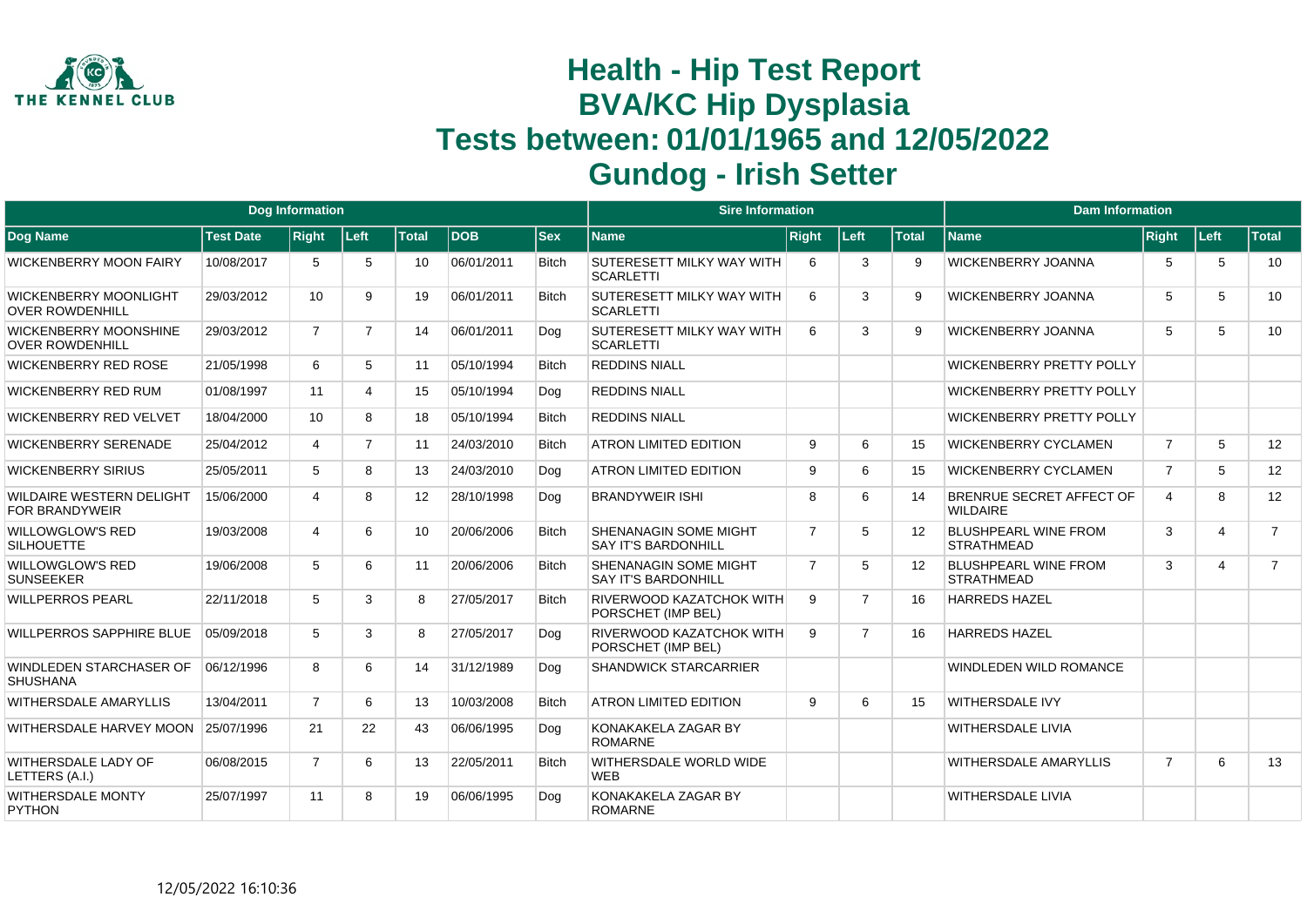

|                                                    |                  | <b>Dog Information</b> |                 |                |            |              | <b>Sire Information</b>                         |                             |                             |              | <b>Dam Information</b>                         |                |                |              |
|----------------------------------------------------|------------------|------------------------|-----------------|----------------|------------|--------------|-------------------------------------------------|-----------------------------|-----------------------------|--------------|------------------------------------------------|----------------|----------------|--------------|
| Dog Name                                           | <b>Test Date</b> | <b>Right</b>           | Left            | <b>Total</b>   | <b>DOB</b> | <b>Sex</b>   | <b>Name</b>                                     | <b>Right</b>                | Left                        | <b>Total</b> | <b>Name</b>                                    | Right          | Left:          | <b>Total</b> |
| <b>WITHERSDALE PAULA OF</b><br><b>POLBERRO</b>     | 14/02/2002       | 8                      | 8               | 16             | 02/11/2000 | <b>Bitch</b> | <b>WITHERSDALE MONTY</b><br><b>PYTHON</b>       | 11                          | 8                           | 19           | <b>WITHERSDALE STREET</b><br><b>WALKER</b>     |                |                |              |
| WITHERSDALE SONGBIRD OF<br><b>SERRULA</b>          | 22/02/1996       | 14                     | 26              | 40             | 14/06/1991 | <b>Bitch</b> | <b>REDDINS FERDINAND</b>                        |                             |                             |              | <b>WITHERSDALE LIVIA</b>                       |                |                |              |
| WITHERSDALE TELLING TALES 28/09/2015<br>(A.I.)     |                  | 18                     | 18              | 36             | 22/05/2011 | <b>Bitch</b> | WITHERSDALE WORLD WIDE<br><b>WFB</b>            |                             |                             |              | <b>WITHERSDALE AMARYLLIS</b>                   | $\overline{7}$ | 6              | 13           |
| <b>WOMAN IN RED</b>                                | 18/08/1999       | 3                      | 9               | 12             | 05/01/1997 | <b>Bitch</b> | LAUMIDORN FATHER TO SON                         |                             |                             |              | <b>SMOKEY ROSE</b>                             |                |                |              |
| <b>WOODSEAVES CHARISMA</b>                         | 26/06/1990       | $\overline{4}$         | $\overline{2}$  | 6              | 12/10/1987 | <b>Bitch</b> | <b>DANAWAY BACCANTE</b>                         | $\overline{1}$              | 2                           | 3            | <b>WOODSEAVES WHIMSICAL</b>                    | 4              | $\overline{4}$ | 8            |
| <b>WOODSEAVES WHIMSICAL</b>                        | 26/06/1990       | $\overline{4}$         |                 | 8              | 24/04/1984 | Bitch        | <b>KERRYFAIR NIGHT FEVER</b>                    |                             |                             |              | <b>WOODSEAVES WINTER</b><br><b>ROMANCE</b>     | $\overline{1}$ | 5              | 6            |
| <b>WOODSEAVES WINTER</b><br><b>ROMANCE</b>         | 01/01/1985       | $\mathbf{1}$           | 5               | 6              |            | <b>Bitch</b> | <b>FEARNLEY FIREDAZZLE</b>                      |                             |                             |              | <b>TWOACRES FLAMINGO</b>                       |                |                |              |
| <b>WYLDFIRE RIOGHNACH</b>                          | 24/01/2002       | 35                     | 34              | 69             | 17/04/1998 | <b>Bitch</b> | <b>CASPIANS INTREPID</b>                        |                             |                             |              | <b>WYLDFIRE ENYA</b>                           |                |                |              |
| WYNJILL SNAP DRAGON                                | 11/12/2019       | 4                      | 5               | 9              | 12/03/2017 | Dog          | <b>GWENDARIFF</b><br><b>WHIPPERSNAPPER</b>      | 5                           | 3                           | 8            | <b>WYNJILL WELL KNOWN</b>                      | $\mathbf 0$    | 2              | 2            |
| WYNJILL WELL CONNECTED                             | 23/02/2016       | 6                      |                 | 10             | 19/06/2012 | <b>Bitch</b> | <b>SAMETSUZ SCRIPTWRITER</b>                    | $\overline{4}$              | $\boldsymbol{\vartriangle}$ | 8            | <b>GWENDARIFF WHATA WYNJILL</b>                | 3              | 3              | 6            |
| WYNJILL WELL I AM                                  | 11/12/2013       | 6                      | 3               | 9              | 19/06/2012 | Dog          | <b>SAMETSUZ SCRIPTWRITER</b>                    | $\overline{4}$              | $\boldsymbol{\varDelta}$    | 8            | <b>GWENDARIFF WHATA WYNJILL</b>                | 3              | 3              | 6            |
| WYNJILL WELL KNOWN                                 | 11/12/2013       | $\Omega$               | $\overline{2}$  | $\overline{2}$ | 19/06/2012 | <b>Bitch</b> | <b>SAMETSUZ SCRIPTWRITER</b>                    | $\boldsymbol{\vartriangle}$ | $\boldsymbol{\varDelta}$    | 8            | <b>GWENDARIFF WHATA WYNJILL</b>                | 3              | 3              | 6            |
| WYNJILL WINNER TAKES ALL                           | 02/04/2019       | 6                      | 5               | 11             | 31/07/2016 | Dog          | <b>AOIBHEANNE'S SPOILT</b><br><b>F'CHOICE</b>   | $\overline{4}$              | 5                           | 9            | <b>GWENDARIFF SODA POP TO</b><br>WYNJILL       | 5              | 3              | 8            |
| YRAR CANNY VOYAGER TO<br><b>CATALUNA (IMP SWE)</b> | 19/10/2004       | 3                      |                 | $\overline{7}$ | 07/07/2003 | Dog          | CATALUNA CHICAGO CUB                            |                             |                             |              | YRAR-AILEEN ANNA                               |                |                |              |
| ZAKHAN MY LADY ZANNA                               | 20/06/2012       | 6                      | 12 <sup>2</sup> | 18             | 15/10/2010 | <b>Bitch</b> | CATALUNA POLE POSITION                          | 5                           | 3                           | 8            | <b>GLOXINIA MAGGIE MAY TO</b><br><b>ZAKHAN</b> | 4              | $\overline{4}$ | 8            |
| ZAKHAN ON THE GRID                                 | 20/02/2014       | $\Omega$               |                 |                | 09/11/2011 | Dog          | CATALUNA POLE POSITION                          | 5                           | 3                           |              | <b>GLOXINIA MAGGIE MAY TO</b><br><b>ZAKHAN</b> | 4              | $\overline{4}$ | 8            |
| ZAKHAN RED HOT AT BYZTSAR 29/06/2017               |                  | 5                      |                 | 9              | 06/09/2013 | Dog          | APPLEGROVE WALLANDER<br>WITH CATALUNA (IMP SWE) | 5                           | $\mathcal{P}$               | 7            | <b>ZAKHAN MY LADY ZANNA</b>                    | 6              | 12             | 18           |
| ZAKHAN ZIPPY AT SEOWNS                             | 17/04/2013       | $5^{\circ}$            |                 | 9              | 09/11/2011 | <b>Bitch</b> | CATALUNA POLE POSITION                          | 5                           | 3                           | 8            | <b>GLOXINIA MAGGIE MAY TO</b><br><b>ZAKHAN</b> | 4              | $\overline{4}$ | 8            |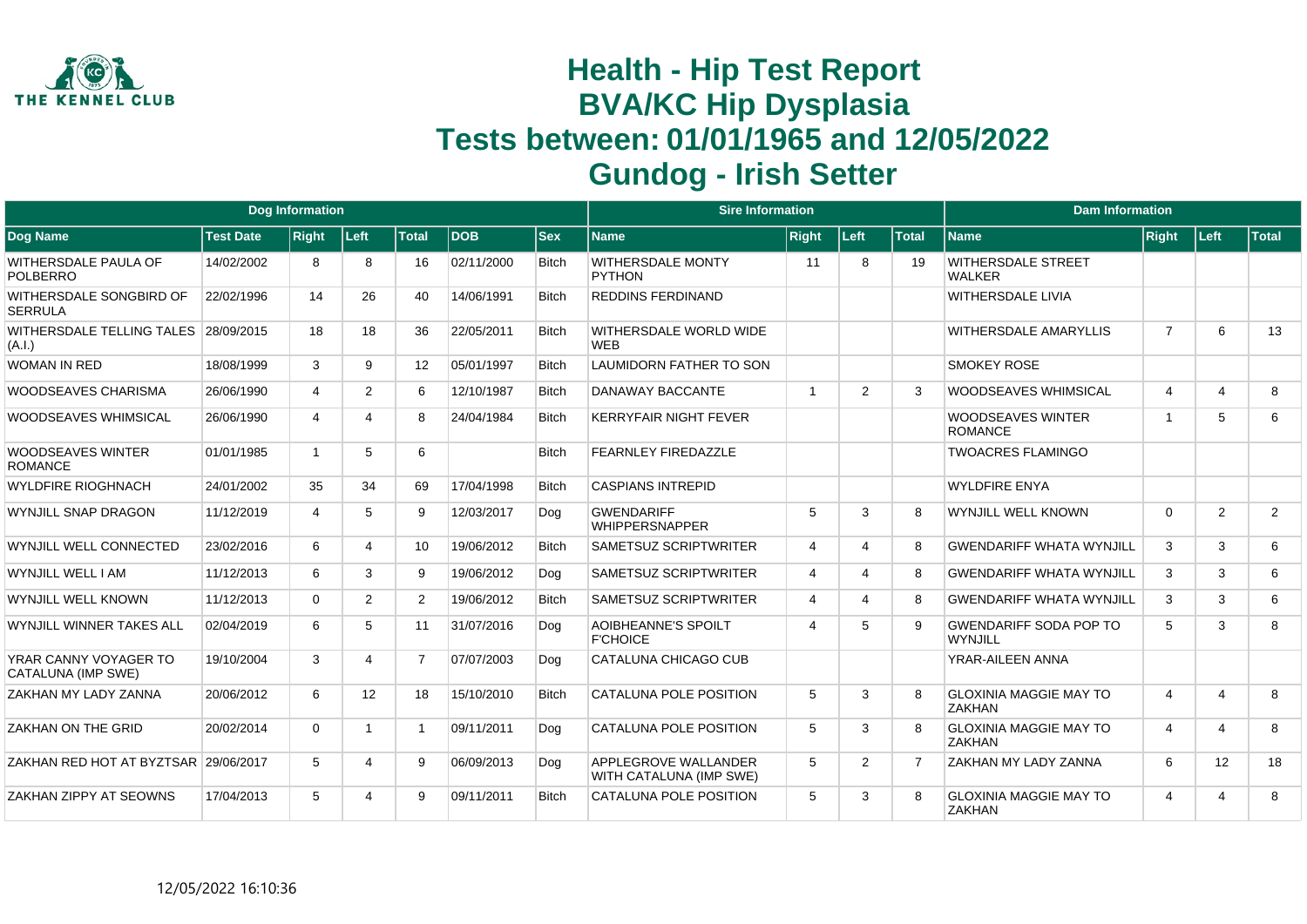

|                                                  |                  | <b>Dog Information</b> |                 |                |            |              | <b>Sire Information</b>                                   |              |      |                   | <b>Dam Information</b>                           |                |          |                |
|--------------------------------------------------|------------------|------------------------|-----------------|----------------|------------|--------------|-----------------------------------------------------------|--------------|------|-------------------|--------------------------------------------------|----------------|----------|----------------|
| Dog Name                                         | <b>Test Date</b> | <b>Right</b>           | Left            | Total          | <b>DOB</b> | $ $ Sex      | Name                                                      | <b>Right</b> | Left | <b>Total</b>      | <b>Name</b>                                      | <b>Right</b>   | Left     | Total          |
| <b>ZAKHAN'S DEMELZA</b>                          | 24/10/2018       | 6                      | $\overline{7}$  | 13             | 30/01/2017 | <b>Bitch</b> | <b>CATALUNA HICKORY AT</b><br><b>BYZTSAR</b>              | 6            | 6    | 12                | ZAKHAN MY LADY ZANNA                             | 6              | 12       | 18             |
| ZAKHAN'S DREAM BELIEVER                          | 28/10/2020       | 3                      | $\overline{7}$  | 10             | 07/03/2019 | <b>Bitch</b> | <b>ZAKHAN ON THE GRID</b>                                 | $\Omega$     | -1   |                   | CATALUNA MAY QUEEN AT<br><b>ZAKHAN</b>           | 9              | 10       | 19             |
| ZAKHAN'S LADY CHARM                              | 26/02/2021       | 5                      | 4               | 9              | 30/01/2017 | <b>Bitch</b> | <b>CATALUNA HICKORY AT</b><br><b>BYZTSAR</b>              | 6            | 6    | 12                | ZAKHAN MY LADY ZANNA                             | 6              | 12       | 18             |
| ZAKHAN'S LEADING MAN                             | 20/05/2015       | $\overline{4}$         | 5               | 9              | 06/09/2013 | Doa          | APPLEGROVE WALLANDER<br>WITH CATALUNA (IMP SWE)           | 5            | 2    | $\overline{7}$    | ZAKHAN MY LADY ZANNA                             | 6              | 12       | 18             |
| ZAKHAN'S THE RED LE BARON                        | 28/10/2020       | $\overline{7}$         | 5               | 12             | 07/03/2019 | Dog          | <b>ZAKHAN ON THE GRID</b>                                 | $\Omega$     | -1   |                   | CATALUNA MAY QUEEN AT<br><b>ZAKHAN</b>           | 9              | 10       | 19             |
| <b>ZAKYDREAM DAISY</b>                           | 18/01/2021       | $\overline{4}$         | $\overline{2}$  | 6              | 09/02/2018 | <b>Bitch</b> | ARON LORDDOG (IMP SVK)                                    | 5            | 6    | 11                | <b>ZAKYDREAM AIREEN</b>                          |                |          |                |
| <b>ZAKYDREAM DESIRE</b>                          | 20/11/2019       | 3                      | 3               | 6              | 09/02/2018 | <b>Bitch</b> | ARON LORDDOG (IMP SVK)                                    | 5            | 6    | 11                | <b>ZAKYDREAM AIREEN</b>                          |                |          |                |
| <b>ZAKYDREAM EBONY NELLIE</b>                    | 26/03/2021       | $\overline{7}$         | 10 <sup>°</sup> | 17             | 10/02/2019 | <b>Bitch</b> | ARON LORDDOG (IMP SVK)                                    | 5            | 6    | 11                | <b>EMPATHIA RUBY MAHAGONY</b><br>PAW (IMP CZE)   | 6              | 10       | 16             |
| <b>ZENDARRIC MYSTICAL</b><br><b>DREAMER</b>      | 17/04/2013       | $\overline{7}$         | 6               | 13             | 23/03/2008 | <b>Bitch</b> | <b>TAGAMAGO'S SURVIVOR</b>                                | 5            | Δ    | <b>q</b>          | <b>CORRIECAS BRONTE WITH</b><br><b>ZENDARRIC</b> |                |          |                |
| ZERO TO HERO DIERVILLA AT<br>CAERVISTA (IMP POL) | 11/07/2018       | 6                      | 4               | 10             | 27/07/2016 | Dog          | <b>COPPER'S GYPSY ROSE</b><br>(ATCAR00845SWE)             |              |      |                   | NAUGHTY BUT NICE DIERVILLA<br>(ATCAL01258POL)    |                |          |                |
| ZIELROUGE ROCK MY WORLD                          | 11/08/2021       | $\overline{4}$         | 4               | 8              | 22/01/2020 | <b>Bitch</b> | <b>CLONAGEERA KINROSS LOVE</b><br><b>BAROLO (IMP USA)</b> | 2            | 10   | $12 \overline{ }$ | <b>MILARIS OLYMPIC FAITH</b>                     | $\overline{2}$ | $\Omega$ | 2              |
| ZIELROUGE VIDA ES BELLA                          | 04/01/2018       | 3                      | 4               | $\overline{7}$ | 29/09/2016 | <b>Bitch</b> | <b>EMBER RED HOT CHILIPEPPER</b><br>OF QUENSHA (IMP SWE)  | 5            | 5    | 10                | <b>MILARIS OLYMPIC FAITH</b>                     | 2              | $\Omega$ | $\overline{2}$ |
| ZOROSEAN FISICHELLA OF<br><b>SHARMASTA</b>       | 27/06/2006       | $\overline{2}$         | 15              | 17             | 15/04/2004 | <b>Bitch</b> | <b>BARLEYDALE LUMIERE</b>                                 |              |      |                   | <b>ZOROSEAN LUNOR</b>                            |                |          |                |
| ZYMORE ANGELEYES WITH<br><b>WATERDOWN</b>        | 24/06/1998       | 5                      | 4               | 9              | 25/06/1996 | <b>Bitch</b> | <b>ZYMORE ROYAL SALUTE</b>                                | 5            | 6    | 11                | DANAWAY PEGGY SUE                                |                |          |                |
| <b>ZYMORE COPPER PRINCE</b>                      | 10/02/1999       | 3                      | 10 <sup>1</sup> | 13             | 23/01/1991 | Dog          | <b>ZYMORE ROYAL SALUTE</b>                                | 5            | 6    | 11                | WATERDOWN HANNAH WELL<br><b>AT ZYMORE</b>        |                |          |                |
| <b>ZYMORE HEAVEN SENT</b>                        | 23/06/1992       | 5                      | 6               | 11             | 23/01/1991 | <b>Bitch</b> | <b>ZYMORE ROYAL SALUTE</b>                                | 5            | 6    | 11                | <b>WATERDOWN HANNAH WELL</b><br><b>AT ZYMORE</b> |                |          |                |
| <b>ZYMORE ROSEMARY</b>                           | 04/11/2004       | 8                      | 5               | 13             | 02/06/1999 | <b>Bitch</b> | <b>ZYMORE COPPER PRINCE</b>                               | 3            | 10   | 13                | DANAWAY PEGGY SUE                                |                |          |                |
| <b>ZYMORE ROYAL FLUSH</b>                        | 29/03/1990       | 3                      | $\overline{2}$  | 5              | 20/06/1982 | Dog          | BARNSFORDE WINDWARD OF<br><b>SIMMERFORDE</b>              |              |      |                   | TAHRA RAMPANT RED FURY OF<br><b>ZYMORE</b>       |                |          |                |